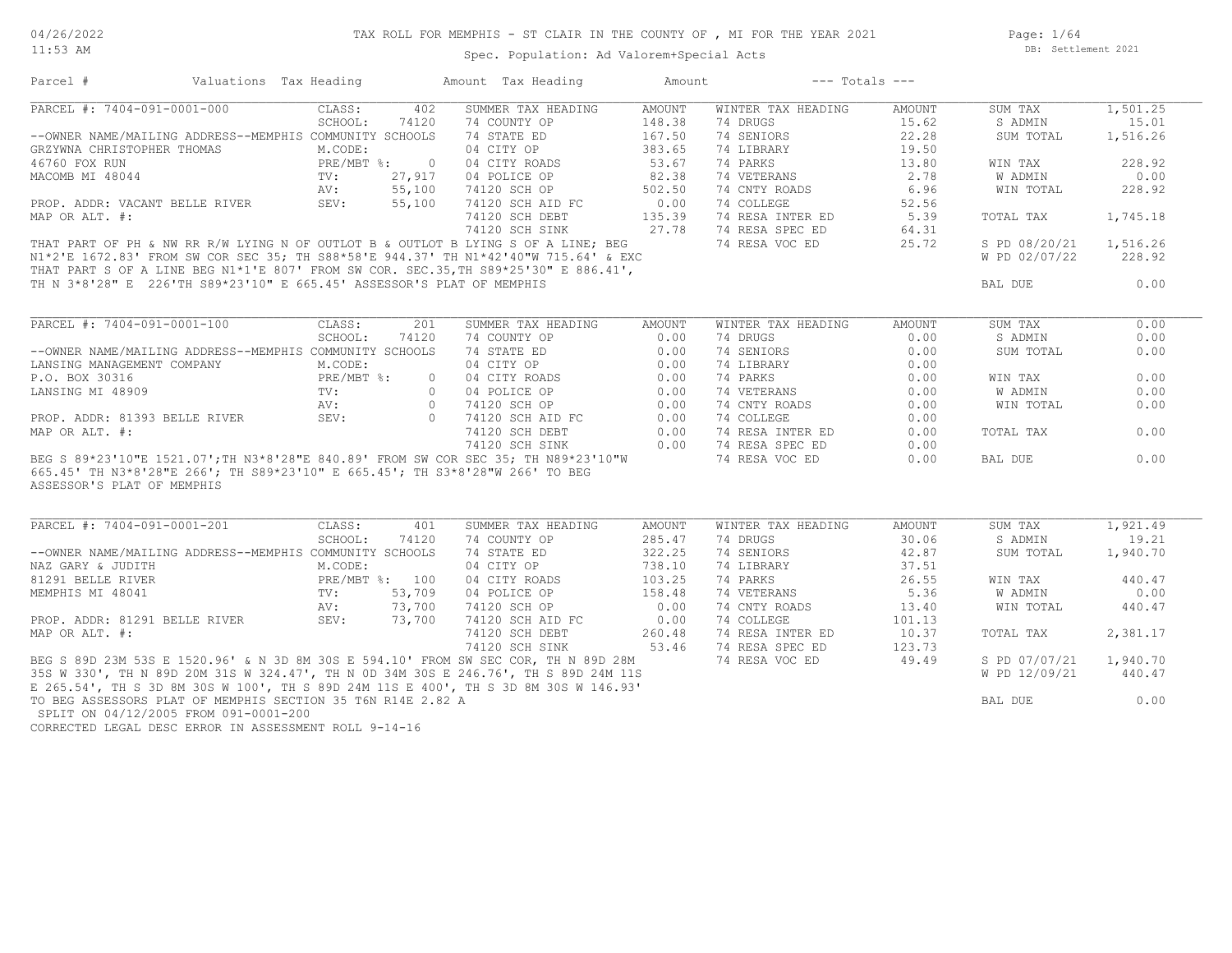way line of Belle River Rd. to the point of beg.Cont.3.88 acres

ft;th S. 88D 58M ooS E.85.00 ft;S. 45D 44M 00S E.202.28 ft;along the South right of

11:53 AM

#### Spec. Population: Ad Valorem+Special Acts

Page: 2/64 DB: Settlement 2021

| Parcel #                                                                             | Valuations Tax Heading |               |                | Amount Tax Heading                                                                   | Amount | $---$ Totals $---$ |        |               |          |
|--------------------------------------------------------------------------------------|------------------------|---------------|----------------|--------------------------------------------------------------------------------------|--------|--------------------|--------|---------------|----------|
| PARCEL #: 7404-091-0001-210                                                          |                        | CLASS:        | 401            | SUMMER TAX HEADING                                                                   | AMOUNT | WINTER TAX HEADING | AMOUNT | SUM TAX       | 2,209.78 |
|                                                                                      |                        | SCHOOL:       | 74120          | 74 COUNTY OP                                                                         | 328.31 | 74 DRUGS           | 34.57  | S ADMIN       | 22.09    |
| --OWNER NAME/MAILING ADDRESS--MEMPHIS COMMUNITY SCHOOLS                              |                        |               |                | 74 STATE ED                                                                          | 370.60 | 74 SENIORS         | 49.30  | SUM TOTAL     | 2,231.87 |
| DRYER W & K, ALICIA, JESSICA, &                                                      |                        | M.CODE:       |                | 04 CITY OP                                                                           | 848.83 | 74 LIBRARY         | 43.14  |               |          |
| WILLIAMS ASHLEY                                                                      |                        |               | PRE/MBT %: 100 | 04 CITY ROADS                                                                        | 118.74 | 74 PARKS           | 30.53  | WIN TAX       | 506.53   |
| 81321 BELLE RIVER                                                                    |                        | TV:           | 61,767         | 04 POLICE OP                                                                         | 182.26 | 74 VETERANS        | 6.16   | W ADMIN       | 0.00     |
| MEMPHIS MI 48041                                                                     |                        | AV:           | 103,200        | 74120 SCH OP                                                                         | 0.00   | 74 CNTY ROADS      | 15.41  | WIN TOTAL     | 506.53   |
|                                                                                      |                        | SEV:          | 103,200        | 74120 SCH AID FC                                                                     | 0.00   | 74 COLLEGE         | 116.30 |               |          |
| PROP. ADDR: 81321 BELLE RIVER                                                        |                        |               |                | 74120 SCH DEBT                                                                       | 299.56 | 74 RESA INTER ED   | 11.92  | TOTAL TAX     | 2,738.40 |
| MAP OR ALT. #:                                                                       |                        |               |                | 74120 SCH SINK                                                                       | 61.48  | 74 RESA SPEC ED    | 142.29 |               |          |
|                                                                                      |                        |               |                |                                                                                      |        | 74 RESA VOC ED     | 56.91  | S PD 08/26/21 | 2,231.87 |
| BEG. S 89D 23M 53S E 1520.96' & N 3D 8M 30S E 741.03' FROM SE COR, TH N 89D 24M 11S  |                        |               |                |                                                                                      |        |                    |        | W PD 02/14/22 | 506.53   |
| W 400', TH N 3D 8M 30S E 100', TH S 89D 24M 11S 400', S 3D 8M 30S W 100' TO BEG.     |                        |               |                |                                                                                      |        |                    |        |               |          |
| ASESSOR'S PLAT MEMPHIS SEC.35 T6N R14E .92 A. SPLIT ON 04/12/2005 FROM               |                        |               |                |                                                                                      |        |                    |        | BAL DUE       | 0.00     |
| 04-091-0001-200                                                                      |                        |               |                |                                                                                      |        |                    |        |               |          |
|                                                                                      |                        |               |                |                                                                                      |        |                    |        |               |          |
| PARCEL #: 7404-091-0001-500                                                          |                        | CLASS:        | 401            | SUMMER TAX HEADING                                                                   | AMOUNT | WINTER TAX HEADING | AMOUNT | SUM TAX       | 2,082.24 |
|                                                                                      |                        | SCHOOL:       | 74120          | 74 COUNTY OP                                                                         | 309.36 | 74 DRUGS           | 32.58  | S ADMIN       | 20.82    |
| --OWNER NAME/MAILING ADDRESS--MEMPHIS COMMUNITY SCHOOLS                              |                        |               |                | 74 STATE ED                                                                          | 349.21 | 74 SENIORS         | 46.46  | SUM TOTAL     | 2,103.06 |
| TARAS JOHN A                                                                         |                        | M.CODE:       | 00001          | 04 CITY OP                                                                           | 799.84 | 74 LIBRARY         | 40.65  |               |          |
| TARAS-BERNABEL PAMELA M                                                              |                        |               | PRE/MBT %: 100 | 04 CITY ROADS                                                                        | 111.89 | 74 PARKS           | 28.77  | WIN TAX       | 477.31   |
| 81821 BELLE RIVER                                                                    |                        | $\text{TV}$ : | 58,202         | 04 POLICE OP                                                                         | 171.74 | 74 VETERANS        | 5.80   | W ADMIN       | 0.00     |
| MEMPHIS MI 48041                                                                     |                        | AV:           | 87,600         | 74120 SCH OP                                                                         | 0.00   | 74 CNTY ROADS      | 14.52  | WIN TOTAL     | 477.31   |
|                                                                                      |                        | SEV:          | 87,600         | 74120 SCH AID FC                                                                     | 0.00   | 74 COLLEGE         | 109.59 |               |          |
| PROP. ADDR: 81821 BELLE RIVER                                                        |                        |               |                | 74120 SCH DEBT                                                                       | 282.27 | 74 RESA INTER ED   | 11.23  | TOTAL TAX     | 2,580.37 |
| MAP OR ALT. #:                                                                       |                        |               |                | 74120 SCH SINK                                                                       | 57.93  | 74 RESA SPEC ED    | 134.08 |               |          |
|                                                                                      |                        |               |                |                                                                                      |        | 74 RESA VOC ED     | 53.63  | S PD 08/23/21 | 2,103.06 |
|                                                                                      |                        |               |                | Parcel A;T6N, R14E, thN 01D 02M 00S E 2677.46' along to the Plat thereof as recorded |        |                    |        | W PD 12/27/21 | 477.31   |
|                                                                                      |                        |               |                | in Liber 51 of Plats, Page 11, St Clair County Records, said Plat being a part of    |        |                    |        |               |          |
| Section 35, Riley Township (Now the City of Memphis) St Clair County Michigan and    |                        |               |                |                                                                                      |        |                    |        | BAL DUE       | 0.00     |
|                                                                                      |                        |               |                | described as: Commencing at the Southwest corner of said Section 35 to the West 1/4  |        |                    |        |               |          |
| corner of said Section 35; S 88D 23M 30S E 608.38ft along the centerline and         |                        |               |                |                                                                                      |        |                    |        |               |          |
| centerline tangent of Belle River Rd; th S 45D 44M 00S E 414.18 ft along the         |                        |               |                |                                                                                      |        |                    |        |               |          |
|                                                                                      |                        |               |                | centerline tangent and centerline of said Belle River Rd.; th S 01D 42M 40S e. 47.49 |        |                    |        |               |          |
| ft to the point of Beginning of this description; th cont. S 01D 42M 40S E.668.15 ft |                        |               |                |                                                                                      |        |                    |        |               |          |
| along an old fence line; th N 88D 58M 00S W.289.37 ft; th N. 01D 02M 00S E.406.73    |                        |               |                |                                                                                      |        |                    |        |               |          |
|                                                                                      |                        |               |                |                                                                                      |        |                    |        |               |          |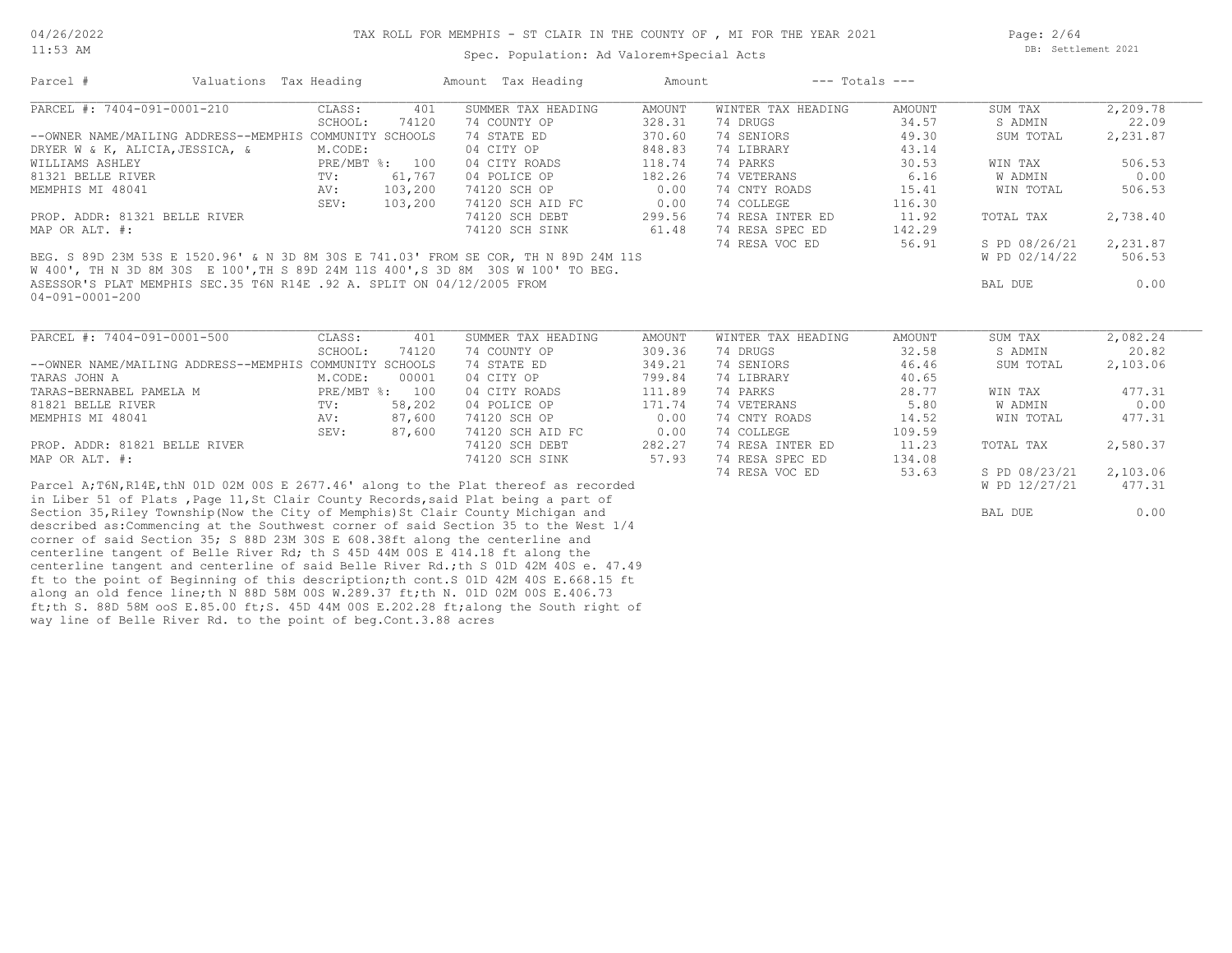Page: 3/64 DB: Settlement 2021

#### Spec. Population: Ad Valorem+Special Acts

| Parcel #                                                                    | Valuations Tax Heading |              |        | Amount Tax Heading                                                                   | Amount |                    | $---$ Totals $---$ |               |        |
|-----------------------------------------------------------------------------|------------------------|--------------|--------|--------------------------------------------------------------------------------------|--------|--------------------|--------------------|---------------|--------|
| PARCEL #: 7404-091-0001-600                                                 |                        | CLASS:       | 402    | SUMMER TAX HEADING                                                                   | AMOUNT | WINTER TAX HEADING | AMOUNT             | SUM TAX       | 336.55 |
|                                                                             |                        | SCHOOL:      | 74120  | 74 COUNTY OP                                                                         | 50.00  | 74 DRUGS           | 5.26               | S ADMIN       | 3.36   |
| --OWNER NAME/MAILING ADDRESS--MEMPHIS COMMUNITY SCHOOLS                     |                        |              |        | 74 STATE ED                                                                          | 56.44  | 74 SENIORS         | 7.51               | SUM TOTAL     | 339.91 |
| TARAS JOHN A                                                                |                        | M.CODE:      |        | 04 CITY OP                                                                           | 129.29 | 74 LIBRARY         | 6.57               |               |        |
| 81821 BELLE RIVER                                                           |                        | $PRE/MBT$ %: | 100    | 04 CITY ROADS                                                                        | 18.08  | 74 PARKS           | 4.65               | WIN TAX       | 77.11  |
| MEMPHIS MI 48041                                                            |                        | TV:          | 9,408  | 04 POLICE OP                                                                         | 27.76  | 74 VETERANS        | 0.93               | W ADMIN       | 0.00   |
|                                                                             |                        | AV:          | 16,300 | 74120 SCH OP                                                                         | 0.00   | 74 CNTY ROADS      | 2.34               | WIN TOTAL     | 77.11  |
| PROP. ADDR: VACANT BELLE RIVER                                              |                        | SEV:         | 16,300 | 74120 SCH AID FC                                                                     | 0.00   | 74 COLLEGE         | 17.71              |               |        |
| MAP OR ALT. #:                                                              |                        |              |        | 74120 SCH DEBT                                                                       | 45.62  | 74 RESA INTER ED   | 1.81               | TOTAL TAX     | 417.02 |
|                                                                             |                        |              |        | 74120 SCH SINK                                                                       | 9.36   | 74 RESA SPEC ED    | 21.67              |               |        |
|                                                                             |                        |              |        | Legal Description: Parcel "B"A parcel of land being a part of Outlot A Assessor's    |        | 74 RESA VOC ED     | 8.66               | S PD 07/30/21 | 339.91 |
| Plat of Memphis" according to the Plat thereof as recorded in Liber 51 of   |                        |              |        |                                                                                      |        |                    |                    | W PD 12/29/21 | 77.11  |
|                                                                             |                        |              |        | plats, Page 11, St Clair County Records, said Plat being a part of Section 35, Riley |        |                    |                    |               |        |
| Township (Now the City of Memphis), St Clair County, Michigan and described |                        |              |        |                                                                                      |        |                    |                    | BAL DUE       | 0.00   |

description.Containing 1.02 Acres. Belle River Rd.and the Arc. of said curve to the left 99.55 ft. to the Beg.of 18S,Chord Bears N.51D 34M 39S W. 99.38 ft)th along the South right of Way line of River Rd.and a point on a curve to the left (Radius=487.99 ft., Delta=11D 41M ft;th N.04D 37M 00S E. 400.00 ft to a point on the South Right of Way line of Belle of this described;th contining S. 01D 02M 00S W. 488.75 ft;th S.88D 58M 00S E.85.00 tangent of said Belle River Road;S 01D 02M 00S W. 59.18ft to the point of beginning tangent of Belle River Road;th S.45D 44M 00S E.64.03 ft along the centerline Section 35;th S. 88D 23M 30S E.608.38 ft along the centerline and centerline SCHOOL: 74120 74 COUNTY OP 677.38 74 DRUGS 71.34 S ADMIN 45.59 PARCEL #: 7404-091-0002-100 CLASS: 401 SUMMER TAX HEADING AMOUNT WINTER TAX HEADING AMOUNT SUM TAX 4,559.36<br>SCHOOL: 74120 74 COUNTY OP 677.38 74 DRUGS 71.34 SADMIN 45.59  $\mathcal{L}_\mathcal{L} = \mathcal{L}_\mathcal{L} = \mathcal{L}_\mathcal{L} = \mathcal{L}_\mathcal{L} = \mathcal{L}_\mathcal{L} = \mathcal{L}_\mathcal{L} = \mathcal{L}_\mathcal{L} = \mathcal{L}_\mathcal{L} = \mathcal{L}_\mathcal{L} = \mathcal{L}_\mathcal{L} = \mathcal{L}_\mathcal{L} = \mathcal{L}_\mathcal{L} = \mathcal{L}_\mathcal{L} = \mathcal{L}_\mathcal{L} = \mathcal{L}_\mathcal{L} = \mathcal{L}_\mathcal{L} = \mathcal{L}_\mathcal{L}$ 

E.2676.79 ft along the West line of Section 35 to the West 1/4 corner of said as:Commencing at the Southwest corner of said Section 35,T6N,R14E;th N 01D 02M 00S

| --OWNER NAME/MAILING ADDRESS--MEMPHIS COMMUNITY SCHOOLS                              |              |         | 74 STATE ED      | 764.64   | 74 SENIORS       | 101.73 | SUM TOTAL     | 4,604.95 |  |
|--------------------------------------------------------------------------------------|--------------|---------|------------------|----------|------------------|--------|---------------|----------|--|
| ADDINGTON DARRIN & MELISSA                                                           | M.CODE:      |         | 04 CITY OP       | 1,751.35 | 74 LIBRARY       | 89.01  |               |          |  |
| 81847 BELLE RIVER                                                                    | $PRE/MBT$ %: | 100     | 04 CITY ROADS    | 245.00   | 74 PARKS         | 63.00  | WIN TAX       | 1,045.16 |  |
| MEMPHIS MI 48041                                                                     | TV:          | 127,440 | 04 POLICE OP     | 376.06   | 74 VETERANS      | 12.71  | W ADMIN       | 0.00     |  |
|                                                                                      | AV:          | 184,700 | 74120 SCH OP     | 0.00     | 74 CNTY ROADS    | 31.79  | WIN TOTAL     | 1,045.16 |  |
| PROP. ADDR: 81847 BELLE RIVER                                                        | SEV:         | 184,700 | 74120 SCH AID FC | 0.00     | 74 COLLEGE       | 239.96 |               |          |  |
| MAP OR ALT. #:                                                                       |              |         | 74120 SCH DEBT   | 618.08   | 74 RESA INTER ED | 24.60  | TOTAL TAX     | 5,650.11 |  |
|                                                                                      |              |         | 74120 SCH SINK   | 126.85   | 74 RESA SPEC ED  | 293.59 |               |          |  |
| T6N R14E CITY OF MEMPHIS COMM AT W1/4 COR SEC 35 TH S88*23'30"E 435.02 ALG CL & CL   |              |         |                  |          | 74 RESA VOC ED   | 117.43 | S PD 08/31/21 | 4,604.95 |  |
| TANGENT BELLE RIVER RD TO POB TH CONT S88*23'30"E 173.36 FT ALG CL TANGENT TO P I    |              |         |                  |          |                  |        | W PD 02/14/22 | 1,045.16 |  |
| OF A CURVE TH S 45*44'E 64.03 FT ALG CL TANGENT TH S 01*02'W 739.59', TH N60*16'40"W |              |         |                  |          |                  |        |               |          |  |
| 124.68',TH N 43*43'54"W 157.09',TH N01*02'E 613.80' TO POB. 3.568 AC. PART OF        |              |         |                  |          |                  |        | BAL DUE       | 0.00     |  |
| OUTLOT A ASSESSOR'S PLAT OF MEMPHIS                                                  |              |         |                  |          |                  |        |               |          |  |
|                                                                                      |              |         |                  |          |                  |        |               |          |  |

| PARCEL #: 7404-091-0003-200                                                         | CLASS:  | 401            | SUMMER TAX HEADING | AMOUNT | WINTER TAX HEADING | AMOUNT | SUM TAX       | 2,575.25 |
|-------------------------------------------------------------------------------------|---------|----------------|--------------------|--------|--------------------|--------|---------------|----------|
|                                                                                     | SCHOOL: | 74120          | 74 COUNTY OP       | 382.60 | 74 DRUGS           | 40.29  | S ADMIN       | 25.75    |
| --OWNER NAME/MAILING ADDRESS--MEMPHIS COMMUNITY SCHOOLS                             |         |                | 74 STATE ED        | 431.89 | 74 SENIORS         | 57.46  | SUM TOTAL     | 2,601.00 |
| ELLIOTT TINA M                                                                      | M.CODE: |                | 04 CITY OP         | 989.21 | 74 LIBRARY         | 50.27  |               |          |
| 81917 BELLE RIVER                                                                   |         | PRE/MBT %: 100 | 04 CITY ROADS      | 138.38 | 74 PARKS           | 35.58  | WIN TAX       | 590.32   |
| MEMPHIS MI 48041                                                                    | TV:     | 71,982         | 04 POLICE OP       | 212.41 | 74 VETERANS        | 7.18   | W ADMIN       | 0.00     |
|                                                                                     | AV:     | 132,600        | 74120 SCH OP       | 0.00   | 74 CNTY ROADS      | 17.95  | WIN TOTAL     | 590.32   |
| PROP. ADDR: 81917 BELLE RIVER                                                       | SEV:    | 132,600        | 74120 SCH AID FC   | 0.00   | 74 COLLEGE         | 135.54 |               |          |
| MAP OR ALT. #:                                                                      |         |                | 74120 SCH DEBT     | 349.11 | 74 RESA INTER ED   | 13.89  | TOTAL TAX     | 3,191.32 |
|                                                                                     |         |                | 74120 SCH SINK     | 71.65  | 74 RESA SPEC ED    | 165.83 |               |          |
| COMM AT THE W1/4 COR OF SEC 35; T6N R14E; TH S88*23'30"E 115.00 FT ALG THE C/L OF   |         |                |                    |        | 74 RESA VOC ED     | 66.33  | S PD 08/05/21 | 2,601.00 |
| BELLE RIVER RD TO THE POB OF THIS DESC; TH CONT S88*23'30"E 320.02 FT ALG THE C/L & |         |                |                    |        |                    |        | W PD 01/14/22 | 590.32   |
| C/L TANGENT OF BELLE RIVER RD, TH S $01*02'00''$ W $613.80'$ , TH N $52*45'55''$ W  |         |                |                    |        |                    |        |               |          |
| 216.22', TH N 35*42'10"W 243.30', TH N01*02'00" 294.33' TO A PT IN THE CL OF BELLE  |         |                |                    |        |                    |        | BAL DUE       | 0.00     |
| RIVER RD AND THE POB 3.51 A. PART OF OUTLOT A ASSESSOR'S PLAT OF MEMPHIS            |         |                |                    |        |                    |        |               |          |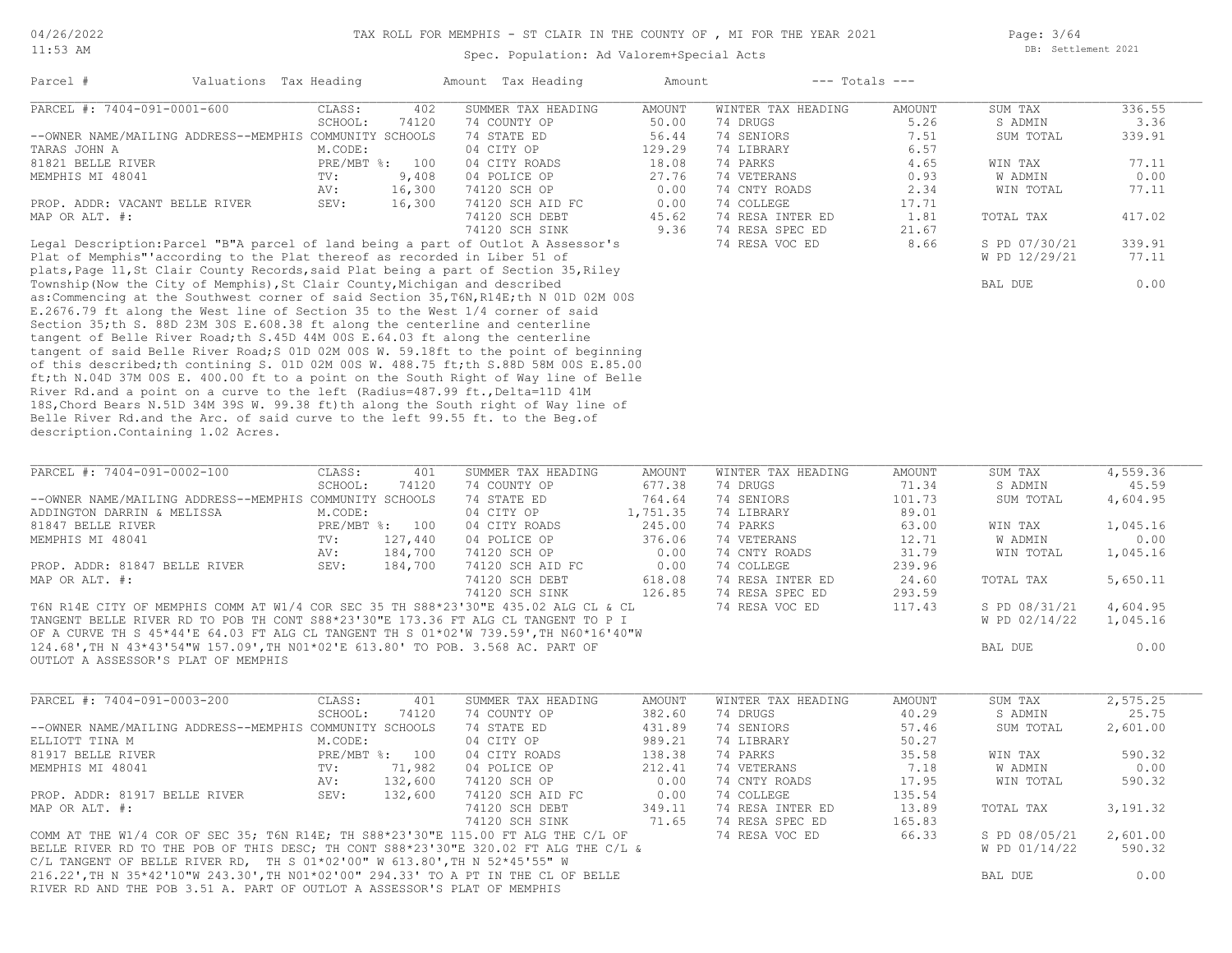11:53 AM

#### Spec. Population: Ad Valorem+Special Acts

Page: 4/64 DB: Settlement 2021

| Parcel #                                                                                                                                                                                                                                                                                                                                                                                               | Valuations Tax Heading            |       | Amount Tax Heading                                                     | Amount | $---$ Totals $---$           |        |               |           |
|--------------------------------------------------------------------------------------------------------------------------------------------------------------------------------------------------------------------------------------------------------------------------------------------------------------------------------------------------------------------------------------------------------|-----------------------------------|-------|------------------------------------------------------------------------|--------|------------------------------|--------|---------------|-----------|
| PARCEL #: 7404-091-0003-300                                                                                                                                                                                                                                                                                                                                                                            | CLASS:                            | 401   | SUMMER TAX HEADING                                                     | AMOUNT | WINTER TAX HEADING           | AMOUNT | SUM TAX       | 3, 265.85 |
|                                                                                                                                                                                                                                                                                                                                                                                                        | SCHOOL:                           | 74120 | 74 COUNTY OP                                                           | 485.20 | 74 DRUGS                     | 51.10  | S ADMIN       | 32.65     |
| --OWNER NAME/MAILING ADDRESS--MEMPHIS COMMUNITY SCHOOLS                                                                                                                                                                                                                                                                                                                                                |                                   |       |                                                                        | 547.71 | 74 SENIORS                   | 72.87  | SUM TOTAL     | 3,298.50  |
| GOERTZEN REBECCA                                                                                                                                                                                                                                                                                                                                                                                       | M.CODE:                           | 00001 | 74 STATE ED 547.71<br>04 CITY OP 1,254.49                              |        | 74 LIBRARY                   | 63.76  |               |           |
| 81993 BELLE RIVER<br>81993 BELLE RIVER                                                                                                                                                                                                                                                                                                                                                                 |                                   |       | 04 CITY ROADS                                                          | 175.49 | 74 PARKS                     | 45.13  | WIN TAX       | 748.65    |
| MEMPHIS MI 48041                                                                                                                                                                                                                                                                                                                                                                                       |                                   |       |                                                                        |        |                              | 9.11   | W ADMIN       | 0.00      |
|                                                                                                                                                                                                                                                                                                                                                                                                        | $TV:$ $91,285$<br>$AV:$ $152,000$ |       | 04 POLICE OP 269.37<br>74120 SCH OP 0.00                               |        | 74 VETERANS<br>74 CNTY ROADS | 22.77  | WIN TOTAL     | 748.65    |
| PROP. ADDR: 81993 BELLE RIVER SEV: 152,000                                                                                                                                                                                                                                                                                                                                                             |                                   |       |                                                                        |        | 74 COLLEGE                   | 171.88 |               |           |
| MAP OR ALT. #:                                                                                                                                                                                                                                                                                                                                                                                         |                                   |       |                                                                        |        | 74 RESA INTER ED             | 17.62  | TOTAL TAX     | 4,047.15  |
|                                                                                                                                                                                                                                                                                                                                                                                                        |                                   |       | 74120 SCH AID FC 0.00<br>74120 SCH DEBT 442.73<br>74120 SCH SINK 90.86 |        |                              | 210.30 |               |           |
|                                                                                                                                                                                                                                                                                                                                                                                                        |                                   |       |                                                                        |        | 74 RESA VOC ED 84.11         |        | S PD 08/23/21 | 3,298.50  |
| MAP OR ALT. #:<br>T6N R14E CITY OF MEPHIS BEG AT W 1/4 COR SEC 35 TH S01*02'W1004.63 FT ALG W LINE<br>SEC 35 TH S88*58'E 655.0 FT TH N01*02'E 215.07 FT TH N60*16'40"W 124.68 FT TH<br>N43*43'54"W 157.09 FT TH N52*45'58"W 216.22 F                                                                                                                                                                   |                                   |       |                                                                        |        |                              |        | W PD 12/27/21 | 748.65    |
|                                                                                                                                                                                                                                                                                                                                                                                                        |                                   |       |                                                                        |        |                              |        |               |           |
|                                                                                                                                                                                                                                                                                                                                                                                                        |                                   |       |                                                                        |        |                              |        | BAL DUE       | 0.00      |
|                                                                                                                                                                                                                                                                                                                                                                                                        |                                   |       |                                                                        |        |                              |        |               |           |
|                                                                                                                                                                                                                                                                                                                                                                                                        |                                   |       |                                                                        |        |                              |        |               |           |
| $\begin{tabular}{l c c c c c} \multicolumn{4}{c}{\textbf{RCEL}} $+$: $7404-092-0001-000$ & \multicolumn{4}{c}{\textbf{CLOS}}$ & \multicolumn{4}{c}{\textbf{SCH6OD1:}} & 201 & \textbf{SUMMER TAX HEDDING} & \multicolumn{4}{c}{\textbf{RECML}}\\ $-$\textbf{WBER}~\textbf{NAME} / \textbf{MALLING}~\textbf{ADREESS}--\textbf{MEMPHIS}~\textbf{COMMINTY}~\textbf{SCH6OD1:} & 744~\textbf{CONRTE}~\text$ |                                   |       |                                                                        |        |                              |        |               |           |
|                                                                                                                                                                                                                                                                                                                                                                                                        |                                   |       |                                                                        |        |                              |        | SUM TAX       | 0.00      |
|                                                                                                                                                                                                                                                                                                                                                                                                        |                                   |       |                                                                        |        |                              |        | S ADMIN       | 0.00      |
|                                                                                                                                                                                                                                                                                                                                                                                                        |                                   |       |                                                                        |        |                              |        | SUM TOTAL     | 0.00      |
|                                                                                                                                                                                                                                                                                                                                                                                                        |                                   |       |                                                                        |        |                              |        |               |           |
|                                                                                                                                                                                                                                                                                                                                                                                                        |                                   |       |                                                                        |        |                              |        | WIN TAX       | 0.00      |
|                                                                                                                                                                                                                                                                                                                                                                                                        |                                   |       |                                                                        |        |                              |        | W ADMIN       | 0.00      |
|                                                                                                                                                                                                                                                                                                                                                                                                        |                                   |       |                                                                        |        |                              |        | WIN TOTAL     | 0.00      |
|                                                                                                                                                                                                                                                                                                                                                                                                        |                                   |       |                                                                        |        |                              |        |               |           |
|                                                                                                                                                                                                                                                                                                                                                                                                        |                                   |       |                                                                        |        |                              |        | TOTAL TAX     | 0.00      |
|                                                                                                                                                                                                                                                                                                                                                                                                        |                                   |       |                                                                        |        |                              |        |               |           |
|                                                                                                                                                                                                                                                                                                                                                                                                        |                                   |       |                                                                        |        |                              |        | BAL DUE       | 0.00      |
|                                                                                                                                                                                                                                                                                                                                                                                                        |                                   |       |                                                                        |        |                              |        |               |           |
| FT TO BEG EXC. S 200 FT OF W 120 FT. ASSESSOR'S PLAT OF MEMPHIS                                                                                                                                                                                                                                                                                                                                        |                                   |       |                                                                        |        |                              |        |               |           |
|                                                                                                                                                                                                                                                                                                                                                                                                        |                                   |       |                                                                        |        |                              |        |               |           |
|                                                                                                                                                                                                                                                                                                                                                                                                        |                                   |       |                                                                        |        |                              |        |               |           |
| PARCEL #: 7404-092-0002-000                                                                                                                                                                                                                                                                                                                                                                            | CLASS:                            | 201   | SUMMER TAX HEADING                                                     | AMOUNT | WINTER TAX HEADING           | AMOUNT | SUM TAX       | 0.00      |
|                                                                                                                                                                                                                                                                                                                                                                                                        | SCHOOL:                           | 74120 | 74 COUNTY OP                                                           | 0.00   | 74 DRUGS                     | 0.00   | S ADMIN       | 0.00      |
|                                                                                                                                                                                                                                                                                                                                                                                                        |                                   |       |                                                                        |        | 74 SENIORS                   | 0.00   | SUM TOTAL     | 0.00      |
|                                                                                                                                                                                                                                                                                                                                                                                                        |                                   |       |                                                                        |        | 74 LIBRARY                   | 0.00   |               |           |
|                                                                                                                                                                                                                                                                                                                                                                                                        |                                   |       |                                                                        |        | 74 PARKS                     | 0.00   | WIN TAX       | 0.00      |
|                                                                                                                                                                                                                                                                                                                                                                                                        |                                   |       |                                                                        |        | 74 VETERANS                  | 0.00   | W ADMIN       | 0.00      |
|                                                                                                                                                                                                                                                                                                                                                                                                        |                                   |       |                                                                        |        | 74 CNTY ROADS                | 0.00   | WIN TOTAL     | 0.00      |
|                                                                                                                                                                                                                                                                                                                                                                                                        |                                   |       |                                                                        |        | 74 COLLEGE                   | 0.00   |               |           |
|                                                                                                                                                                                                                                                                                                                                                                                                        |                                   |       |                                                                        |        | 74 RESA INTER ED             | 0.00   | TOTAL TAX     | 0.00      |
| --OWNER NAME/MAILING ADDRESS--MEMPHIS COMOUNT SCHOOL: 74 COUNT OF 0.00<br>MEMPHIS COMMUNITY SCHOOLS M.CODE: 74 STATE ED<br>P.O. BOX 201<br>MEMPHIS MI 48041 TV: 0 04 CITY ROADS 0.00<br>MEMPHIS MI 48041 TV: 0 04 POLICE OP 0.00<br>MEMP                                                                                                                                                               |                                   |       |                                                                        |        | 74 RESA SPEC ED              | 0.00   |               |           |
| BEG AT SW COR OF OUTLOT B; TH S 89 DEG 25 1/2 MIN E 892.62 FT; TH N 0 DEG 34 1/2                                                                                                                                                                                                                                                                                                                       |                                   |       |                                                                        |        | 74 RESA VOC ED               | 0.00   | BAL DUE       | 0.00      |
| MIN E 807 FT; TH N 89 DEG 25 1/2 MIN W 886.41 FT; TH S 1 DEG 01 MIN W 807 FT TO                                                                                                                                                                                                                                                                                                                        |                                   |       |                                                                        |        |                              |        |               |           |
|                                                                                                                                                                                                                                                                                                                                                                                                        |                                   |       |                                                                        |        |                              |        |               |           |

BEG. BEING PART OF OUTLOT B ASSESSOR'S PLAT OF MEMPHIS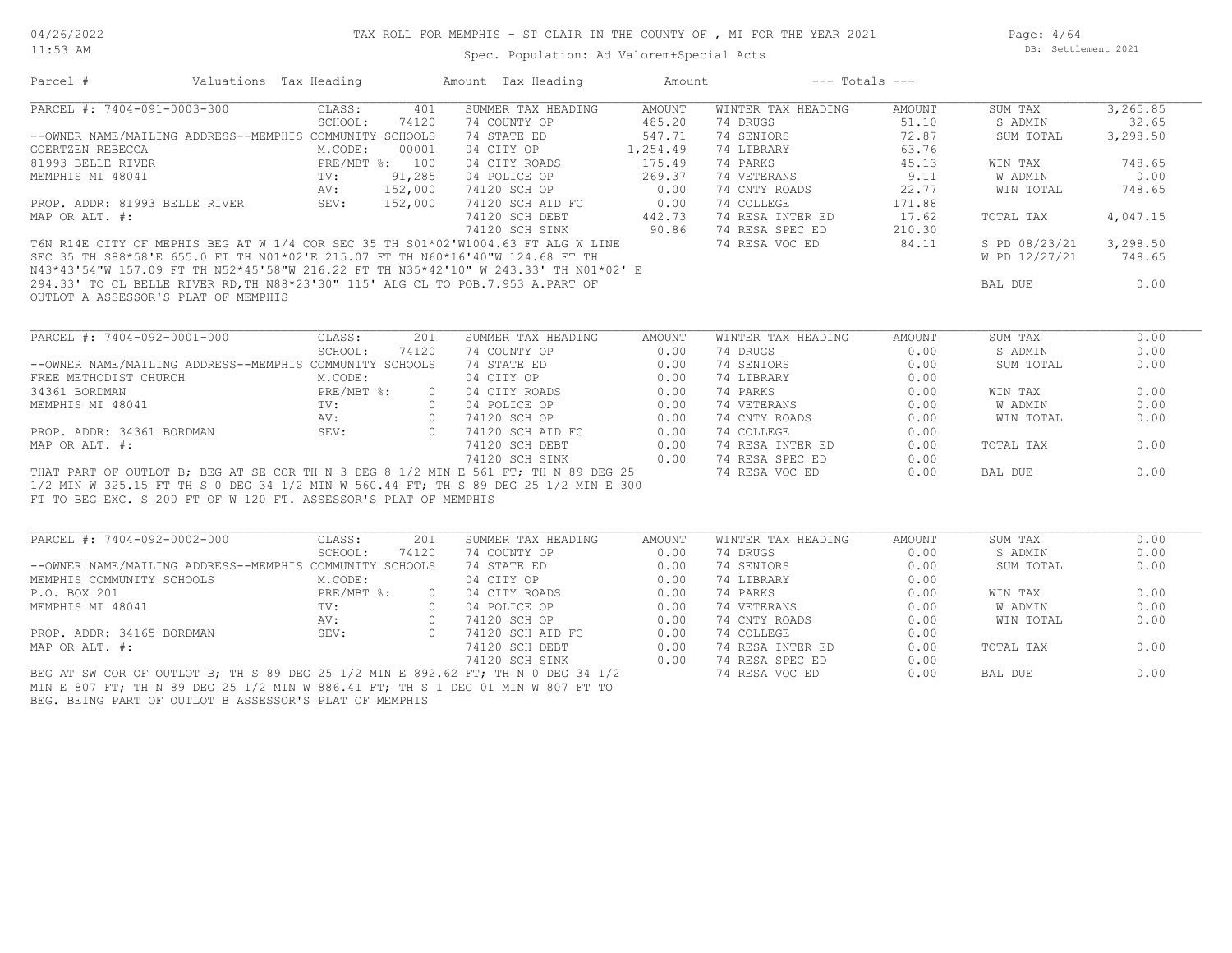# TAX ROLL FOR MEMPHIS - ST CLAIR IN THE COUNTY OF , MI FOR THE YEAR 2021

11:53 AM

#### Spec. Population: Ad Valorem+Special Acts

Page: 5/64 DB: Settlement 2021

| Parcel #                                                                            | Valuations Tax Heading                                                                           |                |        | Amount Tax Heading                         | Amount          |                    | $---$ Totals $---$ |               |          |
|-------------------------------------------------------------------------------------|--------------------------------------------------------------------------------------------------|----------------|--------|--------------------------------------------|-----------------|--------------------|--------------------|---------------|----------|
| PARCEL #: 7404-092-0003-000                                                         |                                                                                                  | CLASS:         | 401    | SUMMER TAX HEADING                         | AMOUNT          | WINTER TAX HEADING | AMOUNT             | SUM TAX       | 2,545.49 |
|                                                                                     |                                                                                                  | SCHOOL:        | 74120  | 74 COUNTY OP                               | 251.59          | 74 DRUGS           | 26.49              | S ADMIN       | 25.45    |
| --OWNER NAME/MAILING ADDRESS--MEMPHIS COMMUNITY SCHOOLS                             |                                                                                                  |                |        | 74 STATE ED                                | 284.01          | 74 SENIORS         | 37.78              | SUM TOTAL     | 2,570.94 |
| FREE METHODIST CHURCH                                                               |                                                                                                  |                |        | 04 CITY OP                                 | 650.50          | 74 LIBRARY         | 33.06              |               |          |
| 34361 BORDMAN                                                                       | ADDRESS<br><i>H</i><br><i>TV</i> : $477326$<br><i>TV</i> : $477326$<br>AV: 57,600<br>SEV: 57,600 |                |        | 04 CITY ROADS                              | 91.00           | 74 PARKS           | 23.40              | WIN TAX       | 388.19   |
| MEMPHIS MI 48041                                                                    |                                                                                                  |                |        | 04 POLICE OP                               | 139.68          | 74 VETERANS        | 4.72               | W ADMIN       | 0.00     |
|                                                                                     |                                                                                                  |                |        | 74120 SCH OP                               | 852.03          | 74 CNTY ROADS      | 11.81              | WIN TOTAL     | 388.19   |
| PROP. ADDR: 34333 BORDMAN                                                           |                                                                                                  |                |        | 74120 SCH AID FC                           | 0.00            | 74 COLLEGE         | 89.13              |               |          |
|                                                                                     |                                                                                                  |                |        |                                            |                 | 74 RESA INTER ED   |                    |               |          |
| MAP OR ALT. #:                                                                      |                                                                                                  |                |        | 74120 SCH DEBT                             | 229.57          |                    | 9.14               | TOTAL TAX     | 2,959.13 |
|                                                                                     |                                                                                                  |                |        | 74120 SCH SINK                             | 47.11           | 74 RESA SPEC ED    | 109.05             |               |          |
| S 200 FT OF W 120 FT OF THAT PART OF OUTLOT B; BEG AT SE COR; TH N 3 DEG 8 1/2 MIN  |                                                                                                  |                |        |                                            |                 | 74 RESA VOC ED     | 43.61              | S PD 07/07/21 | 2,570.94 |
| E 561 FT; TH N 89 DEG 25 1/2 MIN W 325.15 FT; TH S 0 DEG 34 1/2 MIN W 560.44 FT; TH |                                                                                                  |                |        |                                            |                 |                    |                    | W PD 12/09/21 | 388.19   |
| S 89 DEG 25 1/2 MIN E 300' TO BEG.ASSESSOR'S PLAT OF MEMPHIS                        |                                                                                                  |                |        |                                            |                 |                    |                    |               |          |
|                                                                                     |                                                                                                  |                |        |                                            |                 |                    |                    | BAL DUE       | 0.00     |
|                                                                                     |                                                                                                  |                |        |                                            |                 |                    |                    |               |          |
| PARCEL #: 7404-093-0001-000                                                         |                                                                                                  | CLASS:         | 401    | SUMMER TAX HEADING                         | <b>AMOUNT</b>   | WINTER TAX HEADING | AMOUNT             | SUM TAX       | 2,926.04 |
|                                                                                     |                                                                                                  | SCHOOL:        | 74120  | 74 COUNTY OP                               | 434.72          | 74 DRUGS           | 45.78              | S ADMIN       | 29.26    |
| --OWNER NAME/MAILING ADDRESS--MEMPHIS COMMUNITY SCHOOLS                             |                                                                                                  |                |        | 74 STATE ED                                | 490.72          | 74 SENIORS         | 65.29              | SUM TOTAL     | 2,955.30 |
| GILL RYAN                                                                           |                                                                                                  | M.CODE:        | 00001  | 04 CITY OP                                 | 1,123.96        | 74 LIBRARY         | 57.12              |               |          |
| 81185 COLE                                                                          |                                                                                                  | PRE/MBT %: 100 |        | 04 CITY ROADS                              | 157.23          | 74 PARKS           | 40.43              | WIN TAX       | 670.75   |
|                                                                                     |                                                                                                  |                |        |                                            |                 |                    |                    |               |          |
| MEMPHIS MI 48041                                                                    |                                                                                                  | TV:            | 81,787 | 04 POLICE OP                               | 241.34          | 74 VETERANS        | 8.16               | W ADMIN       | 0.00     |
| ${\tt PROP.}~~{\tt ADDR:}~~81185~~{\tt COLE}~~{\tt SEV:}$                           |                                                                                                  |                | 85,900 | 74120 SCH OP 0.00<br>74120 SCH AID FC 0.00 |                 | 74 CNTY ROADS      | 20.40              | WIN TOTAL     | 670.75   |
|                                                                                     |                                                                                                  |                | 85,900 |                                            |                 | 74 COLLEGE         | 154.00             |               |          |
| MAP OR ALT. #:                                                                      |                                                                                                  |                |        | 74120 SCH DEBT                             | 396.66          | 74 RESA INTER ED   | 15.79              | TOTAL TAX     | 3,626.05 |
|                                                                                     |                                                                                                  |                |        | 74120 SCH SINK 81.41                       |                 | 74 RESA SPEC ED    | 188.42             |               |          |
| S 65 FT OF OUTLOT C MEAS ON W LOT LINE. ASSESSORS PLAT OF MEMPHIS                   |                                                                                                  |                |        |                                            |                 | 74 RESA VOC ED     | 75.36              | S PD 08/23/21 | 2,955.30 |
|                                                                                     |                                                                                                  |                |        |                                            |                 |                    |                    | W PD 12/27/21 | 670.75   |
|                                                                                     |                                                                                                  |                |        |                                            |                 |                    |                    | BAL DUE       | 0.00     |
|                                                                                     |                                                                                                  |                |        |                                            |                 |                    |                    |               |          |
| PARCEL #: 7404-093-0002-000                                                         |                                                                                                  | CLASS:         | 401    | SUMMER TAX HEADING                         | AMOUNT          | WINTER TAX HEADING | AMOUNT             | SUM TAX       | 1,577.72 |
|                                                                                     |                                                                                                  | SCHOOL:        | 74120  | 74 COUNTY OP                               | 234.40          | 74 DRUGS           | 24.68              | S ADMIN       | 15.77    |
| --OWNER NAME/MAILING ADDRESS--MEMPHIS COMMUNITY SCHOOLS                             |                                                                                                  |                |        | 74 STATE ED                                | 264.60          | 74 SENIORS         | 35.20              | SUM TOTAL     | 1,593.49 |
| DIAZ JOSHUA J                                                                       |                                                                                                  | M.CODE:        | 00005  | 04 CITY OP                                 | 606.04          | 74 LIBRARY         | 30.80              |               |          |
| 81205 COLE STREET                                                                   |                                                                                                  | PRE/MBT %: 100 |        | 04 CITY ROADS                              | 84.78           | 74 PARKS           | 21.80              | WIN TAX       | 361.65   |
| RICHMOND MI 48041                                                                   |                                                                                                  | TV:            | 44,100 | 04 POLICE OP                               | 130.13          | 74 VETERANS        | 4.40               | W ADMIN       | 0.00     |
|                                                                                     |                                                                                                  |                | 44,100 | 74120 SCH OP                               | 0.00            | 74 CNTY ROADS      | 11.00              | WIN TOTAL     | 361.65   |
|                                                                                     |                                                                                                  |                | 44,100 | 74120 SCH AID FC                           | 0.00            | 74 COLLEGE         | 83.04              |               |          |
| AV:<br>PROP. ADDR: 81205 COLE AV:<br>MAP OR ALT. #:                                 |                                                                                                  |                |        | 74120 SCH DEBT                             |                 | 74 RESA INTER ED   | 8.51               | TOTAL TAX     | 1,955.14 |
|                                                                                     |                                                                                                  |                |        | 74120 SCH SINK                             | 213.88<br>43.89 | 74 RESA SPEC ED    | 101.59             |               |          |
| N 90 FT OF S 155 FT MEAS ON W LOT LINE OF OUTLOT C ASSESSORS PLAT OF MEMPHIS        |                                                                                                  |                |        |                                            |                 | 74 RESA VOC ED     | 40.63              | S PD 08/23/21 | 1,593.49 |
|                                                                                     |                                                                                                  |                |        |                                            |                 |                    |                    | W PD 01/25/22 | 361.65   |
|                                                                                     |                                                                                                  |                |        |                                            |                 |                    |                    |               |          |
|                                                                                     |                                                                                                  |                |        |                                            |                 |                    |                    | BAL DUE       | 0.00     |
|                                                                                     |                                                                                                  |                |        |                                            |                 |                    |                    |               |          |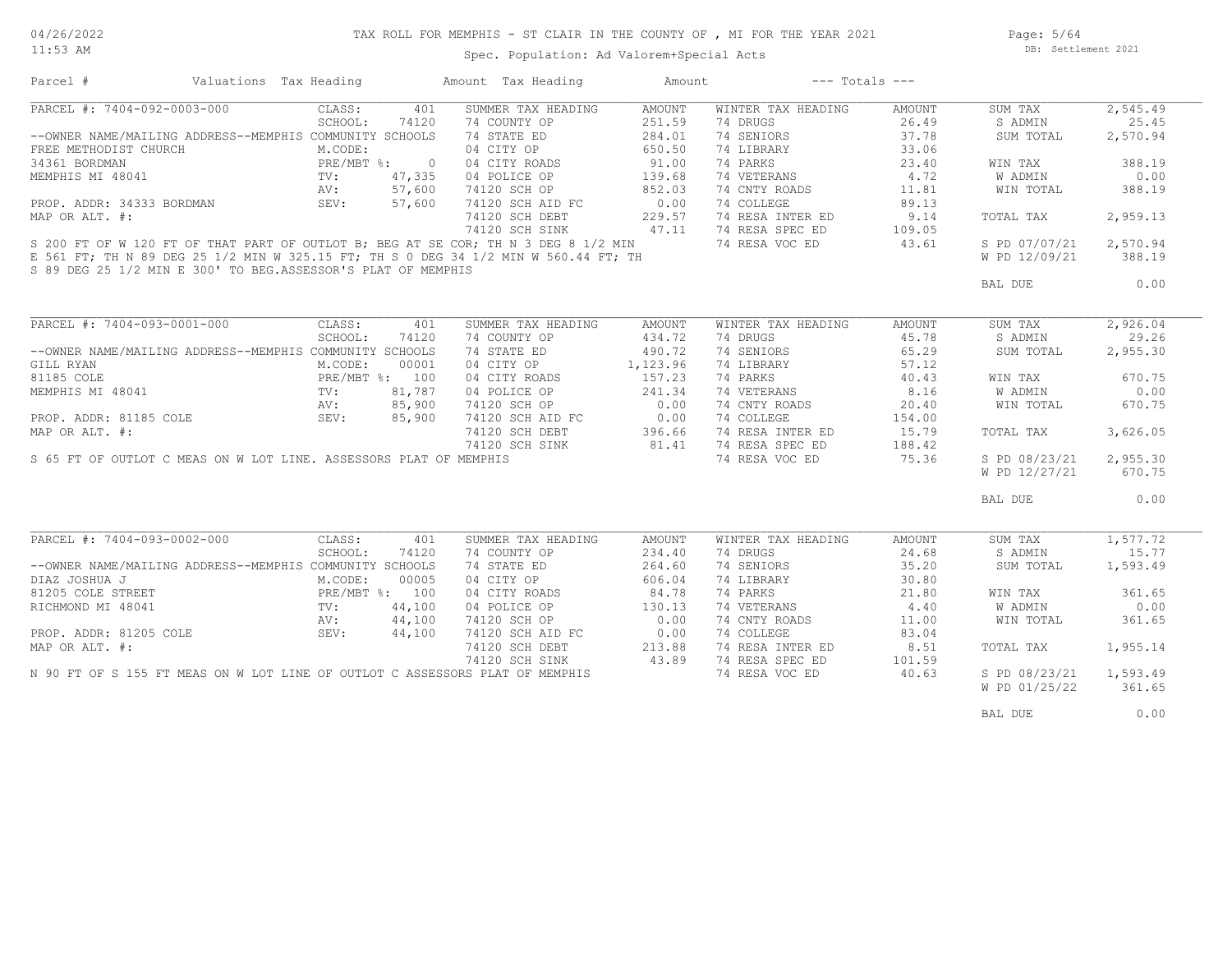Spec. Population: Ad Valorem+Special Acts

Page: 6/64 DB: Settlement 2021

| PARCEL #: 7404-093-0003-001                                                         |                                 | Amount Tax Heading | Amount        | $---$ Totals $---$          |        |               |          |
|-------------------------------------------------------------------------------------|---------------------------------|--------------------|---------------|-----------------------------|--------|---------------|----------|
|                                                                                     | CLASS:<br>401                   | SUMMER TAX HEADING | AMOUNT        | WINTER TAX HEADING          | AMOUNT | SUM TAX       | 2,022.31 |
|                                                                                     | SCHOOL:<br>74120                | 74 COUNTY OP       | 300.45        | 74 DRUGS                    | 31.64  | S ADMIN       | 20.22    |
| --OWNER NAME/MAILING ADDRESS--MEMPHIS COMMUNITY SCHOOLS                             |                                 | 74 STATE ED        | 339.16        | 74 SENIORS                  | 45.12  | SUM TOTAL     | 2,042.53 |
| MARNON EDWARD JR                                                                    | M.CODE:                         | 04 CITY OP         | 776.82        | 74 LIBRARY                  | 39.48  |               |          |
| P.O. BOX 594                                                                        | PRE/MBT %: 100                  | 04 CITY ROADS      | 108.67        | 74 PARKS                    | 27.94  | WIN TAX       | 463.57   |
| MEMPHIS MI 48041                                                                    | 56,527<br>TV:                   | 04 POLICE OP       | 166.80        | 74 VETERANS                 | 5.64   | W ADMIN       | 0.00     |
|                                                                                     | AV:<br>101,200                  | 74120 SCH OP       | 0.00          | 74 CNTY ROADS               | 14.10  | WIN TOTAL     | 463.57   |
| PROP. ADDR: 81500 COLE                                                              | SEV:<br>101,200                 | 74120 SCH AID FC   | 0.00          | 74 COLLEGE                  | 106.44 |               |          |
| MAP OR ALT. #:                                                                      |                                 | 74120 SCH DEBT     | 274.15        | 74 RESA INTER ED            | 10.91  | TOTAL TAX     | 2,506.10 |
|                                                                                     |                                 | 74120 SCH SINK     | 56.26         | 74 RESA SPEC ED             | 130.22 |               |          |
| COMM AT THE NW CORN OF OUTLOT C; TH ALG THE N LINE OF OUTLOT C S85*21'00"E 91.69 FT |                                 |                    |               | 74 RESA VOC ED              | 52.08  | S PD 07/26/21 | 2,042.53 |
| TO THE POB; TH S85*21'00"E 19.31FT TO A PT OF CURVATURE; TH 288.99FT ALG A CURVE    |                                 |                    |               |                             |        | W PD 01/10/22 | 463.57   |
| CONCAVE TO THE N, HAVING A RADIUS OF 4,978.31 FT, A CENTRAL ANGLE OF 04*03'36", AND |                                 |                    |               |                             |        |               |          |
| A CHORD OF S87*22'54"E 288.93 FT; TH S01*44'40"W 351.32FT; TH N88*47'42"W 120.21    |                                 |                    |               |                             |        | BAL DUE       | 0.00     |
| FT; TH NO1*44'40"E 13.29FT TO A PT OF CURVATURE; TH 101.64 FT ALG A CURVE CONCAVE   |                                 |                    |               |                             |        |               |          |
| TO THE W, HAVING A RAD OF 35FT, A CENTRAL ANGLE OF 166*23'4", AND A CHORD OF        |                                 |                    |               |                             |        |               |          |
| N37*01'48"W 69.51 FT; TH N24*44'18"W 324.39 FT TO POB. 1.71 AC                      |                                 |                    |               |                             |        |               |          |
|                                                                                     |                                 |                    |               |                             |        |               |          |
| PARCEL #: 7404-093-0003-010                                                         | CLASS:<br>402                   | SUMMER TAX HEADING | <b>AMOUNT</b> | WINTER TAX HEADING          | AMOUNT | SUM TAX       | 322.09   |
|                                                                                     | SCHOOL:<br>74120                | 74 COUNTY OP       | 47.85         | 74 DRUGS                    | 5.04   | S ADMIN       | 3.22     |
| --OWNER NAME/MAILING ADDRESS--MEMPHIS COMMUNITY SCHOOLS                             |                                 | 74 STATE ED        | 54.02         | 74 SENIORS                  | 7.18   | SUM TOTAL     | 325.31   |
| MARNON EDWARD JR                                                                    | M.CODE:                         | 04 CITY OP         | 123.73        | 74 LIBRARY                  | 6.28   |               |          |
| P.O. BOX 594                                                                        | PRE/MBT %: 100                  | 04 CITY ROADS      | 17.31         | 74 PARKS                    | 4.45   | WIN TAX       | 73.79    |
| MEMPHIS MI 48041                                                                    | TV:<br>9,004                    | 04 POLICE OP       | 26.56         | 74 VETERANS                 |        | W ADMIN       | 0.00     |
|                                                                                     |                                 |                    | 0.00          |                             | 0.89   |               |          |
|                                                                                     | 17,400<br>AV:<br>SEV:<br>17,400 | 74120 SCH OP       | 0.00          | 74 CNTY ROADS<br>74 COLLEGE | 2.24   | WIN TOTAL     | 73.79    |
| PROP. ADDR: COLE VACANT                                                             |                                 | 74120 SCH AID FC   |               |                             | 16.95  |               | 399.10   |
| MAP OR ALT. #:                                                                      |                                 | 74120 SCH DEBT     | 43.66<br>8.96 | 74 RESA INTER ED            | 1.73   | TOTAL TAX     |          |
|                                                                                     |                                 | 74120 SCH SINK     |               | 74 RESA SPEC ED             | 20.74  |               |          |
| BEF AT THE NW CORN OF OUTLOT C, TH S86*21'00"W 91.69 FT; TH S24*44'18"e 324.39 FT   |                                 |                    |               | 74 RESA VOC ED              | 8.29   | S PD 07/26/21 | 325.31   |
| TO A PT OF CURV; TH 62.59 FT ALG A CURVE CONCAVE TO THE EAST, HAVING A RADIUS OF 35 |                                 |                    |               |                             |        | W PD 01/10/22 | 73.79    |
| FT, A CENTRAL ANGLE OF 102*27'05", AND A CHORD OF S08*33'08"E 54.58 FT; TH          |                                 |                    |               |                             |        |               |          |
| S01*44'40"W 12.74FT; THE N88*47'42"W 229.47 FT; TH N01*41'48"E 364.09 FT TO POB.    |                                 |                    |               |                             |        | BAL DUE       | 0.00     |
| 1.45 AC                                                                             |                                 |                    |               |                             |        |               |          |
|                                                                                     |                                 |                    |               |                             |        |               |          |
| PARCEL #: 7404-093-0004-000                                                         | CLASS:<br>401                   | SUMMER TAX HEADING | <b>AMOUNT</b> | WINTER TAX HEADING          | AMOUNT | SUM TAX       | 2,525.73 |
|                                                                                     | SCHOOL:<br>74120                | 74 COUNTY OP       | 375.24        | 74 DRUGS                    | 39.52  | S ADMIN       | 25.25    |
| --OWNER NAME/MAILING ADDRESS--MEMPHIS COMMUNITY SCHOOLS                             |                                 | 74 STATE ED        | 423.58        | 74 SENIORS                  | 56.35  | SUM TOTAL     | 2,550.98 |
|                                                                                     | M.CODE:                         | 04 CITY OP         | 970.20        | 74 LIBRARY                  | 49.31  |               |          |
| URICK DENNIS M                                                                      |                                 | 04 CITY ROADS      | 135.72        | 74 PARKS                    | 34.90  | WIN TAX       | 578.98   |
| P.O. BOX 567                                                                        | PRE/MBT %: 100                  |                    | 208.32        | 74 VETERANS                 | 7.04   | W ADMIN       | 0.00     |
| MEMPHIS MI 48041                                                                    | 70,598<br>TV:                   | 04 POLICE OP       |               |                             |        |               |          |
|                                                                                     | 94,000<br>AV:                   | 74120 SCH OP       | 0.00          | 74 CNTY ROADS               | 17.61  | WIN TOTAL     | 578.98   |
| PROP. ADDR: 81250 COLE                                                              | SEV:<br>94,000                  | 74120 SCH AID FC   | 0.00          | 74 COLLEGE                  | 132.93 |               |          |
| MAP OR ALT. #:                                                                      |                                 | 74120 SCH DEBT     | 342.40        | 74 RESA INTER ED            | 13.63  | TOTAL TAX     | 3,129.96 |
|                                                                                     |                                 | 74120 SCH SINK     | 70.27         | 74 RESA SPEC ED             | 162.64 |               |          |
| S 100 FT MEAS ON E LOT LINE OF E 198 FT OF OULOT C. ASSESSORS PLAT OF MEMPHIS       |                                 |                    |               | 74 RESA VOC ED              | 65.05  | S PD 07/26/21 | 2,550.98 |
|                                                                                     |                                 |                    |               |                             |        | W PD 01/21/22 | 578.98   |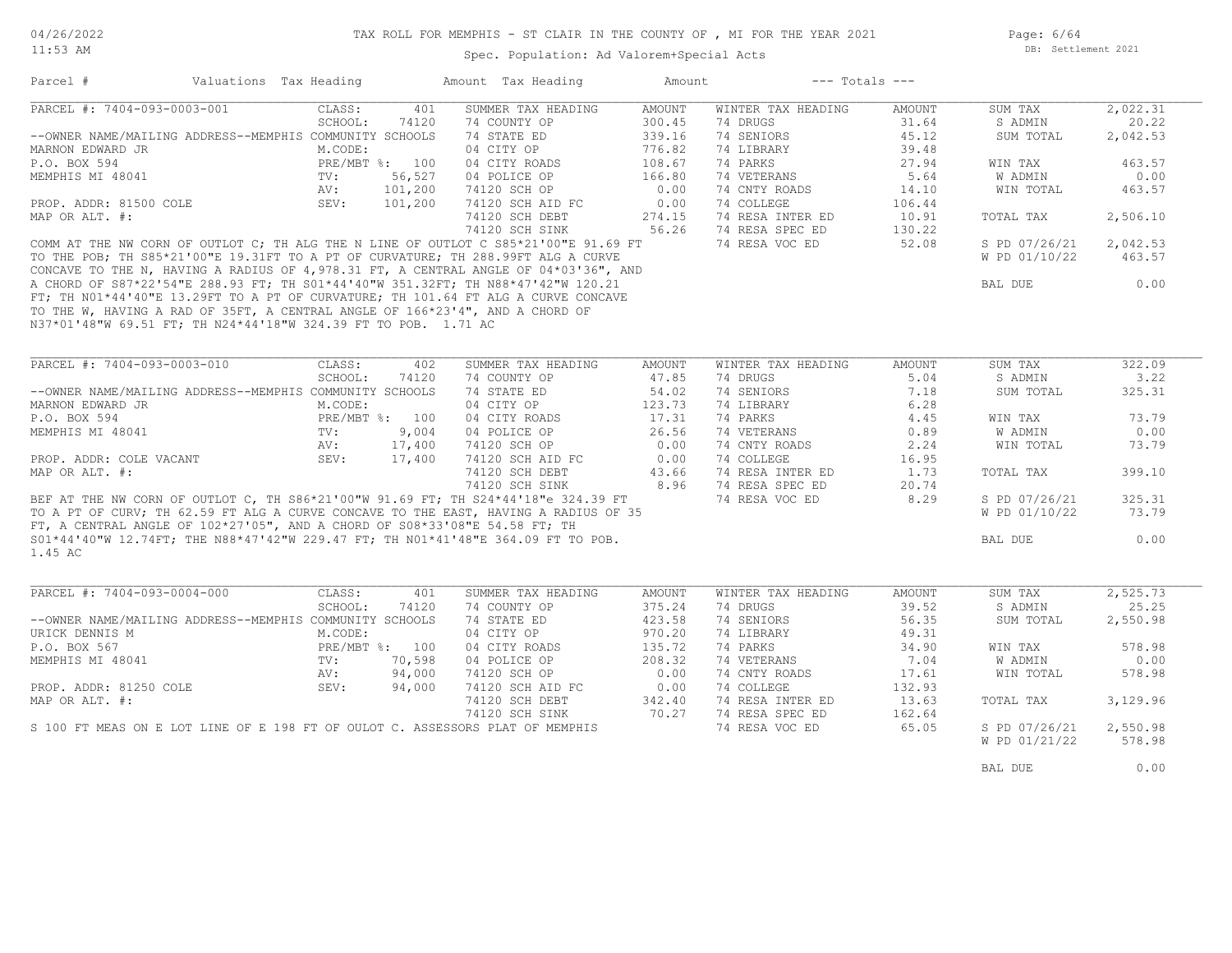# TAX ROLL FOR MEMPHIS - ST CLAIR IN THE COUNTY OF , MI FOR THE YEAR 2021

Spec. Population: Ad Valorem+Special Acts

Page: 7/64 DB: Settlement 2021

| Parcel #                                                                            | Valuations Tax Heading |         |                | Amount Tax Heading | Amount        | $---$ Totals $---$ |               |                |          |
|-------------------------------------------------------------------------------------|------------------------|---------|----------------|--------------------|---------------|--------------------|---------------|----------------|----------|
| PARCEL #: 7404-093-0005-000                                                         |                        | CLASS:  | 401            | SUMMER TAX HEADING | AMOUNT        | WINTER TAX HEADING | AMOUNT        | SUM TAX        | 2,464.99 |
|                                                                                     |                        | SCHOOL: | 74120          | 74 COUNTY OP       | 366.22        | 74 DRUGS           | 38.57         | S ADMIN        | 24.64    |
| --OWNER NAME/MAILING ADDRESS--MEMPHIS COMMUNITY SCHOOLS                             |                        |         |                | 74 STATE ED        | 413.40        | 74 SENIORS         | 55.00         | SUM TOTAL      | 2,489.63 |
| BENNETT ANNE C.                                                                     |                        | M.CODE: | 00001          | 04 CITY OP         | 946.86        | 74 LIBRARY         | 48.12         |                |          |
| 81299 COLE                                                                          |                        |         | PRE/MBT %: 100 | 04 CITY ROADS      | 132.46        | 74 PARKS           | 34.06         | WIN TAX        | 565.06   |
|                                                                                     | TV:                    |         | 68,900         | 04 POLICE OP       | 203.31        | 74 VETERANS        | 6.87          | <b>W ADMIN</b> | 0.00     |
|                                                                                     | AV:                    |         | 68,900         | 74120 SCH OP       | 0.00          | 74 CNTY ROADS      | 17.19         | WIN TOTAL      | 565.06   |
| NEWTHIS MI 48041<br>PROP. ADDR: 81299 COLE<br>MAP OR ALT. #:                        |                        | SEV:    | 68,900         | 74120 SCH AID FC   | 0.00          | 74 COLLEGE         | 129.73        |                |          |
| MAP OR ALT. #:                                                                      |                        |         |                | 74120 SCH DEBT     | 334.16        | 74 RESA INTER ED   | 13.30         | TOTAL TAX      | 3,054.69 |
|                                                                                     |                        |         |                | 74120 SCH SINK     | 68.58         | 74 RESA SPEC ED    | 158.73        |                |          |
| N 100 FT OF S 355 FT MEAS ON W LOT LINE OF W 229 FT OF OUTLOT C. ASSESSORS PLAT OF  |                        |         |                |                    |               | 74 RESA VOC ED     | 63.49         | S PD 08/23/21  | 2,489.63 |
| MEMPHIS                                                                             |                        |         |                |                    |               |                    |               | W PD 12/27/21  | 565.06   |
|                                                                                     |                        |         |                |                    |               |                    |               | BAL DUE        | 0.00     |
| PARCEL #: 7404-093-0006-000                                                         |                        | CLASS:  | 401            | SUMMER TAX HEADING | <b>AMOUNT</b> | WINTER TAX HEADING | <b>AMOUNT</b> | SUM TAX        | 1,290.64 |
|                                                                                     |                        | SCHOOL: | 74120          | 74 COUNTY OP       | 191.75        | 74 DRUGS           | 20.19         | S ADMIN        | 12.90    |
|                                                                                     |                        |         |                |                    |               |                    |               |                |          |
| --OWNER NAME/MAILING ADDRESS--MEMPHIS COMMUNITY SCHOOLS                             |                        |         |                | 74 STATE ED        | 216.45        | 74 SENIORS         | 28.79         | SUM TOTAL      | 1,303.54 |
|                                                                                     |                        | M.CODE: | 00002          | 04 CITY OP         | 495.77        | 74 LIBRARY         | 25.19         |                |          |
|                                                                                     |                        |         | PRE/MBT %: 100 | 04 CITY ROADS      | 69.35         | 74 PARKS           | 17.83         | WIN TAX        | 295.84   |
|                                                                                     |                        |         | 36,076         | 04 POLICE OP       | 106.45        | 74 VETERANS        | 3.60          | <b>W ADMIN</b> | 0.00     |
|                                                                                     |                        |         | 43,300         | 74120 SCH OP       | 0.00          | 74 CNTY ROADS      | 9.00          | WIN TOTAL      | 295.84   |
|                                                                                     |                        |         | 43,300         | 74120 SCH AID FC   | 0.00          | 74 COLLEGE         | 67.93         |                |          |
| MAP OR ALT. #:                                                                      |                        |         |                | 74120 SCH DEBT     | 174.96        | 74 RESA INTER ED   | 6.96          | TOTAL TAX      | 1,599.38 |
|                                                                                     |                        |         |                | 74120 SCH SINK     | 35.91         | 74 RESA SPEC ED    | 83.11         |                |          |
| N 100 FT OF S 255 FT; MEAS ON W LOT LINE OF OUTLOT C EXC E 248 FT THEREOF ASSESSORS |                        |         |                |                    |               | 74 RESA VOC ED     | 33.24         | S PD 08/06/21  | 1,303.54 |
| PLAT OF MEMPHIS                                                                     |                        |         |                |                    |               |                    |               | W PD 02/14/22  | 295.84   |
|                                                                                     |                        |         |                |                    |               |                    |               | BAL DUE        | 0.00     |
|                                                                                     |                        |         |                |                    |               |                    |               |                |          |
| PARCEL #: 7404-093-0007-000                                                         |                        | CLASS:  | 401            | SUMMER TAX HEADING | AMOUNT        | WINTER TAX HEADING | AMOUNT        | SUM TAX        | 1,632.77 |
|                                                                                     |                        | SCHOOL: | 74120          | 74 COUNTY OP       | 242.58        | 74 DRUGS           | 25.54         | S ADMIN        | 16.32    |
| --OWNER NAME/MAILING ADDRESS--MEMPHIS COMMUNITY SCHOOLS                             |                        |         |                | 74 STATE ED        | 273.83        | 74 SENIORS         | 36.43         | SUM TOTAL      | 1,649.09 |
| PILKEY WILLIAM                                                                      |                        | M.CODE: |                | 04 CITY OP         | 627.19        | 74 LIBRARY         | 31.87         |                |          |
| 81300 COLE                                                                          |                        |         | PRE/MBT %: 100 | 04 CITY ROADS      | 87.74         | 74 PARKS           | 22.56         | WIN TAX        | 374.26   |
| MEMPHIS MI 48041                                                                    | TV:                    |         | 45,639         | 04 POLICE OP       | 134.67        | 74 VETERANS        | 4.55          | <b>W ADMIN</b> | 0.00     |
|                                                                                     | AV:                    |         | 52,700         | 74120 SCH OP       | 0.00          | 74 CNTY ROADS      | 11.38         | WIN TOTAL      | 374.26   |
| PROP. ADDR: 81300 COLE                                                              |                        | SEV:    | 52,700         | 74120 SCH AID FC   | 0.00          | 74 COLLEGE         | 85.93         |                |          |
| MAP OR ALT. #:                                                                      |                        |         |                | 74120 SCH DEBT     | 221.34        | 74 RESA INTER ED   | 8.81          | TOTAL TAX      | 2,023.35 |
|                                                                                     |                        |         |                | 74120 SCH SINK     | 45.42         | 74 RESA SPEC ED    | 105.14        |                |          |
| N 100 FT MEAS ON E LOT LINE OF S 200 FT OF E 198 FT OF OUTLOT C. ASSESSORS PLAT OF  |                        |         |                |                    |               | 74 RESA VOC ED     | 42.05         | S PD 07/09/21  | 1,649.09 |
| MEMPHIS                                                                             |                        |         |                |                    |               |                    |               |                |          |
|                                                                                     |                        |         |                |                    |               |                    |               | BAL DUE        | 374.26   |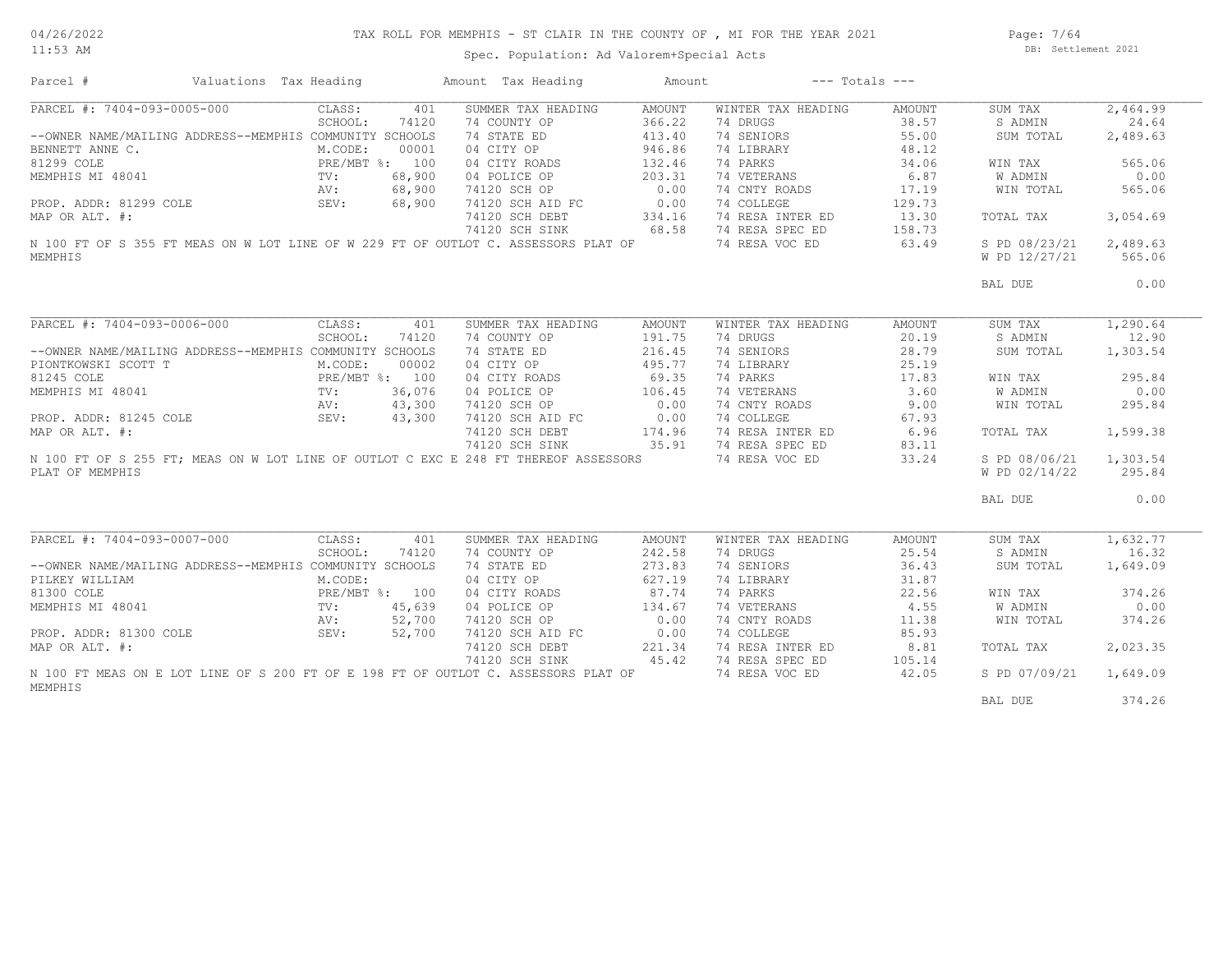#### 04/26/2022 11:53 AM

#### TAX ROLL FOR MEMPHIS - ST CLAIR IN THE COUNTY OF , MI FOR THE YEAR 2021

Spec. Population: Ad Valorem+Special Acts

Page: 8/64 DB: Settlement 2021

| Parcel #                                                                                                              | Valuations Tax Heading |                |        | Amount Tax Heading   | Amount        |                    | $---$ Totals $---$ |               |          |
|-----------------------------------------------------------------------------------------------------------------------|------------------------|----------------|--------|----------------------|---------------|--------------------|--------------------|---------------|----------|
| PARCEL #: 7404-093-0008-000                                                                                           |                        | CLASS:         | 401    | SUMMER TAX HEADING   | <b>AMOUNT</b> | WINTER TAX HEADING | AMOUNT             | SUM TAX       | 2,101.84 |
|                                                                                                                       |                        | SCHOOL:        | 74120  | 74 COUNTY OP         | 312.27        | 74 DRUGS           | 32.88              | S ADMIN       | 21.01    |
| --OWNER NAME/MAILING ADDRESS--MEMPHIS COMMUNITY SCHOOLS                                                               |                        |                |        | 74 STATE ED          | 352.50        | 74 SENIORS         | 46.90              | SUM TOTAL     | 2,122.85 |
| LONG CONNIE M & LONG FRANCIS E                                                                                        |                        | M.CODE:        |        | 04 CITY OP           | 807.37        | 74 LIBRARY         | 41.03              |               |          |
| BRE/MBT<br>MEMPHIS MI 48041 TV:<br>PREMPHIS MI 48041 TV:<br>PROP ADDR: 81350 COLE SEV:<br>SEV:                        |                        | PRE/MBT %: 100 |        | 04 CITY ROADS        | 112.94        | 74 PARKS           | 29.04              | WIN TAX       | 481.79   |
|                                                                                                                       |                        |                | 58,750 | 04 POLICE OP         | 173.36        | 74 VETERANS        | 5.86               | W ADMIN       | 0.00     |
|                                                                                                                       |                        |                | 73,100 | 74120 SCH OP         | 0.00          | 74 CNTY ROADS      | 14.65              | WIN TOTAL     | 481.79   |
|                                                                                                                       |                        |                | 73,100 | 74120 SCH AID FC     | 0.00          | 74 COLLEGE         | 110.62             |               |          |
|                                                                                                                       |                        |                |        |                      |               |                    |                    |               |          |
| MAP OR ALT. #:                                                                                                        |                        |                |        | 74120 SCH DEBT       | 284.93        | 74 RESA INTER ED   | 11.34              | TOTAL TAX     | 2,604.64 |
|                                                                                                                       |                        |                |        | 74120 SCH SINK       | 58.47         | 74 RESA SPEC ED    | 135.34             |               |          |
| N 100 FT MEAS ON E LOT LINE OF S 300 FT OF E 198 FT OF OUTLOT C. ASSESSORS PLAT OF                                    |                        |                |        |                      |               | 74 RESA VOC ED     | 54.13              | S PD 08/31/21 | 2,122.85 |
| MEMPHIS                                                                                                               |                        |                |        |                      |               |                    |                    | W PD 01/26/22 | 481.79   |
|                                                                                                                       |                        |                |        |                      |               |                    |                    | BAL DUE       | 0.00     |
|                                                                                                                       |                        |                |        |                      |               |                    |                    |               |          |
| PARCEL #: 7404-093-0009-000                                                                                           |                        | CLASS:         | 401    | SUMMER TAX HEADING   | AMOUNT        | WINTER TAX HEADING | AMOUNT             | SUM TAX       | 2,119.77 |
|                                                                                                                       |                        | SCHOOL:        | 74120  | 74 COUNTY OP         | 314.93        | 74 DRUGS           | 33.16              | S ADMIN       | 21.19    |
| --OWNER NAME/MAILING ADDRESS--MEMPHIS COMMUNITY SCHOOLS                                                               |                        |                |        | 74 STATE ED          | 355.50        | 74 SENIORS         | 47.30              | SUM TOTAL     | 2,140.96 |
| HUDSON SHAWN                                                                                                          |                        | M.CODE:        | 00001  | 04 CITY OP           | 814.26        | 74 LIBRARY         | 41.38              |               |          |
|                                                                                                                       |                        | PRE/MBT %: 100 |        | 04 CITY ROADS        | 113.91        | 74 PARKS           | 29.29              | WIN TAX       | 485.91   |
|                                                                                                                       |                        |                | 59,251 | 04 POLICE OP         | 174.84        | 74 VETERANS        | 5.91               | W ADMIN       | 0.00     |
|                                                                                                                       |                        |                | 60,300 | 74120 SCH OP         | 0.00          | 74 CNTY ROADS      | 14.78              | WIN TOTAL     | 485.91   |
| HUDSON SHAWN<br>81325 COLE STREET<br>MEMPHIS MI 48041<br>PROP. ADDR: 81325 COLE<br>MAP OR ALT. #:<br><br>FROP ALT. #: |                        |                | 60,300 | 74120 SCH AID FC     | 0.00          | 74 COLLEGE         | 111.56             |               |          |
|                                                                                                                       |                        |                |        |                      |               | 74 RESA INTER ED   |                    |               | 2,626.87 |
|                                                                                                                       |                        |                |        | 74120 SCH DEBT       | 287.36        |                    | 11.44              | TOTAL TAX     |          |
|                                                                                                                       |                        |                |        | 74120 SCH SINK       | 58.97         | 74 RESA SPEC ED    | 136.50             |               |          |
| N 100 FT OF S 455 FT; MEAS ON W LOT LINE OF W 229 FT OF OUTLOT C. ASSESSORS PLAT OF                                   |                        |                |        |                      |               | 74 RESA VOC ED     | 54.59              | S PD 08/23/21 | 2,140.96 |
| MEMPHIS                                                                                                               |                        |                |        |                      |               |                    |                    | W PD 12/27/21 | 485.91   |
|                                                                                                                       |                        |                |        |                      |               |                    |                    | BAL DUE       | 0.00     |
|                                                                                                                       |                        |                |        |                      |               |                    |                    |               |          |
| PARCEL #: 7404-093-0010-000                                                                                           |                        | CLASS:         | 401    | SUMMER TAX HEADING   | AMOUNT        | WINTER TAX HEADING | AMOUNT             | SUM TAX       | 2,999.05 |
|                                                                                                                       |                        | SCHOOL:        | 74120  | 74 COUNTY OP         | 445.57        | 74 DRUGS           | 46.92              | S ADMIN       | 29.99    |
| --OWNER NAME/MAILING ADDRESS--MEMPHIS COMMUNITY SCHOOLS                                                               |                        |                |        | 74 STATE ED          | 502.96        | 74 SENIORS         | 66.91              | SUM TOTAL     | 3,029.04 |
| FORCE PATRICK                                                                                                         |                        | M.CODE:        | 00001  | 04 CITY OP           | 1,152.01      | 74 LIBRARY         | 58.55              |               |          |
| 81375 COLE                                                                                                            | PRE/I<br>TV:           | PRE/MBT %: 100 |        | 04 CITY ROADS        | 161.15        | 74 PARKS           | 41.44              | WIN TAX       | 687.47   |
| MEMPHIS MI 48041                                                                                                      |                        |                | 83,828 | 04 POLICE OP         | 247.36        | 74 VETERANS        | 8.36               | W ADMIN       | 0.00     |
| PROP. ADDR: 81375 COLE $AV:$<br>NV: SEV:                                                                              |                        |                | 92,400 | 74120 SCH OP         | 0.00          | 74 CNTY ROADS      | 20.91              | WIN TOTAL     | 687.47   |
|                                                                                                                       |                        |                | 92,400 | 74120 SCH AID FC     | 0.00          | 74 COLLEGE         | 157.84             |               |          |
| MAP OR ALT. #:                                                                                                        |                        |                |        | 74120 SCH DEBT       | 406.56        | 74 RESA INTER ED   | 16.18              | TOTAL TAX     | 3,716.51 |
|                                                                                                                       |                        |                |        | 74120 SCH SINK 83.44 |               | 74 RESA SPEC ED    | 193.12             |               |          |
| N 100 FT OF S 555 FT; MEAS ON W LOT LINE OF W 229 FT OF OUTLOT C. ASSESSORS PLAT OF                                   |                        |                |        |                      |               | 74 RESA VOC ED     | 77.24              | S PD 08/23/21 | 3,029.04 |
| MEMPHIS                                                                                                               |                        |                |        |                      |               |                    |                    | W PD 12/27/21 | 687.47   |
|                                                                                                                       |                        |                |        |                      |               |                    |                    |               |          |
|                                                                                                                       |                        |                |        |                      |               |                    |                    | BAL DUE       | 0.00     |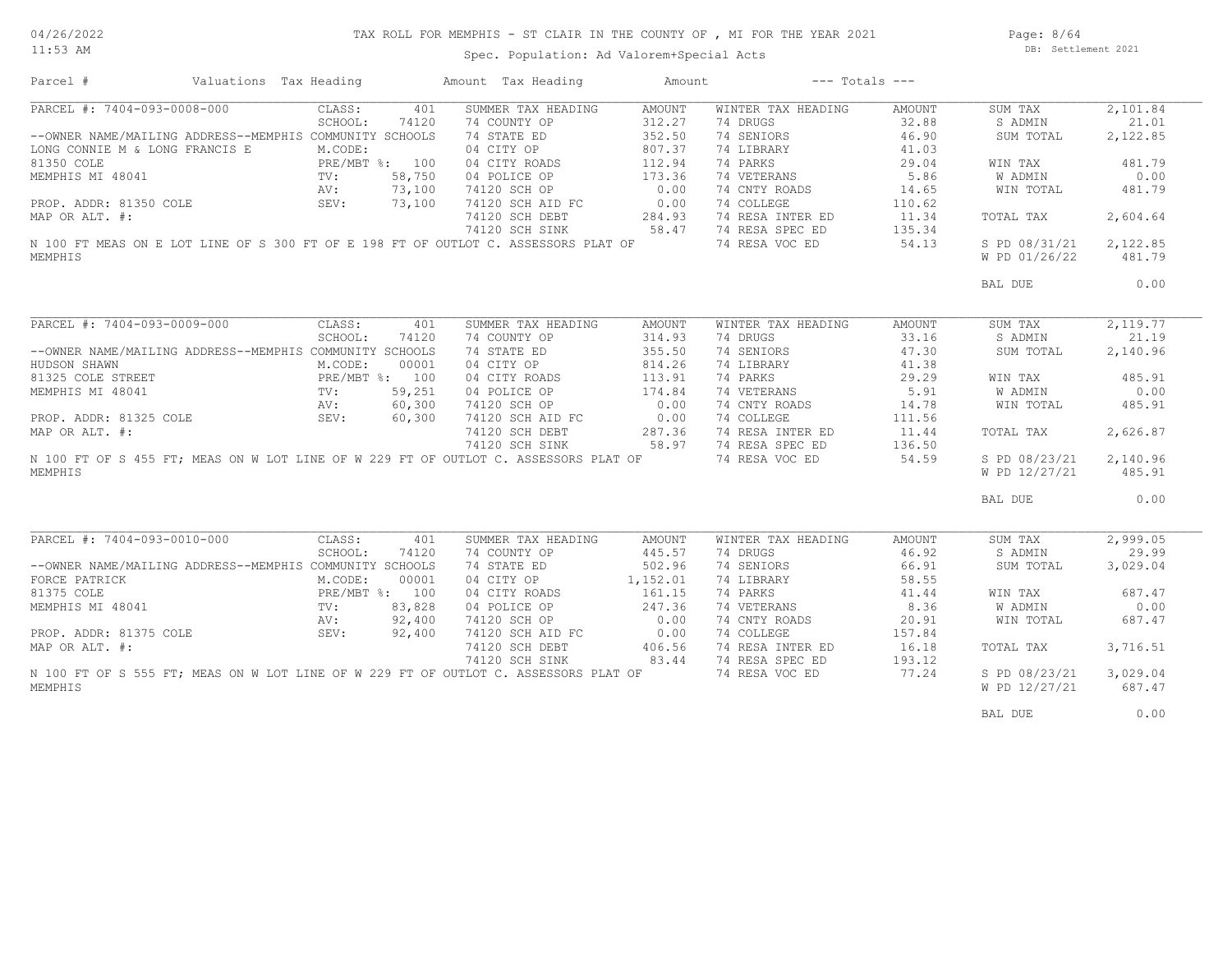#### TAX ROLL FOR MEMPHIS - ST CLAIR IN THE COUNTY OF , MI FOR THE YEAR 2021

11:53 AM

# Spec. Population: Ad Valorem+Special Acts

Page: 9/64 DB: Settlement 2021

| Parcel #                                                                                                                                         | Valuations Tax Heading |                   |              | Amount Tax Heading                 | Amount           |                                | $---$ Totals $---$ |                    |                   |
|--------------------------------------------------------------------------------------------------------------------------------------------------|------------------------|-------------------|--------------|------------------------------------|------------------|--------------------------------|--------------------|--------------------|-------------------|
| PARCEL #: 7404-093-0011-000                                                                                                                      |                        | CLASS:            | 401          | SUMMER TAX HEADING                 | <b>AMOUNT</b>    | WINTER TAX HEADING             | AMOUNT             | SUM TAX            | 2,291.93          |
|                                                                                                                                                  |                        | SCHOOL:           | 74120        | 74 COUNTY OP                       | 340.51           | 74 DRUGS                       | 35.86              | S ADMIN            | 22.91             |
| --OWNER NAME/MAILING ADDRESS--MEMPHIS COMMUNITY SCHOOLS                                                                                          |                        |                   |              | 74 STATE ED                        | 384.37           | 74 SENIORS                     | 51.14              | SUM TOTAL          | 2,314.84          |
| HAWKINS RENEE                                                                                                                                    |                        | M.CODE:           | 00001        | 04 CITY OP                         | 880.39           | 74 LIBRARY                     | 44.74              |                    |                   |
| 81380 COLE                                                                                                                                       |                        | PRE/MBT %: 100    |              | 04 CITY ROADS                      | 123.16           | 74 PARKS                       | 31.67              | WIN TAX            | 525.39            |
| MEMPHIS MI 48041                                                                                                                                 |                        | TV:               | 64,063       | 04 POLICE OP                       | 189.04           | 74 VETERANS                    | 6.39               | W ADMIN            | 0.00              |
|                                                                                                                                                  |                        | AV:               | 86,500       | 74120 SCH OP                       | 0.00             | 74 CNTY ROADS                  | 15.98              | WIN TOTAL          | 525.39            |
| PROP. ADDR: 81380 COLE                                                                                                                           |                        | SEV:              | 86,500       | 74120 SCH AID FC                   | 0.00             | 74 COLLEGE                     | 120.63             |                    |                   |
| MAP OR ALT. #:                                                                                                                                   |                        |                   |              | 74120 SCH DEBT                     | 310.70           | 74 RESA INTER ED               | 12.37              | TOTAL TAX          | 2,840.23          |
|                                                                                                                                                  |                        |                   |              | 74120 SCH SINK                     | 63.76            | 74 RESA SPEC ED                | 147.58             |                    |                   |
| N 100 FT OF S 400 FT OF E 198 FT OF OUTLOT C & E 78 FT LYING N OF S 400 FT.                                                                      |                        |                   |              |                                    |                  | 74 RESA VOC ED                 | 59.03              | S PD 08/23/21      | 2,314.84          |
| ASSESSORS PLAT OF MEMPHIS                                                                                                                        |                        |                   |              |                                    |                  |                                |                    | W PD 12/27/21      | 525.39            |
|                                                                                                                                                  |                        |                   |              |                                    |                  |                                |                    |                    |                   |
|                                                                                                                                                  |                        |                   |              |                                    |                  |                                |                    | BAL DUE            | 0.00              |
| PARCEL #: 7404-094-0001-000                                                                                                                      |                        | CLASS:            | 001          | SUMMER TAX HEADING                 | AMOUNT           | WINTER TAX HEADING             | AMOUNT             | SUM TAX            | 0.00              |
|                                                                                                                                                  |                        | SCHOOL:           | 74120        | 74 COUNTY OP                       | 0.00             | 74 DRUGS                       | 0.00               | S ADMIN            | 0.00              |
| --OWNER NAME/MAILING ADDRESS--MEMPHIS COMMUNITY SCHOOLS                                                                                          |                        |                   |              | 74 STATE ED                        | 0.00             | 74 SENIORS                     | 0.00               | SUM TOTAL          | 0.00              |
| RAYMOND HARRISON REVOC TRUST                                                                                                                     |                        | M.CODE:           |              | 04 CITY OP                         | 0.00             | 74 LIBRARY                     | 0.00               |                    |                   |
| P.O. BOX 501                                                                                                                                     |                        | PRE/MBT %:        | 100          | 04 CITY ROADS                      | 0.00             | 74 PARKS                       | 0.00               | WIN TAX            | 0.00              |
| MEMPHIS MI 48041                                                                                                                                 |                        | TV:               | $\circ$      |                                    |                  | 74 VETERANS                    | 0.00               | W ADMIN            | 0.00              |
|                                                                                                                                                  |                        |                   | $\circ$      | 04 POLICE OP<br>74120 SCH OP       | 0.00<br>0.00     | 74 CNTY ROADS                  | 0.00               |                    | 0.00              |
| PROP. ADDR: 35411 BORDMAN                                                                                                                        |                        | AV:<br>SEV:       | $\Omega$     | 74120 SCH AID FC                   | 0.00             | 74 COLLEGE                     | 0.00               | WIN TOTAL          |                   |
| MAP OR ALT. #:                                                                                                                                   |                        |                   |              | 74120 SCH DEBT                     | 0.00             | 74 RESA INTER ED               | 0.00               |                    | 0.00              |
|                                                                                                                                                  |                        |                   |              |                                    | 0.00             | 74 RESA SPEC ED                | 0.00               | TOTAL TAX          |                   |
| OUTLOT D ASSESSORS PLAT OF MEMPHIS                                                                                                               |                        |                   |              | 74120 SCH SINK                     |                  | 74 RESA VOC ED                 | 0.00               | BAL DUE            | 0.00              |
| 12-31-2020 SPLIT                                                                                                                                 |                        |                   |              |                                    |                  |                                |                    |                    |                   |
| SPLIT/COMB. ON 03/01/2021 COMPLETED 03/01/2021 JAIME<br>PARENT PARCEL(S): 04-094-0001-000;<br>CHILD PARCEL(S): 04-094-0001-001, 04-094-0001-010; |                        |                   |              | OWNER REOUEST ;                    |                  |                                |                    |                    |                   |
| SPLIT 74-04-94-0001-000                                                                                                                          |                        |                   |              |                                    |                  |                                |                    |                    |                   |
| INTO                                                                                                                                             |                        |                   |              |                                    |                  |                                |                    |                    |                   |
| SPLIT 74-04-94-0001-001 & SPLIT 74-04-94-0001-010                                                                                                |                        |                   |              |                                    |                  |                                |                    |                    |                   |
|                                                                                                                                                  |                        |                   |              |                                    |                  |                                |                    |                    |                   |
| PARCEL #: 7404-094-0001-001                                                                                                                      |                        | CLASS:<br>SCHOOL: | 401<br>74120 | SUMMER TAX HEADING<br>74 COUNTY OP | AMOUNT<br>333.89 | WINTER TAX HEADING<br>74 DRUGS | AMOUNT<br>35.16    | SUM TAX<br>S ADMIN | 2,247.35<br>22.47 |
| --OWNER NAME/MAILING ADDRESS--MEMPHIS COMMUNITY SCHOOLS                                                                                          |                        |                   |              | 74 STATE ED                        | 376.90           | 74 SENIORS                     | 50.14              | SUM TOTAL          | 2,269.82          |

|                                                                                     |            |        |                  |        |                  | -----  | ---------     | -----    |
|-------------------------------------------------------------------------------------|------------|--------|------------------|--------|------------------|--------|---------------|----------|
| --OWNER NAME/MAILING ADDRESS--MEMPHIS COMMUNITY SCHOOLS                             |            |        | 74 STATE ED      | 376.90 | 74 SENIORS       | 50.14  | SUM TOTAL     | 2,269.82 |
| RAYMOND HARRISON REVOC TRUST                                                        | M.CODE:    |        | 04 CITY OP       | 863.26 | 74 LIBRARY       | 43.87  |               |          |
| P.O. BOX 501                                                                        | PRE/MBT %: | 100    | 04 CITY ROADS    | 120.76 | 74 PARKS         | 31.05  | WIN TAX       | 515.14   |
| MEMPHIS MI 48041                                                                    | TV:        | 62,817 | 04 POLICE OP     | 185.36 | 74 VETERANS      | 6.26   | W ADMIN       | 0.00     |
|                                                                                     | AV:        | 82,100 | 74120 SCH OP     | 0.00   | 74 CNTY ROADS    | 15.67  | WIN TOTAL     | 515.14   |
| PROP. ADDR: 35411 BORDMAN                                                           | SEV:       | 82,100 | 74120 SCH AID FC | 0.00   | 74 COLLEGE       | 118.28 |               |          |
| MAP OR ALT. #:                                                                      |            |        | 74120 SCH DEBT   | 304.66 | 74 RESA INTER ED | 12.12  | TOTAL TAX     | 2,784.96 |
|                                                                                     |            |        | 74120 SCH SINK   | 62.52  | 74 RESA SPEC ED  | 144.71 |               |          |
| PART OF OUTLOT D DESC AS: BEG AT SW COR OF OUTLOT D, TH N 01D 27M 52S E 279.10',    |            |        |                  |        | 74 RESA VOC ED   | 57.88  | S PD 08/30/21 | 2,269.82 |
| TH S 54D 03M 33S E 221.66', TH S 01D 27M 52S W 151.91', TH N 89D 04M 30S W 182.73'  |            |        |                  |        |                  |        | W PD 12/27/21 | 515.14   |
| TO BEG .90A ASSESSORS PLAT OF MEMPHIS ACCORDING TO THE PLAT RECORDED IN LIBER 51 OF |            |        |                  |        |                  |        |               |          |
| PLA                                                                                 |            |        |                  |        |                  |        | BAL DUE       | 0.00     |
|                                                                                     |            |        |                  |        |                  |        |               |          |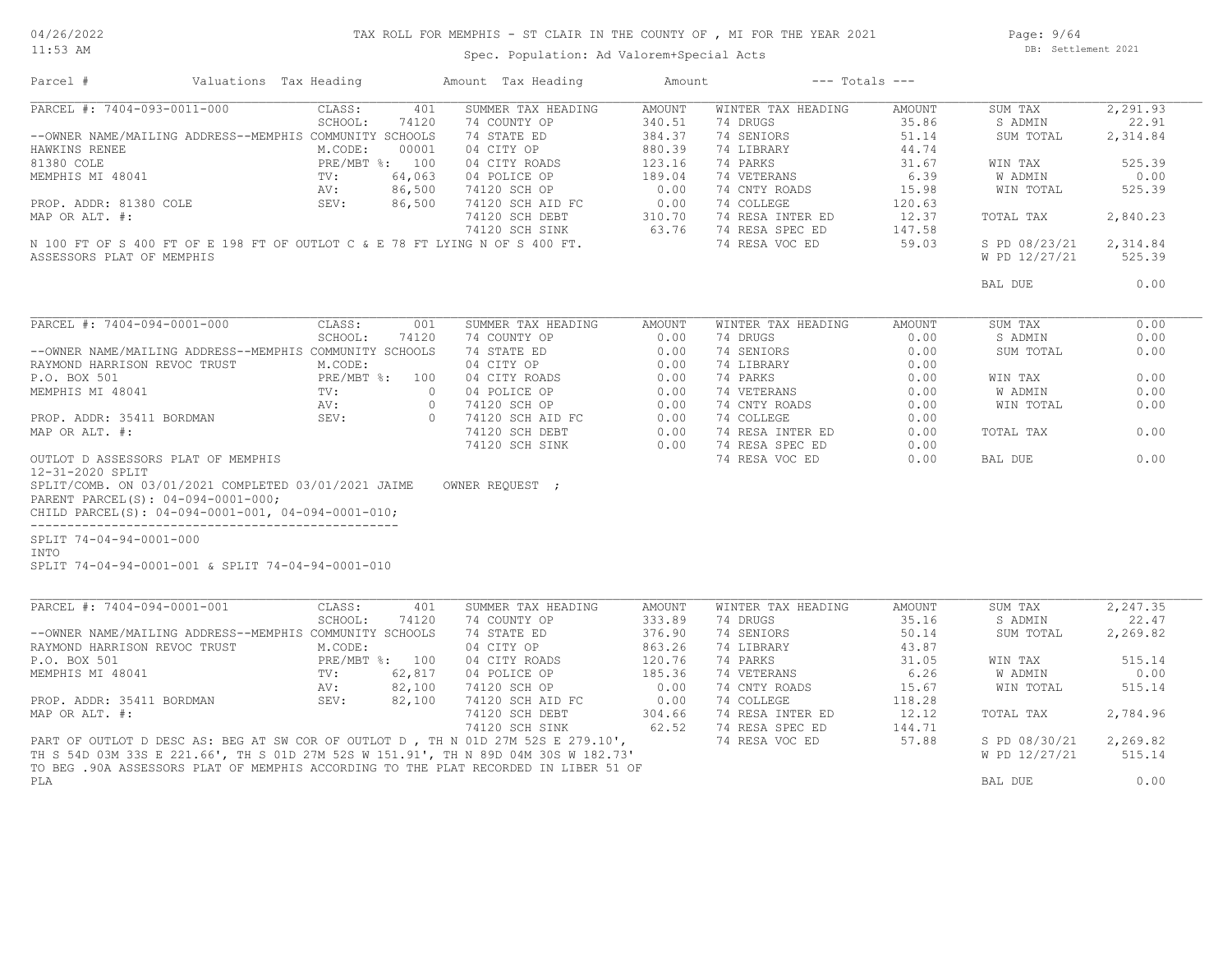# TAX ROLL FOR MEMPHIS - ST CLAIR IN THE COUNTY OF , MI FOR THE YEAR 2021

11:53 AM

#### Spec. Population: Ad Valorem+Special Acts

Page: 10/64 DB: Settlement 2021

| Parcel #<br>Valuations Tax Heading                                                                                                                                                                                                                                                                  |                      | Amount Tax Heading | Amount | $---$ Totals $---$ |        |               |           |
|-----------------------------------------------------------------------------------------------------------------------------------------------------------------------------------------------------------------------------------------------------------------------------------------------------|----------------------|--------------------|--------|--------------------|--------|---------------|-----------|
| PARCEL #: 7404-094-0001-010                                                                                                                                                                                                                                                                         | CLASS:<br>401        | SUMMER TAX HEADING | AMOUNT | WINTER TAX HEADING | AMOUNT | SUM TAX       | 1,104.53  |
|                                                                                                                                                                                                                                                                                                     | SCHOOL:<br>74120     | 74 COUNTY OP       | 164.10 | 74 DRUGS           | 17.28  | S ADMIN       | 11.04     |
| --OWNER NAME/MAILING ADDRESS--MEMPHIS COMMUNITY SCHOOLS                                                                                                                                                                                                                                             |                      | 74 STATE ED        | 185.24 | 74 SENIORS         | 24.64  | SUM TOTAL     | 1, 115.57 |
| RAYMOND HARRISON REVOC TRUST                                                                                                                                                                                                                                                                        | M.CODE:              | 04 CITY OP         | 424.28 | 74 LIBRARY         | 21.56  |               |           |
| P.O. BOX 501                                                                                                                                                                                                                                                                                        | PRE/MBT %: 100       | 04 CITY ROADS      | 59.35  | 74 PARKS           | 15.26  | WIN TAX       | 253.18    |
| MEMPHIS MI 48041                                                                                                                                                                                                                                                                                    | 30,874               | 04 POLICE OP       | 91.10  | 74 VETERANS        | 3.08   | W ADMIN       | 0.00      |
|                                                                                                                                                                                                                                                                                                     | TV:<br>AV:<br>94,800 | 74120 SCH OP       | 0.00   | 74 CNTY ROADS      | 7.70   | WIN TOTAL     | 253.18    |
| PROP. ADDR: 35411 BORDMAN                                                                                                                                                                                                                                                                           | SEV:<br>94,800       | 74120 SCH AID FC   | 0.00   | 74 COLLEGE         | 58.13  |               |           |
| MAP OR ALT. #:                                                                                                                                                                                                                                                                                      |                      | 74120 SCH DEBT     | 149.73 | 74 RESA INTER ED   | 5.96   | TOTAL TAX     | 1,368.75  |
|                                                                                                                                                                                                                                                                                                     |                      | 74120 SCH SINK     | 30.73  | 74 RESA SPEC ED    | 71.12  |               |           |
| OUTLOT D EXC BEG AT SW COR OF OUTLOT D, TH N 01D 27M 52S E 279.10', TH S 54D 03M                                                                                                                                                                                                                    |                      |                    |        | 74 RESA VOC ED     | 28.45  | S PD 08/24/21 | 1,115.57  |
| 33S E 221.66', TH S 01D 27M 52S W 151.91', TH N 89D 04M 30S W 182.73' TO BEG 44.79A                                                                                                                                                                                                                 |                      |                    |        |                    |        | W PD 02/01/22 | 253.18    |
| ASSESSORS PLAT OF MEMPHIS ACCORDING TO THE PLAT RECORDED IN LIBER 51 OF PLATS PG 11                                                                                                                                                                                                                 |                      |                    |        |                    |        |               |           |
| ST CLAIR COUNTY REGISTER OF DEEDSOUTLOT D ASSESSORS PLAT OF MEMPHIS                                                                                                                                                                                                                                 |                      |                    |        |                    |        | BAL DUE       | 0.00      |
|                                                                                                                                                                                                                                                                                                     |                      |                    |        |                    |        |               |           |
|                                                                                                                                                                                                                                                                                                     |                      |                    |        |                    |        |               |           |
| PARCEL #: 7404-100-0001-000                                                                                                                                                                                                                                                                         | CLASS:<br>401        | SUMMER TAX HEADING | AMOUNT | WINTER TAX HEADING | AMOUNT | SUM TAX       | 2,131.55  |
|                                                                                                                                                                                                                                                                                                     | SCHOOL:<br>74120     | 74 COUNTY OP       | 316.68 | 74 DRUGS           | 33.35  | S ADMIN       | 21.31     |
| --OWNER NAME/MAILING ADDRESS--MEMPHIS COMMUNITY SCHOOLS                                                                                                                                                                                                                                             |                      | 74 STATE ED        | 357.48 | 74 SENIORS         | 47.56  | SUM TOTAL     | 2,152.86  |
| QUIGLY DENNIS P & SUSAN E                                                                                                                                                                                                                                                                           | M.CODE:              | 04 CITY OP         | 818.78 | 74 LIBRARY         | 41.61  |               |           |
| $\begin{array}{ccccc}\n\text{PRE} & \text{I} & \text{I} & \text{I} & \text{I} \\ \text{I} & \text{I} & \text{I} & \text{I} & \text{I} \\ \text{I} & \text{I} & \text{I} & \text{I} & \text{I} \\ \text{I} & \text{I} & \text{I} & \text{I} & \text{I} & \text{I}\n\end{array}$<br>81755 BELLE RIVER | PRE/MBT %: 100       | 04 CITY ROADS      | 114.54 | 74 PARKS           | 29.45  | WIN TAX       | 488.61    |
| MEMPHIS MI 48041                                                                                                                                                                                                                                                                                    | 59,580               | 04 POLICE OP       | 175.81 | 74 VETERANS        | 5.94   | W ADMIN       | 0.00      |
|                                                                                                                                                                                                                                                                                                     | 74,600<br>AV:        | 74120 SCH OP       | 0.00   | 74 CNTY ROADS      | 14.86  | WIN TOTAL     | 488.61    |
| PROP. ADDR: 81755 BELLE RIVER                                                                                                                                                                                                                                                                       | SEV:<br>74,600       | 74120 SCH AID FC   | 0.00   | 74 COLLEGE         | 112.18 |               |           |
| MAP OR ALT. #:                                                                                                                                                                                                                                                                                      |                      | 74120 SCH DEBT     | 288.96 | 74 RESA INTER ED   | 11.50  | TOTAL TAX     | 2,641.47  |
|                                                                                                                                                                                                                                                                                                     |                      | 74120 SCH SINK     | 59.30  | 74 RESA SPEC ED    | 137.26 |               |           |
| LOT 1 ASSESSORS PLAT OF MEMPHIS                                                                                                                                                                                                                                                                     |                      |                    |        | 74 RESA VOC ED     | 54.90  | S PD 07/12/21 | 2,152.86  |
|                                                                                                                                                                                                                                                                                                     |                      |                    |        |                    |        | W PD 12/03/21 | 488.61    |
|                                                                                                                                                                                                                                                                                                     |                      |                    |        |                    |        |               |           |
|                                                                                                                                                                                                                                                                                                     |                      |                    |        |                    |        | BAL DUE       | 0.00      |
|                                                                                                                                                                                                                                                                                                     |                      |                    |        |                    |        |               |           |
| PARCEL #: 7404-100-0002-001                                                                                                                                                                                                                                                                         | CLASS:<br>401        | SUMMER TAX HEADING | AMOUNT | WINTER TAX HEADING | AMOUNT | SUM TAX       | 1,673.00  |
|                                                                                                                                                                                                                                                                                                     | SCHOOL:<br>74120     | 74 COUNTY OP       | 165.36 | 74 DRUGS           | 17.41  | S ADMIN       | 16.73     |
| --OWNER NAME/MAILING ADDRESS--MEMPHIS COMMUNITY SCHOOLS                                                                                                                                                                                                                                             |                      | 74 STATE ED        | 186.66 | 74 SENIORS         | 24.83  | SUM TOTAL     | 1,689.73  |
| APOLLO GROUP, LLC                                                                                                                                                                                                                                                                                   | M.CODE:              | 04 CITY OP         | 427.54 | 74 LIBRARY         | 21.73  |               |           |
| ROBYN CAMILLERI                                                                                                                                                                                                                                                                                     | PRE/MBT %: 0         | 04 CITY ROADS      | 59.81  | 74 PARKS           | 15.38  | WIN TAX       | 255.12    |
| NG ADDINICUS (NEW M.COD)<br>PRE/M<br>TV:<br>AV:<br>SEV:<br>16601 E 13 MILE                                                                                                                                                                                                                          | 31,111               | 04 POLICE OP       | 91.80  | 74 VETERANS        | 3.10   | W ADMIN       | 0.00      |
| FRASER MI 48026                                                                                                                                                                                                                                                                                     | 50,500               | 74120 SCH OP       | 559.99 | 74 CNTY ROADS      | 7.76   | WIN TOTAL     | 255.12    |
|                                                                                                                                                                                                                                                                                                     | SEV:<br>50,500       | 74120 SCH AID FC   | 0.00   | 74 COLLEGE         | 58.58  |               |           |
| PROP. ADDR: 81643 BELLE RIVER                                                                                                                                                                                                                                                                       |                      | 74120 SCH DEBT     | 150.88 | 74 RESA INTER ED   | 6.00   | TOTAL TAX     | 1,944.85  |
| MAP OR ALT. #:                                                                                                                                                                                                                                                                                      |                      | 74120 SCH SINK     | 30.96  | 74 RESA SPEC ED    | 71.67  |               |           |
|                                                                                                                                                                                                                                                                                                     |                      |                    |        | 74 RESA VOC ED     | 28.66  | S PD 08/16/21 | 1,689.73  |
| PART OF LOT 2 "ASSESSORS PLAT OF MEMPHIS" BEING PART OF THE SW I/4 OF SEC 35, T6N                                                                                                                                                                                                                   |                      |                    |        |                    |        | W PD 02/07/22 | 255.12    |
|                                                                                                                                                                                                                                                                                                     |                      |                    |        |                    |        |               |           |
| R14E, RILEY TWP. ST CLAIR CTY DESC AS BEG AT NW COR OF LOT 2, TH 290.12 FT ALG W                                                                                                                                                                                                                    |                      |                    |        |                    |        |               |           |
| LINE OF BELLE RIVER ROAD ALG THE ARC OF CURVE THAT IS CONCAVE TO THE NE, RAD                                                                                                                                                                                                                        |                      |                    |        |                    |        | BAL DUE       | 0.00      |
| =605.92 FT, CA=27DEG 26' 01", WHOSE CORD BEARS S.44 DEG 03' 51" E. 287.36 FT, TH S 16                                                                                                                                                                                                               |                      |                    |        |                    |        |               |           |
| DEG 39'10" W 124.13 FT, TH S 26 DEG 00' 00" W, 170 FT TO A PT ON LINE EST IN A                                                                                                                                                                                                                      |                      |                    |        |                    |        |               |           |
| SURVEY BY COLLINS ENGINEERING RECORDED IN LIBER 3, PG 137; TH ALG SAID LINE, N82                                                                                                                                                                                                                    |                      |                    |        |                    |        |               |           |
| DEG 48' 40" W. 76.35 FT TO SW COR OF LOT 2; TH ALG W LINE OF SAID LOT N 01 DEG 42'                                                                                                                                                                                                                  |                      |                    |        |                    |        |               |           |
| 40" W 468.85 FT TO POB. CONTAINIG 1.253 AC SUBJECT TO EASEMENTS AND RESTRICTIONS OF                                                                                                                                                                                                                 |                      |                    |        |                    |        |               |           |
| RECORD.                                                                                                                                                                                                                                                                                             |                      |                    |        |                    |        |               |           |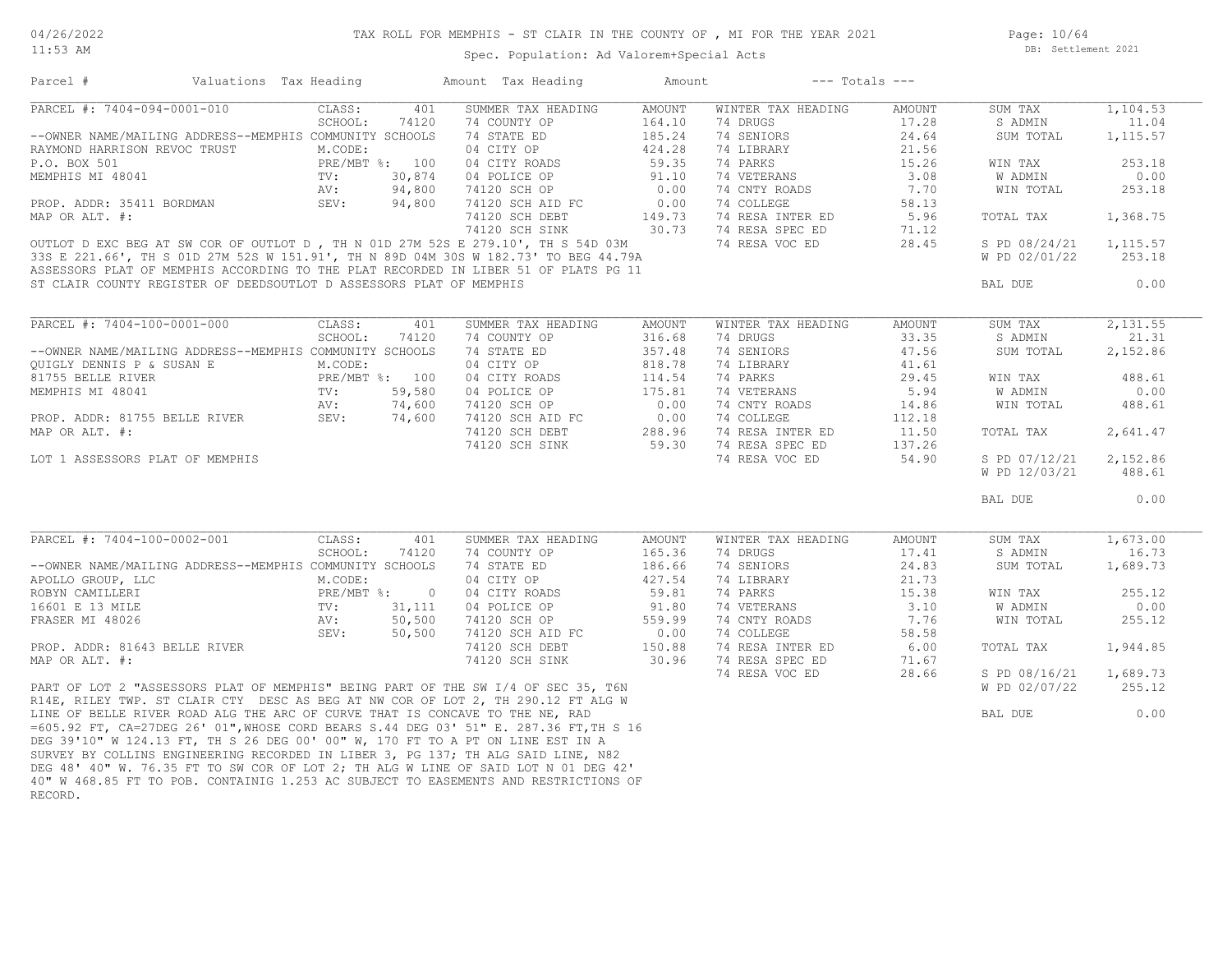#### TAX ROLL FOR MEMPHIS - ST CLAIR IN THE COUNTY OF , MI FOR THE YEAR 2021

11:53 AM

#### Spec. Population: Ad Valorem+Special Acts

Page: 11/64 DB: Settlement 2021

| Parcel #                                                                                                                                                                                                                                         | Valuations Tax Heading |         |                | Amount Tax Heading                                                                                                                                                                          | Amount | $---$ Totals $---$                                                                            |                    |                    |                |
|--------------------------------------------------------------------------------------------------------------------------------------------------------------------------------------------------------------------------------------------------|------------------------|---------|----------------|---------------------------------------------------------------------------------------------------------------------------------------------------------------------------------------------|--------|-----------------------------------------------------------------------------------------------|--------------------|--------------------|----------------|
| PARCEL #: 7404-100-0002-010                                                                                                                                                                                                                      |                        | CLASS:  | 201            | SUMMER TAX HEADING AMOUNT                                                                                                                                                                   |        | WINTER TAX HEADING                                                                            | AMOUNT             | SUM TAX            | 0.00           |
|                                                                                                                                                                                                                                                  |                        |         |                |                                                                                                                                                                                             |        |                                                                                               | 0.00               | S ADMIN            | 0.00           |
|                                                                                                                                                                                                                                                  |                        |         |                |                                                                                                                                                                                             |        |                                                                                               | 0.00               | SUM TOTAL          | 0.00           |
|                                                                                                                                                                                                                                                  |                        |         |                |                                                                                                                                                                                             |        |                                                                                               | 0.00               |                    |                |
|                                                                                                                                                                                                                                                  |                        |         |                |                                                                                                                                                                                             |        |                                                                                               | 0.00               | WIN TAX            | 0.00           |
|                                                                                                                                                                                                                                                  |                        |         |                |                                                                                                                                                                                             |        |                                                                                               | 0.00               | W ADMIN            | 0.00           |
|                                                                                                                                                                                                                                                  |                        |         |                |                                                                                                                                                                                             |        | 74 CNTY ROADS                                                                                 | 0.00               | WIN TOTAL          | 0.00           |
|                                                                                                                                                                                                                                                  |                        |         |                |                                                                                                                                                                                             |        |                                                                                               | 0.00               |                    |                |
|                                                                                                                                                                                                                                                  |                        |         |                |                                                                                                                                                                                             |        |                                                                                               | 0.00               | TOTAL TAX          | 0.00           |
|                                                                                                                                                                                                                                                  |                        |         |                |                                                                                                                                                                                             |        |                                                                                               | 0.00               |                    |                |
| 1/4 W OF BELLE RIVER RD. SEC 35 T6N R14E                                                                                                                                                                                                         |                        |         |                | LOT 2 ASSESSORS PLAT OF MEMPHIS ALSO THAT PART OF OLD P.M. RR R/W IN NE 1/4 OF SW                                                                                                           |        | 74 RESA VOC ED                                                                                | 0.00               | BAL DUE            | 0.00           |
|                                                                                                                                                                                                                                                  |                        |         |                |                                                                                                                                                                                             |        |                                                                                               |                    |                    |                |
| PARCEL #: 7404-100-0003-000                                                                                                                                                                                                                      |                        | CLASS:  | 401            | SUMMER TAX HEADING                                                                                                                                                                          | AMOUNT | WINTER TAX HEADING                                                                            | AMOUNT             | SUM TAX            | 3, 535.79      |
|                                                                                                                                                                                                                                                  |                        | SCHOOL: | 74120          | 74 COUNTY OP                                                                                                                                                                                | 525.31 | 74 DRUGS                                                                                      | 55.32              | S ADMIN            | 35.35          |
| --OWNER NAME/MAILING ADDRESS--MEMPHIS COMMUNITY SCHOOLS                                                                                                                                                                                          |                        |         |                | 74 STATE ED                                                                                                                                                                                 | 592.98 | 74 SENIORS                                                                                    | 78.89              | SUM TOTAL          | 3,571.14       |
| WILSON LAWRENCE<br>WILSON LAWRENCE<br>81521 BELLE RIVER<br>MEMPHIS MI 48041<br>TV: 98,830<br>PROP. ADDR: 81521 BELLE RIVER<br>SEV: 132,200<br>TROP. ADDR: 81521 BELLE RIVER<br>SEV: 132,200<br>TROP. ADDR: 4.                                    |                        |         |                |                                                                                                                                                                                             |        |                                                                                               | 69.03              |                    |                |
|                                                                                                                                                                                                                                                  |                        |         |                | 04 CITY OP 1,358.18<br>04 CITY ROADS 190.00<br>04 CITY ROADS                                                                                                                                |        | 74 LIBRARY<br>74 PARKS                                                                        | 48.86              | WIN TAX            | 810.53         |
|                                                                                                                                                                                                                                                  |                        |         |                |                                                                                                                                                                                             |        |                                                                                               | 9.86               | W ADMIN            | 0.00           |
|                                                                                                                                                                                                                                                  |                        |         |                |                                                                                                                                                                                             |        | 74 VETERANS<br>74 CNTY ROADS                                                                  | 24.65              | WIN TOTAL          | 810.53         |
|                                                                                                                                                                                                                                                  |                        |         |                |                                                                                                                                                                                             |        |                                                                                               | 186.09             |                    |                |
| MAP OR ALT. #:                                                                                                                                                                                                                                   |                        |         |                |                                                                                                                                                                                             |        | 74 COLLEGE<br>74 RESA INTER ED                                                                | 19.08              | TOTAL TAX          | 4,381.67       |
|                                                                                                                                                                                                                                                  |                        |         |                | 04 POLICE OP<br>291.63 74 VETERANS<br>74120 SCH OP 0.00 74 CNTY ROADS<br>74120 SCH AID FC 0.00 74 COLLEGE<br>74120 SCH DEBT 479.32 74 RESA INTER ED<br>74120 SCH SINK 98.37 74 RESA SPEC ED |        |                                                                                               | 227.68             |                    |                |
| LOT 3 ASSESSORS PLAT OF MEMPHIS                                                                                                                                                                                                                  |                        |         |                |                                                                                                                                                                                             |        | 74 RESA VOC ED                                                                                | 91.07              | S PD 07/06/21      | 3,571.14       |
|                                                                                                                                                                                                                                                  |                        |         |                |                                                                                                                                                                                             |        |                                                                                               |                    | W PD 01/03/22      | 810.53         |
|                                                                                                                                                                                                                                                  |                        |         |                |                                                                                                                                                                                             |        |                                                                                               |                    |                    |                |
|                                                                                                                                                                                                                                                  |                        |         |                |                                                                                                                                                                                             |        |                                                                                               |                    | BAL DUE            | 0.00           |
| PARCEL #: 7404-100-0004-000                                                                                                                                                                                                                      |                        | CLASS:  | 401            | SUMMER TAX HEADING                                                                                                                                                                          | AMOUNT | WINTER TAX HEADING                                                                            | AMOUNT             | SUM TAX            | 2,350.64       |
|                                                                                                                                                                                                                                                  |                        | SCHOOL: | 74120          | 74 COUNTY OP                                                                                                                                                                                | 349.23 | 74 DRUGS                                                                                      | 36.78              | S ADMIN            | 23.50          |
| --OWNER NAME/MAILING ADDRESS--MEMPHIS COMMUNITY SCHOOLS                                                                                                                                                                                          |                        |         |                | 74 STATE ED                                                                                                                                                                                 | 394.22 | 74 SENIORS                                                                                    | 52.45              | SUM TOTAL 2,374.14 |                |
|                                                                                                                                                                                                                                                  |                        |         |                |                                                                                                                                                                                             |        |                                                                                               |                    |                    |                |
|                                                                                                                                                                                                                                                  |                        |         |                |                                                                                                                                                                                             |        | 74 LIBRARY                                                                                    | $45.89$<br>$32.48$ |                    |                |
|                                                                                                                                                                                                                                                  |                        |         |                |                                                                                                                                                                                             |        | 74 PARKS                                                                                      |                    | WIN TAX            | 538.84         |
|                                                                                                                                                                                                                                                  |                        |         |                |                                                                                                                                                                                             |        | 74 VETERANS<br>74 CNTY ROADS                                                                  | 6.55               | W ADMIN            | 0.00           |
|                                                                                                                                                                                                                                                  |                        |         |                |                                                                                                                                                                                             |        |                                                                                               | 16.39              | WIN TOTAL          | 538.84         |
| NESSEL MICHAEL & BEATRICE E<br>M.CODE: 00001<br>P.O. BOX 117<br>MEMPHIS MI 48041<br>PRE/MBT %: 100<br>MEMPHIS MI 48041<br>PROP. ADDR: 81181 BELLE RIVER<br>PROP. ADDR: 81181 BELLE RIVER<br>SEV: 86,600                                          |                        |         |                | 394.22<br>04 CITY OP 392.94<br>04 CITY ROADS 302.94<br>04 POLICE OP 313.88<br>74120 SCH OP 33.88<br>74120 SCH AID FC 0.00<br>74120 SCH DEBT 318.66<br>74120 SCH SINK 65.40                  |        | 74 COLLEGE 123.72<br>74 RESA INTER ED 12.68<br>74 RESA SPEC ED 151.36<br>74 RESA VOC ED 60.54 |                    |                    |                |
| MAP OR ALT. #:                                                                                                                                                                                                                                   |                        |         |                |                                                                                                                                                                                             |        |                                                                                               |                    | TOTAL TAX          | 2,912.98       |
|                                                                                                                                                                                                                                                  |                        |         |                |                                                                                                                                                                                             |        |                                                                                               |                    |                    |                |
| LOT 4 EXC N 75' ASSESSORS PLAT OF MEMPHIS                                                                                                                                                                                                        |                        |         |                |                                                                                                                                                                                             |        |                                                                                               |                    | S PD 08/23/21      | 2,374.14       |
|                                                                                                                                                                                                                                                  |                        |         |                |                                                                                                                                                                                             |        |                                                                                               |                    | W PD 12/27/21      | 538.84         |
|                                                                                                                                                                                                                                                  |                        |         |                |                                                                                                                                                                                             |        |                                                                                               |                    |                    |                |
|                                                                                                                                                                                                                                                  |                        |         |                |                                                                                                                                                                                             |        |                                                                                               |                    | BAL DUE            | 0.00           |
|                                                                                                                                                                                                                                                  |                        |         |                |                                                                                                                                                                                             |        |                                                                                               |                    |                    |                |
|                                                                                                                                                                                                                                                  |                        | CLASS:  | 401            | SUMMER TAX HEADING                                                                                                                                                                          | AMOUNT | WINTER TAX HEADING                                                                            | AMOUNT             | SUM TAX            | 1,998.59       |
|                                                                                                                                                                                                                                                  |                        | SCHOOL: | 74120          | 74 COUNTY OP                                                                                                                                                                                | 296.93 | 74 DRUGS                                                                                      | 31.27              | S ADMIN            | 19.98          |
|                                                                                                                                                                                                                                                  |                        |         |                | 74 STATE ED                                                                                                                                                                                 | 335.18 | 74 SENIORS                                                                                    | 44.59              | SUM TOTAL          |                |
|                                                                                                                                                                                                                                                  |                        | M.CODE: |                | 04 CITY OP                                                                                                                                                                                  | 767.71 | 74 LIBRARY                                                                                    | 39.02              |                    |                |
|                                                                                                                                                                                                                                                  |                        |         | PRE/MBT %: 100 | 04 CITY ROADS                                                                                                                                                                               | 107.39 | 74 PARKS                                                                                      | 27.61              | WIN TAX            | 458.12         |
|                                                                                                                                                                                                                                                  |                        | TV:     | 55,864         | 04 POLICE OP                                                                                                                                                                                | 164.84 | 74 VETERANS                                                                                   | 5.57               | W ADMIN            |                |
|                                                                                                                                                                                                                                                  |                        | AV:     | 72,800         | 74120 SCH OP                                                                                                                                                                                | 0.00   | 74 CNTY ROADS                                                                                 | 13.93              | WIN TOTAL          | 0.00<br>458.12 |
|                                                                                                                                                                                                                                                  |                        | SEV:    | 72,800         | 74120 SCH AID FC                                                                                                                                                                            | 0.00   | 74 COLLEGE                                                                                    | 105.19             |                    |                |
|                                                                                                                                                                                                                                                  |                        |         |                | 74120 SCH DEBT                                                                                                                                                                              | 270.94 | 74 RESA INTER ED                                                                              | 10.78              | TOTAL TAX          | 2,476.69       |
|                                                                                                                                                                                                                                                  |                        |         |                | 74120 SCH SINK                                                                                                                                                                              | 55.60  | 74 RESA SPEC ED                                                                               | 128.69             |                    | 2,018.57       |
| PARCEL #: 7404-100-0004-250<br>--OWNER NAME/MAILING ADDRESS--MEMPHIS COMMUNITY SCHOOLS<br>POKREFKY JOANN<br>81221 BELLE RIVER<br>MEMPHIS MI 48041<br>PROP. ADDR: 81221 BELLE RIVER<br>MAP OR ALT. #:<br>N 75' OF LOT 4 ASSESSORS PLAT OF MEMPHIS |                        |         |                |                                                                                                                                                                                             |        | 74 RESA VOC ED                                                                                | 51.47              | S PD 07/16/21      | 2,018.57       |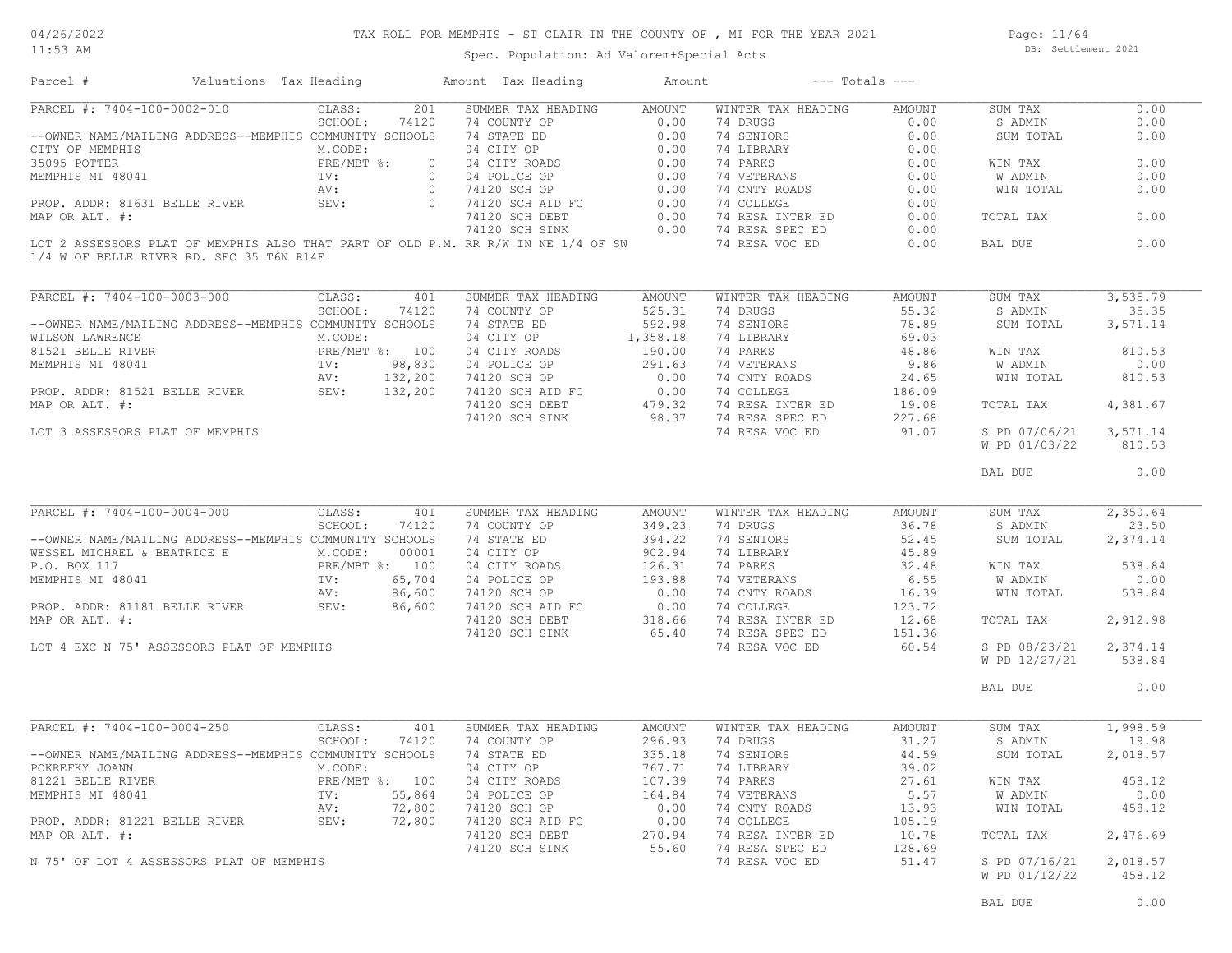#### TAX ROLL FOR MEMPHIS - ST CLAIR IN THE COUNTY OF , MI FOR THE YEAR 2021

11:53 AM

## Spec. Population: Ad Valorem+Special Acts

Page: 12/64 DB: Settlement 2021

| PARCEL #: 7404-100-0005-000<br>CLASS:<br>401<br>SUMMER TAX HEADING<br><b>AMOUNT</b><br>WINTER TAX HEADING<br>AMOUNT<br>SUM TAX<br>SCHOOL:<br>371.73<br>74 DRUGS<br>39.15<br>S ADMIN<br>74120<br>74 COUNTY OP<br>--OWNER NAME/MAILING ADDRESS--MEMPHIS COMMUNITY SCHOOLS<br>74 STATE ED<br>419.62<br>74 SENIORS<br>55.83<br>SUM TOTAL<br>04 CITY OP<br>961.11<br>48.85<br>COBBS DANNY<br>M.CODE:<br>00001<br>74 LIBRARY<br>81145 BELLE RIVER ROAD<br>PRE/MBT %: 100<br>74 PARKS<br>04 CITY ROADS<br>134.45<br>34.57<br>WIN TAX<br>69,937<br>206.37<br>74 VETERANS<br>6.97<br>W ADMIN<br>MEMPHIS MI 48041<br>TV:<br>04 POLICE OP<br>74120 SCH OP<br>0.00<br>74 CNTY ROADS<br>AV:<br>70,300<br>17.44<br>WIN TOTAL<br>0.00<br>74 COLLEGE<br>PROP. ADDR: 81145 BELLE RIVER<br>SEV:<br>70,300<br>74120 SCH AID FC<br>131.69<br>74 RESA INTER ED<br>339.19<br>MAP OR ALT. #:<br>74120 SCH DEBT<br>13.50<br>TOTAL TAX<br>69.61<br>74 RESA SPEC ED<br>74120 SCH SINK<br>161.12<br>LOT 5 ASSESSORS PLAT OF MEMPHIS<br>74 RESA VOC ED<br>64.44<br>S PD 08/23/21<br>W PD 12/27/21<br>BAL DUE<br>PARCEL #: 7404-100-0006-000<br>CLASS:<br>401<br>SUMMER TAX HEADING<br>WINTER TAX HEADING<br>SUM TAX<br>AMOUNT<br>AMOUNT<br>SCHOOL:<br>74120<br>74 COUNTY OP<br>305.64<br>74 DRUGS<br>32.18<br>S ADMIN<br>--OWNER NAME/MAILING ADDRESS--MEMPHIS COMMUNITY SCHOOLS<br>74 STATE ED<br>345.01<br>74 SENIORS<br>45.90<br>SUM TOTAL<br>790.22<br>40.16<br>M.CODE:<br>00001<br>04 CITY OP<br>74 LIBRARY<br>SOCIA STEVEN<br>74 PARKS<br>34417 BORDMAN<br>PRE/MBT %: 100<br>04 CITY ROADS<br>110.54<br>28.42<br>WIN TAX<br>57,502<br>169.68<br>74 VETERANS<br>5.73<br>MEMPHIS MI 48041<br>TV:<br>04 POLICE OP<br>W ADMIN<br>75,600<br>74120 SCH OP<br>0.00<br>74 CNTY ROADS<br>14.34<br>AV:<br>WIN TOTAL<br>0.00<br>PROP. ADDR: 34417 BORDMAN<br>SEV:<br>75,600<br>74120 SCH AID FC<br>74 COLLEGE<br>108.27<br>74 RESA INTER ED<br>MAP OR ALT. #:<br>74120 SCH DEBT<br>278.88<br>11.10<br>TOTAL TAX | 2,502.08<br>25.02<br>2,527.10<br>573.56<br>0.00<br>573.56<br>3,100.66<br>2,527.10<br>573.56<br>0.00<br>2,057.20<br>20.57<br>2,077.77<br>471.55<br>0.00 |
|--------------------------------------------------------------------------------------------------------------------------------------------------------------------------------------------------------------------------------------------------------------------------------------------------------------------------------------------------------------------------------------------------------------------------------------------------------------------------------------------------------------------------------------------------------------------------------------------------------------------------------------------------------------------------------------------------------------------------------------------------------------------------------------------------------------------------------------------------------------------------------------------------------------------------------------------------------------------------------------------------------------------------------------------------------------------------------------------------------------------------------------------------------------------------------------------------------------------------------------------------------------------------------------------------------------------------------------------------------------------------------------------------------------------------------------------------------------------------------------------------------------------------------------------------------------------------------------------------------------------------------------------------------------------------------------------------------------------------------------------------------------------------------------------------------------------------------------------------------------------------------------------------------------------------------------------------------------------------------|--------------------------------------------------------------------------------------------------------------------------------------------------------|
|                                                                                                                                                                                                                                                                                                                                                                                                                                                                                                                                                                                                                                                                                                                                                                                                                                                                                                                                                                                                                                                                                                                                                                                                                                                                                                                                                                                                                                                                                                                                                                                                                                                                                                                                                                                                                                                                                                                                                                                |                                                                                                                                                        |
|                                                                                                                                                                                                                                                                                                                                                                                                                                                                                                                                                                                                                                                                                                                                                                                                                                                                                                                                                                                                                                                                                                                                                                                                                                                                                                                                                                                                                                                                                                                                                                                                                                                                                                                                                                                                                                                                                                                                                                                |                                                                                                                                                        |
|                                                                                                                                                                                                                                                                                                                                                                                                                                                                                                                                                                                                                                                                                                                                                                                                                                                                                                                                                                                                                                                                                                                                                                                                                                                                                                                                                                                                                                                                                                                                                                                                                                                                                                                                                                                                                                                                                                                                                                                |                                                                                                                                                        |
|                                                                                                                                                                                                                                                                                                                                                                                                                                                                                                                                                                                                                                                                                                                                                                                                                                                                                                                                                                                                                                                                                                                                                                                                                                                                                                                                                                                                                                                                                                                                                                                                                                                                                                                                                                                                                                                                                                                                                                                |                                                                                                                                                        |
|                                                                                                                                                                                                                                                                                                                                                                                                                                                                                                                                                                                                                                                                                                                                                                                                                                                                                                                                                                                                                                                                                                                                                                                                                                                                                                                                                                                                                                                                                                                                                                                                                                                                                                                                                                                                                                                                                                                                                                                |                                                                                                                                                        |
|                                                                                                                                                                                                                                                                                                                                                                                                                                                                                                                                                                                                                                                                                                                                                                                                                                                                                                                                                                                                                                                                                                                                                                                                                                                                                                                                                                                                                                                                                                                                                                                                                                                                                                                                                                                                                                                                                                                                                                                |                                                                                                                                                        |
|                                                                                                                                                                                                                                                                                                                                                                                                                                                                                                                                                                                                                                                                                                                                                                                                                                                                                                                                                                                                                                                                                                                                                                                                                                                                                                                                                                                                                                                                                                                                                                                                                                                                                                                                                                                                                                                                                                                                                                                |                                                                                                                                                        |
|                                                                                                                                                                                                                                                                                                                                                                                                                                                                                                                                                                                                                                                                                                                                                                                                                                                                                                                                                                                                                                                                                                                                                                                                                                                                                                                                                                                                                                                                                                                                                                                                                                                                                                                                                                                                                                                                                                                                                                                |                                                                                                                                                        |
|                                                                                                                                                                                                                                                                                                                                                                                                                                                                                                                                                                                                                                                                                                                                                                                                                                                                                                                                                                                                                                                                                                                                                                                                                                                                                                                                                                                                                                                                                                                                                                                                                                                                                                                                                                                                                                                                                                                                                                                |                                                                                                                                                        |
|                                                                                                                                                                                                                                                                                                                                                                                                                                                                                                                                                                                                                                                                                                                                                                                                                                                                                                                                                                                                                                                                                                                                                                                                                                                                                                                                                                                                                                                                                                                                                                                                                                                                                                                                                                                                                                                                                                                                                                                |                                                                                                                                                        |
|                                                                                                                                                                                                                                                                                                                                                                                                                                                                                                                                                                                                                                                                                                                                                                                                                                                                                                                                                                                                                                                                                                                                                                                                                                                                                                                                                                                                                                                                                                                                                                                                                                                                                                                                                                                                                                                                                                                                                                                |                                                                                                                                                        |
|                                                                                                                                                                                                                                                                                                                                                                                                                                                                                                                                                                                                                                                                                                                                                                                                                                                                                                                                                                                                                                                                                                                                                                                                                                                                                                                                                                                                                                                                                                                                                                                                                                                                                                                                                                                                                                                                                                                                                                                |                                                                                                                                                        |
|                                                                                                                                                                                                                                                                                                                                                                                                                                                                                                                                                                                                                                                                                                                                                                                                                                                                                                                                                                                                                                                                                                                                                                                                                                                                                                                                                                                                                                                                                                                                                                                                                                                                                                                                                                                                                                                                                                                                                                                |                                                                                                                                                        |
|                                                                                                                                                                                                                                                                                                                                                                                                                                                                                                                                                                                                                                                                                                                                                                                                                                                                                                                                                                                                                                                                                                                                                                                                                                                                                                                                                                                                                                                                                                                                                                                                                                                                                                                                                                                                                                                                                                                                                                                |                                                                                                                                                        |
|                                                                                                                                                                                                                                                                                                                                                                                                                                                                                                                                                                                                                                                                                                                                                                                                                                                                                                                                                                                                                                                                                                                                                                                                                                                                                                                                                                                                                                                                                                                                                                                                                                                                                                                                                                                                                                                                                                                                                                                |                                                                                                                                                        |
|                                                                                                                                                                                                                                                                                                                                                                                                                                                                                                                                                                                                                                                                                                                                                                                                                                                                                                                                                                                                                                                                                                                                                                                                                                                                                                                                                                                                                                                                                                                                                                                                                                                                                                                                                                                                                                                                                                                                                                                |                                                                                                                                                        |
|                                                                                                                                                                                                                                                                                                                                                                                                                                                                                                                                                                                                                                                                                                                                                                                                                                                                                                                                                                                                                                                                                                                                                                                                                                                                                                                                                                                                                                                                                                                                                                                                                                                                                                                                                                                                                                                                                                                                                                                |                                                                                                                                                        |
|                                                                                                                                                                                                                                                                                                                                                                                                                                                                                                                                                                                                                                                                                                                                                                                                                                                                                                                                                                                                                                                                                                                                                                                                                                                                                                                                                                                                                                                                                                                                                                                                                                                                                                                                                                                                                                                                                                                                                                                |                                                                                                                                                        |
|                                                                                                                                                                                                                                                                                                                                                                                                                                                                                                                                                                                                                                                                                                                                                                                                                                                                                                                                                                                                                                                                                                                                                                                                                                                                                                                                                                                                                                                                                                                                                                                                                                                                                                                                                                                                                                                                                                                                                                                |                                                                                                                                                        |
|                                                                                                                                                                                                                                                                                                                                                                                                                                                                                                                                                                                                                                                                                                                                                                                                                                                                                                                                                                                                                                                                                                                                                                                                                                                                                                                                                                                                                                                                                                                                                                                                                                                                                                                                                                                                                                                                                                                                                                                |                                                                                                                                                        |
|                                                                                                                                                                                                                                                                                                                                                                                                                                                                                                                                                                                                                                                                                                                                                                                                                                                                                                                                                                                                                                                                                                                                                                                                                                                                                                                                                                                                                                                                                                                                                                                                                                                                                                                                                                                                                                                                                                                                                                                |                                                                                                                                                        |
|                                                                                                                                                                                                                                                                                                                                                                                                                                                                                                                                                                                                                                                                                                                                                                                                                                                                                                                                                                                                                                                                                                                                                                                                                                                                                                                                                                                                                                                                                                                                                                                                                                                                                                                                                                                                                                                                                                                                                                                | 471.55                                                                                                                                                 |
|                                                                                                                                                                                                                                                                                                                                                                                                                                                                                                                                                                                                                                                                                                                                                                                                                                                                                                                                                                                                                                                                                                                                                                                                                                                                                                                                                                                                                                                                                                                                                                                                                                                                                                                                                                                                                                                                                                                                                                                |                                                                                                                                                        |
|                                                                                                                                                                                                                                                                                                                                                                                                                                                                                                                                                                                                                                                                                                                                                                                                                                                                                                                                                                                                                                                                                                                                                                                                                                                                                                                                                                                                                                                                                                                                                                                                                                                                                                                                                                                                                                                                                                                                                                                |                                                                                                                                                        |
|                                                                                                                                                                                                                                                                                                                                                                                                                                                                                                                                                                                                                                                                                                                                                                                                                                                                                                                                                                                                                                                                                                                                                                                                                                                                                                                                                                                                                                                                                                                                                                                                                                                                                                                                                                                                                                                                                                                                                                                | 2,549.32                                                                                                                                               |
| 57.23<br>74 RESA SPEC ED<br>74120 SCH SINK<br>132.47                                                                                                                                                                                                                                                                                                                                                                                                                                                                                                                                                                                                                                                                                                                                                                                                                                                                                                                                                                                                                                                                                                                                                                                                                                                                                                                                                                                                                                                                                                                                                                                                                                                                                                                                                                                                                                                                                                                           |                                                                                                                                                        |
| 52.98<br>LOT 6 ASSESSORS PLAT OF MEMPHIS<br>74 RESA VOC ED<br>S PD 08/23/21                                                                                                                                                                                                                                                                                                                                                                                                                                                                                                                                                                                                                                                                                                                                                                                                                                                                                                                                                                                                                                                                                                                                                                                                                                                                                                                                                                                                                                                                                                                                                                                                                                                                                                                                                                                                                                                                                                    | 2,077.77                                                                                                                                               |
| W PD 12/27/21                                                                                                                                                                                                                                                                                                                                                                                                                                                                                                                                                                                                                                                                                                                                                                                                                                                                                                                                                                                                                                                                                                                                                                                                                                                                                                                                                                                                                                                                                                                                                                                                                                                                                                                                                                                                                                                                                                                                                                  | 471.55                                                                                                                                                 |
| BAL DUE                                                                                                                                                                                                                                                                                                                                                                                                                                                                                                                                                                                                                                                                                                                                                                                                                                                                                                                                                                                                                                                                                                                                                                                                                                                                                                                                                                                                                                                                                                                                                                                                                                                                                                                                                                                                                                                                                                                                                                        | 0.00                                                                                                                                                   |
|                                                                                                                                                                                                                                                                                                                                                                                                                                                                                                                                                                                                                                                                                                                                                                                                                                                                                                                                                                                                                                                                                                                                                                                                                                                                                                                                                                                                                                                                                                                                                                                                                                                                                                                                                                                                                                                                                                                                                                                |                                                                                                                                                        |
| PARCEL #: 7404-100-0007-000<br>WINTER TAX HEADING<br>CLASS:<br>401<br>SUMMER TAX HEADING<br>AMOUNT<br>AMOUNT<br>SUM TAX                                                                                                                                                                                                                                                                                                                                                                                                                                                                                                                                                                                                                                                                                                                                                                                                                                                                                                                                                                                                                                                                                                                                                                                                                                                                                                                                                                                                                                                                                                                                                                                                                                                                                                                                                                                                                                                        | 2,229.93                                                                                                                                               |
| SCHOOL:<br>74120<br>74 COUNTY OP<br>331.30<br>74 DRUGS<br>34.89<br>S ADMIN                                                                                                                                                                                                                                                                                                                                                                                                                                                                                                                                                                                                                                                                                                                                                                                                                                                                                                                                                                                                                                                                                                                                                                                                                                                                                                                                                                                                                                                                                                                                                                                                                                                                                                                                                                                                                                                                                                     | 22.29                                                                                                                                                  |
| --OWNER NAME/MAILING ADDRESS--MEMPHIS COMMUNITY SCHOOLS<br>74 STATE ED<br>373.98<br>74 SENIORS<br>49.75<br>SUM TOTAL                                                                                                                                                                                                                                                                                                                                                                                                                                                                                                                                                                                                                                                                                                                                                                                                                                                                                                                                                                                                                                                                                                                                                                                                                                                                                                                                                                                                                                                                                                                                                                                                                                                                                                                                                                                                                                                           | 2,252.22                                                                                                                                               |
| 856.57<br>YOUNG JASON R<br>00001<br>04 CITY OP<br>43.53<br>M.CODE:<br>74 LIBRARY                                                                                                                                                                                                                                                                                                                                                                                                                                                                                                                                                                                                                                                                                                                                                                                                                                                                                                                                                                                                                                                                                                                                                                                                                                                                                                                                                                                                                                                                                                                                                                                                                                                                                                                                                                                                                                                                                               |                                                                                                                                                        |
| 34441 BORDMAN RD<br>PRE/MBT %: 100<br>119.82<br>74 PARKS<br>30.81<br>04 CITY ROADS<br>WIN TAX                                                                                                                                                                                                                                                                                                                                                                                                                                                                                                                                                                                                                                                                                                                                                                                                                                                                                                                                                                                                                                                                                                                                                                                                                                                                                                                                                                                                                                                                                                                                                                                                                                                                                                                                                                                                                                                                                  | 511.16                                                                                                                                                 |
| 62,330<br>04 POLICE OP<br>183.92<br>74 VETERANS<br>6.22<br>W ADMIN<br>MEMPHIS MI 48041<br>TV:                                                                                                                                                                                                                                                                                                                                                                                                                                                                                                                                                                                                                                                                                                                                                                                                                                                                                                                                                                                                                                                                                                                                                                                                                                                                                                                                                                                                                                                                                                                                                                                                                                                                                                                                                                                                                                                                                  | 0.00                                                                                                                                                   |
| 68,400<br>74120 SCH OP<br>0.00<br>74 CNTY ROADS<br>15.55<br>AV:<br>WIN TOTAL                                                                                                                                                                                                                                                                                                                                                                                                                                                                                                                                                                                                                                                                                                                                                                                                                                                                                                                                                                                                                                                                                                                                                                                                                                                                                                                                                                                                                                                                                                                                                                                                                                                                                                                                                                                                                                                                                                   | 511.16                                                                                                                                                 |
| SEV:<br>74120 SCH AID FC<br>0.00<br>74 COLLEGE<br>PROP. ADDR: 34441 BORDMAN<br>68,400<br>117.36                                                                                                                                                                                                                                                                                                                                                                                                                                                                                                                                                                                                                                                                                                                                                                                                                                                                                                                                                                                                                                                                                                                                                                                                                                                                                                                                                                                                                                                                                                                                                                                                                                                                                                                                                                                                                                                                                |                                                                                                                                                        |
| 74 RESA INTER ED<br>MAP OR ALT. #:<br>302.30<br>12.03<br>74120 SCH DEBT<br>TOTAL TAX                                                                                                                                                                                                                                                                                                                                                                                                                                                                                                                                                                                                                                                                                                                                                                                                                                                                                                                                                                                                                                                                                                                                                                                                                                                                                                                                                                                                                                                                                                                                                                                                                                                                                                                                                                                                                                                                                           | 2,763.38                                                                                                                                               |
| 62.04<br>74 RESA SPEC ED<br>143.59<br>74120 SCH SINK                                                                                                                                                                                                                                                                                                                                                                                                                                                                                                                                                                                                                                                                                                                                                                                                                                                                                                                                                                                                                                                                                                                                                                                                                                                                                                                                                                                                                                                                                                                                                                                                                                                                                                                                                                                                                                                                                                                           |                                                                                                                                                        |
| 74 RESA VOC ED<br>57.43<br>S PD 08/23/21                                                                                                                                                                                                                                                                                                                                                                                                                                                                                                                                                                                                                                                                                                                                                                                                                                                                                                                                                                                                                                                                                                                                                                                                                                                                                                                                                                                                                                                                                                                                                                                                                                                                                                                                                                                                                                                                                                                                       | 2,252.22                                                                                                                                               |
| LOT 7 ASSESSORS PLAT OF MEMPHIS                                                                                                                                                                                                                                                                                                                                                                                                                                                                                                                                                                                                                                                                                                                                                                                                                                                                                                                                                                                                                                                                                                                                                                                                                                                                                                                                                                                                                                                                                                                                                                                                                                                                                                                                                                                                                                                                                                                                                |                                                                                                                                                        |
| W PD 01/10/22                                                                                                                                                                                                                                                                                                                                                                                                                                                                                                                                                                                                                                                                                                                                                                                                                                                                                                                                                                                                                                                                                                                                                                                                                                                                                                                                                                                                                                                                                                                                                                                                                                                                                                                                                                                                                                                                                                                                                                  | 511.16                                                                                                                                                 |
| BAL DUE                                                                                                                                                                                                                                                                                                                                                                                                                                                                                                                                                                                                                                                                                                                                                                                                                                                                                                                                                                                                                                                                                                                                                                                                                                                                                                                                                                                                                                                                                                                                                                                                                                                                                                                                                                                                                                                                                                                                                                        | 0.00                                                                                                                                                   |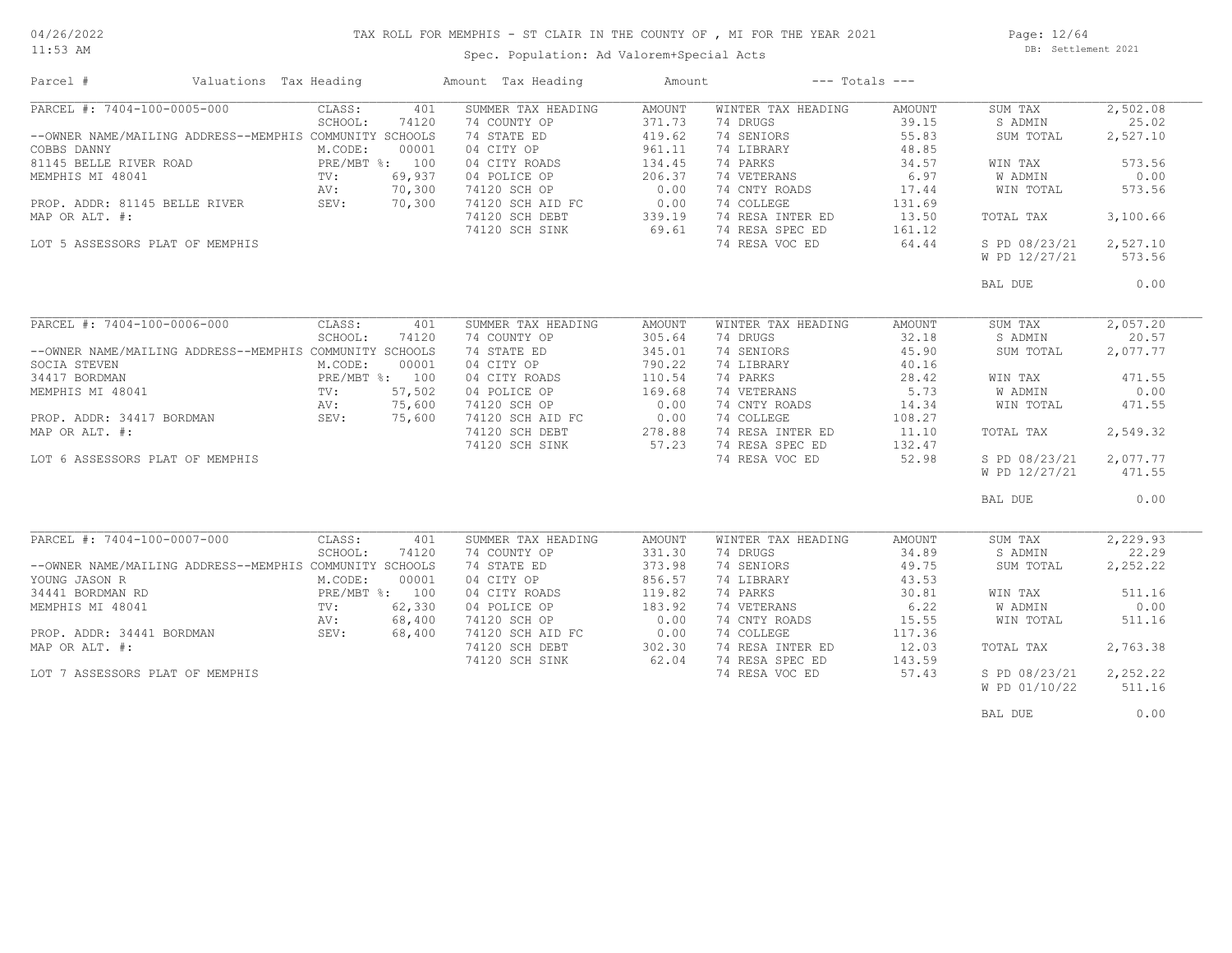#### TAX ROLL FOR MEMPHIS - ST CLAIR IN THE COUNTY OF , MI FOR THE YEAR 2021

11:53 AM

## Spec. Population: Ad Valorem+Special Acts

Page: 13/64 DB: Settlement 2021

| Parcel #                                                        | Valuations Tax Heading |                |        | Amount Tax Heading | Amount        |                    | $---$ Totals $---$ |               |          |
|-----------------------------------------------------------------|------------------------|----------------|--------|--------------------|---------------|--------------------|--------------------|---------------|----------|
| PARCEL #: 7404-100-0008-000                                     |                        | CLASS:         | 401    | SUMMER TAX HEADING | AMOUNT        | WINTER TAX HEADING | AMOUNT             | SUM TAX       | 1,396.23 |
|                                                                 |                        | SCHOOL:        | 74120  | 74 COUNTY OP       | 207.44        | 74 DRUGS           | 21.84              | S ADMIN       | 13.96    |
| --OWNER NAME/MAILING ADDRESS--MEMPHIS COMMUNITY SCHOOLS         |                        |                |        | 74 STATE ED        | 234.16        | 74 SENIORS         | 31.15              | SUM TOTAL     | 1,410.19 |
| BAUMAN DONALD D                                                 |                        | M.CODE:        |        | 04 CITY OP         | 536.33        | 74 LIBRARY         | 27.26              |               |          |
| 81115 BELLE RIVER                                               |                        | PRE/MBT %: 100 |        | 04 CITY ROADS      | 75.02         | 74 PARKS           | 19.29              | WIN TAX       | 320.04   |
| MEMPHIS MI 48041                                                |                        | TV:            | 39,027 | 04 POLICE OP       | 115.16        | 74 VETERANS        | 3.89               | W ADMIN       | 0.00     |
|                                                                 |                        | AV:            | 51,500 | 74120 SCH OP       | 0.00          | 74 CNTY ROADS      | 9.73               | WIN TOTAL     | 320.04   |
| PROP. ADDR: 81115 BELLE RIVER SEV:                              |                        |                | 51,500 | 74120 SCH AID FC   | 0.00          | 74 COLLEGE         | 73.48              |               |          |
| MAP OR ALT. #:                                                  |                        |                |        | 74120 SCH DEBT     | 189.28        | 74 RESA INTER ED   | 7.53               | TOTAL TAX     | 1,730.23 |
|                                                                 |                        |                |        | 74120 SCH SINK     | 38.84         | 74 RESA SPEC ED    | 89.91              |               |          |
| LOT 8 ASSESSORS PLAT OF MEMPHIS                                 |                        |                |        |                    |               | 74 RESA VOC ED     | 35.96              | S PD 08/25/21 | 1,410.19 |
|                                                                 |                        |                |        |                    |               |                    |                    | W PD 01/19/22 | 320.04   |
|                                                                 |                        |                |        |                    |               |                    |                    |               |          |
|                                                                 |                        |                |        |                    |               |                    |                    | BAL DUE       | 0.00     |
|                                                                 |                        |                |        |                    |               |                    |                    |               |          |
| PARCEL #: 7404-100-0009-000                                     |                        | CLASS:         | 401    | SUMMER TAX HEADING | AMOUNT        | WINTER TAX HEADING | AMOUNT             | SUM TAX       | 1,513.57 |
|                                                                 |                        | SCHOOL:        | 74120  | 74 COUNTY OP       | 224.87        | 74 DRUGS           | 23.68              | S ADMIN       | 15.13    |
| --OWNER NAME/MAILING ADDRESS--MEMPHIS COMMUNITY SCHOOLS         |                        |                |        | 74 STATE ED        | 253.84        | 74 SENIORS         | 33.77              | SUM TOTAL     | 1,528.70 |
| BEDKER STACEY                                                   |                        | M.CODE:        | 00001  | 04 CITY OP         | 581.40        | 74 LIBRARY         | 29.55              |               |          |
| 81079 BELLE RIVER                                               |                        | PRE/MBT %: 100 |        | 04 CITY ROADS      | 81.33         | 74 PARKS           | 20.91              | WIN TAX       | 346.94   |
| MEMPHIS MI 48041                                                |                        | TV:            | 42,307 | 04 POLICE OP       | 124.84        | 74 VETERANS        | 4.22               | W ADMIN       | 0.00     |
| MEMPHIS MI 48041 TV:<br>PROP. ADDR: 81079 BELLE RIVER SEV: SEV: |                        |                | 51,800 | 74120 SCH OP       | 0.00          | 74 CNTY ROADS      | 10.55              | WIN TOTAL     | 346.94   |
|                                                                 |                        |                | 51,800 | 74120 SCH AID FC   | 0.00          | 74 COLLEGE         | 79.66              |               |          |
| MAP OR ALT. #:                                                  |                        |                |        | 74120 SCH DEBT     | 205.18        | 74 RESA INTER ED   | 8.16               | TOTAL TAX     | 1,875.64 |
|                                                                 |                        |                |        | 74120 SCH SINK     | 42.11         | 74 RESA SPEC ED    | 97.46              |               |          |
| LOT 9 ASSESSORS PLAT OF MEMPHIS                                 |                        |                |        |                    |               | 74 RESA VOC ED     | 38.98              | S PD 08/23/21 | 1,528.70 |
|                                                                 |                        |                |        |                    |               |                    |                    | W PD 12/17/21 | 346.94   |
|                                                                 |                        |                |        |                    |               |                    |                    |               |          |
|                                                                 |                        |                |        |                    |               |                    |                    | BAL DUE       | 0.00     |
|                                                                 |                        |                |        |                    |               |                    |                    |               |          |
| PARCEL #: 7404-100-0010-000                                     |                        | CLASS:         | 401    | SUMMER TAX HEADING | <b>AMOUNT</b> | WINTER TAX HEADING | <b>AMOUNT</b>      | SUM TAX       | 1,306.27 |
|                                                                 |                        | SCHOOL:        | 74120  | 74 COUNTY OP       | 194.07        | 74 DRUGS           | 20.43              | S ADMIN       | 13.06    |
| --OWNER NAME/MAILING ADDRESS--MEMPHIS COMMUNITY SCHOOLS         |                        |                |        | 74 STATE ED        | 219.07        | 74 SENIORS         | 29.14              | S INTRST      | 0.78     |
| EUCLID JOSEPH GOUIN III                                         |                        | M.CODE:        | 00001  | 04 CITY OP         | 501.78        | 74 LIBRARY         | 25.50              | SUM TOTAL     | 1,320.11 |
| 81049 BELLE RIVER                                               |                        | PRE/MBT %: 100 |        | 04 CITY ROADS      | 70.19         | 74 PARKS           | 18.05              |               |          |
| MEMPHIS MI 48041                                                |                        | TV:            | 36,513 | 04 POLICE OP       | 107.74        | 74 VETERANS        | 3.64               | WIN TAX       | 299.41   |
|                                                                 |                        | AV:            | 47,200 | 74120 SCH OP       | 0.00          | 74 CNTY ROADS      | 9.10               | W ADMIN       | 0.00     |
| PROP. ADDR: 81049 BELLE RIVER                                   |                        | SEV:           | 47,200 | 74120 SCH AID FC   | 0.00          | 74 COLLEGE         | 68.75              | WIN TOTAL     | 299.41   |
| MAP OR ALT. #:                                                  |                        |                |        | 74120 SCH DEBT     | 177.08        | 74 RESA INTER ED   | 7.05               |               |          |
|                                                                 |                        |                |        | 74120 SCH SINK     | 36.34         | 74 RESA SPEC ED    | 84.11              | TOTAL TAX     | 1,619.52 |
| LOT 10 ASSESSORS PLAT OF MEMPHIS                                |                        |                |        |                    |               | 74 RESA VOC ED     | 33.64              |               |          |
|                                                                 |                        |                |        |                    |               |                    |                    | S PD 09/03/21 | 1,306.27 |
|                                                                 |                        |                |        |                    |               |                    |                    | W PD 12/27/21 | 299.41   |
|                                                                 |                        |                |        |                    |               |                    |                    | BAL DUE       | 13.84    |
|                                                                 |                        |                |        |                    |               |                    |                    |               |          |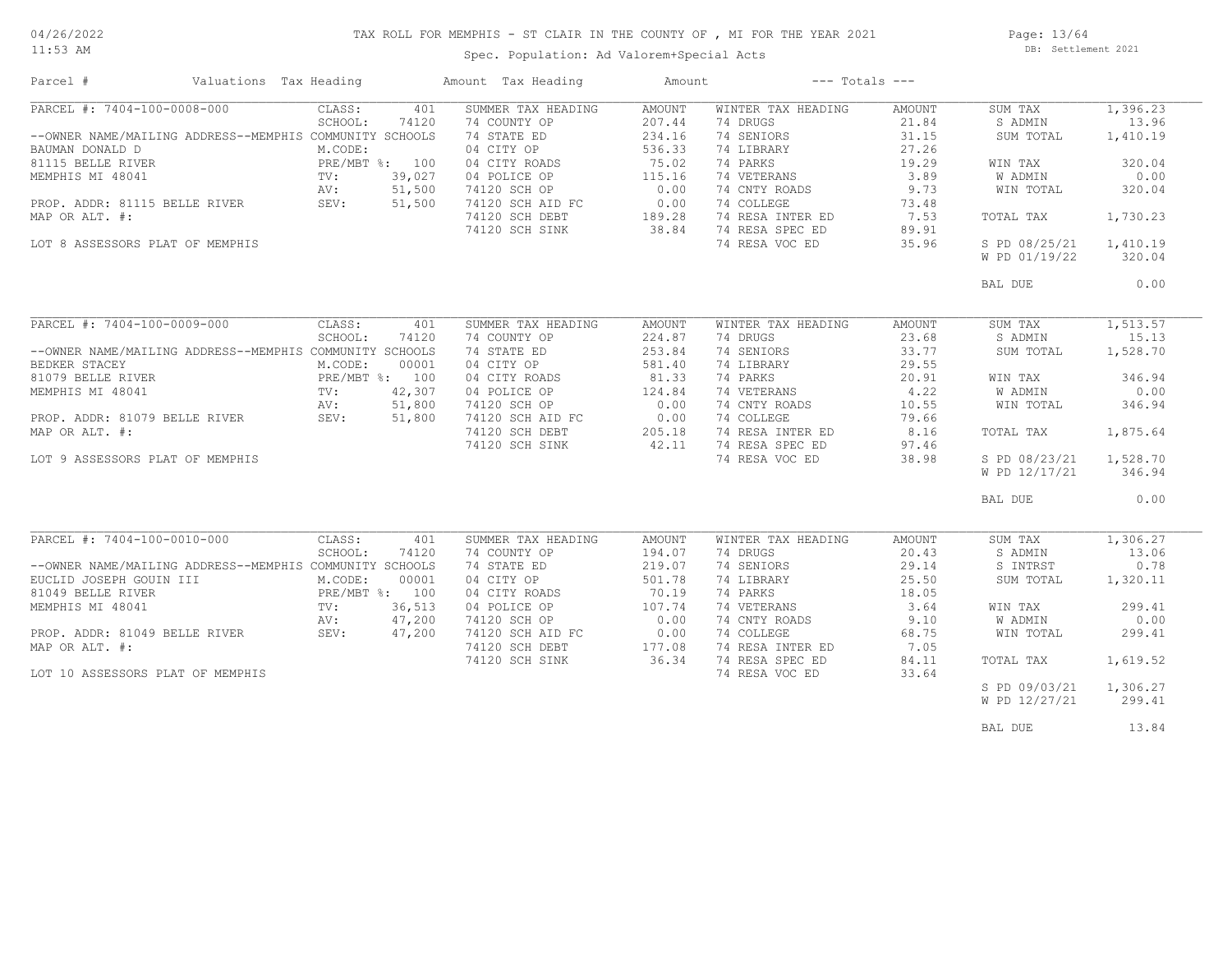#### TAX ROLL FOR MEMPHIS - ST CLAIR IN THE COUNTY OF , MI FOR THE YEAR 2021

11:53 AM

#### Spec. Population: Ad Valorem+Special Acts

Page: 14/64 DB: Settlement 2021

| Parcel #                                                | Valuations Tax Heading |                 |                | Amount Tax Heading                                                                  | Amount   |                    | $---$ Totals $---$ |                |          |
|---------------------------------------------------------|------------------------|-----------------|----------------|-------------------------------------------------------------------------------------|----------|--------------------|--------------------|----------------|----------|
| PARCEL #: 7404-100-0011-000                             |                        | CLASS:          | 201            | SUMMER TAX HEADING                                                                  | AMOUNT   | WINTER TAX HEADING | AMOUNT             | SUM TAX        | 2,574.25 |
|                                                         |                        | SCHOOL:         | 74120          | 74 COUNTY OP                                                                        | 254.44   | 74 DRUGS           | 26.79              | S ADMIN        | 25.74    |
| --OWNER NAME/MAILING ADDRESS--MEMPHIS COMMUNITY SCHOOLS |                        |                 |                | 74 STATE ED                                                                         | 287.22   | 74 SENIORS         | 38.21              | SUM TOTAL      | 2,599.99 |
| NIKODIM ROBERT W & MARY K                               |                        | M.CODE:         |                | 04 CITY OP                                                                          | 657.85   | 74 LIBRARY         | 33.43              |                |          |
| 81611 MAIN                                              |                        | PRE/MBT %:      | $\overline{0}$ | 04 CITY ROADS                                                                       | 92.03    | 74 PARKS           | 23.66              | WIN TAX        | 392.56   |
| MEMPHIS MI 48041                                        |                        | TV:             | 47,870         | 04 POLICE OP                                                                        | 141.25   | 74 VETERANS        | 4.77               | <b>W ADMIN</b> | 0.00     |
|                                                         |                        | AV:             | 65,100         | 74120 SCH OP                                                                        | 861.66   | 74 CNTY ROADS      | 11.94              | WIN TOTAL      | 392.56   |
| PROP. ADDR: 81611 MAIN                                  | SEV:                   |                 | 65,100         | 74120 SCH AID FC                                                                    | 0.00     | 74 COLLEGE         | 90.13              |                |          |
| MAP OR ALT. #:                                          |                        |                 |                | 74120 SCH DEBT                                                                      | 232.16   | 74 RESA INTER ED   | 9.24               | TOTAL TAX      | 2,992.55 |
|                                                         |                        |                 |                | 74120 SCH SINK                                                                      | 47.64    | 74 RESA SPEC ED    | 110.28             |                |          |
|                                                         |                        |                 |                | THAT PART OF LOT 11 LYING N & E OF A LINE BEG; S 1 DEG 02 MIN W 101.93 FT FROM NE   |          | 74 RESA VOC ED     | 44.11              | S PD 08/31/21  | 2,599.99 |
|                                                         |                        |                 |                | COR OF LOT; TH N 89 DEG 27 MIN W 490.7 FT; TH N 13 DEG 04 MIN W 141.6 FT TO N LOT   |          |                    |                    | W PD 02/14/22  | 392.56   |
| LINE. ASSESSOR PLAT OF MEMPHIS                          |                        |                 |                |                                                                                     |          |                    |                    |                |          |
|                                                         |                        |                 |                |                                                                                     |          |                    |                    | BAL DUE        | 0.00     |
|                                                         |                        |                 |                |                                                                                     |          |                    |                    |                |          |
| PARCEL #: 7404-100-0012-000                             |                        | CLASS:          | 301            | SUMMER TAX HEADING                                                                  | AMOUNT   | WINTER TAX HEADING | AMOUNT             | SUM TAX        | 8,127.24 |
|                                                         |                        | SCHOOL:         | 74120          | 74 COUNTY OP                                                                        | 803.30   | 74 DRUGS           | 84.60              | S ADMIN        | 81.27    |
| --OWNER NAME/MAILING ADDRESS--MEMPHIS COMMUNITY SCHOOLS |                        |                 |                | 74 STATE ED                                                                         | 906.78   | 74 SENIORS         | 120.64             | SUM TOTAL      | 8,208.51 |
| DONATO CHRISTOPHER C JR                                 |                        | M.CODE:         |                | 04 CITY OP                                                                          | 2,076.91 | 74 LIBRARY         | 105.56             |                |          |
| 81600 BELLE RIVER                                       |                        |                 | PRE/MBT %: 0   | 04 CITY ROADS                                                                       | 290.54   | 74 PARKS           | 74.71              | WIN TAX        | 1,239.47 |
| MEMPHIS MI 48041                                        |                        | $\texttt{TV}$ : | 151,130        | 04 POLICE OP                                                                        | 445.96   | 74 VETERANS        | 15.08              | W ADMIN        | 0.00     |
|                                                         |                        | AV:             | 177,300        | 74120 SCH OP                                                                        | 2,720.34 | 74 CNTY ROADS      | 37.70              | WIN TOTAL      | 1,239.47 |
| PROP. ADDR: 81600 BELLE RIVER                           |                        | SEV:            | 177,300        | 74120 SCH AID FC                                                                    | 0.00     | 74 COLLEGE         | 284.57             |                |          |
| MAP OR ALT. #:                                          |                        |                 |                | 74120 SCH DEBT                                                                      | 732.98   | 74 RESA INTER ED   | 29.18              | TOTAL TAX      | 9,447.98 |
|                                                         |                        |                 |                | 74120 SCH SINK                                                                      | 150.43   | 74 RESA SPEC ED    | 348.17             |                |          |
|                                                         |                        |                 |                | THAT PART OF LOT 11 LYING WLY OF A LINE BEG ON S LOT LINE DIST S 85 DEG 8 MIN E 523 |          | 74 RESA VOC ED     | 139.26             | S PD 08/27/21  | 8,208.51 |
|                                                         |                        |                 |                | FT FROM SW COR; TH N 13 DEG 4 MIN W 188.08 FT TO N LOT LINE. EXC. MILL ROAD R/W     |          |                    |                    | W PD 02/14/22  | 1,239.47 |
| ASSESSORS PLAT OF MEMPHIS                               |                        |                 |                |                                                                                     |          |                    |                    |                |          |
|                                                         |                        |                 |                |                                                                                     |          |                    |                    | BAL DUE        | 0.00     |
|                                                         |                        |                 |                |                                                                                     |          |                    |                    |                |          |
|                                                         |                        |                 |                |                                                                                     |          |                    |                    |                |          |
| PARCEL #: 7404-100-0013-000                             |                        | CLASS:          | 401            | SUMMER TAX HEADING                                                                  | AMOUNT   | WINTER TAX HEADING | AMOUNT             | SUM TAX        | 2,124.06 |
|                                                         |                        | SCHOOL:         | 74120          | 74 COUNTY OP                                                                        | 315.57   | 74 DRUGS           | 33.23              | S ADMIN        | 21.24    |
| --OWNER NAME/MAILING ADDRESS--MEMPHIS COMMUNITY SCHOOLS |                        |                 |                | 74 STATE ED                                                                         | 356.22   | 74 SENIORS         | 47.39              | S INTRST       | 127.44   |
| YOUNG PATRICIA                                          |                        | M.CODE:         |                | 04 CITY OP                                                                          | 815.91   | 74 LIBRARY         | 41.47              | SUM TOTAL      | 2,272.74 |
| 34240 PRATT                                             |                        |                 | PRE/MBT %: 100 | 04 CITY ROADS                                                                       | 114.14   | 74 PARKS           | 29.35              |                |          |
| MEMPHIS MI 48041                                        |                        | TV:             | 59,371         | 04 POLICE OP                                                                        | 175.19   | 74 VETERANS        | 5.92               | WIN TAX        | 486.90   |
|                                                         |                        | AV:             | 98,200         | 74120 SCH OP                                                                        | 0.00     | 74 CNTY ROADS      | 14.81              | W ADMIN        | 0.00     |
| PROP. ADDR: 81500 BELLE RIVER                           |                        | SEV:            | 98,200         | 74120 SCH AID FC                                                                    | 0.00     | 74 COLLEGE         | 111.79             | WIN TOTAL      | 486.90   |
| MAP OR ALT. #:                                          |                        |                 |                | 74120 SCH DEBT                                                                      | 287.94   | 74 RESA INTER ED   | 11.46              |                |          |
|                                                         |                        |                 |                | 74120 SCH SINK                                                                      | 59.09    | 74 RESA SPEC ED    | 136.77             | TOTAL TAX      | 2,759.64 |
| LOT 12 ASSESSORS PLAT OF MEMPHIS                        |                        |                 |                |                                                                                     |          | 74 RESA VOC ED     | 54.71              |                |          |
|                                                         |                        |                 |                |                                                                                     |          |                    |                    | BAL DUE        | 2,759.64 |
|                                                         |                        |                 |                |                                                                                     |          |                    |                    |                |          |
| PARCEL #: 7404-100-0014-000                             |                        | CLASS:          | 201            | SUMMER TAX HEADING                                                                  | AMOUNT   | WINTER TAX HEADING | AMOUNT             | SUM TAX        | 3,527.41 |
|                                                         |                        | SCHOOL:         | 74120          | 74 COUNTY OP                                                                        | 348.65   | 74 DRUGS           | 36.71              | S ADMIN        | 35.27    |
| --OWNER NAME/MAILING ADDRESS--MEMPHIS COMMUNITY SCHOOLS |                        |                 |                | 74 STATE ED                                                                         | 393.56   | 74 SENIORS         | 52.36              | SUM TOTAL      | 3,562.68 |
| J & JP MANAGEMENT INC                                   |                        | M.CODE:         |                | 04 CITY OP                                                                          | 901.43   | 74 LIBRARY         | 45.81              |                |          |
| PO BOX 146                                              |                        | $PRE/MBT$ %:    | $\overline{0}$ | 04 CITY ROADS                                                                       | 126.10   | 74 PARKS           | 32.42              | WIN TAX        | 537.92   |
|                                                         |                        |                 |                |                                                                                     |          |                    |                    |                |          |
| EMMETT MI 48022                                         |                        | TV:             | 65,594         | 04 POLICE OP                                                                        | 193.56   | 74 VETERANS        | 6.54               | W ADMIN        | 0.00     |
|                                                         |                        | AV:             | 92,900         | 74120 SCH OP                                                                        | 1,180.69 | 74 CNTY ROADS      | 16.36              | WIN TOTAL      | 537.92   |
| PROP. ADDR: 81545 MAIN                                  |                        | SEV:            | 92,900         | 74120 SCH AID FC                                                                    | 0.00     | 74 COLLEGE         | 123.51             |                |          |
| MAP OR ALT. #:                                          |                        |                 |                | 74120 SCH DEBT                                                                      | 318.13   | 74 RESA INTER ED   | 12.66              | TOTAL TAX      | 4,100.60 |
|                                                         |                        |                 |                | 74120 SCH SINK                                                                      | 65.29    | 74 RESA SPEC ED    | 151.11             |                |          |
|                                                         |                        |                 |                | THAT PART OF LOT 11 LYING S & E OF A LINE BEG ON E LOT LINE DIST S 1 DEG 2 MIN W    |          | 74 RESA VOC ED     | 60.44              | S PD 08/31/21  | 3,562.68 |
|                                                         |                        |                 |                | 101.93 FT FROM NE COR OF LOT; TH N 89 DEG 27 MIN W 490.7 FT; TH S 13 DEG 4 MIN W    |          |                    |                    | W PD 02/07/22  | 537.92   |
| 46.48 FT & LOT 13 ASSESSORS PLAT OF MEMPHIS             |                        |                 |                |                                                                                     |          |                    |                    |                |          |
|                                                         |                        |                 |                |                                                                                     |          |                    |                    | BAL DUE        | 0.00     |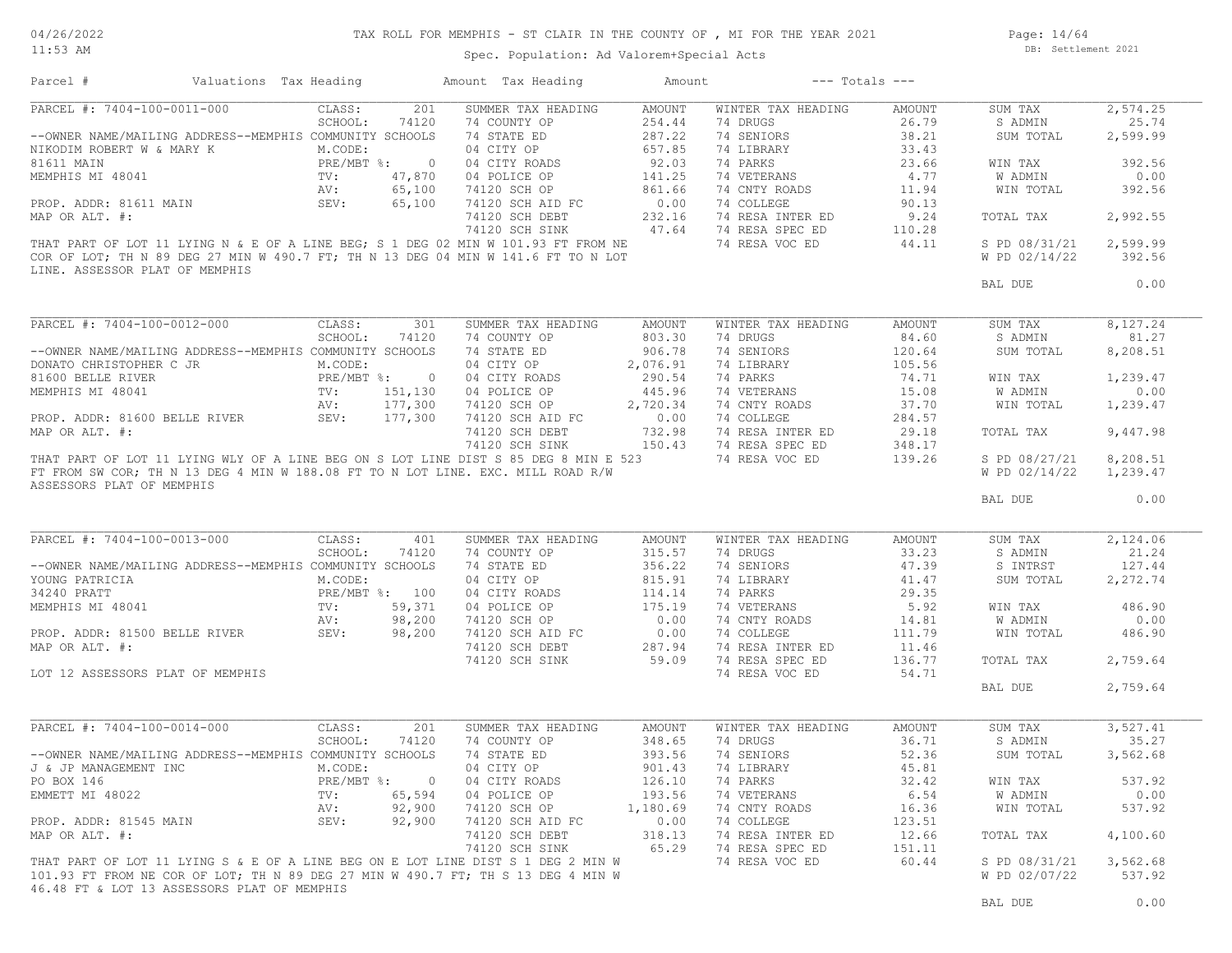#### TAX ROLL FOR MEMPHIS - ST CLAIR IN THE COUNTY OF , MI FOR THE YEAR 2021

11:53 AM

## Spec. Population: Ad Valorem+Special Acts

Page: 15/64 DB: Settlement 2021

| Parcel #                                                | Valuations Tax Heading |                |        | Amount Tax Heading               | Amount | $---$ Totals $---$ |        |               |          |
|---------------------------------------------------------|------------------------|----------------|--------|----------------------------------|--------|--------------------|--------|---------------|----------|
| PARCEL #: 7404-100-0015-000                             |                        | CLASS:         | 202    | SUMMER TAX HEADING               | AMOUNT | WINTER TAX HEADING | AMOUNT | SUM TAX       | 254.86   |
|                                                         |                        | SCHOOL:        | 74120  | 74 COUNTY OP                     | 25.19  | 74 DRUGS           | 2.65   | S ADMIN       | 2.54     |
| --OWNER NAME/MAILING ADDRESS--MEMPHIS COMMUNITY SCHOOLS |                        |                |        | 74 STATE ED                      | 28.44  | 74 SENIORS         | 3.78   | SUM TOTAL     | 257.40   |
| RAYMOND HARRISON REVOC TRUST                            |                        | M.CODE:        |        | 04 CITY OP                       | 65.13  | 74 LIBRARY         | 3.31   |               |          |
| P.O. BOX 501                                            |                        | PRE/MBT %: 0   |        |                                  | 9.11   | 74 PARKS           | 2.34   | WIN TAX       | 38.84    |
| MEMPHIS MI 48041                                        |                        | TV:            | 4,740  | 04 CITY ROADS<br>04 POLICE OP    | 13.98  | 74 VETERANS        | 0.47   | W ADMIN       | 0.00     |
|                                                         |                        | AV:            | 27,300 |                                  | 85.32  | 74 CNTY ROADS      | 1.18   | WIN TOTAL     | 38.84    |
|                                                         |                        |                |        | 74120 SCH OP<br>74120 SCH AID FC |        |                    |        |               |          |
| PROP. ADDR: 81475 MAIN                                  |                        | SEV:           | 27,300 |                                  | 0.00   | 74 COLLEGE         | 8.92   |               |          |
| MAP OR ALT. #:                                          |                        |                |        | 74120 SCH DEBT                   | 22.98  | 74 RESA INTER ED   | 0.91   | TOTAL TAX     | 296.24   |
|                                                         |                        |                |        | 74120 SCH SINK                   | 4.71   | 74 RESA SPEC ED    | 10.92  |               |          |
| LOT 14 ASSESSORS PLAT OF MEMPHIS                        |                        |                |        |                                  |        | 74 RESA VOC ED     | 4.36   | S PD 08/24/21 | 257.40   |
|                                                         |                        |                |        |                                  |        |                    |        | W PD 02/01/22 | 38.84    |
|                                                         |                        |                |        |                                  |        |                    |        | BAL DUE       | 0.00     |
|                                                         |                        |                |        |                                  |        |                    |        |               |          |
| PARCEL #: 7404-100-0016-000                             |                        | CLASS:         | 401    | SUMMER TAX HEADING               | AMOUNT | WINTER TAX HEADING | AMOUNT | SUM TAX       | 1,979.00 |
|                                                         |                        | SCHOOL:        | 74120  | 74 COUNTY OP                     | 294.02 | 74 DRUGS           | 30.96  | S ADMIN       | 19.79    |
| --OWNER NAME/MAILING ADDRESS--MEMPHIS COMMUNITY SCHOOLS |                        |                |        | 74 STATE ED                      | 331.89 | 74 SENIORS         | 44.15  | SUM TOTAL     | 1,998.79 |
| GUOIN MARGARET E                                        |                        | M.CODE:        |        | 04 CITY OP                       | 760.18 | 74 LIBRARY         | 38.63  |               |          |
| P.O. BOX 522                                            |                        | PRE/MBT %: 100 |        | 04 CITY ROADS                    | 106.34 | 74 PARKS           | 27.34  | WIN TAX       | 453.64   |
| MEMPHIS MI 48041                                        |                        | TV:            | 55,316 | 04 POLICE OP                     | 163.23 | 74 VETERANS        | 5.52   | W ADMIN       | 0.00     |
|                                                         |                        | AV:            | 78,500 | 74120 SCH OP                     | 0.00   | 74 CNTY ROADS      | 13.80  | WIN TOTAL     | 453.64   |
| PROP. ADDR: 81420 BELLE RIVER                           |                        | SEV: 78,500    |        | 74120 SCH AID FC                 | 0.00   | 74 COLLEGE         | 104.16 |               |          |
| MAP OR ALT. #:                                          |                        |                |        | 74120 SCH DEBT                   | 268.28 | 74 RESA INTER ED   | 10.68  | TOTAL TAX     | 2,452.43 |
|                                                         |                        |                |        | 74120 SCH SINK                   | 55.06  | 74 RESA SPEC ED    | 127.43 |               |          |
|                                                         |                        |                |        |                                  |        |                    |        |               |          |
| LOT 15 ASSESSORS PLAT OF MEMPHIS                        |                        |                |        |                                  |        | 74 RESA VOC ED     | 50.97  | S PD 07/07/21 | 1,998.79 |
|                                                         |                        |                |        |                                  |        |                    |        | W PD 12/03/21 | 453.64   |
|                                                         |                        |                |        |                                  |        |                    |        | BAL DUE       | 0.00     |
|                                                         |                        |                |        |                                  |        |                    |        |               |          |
| PARCEL #: 7404-100-0017-000                             |                        | CLASS:         | 401    | SUMMER TAX HEADING               | AMOUNT | WINTER TAX HEADING | AMOUNT | SUM TAX       | 2,300.41 |
|                                                         |                        | SCHOOL:        | 74120  | 74 COUNTY OP                     | 341.77 | 74 DRUGS           | 35.99  | S ADMIN       | 23.00    |
| --OWNER NAME/MAILING ADDRESS--MEMPHIS COMMUNITY SCHOOLS |                        |                |        | 74 STATE ED                      | 385.80 | 74 SENIORS         | 51.33  | SUM TOTAL     | 2,323.41 |
| FINN TRISTAN                                            |                        | M.CODE:        | 00001  | 04 CITY OP                       | 883.64 | 74 LIBRARY         | 44.91  |               |          |
| 81390 BELLE RIVER                                       |                        | PRE/MBT %: 100 |        | 04 CITY ROADS                    | 123.61 | 74 PARKS           | 31.78  | WIN TAX       | 527.32   |
| MEMPHIS MI 48041                                        |                        | TV:            | 64,300 | 04 POLICE OP                     | 189.74 | 74 VETERANS        | 6.41   | W ADMIN       | 0.00     |
|                                                         |                        | AV:            | 64,300 | 74120 SCH OP                     | 0.00   | 74 CNTY ROADS      | 16.04  | WIN TOTAL     | 527.32   |
| PROP. ADDR: 81390 BELLE RIVER                           |                        | SEV:           | 64,300 | 74120 SCH AID FC                 | 0.00   | 74 COLLEGE         | 121.07 |               |          |
| MAP OR ALT. #:                                          |                        |                |        | 74120 SCH DEBT                   | 311.85 | 74 RESA INTER ED   | 12.41  | TOTAL TAX     | 2,850.73 |
|                                                         |                        |                |        | 74120 SCH SINK                   | 64.00  | 74 RESA SPEC ED    | 148.13 |               |          |
| LOT 16 ASSESSORS PLAT OF MEMPHIS                        |                        |                |        |                                  |        | 74 RESA VOC ED     | 59.25  | S PD 08/23/21 | 2,323.41 |
|                                                         |                        |                |        |                                  |        |                    |        | W PD 12/27/21 | 527.32   |
|                                                         |                        |                |        |                                  |        |                    |        |               |          |
|                                                         |                        |                |        |                                  |        |                    |        | BAL DUE       | 0.00     |
|                                                         |                        |                |        |                                  |        |                    |        |               |          |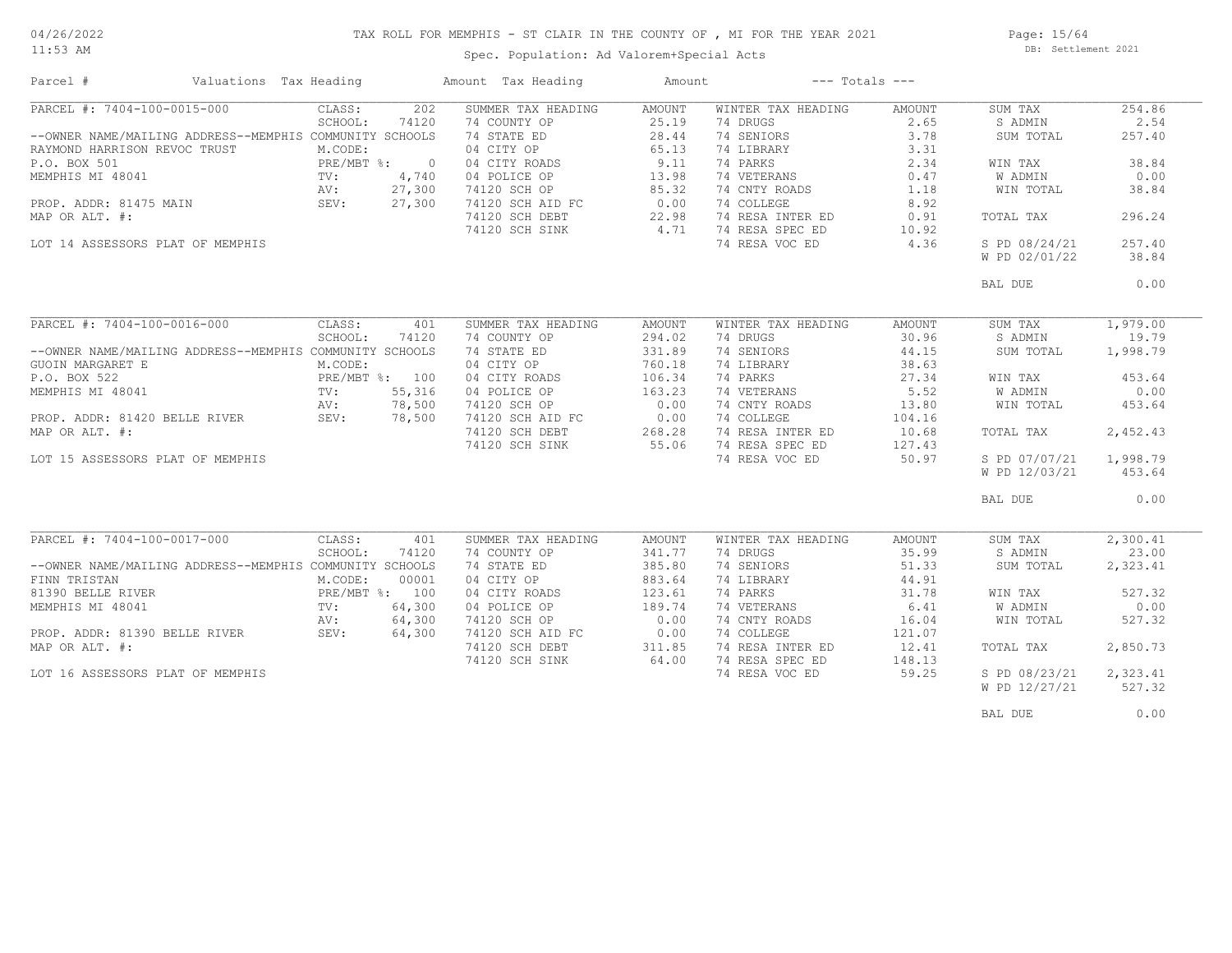#### TAX ROLL FOR MEMPHIS - ST CLAIR IN THE COUNTY OF , MI FOR THE YEAR 2021

11:53 AM

## Spec. Population: Ad Valorem+Special Acts

Page: 16/64 DB: Settlement 2021

| Parcel #                                                | Valuations Tax Heading |                |        | Amount Tax Heading                                                              | Amount |                    | $---$ Totals $---$ |               |          |
|---------------------------------------------------------|------------------------|----------------|--------|---------------------------------------------------------------------------------|--------|--------------------|--------------------|---------------|----------|
| PARCEL #: 7404-100-0018-000                             |                        | CLASS:         | 401    | SUMMER TAX HEADING                                                              | AMOUNT | WINTER TAX HEADING | AMOUNT             | SUM TAX       | 1,697.42 |
|                                                         |                        | SCHOOL:        | 74120  | 74 COUNTY OP                                                                    | 252.18 | 74 DRUGS           | 26.56              | S ADMIN       | 16.97    |
| --OWNER NAME/MAILING ADDRESS--MEMPHIS COMMUNITY SCHOOLS |                        |                |        | 74 STATE ED                                                                     | 284.67 | 74 SENIORS         | 37.87              | SUM TOTAL     | 1,714.39 |
| BISCORNER WILLIAM & ROBIN                               |                        | M.CODE:        | 00005  | 04 CITY OP                                                                      | 652.03 | 74 LIBRARY         | 33.14              |               |          |
| 81350 BELLE RIVER                                       |                        | PRE/MBT %: 100 |        | 04 CITY ROADS                                                                   | 91.21  | 74 PARKS           | 23.45              | WIN TAX       | 389.10   |
| MEMPHIS MI 48041                                        | PRE/I<br>TV:           |                | 47,446 | 04 POLICE OP                                                                    | 140.00 | 74 VETERANS        | 4.73               | W ADMIN       | 0.00     |
|                                                         |                        | AV:            | 59,400 | 74120 SCH OP                                                                    |        | 74 CNTY ROADS      | 11.83              | WIN TOTAL     | 389.10   |
|                                                         |                        |                |        |                                                                                 | 0.00   | 74 COLLEGE         |                    |               |          |
| PROP. ADDR: 81350 BELLE RIVER                           |                        | SEV:           | 59,400 | 74120 SCH AID FC                                                                | 0.00   |                    | 89.34              |               |          |
| MAP OR ALT. #:                                          |                        |                |        | 74120 SCH DEBT                                                                  | 230.11 | 74 RESA INTER ED   | 9.16               | TOTAL TAX     | 2,103.49 |
|                                                         |                        |                |        | 74120 SCH SINK 47.22 74 RESA SPEC ED                                            |        |                    | 109.30             |               |          |
|                                                         |                        |                |        | LOT 17 EXC S 60 FT OF W 132 FT & EXC E 70 FT THEREOF. ASSESSORS PLAT OF MEMPHIS |        | 74 RESA VOC ED     | 43.72              | S PD 08/23/21 | 1,714.39 |
|                                                         |                        |                |        |                                                                                 |        |                    |                    | W PD 01/25/22 | 389.10   |
|                                                         |                        |                |        |                                                                                 |        |                    |                    | BAL DUE       | 0.00     |
|                                                         |                        |                |        |                                                                                 |        |                    |                    |               |          |
|                                                         |                        |                |        |                                                                                 |        |                    |                    |               |          |
| PARCEL #: 7404-100-0018-250                             |                        | CLASS:         | 401    | SUMMER TAX HEADING                                                              | AMOUNT | WINTER TAX HEADING | AMOUNT             | SUM TAX       | 1,368.81 |
|                                                         |                        | SCHOOL:        | 74120  | 74 COUNTY OP                                                                    | 203.36 | 74 DRUGS           | 21.41              | S ADMIN       | 13.68    |
| --OWNER NAME/MAILING ADDRESS--MEMPHIS COMMUNITY SCHOOLS |                        |                |        | 74 STATE ED                                                                     | 229.56 | 74 SENIORS         | 30.54              | S INTRST      | 0.03     |
| RISSE TERRY A                                           |                        | M.CODE:        |        | 04 CITY OP                                                                      | 525.80 | 74 LIBRARY         | 26.72              | SUM TOTAL     | 1,382.52 |
| 81300 BELLE RIVER                                       |                        | PRE/MBT %: 100 |        | 04 CITY ROADS                                                                   | 73.55  | 74 PARKS           | 18.91              |               |          |
| MEMPHIS MI 48041                                        |                        | TV:            | 38,261 | 04 POLICE OP                                                                    | 112.90 | 74 VETERANS        | 3.81               | WIN TAX       | 313.74   |
|                                                         |                        | AV:            | 52,100 |                                                                                 |        | 74 CNTY ROADS      | 9.54               | W ADMIN       | 0.00     |
| PROP. ADDR: 81300 BELLE RIVER SEV: 52,100               |                        |                |        |                                                                                 |        | 74 COLLEGE         | 72.04              | WIN TOTAL     | 313.74   |
| MAP OR ALT. #:                                          |                        |                |        |                                                                                 |        | 74 RESA INTER ED   | 7.38               |               |          |
|                                                         |                        |                |        | 74120 SCH SINK 38.08                                                            |        | 74 RESA SPEC ED    | 88.14              | TOTAL TAX     | 1,696.26 |
| S 60 FT OF W 132 FT OF LOT 17 ASSESSORS PLAT OF MEMPHIS |                        |                |        |                                                                                 |        | 74 RESA VOC ED     | 35.25              |               |          |
|                                                         |                        |                |        |                                                                                 |        |                    |                    | S PD 08/31/21 | 1,382.00 |
|                                                         |                        |                |        |                                                                                 |        |                    |                    | W PD 02/14/22 | 313.74   |
|                                                         |                        |                |        |                                                                                 |        |                    |                    |               |          |
|                                                         |                        |                |        |                                                                                 |        |                    |                    | BAL DUE       | 0.52     |
|                                                         |                        |                |        |                                                                                 |        |                    |                    |               |          |
|                                                         |                        |                |        |                                                                                 |        |                    |                    |               |          |
| PARCEL #: 7404-100-0018-500                             |                        | CLASS:         | 401    | SUMMER TAX HEADING                                                              | AMOUNT | WINTER TAX HEADING | AMOUNT             | SUM TAX       | 2,284.18 |
|                                                         |                        | SCHOOL:        | 74120  | 74 COUNTY OP                                                                    | 339.36 | 74 DRUGS           | 35.74              | S ADMIN       | 22.84    |
| --OWNER NAME/MAILING ADDRESS--MEMPHIS COMMUNITY SCHOOLS |                        |                |        | 74 STATE ED                                                                     | 383.07 | 74 SENIORS         | 50.96              | SUM TOTAL     | 2,307.02 |
| QUESNELLE RACHEL & MICHAEL<br>34655 MAPLE               |                        | M.CODE:        |        | 04 CITY OP                                                                      | 877.41 | 74 LIBRARY         | 44.59              |               |          |
|                                                         |                        | PRE/MBT %: 100 |        | 04 CITY ROADS                                                                   | 122.74 | 74 PARKS           | 31.56              | WIN TAX       | 523.59   |
| MEMPHIS MI 48041                                        | TV:                    |                | 63,846 | 04 POLICE OP                                                                    | 188.40 | 74 VETERANS        | 6.37               | W ADMIN       | 0.00     |
|                                                         |                        | AV:            | 97,900 | 74120 SCH OP                                                                    | 0.00   | 74 CNTY ROADS      | 15.92              | WIN TOTAL     | 523.59   |
| PROP. ADDR: 34655 MAPLE                                 | SEV:                   |                | 97,900 | 74120 SCH AID FC 0.00<br>74120 SCH DEBT 309.65<br>74120 SCH SINK 63.55          |        | 74 COLLEGE         | 120.22             |               |          |
| MAP OR ALT. #:                                          |                        |                |        |                                                                                 | 309.65 | 74 RESA INTER ED   | 12.32              | TOTAL TAX     | 2,830.61 |
|                                                         |                        |                |        | 74120 SCH SINK                                                                  | 63.55  | 74 RESA SPEC ED    | 147.08             |               |          |
| E 70 FT OF LOT 17 ASSESSORS PLAT OF MEMPHIS             |                        |                |        |                                                                                 |        | 74 RESA VOC ED     | 58.83              | S PD 07/20/21 | 2,307.02 |
|                                                         |                        |                |        |                                                                                 |        |                    |                    | W PD 01/05/22 | 523.59   |
|                                                         |                        |                |        |                                                                                 |        |                    |                    |               |          |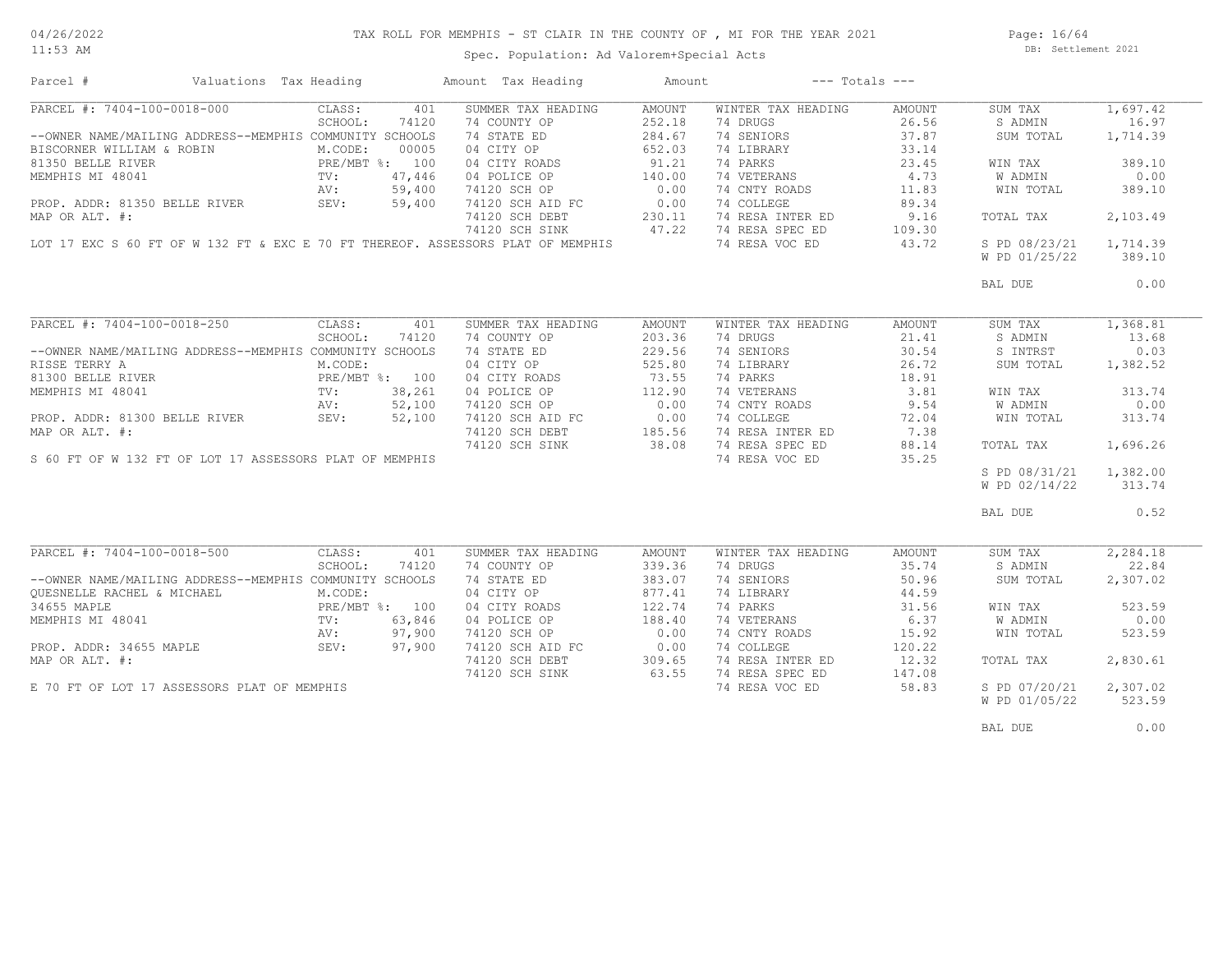#### TAX ROLL FOR MEMPHIS - ST CLAIR IN THE COUNTY OF , MI FOR THE YEAR 2021

11:53 AM

## Spec. Population: Ad Valorem+Special Acts

Page: 17/64 DB: Settlement 2021

| Parcel #                                                | Valuations Tax Heading |                |         | Amount Tax Heading                                                                  | Amount        |                    | $---$ Totals $---$ |                |          |
|---------------------------------------------------------|------------------------|----------------|---------|-------------------------------------------------------------------------------------|---------------|--------------------|--------------------|----------------|----------|
| PARCEL #: 7404-100-0019-000                             |                        | CLASS:         | 401     | SUMMER TAX HEADING                                                                  | <b>AMOUNT</b> | WINTER TAX HEADING | AMOUNT             | SUM TAX        | 2,119.23 |
|                                                         |                        | SCHOOL:        | 74120   | 74 COUNTY OP                                                                        | 314.85        | 74 DRUGS           | 33.16              | S ADMIN        | 21.19    |
| --OWNER NAME/MAILING ADDRESS--MEMPHIS COMMUNITY SCHOOLS |                        |                |         | 74 STATE ED                                                                         | 355.41        | 74 SENIORS         | 47.28              | SUM TOTAL      | 2,140.42 |
| SEXTON ROBERT D JR                                      |                        | M.CODE:        |         | 04 CITY OP                                                                          | 814.05        | 74 LIBRARY         | 41.37              |                |          |
| 34675 MAPLE                                             |                        | PRE/MBT %: 100 |         | 04 CITY ROADS                                                                       | 113.88        | 74 PARKS           | 29.28              | WIN TAX        | 485.78   |
| MEMPHIS MI 48041                                        |                        | TV:            | 59,236  | 04 POLICE OP                                                                        | 174.79        | 74 VETERANS        | 5.91               | W ADMIN        | 0.00     |
|                                                         |                        |                | 105,500 | 74120 SCH OP                                                                        | 0.00          | 74 CNTY ROADS      | 14.77              | WIN TOTAL      | 485.78   |
| PROP. ADDR: 34675 MAPLE                                 | AV:<br>SEV:            |                | 105,500 | 74120 SCH AID FC                                                                    | 0.00          | 74 COLLEGE         | 111.54             |                |          |
| MAP OR ALT. #:                                          |                        |                |         | 74120 SCH DEBT                                                                      | 287.29        | 74 RESA INTER ED   | 11.43              | TOTAL TAX      | 2,626.20 |
|                                                         |                        |                |         |                                                                                     | 58.96         | 74 RESA SPEC ED    |                    |                |          |
|                                                         |                        |                |         | 74120 SCH SINK                                                                      |               |                    | 136.46             |                |          |
| LOT 18 ASSESSORS PLAT OF MEMPHIS                        |                        |                |         |                                                                                     |               | 74 RESA VOC ED     | 54.58              | S PD 07/12/21  | 2,140.42 |
|                                                         |                        |                |         |                                                                                     |               |                    |                    | W PD 12/16/21  | 485.78   |
|                                                         |                        |                |         |                                                                                     |               |                    |                    | BAL DUE        | 0.00     |
|                                                         |                        |                |         |                                                                                     |               |                    |                    |                |          |
| PARCEL #: 7404-100-0020-000                             |                        | CLASS:         | 401     | SUMMER TAX HEADING                                                                  | <b>AMOUNT</b> | WINTER TAX HEADING | AMOUNT             | SUM TAX        | 1,685.67 |
|                                                         |                        | SCHOOL:        | 74120   | 74 COUNTY OP                                                                        | 250.44        | 74 DRUGS           | 26.37              | S ADMIN        | 16.85    |
| --OWNER NAME/MAILING ADDRESS--MEMPHIS COMMUNITY SCHOOLS |                        |                |         | 74 STATE ED                                                                         | 282.70        | 74 SENIORS         | 37.61              | SUM TOTAL      | 1,702.52 |
| SMITH PAMELA                                            |                        | M.CODE:        | 00001   | 04 CITY OP                                                                          | 647.51        | 74 LIBRARY         | 32.91              |                |          |
| ZAMBO ROBERT                                            |                        | PRE/MBT %: 100 |         | 04 CITY ROADS                                                                       | 90.58         | 74 PARKS           | 23.29              | WIN TAX        | 386.39   |
| 34711 MAPLE                                             |                        | TV:            | 47,117  | 04 POLICE OP                                                                        | 139.03        | 74 VETERANS        | 4.70               | W ADMIN        | 0.00     |
| MEMPHIS MI 48041                                        |                        | AV:            | 59,000  | 74120 SCH OP                                                                        | 0.00          | 74 CNTY ROADS      | 11.75              | WIN TOTAL      | 386.39   |
|                                                         |                        | SEV:           | 59,000  | 74120 SCH AID FC                                                                    | 0.00          | 74 COLLEGE         | 88.72              |                |          |
| PROP. ADDR: 34711 MAPLE                                 |                        |                |         | 74120 SCH DEBT                                                                      | 228.51        | 74 RESA INTER ED   | 9.09               | TOTAL TAX      | 2,088.91 |
|                                                         |                        |                |         |                                                                                     |               |                    |                    |                |          |
| MAP OR ALT. #:                                          |                        |                |         | 74120 SCH SINK                                                                      | 46.90         | 74 RESA SPEC ED    | 108.54             |                |          |
|                                                         |                        |                |         |                                                                                     |               | 74 RESA VOC ED     | 43.41              | S PD 08/23/21  | 1,702.52 |
| LOT 19 ASSESSORS PLAT OF MEMPHIS                        |                        |                |         |                                                                                     |               |                    |                    | W PD 12/27/21  | 386.39   |
|                                                         |                        |                |         |                                                                                     |               |                    |                    | BAL DUE        | 0.00     |
|                                                         |                        |                |         |                                                                                     |               |                    |                    |                |          |
| PARCEL #: 7404-100-0021-000                             |                        | CLASS:         | 401     | SUMMER TAX HEADING                                                                  | AMOUNT        | WINTER TAX HEADING | AMOUNT             | SUM TAX        | 1,939.06 |
|                                                         |                        | SCHOOL:        | 74120   | 74 COUNTY OP                                                                        | 288.08        | 74 DRUGS           | 30.34              | S ADMIN        | 19.39    |
| --OWNER NAME/MAILING ADDRESS--MEMPHIS COMMUNITY SCHOOLS |                        |                |         | 74 STATE ED                                                                         | 325.20        | 74 SENIORS         | 43.26              | SUM TOTAL      | 1,958.45 |
| SCHIPINSKI CAMERON A                                    |                        | M.CODE:        |         | 04 CITY OP                                                                          | 744.84        | 74 LIBRARY         | 37.85              |                |          |
| 34741 MAPLE                                             |                        | PRE/MBT %: 100 |         | 04 CITY ROADS                                                                       | 104.19        | 74 PARKS           | 26.79              | WIN TAX        | 444.47   |
| MEMPHIS MI 48041                                        |                        | TV:            | 54,200  | 04 POLICE OP                                                                        | 159.93        | 74 VETERANS        | 5.40               | <b>W ADMIN</b> | 0.00     |
|                                                         |                        | AV:            | 54,200  | 74120 SCH OP                                                                        | 0.00          | 74 CNTY ROADS      | 13.52              | WIN TOTAL      | 444.47   |
| PROP. ADDR: 34741 MAPLE                                 |                        | SEV:           | 54,200  | 74120 SCH AID FC                                                                    | 0.00          | 74 COLLEGE         | 102.05             |                |          |
| MAP OR ALT. #:                                          |                        |                |         | 74120 SCH DEBT                                                                      | 262.87        | 74 RESA INTER ED   | 10.46              | TOTAL TAX      | 2,402.92 |
|                                                         |                        |                |         | 74120 SCH SINK                                                                      | 53.95         | 74 RESA SPEC ED    | 124.86             |                |          |
|                                                         |                        |                |         | LOT 20 EXC THAT PART OF E OF A LINE; BEG 6 FT W OF SE COR & RUNS N 1 DEG 24 1/2 MIN |               | 74 RESA VOC ED     | 49.94              | S PD 08/23/21  | 1,958.45 |
| E 134.56 FT. ASSESSORS PLAT OF MEMPHIS                  |                        |                |         |                                                                                     |               |                    |                    | W PD 12/27/21  | 444.47   |
|                                                         |                        |                |         |                                                                                     |               |                    |                    |                |          |
|                                                         |                        |                |         |                                                                                     |               |                    |                    | BAL DUE        | 0.00     |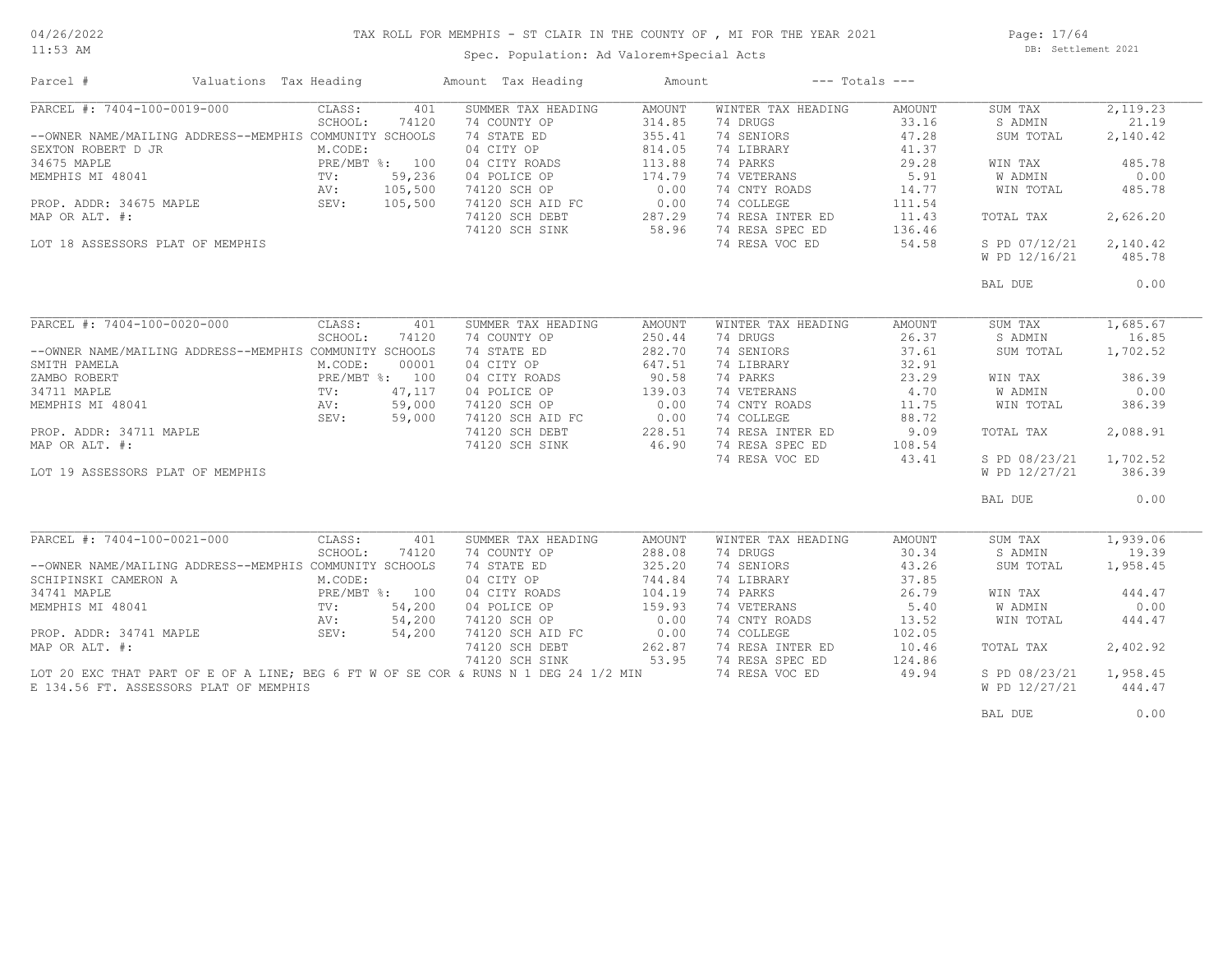#### TAX ROLL FOR MEMPHIS - ST CLAIR IN THE COUNTY OF , MI FOR THE YEAR 2021

11:53 AM

# Spec. Population: Ad Valorem+Special Acts

Page: 18/64 DB: Settlement 2021

| 2,597.02<br>PARCEL #: 7404-100-0022-000<br>CLASS:<br>SUMMER TAX HEADING<br><b>AMOUNT</b><br>401<br>WINTER TAX HEADING<br>AMOUNT<br>SUM TAX<br>385.84<br>SCHOOL:<br>74120<br>74 COUNTY OP<br>74 DRUGS<br>40.63<br>S ADMIN<br>25.97<br>--OWNER NAME/MAILING ADDRESS--MEMPHIS COMMUNITY SCHOOLS<br>74 STATE ED<br>435.54<br>74 SENIORS<br>57.94<br>2,622.99<br>SUM TOTAL<br>04 CITY OP<br>M.CODE:<br>997.58<br>74 LIBRARY<br>MORGAN ALVIN & DOROTHY<br>50.70<br>PRE/MBT %: 100<br>139.55<br>74 PARKS<br>35.88<br>595.31<br>P.O. BOX 34<br>04 CITY ROADS<br>WIN TAX<br>74 VETERANS<br>0.00<br>MEMPHIS MI 48041<br>TV:<br>72,591<br>04 POLICE OP<br>214.20<br>7.24<br><b>W ADMIN</b><br>0.00<br>89,600<br>74120 SCH OP<br>74 CNTY ROADS<br>18.11<br>AV:<br>WIN TOTAL<br>595.31<br>89,600<br>0.00<br>74 COLLEGE<br>PROP. ADDR: 34795 MAPLE<br>SEV:<br>74120 SCH AID FC<br>136.68<br>74120 SCH DEBT<br>74 RESA INTER ED<br>3,218.30<br>MAP OR ALT. #:<br>352.06<br>14.01<br>TOTAL TAX<br>72.25<br>167.23<br>74120 SCH SINK<br>74 RESA SPEC ED<br>THAT PART OF LOT 21 LYING E OF A LINE DESC AS BEG ON N LOT LINE 64 FT E OF NW COR;<br>74 RESA VOC ED<br>66.89<br>S PD 08/26/21<br>2,622.99<br>TH S TO A PTE ON S LINE 59 FT E OF SW COR OF LOT. ASSESSORS PLAT OF MEMPHIS<br>W PD 02/07/22<br>595.31<br>0.00<br>BAL DUE<br>PARCEL #: 7404-100-0023-000<br>CLASS:<br>1,904.69<br>401<br>SUMMER TAX HEADING<br>WINTER TAX HEADING<br>SUM TAX<br>AMOUNT<br>AMOUNT<br>SCHOOL:<br>74120<br>74 COUNTY OP<br>282.98<br>74 DRUGS<br>29.80<br>S ADMIN<br>19.04<br>--OWNER NAME/MAILING ADDRESS--MEMPHIS COMMUNITY SCHOOLS<br>74 SENIORS<br>74 STATE ED<br>319.43<br>42.50<br>SUM TOTAL<br>1,923.73<br>M.CODE:<br>00002<br>04 CITY OP<br>731.64<br>74 LIBRARY<br>37.18<br>STOJANOSKI & MORGAN KAITLYN<br>PRE/MBT %: 100<br>04 CITY ROADS<br>102.35<br>74 PARKS<br>26.32<br>WIN TAX<br>436.61<br>74 VETERANS<br>5.31<br>0.00<br>MEMPHIS MI 48041<br>TV:<br>53,239<br>04 POLICE OP<br>157.10<br>W ADMIN<br>0.00<br>64,700<br>74120 SCH OP<br>74 CNTY ROADS<br>13.28<br>436.61<br>WIN TOTAL<br>AV:<br>SEV:<br>0.00<br>64,700<br>74120 SCH AID FC<br>74 COLLEGE<br>PROP. ADDR: 34765 MAPLE<br>100.24<br>74 RESA INTER ED<br>MAP OR ALT. #:<br>74120 SCH DEBT<br>258.20<br>10.28<br>TOTAL TAX<br>2,360.34<br>52.99<br>74120 SCH SINK<br>74 RESA SPEC ED<br>122.65<br>PART OF LOTS 20 & 21 BEG AT SW COR LOT 21; TH N 89 DEG 25 1/2 MIN W 6 FT; TH N 1<br>74 RESA VOC ED<br>49.05<br>S PD 08/06/21<br>1,923.73<br>DEG 24 1/2 MIN E 393.06 FT; TH S 88 DEG 45 MIN E 64 FT; TH S 1 DEG 24 1/2 MIN W TO<br>S LOT LINE, TH W 59' TO BEG. ASSESSORS PLAT OF MEMPHIS<br>BAL DUE<br>436.61<br>PARCEL #: 7404-100-0024-000<br>SUMMER TAX HEADING<br>WINTER TAX HEADING<br>2,437.39<br>CLASS:<br>201<br>AMOUNT<br>AMOUNT<br>SUM TAX<br>SCHOOL:<br>74 COUNTY OP<br>240.91<br>25.37<br>24.37<br>74120<br>74 DRUGS<br>S ADMIN<br>--OWNER NAME/MAILING ADDRESS--MEMPHIS COMMUNITY SCHOOLS<br>74 SENIORS<br>36.18<br>74 STATE ED<br>271.95<br>SUM TOTAL<br>2,461.76<br>M.CODE:<br>04 CITY OP<br>622.88<br>74 LIBRARY<br>31.65<br>RAYMOND HARRISON REVOC TRUST<br>PRE/MBT %:<br>04 CITY ROADS<br>87.13<br>74 PARKS<br>22.40<br>371.68<br>P.O. BOX 501<br>$\overline{0}$<br>WIN TAX<br>45,325<br>04 POLICE OP<br>133.74<br>74 VETERANS<br>4.52<br>W ADMIN<br>0.00<br>$\texttt{TV}$ :<br>85,600<br>74120 SCH OP<br>815.85<br>74 CNTY ROADS<br>371.68<br>11.30<br>WIN TOTAL<br>AV:<br>PROP. ADDR: 81475 MAIN SEV:<br>0.00<br>74 COLLEGE<br>85,600<br>74120 SCH AID FC<br>85.34<br>74 RESA INTER ED<br>219.82<br>8.75<br>2,833.44<br>74120 SCH DEBT<br>TOTAL TAX<br>45.11<br>74120 SCH SINK<br>74 RESA SPEC ED<br>104.41<br>74 RESA VOC ED<br>41.76<br>S PD 08/24/21<br>2,461.76<br>LOT 22 ASSESSORS PLAT OF MEMPHIS<br>W PD 02/01/22<br>371.68 | Parcel #         | Valuations Tax Heading |  | Amount Tax Heading | Amount | $---$ Totals $---$ |  |
|--------------------------------------------------------------------------------------------------------------------------------------------------------------------------------------------------------------------------------------------------------------------------------------------------------------------------------------------------------------------------------------------------------------------------------------------------------------------------------------------------------------------------------------------------------------------------------------------------------------------------------------------------------------------------------------------------------------------------------------------------------------------------------------------------------------------------------------------------------------------------------------------------------------------------------------------------------------------------------------------------------------------------------------------------------------------------------------------------------------------------------------------------------------------------------------------------------------------------------------------------------------------------------------------------------------------------------------------------------------------------------------------------------------------------------------------------------------------------------------------------------------------------------------------------------------------------------------------------------------------------------------------------------------------------------------------------------------------------------------------------------------------------------------------------------------------------------------------------------------------------------------------------------------------------------------------------------------------------------------------------------------------------------------------------------------------------------------------------------------------------------------------------------------------------------------------------------------------------------------------------------------------------------------------------------------------------------------------------------------------------------------------------------------------------------------------------------------------------------------------------------------------------------------------------------------------------------------------------------------------------------------------------------------------------------------------------------------------------------------------------------------------------------------------------------------------------------------------------------------------------------------------------------------------------------------------------------------------------------------------------------------------------------------------------------------------------------------------------------------------------------------------------------------------------------------------------------------------------------------------------------------------------------------------------------------------------------------------------------------------------------------------------------------------------------------------------------------------------------------------------------------------------------------------------------------------------------------------------------------------------------------------------------------------------------------------------------------------------------------------------------------------------------------------------------|------------------|------------------------|--|--------------------|--------|--------------------|--|
|                                                                                                                                                                                                                                                                                                                                                                                                                                                                                                                                                                                                                                                                                                                                                                                                                                                                                                                                                                                                                                                                                                                                                                                                                                                                                                                                                                                                                                                                                                                                                                                                                                                                                                                                                                                                                                                                                                                                                                                                                                                                                                                                                                                                                                                                                                                                                                                                                                                                                                                                                                                                                                                                                                                                                                                                                                                                                                                                                                                                                                                                                                                                                                                                                                                                                                                                                                                                                                                                                                                                                                                                                                                                                                                                                                                                        |                  |                        |  |                    |        |                    |  |
|                                                                                                                                                                                                                                                                                                                                                                                                                                                                                                                                                                                                                                                                                                                                                                                                                                                                                                                                                                                                                                                                                                                                                                                                                                                                                                                                                                                                                                                                                                                                                                                                                                                                                                                                                                                                                                                                                                                                                                                                                                                                                                                                                                                                                                                                                                                                                                                                                                                                                                                                                                                                                                                                                                                                                                                                                                                                                                                                                                                                                                                                                                                                                                                                                                                                                                                                                                                                                                                                                                                                                                                                                                                                                                                                                                                                        |                  |                        |  |                    |        |                    |  |
|                                                                                                                                                                                                                                                                                                                                                                                                                                                                                                                                                                                                                                                                                                                                                                                                                                                                                                                                                                                                                                                                                                                                                                                                                                                                                                                                                                                                                                                                                                                                                                                                                                                                                                                                                                                                                                                                                                                                                                                                                                                                                                                                                                                                                                                                                                                                                                                                                                                                                                                                                                                                                                                                                                                                                                                                                                                                                                                                                                                                                                                                                                                                                                                                                                                                                                                                                                                                                                                                                                                                                                                                                                                                                                                                                                                                        |                  |                        |  |                    |        |                    |  |
|                                                                                                                                                                                                                                                                                                                                                                                                                                                                                                                                                                                                                                                                                                                                                                                                                                                                                                                                                                                                                                                                                                                                                                                                                                                                                                                                                                                                                                                                                                                                                                                                                                                                                                                                                                                                                                                                                                                                                                                                                                                                                                                                                                                                                                                                                                                                                                                                                                                                                                                                                                                                                                                                                                                                                                                                                                                                                                                                                                                                                                                                                                                                                                                                                                                                                                                                                                                                                                                                                                                                                                                                                                                                                                                                                                                                        |                  |                        |  |                    |        |                    |  |
|                                                                                                                                                                                                                                                                                                                                                                                                                                                                                                                                                                                                                                                                                                                                                                                                                                                                                                                                                                                                                                                                                                                                                                                                                                                                                                                                                                                                                                                                                                                                                                                                                                                                                                                                                                                                                                                                                                                                                                                                                                                                                                                                                                                                                                                                                                                                                                                                                                                                                                                                                                                                                                                                                                                                                                                                                                                                                                                                                                                                                                                                                                                                                                                                                                                                                                                                                                                                                                                                                                                                                                                                                                                                                                                                                                                                        |                  |                        |  |                    |        |                    |  |
|                                                                                                                                                                                                                                                                                                                                                                                                                                                                                                                                                                                                                                                                                                                                                                                                                                                                                                                                                                                                                                                                                                                                                                                                                                                                                                                                                                                                                                                                                                                                                                                                                                                                                                                                                                                                                                                                                                                                                                                                                                                                                                                                                                                                                                                                                                                                                                                                                                                                                                                                                                                                                                                                                                                                                                                                                                                                                                                                                                                                                                                                                                                                                                                                                                                                                                                                                                                                                                                                                                                                                                                                                                                                                                                                                                                                        |                  |                        |  |                    |        |                    |  |
|                                                                                                                                                                                                                                                                                                                                                                                                                                                                                                                                                                                                                                                                                                                                                                                                                                                                                                                                                                                                                                                                                                                                                                                                                                                                                                                                                                                                                                                                                                                                                                                                                                                                                                                                                                                                                                                                                                                                                                                                                                                                                                                                                                                                                                                                                                                                                                                                                                                                                                                                                                                                                                                                                                                                                                                                                                                                                                                                                                                                                                                                                                                                                                                                                                                                                                                                                                                                                                                                                                                                                                                                                                                                                                                                                                                                        |                  |                        |  |                    |        |                    |  |
|                                                                                                                                                                                                                                                                                                                                                                                                                                                                                                                                                                                                                                                                                                                                                                                                                                                                                                                                                                                                                                                                                                                                                                                                                                                                                                                                                                                                                                                                                                                                                                                                                                                                                                                                                                                                                                                                                                                                                                                                                                                                                                                                                                                                                                                                                                                                                                                                                                                                                                                                                                                                                                                                                                                                                                                                                                                                                                                                                                                                                                                                                                                                                                                                                                                                                                                                                                                                                                                                                                                                                                                                                                                                                                                                                                                                        |                  |                        |  |                    |        |                    |  |
|                                                                                                                                                                                                                                                                                                                                                                                                                                                                                                                                                                                                                                                                                                                                                                                                                                                                                                                                                                                                                                                                                                                                                                                                                                                                                                                                                                                                                                                                                                                                                                                                                                                                                                                                                                                                                                                                                                                                                                                                                                                                                                                                                                                                                                                                                                                                                                                                                                                                                                                                                                                                                                                                                                                                                                                                                                                                                                                                                                                                                                                                                                                                                                                                                                                                                                                                                                                                                                                                                                                                                                                                                                                                                                                                                                                                        |                  |                        |  |                    |        |                    |  |
|                                                                                                                                                                                                                                                                                                                                                                                                                                                                                                                                                                                                                                                                                                                                                                                                                                                                                                                                                                                                                                                                                                                                                                                                                                                                                                                                                                                                                                                                                                                                                                                                                                                                                                                                                                                                                                                                                                                                                                                                                                                                                                                                                                                                                                                                                                                                                                                                                                                                                                                                                                                                                                                                                                                                                                                                                                                                                                                                                                                                                                                                                                                                                                                                                                                                                                                                                                                                                                                                                                                                                                                                                                                                                                                                                                                                        |                  |                        |  |                    |        |                    |  |
|                                                                                                                                                                                                                                                                                                                                                                                                                                                                                                                                                                                                                                                                                                                                                                                                                                                                                                                                                                                                                                                                                                                                                                                                                                                                                                                                                                                                                                                                                                                                                                                                                                                                                                                                                                                                                                                                                                                                                                                                                                                                                                                                                                                                                                                                                                                                                                                                                                                                                                                                                                                                                                                                                                                                                                                                                                                                                                                                                                                                                                                                                                                                                                                                                                                                                                                                                                                                                                                                                                                                                                                                                                                                                                                                                                                                        |                  |                        |  |                    |        |                    |  |
|                                                                                                                                                                                                                                                                                                                                                                                                                                                                                                                                                                                                                                                                                                                                                                                                                                                                                                                                                                                                                                                                                                                                                                                                                                                                                                                                                                                                                                                                                                                                                                                                                                                                                                                                                                                                                                                                                                                                                                                                                                                                                                                                                                                                                                                                                                                                                                                                                                                                                                                                                                                                                                                                                                                                                                                                                                                                                                                                                                                                                                                                                                                                                                                                                                                                                                                                                                                                                                                                                                                                                                                                                                                                                                                                                                                                        |                  |                        |  |                    |        |                    |  |
|                                                                                                                                                                                                                                                                                                                                                                                                                                                                                                                                                                                                                                                                                                                                                                                                                                                                                                                                                                                                                                                                                                                                                                                                                                                                                                                                                                                                                                                                                                                                                                                                                                                                                                                                                                                                                                                                                                                                                                                                                                                                                                                                                                                                                                                                                                                                                                                                                                                                                                                                                                                                                                                                                                                                                                                                                                                                                                                                                                                                                                                                                                                                                                                                                                                                                                                                                                                                                                                                                                                                                                                                                                                                                                                                                                                                        |                  |                        |  |                    |        |                    |  |
|                                                                                                                                                                                                                                                                                                                                                                                                                                                                                                                                                                                                                                                                                                                                                                                                                                                                                                                                                                                                                                                                                                                                                                                                                                                                                                                                                                                                                                                                                                                                                                                                                                                                                                                                                                                                                                                                                                                                                                                                                                                                                                                                                                                                                                                                                                                                                                                                                                                                                                                                                                                                                                                                                                                                                                                                                                                                                                                                                                                                                                                                                                                                                                                                                                                                                                                                                                                                                                                                                                                                                                                                                                                                                                                                                                                                        |                  |                        |  |                    |        |                    |  |
|                                                                                                                                                                                                                                                                                                                                                                                                                                                                                                                                                                                                                                                                                                                                                                                                                                                                                                                                                                                                                                                                                                                                                                                                                                                                                                                                                                                                                                                                                                                                                                                                                                                                                                                                                                                                                                                                                                                                                                                                                                                                                                                                                                                                                                                                                                                                                                                                                                                                                                                                                                                                                                                                                                                                                                                                                                                                                                                                                                                                                                                                                                                                                                                                                                                                                                                                                                                                                                                                                                                                                                                                                                                                                                                                                                                                        |                  |                        |  |                    |        |                    |  |
|                                                                                                                                                                                                                                                                                                                                                                                                                                                                                                                                                                                                                                                                                                                                                                                                                                                                                                                                                                                                                                                                                                                                                                                                                                                                                                                                                                                                                                                                                                                                                                                                                                                                                                                                                                                                                                                                                                                                                                                                                                                                                                                                                                                                                                                                                                                                                                                                                                                                                                                                                                                                                                                                                                                                                                                                                                                                                                                                                                                                                                                                                                                                                                                                                                                                                                                                                                                                                                                                                                                                                                                                                                                                                                                                                                                                        |                  |                        |  |                    |        |                    |  |
|                                                                                                                                                                                                                                                                                                                                                                                                                                                                                                                                                                                                                                                                                                                                                                                                                                                                                                                                                                                                                                                                                                                                                                                                                                                                                                                                                                                                                                                                                                                                                                                                                                                                                                                                                                                                                                                                                                                                                                                                                                                                                                                                                                                                                                                                                                                                                                                                                                                                                                                                                                                                                                                                                                                                                                                                                                                                                                                                                                                                                                                                                                                                                                                                                                                                                                                                                                                                                                                                                                                                                                                                                                                                                                                                                                                                        |                  |                        |  |                    |        |                    |  |
|                                                                                                                                                                                                                                                                                                                                                                                                                                                                                                                                                                                                                                                                                                                                                                                                                                                                                                                                                                                                                                                                                                                                                                                                                                                                                                                                                                                                                                                                                                                                                                                                                                                                                                                                                                                                                                                                                                                                                                                                                                                                                                                                                                                                                                                                                                                                                                                                                                                                                                                                                                                                                                                                                                                                                                                                                                                                                                                                                                                                                                                                                                                                                                                                                                                                                                                                                                                                                                                                                                                                                                                                                                                                                                                                                                                                        |                  |                        |  |                    |        |                    |  |
|                                                                                                                                                                                                                                                                                                                                                                                                                                                                                                                                                                                                                                                                                                                                                                                                                                                                                                                                                                                                                                                                                                                                                                                                                                                                                                                                                                                                                                                                                                                                                                                                                                                                                                                                                                                                                                                                                                                                                                                                                                                                                                                                                                                                                                                                                                                                                                                                                                                                                                                                                                                                                                                                                                                                                                                                                                                                                                                                                                                                                                                                                                                                                                                                                                                                                                                                                                                                                                                                                                                                                                                                                                                                                                                                                                                                        |                  |                        |  |                    |        |                    |  |
|                                                                                                                                                                                                                                                                                                                                                                                                                                                                                                                                                                                                                                                                                                                                                                                                                                                                                                                                                                                                                                                                                                                                                                                                                                                                                                                                                                                                                                                                                                                                                                                                                                                                                                                                                                                                                                                                                                                                                                                                                                                                                                                                                                                                                                                                                                                                                                                                                                                                                                                                                                                                                                                                                                                                                                                                                                                                                                                                                                                                                                                                                                                                                                                                                                                                                                                                                                                                                                                                                                                                                                                                                                                                                                                                                                                                        | 34765 MAPLE      |                        |  |                    |        |                    |  |
|                                                                                                                                                                                                                                                                                                                                                                                                                                                                                                                                                                                                                                                                                                                                                                                                                                                                                                                                                                                                                                                                                                                                                                                                                                                                                                                                                                                                                                                                                                                                                                                                                                                                                                                                                                                                                                                                                                                                                                                                                                                                                                                                                                                                                                                                                                                                                                                                                                                                                                                                                                                                                                                                                                                                                                                                                                                                                                                                                                                                                                                                                                                                                                                                                                                                                                                                                                                                                                                                                                                                                                                                                                                                                                                                                                                                        |                  |                        |  |                    |        |                    |  |
|                                                                                                                                                                                                                                                                                                                                                                                                                                                                                                                                                                                                                                                                                                                                                                                                                                                                                                                                                                                                                                                                                                                                                                                                                                                                                                                                                                                                                                                                                                                                                                                                                                                                                                                                                                                                                                                                                                                                                                                                                                                                                                                                                                                                                                                                                                                                                                                                                                                                                                                                                                                                                                                                                                                                                                                                                                                                                                                                                                                                                                                                                                                                                                                                                                                                                                                                                                                                                                                                                                                                                                                                                                                                                                                                                                                                        |                  |                        |  |                    |        |                    |  |
|                                                                                                                                                                                                                                                                                                                                                                                                                                                                                                                                                                                                                                                                                                                                                                                                                                                                                                                                                                                                                                                                                                                                                                                                                                                                                                                                                                                                                                                                                                                                                                                                                                                                                                                                                                                                                                                                                                                                                                                                                                                                                                                                                                                                                                                                                                                                                                                                                                                                                                                                                                                                                                                                                                                                                                                                                                                                                                                                                                                                                                                                                                                                                                                                                                                                                                                                                                                                                                                                                                                                                                                                                                                                                                                                                                                                        |                  |                        |  |                    |        |                    |  |
|                                                                                                                                                                                                                                                                                                                                                                                                                                                                                                                                                                                                                                                                                                                                                                                                                                                                                                                                                                                                                                                                                                                                                                                                                                                                                                                                                                                                                                                                                                                                                                                                                                                                                                                                                                                                                                                                                                                                                                                                                                                                                                                                                                                                                                                                                                                                                                                                                                                                                                                                                                                                                                                                                                                                                                                                                                                                                                                                                                                                                                                                                                                                                                                                                                                                                                                                                                                                                                                                                                                                                                                                                                                                                                                                                                                                        |                  |                        |  |                    |        |                    |  |
|                                                                                                                                                                                                                                                                                                                                                                                                                                                                                                                                                                                                                                                                                                                                                                                                                                                                                                                                                                                                                                                                                                                                                                                                                                                                                                                                                                                                                                                                                                                                                                                                                                                                                                                                                                                                                                                                                                                                                                                                                                                                                                                                                                                                                                                                                                                                                                                                                                                                                                                                                                                                                                                                                                                                                                                                                                                                                                                                                                                                                                                                                                                                                                                                                                                                                                                                                                                                                                                                                                                                                                                                                                                                                                                                                                                                        |                  |                        |  |                    |        |                    |  |
|                                                                                                                                                                                                                                                                                                                                                                                                                                                                                                                                                                                                                                                                                                                                                                                                                                                                                                                                                                                                                                                                                                                                                                                                                                                                                                                                                                                                                                                                                                                                                                                                                                                                                                                                                                                                                                                                                                                                                                                                                                                                                                                                                                                                                                                                                                                                                                                                                                                                                                                                                                                                                                                                                                                                                                                                                                                                                                                                                                                                                                                                                                                                                                                                                                                                                                                                                                                                                                                                                                                                                                                                                                                                                                                                                                                                        |                  |                        |  |                    |        |                    |  |
|                                                                                                                                                                                                                                                                                                                                                                                                                                                                                                                                                                                                                                                                                                                                                                                                                                                                                                                                                                                                                                                                                                                                                                                                                                                                                                                                                                                                                                                                                                                                                                                                                                                                                                                                                                                                                                                                                                                                                                                                                                                                                                                                                                                                                                                                                                                                                                                                                                                                                                                                                                                                                                                                                                                                                                                                                                                                                                                                                                                                                                                                                                                                                                                                                                                                                                                                                                                                                                                                                                                                                                                                                                                                                                                                                                                                        |                  |                        |  |                    |        |                    |  |
|                                                                                                                                                                                                                                                                                                                                                                                                                                                                                                                                                                                                                                                                                                                                                                                                                                                                                                                                                                                                                                                                                                                                                                                                                                                                                                                                                                                                                                                                                                                                                                                                                                                                                                                                                                                                                                                                                                                                                                                                                                                                                                                                                                                                                                                                                                                                                                                                                                                                                                                                                                                                                                                                                                                                                                                                                                                                                                                                                                                                                                                                                                                                                                                                                                                                                                                                                                                                                                                                                                                                                                                                                                                                                                                                                                                                        |                  |                        |  |                    |        |                    |  |
|                                                                                                                                                                                                                                                                                                                                                                                                                                                                                                                                                                                                                                                                                                                                                                                                                                                                                                                                                                                                                                                                                                                                                                                                                                                                                                                                                                                                                                                                                                                                                                                                                                                                                                                                                                                                                                                                                                                                                                                                                                                                                                                                                                                                                                                                                                                                                                                                                                                                                                                                                                                                                                                                                                                                                                                                                                                                                                                                                                                                                                                                                                                                                                                                                                                                                                                                                                                                                                                                                                                                                                                                                                                                                                                                                                                                        |                  |                        |  |                    |        |                    |  |
|                                                                                                                                                                                                                                                                                                                                                                                                                                                                                                                                                                                                                                                                                                                                                                                                                                                                                                                                                                                                                                                                                                                                                                                                                                                                                                                                                                                                                                                                                                                                                                                                                                                                                                                                                                                                                                                                                                                                                                                                                                                                                                                                                                                                                                                                                                                                                                                                                                                                                                                                                                                                                                                                                                                                                                                                                                                                                                                                                                                                                                                                                                                                                                                                                                                                                                                                                                                                                                                                                                                                                                                                                                                                                                                                                                                                        |                  |                        |  |                    |        |                    |  |
|                                                                                                                                                                                                                                                                                                                                                                                                                                                                                                                                                                                                                                                                                                                                                                                                                                                                                                                                                                                                                                                                                                                                                                                                                                                                                                                                                                                                                                                                                                                                                                                                                                                                                                                                                                                                                                                                                                                                                                                                                                                                                                                                                                                                                                                                                                                                                                                                                                                                                                                                                                                                                                                                                                                                                                                                                                                                                                                                                                                                                                                                                                                                                                                                                                                                                                                                                                                                                                                                                                                                                                                                                                                                                                                                                                                                        |                  |                        |  |                    |        |                    |  |
|                                                                                                                                                                                                                                                                                                                                                                                                                                                                                                                                                                                                                                                                                                                                                                                                                                                                                                                                                                                                                                                                                                                                                                                                                                                                                                                                                                                                                                                                                                                                                                                                                                                                                                                                                                                                                                                                                                                                                                                                                                                                                                                                                                                                                                                                                                                                                                                                                                                                                                                                                                                                                                                                                                                                                                                                                                                                                                                                                                                                                                                                                                                                                                                                                                                                                                                                                                                                                                                                                                                                                                                                                                                                                                                                                                                                        |                  |                        |  |                    |        |                    |  |
|                                                                                                                                                                                                                                                                                                                                                                                                                                                                                                                                                                                                                                                                                                                                                                                                                                                                                                                                                                                                                                                                                                                                                                                                                                                                                                                                                                                                                                                                                                                                                                                                                                                                                                                                                                                                                                                                                                                                                                                                                                                                                                                                                                                                                                                                                                                                                                                                                                                                                                                                                                                                                                                                                                                                                                                                                                                                                                                                                                                                                                                                                                                                                                                                                                                                                                                                                                                                                                                                                                                                                                                                                                                                                                                                                                                                        |                  |                        |  |                    |        |                    |  |
|                                                                                                                                                                                                                                                                                                                                                                                                                                                                                                                                                                                                                                                                                                                                                                                                                                                                                                                                                                                                                                                                                                                                                                                                                                                                                                                                                                                                                                                                                                                                                                                                                                                                                                                                                                                                                                                                                                                                                                                                                                                                                                                                                                                                                                                                                                                                                                                                                                                                                                                                                                                                                                                                                                                                                                                                                                                                                                                                                                                                                                                                                                                                                                                                                                                                                                                                                                                                                                                                                                                                                                                                                                                                                                                                                                                                        |                  |                        |  |                    |        |                    |  |
|                                                                                                                                                                                                                                                                                                                                                                                                                                                                                                                                                                                                                                                                                                                                                                                                                                                                                                                                                                                                                                                                                                                                                                                                                                                                                                                                                                                                                                                                                                                                                                                                                                                                                                                                                                                                                                                                                                                                                                                                                                                                                                                                                                                                                                                                                                                                                                                                                                                                                                                                                                                                                                                                                                                                                                                                                                                                                                                                                                                                                                                                                                                                                                                                                                                                                                                                                                                                                                                                                                                                                                                                                                                                                                                                                                                                        | MEMPHIS MI 48041 |                        |  |                    |        |                    |  |
|                                                                                                                                                                                                                                                                                                                                                                                                                                                                                                                                                                                                                                                                                                                                                                                                                                                                                                                                                                                                                                                                                                                                                                                                                                                                                                                                                                                                                                                                                                                                                                                                                                                                                                                                                                                                                                                                                                                                                                                                                                                                                                                                                                                                                                                                                                                                                                                                                                                                                                                                                                                                                                                                                                                                                                                                                                                                                                                                                                                                                                                                                                                                                                                                                                                                                                                                                                                                                                                                                                                                                                                                                                                                                                                                                                                                        |                  |                        |  |                    |        |                    |  |
|                                                                                                                                                                                                                                                                                                                                                                                                                                                                                                                                                                                                                                                                                                                                                                                                                                                                                                                                                                                                                                                                                                                                                                                                                                                                                                                                                                                                                                                                                                                                                                                                                                                                                                                                                                                                                                                                                                                                                                                                                                                                                                                                                                                                                                                                                                                                                                                                                                                                                                                                                                                                                                                                                                                                                                                                                                                                                                                                                                                                                                                                                                                                                                                                                                                                                                                                                                                                                                                                                                                                                                                                                                                                                                                                                                                                        |                  |                        |  |                    |        |                    |  |
|                                                                                                                                                                                                                                                                                                                                                                                                                                                                                                                                                                                                                                                                                                                                                                                                                                                                                                                                                                                                                                                                                                                                                                                                                                                                                                                                                                                                                                                                                                                                                                                                                                                                                                                                                                                                                                                                                                                                                                                                                                                                                                                                                                                                                                                                                                                                                                                                                                                                                                                                                                                                                                                                                                                                                                                                                                                                                                                                                                                                                                                                                                                                                                                                                                                                                                                                                                                                                                                                                                                                                                                                                                                                                                                                                                                                        | MAP OR ALT. #:   |                        |  |                    |        |                    |  |
|                                                                                                                                                                                                                                                                                                                                                                                                                                                                                                                                                                                                                                                                                                                                                                                                                                                                                                                                                                                                                                                                                                                                                                                                                                                                                                                                                                                                                                                                                                                                                                                                                                                                                                                                                                                                                                                                                                                                                                                                                                                                                                                                                                                                                                                                                                                                                                                                                                                                                                                                                                                                                                                                                                                                                                                                                                                                                                                                                                                                                                                                                                                                                                                                                                                                                                                                                                                                                                                                                                                                                                                                                                                                                                                                                                                                        |                  |                        |  |                    |        |                    |  |
|                                                                                                                                                                                                                                                                                                                                                                                                                                                                                                                                                                                                                                                                                                                                                                                                                                                                                                                                                                                                                                                                                                                                                                                                                                                                                                                                                                                                                                                                                                                                                                                                                                                                                                                                                                                                                                                                                                                                                                                                                                                                                                                                                                                                                                                                                                                                                                                                                                                                                                                                                                                                                                                                                                                                                                                                                                                                                                                                                                                                                                                                                                                                                                                                                                                                                                                                                                                                                                                                                                                                                                                                                                                                                                                                                                                                        |                  |                        |  |                    |        |                    |  |
|                                                                                                                                                                                                                                                                                                                                                                                                                                                                                                                                                                                                                                                                                                                                                                                                                                                                                                                                                                                                                                                                                                                                                                                                                                                                                                                                                                                                                                                                                                                                                                                                                                                                                                                                                                                                                                                                                                                                                                                                                                                                                                                                                                                                                                                                                                                                                                                                                                                                                                                                                                                                                                                                                                                                                                                                                                                                                                                                                                                                                                                                                                                                                                                                                                                                                                                                                                                                                                                                                                                                                                                                                                                                                                                                                                                                        |                  |                        |  |                    |        |                    |  |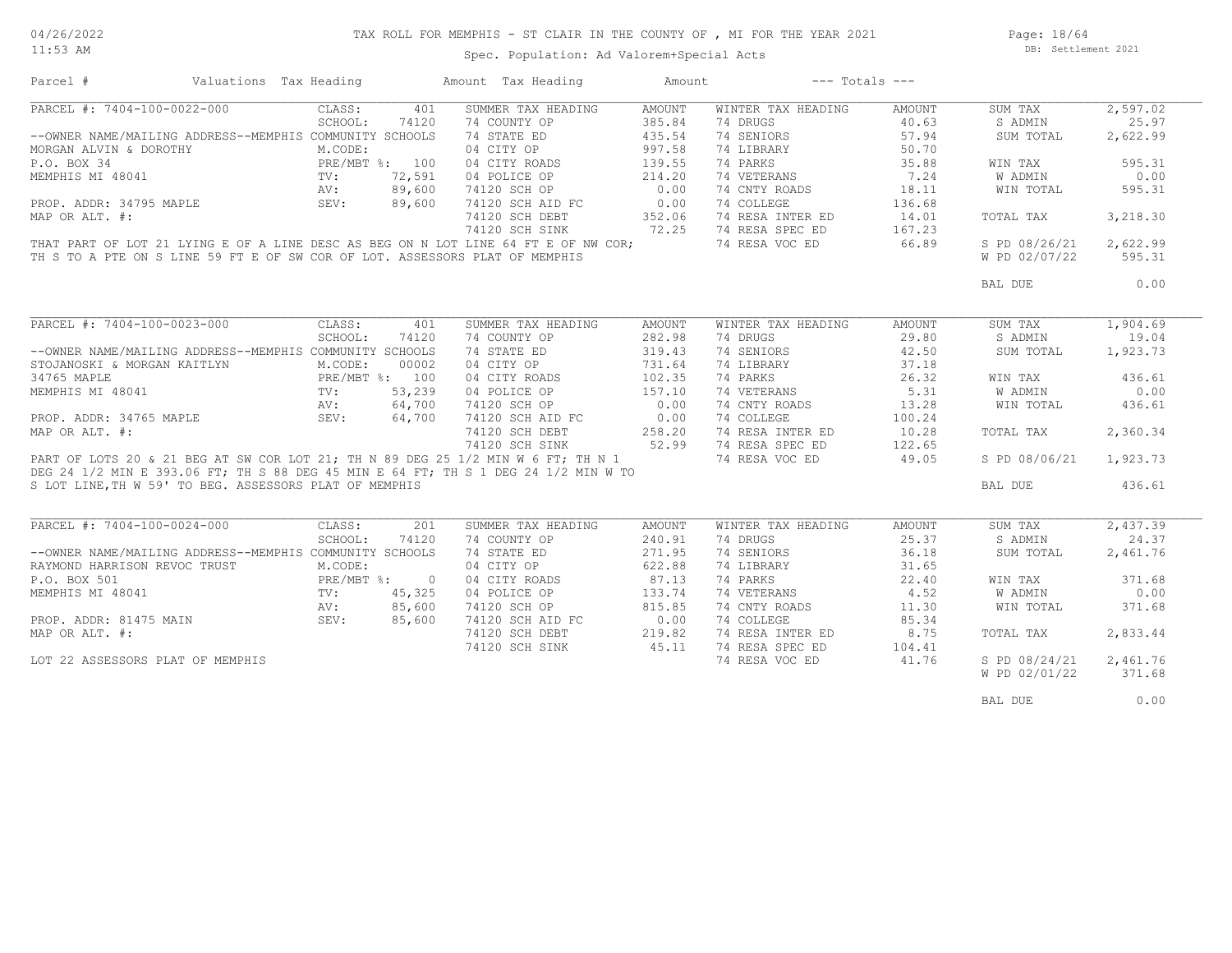#### TAX ROLL FOR MEMPHIS - ST CLAIR IN THE COUNTY OF , MI FOR THE YEAR 2021

11:53 AM

# Spec. Population: Ad Valorem+Special Acts

Page: 19/64 DB: Settlement 2021

| Parcel #                                                    | Valuations Tax Heading  | Amount Tax Heading                             | Amount              | $---$ Totals $---$ |        |               |          |
|-------------------------------------------------------------|-------------------------|------------------------------------------------|---------------------|--------------------|--------|---------------|----------|
| PARCEL #: 7404-100-0025-000                                 | CLASS:<br>401           | SUMMER TAX HEADING                             | AMOUNT              | WINTER TAX HEADING | AMOUNT | SUM TAX       | 2,419.93 |
|                                                             | SCHOOL:<br>74120        | 74 COUNTY OP                                   | 239.18              | 74 DRUGS           | 25.19  | S ADMIN       | 24.19    |
| --OWNER NAME/MAILING ADDRESS--MEMPHIS COMMUNITY SCHOOLS     |                         | 74 STATE ED                                    | 270.00              | 74 SENIORS         | 35.92  | SUM TOTAL     | 2,444.12 |
| OSCARSON KELLY M                                            | M.CODE:<br>00001        | 04 CITY OP                                     | 618.41              | 74 LIBRARY         | 31.43  |               |          |
| 34825 MAPLE ROAD                                            | PRE/MBT %: 0            | 04 CITY ROADS                                  | 86.51               | 74 PARKS           | 22.24  | WIN TAX       | 369.03   |
| MEMPHIS MI 48041                                            | 45,000<br>$\text{TV}$ : | 04 POLICE OP                                   | 132.79              | 74 VETERANS        | 4.49   | W ADMIN       | 0.00     |
|                                                             | 45,000<br>AV:           | 74120 SCH OP                                   | 810.00              | 74 CNTY ROADS      | 11.22  | WIN TOTAL     | 369.03   |
| PROP. ADDR: 34825 MAPLE                                     | SEV:<br>45,000          | 74120 SCH AID FC 0.00                          |                     | 74 COLLEGE         | 84.73  |               |          |
| MAP OR ALT. #:                                              |                         | 74120 SCH DEBT                                 | 218.25              | 74 RESA INTER ED   | 8.68   | TOTAL TAX     | 2,813.15 |
|                                                             |                         |                                                |                     |                    |        |               |          |
|                                                             |                         | 74120 SCH SINK                                 | 44.79               | 74 RESA SPEC ED    | 103.67 |               |          |
| LOT 23 ASSESSORS PLAT OF MEMPHIS                            |                         |                                                |                     | 74 RESA VOC ED     | 41.46  | S PD 08/23/21 | 2,444.12 |
|                                                             |                         |                                                |                     |                    |        | W PD 12/27/21 | 369.03   |
|                                                             |                         |                                                |                     |                    |        | BAL DUE       | 0.00     |
|                                                             |                         |                                                |                     |                    |        |               |          |
| PARCEL #: 7404-100-0026-000                                 | CLASS:<br>401           | SUMMER TAX HEADING                             | AMOUNT              | WINTER TAX HEADING | AMOUNT | SUM TAX       | 2,144.88 |
|                                                             | SCHOOL:<br>74120        | 74 COUNTY OP                                   | 318.66              | 74 DRUGS           | 33.56  | S ADMIN       | 21.44    |
| --OWNER NAME/MAILING ADDRESS--MEMPHIS COMMUNITY SCHOOLS     |                         | 74 STATE ED                                    | 359.71              | 74 SENIORS         | 47.86  | SUM TOTAL     | 2,166.32 |
| ROWLEY, BRITTANY ERIN                                       | M.CODE:<br>00001        | 04 CITY OP                                     | 823.91              | 74 LIBRARY         | 41.87  |               |          |
| 34620 MAPLE                                                 | PRE/MBT %: 100          | 04 CITY ROADS                                  | 115.25              | 74 PARKS           | 29.64  | WIN TAX       | 491.67   |
| MEMPHIS MI 48041                                            | 59,953<br>TV:           | 04 POLICE OP                                   | 176.91              | 74 VETERANS        | 5.98   | W ADMIN       | 0.00     |
|                                                             | 68,300                  | 74120 SCH OP                                   | 0.00                | 74 CNTY ROADS      | 14.95  | WIN TOTAL     | 491.67   |
|                                                             | 68,300                  |                                                |                     | 74 COLLEGE         | 112.89 |               |          |
|                                                             |                         | 74120 SCH AID FC 0.00<br>74120 SCH DEBT 290.77 |                     | 74 RESA INTER ED   |        |               | 2,657.99 |
|                                                             |                         |                                                |                     |                    | 11.57  | TOTAL TAX     |          |
| PROP. ADDR: 34620 MAPLE AV:<br>MAP OR ALT. #:<br>M 00.75 TT |                         | 74120 SCH SINK                                 | 59.67               | 74 RESA SPEC ED    | 138.11 |               |          |
| N 99.75 FT OF LOT 24 ASSESSORS PLAT OF MEMPHIS              |                         |                                                |                     | 74 RESA VOC ED     | 55.24  | S PD 08/23/21 | 2,166.32 |
|                                                             |                         |                                                |                     |                    |        | W PD 12/27/21 | 491.67   |
|                                                             |                         |                                                |                     |                    |        | BAL DUE       | 0.00     |
|                                                             |                         |                                                |                     |                    |        |               |          |
| PARCEL #: 7404-100-0027-000                                 | CLASS:<br>401           | SUMMER TAX HEADING                             | AMOUNT              | WINTER TAX HEADING | AMOUNT | SUM TAX       | 1,619.14 |
|                                                             | SCHOOL:<br>74120        | 74 COUNTY OP                                   | 240.55              | 74 DRUGS           | 25.33  | S ADMIN       | 16.19    |
| --OWNER NAME/MAILING ADDRESS--MEMPHIS COMMUNITY SCHOOLS     |                         | 74 STATE ED                                    | 271.54              | 74 SENIORS         | 36.12  | SUM TOTAL     | 1,635.33 |
| WALSH KENNETH & THERESA                                     | M.CODE:<br>00002        | 04 CITY OP                                     | 621.96              | 74 LIBRARY         | 31.61  |               |          |
| 81220 BELLE RIVER                                           | PRE/MBT %: 100          | 04 CITY ROADS                                  | 87.00               | 74 PARKS           | 22.37  | WIN TAX       | 371.14   |
| MEMPHIS MI 48041                                            | 45,258<br>TV:           | 04 POLICE OP                                   | 133.55              | 74 VETERANS        | 4.51   | W ADMIN       | 0.00     |
|                                                             | 59,100<br>AV:           | 74120 SCH OP                                   | 0.00                | 74 CNTY ROADS      | 11.29  | WIN TOTAL     | 371.14   |
| PROP. ADDR: 81220 BELLE RIVER                               | SEV:<br>59,100          | 74120 SCH AID FC                               | 0.00                | 74 COLLEGE         | 85.22  |               |          |
| MAP OR ALT. #:                                              |                         | 74120 SCH DEBT                                 | $219.50$<br>$45.04$ | 74 RESA INTER ED   | 8.73   | TOTAL TAX     | 2,006.47 |
|                                                             |                         | 74120 SCH SINK                                 |                     | 74 RESA SPEC ED    | 104.26 |               |          |
| S 90 FT OF LOT 24 ASSESSORS PLAT OF MEMPHIS                 |                         |                                                |                     | 74 RESA VOC ED     | 41.70  | S PD 08/23/21 | 1,635.33 |
|                                                             |                         |                                                |                     |                    |        |               |          |
|                                                             |                         |                                                |                     |                    |        | W PD 02/14/22 | 371.14   |
|                                                             |                         |                                                |                     |                    |        | BAL DUE       | 0.00     |
|                                                             |                         |                                                |                     |                    |        |               |          |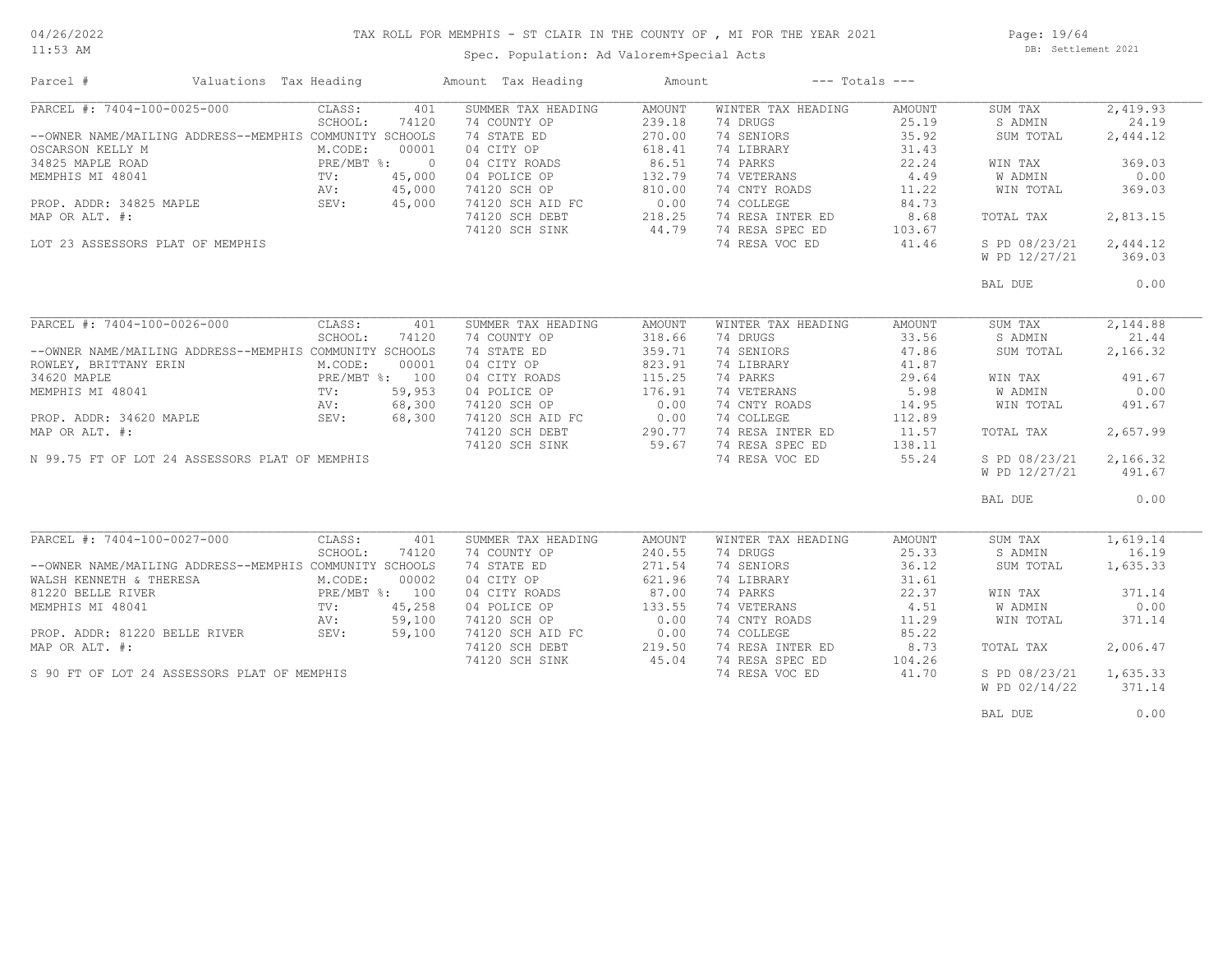#### 04/26/2022 11:53 AM

TAX ROLL FOR MEMPHIS - ST CLAIR IN THE COUNTY OF , MI FOR THE YEAR 2021

Page: 20/64 DB: Settlement 2021

| Spec. Population: Ad Valorem+Special Acts |  |  |  |
|-------------------------------------------|--|--|--|
|-------------------------------------------|--|--|--|

| Parcel #                                                                                                                                                                                                                             | Valuations Tax Heading |                                                                  |                                                       | Amount Tax Heading                                                                                                                                                       | Amount                                                                                              | $---$ Totals $---$                                                                                                                                                            |                                                                                                      |                                                                                                                   |                                                                                             |
|--------------------------------------------------------------------------------------------------------------------------------------------------------------------------------------------------------------------------------------|------------------------|------------------------------------------------------------------|-------------------------------------------------------|--------------------------------------------------------------------------------------------------------------------------------------------------------------------------|-----------------------------------------------------------------------------------------------------|-------------------------------------------------------------------------------------------------------------------------------------------------------------------------------|------------------------------------------------------------------------------------------------------|-------------------------------------------------------------------------------------------------------------------|---------------------------------------------------------------------------------------------|
| PARCEL #: 7404-100-0028-000<br>--OWNER NAME/MAILING ADDRESS--MEMPHIS COMMUNITY SCHOOLS<br>HANNON GERALD & LINDA<br>P.O. BOX 493<br>MEMPHIS MI 48041<br>PROP. ADDR: 34660 MAPLE<br>MAP OR ALT. #:<br>LOT 25 ASSESSORS PLAT OF MEMPHIS |                        | CLASS:<br>SCHOOL:<br>M.CODE:<br>PRE/MBT %:<br>TV:<br>AV:<br>SEV: | 401<br>74120<br>$\circ$<br>37,825<br>46,500<br>46,500 | SUMMER TAX HEADING<br>74 COUNTY OP<br>74 STATE ED<br>04 CITY OP<br>04 CITY ROADS<br>04 POLICE OP<br>74120 SCH OP<br>74120 SCH AID FC<br>74120 SCH DEBT<br>74120 SCH SINK | <b>AMOUNT</b><br>201.05<br>226.95<br>519.81<br>72.71<br>111.61<br>680.85<br>0.00<br>183.45<br>37.65 | WINTER TAX HEADING<br>74 DRUGS<br>74 SENIORS<br>74 LIBRARY<br>74 PARKS<br>74 VETERANS<br>74 CNTY ROADS<br>74 COLLEGE<br>74 RESA INTER ED<br>74 RESA SPEC ED<br>74 RESA VOC ED | <b>AMOUNT</b><br>21.17<br>30.19<br>26.42<br>18.70<br>3.77<br>9.43<br>71.22<br>7.30<br>87.14<br>34.85 | SUM TAX<br>S ADMIN<br>SUM TOTAL<br>WIN TAX<br>W ADMIN<br>WIN TOTAL<br>TOTAL TAX<br>S PD 08/20/21<br>W PD 01/25/22 | 2,034.08<br>20.34<br>2,054.42<br>310.19<br>0.00<br>310.19<br>2,364.61<br>2,054.42<br>310.09 |
|                                                                                                                                                                                                                                      |                        |                                                                  |                                                       |                                                                                                                                                                          |                                                                                                     |                                                                                                                                                                               |                                                                                                      | BAL DUE                                                                                                           | 0.10                                                                                        |
|                                                                                                                                                                                                                                      |                        |                                                                  |                                                       |                                                                                                                                                                          |                                                                                                     |                                                                                                                                                                               |                                                                                                      |                                                                                                                   |                                                                                             |
| PARCEL #: 7404-100-0029-000                                                                                                                                                                                                          |                        | CLASS:                                                           | 401                                                   | SUMMER TAX HEADING                                                                                                                                                       | AMOUNT                                                                                              | WINTER TAX HEADING                                                                                                                                                            | AMOUNT                                                                                               | SUM TAX                                                                                                           | 2,583.70                                                                                    |
| --OWNER NAME/MAILING ADDRESS--MEMPHIS COMMUNITY SCHOOLS                                                                                                                                                                              |                        | SCHOOL:                                                          | 74120                                                 | 74 COUNTY OP<br>74 STATE ED                                                                                                                                              | 255.37<br>288.27                                                                                    | 74 DRUGS<br>74 SENIORS                                                                                                                                                        | 26.89<br>38.35                                                                                       | S ADMIN<br>SUM TOTAL                                                                                              | 25.83<br>2,609.53                                                                           |
| HANNON GERALD & LINDA L                                                                                                                                                                                                              |                        | M.CODE:                                                          |                                                       | 04 CITY OP                                                                                                                                                               | 660.27                                                                                              | 74 LIBRARY                                                                                                                                                                    | 33.56                                                                                                |                                                                                                                   |                                                                                             |
| P.O. BOX 493                                                                                                                                                                                                                         |                        | PRE/MBT %:                                                       | $\Omega$                                              | 04 CITY ROADS                                                                                                                                                            | 92.36                                                                                               | 74 PARKS                                                                                                                                                                      | 23.75                                                                                                | WIN TAX                                                                                                           | 394.01                                                                                      |
| MEMPHIS MI 48041                                                                                                                                                                                                                     |                        | $\text{TV}$ :                                                    | 48,046                                                | 04 POLICE OP                                                                                                                                                             | 141.77                                                                                              | 74 VETERANS                                                                                                                                                                   | 4.79                                                                                                 | <b>W ADMIN</b>                                                                                                    | 0.00                                                                                        |
|                                                                                                                                                                                                                                      |                        | AV:                                                              | 88,200                                                | 74120 SCH OP                                                                                                                                                             | 864.82                                                                                              | 74 CNTY ROADS                                                                                                                                                                 | 11.98                                                                                                | WIN TOTAL                                                                                                         | 394.01                                                                                      |
| PROP. ADDR: 34684 MAPLE                                                                                                                                                                                                              |                        | SEV:                                                             | 88,200                                                | 74120 SCH AID FC                                                                                                                                                         | 0.00                                                                                                | 74 COLLEGE                                                                                                                                                                    | 90.47                                                                                                |                                                                                                                   |                                                                                             |
| MAP OR ALT. #:                                                                                                                                                                                                                       |                        |                                                                  |                                                       | 74120 SCH DEBT                                                                                                                                                           | 233.02                                                                                              | 74 RESA INTER ED                                                                                                                                                              | 9.27                                                                                                 | TOTAL TAX                                                                                                         | 3,003.54                                                                                    |
|                                                                                                                                                                                                                                      |                        |                                                                  |                                                       | 74120 SCH SINK                                                                                                                                                           | 47.82                                                                                               | 74 RESA SPEC ED                                                                                                                                                               | 110.68                                                                                               |                                                                                                                   |                                                                                             |
| LOT 26 ASSESSORS PLAT OF MEMPHIS                                                                                                                                                                                                     |                        |                                                                  |                                                       |                                                                                                                                                                          |                                                                                                     | 74 RESA VOC ED                                                                                                                                                                | 44.27                                                                                                | S PD 08/20/21                                                                                                     | 2,609.53                                                                                    |
|                                                                                                                                                                                                                                      |                        |                                                                  |                                                       |                                                                                                                                                                          |                                                                                                     |                                                                                                                                                                               |                                                                                                      | W PD 01/25/22                                                                                                     | 394.01                                                                                      |
|                                                                                                                                                                                                                                      |                        |                                                                  |                                                       |                                                                                                                                                                          |                                                                                                     |                                                                                                                                                                               |                                                                                                      | BAL DUE                                                                                                           | 0.00                                                                                        |
|                                                                                                                                                                                                                                      |                        |                                                                  |                                                       |                                                                                                                                                                          |                                                                                                     |                                                                                                                                                                               |                                                                                                      |                                                                                                                   |                                                                                             |
| PARCEL #: 7404-100-0030-000                                                                                                                                                                                                          |                        | CLASS:                                                           | 401                                                   | SUMMER TAX HEADING                                                                                                                                                       | AMOUNT                                                                                              | WINTER TAX HEADING                                                                                                                                                            | AMOUNT                                                                                               | SUM TAX                                                                                                           | 2,672.67                                                                                    |
|                                                                                                                                                                                                                                      |                        | SCHOOL:                                                          | 74120                                                 | 74 COUNTY OP                                                                                                                                                             | 264.17                                                                                              | 74 DRUGS                                                                                                                                                                      | 27.82                                                                                                | S ADMIN                                                                                                           | 26.72                                                                                       |
| --OWNER NAME/MAILING ADDRESS--MEMPHIS COMMUNITY SCHOOLS                                                                                                                                                                              |                        |                                                                  |                                                       | 74 STATE ED                                                                                                                                                              | 298.20                                                                                              | 74 SENIORS                                                                                                                                                                    | 39.67                                                                                                | SUM TOTAL                                                                                                         | 2,699.39                                                                                    |
| PROVOST DANIEL<br>34720 MAPLE                                                                                                                                                                                                        |                        | M.CODE:<br>PRE/MBT %:                                            | 00001<br>$\overline{0}$                               | 04 CITY OP<br>04 CITY ROADS                                                                                                                                              | 683.00<br>95.54                                                                                     | 74 LIBRARY<br>74 PARKS                                                                                                                                                        | 34.71<br>24.57                                                                                       | WIN TAX                                                                                                           | 407.58                                                                                      |
| MEMPHIS MI 48041                                                                                                                                                                                                                     |                        | $\text{TV}$ :                                                    | 49,700                                                | 04 POLICE OP                                                                                                                                                             | 146.65                                                                                              | 74 VETERANS                                                                                                                                                                   | 4.96                                                                                                 | W ADMIN                                                                                                           | 0.00                                                                                        |
|                                                                                                                                                                                                                                      |                        | AV:                                                              | 49,700                                                | 74120 SCH OP                                                                                                                                                             | 894.60                                                                                              | 74 CNTY ROADS                                                                                                                                                                 | 12.40                                                                                                | WIN TOTAL                                                                                                         | 407.58                                                                                      |
| PROP. ADDR: 34720 MAPLE                                                                                                                                                                                                              |                        | SEV:                                                             | 49,700                                                | 74120 SCH AID FC                                                                                                                                                         | 0.00                                                                                                | 74 COLLEGE                                                                                                                                                                    | 93.58                                                                                                |                                                                                                                   |                                                                                             |
| MAP OR ALT. #:                                                                                                                                                                                                                       |                        |                                                                  |                                                       | 74120 SCH DEBT                                                                                                                                                           | 241.04                                                                                              | 74 RESA INTER ED                                                                                                                                                              | 9.59                                                                                                 | TOTAL TAX                                                                                                         | 3,106.97                                                                                    |
|                                                                                                                                                                                                                                      |                        |                                                                  |                                                       | 74120 SCH SINK                                                                                                                                                           | 49.47                                                                                               | 74 RESA SPEC ED                                                                                                                                                               | 114.49                                                                                               |                                                                                                                   |                                                                                             |
| E 1/2 OF LOT 27 ASSESSORS PLAT OF MEMPHIS                                                                                                                                                                                            |                        |                                                                  |                                                       |                                                                                                                                                                          |                                                                                                     | 74 RESA VOC ED                                                                                                                                                                | 45.79                                                                                                | S PD 08/23/21                                                                                                     | 2,699.39                                                                                    |
|                                                                                                                                                                                                                                      |                        |                                                                  |                                                       |                                                                                                                                                                          |                                                                                                     |                                                                                                                                                                               |                                                                                                      | W PD 12/27/21                                                                                                     | 407.58                                                                                      |
|                                                                                                                                                                                                                                      |                        |                                                                  |                                                       |                                                                                                                                                                          |                                                                                                     |                                                                                                                                                                               |                                                                                                      |                                                                                                                   |                                                                                             |
|                                                                                                                                                                                                                                      |                        |                                                                  |                                                       |                                                                                                                                                                          |                                                                                                     |                                                                                                                                                                               |                                                                                                      | BAL DUE                                                                                                           | 0.00                                                                                        |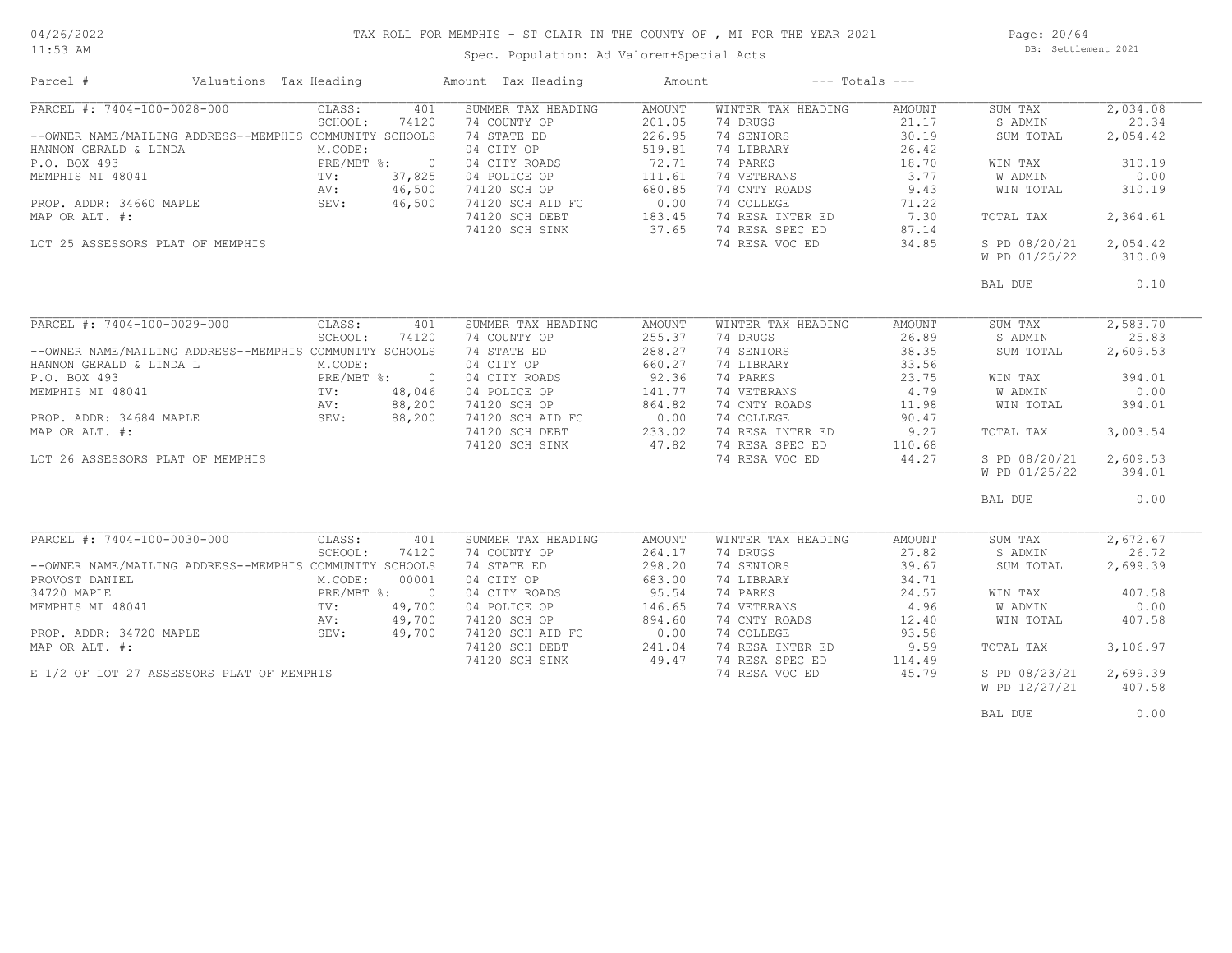#### TAX ROLL FOR MEMPHIS - ST CLAIR IN THE COUNTY OF , MI FOR THE YEAR 2021

11:53 AM

#### Spec. Population: Ad Valorem+Special Acts

Page: 21/64 DB: Settlement 2021

| PARCEL #: 7404-100-0031-000<br>402<br>335.84<br>CLASS:<br>SUMMER TAX HEADING<br>AMOUNT<br>WINTER TAX HEADING<br>AMOUNT<br>SUM TAX<br>74 COUNTY OP 33.19<br>SCHOOL:<br>74120<br>74 DRUGS 3.49<br>S ADMIN<br>3.35<br>SUM TOTAL<br>339.19<br>51.17<br>WIN TAX<br>W ADMIN<br>0.00<br>WIN TOTAL<br>51.17<br>390.36<br>TOTAL TAX<br>S PD 08/20/21<br>339.19<br>W PD 01/25/22<br>51.17<br>0.00<br>BAL DUE<br>1,603.56<br>SUM TAX<br>S ADMIN<br>16.03<br>SUM TOTAL 1,619.59<br>367.57<br>WIN TAX<br>W ADMIN<br>0.00<br>WIN TOTAL<br>367.57<br>TOTAL TAX<br>1,987.16<br>S PD 08/17/21 1,619.59<br>W PD 12/15/21 367.57<br>0.00<br>BAL DUE<br>PARCEL #: 7404-100-0033-000<br>CLASS:<br>SUMMER TAX HEADING AMOUNT<br>WINTER TAX HEADING<br>0.00<br>401<br>AMOUNT<br>SUM TAX<br>PARCEL #: 7404-100-0033-000 CLASS: 401 SUMMER TAX HEADING AMOUNT<br>--OWNER NAME/MAILING ADDRESS--MEMPHIS COMMUNITY SCHOOLS 74 COUNTY OP 0.00<br>FIRST UNITED METHODIST CHURCH M.CODE: 04 CITY OP 0.00<br>P.O. BOX 29 PRE/MBT %: 0 0<br>74 DRUGS 0.00<br>S ADMIN<br>0.00<br>14 DENIORS<br>14 DENIORS<br>14 DERARY<br>14 DERARY<br>14 OLDER<br>14 NESA INTER ED<br>14 COLLEGE<br>14 NESA INTER ED<br>16 NESA INTER ED<br>16 NESA INTER ED<br>16 NESA INTER ED<br>16 0.00<br>16 NESA INTER ED<br>16 0.00<br>16 NESA INTER ED<br>16 0.00<br>SUM TOTAL<br>0.00<br>0.00<br>WIN TAX<br><b>W ADMIN</b><br>0.00<br>WIN TOTAL<br>0.00<br>0.00<br>TOTAL TAX<br>74 RESA SPEC ED<br>0.00<br>74 RESA VOC ED<br>0.00<br>LOTS 29-30 ASSESSORS PLAT OF MEMPHIS<br>0.00<br>BAL DUE<br>2,792.36<br>WINTER TAX HEADING<br>AMOUNT<br>SUM TAX<br>29.06<br>S ADMIN<br>27.92<br>3 ADMIN 27.9<br>14 LIBRARY 41.45 SUM TOTAL 2,820.26<br>14 VETERANS 25.67 WIN TAX 425.83<br>14 CNITY ROADS 12.9<br>14 COLLEGE 97.77 WIN TOTAL 425.83<br>14 COLLEGE 97.77<br>14 RESA INTER ED 10.02 TOTAL TAX 3,246.11<br>14 RESA SPEC ED 119. | Parcel # | Valuations Tax Heading |  | Amount Tax Heading | Amount | $---$ Totals $---$ |               |        |
|---------------------------------------------------------------------------------------------------------------------------------------------------------------------------------------------------------------------------------------------------------------------------------------------------------------------------------------------------------------------------------------------------------------------------------------------------------------------------------------------------------------------------------------------------------------------------------------------------------------------------------------------------------------------------------------------------------------------------------------------------------------------------------------------------------------------------------------------------------------------------------------------------------------------------------------------------------------------------------------------------------------------------------------------------------------------------------------------------------------------------------------------------------------------------------------------------------------------------------------------------------------------------------------------------------------------------------------------------------------------------------------------------------------------------------------------------------------------------------------------------------------------------------------------------------------------------------------------------------------------------------------------------------------------------------------------------------------------------------------------------------------------------------------------------------------------------------------------------------------------------|----------|------------------------|--|--------------------|--------|--------------------|---------------|--------|
|                                                                                                                                                                                                                                                                                                                                                                                                                                                                                                                                                                                                                                                                                                                                                                                                                                                                                                                                                                                                                                                                                                                                                                                                                                                                                                                                                                                                                                                                                                                                                                                                                                                                                                                                                                                                                                                                           |          |                        |  |                    |        |                    |               |        |
|                                                                                                                                                                                                                                                                                                                                                                                                                                                                                                                                                                                                                                                                                                                                                                                                                                                                                                                                                                                                                                                                                                                                                                                                                                                                                                                                                                                                                                                                                                                                                                                                                                                                                                                                                                                                                                                                           |          |                        |  |                    |        |                    |               |        |
|                                                                                                                                                                                                                                                                                                                                                                                                                                                                                                                                                                                                                                                                                                                                                                                                                                                                                                                                                                                                                                                                                                                                                                                                                                                                                                                                                                                                                                                                                                                                                                                                                                                                                                                                                                                                                                                                           |          |                        |  |                    |        |                    |               |        |
|                                                                                                                                                                                                                                                                                                                                                                                                                                                                                                                                                                                                                                                                                                                                                                                                                                                                                                                                                                                                                                                                                                                                                                                                                                                                                                                                                                                                                                                                                                                                                                                                                                                                                                                                                                                                                                                                           |          |                        |  |                    |        |                    |               |        |
|                                                                                                                                                                                                                                                                                                                                                                                                                                                                                                                                                                                                                                                                                                                                                                                                                                                                                                                                                                                                                                                                                                                                                                                                                                                                                                                                                                                                                                                                                                                                                                                                                                                                                                                                                                                                                                                                           |          |                        |  |                    |        |                    |               |        |
|                                                                                                                                                                                                                                                                                                                                                                                                                                                                                                                                                                                                                                                                                                                                                                                                                                                                                                                                                                                                                                                                                                                                                                                                                                                                                                                                                                                                                                                                                                                                                                                                                                                                                                                                                                                                                                                                           |          |                        |  |                    |        |                    |               |        |
|                                                                                                                                                                                                                                                                                                                                                                                                                                                                                                                                                                                                                                                                                                                                                                                                                                                                                                                                                                                                                                                                                                                                                                                                                                                                                                                                                                                                                                                                                                                                                                                                                                                                                                                                                                                                                                                                           |          |                        |  |                    |        |                    |               |        |
|                                                                                                                                                                                                                                                                                                                                                                                                                                                                                                                                                                                                                                                                                                                                                                                                                                                                                                                                                                                                                                                                                                                                                                                                                                                                                                                                                                                                                                                                                                                                                                                                                                                                                                                                                                                                                                                                           |          |                        |  |                    |        |                    |               |        |
|                                                                                                                                                                                                                                                                                                                                                                                                                                                                                                                                                                                                                                                                                                                                                                                                                                                                                                                                                                                                                                                                                                                                                                                                                                                                                                                                                                                                                                                                                                                                                                                                                                                                                                                                                                                                                                                                           |          |                        |  |                    |        |                    |               |        |
|                                                                                                                                                                                                                                                                                                                                                                                                                                                                                                                                                                                                                                                                                                                                                                                                                                                                                                                                                                                                                                                                                                                                                                                                                                                                                                                                                                                                                                                                                                                                                                                                                                                                                                                                                                                                                                                                           |          |                        |  |                    |        |                    |               |        |
|                                                                                                                                                                                                                                                                                                                                                                                                                                                                                                                                                                                                                                                                                                                                                                                                                                                                                                                                                                                                                                                                                                                                                                                                                                                                                                                                                                                                                                                                                                                                                                                                                                                                                                                                                                                                                                                                           |          |                        |  |                    |        |                    |               |        |
|                                                                                                                                                                                                                                                                                                                                                                                                                                                                                                                                                                                                                                                                                                                                                                                                                                                                                                                                                                                                                                                                                                                                                                                                                                                                                                                                                                                                                                                                                                                                                                                                                                                                                                                                                                                                                                                                           |          |                        |  |                    |        |                    |               |        |
|                                                                                                                                                                                                                                                                                                                                                                                                                                                                                                                                                                                                                                                                                                                                                                                                                                                                                                                                                                                                                                                                                                                                                                                                                                                                                                                                                                                                                                                                                                                                                                                                                                                                                                                                                                                                                                                                           |          |                        |  |                    |        |                    |               |        |
|                                                                                                                                                                                                                                                                                                                                                                                                                                                                                                                                                                                                                                                                                                                                                                                                                                                                                                                                                                                                                                                                                                                                                                                                                                                                                                                                                                                                                                                                                                                                                                                                                                                                                                                                                                                                                                                                           |          |                        |  |                    |        |                    |               |        |
|                                                                                                                                                                                                                                                                                                                                                                                                                                                                                                                                                                                                                                                                                                                                                                                                                                                                                                                                                                                                                                                                                                                                                                                                                                                                                                                                                                                                                                                                                                                                                                                                                                                                                                                                                                                                                                                                           |          |                        |  |                    |        |                    |               |        |
|                                                                                                                                                                                                                                                                                                                                                                                                                                                                                                                                                                                                                                                                                                                                                                                                                                                                                                                                                                                                                                                                                                                                                                                                                                                                                                                                                                                                                                                                                                                                                                                                                                                                                                                                                                                                                                                                           |          |                        |  |                    |        |                    |               |        |
|                                                                                                                                                                                                                                                                                                                                                                                                                                                                                                                                                                                                                                                                                                                                                                                                                                                                                                                                                                                                                                                                                                                                                                                                                                                                                                                                                                                                                                                                                                                                                                                                                                                                                                                                                                                                                                                                           |          |                        |  |                    |        |                    |               |        |
|                                                                                                                                                                                                                                                                                                                                                                                                                                                                                                                                                                                                                                                                                                                                                                                                                                                                                                                                                                                                                                                                                                                                                                                                                                                                                                                                                                                                                                                                                                                                                                                                                                                                                                                                                                                                                                                                           |          |                        |  |                    |        |                    |               |        |
|                                                                                                                                                                                                                                                                                                                                                                                                                                                                                                                                                                                                                                                                                                                                                                                                                                                                                                                                                                                                                                                                                                                                                                                                                                                                                                                                                                                                                                                                                                                                                                                                                                                                                                                                                                                                                                                                           |          |                        |  |                    |        |                    |               |        |
|                                                                                                                                                                                                                                                                                                                                                                                                                                                                                                                                                                                                                                                                                                                                                                                                                                                                                                                                                                                                                                                                                                                                                                                                                                                                                                                                                                                                                                                                                                                                                                                                                                                                                                                                                                                                                                                                           |          |                        |  |                    |        |                    |               |        |
|                                                                                                                                                                                                                                                                                                                                                                                                                                                                                                                                                                                                                                                                                                                                                                                                                                                                                                                                                                                                                                                                                                                                                                                                                                                                                                                                                                                                                                                                                                                                                                                                                                                                                                                                                                                                                                                                           |          |                        |  |                    |        |                    |               |        |
|                                                                                                                                                                                                                                                                                                                                                                                                                                                                                                                                                                                                                                                                                                                                                                                                                                                                                                                                                                                                                                                                                                                                                                                                                                                                                                                                                                                                                                                                                                                                                                                                                                                                                                                                                                                                                                                                           |          |                        |  |                    |        |                    |               |        |
|                                                                                                                                                                                                                                                                                                                                                                                                                                                                                                                                                                                                                                                                                                                                                                                                                                                                                                                                                                                                                                                                                                                                                                                                                                                                                                                                                                                                                                                                                                                                                                                                                                                                                                                                                                                                                                                                           |          |                        |  |                    |        |                    |               |        |
|                                                                                                                                                                                                                                                                                                                                                                                                                                                                                                                                                                                                                                                                                                                                                                                                                                                                                                                                                                                                                                                                                                                                                                                                                                                                                                                                                                                                                                                                                                                                                                                                                                                                                                                                                                                                                                                                           |          |                        |  |                    |        |                    |               |        |
|                                                                                                                                                                                                                                                                                                                                                                                                                                                                                                                                                                                                                                                                                                                                                                                                                                                                                                                                                                                                                                                                                                                                                                                                                                                                                                                                                                                                                                                                                                                                                                                                                                                                                                                                                                                                                                                                           |          |                        |  |                    |        |                    |               |        |
|                                                                                                                                                                                                                                                                                                                                                                                                                                                                                                                                                                                                                                                                                                                                                                                                                                                                                                                                                                                                                                                                                                                                                                                                                                                                                                                                                                                                                                                                                                                                                                                                                                                                                                                                                                                                                                                                           |          |                        |  |                    |        |                    |               |        |
|                                                                                                                                                                                                                                                                                                                                                                                                                                                                                                                                                                                                                                                                                                                                                                                                                                                                                                                                                                                                                                                                                                                                                                                                                                                                                                                                                                                                                                                                                                                                                                                                                                                                                                                                                                                                                                                                           |          |                        |  |                    |        |                    |               |        |
|                                                                                                                                                                                                                                                                                                                                                                                                                                                                                                                                                                                                                                                                                                                                                                                                                                                                                                                                                                                                                                                                                                                                                                                                                                                                                                                                                                                                                                                                                                                                                                                                                                                                                                                                                                                                                                                                           |          |                        |  |                    |        |                    |               |        |
|                                                                                                                                                                                                                                                                                                                                                                                                                                                                                                                                                                                                                                                                                                                                                                                                                                                                                                                                                                                                                                                                                                                                                                                                                                                                                                                                                                                                                                                                                                                                                                                                                                                                                                                                                                                                                                                                           |          |                        |  |                    |        |                    |               |        |
|                                                                                                                                                                                                                                                                                                                                                                                                                                                                                                                                                                                                                                                                                                                                                                                                                                                                                                                                                                                                                                                                                                                                                                                                                                                                                                                                                                                                                                                                                                                                                                                                                                                                                                                                                                                                                                                                           |          |                        |  |                    |        |                    |               |        |
|                                                                                                                                                                                                                                                                                                                                                                                                                                                                                                                                                                                                                                                                                                                                                                                                                                                                                                                                                                                                                                                                                                                                                                                                                                                                                                                                                                                                                                                                                                                                                                                                                                                                                                                                                                                                                                                                           |          |                        |  |                    |        |                    |               |        |
|                                                                                                                                                                                                                                                                                                                                                                                                                                                                                                                                                                                                                                                                                                                                                                                                                                                                                                                                                                                                                                                                                                                                                                                                                                                                                                                                                                                                                                                                                                                                                                                                                                                                                                                                                                                                                                                                           |          |                        |  |                    |        |                    |               |        |
|                                                                                                                                                                                                                                                                                                                                                                                                                                                                                                                                                                                                                                                                                                                                                                                                                                                                                                                                                                                                                                                                                                                                                                                                                                                                                                                                                                                                                                                                                                                                                                                                                                                                                                                                                                                                                                                                           |          |                        |  |                    |        |                    |               |        |
|                                                                                                                                                                                                                                                                                                                                                                                                                                                                                                                                                                                                                                                                                                                                                                                                                                                                                                                                                                                                                                                                                                                                                                                                                                                                                                                                                                                                                                                                                                                                                                                                                                                                                                                                                                                                                                                                           |          |                        |  |                    |        |                    |               |        |
|                                                                                                                                                                                                                                                                                                                                                                                                                                                                                                                                                                                                                                                                                                                                                                                                                                                                                                                                                                                                                                                                                                                                                                                                                                                                                                                                                                                                                                                                                                                                                                                                                                                                                                                                                                                                                                                                           |          |                        |  |                    |        |                    |               |        |
|                                                                                                                                                                                                                                                                                                                                                                                                                                                                                                                                                                                                                                                                                                                                                                                                                                                                                                                                                                                                                                                                                                                                                                                                                                                                                                                                                                                                                                                                                                                                                                                                                                                                                                                                                                                                                                                                           |          |                        |  |                    |        |                    |               |        |
|                                                                                                                                                                                                                                                                                                                                                                                                                                                                                                                                                                                                                                                                                                                                                                                                                                                                                                                                                                                                                                                                                                                                                                                                                                                                                                                                                                                                                                                                                                                                                                                                                                                                                                                                                                                                                                                                           |          |                        |  |                    |        |                    |               |        |
|                                                                                                                                                                                                                                                                                                                                                                                                                                                                                                                                                                                                                                                                                                                                                                                                                                                                                                                                                                                                                                                                                                                                                                                                                                                                                                                                                                                                                                                                                                                                                                                                                                                                                                                                                                                                                                                                           |          |                        |  |                    |        |                    |               |        |
|                                                                                                                                                                                                                                                                                                                                                                                                                                                                                                                                                                                                                                                                                                                                                                                                                                                                                                                                                                                                                                                                                                                                                                                                                                                                                                                                                                                                                                                                                                                                                                                                                                                                                                                                                                                                                                                                           |          |                        |  |                    |        |                    |               |        |
|                                                                                                                                                                                                                                                                                                                                                                                                                                                                                                                                                                                                                                                                                                                                                                                                                                                                                                                                                                                                                                                                                                                                                                                                                                                                                                                                                                                                                                                                                                                                                                                                                                                                                                                                                                                                                                                                           |          |                        |  |                    |        |                    |               |        |
|                                                                                                                                                                                                                                                                                                                                                                                                                                                                                                                                                                                                                                                                                                                                                                                                                                                                                                                                                                                                                                                                                                                                                                                                                                                                                                                                                                                                                                                                                                                                                                                                                                                                                                                                                                                                                                                                           |          |                        |  |                    |        |                    |               |        |
|                                                                                                                                                                                                                                                                                                                                                                                                                                                                                                                                                                                                                                                                                                                                                                                                                                                                                                                                                                                                                                                                                                                                                                                                                                                                                                                                                                                                                                                                                                                                                                                                                                                                                                                                                                                                                                                                           |          |                        |  |                    |        |                    |               |        |
|                                                                                                                                                                                                                                                                                                                                                                                                                                                                                                                                                                                                                                                                                                                                                                                                                                                                                                                                                                                                                                                                                                                                                                                                                                                                                                                                                                                                                                                                                                                                                                                                                                                                                                                                                                                                                                                                           |          |                        |  |                    |        |                    |               |        |
|                                                                                                                                                                                                                                                                                                                                                                                                                                                                                                                                                                                                                                                                                                                                                                                                                                                                                                                                                                                                                                                                                                                                                                                                                                                                                                                                                                                                                                                                                                                                                                                                                                                                                                                                                                                                                                                                           |          |                        |  |                    |        |                    |               |        |
|                                                                                                                                                                                                                                                                                                                                                                                                                                                                                                                                                                                                                                                                                                                                                                                                                                                                                                                                                                                                                                                                                                                                                                                                                                                                                                                                                                                                                                                                                                                                                                                                                                                                                                                                                                                                                                                                           |          |                        |  |                    |        |                    |               |        |
|                                                                                                                                                                                                                                                                                                                                                                                                                                                                                                                                                                                                                                                                                                                                                                                                                                                                                                                                                                                                                                                                                                                                                                                                                                                                                                                                                                                                                                                                                                                                                                                                                                                                                                                                                                                                                                                                           |          |                        |  |                    |        |                    |               |        |
|                                                                                                                                                                                                                                                                                                                                                                                                                                                                                                                                                                                                                                                                                                                                                                                                                                                                                                                                                                                                                                                                                                                                                                                                                                                                                                                                                                                                                                                                                                                                                                                                                                                                                                                                                                                                                                                                           |          |                        |  |                    |        |                    |               |        |
|                                                                                                                                                                                                                                                                                                                                                                                                                                                                                                                                                                                                                                                                                                                                                                                                                                                                                                                                                                                                                                                                                                                                                                                                                                                                                                                                                                                                                                                                                                                                                                                                                                                                                                                                                                                                                                                                           |          |                        |  |                    |        |                    |               |        |
|                                                                                                                                                                                                                                                                                                                                                                                                                                                                                                                                                                                                                                                                                                                                                                                                                                                                                                                                                                                                                                                                                                                                                                                                                                                                                                                                                                                                                                                                                                                                                                                                                                                                                                                                                                                                                                                                           |          |                        |  |                    |        |                    |               |        |
|                                                                                                                                                                                                                                                                                                                                                                                                                                                                                                                                                                                                                                                                                                                                                                                                                                                                                                                                                                                                                                                                                                                                                                                                                                                                                                                                                                                                                                                                                                                                                                                                                                                                                                                                                                                                                                                                           |          |                        |  |                    |        |                    | W PD 12/20/21 | 425.83 |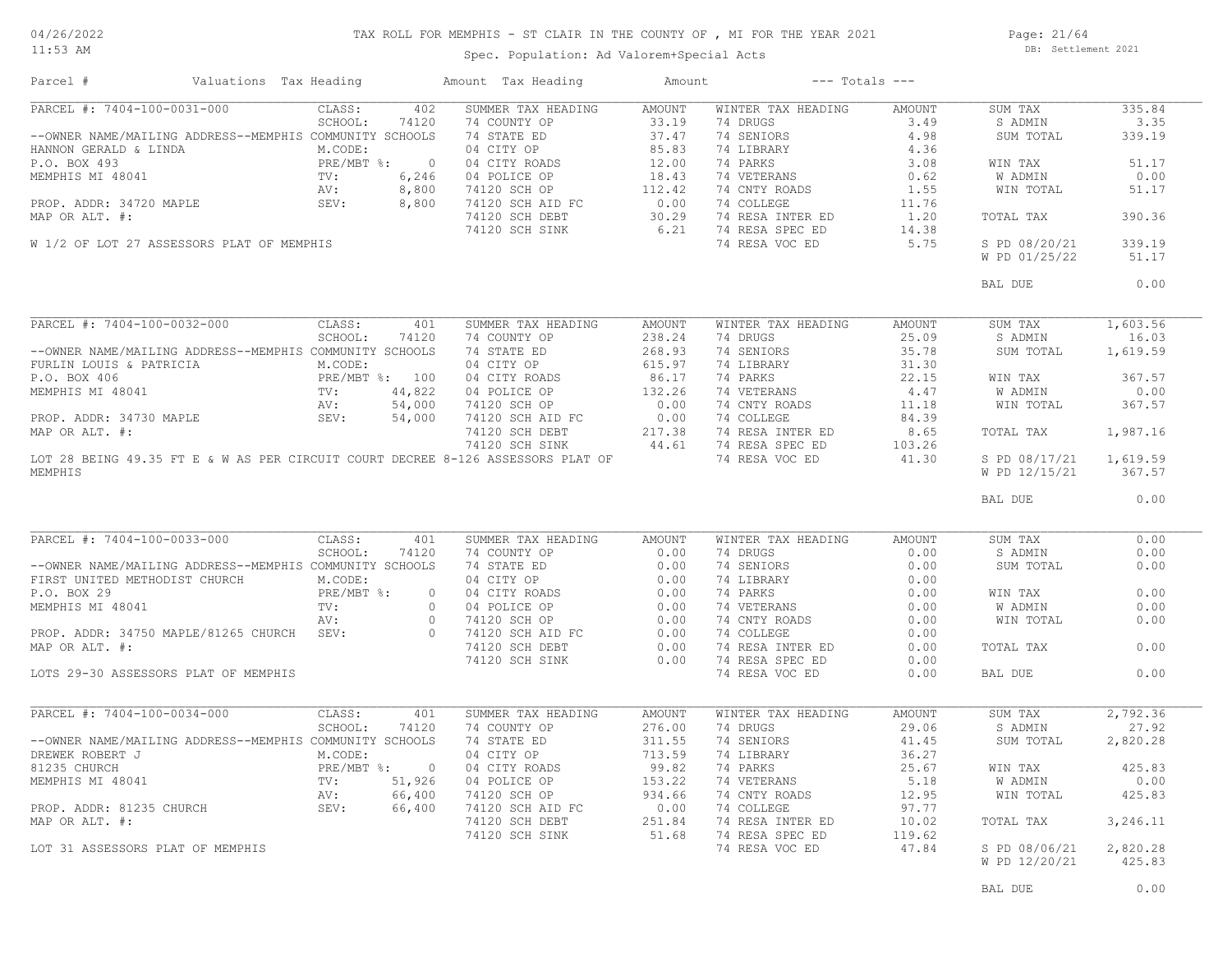#### 11:53 AM

#### TAX ROLL FOR MEMPHIS - ST CLAIR IN THE COUNTY OF , MI FOR THE YEAR 2021

Spec. Population: Ad Valorem+Special Acts

Page: 22/64 DB: Settlement 2021

| Parcel #                                                                    | Valuations Tax Heading |             |                | Amount Tax Heading                                                                 | Amount        | $---$ Totals $---$ |               |                |                      |
|-----------------------------------------------------------------------------|------------------------|-------------|----------------|------------------------------------------------------------------------------------|---------------|--------------------|---------------|----------------|----------------------|
| PARCEL #: 7404-100-0035-000                                                 |                        | CLASS:      | 401            | SUMMER TAX HEADING                                                                 | <b>AMOUNT</b> | WINTER TAX HEADING | <b>AMOUNT</b> | SUM TAX        | 2,342.77             |
|                                                                             |                        | SCHOOL:     | 74120          | 74 COUNTY OP                                                                       | 348.06        | 74 DRUGS           | 36.65         | S ADMIN        | 23.42                |
| --OWNER NAME/MAILING ADDRESS--MEMPHIS COMMUNITY SCHOOLS                     |                        |             |                | 74 STATE ED                                                                        | 392.90        | 74 SENIORS         | 52.27         | S INTRST       | 140.57               |
| NICK AND SARA WALSH                                                         |                        | M.CODE:     |                | 04 CITY OP                                                                         | 899.92        | 74 LIBRARY         | 45.74         | SUM TOTAL      | 2,506.76             |
| 81170 BELLE RIVER                                                           |                        |             | PRE/MBT %: 100 | 04 CITY ROADS                                                                      | 125.89        | 74 PARKS           | 32.37         |                |                      |
| 48041                                                                       |                        | TV:         | 65,484         | 04 POLICE OP                                                                       | 193.23        | 74 VETERANS        | 6.53          | WIN TAX        | 537.03               |
|                                                                             |                        | AV:         | 78,400         | 74120 SCH OP                                                                       | 0.00          | 74 CNTY ROADS      | 16.33         | <b>W ADMIN</b> | 0.00                 |
| PROP. ADDR: 81170 BELLE RIVER                                               |                        | SEV:        | 78,400         | 74120 SCH AID FC                                                                   | 0.00          | 74 COLLEGE         | 123.30        | WIN TOTAL      | 537.03               |
| MAP OR ALT. #:                                                              |                        |             |                | 74120 SCH DEBT                                                                     | 317.59        | 74 RESA INTER ED   | 12.64         |                |                      |
|                                                                             |                        |             |                | 74120 SCH SINK                                                                     | 65.18         | 74 RESA SPEC ED    | 150.86        | TOTAL TAX      | 3,043.79             |
| LOT 32 ASSESSORS PLAT OF MEMPHIS                                            |                        |             |                |                                                                                    |               | 74 RESA VOC ED     | 60.34         |                |                      |
|                                                                             |                        |             |                |                                                                                    |               |                    |               | BAL DUE        | 3,043.79             |
|                                                                             |                        |             |                |                                                                                    |               |                    |               |                |                      |
| PARCEL #: 7404-100-0036-000                                                 |                        |             | 401            |                                                                                    |               |                    |               |                |                      |
|                                                                             |                        | CLASS:      |                | SUMMER TAX HEADING                                                                 | <b>AMOUNT</b> | WINTER TAX HEADING | <b>AMOUNT</b> | SUM TAX        | 2,345.64             |
|                                                                             |                        | SCHOOL:     | 74120          | 74 COUNTY OP                                                                       | 231.84        | 74 DRUGS           | 24.41         | S ADMIN        | 23.45                |
| --OWNER NAME/MAILING ADDRESS--MEMPHIS COMMUNITY SCHOOLS                     |                        |             |                | 74 STATE ED                                                                        | 261.71        | 74 SENIORS         | 34.82         | SUM TOTAL      | 2,369.09             |
| S.S. PHILLIPS, LLC                                                          |                        | M.CODE:     |                | 04 CITY OP                                                                         | 599.43        | 74 LIBRARY         | 30.46         |                |                      |
| 81112 BELLE RIVER                                                           |                        | PRE/MBT %:  | $\overline{0}$ | 04 CITY ROADS                                                                      | 83.85         | 74 PARKS           | 21.56         | WIN TAX        | 357.70               |
| MEMPHIS MI 48041                                                            |                        | TV:         | 43,619         | 04 POLICE OP                                                                       | 128.71        | 74 VETERANS        | 4.35          | <b>W ADMIN</b> | 0.00                 |
|                                                                             |                        | AV:<br>SEV: | 58,800         | 74120 SCH OP                                                                       | 785.14        | 74 CNTY ROADS      | 10.88         | WIN TOTAL      | 357.70               |
| PROP. ADDR: 81140 BELLE RIVER                                               |                        |             | 58,800         | 74120 SCH AID FC                                                                   | 0.00          | 74 COLLEGE         | 82.13         |                |                      |
| MAP OR ALT. #:                                                              |                        | 30,80       |                | 74120 SCH DEBT                                                                     | 211.55        | 74 RESA INTER ED   | 8.42          | TOTAL TAX      | 2,726.79             |
|                                                                             |                        |             |                | 74120 SCH SINK                                                                     | 43.41         | 74 RESA SPEC ED    | 100.48        |                |                      |
| LOT 33 ASSESSORS PLAT OF MEMPHIS                                            |                        |             |                |                                                                                    |               | 74 RESA VOC ED     | 40.19         | S PD 07/27/21  | 2,369.09             |
|                                                                             |                        |             |                |                                                                                    |               |                    |               | W PD 01/07/22  | 357.70               |
|                                                                             |                        |             |                |                                                                                    |               |                    |               | BAL DUE        | 0.00                 |
|                                                                             |                        |             |                |                                                                                    |               |                    |               |                |                      |
| PARCEL #: 7404-100-0037-000                                                 |                        | CLASS:      | 001            | SUMMER TAX HEADING                                                                 | AMOUNT        | WINTER TAX HEADING | AMOUNT        | SUM TAX        | 0.00                 |
|                                                                             |                        | SCHOOL:     | 74120          | 74 COUNTY OP                                                                       | 0.00          | 74 DRUGS           | 0.00          | S ADMIN        | 0.00                 |
| --OWNER NAME/MAILING ADDRESS--MEMPHIS COMMUNITY SCHOOLS                     |                        |             |                | 74 STATE ED                                                                        | 0.00          | 74 SENIORS         | 0.00          | SUM TOTAL      | 0.00                 |
| PHILLIPS SANDRA                                                             |                        | M.CODE:     |                | 04 CITY OP                                                                         | 0.00          | 74 LIBRARY         | 0.00          |                |                      |
| 81112 BELLE RIVER                                                           |                        |             | PRE/MBT %: 100 | 04 CITY ROADS                                                                      | 0.00          | 74 PARKS           | 0.00          | WIN TAX        | 0.00                 |
| MEMPHIS MI 48041                                                            |                        | TV:         | $\bigcirc$     |                                                                                    |               | 74 VETERANS        | 0.00          | W ADMIN        | 0.00                 |
|                                                                             |                        | AV:         | $\circ$        | 04 POLICE OP<br>04 POLICE OP<br>74120 SCH AID FC<br>74120 SCH AID FC<br>0.00       |               | 74 CNTY ROADS      | 0.00          | WIN TOTAL      | 0.00                 |
| PROP. ADDR: 81112 BELLE RIVER                                               |                        | SEV:        | $\Omega$       |                                                                                    |               | 74 COLLEGE         | 0.00          |                |                      |
|                                                                             |                        |             |                |                                                                                    | 0.00          |                    | 0.00          | TOTAL TAX      | 0.00                 |
| MAP OR ALT. #:                                                              |                        |             |                | 74120 SCH DEBT                                                                     | 0.00          | 74 RESA INTER ED   | 0.00          |                |                      |
|                                                                             |                        |             |                | 74120 SCH SINK                                                                     |               | 74 RESA SPEC ED    | 0.00          |                | 0.00                 |
| LOT 34 & N 5 FT OF LOT 35 EXC E 134 FT THEREOF. ASSESSORS PLAT OF MEMPHIS   |                        |             |                |                                                                                    |               | 74 RESA VOC ED     |               | BAL DUE        |                      |
| PARCEL #: 7404-100-0037-001                                                 |                        |             |                |                                                                                    |               |                    |               |                |                      |
|                                                                             |                        | CLASS:      | 401            | SUMMER TAX HEADING                                                                 | <b>AMOUNT</b> | WINTER TAX HEADING | AMOUNT        | SUM TAX        | 2,205.89             |
|                                                                             |                        | SCHOOL:     | 74120          | 74 COUNTY OP                                                                       | 327.73        | 74 DRUGS           | 34.51         | S ADMIN        | 22.05                |
| --OWNER NAME/MAILING ADDRESS--MEMPHIS COMMUNITY SCHOOLS                     |                        |             |                | 74 STATE ED                                                                        | 369.94        | 74 SENIORS         | 49.22         | SUM TOTAL      | 2,227.94             |
| PHILLIPS SANDRA                                                             |                        | M.CODE:     |                | 04 CITY OP                                                                         | 847.34        | 74 LIBRARY         | 43.06         |                |                      |
| 81112 BELLE RIVER                                                           |                        |             | PRE/MBT %: 100 | 04 CITY ROADS                                                                      | 118.53        | 74 PARKS           | 30.48         | WIN TAX        | 505.65               |
| MEMPHIS MI 48041                                                            |                        | TV:         | 61,658         | 04 POLICE OP                                                                       | 181.94        | 74 VETERANS        | 6.15          | W ADMIN        | 0.00                 |
|                                                                             |                        | AV:         | 81,400         | 74120 SCH OP                                                                       | 0.00          | 74 CNTY ROADS      | 15.38         | WIN TOTAL      | 505.65               |
| PROP. ADDR: 81112 BELLE RIVER                                               |                        | SEV:        | 81,400         | 74120 SCH AID FC                                                                   | 0.00          | 74 COLLEGE         | 116.10        |                |                      |
| MAP OR ALT. #:                                                              |                        |             |                | 74120 SCH DEBT                                                                     | 299.04        | 74 RESA INTER ED   | 11.90         | TOTAL TAX      | 2,733.59             |
|                                                                             |                        |             |                | 74120 SCH SINK                                                                     | 61.37         | 74 RESA SPEC ED    | 142.04        |                |                      |
|                                                                             |                        |             |                | LOT 35 EXC E 134' & ALL OF LOT 134 ASSESSORS PLAT OF MEMPHIS ACCORDING TO THE PLAT |               | 74 RESA VOC ED     |               | 56.81          | S PD 07/27/21 2,227. |
| RECORDED IN LIBER 51 OF PLATS PGS 11 & 12 ST CLAIR COUNTY REGISTER OF DEEDS |                        |             |                |                                                                                    |               |                    |               | W PD 01/07/22  | 505.65               |
|                                                                             |                        |             |                |                                                                                    |               |                    |               |                |                      |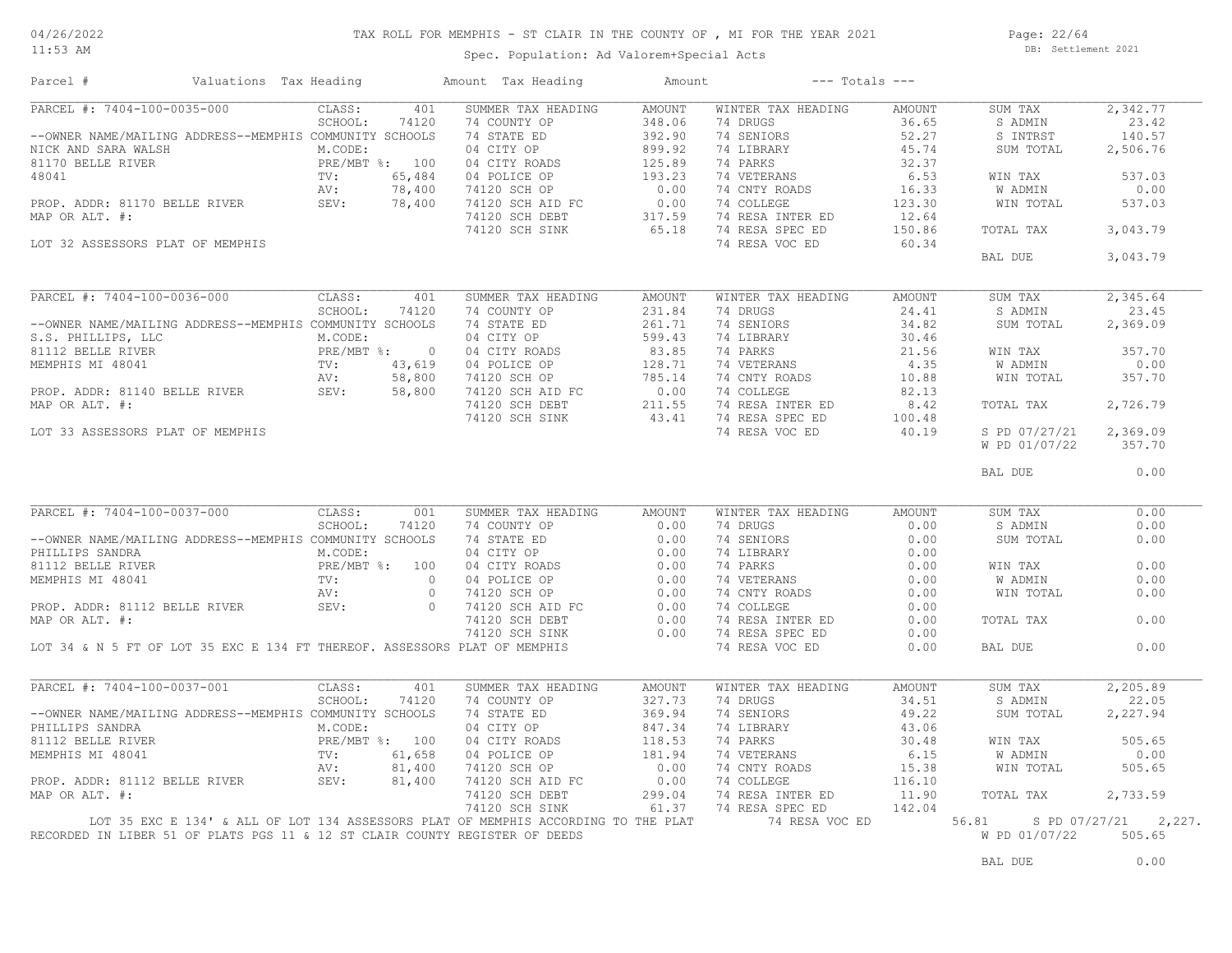#### 11:53 AM

#### TAX ROLL FOR MEMPHIS - ST CLAIR IN THE COUNTY OF , MI FOR THE YEAR 2021

Spec. Population: Ad Valorem+Special Acts

Page: 23/64 DB: Settlement 2021

| SUMMER TAX HEADING<br>PARCEL #: 7404-100-0038-000<br>402<br>CLASS:<br>AMOUNT<br>WINTER TAX HEADING<br>AMOUNT<br>SUM TAX<br>PARCEL #: 7404-100-0038-000<br>--OWNER NAME/MAILING ADDRESS--MEMPHIS COMMUTY SCHOOL: 74120 74 COUNTY OP 0.00<br>PHILIPS SANDRA MONESS--MEMPHIS COMMUNITY SCHOOLS 74 STATE ED 0.00<br>PHILIPS SANDRA M.CODE: 90 04 CITY ROADS 0.00<br>2<br>74 DRUGS<br>0.00<br>S ADMIN<br>74 SENIORS<br>0.00<br>SUM TOTAL<br>WIN TAX<br>W ADMIN<br>WIN TOTAL<br>TOTAL TAX<br>74 RESA SPEC ED<br>74120 SCH SINK<br>0.00<br>LOT 35 EXC E 134 FT & EXC N 5 FT OF THE REMAINDER. ASSESSORS PLAT OF MEMPHIS<br>74 RESA VOC ED<br>0.00<br>BAL DUE<br>PARCEL #: 7404-100-0039-000<br>CLASS:<br>401<br>SUM TAX<br>S ADMIN<br>SCHOOL:<br>74120<br>--OWNER NAME/MAILING ADDRESS--MEMPHIS COMMUNITY SCHOOLS<br>SUM TOTAL<br>BENNETT CHARLES W M.CODE: 00005<br>34625 BORDMAN ROAD PRE/MBT %: 100<br>MEMPHIS MI 48041 TV: 30,609<br>PROP. ADDR: 34625 BORDMAN SEV: 39,200<br>PROP. ADDR: 34625 BORDMAN SEV: 39,200<br>WIN TAX<br>W ADMIN<br>WIN TOTAL<br>39,200<br>MAP OR ALT. #:<br>ה החוות החוות החווה החווה החווה החווה החווה החווה החווה החווה החווה החווה החווה החווה החווה החווה החווה החווה<br>החווה החווה החווה החווה החווה החווה החווה החווה החווה החווה החווה החווה החווה החווה החווה החווה החווה החווה הח<br>TOTAL TAX<br>LOT 36 ASSESSORS PLAT OF MEMPHIS<br>S PD 08/23/21<br>W PD 01/25/22<br>BAL DUE<br>PARCEL #: 7404-100-0040-000<br>CLASS:<br>WINTER TAX HEADING<br>401<br>SUMMER TAX HEADING<br>AMOUNT<br>AMOUNT<br>SUM TAX<br>FARCEL #: 7404-100-0040-000<br>-CMNER NAME/MAILING ADDRESS--MEMPHIS COMMUNITY SCHOOL: 74120 74 COUNTY OP<br>-OWNER NAME/MAILING ADDRESS--MEMPHIS COMMUNITY SCHOOLS 74 STATE ED<br>JDJS QUARTERS, LLC M.CODE: 04 CITY OP 773.70<br>7190<br>74 DRUGS 31.51<br>S ADMIN<br>74 SENIORS<br>74 LIBRARY<br>44.94<br>SUM TOTAL<br>$\begin{tabular}{lllllllllll} 74 & \text{SENIORS} & & 44.94 \\ 74 & \text{LIBRARY} & & 39.32 \\ 74 & \text{PARKS} & & 27.83 \\ 74 & \text{VETERANS} & & 5.61 \\ 74 & \text{COLLEGE} & & 106.01 \\ 74 & \text{RESA INTER ED} & & 10.87 \\ 74 & \text{RESA SPEC ED} & & 129.70 \\ 74 & \text{RESA VOC ED} & & 51.88 \\ \end{tabular}$<br>WIN TAX<br>W ADMIN<br>WIN TOTAL<br>74120 SCH DEBT<br>273.05<br>MAP OR ALT. #:<br>TOTAL TAX<br>56.04 74 RESA SPEC ED<br>74120 SCH SINK<br>LOT 37 ASSESSORS PLAT OF MEMPHIS<br>S PD 08/16/21<br>W PD 12/20/21<br>BAL DUE<br>PARCEL #: 7404-100-0041-000<br>CLASS:<br>SUMMER TAX HEADING<br>WINTER TAX HEADING<br>AMOUNT<br>SUM TAX<br>201<br>AMOUNT<br>74 DRUGS<br>SCHOOL:<br>74120<br>74 COUNTY OP<br>361.11<br>38.03<br>S ADMIN<br>361.11<br>ENDALL GARY & JUDY MODRESS--MEMPHIS COMMUNITY SCHOOLS 74 STATE ED<br>361.11<br>XENDALL GARY & JUDY MODE:<br>34699 BORDMAN ROAD #2<br>MEMPHIS MI 48041<br>PROP. ADDR: 34699 BORDMAN<br>PROP. ADDR: 34699 BORDMAN<br>PROP. ADDR: 34699<br>74 SENIORS<br>54.23<br>SUM TOTAL<br>74 LIBRARY<br>47.45<br>74 PARKS<br>33.58<br>WIN TAX<br>74 PARKS<br>74 VETERANS<br>74 CNTY ROADS<br>74 RESA INTER ED<br>74 RESA SPEC ED<br>74 RESA SPEC ED<br>6.78<br>W ADMIN<br>WIN TOTAL<br>16.95<br>127.92<br>13.11<br>TOTAL TAX<br>67.62 74 RESA SPEC ED<br>74120 SCH SINK<br>156.51<br>74 RESA VOC ED<br>62.60<br>S PD 11/29/21<br>LOT 38 & E 134 FT OF LOT 35 ASSESSORS PLAT OF MEMPHIS | Parcel # | Valuations Tax Heading |  | Amount Tax Heading | Amount | $---$ Totals $---$ |               |          |
|--------------------------------------------------------------------------------------------------------------------------------------------------------------------------------------------------------------------------------------------------------------------------------------------------------------------------------------------------------------------------------------------------------------------------------------------------------------------------------------------------------------------------------------------------------------------------------------------------------------------------------------------------------------------------------------------------------------------------------------------------------------------------------------------------------------------------------------------------------------------------------------------------------------------------------------------------------------------------------------------------------------------------------------------------------------------------------------------------------------------------------------------------------------------------------------------------------------------------------------------------------------------------------------------------------------------------------------------------------------------------------------------------------------------------------------------------------------------------------------------------------------------------------------------------------------------------------------------------------------------------------------------------------------------------------------------------------------------------------------------------------------------------------------------------------------------------------------------------------------------------------------------------------------------------------------------------------------------------------------------------------------------------------------------------------------------------------------------------------------------------------------------------------------------------------------------------------------------------------------------------------------------------------------------------------------------------------------------------------------------------------------------------------------------------------------------------------------------------------------------------------------------------------------------------------------------------------------------------------------------------------------------------------------------------------------------------------------------------------------------------------------------------------------------------------------------------------------------------------------------------------------------------------------------------------------------------------------------------------------------------------------------------------------------------------------------------------------------------------------------------------------------------------------------------------------------------------------------------------------------------------------------------------------------------------------------------------------|----------|------------------------|--|--------------------|--------|--------------------|---------------|----------|
|                                                                                                                                                                                                                                                                                                                                                                                                                                                                                                                                                                                                                                                                                                                                                                                                                                                                                                                                                                                                                                                                                                                                                                                                                                                                                                                                                                                                                                                                                                                                                                                                                                                                                                                                                                                                                                                                                                                                                                                                                                                                                                                                                                                                                                                                                                                                                                                                                                                                                                                                                                                                                                                                                                                                                                                                                                                                                                                                                                                                                                                                                                                                                                                                                                                                                                                                      |          |                        |  |                    |        |                    |               | 0.00     |
|                                                                                                                                                                                                                                                                                                                                                                                                                                                                                                                                                                                                                                                                                                                                                                                                                                                                                                                                                                                                                                                                                                                                                                                                                                                                                                                                                                                                                                                                                                                                                                                                                                                                                                                                                                                                                                                                                                                                                                                                                                                                                                                                                                                                                                                                                                                                                                                                                                                                                                                                                                                                                                                                                                                                                                                                                                                                                                                                                                                                                                                                                                                                                                                                                                                                                                                                      |          |                        |  |                    |        |                    |               | 0.00     |
|                                                                                                                                                                                                                                                                                                                                                                                                                                                                                                                                                                                                                                                                                                                                                                                                                                                                                                                                                                                                                                                                                                                                                                                                                                                                                                                                                                                                                                                                                                                                                                                                                                                                                                                                                                                                                                                                                                                                                                                                                                                                                                                                                                                                                                                                                                                                                                                                                                                                                                                                                                                                                                                                                                                                                                                                                                                                                                                                                                                                                                                                                                                                                                                                                                                                                                                                      |          |                        |  |                    |        |                    |               | 0.00     |
|                                                                                                                                                                                                                                                                                                                                                                                                                                                                                                                                                                                                                                                                                                                                                                                                                                                                                                                                                                                                                                                                                                                                                                                                                                                                                                                                                                                                                                                                                                                                                                                                                                                                                                                                                                                                                                                                                                                                                                                                                                                                                                                                                                                                                                                                                                                                                                                                                                                                                                                                                                                                                                                                                                                                                                                                                                                                                                                                                                                                                                                                                                                                                                                                                                                                                                                                      |          |                        |  |                    |        |                    |               |          |
|                                                                                                                                                                                                                                                                                                                                                                                                                                                                                                                                                                                                                                                                                                                                                                                                                                                                                                                                                                                                                                                                                                                                                                                                                                                                                                                                                                                                                                                                                                                                                                                                                                                                                                                                                                                                                                                                                                                                                                                                                                                                                                                                                                                                                                                                                                                                                                                                                                                                                                                                                                                                                                                                                                                                                                                                                                                                                                                                                                                                                                                                                                                                                                                                                                                                                                                                      |          |                        |  |                    |        |                    |               | 0.00     |
|                                                                                                                                                                                                                                                                                                                                                                                                                                                                                                                                                                                                                                                                                                                                                                                                                                                                                                                                                                                                                                                                                                                                                                                                                                                                                                                                                                                                                                                                                                                                                                                                                                                                                                                                                                                                                                                                                                                                                                                                                                                                                                                                                                                                                                                                                                                                                                                                                                                                                                                                                                                                                                                                                                                                                                                                                                                                                                                                                                                                                                                                                                                                                                                                                                                                                                                                      |          |                        |  |                    |        |                    |               | 0.00     |
|                                                                                                                                                                                                                                                                                                                                                                                                                                                                                                                                                                                                                                                                                                                                                                                                                                                                                                                                                                                                                                                                                                                                                                                                                                                                                                                                                                                                                                                                                                                                                                                                                                                                                                                                                                                                                                                                                                                                                                                                                                                                                                                                                                                                                                                                                                                                                                                                                                                                                                                                                                                                                                                                                                                                                                                                                                                                                                                                                                                                                                                                                                                                                                                                                                                                                                                                      |          |                        |  |                    |        |                    |               | 0.00     |
|                                                                                                                                                                                                                                                                                                                                                                                                                                                                                                                                                                                                                                                                                                                                                                                                                                                                                                                                                                                                                                                                                                                                                                                                                                                                                                                                                                                                                                                                                                                                                                                                                                                                                                                                                                                                                                                                                                                                                                                                                                                                                                                                                                                                                                                                                                                                                                                                                                                                                                                                                                                                                                                                                                                                                                                                                                                                                                                                                                                                                                                                                                                                                                                                                                                                                                                                      |          |                        |  |                    |        |                    |               |          |
|                                                                                                                                                                                                                                                                                                                                                                                                                                                                                                                                                                                                                                                                                                                                                                                                                                                                                                                                                                                                                                                                                                                                                                                                                                                                                                                                                                                                                                                                                                                                                                                                                                                                                                                                                                                                                                                                                                                                                                                                                                                                                                                                                                                                                                                                                                                                                                                                                                                                                                                                                                                                                                                                                                                                                                                                                                                                                                                                                                                                                                                                                                                                                                                                                                                                                                                                      |          |                        |  |                    |        |                    |               | 0.00     |
|                                                                                                                                                                                                                                                                                                                                                                                                                                                                                                                                                                                                                                                                                                                                                                                                                                                                                                                                                                                                                                                                                                                                                                                                                                                                                                                                                                                                                                                                                                                                                                                                                                                                                                                                                                                                                                                                                                                                                                                                                                                                                                                                                                                                                                                                                                                                                                                                                                                                                                                                                                                                                                                                                                                                                                                                                                                                                                                                                                                                                                                                                                                                                                                                                                                                                                                                      |          |                        |  |                    |        |                    |               |          |
|                                                                                                                                                                                                                                                                                                                                                                                                                                                                                                                                                                                                                                                                                                                                                                                                                                                                                                                                                                                                                                                                                                                                                                                                                                                                                                                                                                                                                                                                                                                                                                                                                                                                                                                                                                                                                                                                                                                                                                                                                                                                                                                                                                                                                                                                                                                                                                                                                                                                                                                                                                                                                                                                                                                                                                                                                                                                                                                                                                                                                                                                                                                                                                                                                                                                                                                                      |          |                        |  |                    |        |                    |               | 0.00     |
|                                                                                                                                                                                                                                                                                                                                                                                                                                                                                                                                                                                                                                                                                                                                                                                                                                                                                                                                                                                                                                                                                                                                                                                                                                                                                                                                                                                                                                                                                                                                                                                                                                                                                                                                                                                                                                                                                                                                                                                                                                                                                                                                                                                                                                                                                                                                                                                                                                                                                                                                                                                                                                                                                                                                                                                                                                                                                                                                                                                                                                                                                                                                                                                                                                                                                                                                      |          |                        |  |                    |        |                    |               |          |
|                                                                                                                                                                                                                                                                                                                                                                                                                                                                                                                                                                                                                                                                                                                                                                                                                                                                                                                                                                                                                                                                                                                                                                                                                                                                                                                                                                                                                                                                                                                                                                                                                                                                                                                                                                                                                                                                                                                                                                                                                                                                                                                                                                                                                                                                                                                                                                                                                                                                                                                                                                                                                                                                                                                                                                                                                                                                                                                                                                                                                                                                                                                                                                                                                                                                                                                                      |          |                        |  |                    |        |                    |               | 1,095.05 |
|                                                                                                                                                                                                                                                                                                                                                                                                                                                                                                                                                                                                                                                                                                                                                                                                                                                                                                                                                                                                                                                                                                                                                                                                                                                                                                                                                                                                                                                                                                                                                                                                                                                                                                                                                                                                                                                                                                                                                                                                                                                                                                                                                                                                                                                                                                                                                                                                                                                                                                                                                                                                                                                                                                                                                                                                                                                                                                                                                                                                                                                                                                                                                                                                                                                                                                                                      |          |                        |  |                    |        |                    |               | 10.95    |
|                                                                                                                                                                                                                                                                                                                                                                                                                                                                                                                                                                                                                                                                                                                                                                                                                                                                                                                                                                                                                                                                                                                                                                                                                                                                                                                                                                                                                                                                                                                                                                                                                                                                                                                                                                                                                                                                                                                                                                                                                                                                                                                                                                                                                                                                                                                                                                                                                                                                                                                                                                                                                                                                                                                                                                                                                                                                                                                                                                                                                                                                                                                                                                                                                                                                                                                                      |          |                        |  |                    |        |                    |               | 1,106.00 |
|                                                                                                                                                                                                                                                                                                                                                                                                                                                                                                                                                                                                                                                                                                                                                                                                                                                                                                                                                                                                                                                                                                                                                                                                                                                                                                                                                                                                                                                                                                                                                                                                                                                                                                                                                                                                                                                                                                                                                                                                                                                                                                                                                                                                                                                                                                                                                                                                                                                                                                                                                                                                                                                                                                                                                                                                                                                                                                                                                                                                                                                                                                                                                                                                                                                                                                                                      |          |                        |  |                    |        |                    |               |          |
|                                                                                                                                                                                                                                                                                                                                                                                                                                                                                                                                                                                                                                                                                                                                                                                                                                                                                                                                                                                                                                                                                                                                                                                                                                                                                                                                                                                                                                                                                                                                                                                                                                                                                                                                                                                                                                                                                                                                                                                                                                                                                                                                                                                                                                                                                                                                                                                                                                                                                                                                                                                                                                                                                                                                                                                                                                                                                                                                                                                                                                                                                                                                                                                                                                                                                                                                      |          |                        |  |                    |        |                    |               |          |
|                                                                                                                                                                                                                                                                                                                                                                                                                                                                                                                                                                                                                                                                                                                                                                                                                                                                                                                                                                                                                                                                                                                                                                                                                                                                                                                                                                                                                                                                                                                                                                                                                                                                                                                                                                                                                                                                                                                                                                                                                                                                                                                                                                                                                                                                                                                                                                                                                                                                                                                                                                                                                                                                                                                                                                                                                                                                                                                                                                                                                                                                                                                                                                                                                                                                                                                                      |          |                        |  |                    |        |                    |               | 251.00   |
|                                                                                                                                                                                                                                                                                                                                                                                                                                                                                                                                                                                                                                                                                                                                                                                                                                                                                                                                                                                                                                                                                                                                                                                                                                                                                                                                                                                                                                                                                                                                                                                                                                                                                                                                                                                                                                                                                                                                                                                                                                                                                                                                                                                                                                                                                                                                                                                                                                                                                                                                                                                                                                                                                                                                                                                                                                                                                                                                                                                                                                                                                                                                                                                                                                                                                                                                      |          |                        |  |                    |        |                    |               | 0.00     |
|                                                                                                                                                                                                                                                                                                                                                                                                                                                                                                                                                                                                                                                                                                                                                                                                                                                                                                                                                                                                                                                                                                                                                                                                                                                                                                                                                                                                                                                                                                                                                                                                                                                                                                                                                                                                                                                                                                                                                                                                                                                                                                                                                                                                                                                                                                                                                                                                                                                                                                                                                                                                                                                                                                                                                                                                                                                                                                                                                                                                                                                                                                                                                                                                                                                                                                                                      |          |                        |  |                    |        |                    |               | 251.00   |
|                                                                                                                                                                                                                                                                                                                                                                                                                                                                                                                                                                                                                                                                                                                                                                                                                                                                                                                                                                                                                                                                                                                                                                                                                                                                                                                                                                                                                                                                                                                                                                                                                                                                                                                                                                                                                                                                                                                                                                                                                                                                                                                                                                                                                                                                                                                                                                                                                                                                                                                                                                                                                                                                                                                                                                                                                                                                                                                                                                                                                                                                                                                                                                                                                                                                                                                                      |          |                        |  |                    |        |                    |               |          |
|                                                                                                                                                                                                                                                                                                                                                                                                                                                                                                                                                                                                                                                                                                                                                                                                                                                                                                                                                                                                                                                                                                                                                                                                                                                                                                                                                                                                                                                                                                                                                                                                                                                                                                                                                                                                                                                                                                                                                                                                                                                                                                                                                                                                                                                                                                                                                                                                                                                                                                                                                                                                                                                                                                                                                                                                                                                                                                                                                                                                                                                                                                                                                                                                                                                                                                                                      |          |                        |  |                    |        |                    |               | 1,357.00 |
|                                                                                                                                                                                                                                                                                                                                                                                                                                                                                                                                                                                                                                                                                                                                                                                                                                                                                                                                                                                                                                                                                                                                                                                                                                                                                                                                                                                                                                                                                                                                                                                                                                                                                                                                                                                                                                                                                                                                                                                                                                                                                                                                                                                                                                                                                                                                                                                                                                                                                                                                                                                                                                                                                                                                                                                                                                                                                                                                                                                                                                                                                                                                                                                                                                                                                                                                      |          |                        |  |                    |        |                    |               |          |
|                                                                                                                                                                                                                                                                                                                                                                                                                                                                                                                                                                                                                                                                                                                                                                                                                                                                                                                                                                                                                                                                                                                                                                                                                                                                                                                                                                                                                                                                                                                                                                                                                                                                                                                                                                                                                                                                                                                                                                                                                                                                                                                                                                                                                                                                                                                                                                                                                                                                                                                                                                                                                                                                                                                                                                                                                                                                                                                                                                                                                                                                                                                                                                                                                                                                                                                                      |          |                        |  |                    |        |                    |               | 1,106.00 |
|                                                                                                                                                                                                                                                                                                                                                                                                                                                                                                                                                                                                                                                                                                                                                                                                                                                                                                                                                                                                                                                                                                                                                                                                                                                                                                                                                                                                                                                                                                                                                                                                                                                                                                                                                                                                                                                                                                                                                                                                                                                                                                                                                                                                                                                                                                                                                                                                                                                                                                                                                                                                                                                                                                                                                                                                                                                                                                                                                                                                                                                                                                                                                                                                                                                                                                                                      |          |                        |  |                    |        |                    |               | 251.00   |
|                                                                                                                                                                                                                                                                                                                                                                                                                                                                                                                                                                                                                                                                                                                                                                                                                                                                                                                                                                                                                                                                                                                                                                                                                                                                                                                                                                                                                                                                                                                                                                                                                                                                                                                                                                                                                                                                                                                                                                                                                                                                                                                                                                                                                                                                                                                                                                                                                                                                                                                                                                                                                                                                                                                                                                                                                                                                                                                                                                                                                                                                                                                                                                                                                                                                                                                                      |          |                        |  |                    |        |                    | 0.00          |          |
|                                                                                                                                                                                                                                                                                                                                                                                                                                                                                                                                                                                                                                                                                                                                                                                                                                                                                                                                                                                                                                                                                                                                                                                                                                                                                                                                                                                                                                                                                                                                                                                                                                                                                                                                                                                                                                                                                                                                                                                                                                                                                                                                                                                                                                                                                                                                                                                                                                                                                                                                                                                                                                                                                                                                                                                                                                                                                                                                                                                                                                                                                                                                                                                                                                                                                                                                      |          |                        |  |                    |        |                    |               |          |
|                                                                                                                                                                                                                                                                                                                                                                                                                                                                                                                                                                                                                                                                                                                                                                                                                                                                                                                                                                                                                                                                                                                                                                                                                                                                                                                                                                                                                                                                                                                                                                                                                                                                                                                                                                                                                                                                                                                                                                                                                                                                                                                                                                                                                                                                                                                                                                                                                                                                                                                                                                                                                                                                                                                                                                                                                                                                                                                                                                                                                                                                                                                                                                                                                                                                                                                                      |          |                        |  |                    |        |                    |               | 3,027.60 |
|                                                                                                                                                                                                                                                                                                                                                                                                                                                                                                                                                                                                                                                                                                                                                                                                                                                                                                                                                                                                                                                                                                                                                                                                                                                                                                                                                                                                                                                                                                                                                                                                                                                                                                                                                                                                                                                                                                                                                                                                                                                                                                                                                                                                                                                                                                                                                                                                                                                                                                                                                                                                                                                                                                                                                                                                                                                                                                                                                                                                                                                                                                                                                                                                                                                                                                                                      |          |                        |  |                    |        |                    |               | 30.27    |
|                                                                                                                                                                                                                                                                                                                                                                                                                                                                                                                                                                                                                                                                                                                                                                                                                                                                                                                                                                                                                                                                                                                                                                                                                                                                                                                                                                                                                                                                                                                                                                                                                                                                                                                                                                                                                                                                                                                                                                                                                                                                                                                                                                                                                                                                                                                                                                                                                                                                                                                                                                                                                                                                                                                                                                                                                                                                                                                                                                                                                                                                                                                                                                                                                                                                                                                                      |          |                        |  |                    |        |                    |               | 3,057.87 |
|                                                                                                                                                                                                                                                                                                                                                                                                                                                                                                                                                                                                                                                                                                                                                                                                                                                                                                                                                                                                                                                                                                                                                                                                                                                                                                                                                                                                                                                                                                                                                                                                                                                                                                                                                                                                                                                                                                                                                                                                                                                                                                                                                                                                                                                                                                                                                                                                                                                                                                                                                                                                                                                                                                                                                                                                                                                                                                                                                                                                                                                                                                                                                                                                                                                                                                                                      |          |                        |  |                    |        |                    |               |          |
|                                                                                                                                                                                                                                                                                                                                                                                                                                                                                                                                                                                                                                                                                                                                                                                                                                                                                                                                                                                                                                                                                                                                                                                                                                                                                                                                                                                                                                                                                                                                                                                                                                                                                                                                                                                                                                                                                                                                                                                                                                                                                                                                                                                                                                                                                                                                                                                                                                                                                                                                                                                                                                                                                                                                                                                                                                                                                                                                                                                                                                                                                                                                                                                                                                                                                                                                      |          |                        |  |                    |        |                    |               | 461.71   |
|                                                                                                                                                                                                                                                                                                                                                                                                                                                                                                                                                                                                                                                                                                                                                                                                                                                                                                                                                                                                                                                                                                                                                                                                                                                                                                                                                                                                                                                                                                                                                                                                                                                                                                                                                                                                                                                                                                                                                                                                                                                                                                                                                                                                                                                                                                                                                                                                                                                                                                                                                                                                                                                                                                                                                                                                                                                                                                                                                                                                                                                                                                                                                                                                                                                                                                                                      |          |                        |  |                    |        |                    |               |          |
|                                                                                                                                                                                                                                                                                                                                                                                                                                                                                                                                                                                                                                                                                                                                                                                                                                                                                                                                                                                                                                                                                                                                                                                                                                                                                                                                                                                                                                                                                                                                                                                                                                                                                                                                                                                                                                                                                                                                                                                                                                                                                                                                                                                                                                                                                                                                                                                                                                                                                                                                                                                                                                                                                                                                                                                                                                                                                                                                                                                                                                                                                                                                                                                                                                                                                                                                      |          |                        |  |                    |        |                    |               | 0.00     |
|                                                                                                                                                                                                                                                                                                                                                                                                                                                                                                                                                                                                                                                                                                                                                                                                                                                                                                                                                                                                                                                                                                                                                                                                                                                                                                                                                                                                                                                                                                                                                                                                                                                                                                                                                                                                                                                                                                                                                                                                                                                                                                                                                                                                                                                                                                                                                                                                                                                                                                                                                                                                                                                                                                                                                                                                                                                                                                                                                                                                                                                                                                                                                                                                                                                                                                                                      |          |                        |  |                    |        |                    |               | 461.71   |
|                                                                                                                                                                                                                                                                                                                                                                                                                                                                                                                                                                                                                                                                                                                                                                                                                                                                                                                                                                                                                                                                                                                                                                                                                                                                                                                                                                                                                                                                                                                                                                                                                                                                                                                                                                                                                                                                                                                                                                                                                                                                                                                                                                                                                                                                                                                                                                                                                                                                                                                                                                                                                                                                                                                                                                                                                                                                                                                                                                                                                                                                                                                                                                                                                                                                                                                                      |          |                        |  |                    |        |                    |               |          |
|                                                                                                                                                                                                                                                                                                                                                                                                                                                                                                                                                                                                                                                                                                                                                                                                                                                                                                                                                                                                                                                                                                                                                                                                                                                                                                                                                                                                                                                                                                                                                                                                                                                                                                                                                                                                                                                                                                                                                                                                                                                                                                                                                                                                                                                                                                                                                                                                                                                                                                                                                                                                                                                                                                                                                                                                                                                                                                                                                                                                                                                                                                                                                                                                                                                                                                                                      |          |                        |  |                    |        |                    |               | 3,519.58 |
|                                                                                                                                                                                                                                                                                                                                                                                                                                                                                                                                                                                                                                                                                                                                                                                                                                                                                                                                                                                                                                                                                                                                                                                                                                                                                                                                                                                                                                                                                                                                                                                                                                                                                                                                                                                                                                                                                                                                                                                                                                                                                                                                                                                                                                                                                                                                                                                                                                                                                                                                                                                                                                                                                                                                                                                                                                                                                                                                                                                                                                                                                                                                                                                                                                                                                                                                      |          |                        |  |                    |        |                    |               |          |
|                                                                                                                                                                                                                                                                                                                                                                                                                                                                                                                                                                                                                                                                                                                                                                                                                                                                                                                                                                                                                                                                                                                                                                                                                                                                                                                                                                                                                                                                                                                                                                                                                                                                                                                                                                                                                                                                                                                                                                                                                                                                                                                                                                                                                                                                                                                                                                                                                                                                                                                                                                                                                                                                                                                                                                                                                                                                                                                                                                                                                                                                                                                                                                                                                                                                                                                                      |          |                        |  |                    |        |                    |               | 3,057.87 |
|                                                                                                                                                                                                                                                                                                                                                                                                                                                                                                                                                                                                                                                                                                                                                                                                                                                                                                                                                                                                                                                                                                                                                                                                                                                                                                                                                                                                                                                                                                                                                                                                                                                                                                                                                                                                                                                                                                                                                                                                                                                                                                                                                                                                                                                                                                                                                                                                                                                                                                                                                                                                                                                                                                                                                                                                                                                                                                                                                                                                                                                                                                                                                                                                                                                                                                                                      |          |                        |  |                    |        |                    |               | 461.71   |
|                                                                                                                                                                                                                                                                                                                                                                                                                                                                                                                                                                                                                                                                                                                                                                                                                                                                                                                                                                                                                                                                                                                                                                                                                                                                                                                                                                                                                                                                                                                                                                                                                                                                                                                                                                                                                                                                                                                                                                                                                                                                                                                                                                                                                                                                                                                                                                                                                                                                                                                                                                                                                                                                                                                                                                                                                                                                                                                                                                                                                                                                                                                                                                                                                                                                                                                                      |          |                        |  |                    |        |                    |               | 0.00     |
|                                                                                                                                                                                                                                                                                                                                                                                                                                                                                                                                                                                                                                                                                                                                                                                                                                                                                                                                                                                                                                                                                                                                                                                                                                                                                                                                                                                                                                                                                                                                                                                                                                                                                                                                                                                                                                                                                                                                                                                                                                                                                                                                                                                                                                                                                                                                                                                                                                                                                                                                                                                                                                                                                                                                                                                                                                                                                                                                                                                                                                                                                                                                                                                                                                                                                                                                      |          |                        |  |                    |        |                    |               |          |
|                                                                                                                                                                                                                                                                                                                                                                                                                                                                                                                                                                                                                                                                                                                                                                                                                                                                                                                                                                                                                                                                                                                                                                                                                                                                                                                                                                                                                                                                                                                                                                                                                                                                                                                                                                                                                                                                                                                                                                                                                                                                                                                                                                                                                                                                                                                                                                                                                                                                                                                                                                                                                                                                                                                                                                                                                                                                                                                                                                                                                                                                                                                                                                                                                                                                                                                                      |          |                        |  |                    |        |                    |               | 3,408.86 |
|                                                                                                                                                                                                                                                                                                                                                                                                                                                                                                                                                                                                                                                                                                                                                                                                                                                                                                                                                                                                                                                                                                                                                                                                                                                                                                                                                                                                                                                                                                                                                                                                                                                                                                                                                                                                                                                                                                                                                                                                                                                                                                                                                                                                                                                                                                                                                                                                                                                                                                                                                                                                                                                                                                                                                                                                                                                                                                                                                                                                                                                                                                                                                                                                                                                                                                                                      |          |                        |  |                    |        |                    |               | 34.08    |
|                                                                                                                                                                                                                                                                                                                                                                                                                                                                                                                                                                                                                                                                                                                                                                                                                                                                                                                                                                                                                                                                                                                                                                                                                                                                                                                                                                                                                                                                                                                                                                                                                                                                                                                                                                                                                                                                                                                                                                                                                                                                                                                                                                                                                                                                                                                                                                                                                                                                                                                                                                                                                                                                                                                                                                                                                                                                                                                                                                                                                                                                                                                                                                                                                                                                                                                                      |          |                        |  |                    |        |                    |               | 3,442.94 |
|                                                                                                                                                                                                                                                                                                                                                                                                                                                                                                                                                                                                                                                                                                                                                                                                                                                                                                                                                                                                                                                                                                                                                                                                                                                                                                                                                                                                                                                                                                                                                                                                                                                                                                                                                                                                                                                                                                                                                                                                                                                                                                                                                                                                                                                                                                                                                                                                                                                                                                                                                                                                                                                                                                                                                                                                                                                                                                                                                                                                                                                                                                                                                                                                                                                                                                                                      |          |                        |  |                    |        |                    |               |          |
|                                                                                                                                                                                                                                                                                                                                                                                                                                                                                                                                                                                                                                                                                                                                                                                                                                                                                                                                                                                                                                                                                                                                                                                                                                                                                                                                                                                                                                                                                                                                                                                                                                                                                                                                                                                                                                                                                                                                                                                                                                                                                                                                                                                                                                                                                                                                                                                                                                                                                                                                                                                                                                                                                                                                                                                                                                                                                                                                                                                                                                                                                                                                                                                                                                                                                                                                      |          |                        |  |                    |        |                    |               | 557.16   |
|                                                                                                                                                                                                                                                                                                                                                                                                                                                                                                                                                                                                                                                                                                                                                                                                                                                                                                                                                                                                                                                                                                                                                                                                                                                                                                                                                                                                                                                                                                                                                                                                                                                                                                                                                                                                                                                                                                                                                                                                                                                                                                                                                                                                                                                                                                                                                                                                                                                                                                                                                                                                                                                                                                                                                                                                                                                                                                                                                                                                                                                                                                                                                                                                                                                                                                                                      |          |                        |  |                    |        |                    |               | 0.00     |
|                                                                                                                                                                                                                                                                                                                                                                                                                                                                                                                                                                                                                                                                                                                                                                                                                                                                                                                                                                                                                                                                                                                                                                                                                                                                                                                                                                                                                                                                                                                                                                                                                                                                                                                                                                                                                                                                                                                                                                                                                                                                                                                                                                                                                                                                                                                                                                                                                                                                                                                                                                                                                                                                                                                                                                                                                                                                                                                                                                                                                                                                                                                                                                                                                                                                                                                                      |          |                        |  |                    |        |                    |               | 557.16   |
|                                                                                                                                                                                                                                                                                                                                                                                                                                                                                                                                                                                                                                                                                                                                                                                                                                                                                                                                                                                                                                                                                                                                                                                                                                                                                                                                                                                                                                                                                                                                                                                                                                                                                                                                                                                                                                                                                                                                                                                                                                                                                                                                                                                                                                                                                                                                                                                                                                                                                                                                                                                                                                                                                                                                                                                                                                                                                                                                                                                                                                                                                                                                                                                                                                                                                                                                      |          |                        |  |                    |        |                    |               |          |
|                                                                                                                                                                                                                                                                                                                                                                                                                                                                                                                                                                                                                                                                                                                                                                                                                                                                                                                                                                                                                                                                                                                                                                                                                                                                                                                                                                                                                                                                                                                                                                                                                                                                                                                                                                                                                                                                                                                                                                                                                                                                                                                                                                                                                                                                                                                                                                                                                                                                                                                                                                                                                                                                                                                                                                                                                                                                                                                                                                                                                                                                                                                                                                                                                                                                                                                                      |          |                        |  |                    |        |                    |               |          |
|                                                                                                                                                                                                                                                                                                                                                                                                                                                                                                                                                                                                                                                                                                                                                                                                                                                                                                                                                                                                                                                                                                                                                                                                                                                                                                                                                                                                                                                                                                                                                                                                                                                                                                                                                                                                                                                                                                                                                                                                                                                                                                                                                                                                                                                                                                                                                                                                                                                                                                                                                                                                                                                                                                                                                                                                                                                                                                                                                                                                                                                                                                                                                                                                                                                                                                                                      |          |                        |  |                    |        |                    |               | 4,000.10 |
|                                                                                                                                                                                                                                                                                                                                                                                                                                                                                                                                                                                                                                                                                                                                                                                                                                                                                                                                                                                                                                                                                                                                                                                                                                                                                                                                                                                                                                                                                                                                                                                                                                                                                                                                                                                                                                                                                                                                                                                                                                                                                                                                                                                                                                                                                                                                                                                                                                                                                                                                                                                                                                                                                                                                                                                                                                                                                                                                                                                                                                                                                                                                                                                                                                                                                                                                      |          |                        |  |                    |        |                    |               |          |
|                                                                                                                                                                                                                                                                                                                                                                                                                                                                                                                                                                                                                                                                                                                                                                                                                                                                                                                                                                                                                                                                                                                                                                                                                                                                                                                                                                                                                                                                                                                                                                                                                                                                                                                                                                                                                                                                                                                                                                                                                                                                                                                                                                                                                                                                                                                                                                                                                                                                                                                                                                                                                                                                                                                                                                                                                                                                                                                                                                                                                                                                                                                                                                                                                                                                                                                                      |          |                        |  |                    |        |                    |               | 3,442.94 |
|                                                                                                                                                                                                                                                                                                                                                                                                                                                                                                                                                                                                                                                                                                                                                                                                                                                                                                                                                                                                                                                                                                                                                                                                                                                                                                                                                                                                                                                                                                                                                                                                                                                                                                                                                                                                                                                                                                                                                                                                                                                                                                                                                                                                                                                                                                                                                                                                                                                                                                                                                                                                                                                                                                                                                                                                                                                                                                                                                                                                                                                                                                                                                                                                                                                                                                                                      |          |                        |  |                    |        |                    | W PD 02/14/22 | 557.16   |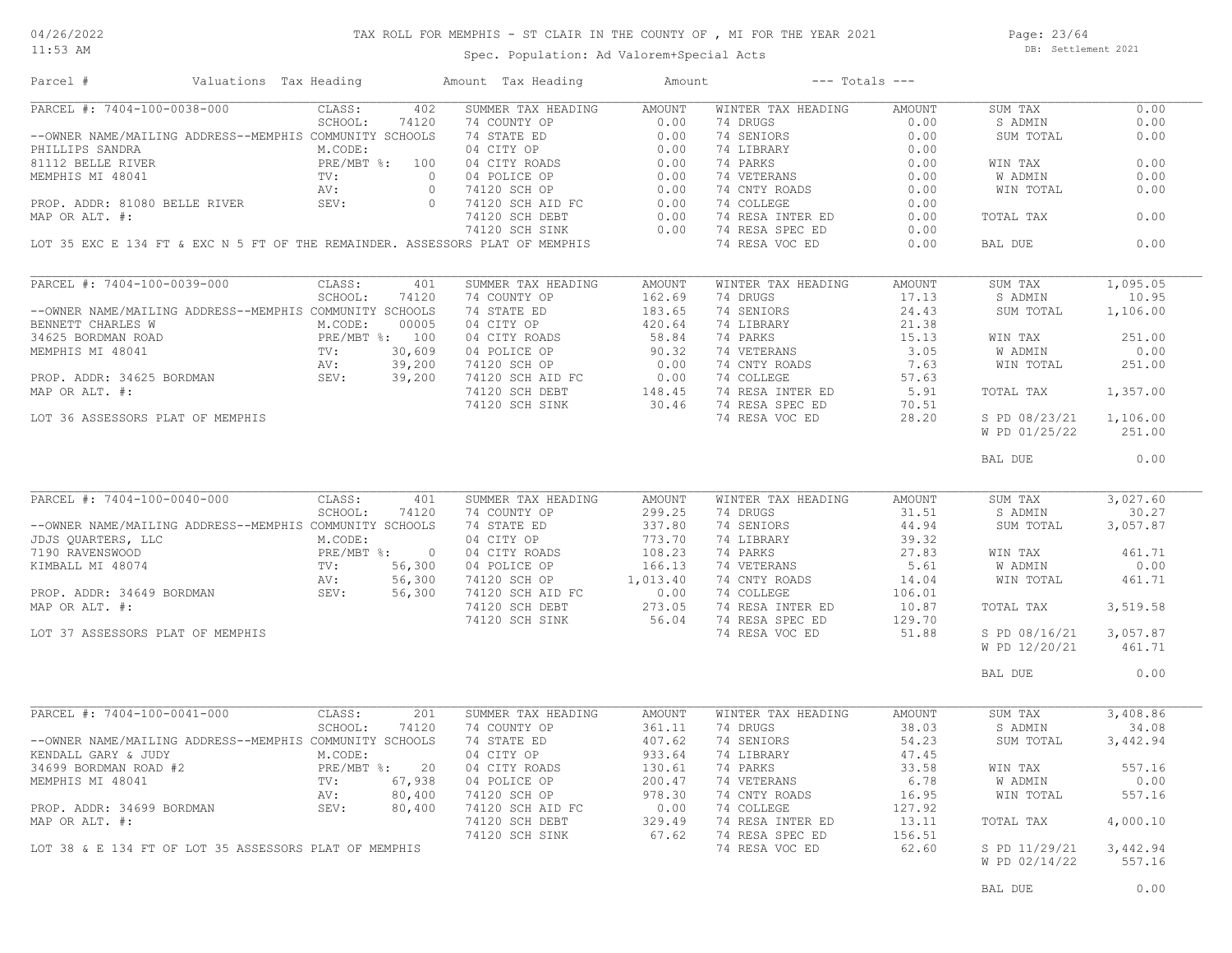# TAX ROLL FOR MEMPHIS - ST CLAIR IN THE COUNTY OF , MI FOR THE YEAR 2021

11:53 AM

## Spec. Population: Ad Valorem+Special Acts

Page: 24/64 DB: Settlement 2021

| Parcel #                                                | Valuations Tax Heading |                |         | Amount Tax Heading | Amount            |                    | $---$ Totals $---$ |               |          |
|---------------------------------------------------------|------------------------|----------------|---------|--------------------|-------------------|--------------------|--------------------|---------------|----------|
| PARCEL #: 7404-100-0042-000                             |                        | CLASS:         | 401     | SUMMER TAX HEADING | AMOUNT            | WINTER TAX HEADING | AMOUNT             | SUM TAX       | 2,573.54 |
|                                                         |                        | SCHOOL:        | 74120   | 74 COUNTY OP       | 382.35            | 74 DRUGS           | 40.26              | S ADMIN       | 25.73    |
| --OWNER NAME/MAILING ADDRESS--MEMPHIS COMMUNITY SCHOOLS |                        |                |         | 74 STATE ED        | 431.60            | 74 SENIORS         | 57.42              | SUM TOTAL     | 2,599.27 |
| KOCH SHANE M & TERI A                                   |                        | M.CODE:        | 00001   | 04 CITY OP         | 988.56            | 74 LIBRARY         | 50.24              |               |          |
| P.O. BOX 36                                             |                        | PRE/MBT %: 100 |         | 04 CITY ROADS      | 138.29            | 74 PARKS           | 35.56              | WIN TAX       | 589.93   |
| MEMPHIS MI 48041                                        |                        | TV:            | 71,934  | 04 POLICE OP       | 212.27            | 74 VETERANS        | 7.17               | W ADMIN       | 0.00     |
|                                                         |                        | AV:            | 93,500  | 74120 SCH OP       | 0.00              | 74 CNTY ROADS      | 17.94              | WIN TOTAL     | 589.93   |
| PROP. ADDR: 81195 CHURCH                                |                        | SEV:           | 93,500  | 74120 SCH AID FC   | 0.00              | 74 COLLEGE         | 135.45             |               |          |
|                                                         |                        |                |         |                    |                   |                    |                    |               |          |
| MAP OR ALT. #:                                          |                        |                |         | 74120 SCH DEBT     | $348.87$<br>71.60 | 74 RESA INTER ED   | 13.89              | TOTAL TAX     | 3,189.20 |
|                                                         |                        |                |         | 74120 SCH SINK     |                   | 74 RESA SPEC ED    | 165.72             |               |          |
| LOT 39 ASSESSORS PLAT OF MEMPHIS                        |                        |                |         |                    |                   | 74 RESA VOC ED     | 66.28              | S PD 08/23/21 | 2,599.27 |
|                                                         |                        |                |         |                    |                   |                    |                    | W PD 12/27/21 | 589.93   |
|                                                         |                        |                |         |                    |                   |                    |                    | BAL DUE       | 0.00     |
|                                                         |                        |                |         |                    |                   |                    |                    |               |          |
| PARCEL #: 7404-100-0043-000                             |                        | CLASS:         | 401     | SUMMER TAX HEADING | AMOUNT            | WINTER TAX HEADING | AMOUNT             | SUM TAX       | 2,764.76 |
|                                                         |                        | SCHOOL:        | 74120   | 74 COUNTY OP       | 410.76            | 74 DRUGS           | 43.26              | S ADMIN       | 27.64    |
| --OWNER NAME/MAILING ADDRESS--MEMPHIS COMMUNITY SCHOOLS |                        |                |         | 74 STATE ED        | 463.67            | 74 SENIORS         | 61.69              | SUM TOTAL     | 2,792.40 |
| ZWIESELE EDWARD                                         |                        | M.CODE:        | 00001   | 04 CITY OP         | 1,062.01          | 74 LIBRARY         | 53.97              |               |          |
| 81155 CHURCH ST.                                        |                        | PRE/MBT %: 100 |         | 04 CITY ROADS      | 148.56            | 74 PARKS           | 38.20              | WIN TAX       | 633.78   |
| MEMPHIS MI 48041                                        |                        | TV:            | 77,279  | 04 POLICE OP       | 228.04            | 74 VETERANS        | 7.71               | W ADMIN       | 0.00     |
|                                                         |                        | AV:            | 110,700 | 74120 SCH OP       |                   | 74 CNTY ROADS      | 19.28              | WIN TOTAL     | 633.78   |
| PROP. ADDR: 81155 CHURCH FROP. ADDR: 81155 CHURCH       |                        |                | 110,700 | 74120 SCH AID FC   | $0.00$<br>$0.00$  | 74 COLLEGE         | 145.51             |               |          |
| MAP OR ALT. #:                                          |                        |                |         | 74120 SCH DEBT     | 374.80            | 74 RESA INTER ED   | 14.92              | TOTAL TAX     | 3,426.18 |
|                                                         |                        |                |         |                    | 76.92             | 74 RESA SPEC ED    |                    |               |          |
|                                                         |                        |                |         | 74120 SCH SINK     |                   |                    | 178.03             |               |          |
| LOT 40 ASSESSORS PLAT OF MEMPHIS                        |                        |                |         |                    |                   | 74 RESA VOC ED     | 71.21              | S PD 08/23/21 | 2,792.40 |
|                                                         |                        |                |         |                    |                   |                    |                    | W PD 12/13/21 | 633.78   |
|                                                         |                        |                |         |                    |                   |                    |                    | BAL DUE       | 0.00     |
|                                                         |                        |                |         |                    |                   |                    |                    |               |          |
| PARCEL #: 7404-100-0044-000                             |                        | CLASS:         | 401     | SUMMER TAX HEADING | AMOUNT            | WINTER TAX HEADING | AMOUNT             | SUM TAX       | 2,300.48 |
|                                                         |                        | SCHOOL:        | 74120   | 74 COUNTY OP       | 341.78            | 74 DRUGS           | 35.99              | S ADMIN       | 23.00    |
| --OWNER NAME/MAILING ADDRESS--MEMPHIS COMMUNITY SCHOOLS |                        |                |         | 74 STATE ED        | 385.81            | 74 SENIORS         | 51.33              | SUM TOTAL     | 2,323.48 |
| DEANER WILLIAM & SHIRLEY                                |                        | M.CODE:        |         | 04 CITY OP         | 883.67            | 74 LIBRARY         | 44.91              |               |          |
| P.O. BOX 4                                              |                        | PRE/MBT %: 100 |         | 04 CITY ROADS      | 123.62            | 74 PARKS           | 31.79              | WIN TAX       | 527.34   |
| MEMPHIS MI 48041                                        |                        | $\text{TV}$ :  | 64,302  | 04 POLICE OP       | 189.74            | 74 VETERANS        | 6.41               | W ADMIN       | 0.00     |
|                                                         |                        | AV:            | 92,100  | 74120 SCH OP       | 0.00              | 74 CNTY ROADS      | 16.04              | WIN TOTAL     | 527.34   |
| PROP. ADDR: 34715 BORDMAN                               |                        | SEV:           | 92,100  | 74120 SCH AID FC   | 0.00              | 74 COLLEGE         | 121.08             |               |          |
| MAP OR ALT. #:                                          |                        |                |         |                    | 311.86            | 74 RESA INTER ED   | 12.41              |               | 2,850.82 |
|                                                         |                        |                |         | 74120 SCH DEBT     |                   |                    |                    | TOTAL TAX     |          |
|                                                         |                        |                |         | 74120 SCH SINK     | 64.00             | 74 RESA SPEC ED    | 148.13             |               |          |
| LOT 41 ASSESSORS PLAT OF MEMPHIS                        |                        |                |         |                    |                   | 74 RESA VOC ED     | 59.25              | S PD 07/27/21 | 2,323.48 |
|                                                         |                        |                |         |                    |                   |                    |                    | W PD 12/16/21 | 527.34   |
|                                                         |                        |                |         |                    |                   |                    |                    | BAL DUE       | 0.00     |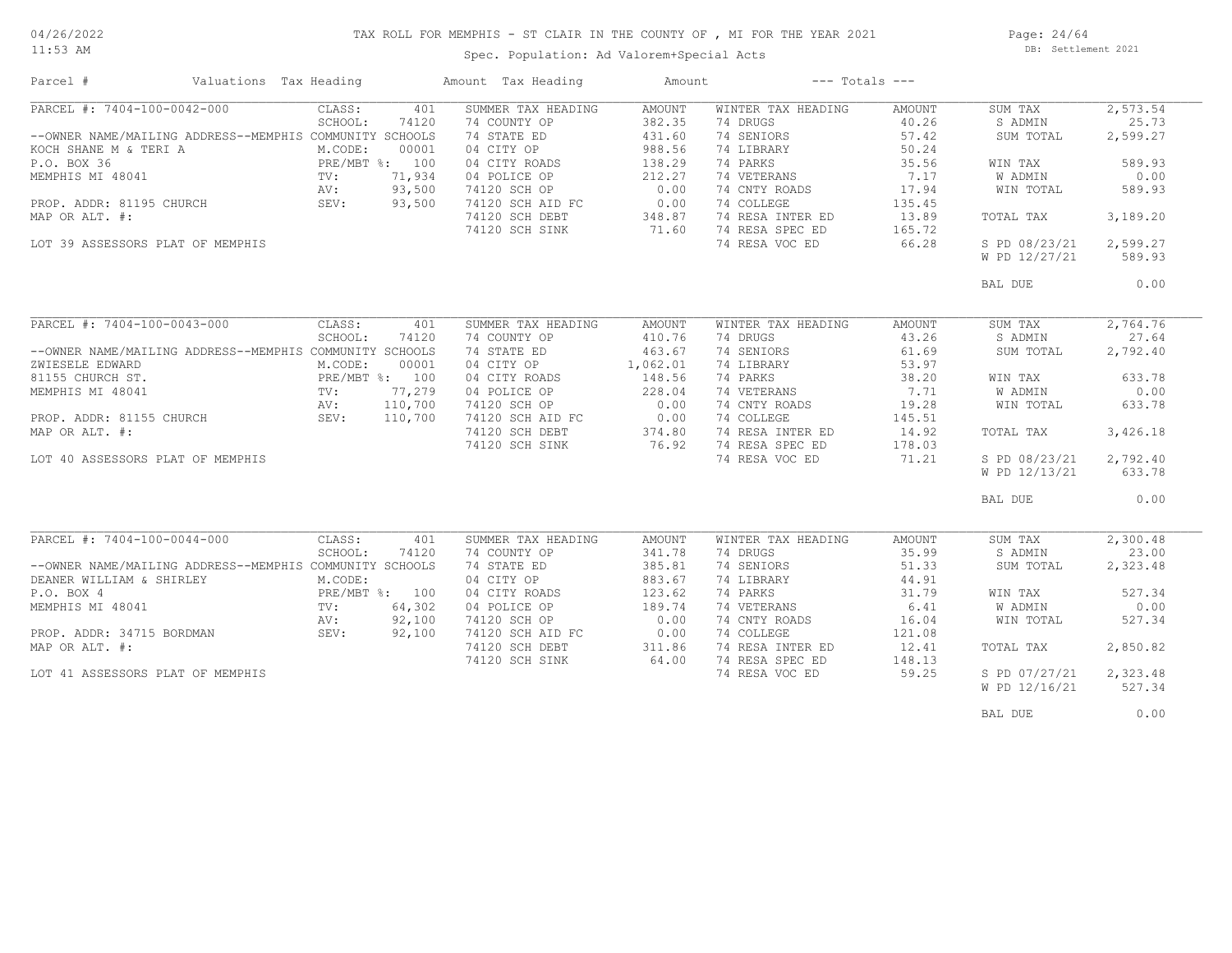#### TAX ROLL FOR MEMPHIS - ST CLAIR IN THE COUNTY OF , MI FOR THE YEAR 2021

11:53 AM

## Spec. Population: Ad Valorem+Special Acts

Page: 25/64 DB: Settlement 2021

| Parcel #                                                                                                                                                                                                                                                                                                                                                                                                          | Valuations Tax Heading |        |     | Amount Tax Heading        | Amount |                           | $---$ Totals $---$ |                          |          |
|-------------------------------------------------------------------------------------------------------------------------------------------------------------------------------------------------------------------------------------------------------------------------------------------------------------------------------------------------------------------------------------------------------------------|------------------------|--------|-----|---------------------------|--------|---------------------------|--------------------|--------------------------|----------|
| PARCEL #: 7404-100-0045-000                                                                                                                                                                                                                                                                                                                                                                                       |                        | CLASS: | 401 | SUMMER TAX HEADING        | AMOUNT | WINTER TAX HEADING        | AMOUNT             | SUM TAX                  | 1,873.34 |
| 278.32 74 DRUGS: 4800NF 278.32 74 DRUGS 29.31 SADMIN 500NF 1,8/32<br>278.32 74 DRUGS 278.32 74 DRUGS 29.31 SADMIN 500NF 1,8/32<br>29.31 SADMIN 1,8/32<br>29.31 SADMIN 1,8/32<br>29.31 SADMIN 1,8/32<br>29.31 SADMIN 1,8/32<br>29.31 SADMI                                                                                                                                                                         |                        |        |     |                           |        |                           |                    |                          |          |
|                                                                                                                                                                                                                                                                                                                                                                                                                   |                        |        |     |                           |        |                           |                    |                          |          |
|                                                                                                                                                                                                                                                                                                                                                                                                                   |                        |        |     |                           |        |                           |                    |                          |          |
|                                                                                                                                                                                                                                                                                                                                                                                                                   |                        |        |     |                           |        |                           |                    |                          |          |
|                                                                                                                                                                                                                                                                                                                                                                                                                   |                        |        |     |                           |        |                           |                    |                          |          |
|                                                                                                                                                                                                                                                                                                                                                                                                                   |                        |        |     |                           |        |                           |                    |                          |          |
|                                                                                                                                                                                                                                                                                                                                                                                                                   |                        |        |     |                           |        |                           |                    |                          |          |
|                                                                                                                                                                                                                                                                                                                                                                                                                   |                        |        |     |                           |        |                           |                    |                          |          |
|                                                                                                                                                                                                                                                                                                                                                                                                                   |                        |        |     |                           |        |                           |                    |                          |          |
|                                                                                                                                                                                                                                                                                                                                                                                                                   |                        |        |     |                           |        |                           |                    | W PD 02/14/22            | 429.42   |
|                                                                                                                                                                                                                                                                                                                                                                                                                   |                        |        |     |                           |        |                           |                    |                          |          |
|                                                                                                                                                                                                                                                                                                                                                                                                                   |                        |        |     |                           |        |                           |                    | BAL DUE                  | 0.00     |
|                                                                                                                                                                                                                                                                                                                                                                                                                   |                        |        |     |                           |        |                           |                    |                          |          |
|                                                                                                                                                                                                                                                                                                                                                                                                                   |                        |        |     |                           |        |                           |                    |                          |          |
|                                                                                                                                                                                                                                                                                                                                                                                                                   |                        |        |     |                           |        |                           |                    |                          |          |
|                                                                                                                                                                                                                                                                                                                                                                                                                   |                        |        |     |                           |        |                           |                    |                          |          |
|                                                                                                                                                                                                                                                                                                                                                                                                                   |                        |        |     |                           |        |                           |                    |                          |          |
|                                                                                                                                                                                                                                                                                                                                                                                                                   |                        |        |     |                           |        |                           |                    |                          |          |
|                                                                                                                                                                                                                                                                                                                                                                                                                   |                        |        |     |                           |        |                           |                    |                          |          |
|                                                                                                                                                                                                                                                                                                                                                                                                                   |                        |        |     |                           |        |                           |                    |                          |          |
|                                                                                                                                                                                                                                                                                                                                                                                                                   |                        |        |     |                           |        |                           |                    |                          |          |
|                                                                                                                                                                                                                                                                                                                                                                                                                   |                        |        |     |                           |        |                           |                    |                          |          |
|                                                                                                                                                                                                                                                                                                                                                                                                                   |                        |        |     |                           |        |                           |                    |                          |          |
|                                                                                                                                                                                                                                                                                                                                                                                                                   |                        |        |     |                           |        |                           |                    |                          |          |
|                                                                                                                                                                                                                                                                                                                                                                                                                   |                        |        |     |                           |        |                           |                    | BAL DUE                  | 0.00     |
| PARCEL #: 7404-100-0047-000                                                                                                                                                                                                                                                                                                                                                                                       |                        | CLASS: | 402 | SUMMER TAX HEADING AMOUNT |        | WINTER TAX HEADING AMOUNT |                    | SUM TAX                  | 122.02   |
| PARCEL #: 7404-100-0047-000<br>CHOOL: 74120 74 COUNTY OP<br>CHOOL: 74120 74 COUNTY OP<br>SCHOOL: 74120 74 COUNTY OP<br>20.47 74 SENIORS<br>2.72 SINTRST<br>ENERT ROBER<br>PRE/METING ADDRESS--MEMPHIS COMMUNITY SCHOOLS<br>PRE/MET %: 3,412 0                                                                                                                                                                     |                        |        |     |                           |        |                           |                    |                          | 1.22     |
|                                                                                                                                                                                                                                                                                                                                                                                                                   |                        |        |     |                           |        |                           |                    |                          | 7.32     |
|                                                                                                                                                                                                                                                                                                                                                                                                                   |                        |        |     |                           |        |                           |                    |                          | 130.56   |
|                                                                                                                                                                                                                                                                                                                                                                                                                   |                        |        |     |                           |        |                           |                    |                          |          |
|                                                                                                                                                                                                                                                                                                                                                                                                                   |                        |        |     |                           |        |                           |                    |                          | 27.95    |
|                                                                                                                                                                                                                                                                                                                                                                                                                   |                        |        |     |                           |        |                           |                    |                          | 0.00     |
|                                                                                                                                                                                                                                                                                                                                                                                                                   |                        |        |     |                           |        |                           |                    |                          | 27.95    |
|                                                                                                                                                                                                                                                                                                                                                                                                                   |                        |        |     |                           |        |                           |                    |                          |          |
|                                                                                                                                                                                                                                                                                                                                                                                                                   |                        |        |     |                           |        |                           |                    |                          | 158.51   |
|                                                                                                                                                                                                                                                                                                                                                                                                                   |                        |        |     |                           |        |                           |                    |                          |          |
| LOT 46 EXTD SLY. ASSESSORS PLAT OF MEMPHIS                                                                                                                                                                                                                                                                                                                                                                        |                        |        |     |                           |        |                           |                    | BAL DUE                  | 158.51   |
|                                                                                                                                                                                                                                                                                                                                                                                                                   |                        |        |     |                           |        |                           |                    |                          |          |
| $\begin{tabular}{l c c c c c c c c} \multicolumn{4}{c c c c} \multicolumn{4}{c c c} \multicolumn{4}{c c c} \multicolumn{4}{c c c} \multicolumn{4}{c c c} \multicolumn{4}{c c c} \multicolumn{4}{c c} \multicolumn{4}{c c} \multicolumn{4}{c c} \multicolumn{4}{c c} \multicolumn{4}{c c} \multicolumn{4}{c c} \multicolumn{4}{c c} \multicolumn{4}{c c} \multicolumn{4}{c c} \multicolumn{4}{c c} \multicolumn{4$ |                        |        |     |                           |        |                           |                    | SUM TAX                  | 1,178.59 |
|                                                                                                                                                                                                                                                                                                                                                                                                                   |                        |        |     |                           |        |                           |                    | S ADMIN                  | 11.78    |
|                                                                                                                                                                                                                                                                                                                                                                                                                   |                        |        |     |                           |        |                           |                    | SUM TOTAL                | 1,190.37 |
|                                                                                                                                                                                                                                                                                                                                                                                                                   |                        |        |     |                           |        |                           |                    |                          |          |
|                                                                                                                                                                                                                                                                                                                                                                                                                   |                        |        |     |                           |        |                           |                    | WIN TAX                  | 270.14   |
|                                                                                                                                                                                                                                                                                                                                                                                                                   |                        |        |     |                           |        |                           |                    | WIN TAX<br>W ADMIN       | 0.00     |
|                                                                                                                                                                                                                                                                                                                                                                                                                   |                        |        |     |                           |        |                           |                    | WIN TOTAL 270.14         |          |
|                                                                                                                                                                                                                                                                                                                                                                                                                   |                        |        |     |                           |        |                           |                    |                          |          |
|                                                                                                                                                                                                                                                                                                                                                                                                                   |                        |        |     |                           |        |                           |                    | TOTAL TAX                | 1,460.51 |
|                                                                                                                                                                                                                                                                                                                                                                                                                   |                        |        |     |                           |        |                           |                    |                          |          |
|                                                                                                                                                                                                                                                                                                                                                                                                                   |                        |        |     |                           |        |                           |                    | $S$ PD 07/13/21 1,190.37 |          |
|                                                                                                                                                                                                                                                                                                                                                                                                                   |                        |        |     |                           |        |                           |                    | W PD 02/14/22            | 270.14   |
|                                                                                                                                                                                                                                                                                                                                                                                                                   |                        |        |     |                           |        |                           |                    |                          |          |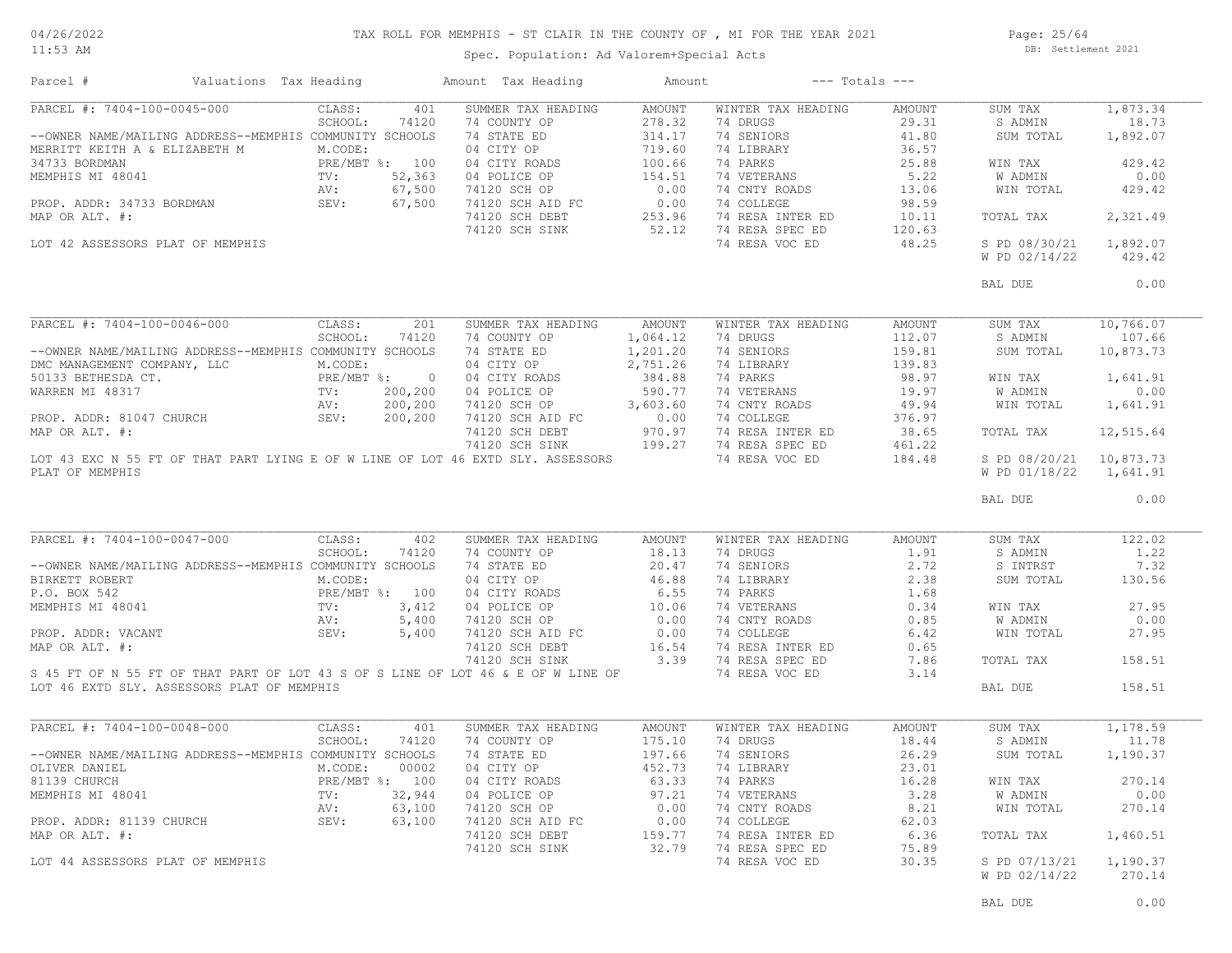#### TAX ROLL FOR MEMPHIS - ST CLAIR IN THE COUNTY OF , MI FOR THE YEAR 2021

11:53 AM

#### Spec. Population: Ad Valorem+Special Acts

Page: 26/64 DB: Settlement 2021

| Parcel #                                                                                                                                                                                                                                             | Valuations Tax Heading |                |                | Amount Tax Heading                 | Amount |                              | $---$ Totals $---$ |               |          |
|------------------------------------------------------------------------------------------------------------------------------------------------------------------------------------------------------------------------------------------------------|------------------------|----------------|----------------|------------------------------------|--------|------------------------------|--------------------|---------------|----------|
| PARCEL #: 7404-100-0049-000                                                                                                                                                                                                                          |                        | CLASS:         | 401            | SUMMER TAX HEADING                 | AMOUNT | WINTER TAX HEADING           | AMOUNT             | SUM TAX       | 1,145.87 |
|                                                                                                                                                                                                                                                      |                        | SCHOOL:        | 74120          | 74 COUNTY OP                       | 170.24 | 74 DRUGS                     | 17.92              | S ADMIN       | 11.45    |
| --OWNER NAME/MAILING ADDRESS--MEMPHIS COMMUNITY SCHOOLS                                                                                                                                                                                              |                        |                |                | 74 STATE ED                        | 192.17 | 74 SENIORS                   | 25.56              | SUM TOTAL     | 1,157.32 |
|                                                                                                                                                                                                                                                      |                        |                |                | 04 CITY OP                         | 440.16 | 74 LIBRARY                   | 22.37              |               |          |
|                                                                                                                                                                                                                                                      |                        |                |                | 04 CITY ROADS                      | 61.57  | 74 PARKS                     | 15.83              | WIN TAX       | 262.64   |
|                                                                                                                                                                                                                                                      |                        |                |                |                                    |        | 74 VETERANS                  | 3.19               | W ADMIN       | 0.00     |
|                                                                                                                                                                                                                                                      |                        |                |                |                                    |        | 74 CNTY ROADS                | 7.99               | WIN TOTAL     | 262.64   |
|                                                                                                                                                                                                                                                      |                        |                |                |                                    |        | 74 COLLEGE                   | 60.31              |               |          |
|                                                                                                                                                                                                                                                      |                        |                |                |                                    |        | 74 RESA INTER ED             | 6.18               | TOTAL TAX     | 1,419.96 |
|                                                                                                                                                                                                                                                      |                        |                |                |                                    |        | 74 RESA SPEC ED              | 73.78              |               |          |
| MAP OR ALT. $\#$ :<br>LOT 45 ASSESSORS PLAT OF MEMPHIS                                                                                                                                                                                               |                        |                |                |                                    |        | 74 RESA VOC ED               | 29.51              | S PD 08/11/21 | 1,157.32 |
|                                                                                                                                                                                                                                                      |                        |                |                |                                    |        |                              |                    | W PD 12/07/21 | 262.64   |
|                                                                                                                                                                                                                                                      |                        |                |                |                                    |        |                              |                    |               |          |
|                                                                                                                                                                                                                                                      |                        |                |                |                                    |        |                              |                    | BAL DUE       | 0.00     |
| PARCEL #: 7404-100-0050-000                                                                                                                                                                                                                          |                        | CLASS:         | 401            | SUMMER TAX HEADING                 | AMOUNT | WINTER TAX HEADING           | AMOUNT             | SUM TAX       | 1,067.65 |
|                                                                                                                                                                                                                                                      |                        | SCHOOL:        | 74120          | 74 COUNTY OP                       | 158.62 | 74 DRUGS                     | 16.70              | S ADMIN       | 10.67    |
|                                                                                                                                                                                                                                                      |                        |                |                | 74 STATE ED                        | 179.05 | 74 SENIORS                   | 23.82              | S INTRST      | 64.06    |
|                                                                                                                                                                                                                                                      |                        |                |                | 04 CITY OP                         | 410.12 | 74 LIBRARY                   | 20.84              | SUM TOTAL     | 1,142.38 |
|                                                                                                                                                                                                                                                      |                        |                |                | 04 CITY ROADS                      | 57.37  | 74 PARKS                     | 14.75              |               |          |
|                                                                                                                                                                                                                                                      |                        |                |                |                                    |        |                              | 2.97               | WIN TAX       | 244.72   |
|                                                                                                                                                                                                                                                      |                        |                |                |                                    |        | 74 VETERANS<br>74 CNTY ROADS | 7.44               | W ADMIN       | 0.00     |
|                                                                                                                                                                                                                                                      |                        |                |                |                                    |        |                              | 56.19              | WIN TOTAL     |          |
|                                                                                                                                                                                                                                                      |                        |                |                |                                    |        |                              |                    |               | 244.72   |
|                                                                                                                                                                                                                                                      |                        |                |                |                                    |        | 74 RESA INTER ED 5.76        |                    |               |          |
| MEMPHIS MI 48041<br>MEMPHIS MI 48041<br>MEMPHIS MI 48041<br>PROP. ADDR: 81079 CHURCH<br>MAP OR ALT. #:<br>MAP OR ALT. #:<br>MAP OR ALT. #:<br>MAP OR ALT. #:<br>MAP OR ALT. #:<br>MAP OR ALT. #:<br>MAP OR ALT. #:<br>TAT OF ILOT 43 LYING E OF WILI |                        |                |                |                                    |        |                              | 68.75<br>27.50     | TOTAL TAX     | 1,387.10 |
| ASSESSORS PLAT OF MEMPHIS                                                                                                                                                                                                                            |                        |                |                |                                    |        |                              |                    | BAL DUE       | 1,387.10 |
|                                                                                                                                                                                                                                                      |                        |                |                |                                    |        |                              |                    |               |          |
| PARCEL #: 7404-100-0051-000                                                                                                                                                                                                                          |                        | CLASS:         | 401            | SUMMER TAX HEADING                 | AMOUNT | WINTER TAX HEADING           | AMOUNT             | SUM TAX       | 1,908.66 |
|                                                                                                                                                                                                                                                      |                        | SCHOOL:        | 74120          | 74 COUNTY OP                       | 283.57 | 74 DRUGS                     | 29.86              | S ADMIN       | 19.08    |
| --OWNER NAME/MAILING ADDRESS--MEMPHIS COMMUNITY SCHOOLS                                                                                                                                                                                              |                        |                |                | 74 STATE ED                        | 320.10 | 74 SENIORS                   | 42.58              | SUM TOTAL     | 1,927.74 |
|                                                                                                                                                                                                                                                      |                        |                |                | 04 CITY OP                         | 733.16 | 74 LIBRARY                   | 37.26              |               |          |
|                                                                                                                                                                                                                                                      |                        |                |                | 04 CITY ROADS                      | 102.56 | 74 PARKS                     | 26.37              | WIN TAX       | 437.51   |
|                                                                                                                                                                                                                                                      |                        |                |                | 04 POLICE OP                       | 157.43 | 74 VETERANS                  | 5.32               | W ADMIN       | 0.00     |
|                                                                                                                                                                                                                                                      |                        |                |                | 74120 SCH OP                       | 0.00   | 74 CNTY ROADS                | 13.31              | WIN TOTAL     | 437.51   |
|                                                                                                                                                                                                                                                      |                        |                |                | 74120 SCH AID FC                   | 0.00   | 74 COLLEGE                   | 100.45             |               |          |
| MOTTE ROSALIE<br>P.O. BOX 590<br>MEMPHIS MI 48041<br>PROP. ADDR: 81220 CHURCH<br>PROP. ADDR: 81220 CHURCH<br>PROP. ADDR: 81220 CHURCH<br>PROP. ADDR: 81220 CHURCH<br>PROP. ADDR: 81220 CHURCH<br>PROP. 2011,600<br>MAP OR ALT. #:                    |                        |                |                | 74120 SCH AID FC<br>74120 SCH DEBT | 258.74 | 74 RESA INTER ED             | 10.30              | TOTAL TAX     | 2,365.25 |
|                                                                                                                                                                                                                                                      |                        |                |                | 74120 SCH SINK                     | 53.10  | 74 RESA SPEC ED              | 122.90             |               |          |
|                                                                                                                                                                                                                                                      |                        |                |                |                                    |        | 74 RESA VOC ED               | 49.16              | S PD 07/12/21 | 1,927.74 |
| S 1/2 OF LOT 47 ASSESSORS PLAT OF MEMPHIS                                                                                                                                                                                                            |                        |                |                |                                    |        |                              |                    |               | 437.51   |
|                                                                                                                                                                                                                                                      |                        |                |                |                                    |        |                              |                    | W PD 01/18/22 |          |
|                                                                                                                                                                                                                                                      |                        |                |                |                                    |        |                              |                    | BAL DUE       | 0.00     |
| PARCEL #: 7404-100-0052-000                                                                                                                                                                                                                          |                        | CLASS:         | 401            | SUMMER TAX HEADING                 | AMOUNT | WINTER TAX HEADING           | AMOUNT             | SUM TAX       | 2,649.16 |
|                                                                                                                                                                                                                                                      |                        | SCHOOL:        | 74120          | 74 COUNTY OP                       | 261.84 | 74 DRUGS                     | 27.57              | S ADMIN       | 26.49    |
| --OWNER NAME/MAILING ADDRESS--MEMPHIS COMMUNITY SCHOOLS                                                                                                                                                                                              |                        |                |                | 74 STATE ED                        | 295.57 | 74 SENIORS                   | 39.32              | SUM TOTAL     | 2,675.65 |
| WALSH THOMAS & KIMBERLY M.CODE:                                                                                                                                                                                                                      |                        |                | 00001          | 04 CITY OP                         | 677.00 |                              | 34.41              |               |          |
|                                                                                                                                                                                                                                                      |                        |                |                |                                    |        | 74 LIBRARY                   |                    |               |          |
| 81260 CHURCH                                                                                                                                                                                                                                         |                        | PRE/MBT %:     | $\overline{0}$ | 04 CITY ROADS                      | 94.70  | 74 PARKS                     | 24.35              | WIN TAX       | 404.00   |
| MEMPHIS MI 48041                                                                                                                                                                                                                                     |                        | TV:<br>49,263  |                | 04 POLICE OP                       | 145.37 | 74 VETERANS                  | 4.91               | W ADMIN       | 0.00     |
|                                                                                                                                                                                                                                                      |                        | 68,900<br>AV:  |                | 74120 SCH OP                       | 886.73 | 74 CNTY ROADS                | 12.29              | WIN TOTAL     | 404.00   |
| PROP. ADDR: 81260 CHURCH                                                                                                                                                                                                                             |                        | SEV:<br>68,900 |                | 74120 SCH AID FC                   | 0.00   | 74 COLLEGE                   | 92.76              |               |          |
| MAP OR ALT. #:                                                                                                                                                                                                                                       |                        |                |                | 74120 SCH DEBT                     | 238.92 | 74 RESA INTER ED             | 9.51               | TOTAL TAX     | 3,079.65 |
|                                                                                                                                                                                                                                                      |                        |                |                | 74120 SCH SINK                     | 49.03  | 74 RESA SPEC ED              | 113.49             |               |          |
| N 1/2 OF LOT 47 & THAT PART OF MAPLE STREET ADJ.DESC.AS BEG AT NW COR. OF LOT 47, TH                                                                                                                                                                 |                        |                |                |                                    |        | 74 RESA VOC ED               | 45.39              | S PD 08/23/21 | 2,675.65 |
| S 77*8'35"E 113.87', TH S 73*18'35"E 21.56', TH N 64*16'23"W 82.85', TH S 85*33'24" W                                                                                                                                                                |                        |                |                |                                    |        |                              |                    | W PD 12/27/21 | 404.00   |
| 57.20'TO POB. ASSESSORS PLAT OF MEMPHIS                                                                                                                                                                                                              |                        |                |                |                                    |        |                              |                    |               |          |
|                                                                                                                                                                                                                                                      |                        |                |                |                                    |        |                              |                    | BAL DUE       | 0.00     |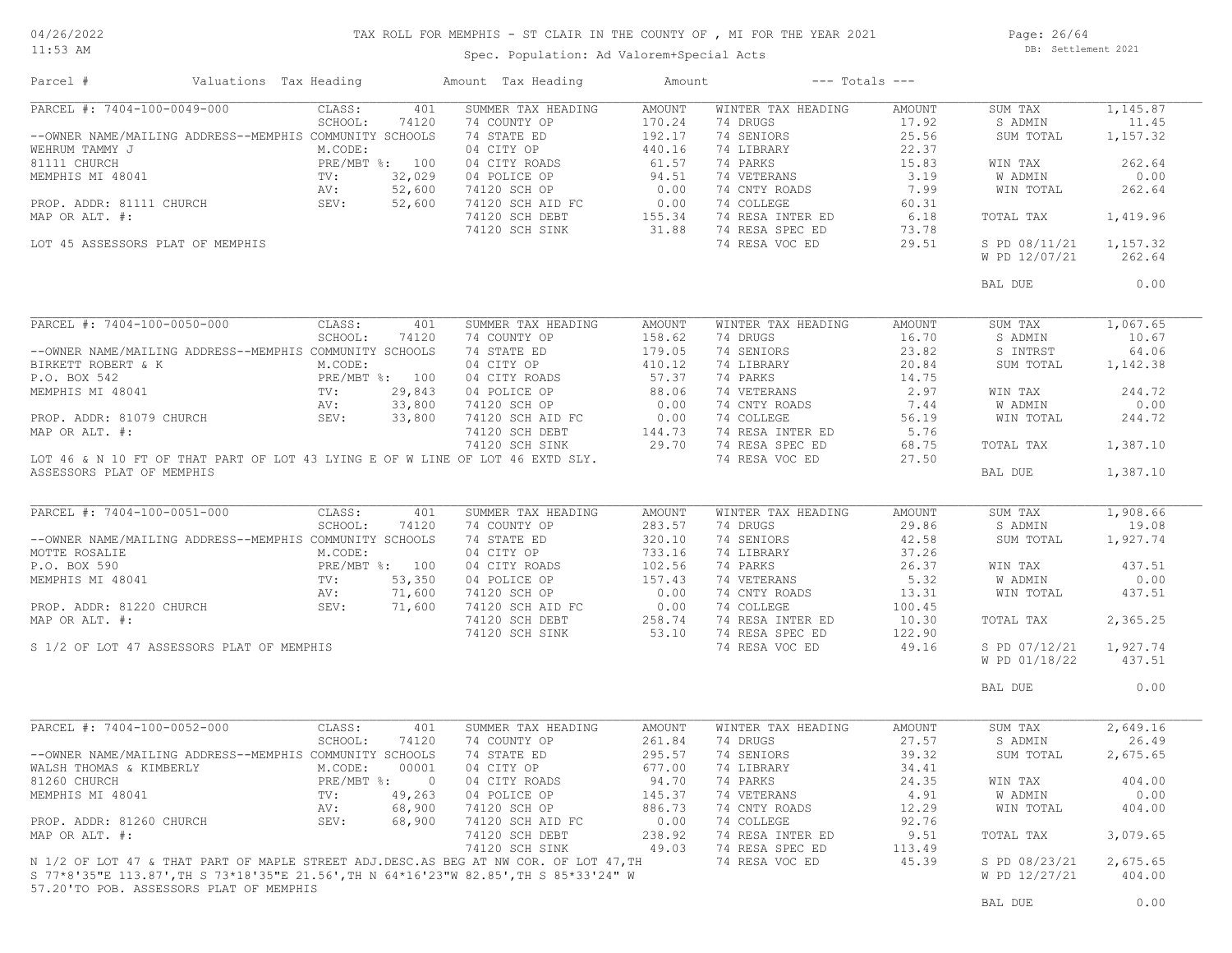# TAX ROLL FOR MEMPHIS - ST CLAIR IN THE COUNTY OF , MI FOR THE YEAR 2021

11:53 AM

## Spec. Population: Ad Valorem+Special Acts

Page: 27/64 DB: Settlement 2021

| Parcel #<br>Valuations Tax Heading                                                                                                                                                                                                         |                            | Amount Tax Heading | Amount |                                                                                                                                                                                                                                                                                                                                                                                                                                                                               | $---$ Totals $---$ |                                         |          |
|--------------------------------------------------------------------------------------------------------------------------------------------------------------------------------------------------------------------------------------------|----------------------------|--------------------|--------|-------------------------------------------------------------------------------------------------------------------------------------------------------------------------------------------------------------------------------------------------------------------------------------------------------------------------------------------------------------------------------------------------------------------------------------------------------------------------------|--------------------|-----------------------------------------|----------|
| PARCEL #: 7404-100-0053-000                                                                                                                                                                                                                | $\overline{401}$<br>CLASS: | SUMMER TAX HEADING | AMOUNT | WINTER TAX HEADING                                                                                                                                                                                                                                                                                                                                                                                                                                                            | AMOUNT             | SUM TAX                                 | 1,529.17 |
|                                                                                                                                                                                                                                            | SCHOOL:<br>74120           | 74 COUNTY OP       | 227.19 | 74 DRUGS 23.92<br>74 SENIORS 34.12                                                                                                                                                                                                                                                                                                                                                                                                                                            |                    | S ADMIN                                 | 15.29    |
| --OWNER NAME/MAILING ADDRESS--MEMPHIS COMMUNITY SCHOOLS                                                                                                                                                                                    |                            | 74 STATE ED        | 256.45 |                                                                                                                                                                                                                                                                                                                                                                                                                                                                               |                    | SUM TOTAL                               | 1,544.46 |
|                                                                                                                                                                                                                                            |                            |                    |        |                                                                                                                                                                                                                                                                                                                                                                                                                                                                               |                    |                                         | 350.52   |
|                                                                                                                                                                                                                                            |                            |                    |        |                                                                                                                                                                                                                                                                                                                                                                                                                                                                               |                    | WIN TAX                                 |          |
|                                                                                                                                                                                                                                            |                            |                    |        |                                                                                                                                                                                                                                                                                                                                                                                                                                                                               |                    | W ADMIN                                 | 0.00     |
|                                                                                                                                                                                                                                            |                            |                    |        |                                                                                                                                                                                                                                                                                                                                                                                                                                                                               |                    | WIN TOTAL                               | 350.52   |
|                                                                                                                                                                                                                                            |                            |                    |        |                                                                                                                                                                                                                                                                                                                                                                                                                                                                               |                    |                                         |          |
|                                                                                                                                                                                                                                            |                            |                    |        |                                                                                                                                                                                                                                                                                                                                                                                                                                                                               |                    | TOTAL TAX                               | 1,894.98 |
|                                                                                                                                                                                                                                            |                            |                    |        |                                                                                                                                                                                                                                                                                                                                                                                                                                                                               |                    |                                         |          |
|                                                                                                                                                                                                                                            |                            |                    |        |                                                                                                                                                                                                                                                                                                                                                                                                                                                                               |                    | S PD 08/23/21 1,544.46                  |          |
|                                                                                                                                                                                                                                            |                            |                    |        |                                                                                                                                                                                                                                                                                                                                                                                                                                                                               |                    | W PD 02/14/22                           | 350.52   |
|                                                                                                                                                                                                                                            |                            |                    |        |                                                                                                                                                                                                                                                                                                                                                                                                                                                                               |                    | BAL DUE                                 | 0.00     |
| PARCEL #: 7404-100-0054-000                                                                                                                                                                                                                | CLASS:<br>401              | SUMMER TAX HEADING | AMOUNT | WINTER TAX HEADING                                                                                                                                                                                                                                                                                                                                                                                                                                                            | AMOUNT             | SUM TAX                                 | 1,750.49 |
|                                                                                                                                                                                                                                            |                            |                    |        | 74 DRUGS 27.39                                                                                                                                                                                                                                                                                                                                                                                                                                                                |                    | S ADMIN                                 | 17.50    |
|                                                                                                                                                                                                                                            |                            |                    |        | 4 DENJORS<br>21.39<br>239.06<br>239.06<br>24 LIBRARY<br>24 DR VETERANS<br>24.19<br>24 COLLEGE<br>22.13                                                                                                                                                                                                                                                                                                                                                                        |                    | SUM TOTAL                               | 1,767.99 |
|                                                                                                                                                                                                                                            |                            |                    |        |                                                                                                                                                                                                                                                                                                                                                                                                                                                                               |                    |                                         |          |
|                                                                                                                                                                                                                                            |                            |                    |        |                                                                                                                                                                                                                                                                                                                                                                                                                                                                               |                    | WIN TAX                                 | 401.26   |
|                                                                                                                                                                                                                                            |                            |                    |        |                                                                                                                                                                                                                                                                                                                                                                                                                                                                               |                    | W ADMIN                                 | 0.00     |
|                                                                                                                                                                                                                                            |                            |                    |        |                                                                                                                                                                                                                                                                                                                                                                                                                                                                               |                    | WIN TOTAL                               | 401.26   |
|                                                                                                                                                                                                                                            |                            |                    |        |                                                                                                                                                                                                                                                                                                                                                                                                                                                                               |                    |                                         |          |
|                                                                                                                                                                                                                                            |                            |                    |        |                                                                                                                                                                                                                                                                                                                                                                                                                                                                               | 9.44               | TOTAL TAX                               | 2,169.25 |
|                                                                                                                                                                                                                                            |                            |                    |        |                                                                                                                                                                                                                                                                                                                                                                                                                                                                               |                    |                                         |          |
| LOT 49 EXCLUDING THE NORTHERLY 4.00 FEET ASSESSORS PLAT OF MEMPHIS                                                                                                                                                                         |                            |                    |        | 74 COLLEGE<br>74 RESA INTER ED 9.44<br>2010 - SPEC ED 112.72<br>15.08<br>74 RESA VOC ED                                                                                                                                                                                                                                                                                                                                                                                       | 45.08              |                                         |          |
|                                                                                                                                                                                                                                            |                            |                    |        |                                                                                                                                                                                                                                                                                                                                                                                                                                                                               |                    | S PD 07/09/21 1,767.99<br>W PD 12/15/21 | 401.26   |
|                                                                                                                                                                                                                                            |                            |                    |        |                                                                                                                                                                                                                                                                                                                                                                                                                                                                               |                    | BAL DUE                                 | 0.00     |
| PARCEL #: 7404-100-0055-000                                                                                                                                                                                                                | CLASS:<br>201              | SUMMER TAX HEADING | AMOUNT | WINTER TAX HEADING                                                                                                                                                                                                                                                                                                                                                                                                                                                            | <b>AMOUNT</b>      | SUM TAX                                 | 0.00     |
|                                                                                                                                                                                                                                            | SCHOOL:<br>74120           | 74 COUNTY OP 0.00  |        | 74 DRUGS 0.00                                                                                                                                                                                                                                                                                                                                                                                                                                                                 |                    | S ADMIN                                 | 0.00     |
|                                                                                                                                                                                                                                            |                            |                    |        |                                                                                                                                                                                                                                                                                                                                                                                                                                                                               | 0.00               | SUM TOTAL                               | 0.00     |
|                                                                                                                                                                                                                                            |                            |                    |        | 74 SENIORS<br>74 LIBRARY<br>74 PARKS                                                                                                                                                                                                                                                                                                                                                                                                                                          | 0.00               |                                         |          |
|                                                                                                                                                                                                                                            |                            |                    |        |                                                                                                                                                                                                                                                                                                                                                                                                                                                                               |                    | WIN TAX                                 | 0.00     |
|                                                                                                                                                                                                                                            |                            |                    |        |                                                                                                                                                                                                                                                                                                                                                                                                                                                                               |                    |                                         | 0.00     |
|                                                                                                                                                                                                                                            |                            |                    |        | 74 PARKS 0.00<br>74 VETERANS 0.00<br>74 CNTY ROADS 0.00<br>74 COLLEGE 0.00                                                                                                                                                                                                                                                                                                                                                                                                    |                    | W ADMIN                                 |          |
|                                                                                                                                                                                                                                            |                            |                    |        |                                                                                                                                                                                                                                                                                                                                                                                                                                                                               |                    | WIN TOTAL                               | 0.00     |
| --OWNER NAME/MAILING ADDRESS--MEMPHIS COMMUNITY SCHOOL: 74120 74 COUNTY OP<br>MEMPHIS COMMUNITY SCHOOLS M.CODE: 04 CITY OP<br>P.O. BOX 201<br>MEMPHIS MI 48041<br>MEMPHIS MI 48041<br>PROP. ADDR: VACANT BUS LOT<br>PROP. ADDR: VACANT BUS |                            |                    |        |                                                                                                                                                                                                                                                                                                                                                                                                                                                                               |                    |                                         |          |
|                                                                                                                                                                                                                                            |                            |                    |        | 74 RESA INTER ED                                                                                                                                                                                                                                                                                                                                                                                                                                                              | 0.00               | TOTAL TAX                               | 0.00     |
|                                                                                                                                                                                                                                            |                            | 74120 SCH SINK     | 0.00   | 74 RESA SPEC ED                                                                                                                                                                                                                                                                                                                                                                                                                                                               | 0.00               |                                         |          |
| LOT 50 ASSESSOR PLAT OF MEMPHIS                                                                                                                                                                                                            |                            |                    |        | 74 RESA VOC ED                                                                                                                                                                                                                                                                                                                                                                                                                                                                | 0.00               | BAL DUE                                 | 0.00     |
| PARCEL #: 7404-100-0056-000                                                                                                                                                                                                                | CLASS:<br>201              | SUMMER TAX HEADING | AMOUNT | WINTER TAX HEADING                                                                                                                                                                                                                                                                                                                                                                                                                                                            | AMOUNT             | SUM TAX                                 | 0.00     |
|                                                                                                                                                                                                                                            | SCHOOL:<br>74120           | 74 COUNTY OP 0.00  |        | 74 DRUGS<br>$\begin{tabular}{lllllllllllll} \multicolumn{4}{c}{\textbf{4} &\textbf{DRUGS}} & & & & & & & & \\ \multicolumn{4}{c}{\textbf{74} &\textbf{LEBARY}} & & & & & & & \\ \multicolumn{4}{c}{\textbf{74} &\textbf{PARRY}} & & & & & & \\ \multicolumn{4}{c}{\textbf{74} &\textbf{PARKS}} & & & & & & \\ \multicolumn{4}{c}{\textbf{74} &\textbf{WRTERANS}} & & & & & & \\ \multicolumn{4}{c}{\textbf{74} &\textbf{CNTY ROADS}} & & & & & \\ \multicolumn{4}{c}{\textbf$ | $\sim$ 0.00        | S ADMIN                                 | 0.00     |
|                                                                                                                                                                                                                                            |                            |                    |        |                                                                                                                                                                                                                                                                                                                                                                                                                                                                               |                    | SUM TOTAL                               | 0.00     |
|                                                                                                                                                                                                                                            |                            |                    |        |                                                                                                                                                                                                                                                                                                                                                                                                                                                                               |                    |                                         |          |
|                                                                                                                                                                                                                                            |                            |                    |        |                                                                                                                                                                                                                                                                                                                                                                                                                                                                               |                    | WIN TAX                                 | 0.00     |
|                                                                                                                                                                                                                                            |                            |                    |        |                                                                                                                                                                                                                                                                                                                                                                                                                                                                               |                    | W ADMIN                                 | 0.00     |
|                                                                                                                                                                                                                                            |                            |                    |        |                                                                                                                                                                                                                                                                                                                                                                                                                                                                               |                    | WIN TOTAL                               | 0.00     |
|                                                                                                                                                                                                                                            |                            |                    |        |                                                                                                                                                                                                                                                                                                                                                                                                                                                                               |                    |                                         |          |
|                                                                                                                                                                                                                                            |                            |                    |        |                                                                                                                                                                                                                                                                                                                                                                                                                                                                               |                    | TOTAL TAX                               | 0.00     |
| --OWNER NAME/MAILING ADDRESS--MEMPHIS COMMUNITY SCHOOLS 74 STATE ED 0.00<br>MEMPHIS COMMUNITY SCHOOL M.CODE: 04 CITY OP 0.00<br>P.O. BOX 201<br>MEMPHIS MI 48041 TV: 0 04 CITY ROADS 0.00<br>PROP. ADDR: 34841 BORDMAN SEV: 0 74120 SC     |                            | 74120 SCH SINK     | 0.00   | 74 RESA SPEC ED                                                                                                                                                                                                                                                                                                                                                                                                                                                               | 0.00               |                                         |          |
| LOT 51 ASSESSORS PLAT OF MEMPHIS                                                                                                                                                                                                           |                            |                    |        | 74 RESA VOC ED                                                                                                                                                                                                                                                                                                                                                                                                                                                                | 0.00               | BAL DUE                                 | 0.00     |
|                                                                                                                                                                                                                                            |                            |                    |        |                                                                                                                                                                                                                                                                                                                                                                                                                                                                               |                    |                                         |          |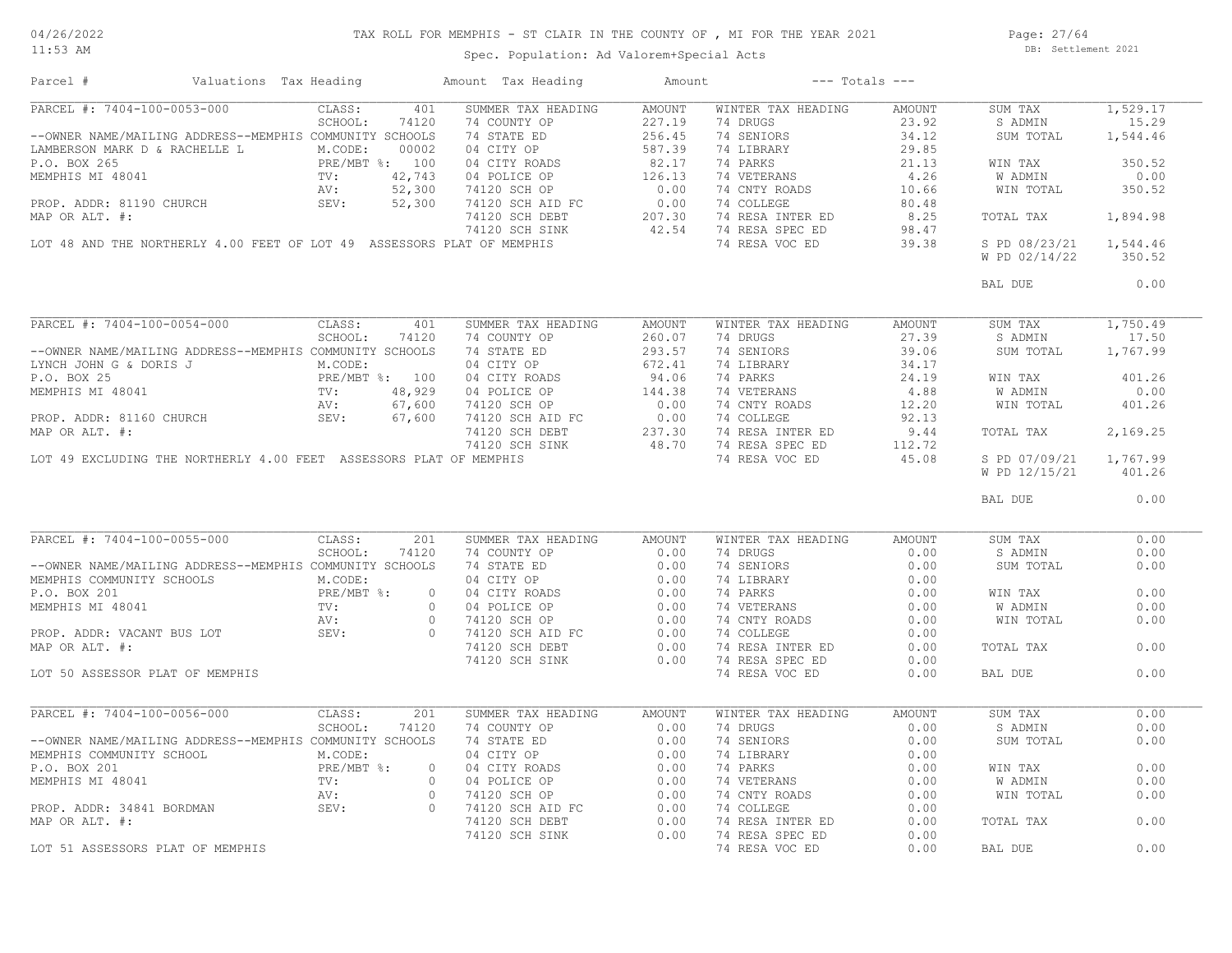# TAX ROLL FOR MEMPHIS - ST CLAIR IN THE COUNTY OF , MI FOR THE YEAR 2021

11:53 AM

## Spec. Population: Ad Valorem+Special Acts

Page: 28/64 DB: Settlement 2021

| PARCEL #: 7404-100-0057-000<br>CLASS:<br>202<br>SUMMER TAX HEADING<br>AMOUNT<br>WINTER TAX HEADING<br>AMOUNT<br>SUM TAX<br>SCHOOL:<br>74 COUNTY OP<br>24.90<br>74 DRUGS<br>2.62<br>S ADMIN<br>74120<br>--OWNER NAME/MAILING ADDRESS--MEMPHIS COMMUNITY SCHOOLS<br>74 STATE ED<br>28.11<br>74 SENIORS<br>3.74<br>SUM TOTAL<br>04 CITY OP<br>64.38<br>3.27<br>VAN HAVERBECK HENRY & C TRUST<br>M.CODE:<br>74 LIBRARY<br>PRE/MBT %: 0<br>9.00<br>74 PARKS<br>71875 MEMPHIS RIDGE RD<br>04 CITY ROADS<br>04 POLICE OP<br>2.31<br>WIN TAX<br>13.82<br>74 VETERANS<br>RICHMOND MI 48062<br>TV:<br>4,685<br>0.46<br>W ADMIN<br>74120 SCH OP<br>74120 SCH AID FC<br>84.33<br>74 CNTY ROADS<br>1.16<br>WIN TOTAL<br>AV:<br>5,400<br>0.00<br>74 COLLEGE<br>8.82<br>PROP. ADDR: VACANT BORDMAN<br>SEV:<br>5,400<br>74120 SCH DEBT<br>22.72<br>74 RESA INTER ED<br>MAP OR ALT. #:<br>TOTAL TAX | 251.92<br>2.51<br>254.43<br>38.38 |
|------------------------------------------------------------------------------------------------------------------------------------------------------------------------------------------------------------------------------------------------------------------------------------------------------------------------------------------------------------------------------------------------------------------------------------------------------------------------------------------------------------------------------------------------------------------------------------------------------------------------------------------------------------------------------------------------------------------------------------------------------------------------------------------------------------------------------------------------------------------------------------|-----------------------------------|
|                                                                                                                                                                                                                                                                                                                                                                                                                                                                                                                                                                                                                                                                                                                                                                                                                                                                                    |                                   |
|                                                                                                                                                                                                                                                                                                                                                                                                                                                                                                                                                                                                                                                                                                                                                                                                                                                                                    |                                   |
|                                                                                                                                                                                                                                                                                                                                                                                                                                                                                                                                                                                                                                                                                                                                                                                                                                                                                    |                                   |
|                                                                                                                                                                                                                                                                                                                                                                                                                                                                                                                                                                                                                                                                                                                                                                                                                                                                                    |                                   |
|                                                                                                                                                                                                                                                                                                                                                                                                                                                                                                                                                                                                                                                                                                                                                                                                                                                                                    |                                   |
|                                                                                                                                                                                                                                                                                                                                                                                                                                                                                                                                                                                                                                                                                                                                                                                                                                                                                    | 0.00                              |
|                                                                                                                                                                                                                                                                                                                                                                                                                                                                                                                                                                                                                                                                                                                                                                                                                                                                                    | 38.38                             |
|                                                                                                                                                                                                                                                                                                                                                                                                                                                                                                                                                                                                                                                                                                                                                                                                                                                                                    |                                   |
|                                                                                                                                                                                                                                                                                                                                                                                                                                                                                                                                                                                                                                                                                                                                                                                                                                                                                    | 292.81                            |
| 0.90<br>4.66<br>74 RESA SPEC ED                                                                                                                                                                                                                                                                                                                                                                                                                                                                                                                                                                                                                                                                                                                                                                                                                                                    |                                   |
| 74120 SCH SINK<br>10.79                                                                                                                                                                                                                                                                                                                                                                                                                                                                                                                                                                                                                                                                                                                                                                                                                                                            |                                   |
| 74 RESA VOC ED<br>4.31<br>S PD 08/27/21<br>LOT 52 ASSESSORS PLAT OF MEMPHIS                                                                                                                                                                                                                                                                                                                                                                                                                                                                                                                                                                                                                                                                                                                                                                                                        | 254.43                            |
| W PD 01/31/22                                                                                                                                                                                                                                                                                                                                                                                                                                                                                                                                                                                                                                                                                                                                                                                                                                                                      | 38.38                             |
| BAL DUE                                                                                                                                                                                                                                                                                                                                                                                                                                                                                                                                                                                                                                                                                                                                                                                                                                                                            | 0.00                              |
|                                                                                                                                                                                                                                                                                                                                                                                                                                                                                                                                                                                                                                                                                                                                                                                                                                                                                    |                                   |
| PARCEL #: 7404-100-0058-000<br>SUMMER TAX HEADING<br>WINTER TAX HEADING<br>CLASS:<br>201<br>AMOUNT<br>AMOUNT<br>SUM TAX                                                                                                                                                                                                                                                                                                                                                                                                                                                                                                                                                                                                                                                                                                                                                            | 1,107.17                          |
| SCHOOL:<br>74120<br>74 COUNTY OP<br>109.43<br>74 DRUGS<br>11.52<br>S ADMIN                                                                                                                                                                                                                                                                                                                                                                                                                                                                                                                                                                                                                                                                                                                                                                                                         | 11.07                             |
| --OWNER NAME/MAILING ADDRESS--MEMPHIS COMMUNITY SCHOOLS<br>123.53<br>16.43<br>74 STATE ED<br>74 SENIORS<br>SUM TOTAL                                                                                                                                                                                                                                                                                                                                                                                                                                                                                                                                                                                                                                                                                                                                                               | 1,118.24                          |
| 04 CITY OP<br>282.94<br>74 LIBRARY<br>14.38<br>VAN HAVERBECK HENRY & C TRUST<br>M.CODE:                                                                                                                                                                                                                                                                                                                                                                                                                                                                                                                                                                                                                                                                                                                                                                                            |                                   |
| PRE/MBT %: 0<br>39.58<br>74 PARKS<br>71875 MEMPHIS RIDGE RD<br>04 CITY ROADS<br>10.17<br>WIN TAX                                                                                                                                                                                                                                                                                                                                                                                                                                                                                                                                                                                                                                                                                                                                                                                   | 168.81                            |
| 74 VETERANS<br>2.05<br>RICHMOND MI 48062<br>TV:<br>20,589<br>04 POLICE OP<br>60.75<br>W ADMIN                                                                                                                                                                                                                                                                                                                                                                                                                                                                                                                                                                                                                                                                                                                                                                                      | 0.00                              |
| 74 CNTY ROADS<br>5.13<br>43,300<br>WIN TOTAL<br>AV:                                                                                                                                                                                                                                                                                                                                                                                                                                                                                                                                                                                                                                                                                                                                                                                                                                | 168.81                            |
| 74120 SCH OP 370.60<br>74120 SCH AID FC 0.00<br>43,300<br>74 COLLEGE<br>38.76                                                                                                                                                                                                                                                                                                                                                                                                                                                                                                                                                                                                                                                                                                                                                                                                      |                                   |
| PROP. ADDR: 34823 BORDMAN AV:<br>MAR OR ALE "<br>99.85<br>74 RESA INTER ED<br>MAP OR ALT. #:<br>74120 SCH DEBT<br>3.97                                                                                                                                                                                                                                                                                                                                                                                                                                                                                                                                                                                                                                                                                                                                                             | 1,287.05                          |
| TOTAL TAX                                                                                                                                                                                                                                                                                                                                                                                                                                                                                                                                                                                                                                                                                                                                                                                                                                                                          |                                   |
| 20.49<br>74 RESA SPEC ED<br>74120 SCH SINK<br>47.43                                                                                                                                                                                                                                                                                                                                                                                                                                                                                                                                                                                                                                                                                                                                                                                                                                |                                   |
| 74 RESA VOC ED<br>18.97<br>S PD 08/27/21<br>LOT 53 ASSESSORS PLAT OF MEMPHIS                                                                                                                                                                                                                                                                                                                                                                                                                                                                                                                                                                                                                                                                                                                                                                                                       | 1,118.24                          |
| W PD 01/31/22                                                                                                                                                                                                                                                                                                                                                                                                                                                                                                                                                                                                                                                                                                                                                                                                                                                                      | 168.81                            |
| BAL DUE                                                                                                                                                                                                                                                                                                                                                                                                                                                                                                                                                                                                                                                                                                                                                                                                                                                                            | 0.00                              |
|                                                                                                                                                                                                                                                                                                                                                                                                                                                                                                                                                                                                                                                                                                                                                                                                                                                                                    |                                   |
| PARCEL #: 7404-100-0059-000<br>CLASS:<br>SUMMER TAX HEADING<br>WINTER TAX HEADING<br>401<br>AMOUNT<br>AMOUNT<br>SUM TAX                                                                                                                                                                                                                                                                                                                                                                                                                                                                                                                                                                                                                                                                                                                                                            | 393.50                            |
| SCHOOL:<br>74 COUNTY OP<br>58.46<br>74 DRUGS<br>6.15<br>S ADMIN<br>74120                                                                                                                                                                                                                                                                                                                                                                                                                                                                                                                                                                                                                                                                                                                                                                                                           | 3.93                              |
| --OWNER NAME/MAILING ADDRESS--MEMPHIS COMMUNITY SCHOOLS<br>74 STATE ED<br>66.00<br>74 SENIORS<br>8.78<br>SUM TOTAL                                                                                                                                                                                                                                                                                                                                                                                                                                                                                                                                                                                                                                                                                                                                                                 | 397.43                            |
| 151.16<br>04 CITY OP<br>7.68<br>GONZALEZ FRANCISCO J, PENNA CINDY E<br>M.CODE:<br>74 LIBRARY                                                                                                                                                                                                                                                                                                                                                                                                                                                                                                                                                                                                                                                                                                                                                                                       |                                   |
| P.O. BOX 381<br>PRE/MBT %: 100<br>04 CITY ROADS<br>21.14<br>74 PARKS<br>5.43<br>WIN TAX                                                                                                                                                                                                                                                                                                                                                                                                                                                                                                                                                                                                                                                                                                                                                                                            | 90.17                             |
| MEMPHIS MI 48041<br>11,000<br>32.45<br>74 VETERANS<br>1.09<br>W ADMIN<br>$\texttt{TV}$ :<br>04 POLICE OP                                                                                                                                                                                                                                                                                                                                                                                                                                                                                                                                                                                                                                                                                                                                                                           | 0.00                              |
| 74 CNTY ROADS<br>11,000<br>74120 SCH OP<br>0.00<br>2.74<br>WIN TOTAL<br>AV:                                                                                                                                                                                                                                                                                                                                                                                                                                                                                                                                                                                                                                                                                                                                                                                                        | 90.17                             |
| 0.00<br>11,000<br>74 COLLEGE<br>20.71<br>PROP. ADDR: 34844 MAPLE<br>SEV:<br>74120 SCH AID FC                                                                                                                                                                                                                                                                                                                                                                                                                                                                                                                                                                                                                                                                                                                                                                                       |                                   |
| 53.35<br>74 RESA INTER ED<br>MAP OR ALT. #:<br>74120 SCH DEBT<br>2.12<br>TOTAL TAX                                                                                                                                                                                                                                                                                                                                                                                                                                                                                                                                                                                                                                                                                                                                                                                                 | 487.60                            |
| 10.94<br>74 RESA SPEC ED<br>25.34                                                                                                                                                                                                                                                                                                                                                                                                                                                                                                                                                                                                                                                                                                                                                                                                                                                  |                                   |
| 74120 SCH SINK                                                                                                                                                                                                                                                                                                                                                                                                                                                                                                                                                                                                                                                                                                                                                                                                                                                                     |                                   |
| LOT 54, AND THE W'LY.16.75 FEET. OF LOT 55 THEREOF, IN ASSESSORS PLAT OF MEMPHIS<br>74 RESA VOC ED<br>10.13<br>S PD 08/30/21                                                                                                                                                                                                                                                                                                                                                                                                                                                                                                                                                                                                                                                                                                                                                       | 397.43                            |
| W PD 02/18/22                                                                                                                                                                                                                                                                                                                                                                                                                                                                                                                                                                                                                                                                                                                                                                                                                                                                      | 87.46                             |
|                                                                                                                                                                                                                                                                                                                                                                                                                                                                                                                                                                                                                                                                                                                                                                                                                                                                                    | 2.71                              |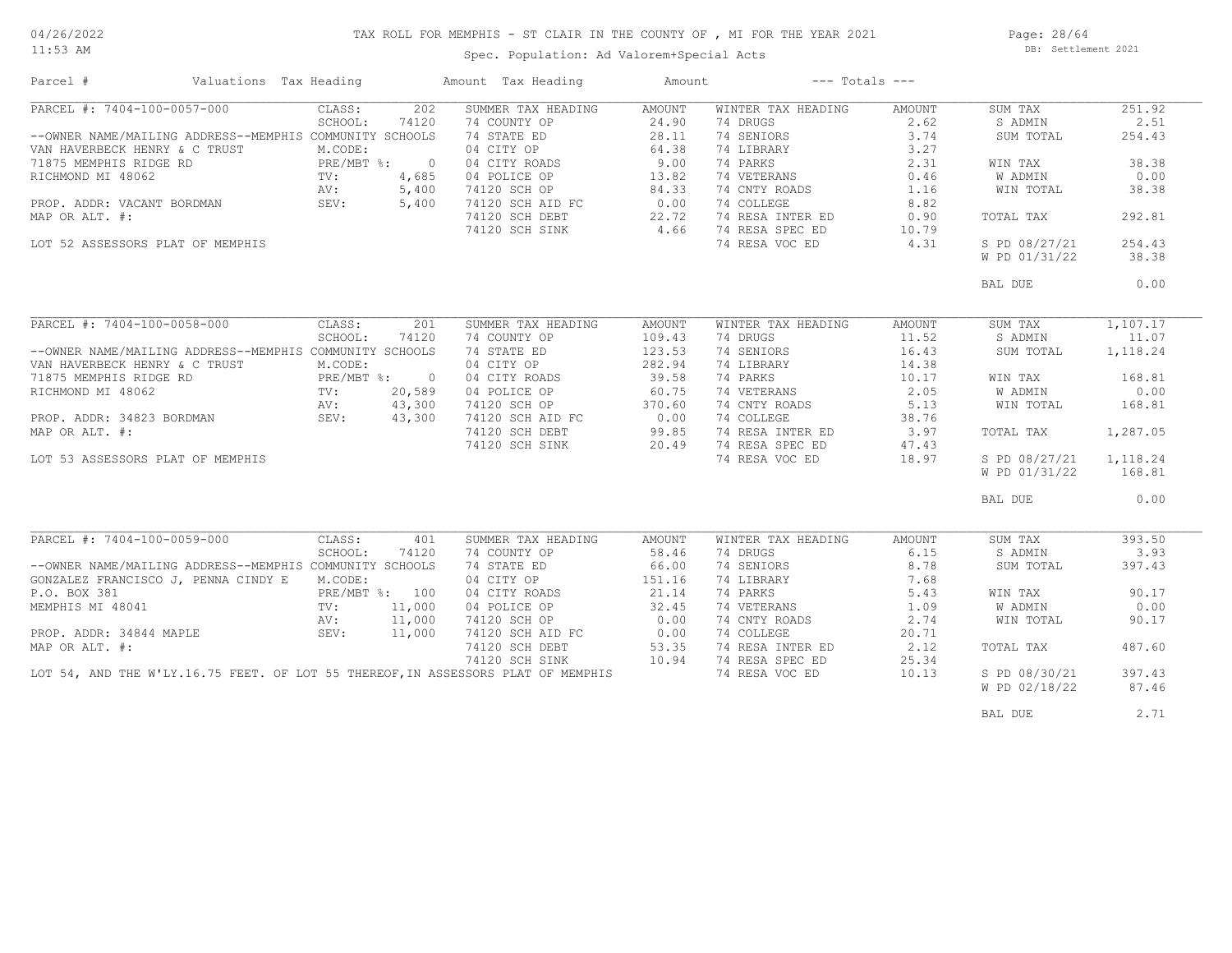#### TAX ROLL FOR MEMPHIS - ST CLAIR IN THE COUNTY OF , MI FOR THE YEAR 2021

11:53 AM

#### Spec. Population: Ad Valorem+Special Acts

Page: 29/64 DB: Settlement 2021

| Parcel #                                                                             | Valuations Tax Heading |                | Amount Tax Heading | Amount   |                    | $---$ Totals $---$ |                |          |
|--------------------------------------------------------------------------------------|------------------------|----------------|--------------------|----------|--------------------|--------------------|----------------|----------|
| PARCEL #: 7404-100-0060-000                                                          | CLASS:                 | 401            | SUMMER TAX HEADING | AMOUNT   | WINTER TAX HEADING | AMOUNT             | SUM TAX        | 1,109.11 |
|                                                                                      | SCHOOL:                | 74120          | 74 COUNTY OP       | 164.78   | 74 DRUGS           | 17.35              | S ADMIN        | 11.09    |
| --OWNER NAME/MAILING ADDRESS--MEMPHIS COMMUNITY SCHOOLS                              |                        |                | 74 STATE ED        | 186.01   | 74 SENIORS         | 24.74              | SUM TOTAL      | 1,120.20 |
| GONZALEZ FRANCISCO                                                                   | M.CODE:                | 00001          | 04 CITY OP         | 426.04   | 74 LIBRARY         | 21.65              |                |          |
| 34860 MAPLE                                                                          |                        | PRE/MBT %: 100 | 04 CITY ROADS      | 59.60    | 74 PARKS           | 15.32              | WIN TAX        | 254.21   |
|                                                                                      |                        |                |                    |          |                    | 3.09               |                | 0.00     |
| MEMPHIS MI 48041                                                                     | TV:                    | 31,002         | 04 POLICE OP       | 91.48    | 74 VETERANS        |                    | W ADMIN        |          |
|                                                                                      | AV:                    | 45,300         | 74120 SCH OP       | 0.00     | 74 CNTY ROADS      | 7.73               | WIN TOTAL      | 254.21   |
| PROP. ADDR: 34860 MAPLE                                                              | SEV:                   | 45,300         | 74120 SCH AID FC   | 0.00     | 74 COLLEGE         | 58.37              |                |          |
| MAP OR ALT. #:                                                                       |                        |                | 74120 SCH DEBT     | 150.35   | 74 RESA INTER ED   | 5.98               | TOTAL TAX      | 1,374.41 |
|                                                                                      |                        |                | 74120 SCH SINK     | 30.85    | 74 RESA SPEC ED    | 71.42              |                |          |
| LOT 55, EXCEPT THE W, LY 16.75 IN SAID "ASSESSORS PLAT OF MEMPHIS"                   |                        |                |                    |          | 74 RESA VOC ED     | 28.56              | S PD 08/23/21  | 1,120.20 |
|                                                                                      |                        |                |                    |          |                    |                    | W PD 12/27/21  | 254.21   |
|                                                                                      |                        |                |                    |          |                    |                    |                |          |
|                                                                                      |                        |                |                    |          |                    |                    | BAL DUE        | 0.00     |
|                                                                                      |                        |                |                    |          |                    |                    |                |          |
| PARCEL #: 7404-100-0061-000                                                          | CLASS:                 | 401            | SUMMER TAX HEADING | AMOUNT   | WINTER TAX HEADING | AMOUNT             | SUM TAX        | 1,818.64 |
|                                                                                      | SCHOOL:                | 74120          | 74 COUNTY OP       | 270.19   | 74 DRUGS           | 28.45              | S ADMIN        | 18.18    |
| --OWNER NAME/MAILING ADDRESS--MEMPHIS COMMUNITY SCHOOLS                              |                        |                | 74 STATE ED        | 305.00   | 74 SENIORS         | 40.58              | SUM TOTAL      | 1,836.82 |
| SCHNEIDER ERIC & SUSAN                                                               | M.CODE:                |                | 04 CITY OP         | 698.59   | 74 LIBRARY         | 35.50              |                |          |
| P.O. BOX 416                                                                         |                        | PRE/MBT %: 100 | 04 CITY ROADS      | 97.72    | 74 PARKS           | 25.13              | WIN TAX        | 416.89   |
| MEMPHIS MI 48041                                                                     | TV:                    | 50,834         | 04 POLICE OP       | 150.00   | 74 VETERANS        | 5.07               | <b>W ADMIN</b> | 0.00     |
|                                                                                      | AV:                    | 62,000         | 74120 SCH OP       | 0.00     | 74 CNTY ROADS      | 12.68              | WIN TOTAL      | 416.89   |
| PROP. ADDR: 81171 MAIN                                                               | SEV:                   | 62,000         | 74120 SCH AID FC   | 0.00     | 74 COLLEGE         | 95.72              |                |          |
|                                                                                      |                        |                |                    |          | 74 RESA INTER ED   |                    |                |          |
| MAP OR ALT. #:                                                                       |                        |                | 74120 SCH DEBT     | 246.54   |                    | 9.81               | TOTAL TAX      | 2,253.71 |
|                                                                                      |                        |                | 74120 SCH SINK     | 50.60    | 74 RESA SPEC ED    | 117.11             |                |          |
| Lot 56 AND THAT PART OF LOT 57, Assessor Plat of Memphis Sec 35 T6 N, R14 E.ST CLAIR |                        |                |                    |          | 74 RESA VOC ED     | 46.84              | S PD 07/22/21  | 1,836.82 |
| COUNTY MICHIGAN Desc. as Follows: NORTH-SOUTH QUARTER LINE OF SAID SEC. 35, Being    |                        |                |                    |          |                    |                    | W PD 01/24/22  | 416.89   |
| N.00-49'30 "E. 402.02 feet from the south quarter corner of said sec. 35; thence     |                        |                |                    |          |                    |                    |                |          |
| N.00-49'30"E. 15.67 FT THENCE N.89-25'-30"W.; THENCE N.2-24'-43"W.17.35              |                        |                |                    |          |                    |                    | BAL DUE        | 0.00     |
| FT. THENCEN. 0-53'-32"W89.88FT. THENCE N. 65-02'-30"W 81.59 FT. S. 0-49'-30"         |                        |                |                    |          |                    |                    |                |          |
| 123.56'FEET;THS00-49'30"W.0.33.0 FEET; THENCE S. 89-25'-30"E. 104.58 FEET; TO THE    |                        |                |                    |          |                    |                    |                |          |
| POINT BEG.ASSESSOR'S PLAT OF THE CITY OF MEMPHIS, ST CLAIR COUNTY, MICHIGAN.         |                        |                |                    |          |                    |                    |                |          |
| CONTAINING 0.25 ACRES, MORE OR LESS, SUBJECT TO EASEMENTS OF RECORD.                 |                        |                |                    |          |                    |                    |                |          |
|                                                                                      |                        |                |                    |          |                    |                    |                |          |
|                                                                                      |                        |                |                    |          |                    |                    |                |          |
| PARCEL #: 7404-100-0062-000                                                          | CLASS:                 | 201            | SUMMER TAX HEADING | AMOUNT   | WINTER TAX HEADING | <b>AMOUNT</b>      | SUM TAX        | 6,791.48 |
|                                                                                      | SCHOOL:                | 74120          | 74 COUNTY OP       | 671.27   | 74 DRUGS           | 70.69              | S ADMIN        | 67.91    |
| --OWNER NAME/MAILING ADDRESS--MEMPHIS COMMUNITY SCHOOLS                              |                        |                | 74 STATE ED        | 757.74   | 74 SENIORS         | 100.81             | SUM TOTAL      | 6,859.39 |
| LAKESTONE BANK                                                                       | M.CODE:                |                | 04 CITY OP         | 1,735.56 | 74 LIBRARY         | 88.21              |                |          |
| P.O. BOX 250                                                                         | PRE/MBT %:             | $\overline{0}$ | 04 CITY ROADS      | 242.79   | 74 PARKS           | 62.43              | WIN TAX        | 1,035.73 |
| LAPEER MI 48446                                                                      | TV:                    | 126,291        | 04 POLICE OP       | 372.67   | 74 VETERANS        | 12.60              | <b>W ADMIN</b> | 0.00     |
|                                                                                      | AV:                    | 194,500        | 74120 SCH OP       | 2,273.23 | 74 CNTY ROADS      | 31.50              | WIN TOTAL      | 1,035.73 |
| PROP. ADDR: 81111 MAIN                                                               | SEV:                   | 194,500        | 74120 SCH AID FC   | 0.00     | 74 COLLEGE         | 237.80             |                |          |
| MAP OR ALT. #:                                                                       |                        |                | 74120 SCH DEBT     | 612.51   | 74 RESA INTER ED   | 24.38              | TOTAL TAX      | 7,895.12 |
|                                                                                      |                        |                | 74120 SCH SINK     | 125.71   | 74 RESA SPEC ED    | 290.94             |                |          |
| BEG AT THE SE CORNER OF LOT 57, ASSESSOR'S PLAT OF MEMPHIS, ACCORDING TO THE PLAT    |                        |                |                    |          | 74 RESA VOC ED     | 116.37             | S PD 08/06/21  | 6,859.39 |
| THEREOF AS RECORDED IN LIBER 51 OF PLATS, PAGE 11, ST. CLAIR CO RECORDS, SEC 35,     |                        |                |                    |          |                    |                    | W PD 12/20/21  | 1,035.73 |
| T6N, RANGE 14 E, ST. CLAIR CO, MI; BEING N 00*49'30" E 230.0 FT FROM THE SOUTH       |                        |                |                    |          |                    |                    |                |          |
|                                                                                      |                        |                |                    |          |                    |                    |                |          |

BEING A PART OF LOT 57, ASSESSOR'S PLAT OF THE CITY OF MEMPHIS, ST. CLAIR CO, MI 120.44 FT; TH S 00\*49'30" W 205.0 FT; TH S 89\*25'30" E 224.97 FT TO THE BEG; ALL OF LOT 57; TH N 89\*25'30" W 104.53 FT; TH N 00\*49'30" E 33.0 FT; TH N 89\*25'30" W

QUARTER CORNER OF SAID SEC 35; TH N 00\*49'30" E 172.02 FT ALONG THE E BOUNDARY LINE **12.02 FT ALONG THE EXECUT**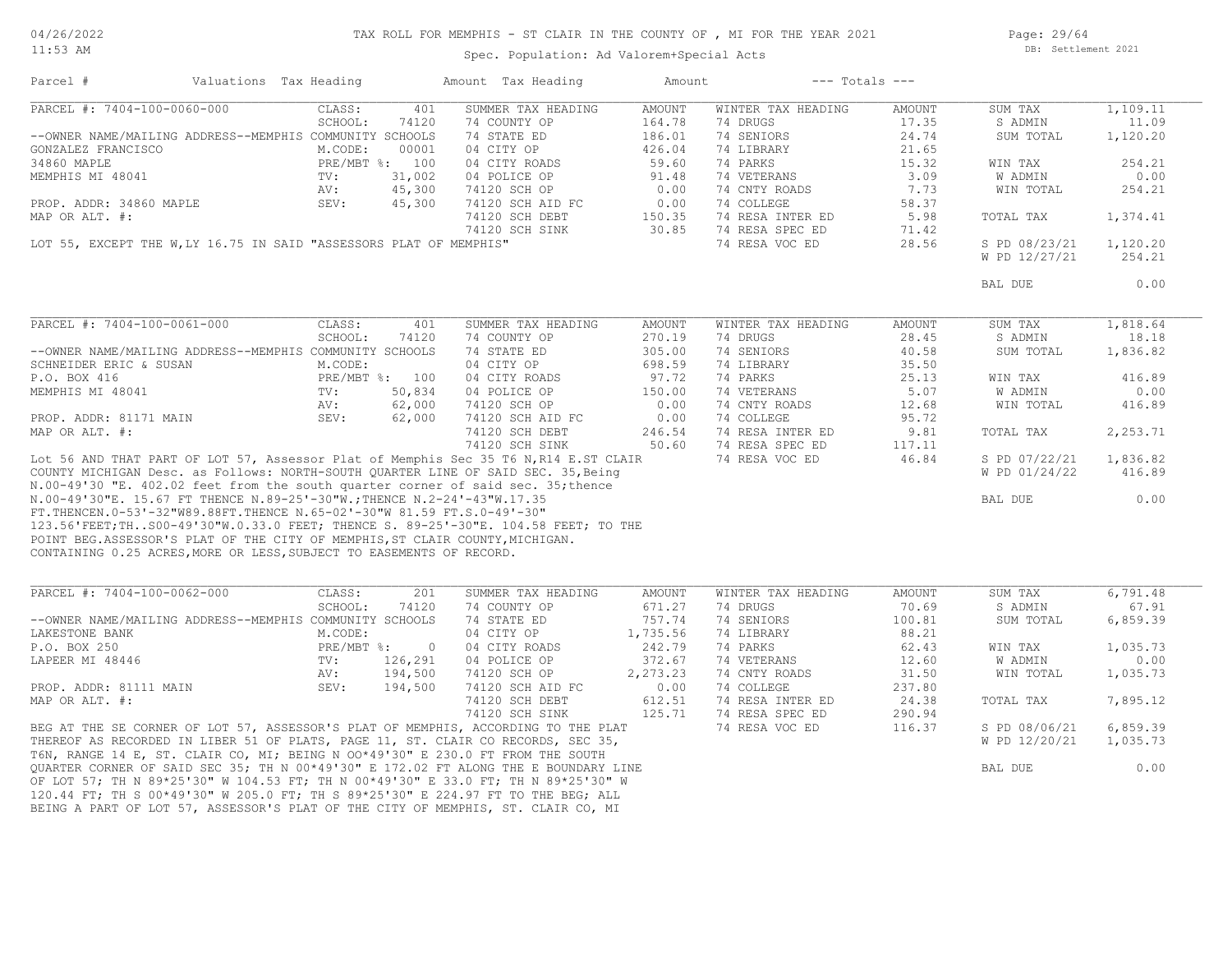#### TAX ROLL FOR MEMPHIS - ST CLAIR IN THE COUNTY OF , MI FOR THE YEAR 2021

11:53 AM

## Spec. Population: Ad Valorem+Special Acts

Page: 30/64 DB: Settlement 2021

| Parcel #                                                | Valuations Tax Heading |              |                | Amount Tax Heading               | Amount | $---$ Totals $---$ |        |               |        |
|---------------------------------------------------------|------------------------|--------------|----------------|----------------------------------|--------|--------------------|--------|---------------|--------|
| PARCEL #: 7404-100-0063-000                             |                        | CLASS:       | 202            | SUMMER TAX HEADING               | AMOUNT | WINTER TAX HEADING | AMOUNT | SUM TAX       | 107.54 |
|                                                         |                        | SCHOOL:      | 74120          | 74 COUNTY OP                     | 10.63  | 74 DRUGS           | 1.11   | S ADMIN       | 1.07   |
| --OWNER NAME/MAILING ADDRESS--MEMPHIS COMMUNITY SCHOOLS |                        |              |                | 74 STATE ED                      | 12.00  | 74 SENIORS         | 1.59   | SUM TOTAL     | 108.61 |
| BUSINESS ENTREPRENEURS LLC                              |                        | M.CODE:      |                | 04 CITY OP                       | 27.48  | 74 LIBRARY         | 1.39   |               |        |
| 3290 VAN DYKE                                           |                        | PRE/MBT %:   | $\sim$ 0       | 04 CITY ROADS                    | 3.84   | 74 PARKS           | 0.98   | WIN TAX       | 16.33  |
| ALMONT MI 48003                                         |                        | TV:          | 2,000          | 04 POLICE OP                     | 5.90   | 74 VETERANS        | 0.19   | W ADMIN       | 0.00   |
|                                                         |                        | AV:          | 2,000          | 74120 SCH OP                     | 36.00  | 74 CNTY ROADS      | 0.49   | WIN TOTAL     | 16.33  |
| PROP. ADDR: 81059 MAIN                                  |                        | SEV:         | 2,000          | 74120 SCH AID FC                 | 0.00   | 74 COLLEGE         | 3.76   |               |        |
| MAP OR ALT. #:                                          |                        |              |                | 74120 SCH DEBT                   | 9.70   | 74 RESA INTER ED   | 0.38   | TOTAL TAX     | 124.94 |
|                                                         |                        |              |                | 74120 SCH SINK                   | 1.99   | 74 RESA SPEC ED    | 4.60   |               |        |
| LOT 58 ASSESSORS PLAT OF MEMPHIS                        |                        |              |                |                                  |        | 74 RESA VOC ED     | 1.84   | S PD 09/29/21 | 108.61 |
|                                                         |                        |              |                |                                  |        |                    |        | W PD 02/14/22 | 16.33  |
|                                                         |                        |              |                |                                  |        |                    |        |               |        |
|                                                         |                        |              |                |                                  |        |                    |        | BAL DUE       | 0.00   |
|                                                         |                        |              |                |                                  |        |                    |        |               |        |
| PARCEL #: 7404-100-0064-000                             |                        | CLASS:       | 202            | SUMMER TAX HEADING               | AMOUNT | WINTER TAX HEADING | AMOUNT | SUM TAX       | 241.96 |
|                                                         |                        | SCHOOL:      | 74120          | 74 COUNTY OP                     | 23.91  | 74 DRUGS           | 2.51   | S ADMIN       | 2.41   |
| --OWNER NAME/MAILING ADDRESS--MEMPHIS COMMUNITY SCHOOLS |                        |              |                | 74 STATE ED                      | 27.00  | 74 SENIORS         | 3.59   | SUM TOTAL     | 244.37 |
| BUSINESS ENTREPRENEURS LLC                              |                        | M.CODE:      |                | 04 CITY OP                       | 61.84  | 74 LIBRARY         | 3.14   |               |        |
| 3290 VAN DYKE                                           |                        | PRE/MBT %: 0 |                | 04 CITY ROADS                    | 8.65   | 74 PARKS           | 2.22   | WIN TAX       | 36.85  |
| ALMONT MI 48003                                         |                        | TV:          | 4,500          | 04 POLICE OP                     | 13.27  | 74 VETERANS        | 0.44   | W ADMIN       | 0.00   |
|                                                         |                        | AV:          | 4,500          |                                  | 81.00  | 74 CNTY ROADS      | 1.12   | WIN TOTAL     | 36.85  |
| PROP. ADDR: 81059 MAIN                                  |                        | SEV:         | 4,500          | 74120 SCH OP<br>74120 SCH AID FC | 0.00   | 74 COLLEGE         | 8.47   |               |        |
| MAP OR ALT. #:                                          |                        |              |                | 74120 SCH DEBT                   | 21.82  | 74 RESA INTER ED   | 0.86   | TOTAL TAX     | 281.22 |
|                                                         |                        |              |                | 74120 SCH SINK                   | 4.47   | 74 RESA SPEC ED    | 10.36  |               |        |
| LOT 59 ASSESSORS PLAT OF MEMPHIS                        |                        |              |                |                                  |        | 74 RESA VOC ED     | 4.14   | S PD 09/29/21 | 244.37 |
|                                                         |                        |              |                |                                  |        |                    |        | W PD 02/14/22 | 36.85  |
|                                                         |                        |              |                |                                  |        |                    |        |               |        |
|                                                         |                        |              |                |                                  |        |                    |        | BAL DUE       | 0.00   |
|                                                         |                        |              |                |                                  |        |                    |        |               |        |
| PARCEL #: 7404-100-0065-000                             |                        | CLASS:       | 202            | SUMMER TAX HEADING               | AMOUNT | WINTER TAX HEADING | AMOUNT | SUM TAX       | 161.30 |
|                                                         |                        | SCHOOL:      | 74120          | 74 COUNTY OP                     | 15.94  | 74 DRUGS           | 1.67   | S ADMIN       | 1.61   |
| --OWNER NAME/MAILING ADDRESS--MEMPHIS COMMUNITY SCHOOLS |                        |              |                | 74 STATE ED                      | 18.00  | 74 SENIORS         | 2.39   | SUM TOTAL     | 162.91 |
| BUSINESS ENTREPRENEURS LLC                              |                        | M.CODE:      |                | 04 CITY OP                       | 41.22  | 74 LIBRARY         | 2.09   |               |        |
| 3290 VAN DYKE                                           |                        | $PRE/MBT$ %: | $\overline{0}$ | 04 CITY ROADS                    | 5.76   | 74 PARKS           | 1.48   | WIN TAX       | 24.54  |
| ALMONT MI 48003                                         |                        | TV:          | 3,000          | 04 POLICE OP                     | 8.85   | 74 VETERANS        | 0.29   | W ADMIN       | 0.00   |
|                                                         |                        | AV:          | 3,000          | 74120 SCH OP                     | 54.00  | 74 CNTY ROADS      | 0.74   | WIN TOTAL     | 24.54  |
| PROP. ADDR: 81059 MAIN                                  |                        | SEV:         | 3,000          | 74120 SCH AID FC                 | 0.00   | 74 COLLEGE         | 5.64   |               |        |
| MAP OR ALT. #:                                          |                        |              |                | 74120 SCH DEBT                   | 14.55  | 74 RESA INTER ED   | 0.57   | TOTAL TAX     | 187.45 |
|                                                         |                        |              |                | 74120 SCH SINK                   | 2.98   | 74 RESA SPEC ED    | 6.91   |               |        |
| LOT 60 ASSESSORS PLAT OF MEMPHIS                        |                        |              |                |                                  |        | 74 RESA VOC ED     | 2.76   | S PD 09/29/21 | 162.91 |
|                                                         |                        |              |                |                                  |        |                    |        | W PD 02/14/22 | 24.54  |
|                                                         |                        |              |                |                                  |        |                    |        |               |        |
|                                                         |                        |              |                |                                  |        |                    |        | BAL DUE       | 0.00   |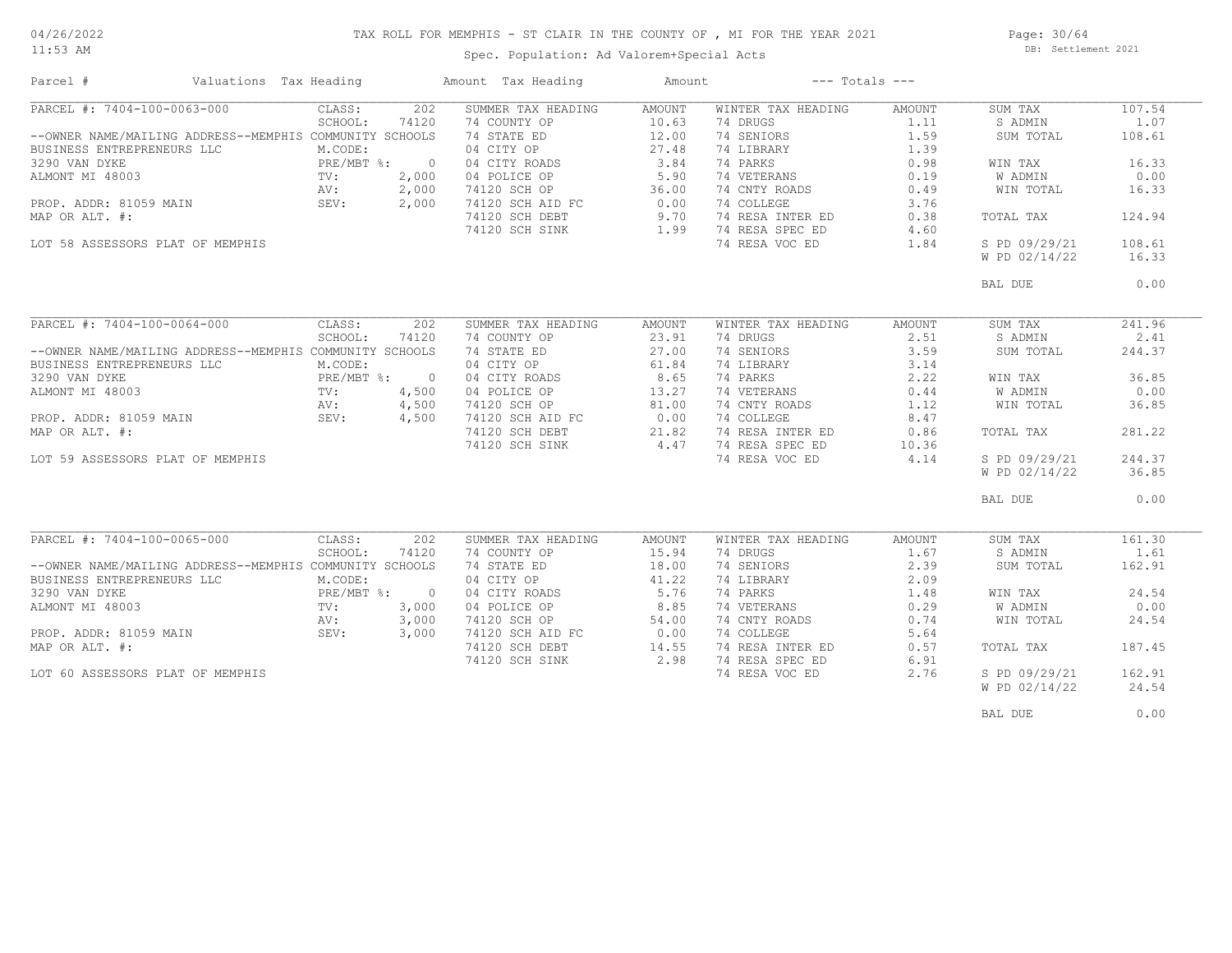11:53 AM

#### TAX ROLL FOR MEMPHIS - ST CLAIR IN THE COUNTY OF , MI FOR THE YEAR 2021

Spec. Population: Ad Valorem+Special Acts

Page: 31/64 DB: Settlement 2021

| Parcel #                                                                             | Valuations Tax Heading                      | Amount Tax Heading | Amount        | $---$ Totals $---$ |        |               |          |
|--------------------------------------------------------------------------------------|---------------------------------------------|--------------------|---------------|--------------------|--------|---------------|----------|
| PARCEL #: 7404-100-0066-000                                                          | CLASS:<br>201                               | SUMMER TAX HEADING | <b>AMOUNT</b> | WINTER TAX HEADING | AMOUNT | SUM TAX       | 680.72   |
|                                                                                      | SCHOOL:<br>74120                            | 74 COUNTY OP       | 67.28         | 74 DRUGS           | 7.08   | S ADMIN       | 6.80     |
| --OWNER NAME/MAILING ADDRESS--MEMPHIS COMMUNITY SCHOOLS                              |                                             | 74 STATE ED        | 75.95         | 74 SENIORS         | 10.10  | SUM TOTAL     | 687.52   |
| FINLAY RANDALL S & CAMILLE                                                           | M.CODE:                                     | 04 CITY OP         | 173.96        | 74 LIBRARY         | 8.84   |               |          |
| 20779 - 32 MILE ROAD                                                                 | PRE/MBT %:<br>$\overline{0}$                | 04 CITY ROADS      | 24.33         | 74 PARKS           | 6.25   | WIN TAX       | 103.77   |
| ARMADA MI 48005                                                                      | TV:<br>12,659                               | 04 POLICE OP       | 37.35         | 74 VETERANS        | 1.26   | W ADMIN       | 0.00     |
|                                                                                      | 28,700<br>AV:                               | 74120 SCH OP       | 227.86        | 74 CNTY ROADS      | 3.15   | WIN TOTAL     | 103.77   |
|                                                                                      |                                             |                    | 0.00          |                    |        |               |          |
| PROP. ADDR: 34833 BORDMAN                                                            | 28,700<br>SEV:                              | 74120 SCH AID FC   |               | 74 COLLEGE         | 23.83  |               |          |
| MAP OR ALT. #:                                                                       |                                             | 74120 SCH DEBT     | 61.39         | 74 RESA INTER ED   | 2.44   | TOTAL TAX     | 791.29   |
|                                                                                      |                                             | 74120 SCH SINK     | 12.60         | 74 RESA SPEC ED    | 29.16  |               |          |
| LOT 61 ASSESSORS PLAT OF MEMPHIS, according to the plat thereof as recorded in Liber |                                             |                    |               | 74 RESA VOC ED     | 11.66  | S PD 07/19/21 | 687.52   |
| 51 of Plats, Page 11, St Clair County Register of Deeds Office.                      |                                             |                    |               |                    |        | W PD 12/13/21 | 103.77   |
|                                                                                      |                                             |                    |               |                    |        | BAL DUE       | 0.00     |
|                                                                                      |                                             |                    |               |                    |        |               |          |
| PARCEL #: 7404-100-0067-000                                                          | CLASS:<br>201                               | SUMMER TAX HEADING | <b>AMOUNT</b> | WINTER TAX HEADING | AMOUNT | SUM TAX       | 0.00     |
|                                                                                      | SCHOOL:<br>74120                            | 74 COUNTY OP       | 0.00          | 74 DRUGS           | 0.00   | S ADMIN       | 0.00     |
| --OWNER NAME/MAILING ADDRESS--MEMPHIS COMMUNITY SCHOOLS                              |                                             | 74 STATE ED        | 0.00          | 74 SENIORS         | 0.00   | SUM TOTAL     | 0.00     |
| MEMPHIS COMMUNITY SCHOOLS                                                            | M.CODE:                                     | 04 CITY OP         | 0.00          | 74 LIBRARY         | 0.00   |               |          |
| P.O. BOX 201                                                                         | PRE/MBT %:<br>$\circ$                       | 04 CITY ROADS      | 0.00          | 74 PARKS           | 0.00   | WIN TAX       | 0.00     |
| MEMPHIS MI 48041                                                                     | TV:<br>$\circ$                              | 04 POLICE OP       | 0.00          | 74 VETERANS        | 0.00   | W ADMIN       | 0.00     |
|                                                                                      | AV:<br>$\bigcirc$                           | 74120 SCH OP       | 0.00          | 74 CNTY ROADS      | 0.00   | WIN TOTAL     | 0.00     |
| PROP. ADDR: 34165 BORDMAN                                                            | SEV:<br>$\overline{0}$                      | 74120 SCH AID FC   | 0.00          | 74 COLLEGE         | 0.00   |               |          |
| MAP OR ALT. #:                                                                       |                                             | 74120 SCH DEBT     | 0.00          | 74 RESA INTER ED   | 0.00   | TOTAL TAX     | 0.00     |
|                                                                                      |                                             | 74120 SCH SINK     | 0.00          | 74 RESA SPEC ED    | 0.00   |               |          |
| LOT 62 ASSESSORS PLAT OF MEMPHIS                                                     |                                             |                    |               | 74 RESA VOC ED     | 0.00   | BAL DUE       | 0.00     |
|                                                                                      |                                             |                    |               |                    |        |               |          |
| PARCEL #: 7404-100-0068-000                                                          | CLASS:<br>201                               | SUMMER TAX HEADING | AMOUNT        | WINTER TAX HEADING | AMOUNT |               | 2,258.74 |
|                                                                                      |                                             |                    |               |                    |        | SUM TAX       |          |
|                                                                                      | SCHOOL:<br>74120                            | 74 COUNTY OP       | 223.25        | 74 DRUGS           | 23.51  | S ADMIN       | 22.58    |
| --OWNER NAME/MAILING ADDRESS--MEMPHIS COMMUNITY SCHOOLS                              |                                             | 74 STATE ED        | 252.01        | 74 SENIORS         | 33.53  | S INTRST      | 135.52   |
| KOLLINGER CHRISTOPHER                                                                | M.CODE:                                     | 04 CITY OP         | 577.23        | 74 LIBRARY         | 29.33  | SUM TOTAL     | 2,416.84 |
| P.O. BOX 677                                                                         | PRE/MBT %:<br>PRE/<br>TV:<br>$\overline{0}$ | 04 CITY ROADS      | 80.75         | 74 PARKS           | 20.76  |               |          |
| MEMPHIS MI 48041                                                                     | 42,003                                      | 04 POLICE OP       | 123.94        | 74 VETERANS        | 4.19   | WIN TAX       | 344.45   |
|                                                                                      | 49,900<br>AV:                               | 74120 SCH OP       | 756.05        | 74 CNTY ROADS      | 10.47  | W ADMIN       | 0.00     |
| PROP. ADDR: 81560 MAIN                                                               | 49,900<br>SEV:                              | 74120 SCH AID FC   | 0.00          | 74 COLLEGE         | 79.09  | WIN TOTAL     | 344.45   |
| MAP OR ALT. #:                                                                       |                                             | 74120 SCH DEBT     | 203.71        | 74 RESA INTER ED   | 8.11   |               |          |
|                                                                                      |                                             | 74120 SCH SINK     | 41.80         | 74 RESA SPEC ED    | 96.76  | TOTAL TAX     | 2,761.29 |
| LOT 63 ASSESSORS PLAT OF MEMPHIS                                                     |                                             |                    |               | 74 RESA VOC ED     | 38.70  |               |          |
|                                                                                      |                                             |                    |               |                    |        | BAL DUE       | 2,761.29 |
|                                                                                      |                                             |                    |               |                    |        |               |          |
| PARCEL #: 7404-100-0069-000                                                          | CLASS:<br>201                               | SUMMER TAX HEADING | <b>AMOUNT</b> | WINTER TAX HEADING | AMOUNT | SUM TAX       | 750.53   |
|                                                                                      | SCHOOL:<br>74120                            | 74 COUNTY OP       | 74.18         | 74 DRUGS           | 7.81   | S ADMIN       | 7.50     |
| --OWNER NAME/MAILING ADDRESS--MEMPHIS COMMUNITY SCHOOLS                              |                                             | 74 STATE ED        | 83.74         | 74 SENIORS         | 11.14  | S INTRST      | 45.03    |
|                                                                                      |                                             |                    |               |                    |        |               |          |
| KOLLINGER NORMAN A LIVING TRUST                                                      | M.CODE:                                     | 04 CITY OP         | 191.80        | 74 LIBRARY         | 9.74   | SUM TOTAL     | 803.06   |
| 10568 ALPINE ROAD                                                                    | PRE/MBT %:<br>$\circ$                       | 04 CITY ROADS      | 26.83         | 74 PARKS           | 6.90   |               |          |
| RILEY TWP MI 48041                                                                   | 13,957<br>TV:                               | 04 POLICE OP       | 41.18         | 74 VETERANS        | 1.39   | WIN TAX       | 114.44   |
|                                                                                      | 33,000<br>AV:                               | 74120 SCH OP       | 251.22        | 74 CNTY ROADS      | 3.48   | W ADMIN       | 0.00     |
| PROP. ADDR: 81300 MAIN                                                               | SEV:<br>33,000                              | 74120 SCH AID FC   | 0.00          | 74 COLLEGE         | 26.28  | WIN TOTAL     | 114.44   |
| MAP OR ALT. #:                                                                       |                                             | 74120 SCH DEBT     | 67.69         | 74 RESA INTER ED   | 2.69   |               |          |
|                                                                                      |                                             | 74120 SCH SINK     | 13.89         | 74 RESA SPEC ED    | 32.15  | TOTAL TAX     | 917.50   |
| LOTS 64,65,68 & 69 ASSESSORS PLAT OF MEMPHIS                                         |                                             |                    |               | 74 RESA VOC ED     | 12.86  |               |          |
|                                                                                      |                                             |                    |               |                    |        | BAL DUE       | 917.50   |
|                                                                                      |                                             |                    |               |                    |        |               |          |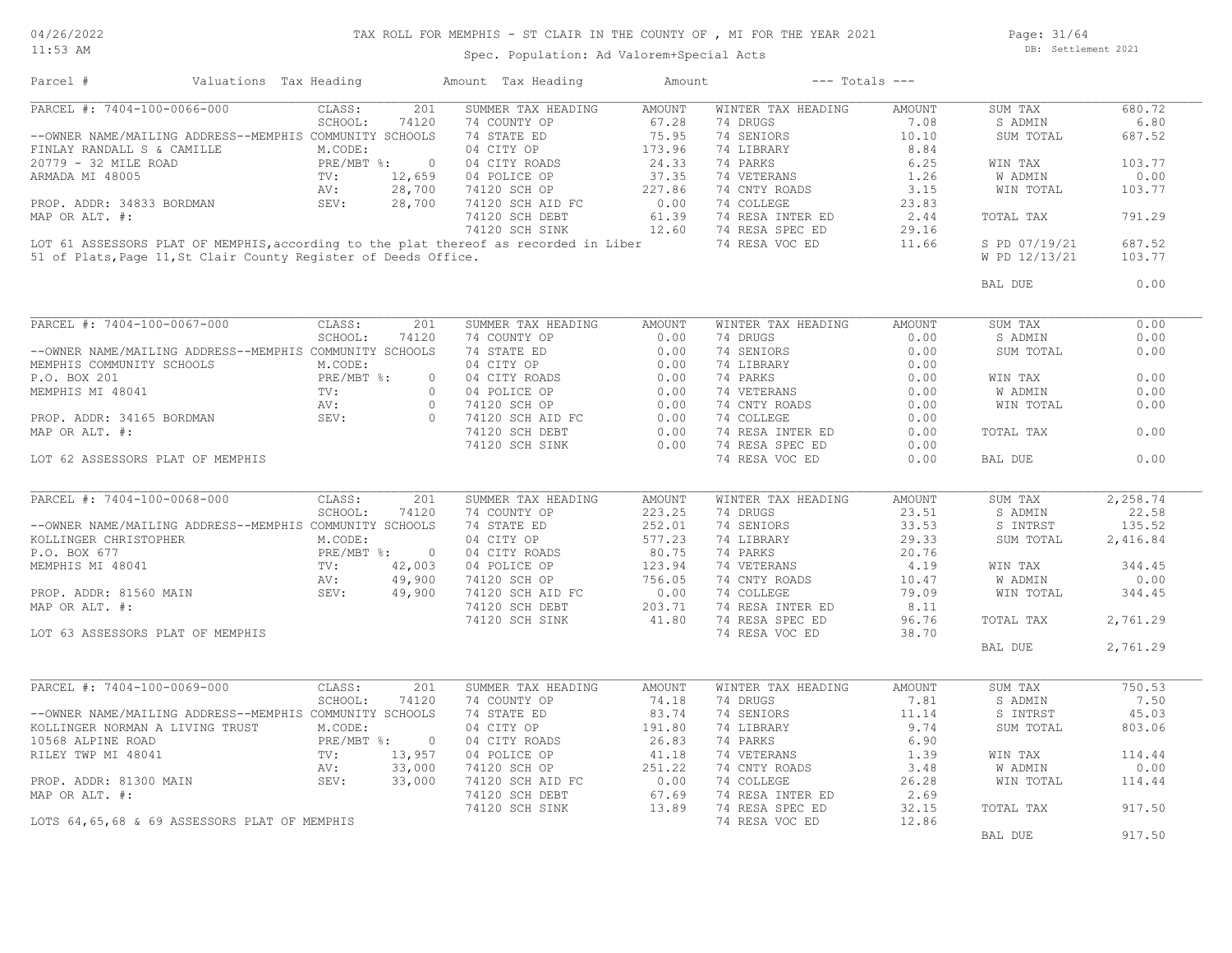# TAX ROLL FOR MEMPHIS - ST CLAIR IN THE COUNTY OF , MI FOR THE YEAR 2021

11:53 AM

#### Spec. Population: Ad Valorem+Special Acts

Page: 32/64 DB: Settlement 2021

| Parcel #                                                | Valuations Tax Heading |        | Amount Tax Heading | Amount |                    | $---$ Totals $---$ |               |          |
|---------------------------------------------------------|------------------------|--------|--------------------|--------|--------------------|--------------------|---------------|----------|
| PARCEL #: 7404-100-0070-000                             | CLASS:                 | 401    | SUMMER TAX HEADING | AMOUNT | WINTER TAX HEADING | AMOUNT             | SUM TAX       | 1,588.49 |
|                                                         | SCHOOL:                | 74120  | 74 COUNTY OP       | 236.00 | 74 DRUGS           | 24.85              | S ADMIN       | 15.88    |
| --OWNER NAME/MAILING ADDRESS--MEMPHIS COMMUNITY SCHOOLS |                        |        | 74 STATE ED        | 266.40 | 74 SENIORS         | 35.44              | SUM TOTAL     | 1,604.37 |
| WOLOSION ROBERT A & K                                   | M.CODE:                | 00001  | 04 CITY OP         | 610.18 | 74 LIBRARY         | 31.01              |               |          |
| P.O. BOX 446                                            | PRE/MBT %: 100         |        | 04 CITY ROADS      | 85.36  | 74 PARKS           | 21.95              | WIN TAX       | 364.12   |
| MEMPHIS MI 48041                                        | $\text{TV}$ :          | 44,401 | 04 POLICE OP       | 131.02 | 74 VETERANS        | 4.43               | W ADMIN       | 0.00     |
|                                                         | AV:                    | 66,900 | 74120 SCH OP       | 0.00   | 74 CNTY ROADS      | 11.07              | WIN TOTAL     | 364.12   |
| PROP. ADDR: 35049 MAPLE                                 | SEV:                   | 66,900 | 74120 SCH AID FC   | 0.00   | 74 COLLEGE         | 83.60              |               |          |
| MAP OR ALT. #:                                          |                        |        | 74120 SCH DEBT     | 215.34 | 74 RESA INTER ED   | 8.57               | TOTAL TAX     | 1,968.49 |
|                                                         |                        |        |                    | 44.19  | 74 RESA SPEC ED    | 102.29             |               |          |
|                                                         |                        |        | 74120 SCH SINK     |        |                    |                    |               |          |
| E 90 FT OF LOT 66 ASSESSORS PLAT OF MEMPHIS             |                        |        |                    |        | 74 RESA VOC ED     | 40.91              | S PD 08/23/21 | 1,604.37 |
|                                                         |                        |        |                    |        |                    |                    | W PD 12/27/21 | 364.12   |
|                                                         |                        |        |                    |        |                    |                    | BAL DUE       | 0.00     |
|                                                         |                        |        |                    |        |                    |                    |               |          |
| PARCEL #: 7404-100-0071-000                             | CLASS:                 | 401    | SUMMER TAX HEADING | AMOUNT | WINTER TAX HEADING | AMOUNT             | SUM TAX       | 2,051.64 |
|                                                         | SCHOOL:                | 74120  | 74 COUNTY OP       | 202.78 | 74 DRUGS           | 21.35              | S ADMIN       | 20.51    |
| --OWNER NAME/MAILING ADDRESS--MEMPHIS COMMUNITY SCHOOLS |                        |        | 74 STATE ED        | 228.91 | 74 SENIORS         | 30.45              | SUM TOTAL     | 2,072.15 |
| CAMAJ DODA                                              | M.CODE:                |        | 04 CITY OP         | 524.30 | 74 LIBRARY         | 26.64              |               |          |
| 2313 DARREN DR                                          | PRE/MBT %: 0           |        | 04 CITY ROADS      | 73.34  | 74 PARKS           | 18.86              | WIN TAX       | 312.85   |
| WASHINGTON MI 48094                                     | TV:                    | 38,152 | 04 POLICE OP       | 112.58 | 74 VETERANS        | 3.80               | W ADMIN       | 0.00     |
|                                                         | AV:                    | 46,300 | 74120 SCH OP       | 686.73 | 74 CNTY ROADS      | 9.51               | WIN TOTAL     | 312.85   |
| PROP. ADDR: 81160 MAIN                                  | SEV:                   | 46,300 | 74120 SCH AID FC   | 0.00   | 74 COLLEGE         | 71.84              |               |          |
| MAP OR ALT. #:                                          |                        |        | 74120 SCH DEBT     | 185.03 | 74 RESA INTER ED   | 7.36               | TOTAL TAX     | 2,385.00 |
|                                                         |                        |        |                    | 37.97  | 74 RESA SPEC ED    |                    |               |          |
|                                                         |                        |        | 74120 SCH SINK     |        |                    | 87.89              |               |          |
| LOT 66 EXC E 90 FT. ASSESSORS PLAT OF MEMPHIS           |                        |        |                    |        | 74 RESA VOC ED     | 35.15              | S PD 07/16/21 | 2,072.15 |
|                                                         |                        |        |                    |        |                    |                    | W PD 12/20/21 | 312.85   |
|                                                         |                        |        |                    |        |                    |                    | BAL DUE       | 0.00     |
|                                                         |                        |        |                    |        |                    |                    |               |          |
| PARCEL #: 7404-100-0072-000                             | CLASS:                 | 401    | SUMMER TAX HEADING | AMOUNT | WINTER TAX HEADING | AMOUNT             | SUM TAX       | 1,722.29 |
|                                                         | SCHOOL:                | 74120  | 74 COUNTY OP       | 255.88 | 74 DRUGS           | 26.94              | S ADMIN       | 17.22    |
| --OWNER NAME/MAILING ADDRESS--MEMPHIS COMMUNITY SCHOOLS |                        |        | 74 STATE ED        | 288.84 | 74 SENIORS         | 38.43              | SUM TOTAL     | 1,739.51 |
| BOURGOIS RYAN L                                         | M.CODE:                | 00001  | 04 CITY OP         | 661.58 | 74 LIBRARY         | 33.62              |               |          |
| P.O. BOX 606                                            | PRE/MBT %: 100         |        | 04 CITY ROADS      | 92.55  | 74 PARKS           | 23.80              | WIN TAX       | 394.79   |
| MEMPHIS MI 48027                                        | TV:                    | 48,141 | 04 POLICE OP       | 142.05 | 74 VETERANS        | 4.80               | W ADMIN       | 0.00     |
|                                                         | AV:                    | 49,000 | 74120 SCH OP       | 0.00   | 74 CNTY ROADS      | 12.01              | WIN TOTAL     | 394.79   |
| PROP. ADDR: 35085 MAPLE                                 | SEV:                   | 49,000 | 74120 SCH AID FC   | 0.00   | 74 COLLEGE         | 90.64              |               |          |
| MAP OR ALT. #:                                          |                        |        | 74120 SCH DEBT     | 233.48 | 74 RESA INTER ED   | 9.29               | TOTAL TAX     | 2,134.30 |
|                                                         |                        |        | 74120 SCH SINK     | 47.91  | 74 RESA SPEC ED    | 110.90             |               |          |
| LOT 67 ASSESSORS PLAT OF MEMPHIS                        |                        |        |                    |        | 74 RESA VOC ED     | 44.36              | S PD 08/23/21 | 1,739.51 |
|                                                         |                        |        |                    |        |                    |                    | W PD 12/27/21 | 394.79   |
|                                                         |                        |        |                    |        |                    |                    |               |          |
|                                                         |                        |        |                    |        |                    |                    | BAL DUE       | 0.00     |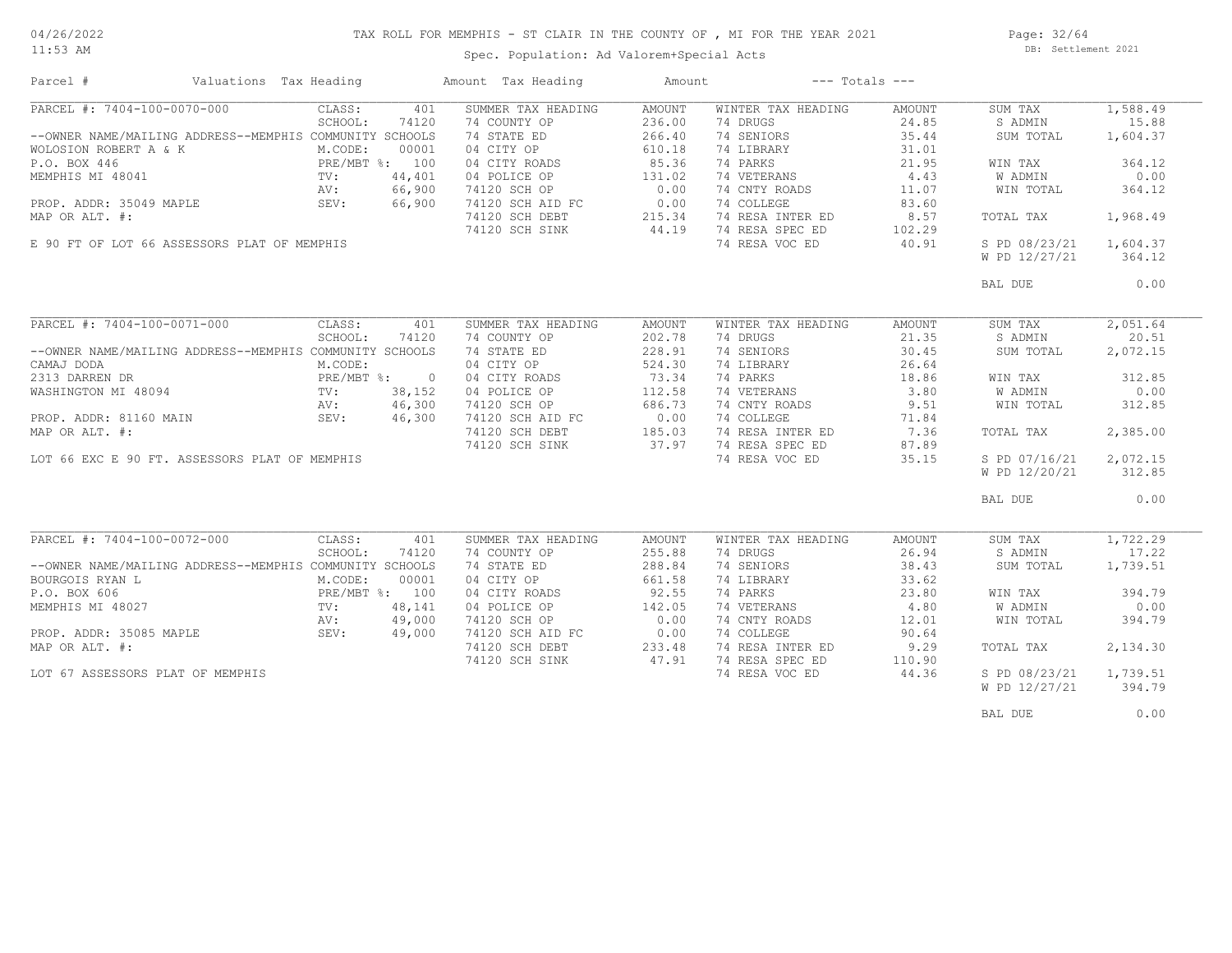#### TAX ROLL FOR MEMPHIS - ST CLAIR IN THE COUNTY OF , MI FOR THE YEAR 2021

11:53 AM

#### Spec. Population: Ad Valorem+Special Acts

Page: 33/64 DB: Settlement 2021

| Parcel #                                                | Valuations Tax Heading |                |        | Amount Tax Heading               | Amount |                      | $---$ Totals $---$ |               |          |
|---------------------------------------------------------|------------------------|----------------|--------|----------------------------------|--------|----------------------|--------------------|---------------|----------|
| PARCEL #: 7404-100-0073-000                             |                        | CLASS:         | 402    | SUMMER TAX HEADING               | AMOUNT | WINTER TAX HEADING   | AMOUNT             | SUM TAX       | 8.03     |
|                                                         |                        | SCHOOL:        | 74120  | 74 COUNTY OP                     | 1.19   | 74 DRUGS             | 0.12               | S ADMIN       | 0.08     |
| --OWNER NAME/MAILING ADDRESS--MEMPHIS COMMUNITY SCHOOLS |                        |                |        | 74 STATE ED                      | 1.35   | 74 SENIORS           | 0.17               | SUM TOTAL     | 8.11     |
| BRUSCA MARY I ET AL 222                                 |                        | M.CODE:        |        | 04 CITY OP                       | 3.09   | 74 LIBRARY           | 0.15               |               |          |
| P.O. BOX 506                                            |                        | PRE/MBT %: 100 |        |                                  | 0.43   | 74 PARKS             | 0.11               | WIN TAX       | 1.79     |
| MEMPHIS MI 48041                                        |                        | TV:            | 225    | 04 CITY ROADS<br>04 POLICE OP    | 0.66   | 74 VETERANS          | 0.02               | W ADMIN       | 0.00     |
|                                                         |                        |                |        |                                  |        |                      |                    |               |          |
|                                                         |                        | AV:            | 2,600  | 74120 SCH OP<br>74120 SCH AID FC | 0.00   | 74 CNTY ROADS        | 0.05               | WIN TOTAL     | 1.79     |
| PROP. ADDR: 81180 DURFEE AL WATER WAY SEV:              |                        |                | 2,600  |                                  | 0.00   | 74 COLLEGE           | 0.42               |               |          |
| MAP OR ALT. #:                                          |                        |                |        | 74120 SCH DEBT                   | 1.09   | 74 RESA INTER ED     | 0.04               | TOTAL TAX     | 9.90     |
|                                                         |                        |                |        | 74120 SCH SINK                   |        | 0.22 74 RESA SPEC ED | 0.51               |               |          |
| LOT 70 ASSESSORS PLAT OF MEMPHIS                        |                        |                |        |                                  |        | 74 RESA VOC ED       | 0.20               | S PD 08/12/21 | 8.11     |
|                                                         |                        |                |        |                                  |        |                      |                    | W PD 12/27/21 | 1.79     |
|                                                         |                        |                |        |                                  |        |                      |                    | BAL DUE       | 0.00     |
|                                                         |                        |                |        |                                  |        |                      |                    |               |          |
| PARCEL #: 7404-100-0074-000                             |                        | CLASS:         | 401    | SUMMER TAX HEADING               | AMOUNT | WINTER TAX HEADING   | AMOUNT             | SUM TAX       | 1,217.23 |
|                                                         |                        | SCHOOL:        | 74120  | 74 COUNTY OP                     | 180.84 | 74 DRUGS             | 19.04              | S ADMIN       | 12.17    |
| --OWNER NAME/MAILING ADDRESS--MEMPHIS COMMUNITY SCHOOLS |                        |                |        | 74 STATE ED                      | 204.14 | 74 SENIORS           | 27.16              | SUM TOTAL     | 1,229.40 |
| BRUSCA MARY I                                           |                        | M.CODE:        |        | 04 CITY OP                       | 467.57 | 74 LIBRARY           | 23.76              |               |          |
| P.O. BOX 506                                            |                        | PRE/MBT %: 100 |        | 04 CITY ROADS                    | 65.41  | 74 PARKS             | 16.82              | WIN TAX       | 279.01   |
| MEMJPHIS MI 48041                                       |                        | TV:            | 34,024 | 04 POLICE OP                     | 100.40 | 74 VETERANS          | 3.39               | W ADMIN       | 0.00     |
|                                                         |                        | AV:            | 49,700 | 74120 SCH OP                     | 0.00   | 74 CNTY ROADS        | 8.48               | WIN TOTAL     | 279.01   |
| PROP. ADDR: 81180 DURFEE                                |                        | SEV: $49,700$  |        | 74120 SCH AID FC                 | 0.00   | 74 COLLEGE           |                    |               |          |
|                                                         |                        |                |        |                                  |        |                      | 64.06              |               |          |
| MAP OR ALT. #:                                          |                        |                |        | 74120 SCH DEBT                   | 165.01 | 74 RESA INTER ED     | 6.57               | TOTAL TAX     | 1,508.41 |
|                                                         |                        |                |        | 74120 SCH SINK                   | 33.86  | 74 RESA SPEC ED      | 78.38              |               |          |
| LOT 71 ASSESSORS PLAT OF MEMPHIS                        |                        |                |        |                                  |        | 74 RESA VOC ED       | 31.35              | S PD 08/12/21 | 1,229.40 |
|                                                         |                        |                |        |                                  |        |                      |                    | W PD 12/27/21 | 279.01   |
|                                                         |                        |                |        |                                  |        |                      |                    | BAL DUE       | 0.00     |
|                                                         |                        |                |        |                                  |        |                      |                    |               |          |
| PARCEL #: 7404-100-0075-000                             |                        | CLASS:         | 402    | SUMMER TAX HEADING               | AMOUNT | WINTER TAX HEADING   | AMOUNT             | SUM TAX       | 17.14    |
|                                                         |                        | SCHOOL:        | 74120  | 74 COUNTY OP                     | 2.55   | 74 DRUGS             | 0.26               | S ADMIN       | 0.17     |
| --OWNER NAME/MAILING ADDRESS--MEMPHIS COMMUNITY SCHOOLS |                        |                |        | 74 STATE ED                      | 2.88   | 74 SENIORS           | 0.38               | SUM TOTAL     | 17.31    |
| POWERS HOWARD & NINA                                    |                        | M.CODE:        |        | 04 CITY OP                       | 6.59   | 74 LIBRARY           | 0.33               |               |          |
| P.O. BOX 102                                            |                        | PRE/MBT %: 100 |        | 04 CITY ROADS<br>04 POLICE OP    | 0.92   | 74 PARKS             | 0.23               | WIN TAX       | 3.88     |
| MEMPHIS MI 48041                                        |                        | $\text{TV}$ :  | 480    |                                  | 1.41   | 74 VETERANS          | 0.04               | W ADMIN       | 0.00     |
|                                                         |                        | AV:            | 10,700 | 74120 SCH OP<br>74120 SCH AID FC | 0.00   | 74 CNTY ROADS        | 0.11               | WIN TOTAL     | 3.88     |
| PROP. ADDR: DURFEE VACANT                               |                        | SEV:           | 10,700 |                                  | 0.00   | 74 COLLEGE           | 0.90               |               |          |
| MAP OR ALT. #:                                          |                        |                |        | 74120 SCH DEBT                   | 2.32   | 74 RESA INTER ED     | 0.09               | TOTAL TAX     | 21.19    |
|                                                         |                        |                |        | 74120 SCH SINK                   | 0.47   | 74 RESA SPEC ED      | 1.10               |               |          |
| LOT 72 EXC N 66 FT THEREOF. ASSESSORS PLAT OF MEMPHIS   |                        |                |        |                                  |        | 74 RESA VOC ED       | 0.44               | S PD 08/23/21 | 17.31    |
|                                                         |                        |                |        |                                  |        |                      |                    | W PD 01/11/22 | 3.88     |
|                                                         |                        |                |        |                                  |        |                      |                    | BAL DUE       | 0.00     |
|                                                         |                        |                |        |                                  |        |                      |                    |               |          |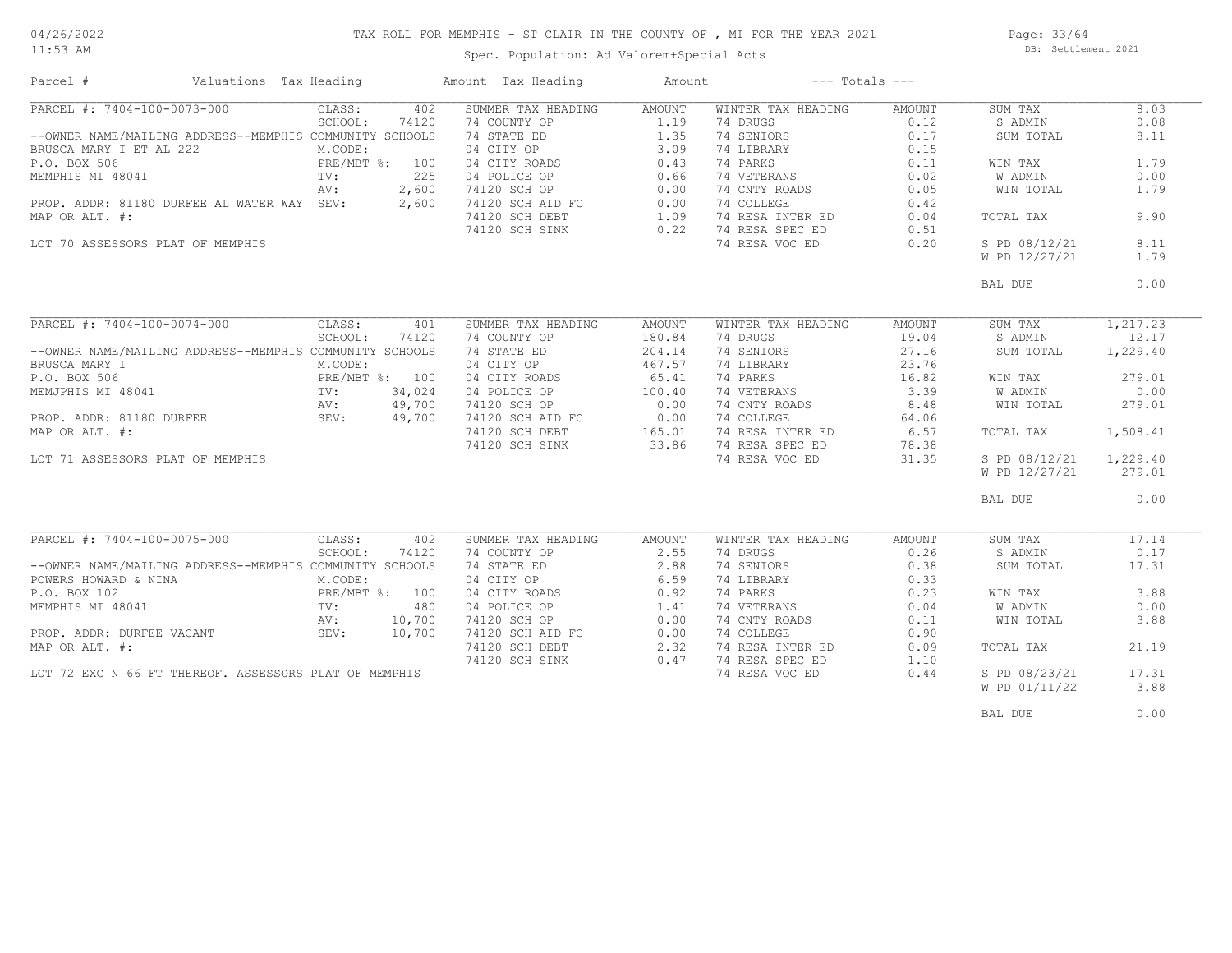# TAX ROLL FOR MEMPHIS - ST CLAIR IN THE COUNTY OF , MI FOR THE YEAR 2021

11:53 AM

# Spec. Population: Ad Valorem+Special Acts

Page: 34/64 DB: Settlement 2021

| Parcel #                                                                 | Valuations Tax Heading |         |                | Amount Tax Heading                                              | Amount            |                    | $---$ Totals $---$ |               |          |
|--------------------------------------------------------------------------|------------------------|---------|----------------|-----------------------------------------------------------------|-------------------|--------------------|--------------------|---------------|----------|
| PARCEL #: 7404-100-0076-000                                              |                        | CLASS:  | 401            | SUMMER TAX HEADING                                              | AMOUNT            | WINTER TAX HEADING | AMOUNT             | SUM TAX       | 3,456.00 |
|                                                                          |                        | SCHOOL: | 74120          | 74 COUNTY OP                                                    | 513.45            | 74 DRUGS           | 54.07              | S ADMIN       | 34.56    |
| --OWNER NAME/MAILING ADDRESS--MEMPHIS COMMUNITY SCHOOLS                  |                        |         |                | 74 STATE ED                                                     | 579.60            | 74 SENIORS         | 77.11              | SUM TOTAL     | 3,490.56 |
| BAKER SAMUEL                                                             |                        | M.CODE: | 00001          | 04 CITY OP                                                      | 1,327.53          | 74 LIBRARY         | 67.47              |               |          |
| 81161 DURFEE                                                             |                        |         | PRE/MBT %: 100 | 04 CITY ROADS                                                   | 185.71            | 74 PARKS           | 47.75              | WIN TAX       | 792.23   |
| 48041                                                                    | $\text{TV}$ :          |         | 96,600         | 04 POLICE OP                                                    | 285.05            | 74 VETERANS        | 9.64               | W ADMIN       | 0.00     |
|                                                                          | AV:                    |         | 96,600         | 74120 SCH OP                                                    | 0.00              | 74 CNTY ROADS      | 24.10              | WIN TOTAL     | 792.23   |
| PROP. ADDR: 81161 DURFEE                                                 | SEV:                   |         | 96,600         | 74120 SCH AID FC                                                | 0.00              | 74 COLLEGE         | 181.89             |               |          |
| MAP OR ALT. #:                                                           |                        |         |                | 74120 SCH DEBT                                                  |                   | 74 RESA INTER ED   | 18.65              | TOTAL TAX     | 4,282.79 |
|                                                                          |                        |         |                | 74120 SCH SINK                                                  | $468.51$<br>96.15 | 74 RESA SPEC ED    | 222.54             |               |          |
| N 66 FT OF LOT 72 ASSESSORS PLAT OF MEMPHIS                              |                        |         |                |                                                                 |                   | 74 RESA VOC ED     | 89.01              | S PD 08/23/21 | 3,490.56 |
|                                                                          |                        |         |                |                                                                 |                   |                    |                    |               |          |
|                                                                          |                        |         |                |                                                                 |                   |                    |                    | W PD 12/02/21 | 792.23   |
|                                                                          |                        |         |                |                                                                 |                   |                    |                    | BAL DUE       | 0.00     |
|                                                                          |                        |         |                |                                                                 |                   |                    |                    |               |          |
| PARCEL #: 7404-100-0077-000                                              |                        | CLASS:  | 401            | SUMMER TAX HEADING                                              | AMOUNT            | WINTER TAX HEADING | AMOUNT             | SUM TAX       | 1,906.87 |
|                                                                          |                        | SCHOOL: | 74120          | 74 COUNTY OP                                                    | 283.30            | 74 DRUGS           | 29.83              | S ADMIN       | 19.06    |
| --OWNER NAME/MAILING ADDRESS--MEMPHIS COMMUNITY SCHOOLS                  |                        |         |                | 74 STATE ED                                                     | 319.80            | 74 SENIORS         | 42.54              | SUM TOTAL     | 1,925.93 |
| MILLER KARLY & ALEXANDER                                                 |                        | M.CODE: | 00001          | 04 CITY OP                                                      | 732.48            | 74 LIBRARY         | 37.23              |               |          |
| 35125 BORDMAN                                                            |                        |         | PRE/MBT %: 100 | 04 CITY ROADS                                                   | 102.46            | 74 PARKS           | 26.35              | WIN TAX       | 437.10   |
| MEMPHIS MI 48041                                                         | TV:                    |         | 53,300         | 04 POLICE OP                                                    | 157.28            | 74 VETERANS        | 5.31               | W ADMIN       | 0.00     |
|                                                                          | AV:                    |         | 53,300         | 74120 SCH OP                                                    | 0.00              | 74 CNTY ROADS      | 13.29              | WIN TOTAL     | 437.10   |
| PROP. ADDR: 35125 BORDMAN                                                | SEV:                   |         | 53,300         | 74120 SCH AID FC                                                | 0.00              | 74 COLLEGE         | 100.36             |               |          |
| MAP OR ALT. #:                                                           |                        |         |                | 74120 SCH DEBT                                                  |                   | 74 RESA INTER ED   | 10.29              | TOTAL TAX     | 2,363.03 |
|                                                                          |                        |         |                | 74120 SCH SINK                                                  | 258.50<br>53.05   | 74 RESA SPEC ED    | 122.79             |               |          |
| S 117' OF E 115' OF LOT 73 EXC W 15' OF S 110' ASSESSORS PLAT OF MEMPHIS |                        |         |                |                                                                 |                   | 74 RESA VOC ED     | 49.11              | S PD 08/23/21 | 1,925.93 |
|                                                                          |                        |         |                |                                                                 |                   |                    |                    | W PD 12/27/21 | 437.10   |
|                                                                          |                        |         |                |                                                                 |                   |                    |                    |               |          |
|                                                                          |                        |         |                |                                                                 |                   |                    |                    | BAL DUE       | 0.00     |
|                                                                          |                        |         |                |                                                                 |                   |                    |                    |               |          |
| PARCEL #: 7404-100-0078-000                                              |                        | CLASS:  | 401            | SUMMER TAX HEADING                                              | AMOUNT            | WINTER TAX HEADING | AMOUNT             | SUM TAX       | 2,060.72 |
|                                                                          |                        | SCHOOL: | 74120          | 74 COUNTY OP                                                    | 306.16            | 74 DRUGS           | 32.24              | S ADMIN       | 20.60    |
| --OWNER NAME/MAILING ADDRESS--MEMPHIS COMMUNITY SCHOOLS                  |                        |         |                | 74 STATE ED                                                     | 345.60            | 74 SENIORS         | 45.98              | SUM TOTAL     | 2,081.32 |
| HITCH TOBIAS & HITCH NA                                                  |                        | M.CODE: | 00001          | 04 CITY OP                                                      | 791.57            | 74 LIBRARY         | 40.23              |               |          |
| 81061 DURFEE ST                                                          |                        |         | PRE/MBT %: 100 | 04 CITY ROADS                                                   | 110.73            | 74 PARKS           | 28.47              | WIN TAX       | 472.37   |
| MEMPHIS MI 48041                                                         | TV:                    |         | 57,600         | 04 POLICE OP                                                    | 169.97            | 74 VETERANS        | 5.74               | W ADMIN       | 0.00     |
|                                                                          | AV:                    |         | 57,600         | 74120 SCH OP                                                    | 0.00              | 74 CNTY ROADS      | 14.37              | WIN TOTAL     | 472.37   |
| PROP. ADDR: 81061 DURFEE                                                 | SEV:                   |         | 57,600         | 74120 SCH AID FC                                                | 0.00              | 74 COLLEGE         | 108.46             |               |          |
| MAP OR ALT. #:                                                           |                        |         |                | 74120 SCH DEBT<br>74120 SCH DEBT 279.36<br>74120 SCH STNK 57.33 | 279.36            | 74 RESA INTER ED   | 11,12              | TOTAL TAX     | 2,553.69 |
|                                                                          |                        |         |                |                                                                 |                   | 74 RESA SPEC ED    | 132.69             |               |          |
| S 100 FT OF N 141 FT OF E 85 FT OF LOT 73 ASSESSORS PLAT OF MEMPHIS      |                        |         |                |                                                                 |                   | 74 RESA VOC ED     | 53.07              | S PD 08/23/21 | 2,081.32 |
|                                                                          |                        |         |                |                                                                 |                   |                    |                    | W PD 01/03/22 | 472.37   |
|                                                                          |                        |         |                |                                                                 |                   |                    |                    | BAL DUE       | 0.00     |
|                                                                          |                        |         |                |                                                                 |                   |                    |                    |               |          |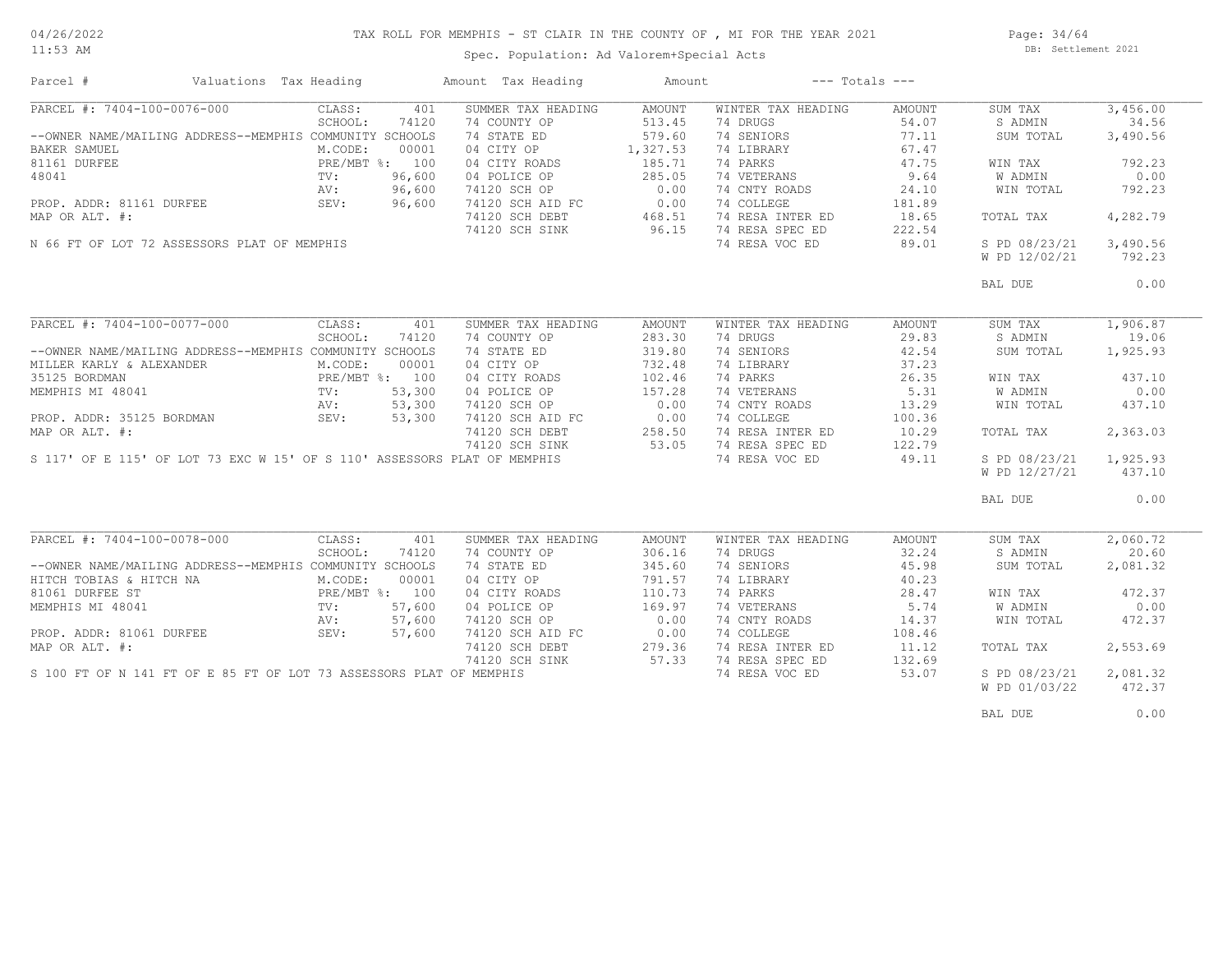11:53 AM

#### TAX ROLL FOR MEMPHIS - ST CLAIR IN THE COUNTY OF , MI FOR THE YEAR 2021

Spec. Population: Ad Valorem+Special Acts

Page: 35/64 DB: Settlement 2021

| PARCEL #: 7404-100-0078-100<br>SUMMER TAX HEADING<br>WINTER TAX HEADING<br>CLASS:<br>402<br>AMOUNT<br>AMOUNT<br>SUM TAX<br>SCHOOL:<br>74120<br>74 COUNTY OP<br>1.72<br>74 DRUGS<br>0.18<br>S ADMIN<br>--OWNER NAME/MAILING ADDRESS--MEMPHIS COMMUNITY SCHOOLS<br>74 STATE ED<br>1.94<br>74 SENIORS<br>0.25<br>SUM TOTAL<br>HITCH TOBIAS<br>04 CITY OP<br>4.45<br>74 LIBRARY<br>0.22<br>M.CODE:<br>81061 DURFEE STREET<br>PRE/MBT %:<br>04 CITY ROADS<br>04 POLICE OP<br>0.62<br>74 PARKS<br>0.16<br>WIN TAX<br>$\overline{0}$<br>0.95<br>74 VETERANS<br>MEMPHIS MI 48041<br>TV:<br>324<br>04 POLICE OP<br>0.03<br>W ADMIN<br>5.83<br>74 CNTY ROADS<br>400<br>74120 SCH OP<br>0.08<br>WIN TOTAL<br>AV:<br>74 COLLEGE<br>PROP. ADDR: DURFEE ST VACANT<br>SEV:<br>400<br>74120 SCH AID FC<br>0.00<br>0.61<br>1.57<br>74120 SCH DEBT<br>74 RESA INTER ED<br>0.06<br>MAP OR ALT. #:<br>TOTAL TAX<br>0.32<br>74 RESA SPEC ED<br>74120 SCH SINK<br>0.74<br>74 RESA VOC ED<br>S PD 08/23/21<br>N 141' OF LOT 73 EXC E 85' OF S 100' & EXC W 50' OF S 73' ASSESOR'S PLAT OF MEMPHIS<br>0.29<br>W PD 12/03/21<br>BAL DUE<br>PARCEL #: 7404-100-0079-000<br>CLASS:<br>2,285.49<br>201<br>SUMMER TAX HEADING<br>AMOUNT<br>WINTER TAX HEADING<br>AMOUNT<br>SUM TAX<br>SCHOOL:<br>225.90<br>74 DRUGS<br>23.79<br>22.85<br>74120<br>74 COUNTY OP<br>S ADMIN<br>--OWNER NAME/MAILING ADDRESS--MEMPHIS COMMUNITY SCHOOLS<br>74 SENIORS<br>74 STATE ED<br>255.00<br>33.92<br>SUM TOTAL<br>2,308.34<br>584.06<br>MORLEY RICHARD<br>M.CODE:<br>04 CITY OP<br>74 LIBRARY<br>29.68<br>81.70<br>P.O. BOX 938<br>$PRE/MBT$ %:<br>$\overline{0}$<br>04 CITY ROADS<br>74 PARKS<br>21.01<br>WIN TAX<br>4.24<br>MT. CLEMENS MI 48046<br>42,500<br>04 POLICE OP<br>125.41<br>74 VETERANS<br><b>W ADMIN</b><br>$\text{TV}$ :<br>42,500<br>74120 SCH OP<br>765.00<br>74 CNTY ROADS<br>AV:<br>10.60<br>WIN TOTAL<br>PROP. ADDR: 35093 BORDMAN<br>42,500<br>74120 SCH AID FC 0.00<br>74120 SCH DEBT 206 12<br>SEV:<br>74 COLLEGE<br>80.02<br>74120 SCH DEBT<br>206.12<br>74 RESA INTER ED<br>8.20<br>TOTAL TAX<br>74120 SCH SINK<br>42.30<br>74 RESA SPEC ED<br>97.91<br>E 55 FT OF W 65 FT OF S 110 FT OF LOT 73 ASSESSORS PLAT OF MEMPHIS<br>74 RESA VOC ED<br>39.16<br>S PD 09/13/21<br>W PD 02/07/22<br>BAL DUE<br>PARCEL #: 7404-100-0080-000<br>CLASS:<br>202<br>SUMMER TAX HEADING<br>AMOUNT<br>WINTER TAX HEADING<br>AMOUNT<br>SUM TAX<br>13.77<br>1.45<br>SCHOOL:<br>74120<br>74 COUNTY OP<br>74 DRUGS<br>S ADMIN<br>--OWNER NAME/MAILING ADDRESS--MEMPHIS COMMUNITY SCHOOLS<br>74 STATE ED<br>15.54<br>74 SENIORS<br>2.06<br>SUM TOTAL<br>35.60<br>CHUCKS AUTO SURGEON, LLC<br>M.CODE:<br>04 CITY OP<br>74 LIBRARY<br>1.80<br>4.98<br>74 PARKS<br>21.19<br>35065 BOARDMAN RD<br>PRE/MBT %: 0<br>04 CITY ROADS<br>1.28<br>WIN TAX<br>2,591<br>04 POLICE OP<br>7.64<br>74 VETERANS<br>0.25<br>W ADMIN<br>0.00<br>MEMPHIS MI 48041<br>$\text{TV}$ :<br>11,300<br>74120 SCH OP<br>46.63<br>74 CNTY ROADS<br>21.19<br>AV:<br>0.64<br>WIN TOTAL<br>0.00<br>PROP. ADDR: 35065 BORDMAN<br>SEV:<br>11,300<br>74120 SCH AID FC<br>74 COLLEGE<br>4.87<br>MAP OR ALT. #:<br>12.56<br>74 RESA INTER ED<br>74120 SCH DEBT<br>0.50<br>161.87<br>TOTAL TAX<br>2.57<br>74 RESA SPEC ED<br>74120 SCH SINK<br>5.96<br>PART OF LOT 73 DESCRIBE AS: BEG AT SW COR OF LOT 73; TH N 190 FT TH E 50 FT; TH S<br>74 RESA VOC ED<br>140.68<br>2.38<br>S PD 08/19/21<br>80 FT; TH W 40 FT; TH S 110 FT; TH W 10 FT TO BEG. ASSESSORS PLAT OF MEMPHIS<br>21.19<br>BAL DUE | Parcel #       | Valuations Tax Heading |  | Amount Tax Heading | Amount | $---$ Totals $---$ |  |          |
|------------------------------------------------------------------------------------------------------------------------------------------------------------------------------------------------------------------------------------------------------------------------------------------------------------------------------------------------------------------------------------------------------------------------------------------------------------------------------------------------------------------------------------------------------------------------------------------------------------------------------------------------------------------------------------------------------------------------------------------------------------------------------------------------------------------------------------------------------------------------------------------------------------------------------------------------------------------------------------------------------------------------------------------------------------------------------------------------------------------------------------------------------------------------------------------------------------------------------------------------------------------------------------------------------------------------------------------------------------------------------------------------------------------------------------------------------------------------------------------------------------------------------------------------------------------------------------------------------------------------------------------------------------------------------------------------------------------------------------------------------------------------------------------------------------------------------------------------------------------------------------------------------------------------------------------------------------------------------------------------------------------------------------------------------------------------------------------------------------------------------------------------------------------------------------------------------------------------------------------------------------------------------------------------------------------------------------------------------------------------------------------------------------------------------------------------------------------------------------------------------------------------------------------------------------------------------------------------------------------------------------------------------------------------------------------------------------------------------------------------------------------------------------------------------------------------------------------------------------------------------------------------------------------------------------------------------------------------------------------------------------------------------------------------------------------------------------------------------------------------------------------------------------------------------------------------------------------------------------------------------------------------------------------------------------------------------------------------------------------------------------------------------------------------------------------------------------------------------------------------------------------------|----------------|------------------------|--|--------------------|--------|--------------------|--|----------|
|                                                                                                                                                                                                                                                                                                                                                                                                                                                                                                                                                                                                                                                                                                                                                                                                                                                                                                                                                                                                                                                                                                                                                                                                                                                                                                                                                                                                                                                                                                                                                                                                                                                                                                                                                                                                                                                                                                                                                                                                                                                                                                                                                                                                                                                                                                                                                                                                                                                                                                                                                                                                                                                                                                                                                                                                                                                                                                                                                                                                                                                                                                                                                                                                                                                                                                                                                                                                                                                                                                                        |                |                        |  |                    |        |                    |  | 17.40    |
|                                                                                                                                                                                                                                                                                                                                                                                                                                                                                                                                                                                                                                                                                                                                                                                                                                                                                                                                                                                                                                                                                                                                                                                                                                                                                                                                                                                                                                                                                                                                                                                                                                                                                                                                                                                                                                                                                                                                                                                                                                                                                                                                                                                                                                                                                                                                                                                                                                                                                                                                                                                                                                                                                                                                                                                                                                                                                                                                                                                                                                                                                                                                                                                                                                                                                                                                                                                                                                                                                                                        |                |                        |  |                    |        |                    |  | 0.17     |
|                                                                                                                                                                                                                                                                                                                                                                                                                                                                                                                                                                                                                                                                                                                                                                                                                                                                                                                                                                                                                                                                                                                                                                                                                                                                                                                                                                                                                                                                                                                                                                                                                                                                                                                                                                                                                                                                                                                                                                                                                                                                                                                                                                                                                                                                                                                                                                                                                                                                                                                                                                                                                                                                                                                                                                                                                                                                                                                                                                                                                                                                                                                                                                                                                                                                                                                                                                                                                                                                                                                        |                |                        |  |                    |        |                    |  | 17.57    |
|                                                                                                                                                                                                                                                                                                                                                                                                                                                                                                                                                                                                                                                                                                                                                                                                                                                                                                                                                                                                                                                                                                                                                                                                                                                                                                                                                                                                                                                                                                                                                                                                                                                                                                                                                                                                                                                                                                                                                                                                                                                                                                                                                                                                                                                                                                                                                                                                                                                                                                                                                                                                                                                                                                                                                                                                                                                                                                                                                                                                                                                                                                                                                                                                                                                                                                                                                                                                                                                                                                                        |                |                        |  |                    |        |                    |  |          |
|                                                                                                                                                                                                                                                                                                                                                                                                                                                                                                                                                                                                                                                                                                                                                                                                                                                                                                                                                                                                                                                                                                                                                                                                                                                                                                                                                                                                                                                                                                                                                                                                                                                                                                                                                                                                                                                                                                                                                                                                                                                                                                                                                                                                                                                                                                                                                                                                                                                                                                                                                                                                                                                                                                                                                                                                                                                                                                                                                                                                                                                                                                                                                                                                                                                                                                                                                                                                                                                                                                                        |                |                        |  |                    |        |                    |  | 2.62     |
|                                                                                                                                                                                                                                                                                                                                                                                                                                                                                                                                                                                                                                                                                                                                                                                                                                                                                                                                                                                                                                                                                                                                                                                                                                                                                                                                                                                                                                                                                                                                                                                                                                                                                                                                                                                                                                                                                                                                                                                                                                                                                                                                                                                                                                                                                                                                                                                                                                                                                                                                                                                                                                                                                                                                                                                                                                                                                                                                                                                                                                                                                                                                                                                                                                                                                                                                                                                                                                                                                                                        |                |                        |  |                    |        |                    |  | 0.00     |
|                                                                                                                                                                                                                                                                                                                                                                                                                                                                                                                                                                                                                                                                                                                                                                                                                                                                                                                                                                                                                                                                                                                                                                                                                                                                                                                                                                                                                                                                                                                                                                                                                                                                                                                                                                                                                                                                                                                                                                                                                                                                                                                                                                                                                                                                                                                                                                                                                                                                                                                                                                                                                                                                                                                                                                                                                                                                                                                                                                                                                                                                                                                                                                                                                                                                                                                                                                                                                                                                                                                        |                |                        |  |                    |        |                    |  | 2.62     |
|                                                                                                                                                                                                                                                                                                                                                                                                                                                                                                                                                                                                                                                                                                                                                                                                                                                                                                                                                                                                                                                                                                                                                                                                                                                                                                                                                                                                                                                                                                                                                                                                                                                                                                                                                                                                                                                                                                                                                                                                                                                                                                                                                                                                                                                                                                                                                                                                                                                                                                                                                                                                                                                                                                                                                                                                                                                                                                                                                                                                                                                                                                                                                                                                                                                                                                                                                                                                                                                                                                                        |                |                        |  |                    |        |                    |  |          |
|                                                                                                                                                                                                                                                                                                                                                                                                                                                                                                                                                                                                                                                                                                                                                                                                                                                                                                                                                                                                                                                                                                                                                                                                                                                                                                                                                                                                                                                                                                                                                                                                                                                                                                                                                                                                                                                                                                                                                                                                                                                                                                                                                                                                                                                                                                                                                                                                                                                                                                                                                                                                                                                                                                                                                                                                                                                                                                                                                                                                                                                                                                                                                                                                                                                                                                                                                                                                                                                                                                                        |                |                        |  |                    |        |                    |  | 20.19    |
|                                                                                                                                                                                                                                                                                                                                                                                                                                                                                                                                                                                                                                                                                                                                                                                                                                                                                                                                                                                                                                                                                                                                                                                                                                                                                                                                                                                                                                                                                                                                                                                                                                                                                                                                                                                                                                                                                                                                                                                                                                                                                                                                                                                                                                                                                                                                                                                                                                                                                                                                                                                                                                                                                                                                                                                                                                                                                                                                                                                                                                                                                                                                                                                                                                                                                                                                                                                                                                                                                                                        |                |                        |  |                    |        |                    |  |          |
|                                                                                                                                                                                                                                                                                                                                                                                                                                                                                                                                                                                                                                                                                                                                                                                                                                                                                                                                                                                                                                                                                                                                                                                                                                                                                                                                                                                                                                                                                                                                                                                                                                                                                                                                                                                                                                                                                                                                                                                                                                                                                                                                                                                                                                                                                                                                                                                                                                                                                                                                                                                                                                                                                                                                                                                                                                                                                                                                                                                                                                                                                                                                                                                                                                                                                                                                                                                                                                                                                                                        |                |                        |  |                    |        |                    |  | 17.57    |
|                                                                                                                                                                                                                                                                                                                                                                                                                                                                                                                                                                                                                                                                                                                                                                                                                                                                                                                                                                                                                                                                                                                                                                                                                                                                                                                                                                                                                                                                                                                                                                                                                                                                                                                                                                                                                                                                                                                                                                                                                                                                                                                                                                                                                                                                                                                                                                                                                                                                                                                                                                                                                                                                                                                                                                                                                                                                                                                                                                                                                                                                                                                                                                                                                                                                                                                                                                                                                                                                                                                        |                |                        |  |                    |        |                    |  | 2.62     |
|                                                                                                                                                                                                                                                                                                                                                                                                                                                                                                                                                                                                                                                                                                                                                                                                                                                                                                                                                                                                                                                                                                                                                                                                                                                                                                                                                                                                                                                                                                                                                                                                                                                                                                                                                                                                                                                                                                                                                                                                                                                                                                                                                                                                                                                                                                                                                                                                                                                                                                                                                                                                                                                                                                                                                                                                                                                                                                                                                                                                                                                                                                                                                                                                                                                                                                                                                                                                                                                                                                                        |                |                        |  |                    |        |                    |  |          |
|                                                                                                                                                                                                                                                                                                                                                                                                                                                                                                                                                                                                                                                                                                                                                                                                                                                                                                                                                                                                                                                                                                                                                                                                                                                                                                                                                                                                                                                                                                                                                                                                                                                                                                                                                                                                                                                                                                                                                                                                                                                                                                                                                                                                                                                                                                                                                                                                                                                                                                                                                                                                                                                                                                                                                                                                                                                                                                                                                                                                                                                                                                                                                                                                                                                                                                                                                                                                                                                                                                                        |                |                        |  |                    |        |                    |  | 0.00     |
|                                                                                                                                                                                                                                                                                                                                                                                                                                                                                                                                                                                                                                                                                                                                                                                                                                                                                                                                                                                                                                                                                                                                                                                                                                                                                                                                                                                                                                                                                                                                                                                                                                                                                                                                                                                                                                                                                                                                                                                                                                                                                                                                                                                                                                                                                                                                                                                                                                                                                                                                                                                                                                                                                                                                                                                                                                                                                                                                                                                                                                                                                                                                                                                                                                                                                                                                                                                                                                                                                                                        |                |                        |  |                    |        |                    |  |          |
|                                                                                                                                                                                                                                                                                                                                                                                                                                                                                                                                                                                                                                                                                                                                                                                                                                                                                                                                                                                                                                                                                                                                                                                                                                                                                                                                                                                                                                                                                                                                                                                                                                                                                                                                                                                                                                                                                                                                                                                                                                                                                                                                                                                                                                                                                                                                                                                                                                                                                                                                                                                                                                                                                                                                                                                                                                                                                                                                                                                                                                                                                                                                                                                                                                                                                                                                                                                                                                                                                                                        |                |                        |  |                    |        |                    |  |          |
|                                                                                                                                                                                                                                                                                                                                                                                                                                                                                                                                                                                                                                                                                                                                                                                                                                                                                                                                                                                                                                                                                                                                                                                                                                                                                                                                                                                                                                                                                                                                                                                                                                                                                                                                                                                                                                                                                                                                                                                                                                                                                                                                                                                                                                                                                                                                                                                                                                                                                                                                                                                                                                                                                                                                                                                                                                                                                                                                                                                                                                                                                                                                                                                                                                                                                                                                                                                                                                                                                                                        |                |                        |  |                    |        |                    |  |          |
|                                                                                                                                                                                                                                                                                                                                                                                                                                                                                                                                                                                                                                                                                                                                                                                                                                                                                                                                                                                                                                                                                                                                                                                                                                                                                                                                                                                                                                                                                                                                                                                                                                                                                                                                                                                                                                                                                                                                                                                                                                                                                                                                                                                                                                                                                                                                                                                                                                                                                                                                                                                                                                                                                                                                                                                                                                                                                                                                                                                                                                                                                                                                                                                                                                                                                                                                                                                                                                                                                                                        |                |                        |  |                    |        |                    |  |          |
|                                                                                                                                                                                                                                                                                                                                                                                                                                                                                                                                                                                                                                                                                                                                                                                                                                                                                                                                                                                                                                                                                                                                                                                                                                                                                                                                                                                                                                                                                                                                                                                                                                                                                                                                                                                                                                                                                                                                                                                                                                                                                                                                                                                                                                                                                                                                                                                                                                                                                                                                                                                                                                                                                                                                                                                                                                                                                                                                                                                                                                                                                                                                                                                                                                                                                                                                                                                                                                                                                                                        |                |                        |  |                    |        |                    |  |          |
|                                                                                                                                                                                                                                                                                                                                                                                                                                                                                                                                                                                                                                                                                                                                                                                                                                                                                                                                                                                                                                                                                                                                                                                                                                                                                                                                                                                                                                                                                                                                                                                                                                                                                                                                                                                                                                                                                                                                                                                                                                                                                                                                                                                                                                                                                                                                                                                                                                                                                                                                                                                                                                                                                                                                                                                                                                                                                                                                                                                                                                                                                                                                                                                                                                                                                                                                                                                                                                                                                                                        |                |                        |  |                    |        |                    |  |          |
|                                                                                                                                                                                                                                                                                                                                                                                                                                                                                                                                                                                                                                                                                                                                                                                                                                                                                                                                                                                                                                                                                                                                                                                                                                                                                                                                                                                                                                                                                                                                                                                                                                                                                                                                                                                                                                                                                                                                                                                                                                                                                                                                                                                                                                                                                                                                                                                                                                                                                                                                                                                                                                                                                                                                                                                                                                                                                                                                                                                                                                                                                                                                                                                                                                                                                                                                                                                                                                                                                                                        |                |                        |  |                    |        |                    |  | 348.53   |
|                                                                                                                                                                                                                                                                                                                                                                                                                                                                                                                                                                                                                                                                                                                                                                                                                                                                                                                                                                                                                                                                                                                                                                                                                                                                                                                                                                                                                                                                                                                                                                                                                                                                                                                                                                                                                                                                                                                                                                                                                                                                                                                                                                                                                                                                                                                                                                                                                                                                                                                                                                                                                                                                                                                                                                                                                                                                                                                                                                                                                                                                                                                                                                                                                                                                                                                                                                                                                                                                                                                        |                |                        |  |                    |        |                    |  | 0.00     |
|                                                                                                                                                                                                                                                                                                                                                                                                                                                                                                                                                                                                                                                                                                                                                                                                                                                                                                                                                                                                                                                                                                                                                                                                                                                                                                                                                                                                                                                                                                                                                                                                                                                                                                                                                                                                                                                                                                                                                                                                                                                                                                                                                                                                                                                                                                                                                                                                                                                                                                                                                                                                                                                                                                                                                                                                                                                                                                                                                                                                                                                                                                                                                                                                                                                                                                                                                                                                                                                                                                                        |                |                        |  |                    |        |                    |  | 348.53   |
|                                                                                                                                                                                                                                                                                                                                                                                                                                                                                                                                                                                                                                                                                                                                                                                                                                                                                                                                                                                                                                                                                                                                                                                                                                                                                                                                                                                                                                                                                                                                                                                                                                                                                                                                                                                                                                                                                                                                                                                                                                                                                                                                                                                                                                                                                                                                                                                                                                                                                                                                                                                                                                                                                                                                                                                                                                                                                                                                                                                                                                                                                                                                                                                                                                                                                                                                                                                                                                                                                                                        |                |                        |  |                    |        |                    |  |          |
|                                                                                                                                                                                                                                                                                                                                                                                                                                                                                                                                                                                                                                                                                                                                                                                                                                                                                                                                                                                                                                                                                                                                                                                                                                                                                                                                                                                                                                                                                                                                                                                                                                                                                                                                                                                                                                                                                                                                                                                                                                                                                                                                                                                                                                                                                                                                                                                                                                                                                                                                                                                                                                                                                                                                                                                                                                                                                                                                                                                                                                                                                                                                                                                                                                                                                                                                                                                                                                                                                                                        | MAP OR ALT. #: |                        |  |                    |        |                    |  | 2,656.87 |
|                                                                                                                                                                                                                                                                                                                                                                                                                                                                                                                                                                                                                                                                                                                                                                                                                                                                                                                                                                                                                                                                                                                                                                                                                                                                                                                                                                                                                                                                                                                                                                                                                                                                                                                                                                                                                                                                                                                                                                                                                                                                                                                                                                                                                                                                                                                                                                                                                                                                                                                                                                                                                                                                                                                                                                                                                                                                                                                                                                                                                                                                                                                                                                                                                                                                                                                                                                                                                                                                                                                        |                |                        |  |                    |        |                    |  |          |
|                                                                                                                                                                                                                                                                                                                                                                                                                                                                                                                                                                                                                                                                                                                                                                                                                                                                                                                                                                                                                                                                                                                                                                                                                                                                                                                                                                                                                                                                                                                                                                                                                                                                                                                                                                                                                                                                                                                                                                                                                                                                                                                                                                                                                                                                                                                                                                                                                                                                                                                                                                                                                                                                                                                                                                                                                                                                                                                                                                                                                                                                                                                                                                                                                                                                                                                                                                                                                                                                                                                        |                |                        |  |                    |        |                    |  | 2,308.34 |
|                                                                                                                                                                                                                                                                                                                                                                                                                                                                                                                                                                                                                                                                                                                                                                                                                                                                                                                                                                                                                                                                                                                                                                                                                                                                                                                                                                                                                                                                                                                                                                                                                                                                                                                                                                                                                                                                                                                                                                                                                                                                                                                                                                                                                                                                                                                                                                                                                                                                                                                                                                                                                                                                                                                                                                                                                                                                                                                                                                                                                                                                                                                                                                                                                                                                                                                                                                                                                                                                                                                        |                |                        |  |                    |        |                    |  | 348.53   |
|                                                                                                                                                                                                                                                                                                                                                                                                                                                                                                                                                                                                                                                                                                                                                                                                                                                                                                                                                                                                                                                                                                                                                                                                                                                                                                                                                                                                                                                                                                                                                                                                                                                                                                                                                                                                                                                                                                                                                                                                                                                                                                                                                                                                                                                                                                                                                                                                                                                                                                                                                                                                                                                                                                                                                                                                                                                                                                                                                                                                                                                                                                                                                                                                                                                                                                                                                                                                                                                                                                                        |                |                        |  |                    |        |                    |  | 0.00     |
|                                                                                                                                                                                                                                                                                                                                                                                                                                                                                                                                                                                                                                                                                                                                                                                                                                                                                                                                                                                                                                                                                                                                                                                                                                                                                                                                                                                                                                                                                                                                                                                                                                                                                                                                                                                                                                                                                                                                                                                                                                                                                                                                                                                                                                                                                                                                                                                                                                                                                                                                                                                                                                                                                                                                                                                                                                                                                                                                                                                                                                                                                                                                                                                                                                                                                                                                                                                                                                                                                                                        |                |                        |  |                    |        |                    |  |          |
|                                                                                                                                                                                                                                                                                                                                                                                                                                                                                                                                                                                                                                                                                                                                                                                                                                                                                                                                                                                                                                                                                                                                                                                                                                                                                                                                                                                                                                                                                                                                                                                                                                                                                                                                                                                                                                                                                                                                                                                                                                                                                                                                                                                                                                                                                                                                                                                                                                                                                                                                                                                                                                                                                                                                                                                                                                                                                                                                                                                                                                                                                                                                                                                                                                                                                                                                                                                                                                                                                                                        |                |                        |  |                    |        |                    |  | 139.29   |
|                                                                                                                                                                                                                                                                                                                                                                                                                                                                                                                                                                                                                                                                                                                                                                                                                                                                                                                                                                                                                                                                                                                                                                                                                                                                                                                                                                                                                                                                                                                                                                                                                                                                                                                                                                                                                                                                                                                                                                                                                                                                                                                                                                                                                                                                                                                                                                                                                                                                                                                                                                                                                                                                                                                                                                                                                                                                                                                                                                                                                                                                                                                                                                                                                                                                                                                                                                                                                                                                                                                        |                |                        |  |                    |        |                    |  | 1.39     |
|                                                                                                                                                                                                                                                                                                                                                                                                                                                                                                                                                                                                                                                                                                                                                                                                                                                                                                                                                                                                                                                                                                                                                                                                                                                                                                                                                                                                                                                                                                                                                                                                                                                                                                                                                                                                                                                                                                                                                                                                                                                                                                                                                                                                                                                                                                                                                                                                                                                                                                                                                                                                                                                                                                                                                                                                                                                                                                                                                                                                                                                                                                                                                                                                                                                                                                                                                                                                                                                                                                                        |                |                        |  |                    |        |                    |  | 140.68   |
|                                                                                                                                                                                                                                                                                                                                                                                                                                                                                                                                                                                                                                                                                                                                                                                                                                                                                                                                                                                                                                                                                                                                                                                                                                                                                                                                                                                                                                                                                                                                                                                                                                                                                                                                                                                                                                                                                                                                                                                                                                                                                                                                                                                                                                                                                                                                                                                                                                                                                                                                                                                                                                                                                                                                                                                                                                                                                                                                                                                                                                                                                                                                                                                                                                                                                                                                                                                                                                                                                                                        |                |                        |  |                    |        |                    |  |          |
|                                                                                                                                                                                                                                                                                                                                                                                                                                                                                                                                                                                                                                                                                                                                                                                                                                                                                                                                                                                                                                                                                                                                                                                                                                                                                                                                                                                                                                                                                                                                                                                                                                                                                                                                                                                                                                                                                                                                                                                                                                                                                                                                                                                                                                                                                                                                                                                                                                                                                                                                                                                                                                                                                                                                                                                                                                                                                                                                                                                                                                                                                                                                                                                                                                                                                                                                                                                                                                                                                                                        |                |                        |  |                    |        |                    |  |          |
|                                                                                                                                                                                                                                                                                                                                                                                                                                                                                                                                                                                                                                                                                                                                                                                                                                                                                                                                                                                                                                                                                                                                                                                                                                                                                                                                                                                                                                                                                                                                                                                                                                                                                                                                                                                                                                                                                                                                                                                                                                                                                                                                                                                                                                                                                                                                                                                                                                                                                                                                                                                                                                                                                                                                                                                                                                                                                                                                                                                                                                                                                                                                                                                                                                                                                                                                                                                                                                                                                                                        |                |                        |  |                    |        |                    |  |          |
|                                                                                                                                                                                                                                                                                                                                                                                                                                                                                                                                                                                                                                                                                                                                                                                                                                                                                                                                                                                                                                                                                                                                                                                                                                                                                                                                                                                                                                                                                                                                                                                                                                                                                                                                                                                                                                                                                                                                                                                                                                                                                                                                                                                                                                                                                                                                                                                                                                                                                                                                                                                                                                                                                                                                                                                                                                                                                                                                                                                                                                                                                                                                                                                                                                                                                                                                                                                                                                                                                                                        |                |                        |  |                    |        |                    |  |          |
|                                                                                                                                                                                                                                                                                                                                                                                                                                                                                                                                                                                                                                                                                                                                                                                                                                                                                                                                                                                                                                                                                                                                                                                                                                                                                                                                                                                                                                                                                                                                                                                                                                                                                                                                                                                                                                                                                                                                                                                                                                                                                                                                                                                                                                                                                                                                                                                                                                                                                                                                                                                                                                                                                                                                                                                                                                                                                                                                                                                                                                                                                                                                                                                                                                                                                                                                                                                                                                                                                                                        |                |                        |  |                    |        |                    |  |          |
|                                                                                                                                                                                                                                                                                                                                                                                                                                                                                                                                                                                                                                                                                                                                                                                                                                                                                                                                                                                                                                                                                                                                                                                                                                                                                                                                                                                                                                                                                                                                                                                                                                                                                                                                                                                                                                                                                                                                                                                                                                                                                                                                                                                                                                                                                                                                                                                                                                                                                                                                                                                                                                                                                                                                                                                                                                                                                                                                                                                                                                                                                                                                                                                                                                                                                                                                                                                                                                                                                                                        |                |                        |  |                    |        |                    |  |          |
|                                                                                                                                                                                                                                                                                                                                                                                                                                                                                                                                                                                                                                                                                                                                                                                                                                                                                                                                                                                                                                                                                                                                                                                                                                                                                                                                                                                                                                                                                                                                                                                                                                                                                                                                                                                                                                                                                                                                                                                                                                                                                                                                                                                                                                                                                                                                                                                                                                                                                                                                                                                                                                                                                                                                                                                                                                                                                                                                                                                                                                                                                                                                                                                                                                                                                                                                                                                                                                                                                                                        |                |                        |  |                    |        |                    |  |          |
|                                                                                                                                                                                                                                                                                                                                                                                                                                                                                                                                                                                                                                                                                                                                                                                                                                                                                                                                                                                                                                                                                                                                                                                                                                                                                                                                                                                                                                                                                                                                                                                                                                                                                                                                                                                                                                                                                                                                                                                                                                                                                                                                                                                                                                                                                                                                                                                                                                                                                                                                                                                                                                                                                                                                                                                                                                                                                                                                                                                                                                                                                                                                                                                                                                                                                                                                                                                                                                                                                                                        |                |                        |  |                    |        |                    |  |          |
|                                                                                                                                                                                                                                                                                                                                                                                                                                                                                                                                                                                                                                                                                                                                                                                                                                                                                                                                                                                                                                                                                                                                                                                                                                                                                                                                                                                                                                                                                                                                                                                                                                                                                                                                                                                                                                                                                                                                                                                                                                                                                                                                                                                                                                                                                                                                                                                                                                                                                                                                                                                                                                                                                                                                                                                                                                                                                                                                                                                                                                                                                                                                                                                                                                                                                                                                                                                                                                                                                                                        |                |                        |  |                    |        |                    |  |          |
|                                                                                                                                                                                                                                                                                                                                                                                                                                                                                                                                                                                                                                                                                                                                                                                                                                                                                                                                                                                                                                                                                                                                                                                                                                                                                                                                                                                                                                                                                                                                                                                                                                                                                                                                                                                                                                                                                                                                                                                                                                                                                                                                                                                                                                                                                                                                                                                                                                                                                                                                                                                                                                                                                                                                                                                                                                                                                                                                                                                                                                                                                                                                                                                                                                                                                                                                                                                                                                                                                                                        |                |                        |  |                    |        |                    |  |          |
|                                                                                                                                                                                                                                                                                                                                                                                                                                                                                                                                                                                                                                                                                                                                                                                                                                                                                                                                                                                                                                                                                                                                                                                                                                                                                                                                                                                                                                                                                                                                                                                                                                                                                                                                                                                                                                                                                                                                                                                                                                                                                                                                                                                                                                                                                                                                                                                                                                                                                                                                                                                                                                                                                                                                                                                                                                                                                                                                                                                                                                                                                                                                                                                                                                                                                                                                                                                                                                                                                                                        |                |                        |  |                    |        |                    |  |          |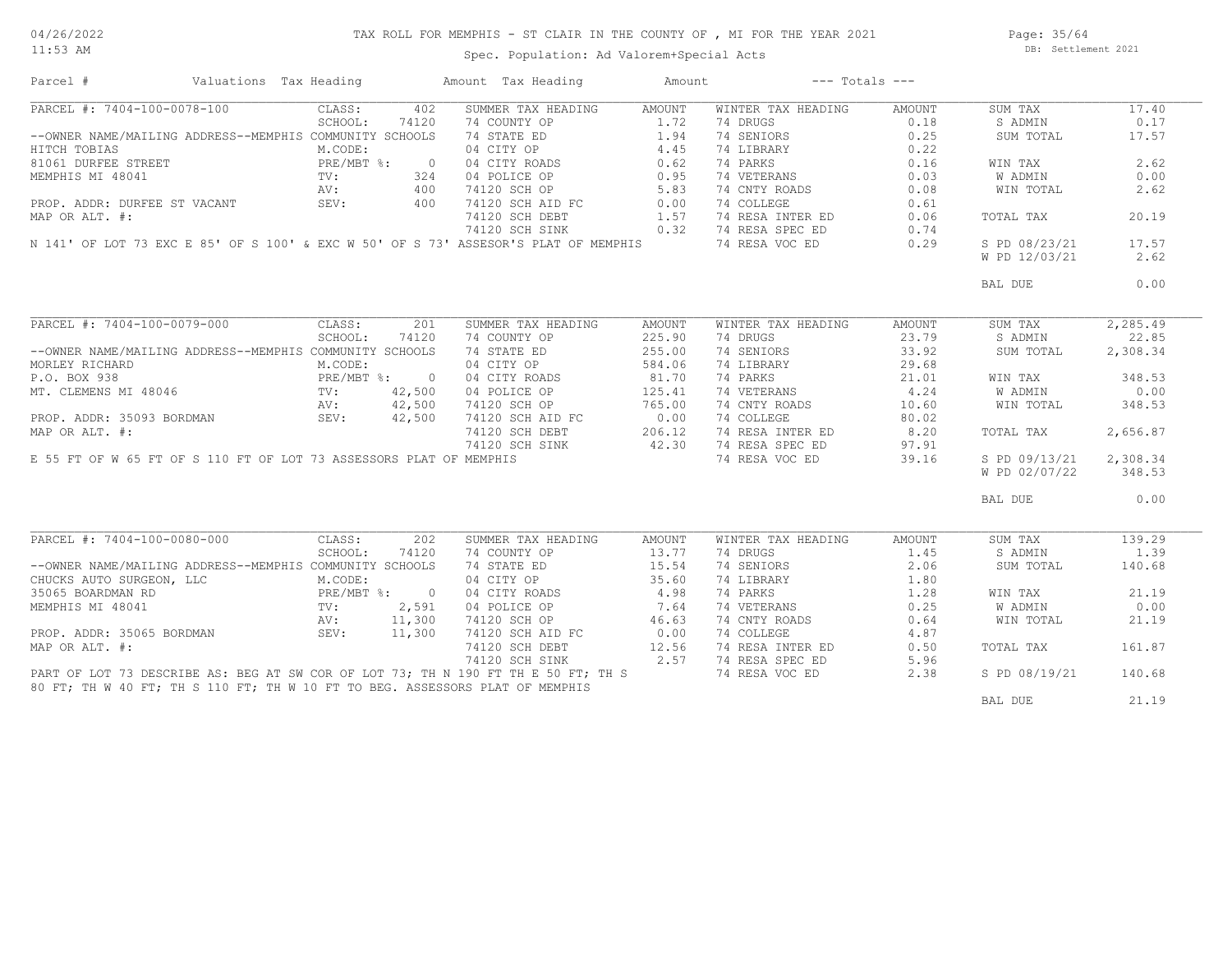#### TAX ROLL FOR MEMPHIS - ST CLAIR IN THE COUNTY OF , MI FOR THE YEAR 2021

11:53 AM

# Spec. Population: Ad Valorem+Special Acts

Page: 36/64 DB: Settlement 2021

| Parcel #                                                                                         | Valuations Tax Heading                                  | Amount Tax Heading                                                                                             | Amount | $---$ Totals $---$                  |        |               |          |
|--------------------------------------------------------------------------------------------------|---------------------------------------------------------|----------------------------------------------------------------------------------------------------------------|--------|-------------------------------------|--------|---------------|----------|
| PARCEL #: 7404-100-0081-000                                                                      | CLASS:                                                  | 401<br>SUMMER TAX HEADING                                                                                      | AMOUNT | WINTER TAX HEADING                  | AMOUNT | SUM TAX       | 1,502.13 |
|                                                                                                  | SCHOOL:<br>74120                                        | 74 COUNTY OP                                                                                                   | 223.17 | 74 DRUGS                            | 23.50  | S ADMIN       | 15.02    |
| --OWNER NAME/MAILING ADDRESS--MEMPHIS COMMUNITY SCHOOLS                                          |                                                         | 74 STATE ED                                                                                                    | 251.92 | 74 SENIORS                          | 33.51  | SUM TOTAL     | 1,517.15 |
| CROSS JAMES                                                                                      | M.CODE:                                                 | 04 CITY OP                                                                                                     | 577.01 | 74 LIBRARY                          | 29.32  |               |          |
| P.O. BOX 372                                                                                     | PRE/MBT %: 100                                          | 04 CITY ROADS<br>04 CITY ROADS 80.72<br>04 POLICE OP 123.89<br>74120 SCH OP 0.00                               | 80.72  | 74 PARKS                            | 20.75  | WIN TAX       | 344.31   |
| MEMPHIS MI 48041                                                                                 | 41,987<br>TV:                                           |                                                                                                                |        | 74 VETERANS                         | 4.19   | W ADMIN       | 0.00     |
|                                                                                                  | 57,400<br>AV:                                           |                                                                                                                |        | 74 CNTY ROADS                       | 10.47  | WIN TOTAL     | 344.31   |
| PROP. ADDR: 81100 DURFEE                                                                         | SEV: 57,400                                             |                                                                                                                |        | 74 COLLEGE                          | 79.06  |               |          |
| MAP OR ALT. #:                                                                                   |                                                         |                                                                                                                |        | 74 RESA INTER ED                    | 8.10   | TOTAL TAX     | 1,861.46 |
|                                                                                                  |                                                         | 74120 SCH AID FC 0.00<br>74120 SCH DEBT 203.63<br>74120 SCH SINK 41.79                                         |        | 74 RESA SPEC ED                     | 96.72  |               |          |
| LOT 74 ASSESSORS PLAT OF MEMPHIS                                                                 |                                                         |                                                                                                                |        | 74 RESA VOC ED                      | 38.69  | S PD 11/19/21 | 1,517.15 |
|                                                                                                  |                                                         |                                                                                                                |        |                                     |        | W PD 12/06/21 | 344.31   |
|                                                                                                  |                                                         |                                                                                                                |        |                                     |        | BAL DUE       | 0.00     |
|                                                                                                  |                                                         |                                                                                                                |        |                                     |        |               |          |
| PARCEL #: 7404-100-0084-001                                                                      | CLASS:                                                  | SUMMER TAX HEADING<br>001                                                                                      | AMOUNT | WINTER TAX HEADING                  | AMOUNT | SUM TAX       | 0.00     |
|                                                                                                  | SCHOOL:<br>74120                                        | 74 COUNTY OP                                                                                                   | 0.00   | 74 DRUGS                            | 0.00   | S ADMIN       | 0.00     |
|                                                                                                  | --OWNER NAME/MAILING ADDRESS--MEMPHIS COMMUNITY SCHOOLS | 74 STATE ED                                                                                                    | 0.00   | 74 SENIORS                          | 0.00   | SUM TOTAL     | 0.00     |
| BOMMARITO RONALD & REBECCA                                                                       | M.CODE:                                                 |                                                                                                                | 0.00   | 74 LIBRARY                          | 0.00   |               |          |
| 35181 BORDMAN                                                                                    | $PRE/MBT$ %: 100                                        | 04 CITY OP<br>04 CITY ROADS<br>04 POLICE OP<br>74120 SCH OP                                                    | 0.00   | 74 PARKS                            | 0.00   | WIN TAX       | 0.00     |
| MEMPHIS M 48041                                                                                  | $\sim$ 0<br>TV:                                         |                                                                                                                | 0.00   | 74 VETERANS                         | 0.00   | W ADMIN       | 0.00     |
|                                                                                                  | AV:                                                     | $\circ$                                                                                                        | 0.00   | 74 CNTY ROADS                       | 0.00   | WIN TOTAL     | 0.00     |
| PROP. ADDR: 35181 BORDMAN SEV:                                                                   |                                                         | 0 74120 SCH AID FC<br>74120 SCH DEBT                                                                           | 0.00   | 74 COLLEGE                          | 0.00   |               |          |
| MAP OR ALT. #:                                                                                   |                                                         |                                                                                                                | 0.00   | 74 RESA INTER ED                    | 0.00   | TOTAL TAX     | 0.00     |
|                                                                                                  |                                                         |                                                                                                                |        | 74120 SCH SINK 0.00 74 RESA SPEC ED | 0.00   |               |          |
| LOT 76 EXE E 68' OF N 58', LOT 78 EXC E 68' AND ALL OF LOTS 75 & 77 ASSESSORS PLAT<br>OF MEMPHIS |                                                         |                                                                                                                |        | 74 RESA VOC ED                      | 0.00   | BAL DUE       | 0.00     |
|                                                                                                  |                                                         |                                                                                                                |        |                                     |        |               |          |
| PARCEL #: 7404-100-0084-002                                                                      | CLASS:                                                  | 401<br>SUMMER TAX HEADING                                                                                      | AMOUNT | WINTER TAX HEADING                  | AMOUNT | SUM TAX       | 0.00     |
|                                                                                                  | SCHOOL:                                                 | 74120<br>74 COUNTY OP<br>74 STATE ED<br>04 CITY OP                                                             | 0.00   | 74 DRUGS                            | 0.00   | S ADMIN       | 0.00     |
|                                                                                                  | --OWNER NAME/MAILING ADDRESS--MEMPHIS COMMUNITY SCHOOLS |                                                                                                                | 0.00   | 74 SENIORS                          | 0.00   | SUM TOTAL     | 0.00     |
| BOMMARITO RONALD & REBECCA                                                                       | M.CODE:                                                 |                                                                                                                | 0.00   | 74 LIBRARY                          | 0.00   |               |          |
| 35181 BORDMAN                                                                                    | PRE/MBT %: 100                                          | 04 CITY ROADS<br>04 POLICE OP<br>74120 SCH OP                                                                  | 0.00   | 74 PARKS                            | 0.00   | WIN TAX       | 0.00     |
| MEMPHIS MI 48041                                                                                 | TV:                                                     | $\overline{0}$                                                                                                 | 0.00   | 74 VETERANS                         | 0.00   | W ADMIN       | 0.00     |
|                                                                                                  | AV:                                                     | 74120 SCH OP<br>$\circ$                                                                                        | 0.00   | 74 CNTY ROADS                       | 0.00   | WIN TOTAL     | 0.00     |
| PROP. ADDR: 35181 BORDMAN                                                                        |                                                         |                                                                                                                | 0.00   | 74 COLLEGE                          | 0.00   |               |          |
| MAP OR ALT. #:                                                                                   | SEV:                                                    |                                                                                                                | 0.00   | 74 RESA INTER ED                    | 0.00   | TOTAL TAX     | 0.00     |
|                                                                                                  |                                                         | 0 74120 SCH AID FC<br>74120 SCH AID FC<br>74120 SCH SINK                                                       | 0.00   | 74 RESA SPEC ED                     | 0.00   |               |          |
| 8/26/2020 COURTESY SPLIT FRO 74-04-100-0084-001                                                  |                                                         |                                                                                                                |        | 74 RESA VOC ED                      | 0.00   | BAL DUE       | 0.00     |
|                                                                                                  |                                                         | - Contractor Andreas Andreas Andreas Andreas Andreas Andreas Andreas Andreas Andreas Andreas Andreas Andreas A |        |                                     |        |               |          |

REGISTER OF DEEDS MEMPHIS ACCORDING TO THE PLAT RECORDED IN LIBER 51 OF PLATS PG 11 ST CLAIR COUNTY LOT 76 EXE E 68' OF N 58' , LOT 78 EXC E 68' AND ALL OF LOT 77 ASSESSORS PLAT OF

SPLIT ON 07/29/2021 INTO 04-100-0084-003, 04-100-0084-020;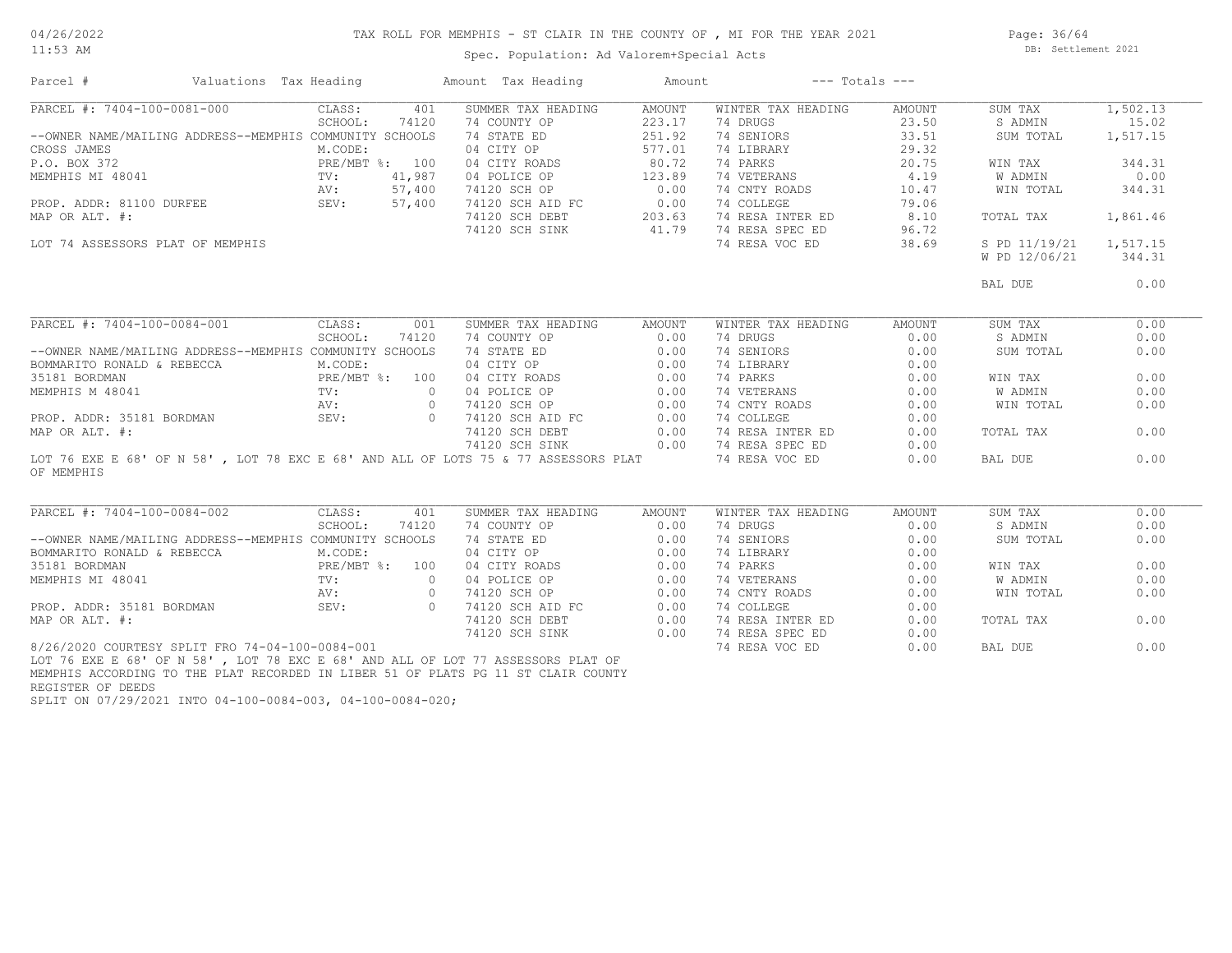#### TAX ROLL FOR MEMPHIS - ST CLAIR IN THE COUNTY OF , MI FOR THE YEAR 2021

11:53 AM

#### Spec. Population: Ad Valorem+Special Acts

Page: 37/64 DB: Settlement 2021

| Parcel #                                                                                                                                                                                                          | Valuations Tax Heading |            |       | Amount Tax Heading                                                                                                                | Amount              | $---$ Totals $---$                                                                                                                                                           |                    |                        |          |
|-------------------------------------------------------------------------------------------------------------------------------------------------------------------------------------------------------------------|------------------------|------------|-------|-----------------------------------------------------------------------------------------------------------------------------------|---------------------|------------------------------------------------------------------------------------------------------------------------------------------------------------------------------|--------------------|------------------------|----------|
| PARCEL #: 7404-100-0084-003                                                                                                                                                                                       |                        | CLASS:     | 401   | SUMMER TAX HEADING                                                                                                                | AMOUNT              | WINTER TAX HEADING                                                                                                                                                           | AMOUNT             | SUM TAX                | 1,730.76 |
|                                                                                                                                                                                                                   |                        | SCHOOL:    | 74120 | 74 COUNTY OP                                                                                                                      | 257.14              | 74 DRUGS                                                                                                                                                                     | 27.08              | S ADMIN                | 17.30    |
| --OWNER NAME/MAILING ADDRESS--MEMPHIS COMMUNITY SCHOOLS                                                                                                                                                           |                        |            |       | 74 STATE ED                                                                                                                       | 290.26              | 74 SENIORS                                                                                                                                                                   | 38.62              | SUM TOTAL              | 1,748.06 |
| BOMMARITO RONALD & REBECCA<br>MARITO RONALD & REBECCA<br>35181 BORDMAN PRE/MBT *: 100<br>MEMPHIS MI 48041 TV: 48,378<br>PROP. ADDR: 35181 BORDMAN AV: 70,000<br>MAP OR ALT. #: 70,000<br>MAP OR ALT. #:           |                        |            |       | 04 CITY OP                                                                                                                        | 664.83              | 74 LIBRARY                                                                                                                                                                   | 33.79              |                        |          |
|                                                                                                                                                                                                                   |                        |            |       | 04 CITY ROADS                                                                                                                     |                     | 74 LIBRANT<br>74 PARKS<br>74 VETERANS<br>74 CNTY ROADS<br>74 CNTY ROADS<br>74 CNTY ROADS<br>74 201109                                                                        |                    | WIN TAX                | 396.75   |
|                                                                                                                                                                                                                   |                        |            |       | 04 POLICE OP                                                                                                                      | $93.00$<br>$142.75$ |                                                                                                                                                                              |                    | <b>W ADMIN</b>         | 0.00     |
|                                                                                                                                                                                                                   |                        |            |       | 74120 SCH OP<br>74120 SCH OP 0.00<br>74120 SCH DEBT 234.63                                                                        |                     |                                                                                                                                                                              |                    | WIN TOTAL              | 396.75   |
|                                                                                                                                                                                                                   |                        |            |       |                                                                                                                                   |                     |                                                                                                                                                                              |                    |                        |          |
|                                                                                                                                                                                                                   |                        |            |       |                                                                                                                                   |                     | 74 RESA INTER ED 9.34                                                                                                                                                        |                    | TOTAL TAX              | 2,144.81 |
|                                                                                                                                                                                                                   |                        |            |       |                                                                                                                                   |                     |                                                                                                                                                                              |                    |                        |          |
| 111.45 74 RESA SPEC ED 111.45<br>LOT 77 ASSESSORS PLAT OF MEMPHIS ACCORDING TO THE PLAT RECORDED IN LIBER 51 OF 77 RESA VOC ED 44.58                                                                              |                        |            |       |                                                                                                                                   |                     |                                                                                                                                                                              |                    | S PD 08/27/21 1,748.06 |          |
| PLATS PG 11 ST CLAIR COUNTY REGISTER OF DEEDS                                                                                                                                                                     |                        |            |       |                                                                                                                                   |                     |                                                                                                                                                                              |                    | W PD 02/03/22          | 396.75   |
| SPLIT ON 07/29/2021 FROM 04-100-0084-002                                                                                                                                                                          |                        |            |       |                                                                                                                                   |                     |                                                                                                                                                                              |                    |                        |          |
|                                                                                                                                                                                                                   |                        |            |       |                                                                                                                                   |                     |                                                                                                                                                                              |                    | BAL DUE                | 0.00     |
|                                                                                                                                                                                                                   |                        |            |       |                                                                                                                                   |                     |                                                                                                                                                                              |                    |                        |          |
| PARCEL #: 7404-100-0084-010                                                                                                                                                                                       |                        | CLASS: 401 |       | SUMMER TAX HEADING                                                                                                                | AMOUNT              | WINTER TAX HEADING                                                                                                                                                           | AMOUNT             | SUM TAX                | 812.00   |
|                                                                                                                                                                                                                   |                        | SCHOOL:    | 74120 | 74 COUNTY OP                                                                                                                      | 80.26               | 74 DRUGS                                                                                                                                                                     | 8.45               | S ADMIN                | 8.12     |
| --OWNER NAME/MAILING ADDRESS--MEMPHIS COMMUNITY SCHOOLS                                                                                                                                                           |                        |            |       | 74 STATE ED<br>04 CITY OP                                                                                                         | 90.60               | 74 SENIORS<br>74 LIBRARY                                                                                                                                                     | 12.05              | SUM TOTAL              | 820.12   |
|                                                                                                                                                                                                                   |                        |            |       |                                                                                                                                   | 207.51              |                                                                                                                                                                              | 10.54              |                        |          |
|                                                                                                                                                                                                                   |                        |            |       |                                                                                                                                   |                     | 74 PARKS                                                                                                                                                                     |                    | WIN TAX                | 123.79   |
| --OWNER NAME/ MAILING ADDRIES<br>BISHOP KEITH<br>1076 COVE ROAD<br>WALES MI 48027<br>WALES MI 48027<br>PROP. ADDR: 81070 DURFEE<br>MAP OR ALT. #:<br>MAP OR ALT. #:<br>PROP. ADDR: 81070 DURFEE<br>MAP OR ALT. #: |                        |            |       | 04 CITY ROADS 29.02<br>04 POLICE OP 44.55                                                                                         |                     | 74 VETERANS                                                                                                                                                                  | $7.46$<br>3 $1.50$ | W ADMIN                | 0.00     |
|                                                                                                                                                                                                                   |                        |            |       |                                                                                                                                   |                     | 74 CNTY ROADS 3.76                                                                                                                                                           |                    | WIN TOTAL              | 123.79   |
|                                                                                                                                                                                                                   |                        |            |       |                                                                                                                                   |                     | 74 COLLEGE                                                                                                                                                                   | 28.43              |                        |          |
|                                                                                                                                                                                                                   |                        |            |       |                                                                                                                                   |                     | 74 RESA INTER ED 2.91                                                                                                                                                        |                    | TOTAL TAX              | 943.91   |
|                                                                                                                                                                                                                   |                        |            |       |                                                                                                                                   |                     | 74 RESA SPEC ED                                                                                                                                                              | 34.78              |                        |          |
| 8/26/2020 COURTESY SPLIT FRO 74-04-100-0084-001                                                                                                                                                                   |                        |            |       |                                                                                                                                   |                     | 74 KESA SPEC ED<br>74 RESA VOC ED                                                                                                                                            | 13.91              | S PD 10/07/21          | 820.12   |
| LOT 75 ASSESSORS PLAT OF MEMPHIS ACCORDING TO THE PLAT RECORDED IN LIBER 51 OF                                                                                                                                    |                        |            |       | 04 CHA 1.1<br>04 POLICE OP<br>74120 SCH AID FC<br>74120 SCH AID FC<br>74120 SCH DEBT<br>74120 SCH SINK<br>74120 SCH SINK<br>75.03 |                     |                                                                                                                                                                              |                    | W PD 01/06/22          | 123.79   |
| PLATS PG 11 ST CLAIR COUNTY REGISTER OF DEEDS                                                                                                                                                                     |                        |            |       |                                                                                                                                   |                     |                                                                                                                                                                              |                    |                        |          |
|                                                                                                                                                                                                                   |                        |            |       |                                                                                                                                   |                     |                                                                                                                                                                              |                    | BAL DUE                | 0.00     |
|                                                                                                                                                                                                                   |                        |            |       |                                                                                                                                   |                     |                                                                                                                                                                              |                    |                        |          |
| PARCEL #: 7404-100-0084-020                                                                                                                                                                                       |                        | CLASS:     | 401   | SUMMER TAX HEADING                                                                                                                | AMOUNT              | WINTER TAX HEADING                                                                                                                                                           | AMOUNT             | SUM TAX                | 121.11   |
|                                                                                                                                                                                                                   |                        | SCHOOL:    | 74120 | 74 COUNTY OP                                                                                                                      |                     | 74 DRUGS                                                                                                                                                                     | 1.89               | S ADMIN                | 1.21     |
| --OWNER NAME/MAILING ADDRESS--MEMPHIS COMMUNITY SCHOOLS                                                                                                                                                           |                        |            |       |                                                                                                                                   | 17.99<br>20.31      | 74 SENIORS                                                                                                                                                                   | 2.70               |                        | 122.32   |
|                                                                                                                                                                                                                   |                        |            |       | 74 STATE ED<br>04 CITY OP                                                                                                         | 46.53               |                                                                                                                                                                              | 2.36               | SUM TOTAL              |          |
| BOMMARITO RONALD & REBECCA<br>MARITO RONALD & REBECCA<br>35181 BORDMAN PRE/MBT *: 100<br>MEMPHIS MI 48041 TV: 3,386<br>PROP. ADDR: BORDMAN SEV: 4,900<br>MAR OR ALT. #: 4,900<br>MAR OR ALT. #:                   |                        |            |       |                                                                                                                                   |                     | 74 LIBRARY                                                                                                                                                                   |                    |                        | 27.73    |
|                                                                                                                                                                                                                   |                        |            |       | 04 CITY ROADS<br>04 POLICE OP                                                                                                     | 6.50                | $\begin{tabular}{llll} 74 \hbox{ PARKS} & & & 1.67 \\ 74 \hbox{ VETERANS} & & 0.33 \\ 74 \hbox{ CNTY ROADS} & & 0.84 \\ 74 \hbox{ COLLEGE} & & 6.37 \\ \hline \end{tabular}$ |                    | WIN TAX                |          |
|                                                                                                                                                                                                                   |                        |            |       |                                                                                                                                   | 9.99                |                                                                                                                                                                              |                    | W ADMIN                | 0.00     |
|                                                                                                                                                                                                                   |                        |            |       | 74120 SCH OP 0.00<br>74120 SCH AID FC 0.00                                                                                        |                     |                                                                                                                                                                              |                    | WIN TOTAL              | 27.73    |
|                                                                                                                                                                                                                   |                        |            |       |                                                                                                                                   |                     |                                                                                                                                                                              |                    |                        |          |
|                                                                                                                                                                                                                   |                        |            |       | 74120 SCH DEBT                                                                                                                    | 16.42               |                                                                                                                                                                              |                    | TOTAL TAX              | 150.05   |
|                                                                                                                                                                                                                   |                        |            |       | 74120 SCH SINK 3.37 74 RESA SPEC ED                                                                                               |                     |                                                                                                                                                                              | 7.80               |                        |          |
| LOT 76 EXE E 68' OF N 58', LOT 78 EXC E 68' ASSESSORS PLAT OF MEMPHIS ACCORDING TO                                                                                                                                |                        |            |       |                                                                                                                                   |                     | 74 RESA VOC ED                                                                                                                                                               | 3.12               | S PD 02/03/22          | 122.32   |
| THE PLAT RECORDED IN LIBER 51 OF PLATS PG 11 ST CLAIR COUNTY REGISTER OF DEEDSSPLIT                                                                                                                               |                        |            |       |                                                                                                                                   |                     |                                                                                                                                                                              |                    | W PD 02/03/22          | 27.73    |
| ON 07/29/2021 FROM 04-100-0084-002                                                                                                                                                                                |                        |            |       |                                                                                                                                   |                     |                                                                                                                                                                              |                    |                        |          |
|                                                                                                                                                                                                                   |                        |            |       |                                                                                                                                   |                     |                                                                                                                                                                              |                    | BAL DUE                | 0.00     |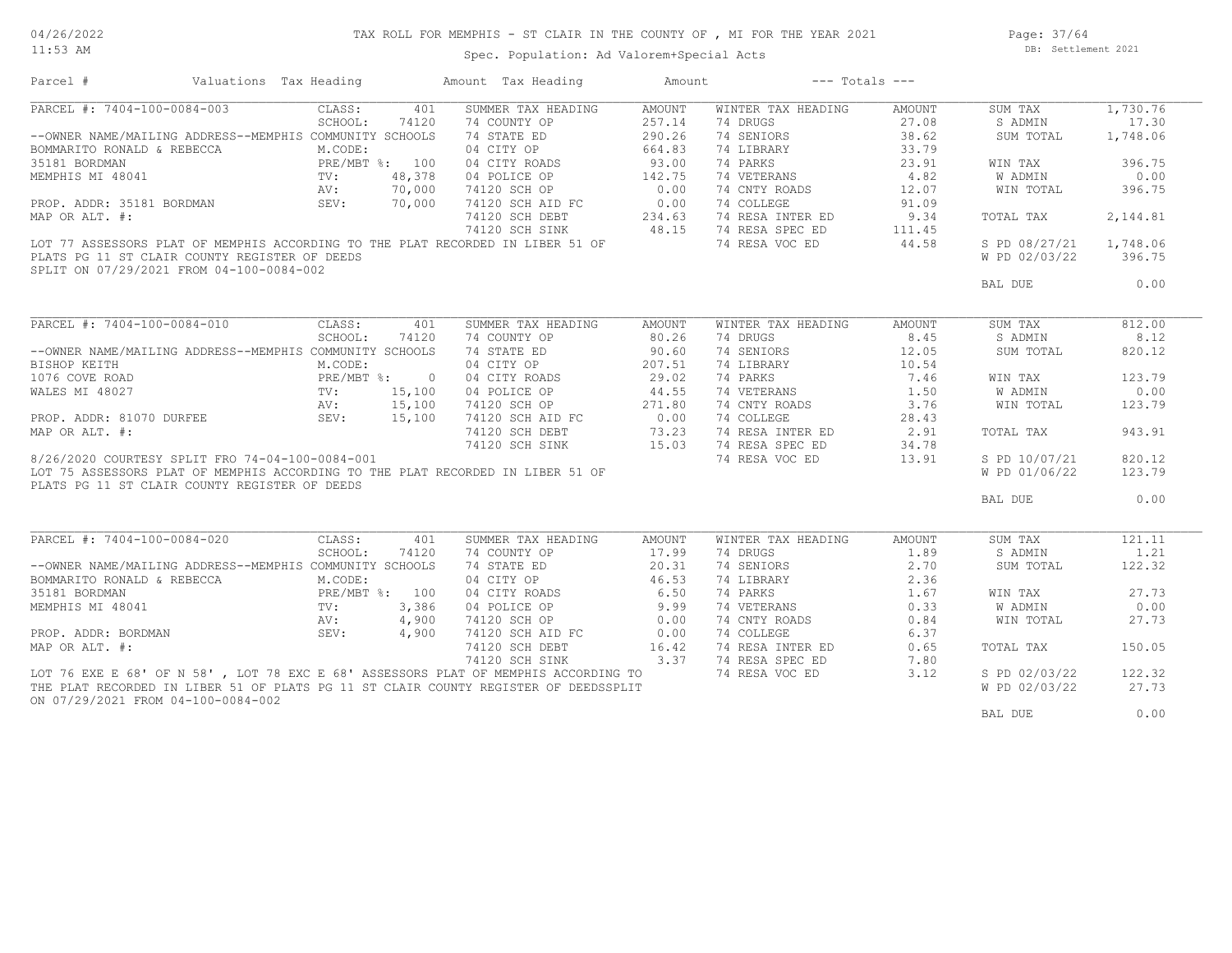#### 11:53 AM

#### TAX ROLL FOR MEMPHIS - ST CLAIR IN THE COUNTY OF , MI FOR THE YEAR 2021

Spec. Population: Ad Valorem+Special Acts

Page: 38/64 DB: Settlement 2021

| PARCEL #: 7404-100-0085-000<br>401<br>SUMMER TAX HEADING<br>AMOUNT<br>WINTER TAX HEADING<br>SUM TAX<br>CLASS:<br>AMOUNT<br>SCHOOL:<br>74120<br>74 COUNTY OP<br>394.54<br>74 DRUGS<br>41.55<br>S ADMIN<br>445.37<br>74 SENIORS<br>59.25<br>--OWNER NAME/MAILING ADDRESS--MEMPHIS COMMUNITY SCHOOLS<br>74 STATE ED<br>SUM TOTAL<br>04 CITY OP<br>1,020.09<br>74 LIBRARY<br>51.84<br>LAVERY JOSEPH P & LINDA R<br>M.CODE:<br>PRE/MBT %: 100<br>142.70<br>74 PARKS<br>36.69<br>04 CITY ROADS<br>WIN TAX<br>74,229<br>04 POLICE OP<br>219.04<br>74 VETERANS<br>7.40<br><b>W ADMIN</b><br>TV:<br>95,600<br>0.00<br>74 CNTY ROADS<br>18.52<br>74120 SCH OP<br>WIN TOTAL<br>AV:<br>PROP. ADDR: 35221 BORDMAN<br>95,600<br>SEV:<br>74120 SCH AID FC<br>0.00<br>74 COLLEGE<br>139.77<br>MAP OR ALT. #:<br>360.01<br>74 RESA INTER ED<br>14.33<br>TOTAL TAX<br>74120 SCH DEBT<br>74 RESA SPEC ED<br>74120 SCH SINK<br>73.88<br>171.00<br>E 68 FT OF LOTS 76 & 78 ASSESSORS PLAT OF MEMPHIS<br>74 RESA VOC ED<br>68.40<br>S PD 08/25/21<br>W PD 02/11/22<br>BAL DUE<br>PARCEL #: 7404-100-0086-000<br>SUMMER TAX HEADING<br>WINTER TAX HEADING<br>1,538.37<br>CLASS:<br>401<br><b>AMOUNT</b><br><b>AMOUNT</b><br>SUM TAX<br>SCHOOL:<br>74120<br>74 COUNTY OP<br>228.55<br>74 DRUGS<br>24.07<br>S ADMIN<br>74 SENIORS<br>34.32<br>1,553.75<br>--OWNER NAME/MAILING ADDRESS--MEMPHIS COMMUNITY SCHOOLS<br>74 STATE ED<br>258.00<br>SUM TOTAL<br>SLIFCO KYLE R<br>M.CODE:<br>04 CITY OP<br>590.93<br>74 LIBRARY<br>30.03<br>74 PARKS<br>35241 BORDMAN ROAD<br>PRE/MBT %: 100<br>04 CITY ROADS<br>82.66<br>21.25<br>WIN TAX<br>4.29<br>43,000<br>04 POLICE OP<br>126.88<br>74 VETERANS<br><b>W ADMIN</b><br>MEMPHIS MI 48041<br>TV:<br>43,000<br>74120 SCH OP<br>0.00<br>74 CNTY ROADS<br>10.72<br>AV:<br>WIN TOTAL<br>PROP. ADDR: 35241 BORDMAN<br>MAP OR ALT. #:<br>43,000<br>0.00<br>80.96<br>SEV:<br>74120 SCH AID FC<br>74 COLLEGE<br>74120 SCH DEBT<br>74 RESA INTER ED<br>8.30<br>208.55<br>TOTAL TAX<br>42.80<br>74 RESA SPEC ED<br>74120 SCH SINK<br>99.06<br>74 RESA VOC ED<br>39.62<br>S PD 09/02/21<br>LOT 79 ASSESSORS PLAT OF MEMPHIS<br>BAL DUE<br>PARCEL #: 7404-100-0087-000<br>CLASS:<br>401<br>SUMMER TAX HEADING<br><b>AMOUNT</b><br>WINTER TAX HEADING<br><b>AMOUNT</b><br>SUM TAX<br>18.17<br>SCHOOL:<br>74120<br>74 COUNTY OP<br>172.58<br>74 DRUGS<br>S ADMIN<br>--OWNER NAME/MAILING ADDRESS--MEMPHIS COMMUNITY SCHOOLS<br>74 STATE ED<br>194.81<br>74 SENIORS<br>25.92<br>SUM TOTAL<br>04 CITY OP<br>446.20<br>22.67<br>CROFF ADAM & REBECCA<br>M.CODE:<br>74 LIBRARY<br>35285 BORDMAN<br>PRE/MBT %: 100<br>04 CITY ROADS<br>62.42<br>74 PARKS<br>16.05<br>WIN TAX<br>32,469<br>95.81<br>74 VETERANS<br>3.24<br>04 POLICE OP<br>W ADMIN<br>$\text{TV}$ :<br>38,700<br>74120 SCH OP<br>0.00<br>74 CNTY ROADS<br>8.10<br>AV:<br>WIN TOTAL<br>PROP. ADDR: 35285 BORDMAN<br>SEV:<br>38,700<br>74120 SCH AID FC<br>0.00<br>74 COLLEGE<br>61.13<br>6.26<br>74120 SCH DEBT<br>157.47<br>74 RESA INTER ED<br>TOTAL TAX<br>32.31<br>74 RESA SPEC ED<br>74.80<br>74120 SCH SINK<br>29.92<br>LOT 80 ASSESSORS PLAT OF MEMPHIS<br>74 RESA VOC ED<br>S PD 08/30/21 | Parcel #         | Valuations Tax Heading |  | Amount Tax Heading | Amount | $---$ Totals $---$ |               |          |
|-----------------------------------------------------------------------------------------------------------------------------------------------------------------------------------------------------------------------------------------------------------------------------------------------------------------------------------------------------------------------------------------------------------------------------------------------------------------------------------------------------------------------------------------------------------------------------------------------------------------------------------------------------------------------------------------------------------------------------------------------------------------------------------------------------------------------------------------------------------------------------------------------------------------------------------------------------------------------------------------------------------------------------------------------------------------------------------------------------------------------------------------------------------------------------------------------------------------------------------------------------------------------------------------------------------------------------------------------------------------------------------------------------------------------------------------------------------------------------------------------------------------------------------------------------------------------------------------------------------------------------------------------------------------------------------------------------------------------------------------------------------------------------------------------------------------------------------------------------------------------------------------------------------------------------------------------------------------------------------------------------------------------------------------------------------------------------------------------------------------------------------------------------------------------------------------------------------------------------------------------------------------------------------------------------------------------------------------------------------------------------------------------------------------------------------------------------------------------------------------------------------------------------------------------------------------------------------------------------------------------------------------------------------------------------------------------------------------------------------------------------------------------------------------------------------------------------------------------------------------------------------------------------------------------------------------------------------------------------------------------------------------------------------------------------------------------------------------------------------------------------------------------------------------|------------------|------------------------|--|--------------------|--------|--------------------|---------------|----------|
|                                                                                                                                                                                                                                                                                                                                                                                                                                                                                                                                                                                                                                                                                                                                                                                                                                                                                                                                                                                                                                                                                                                                                                                                                                                                                                                                                                                                                                                                                                                                                                                                                                                                                                                                                                                                                                                                                                                                                                                                                                                                                                                                                                                                                                                                                                                                                                                                                                                                                                                                                                                                                                                                                                                                                                                                                                                                                                                                                                                                                                                                                                                                                                 |                  |                        |  |                    |        |                    |               | 2,655.63 |
|                                                                                                                                                                                                                                                                                                                                                                                                                                                                                                                                                                                                                                                                                                                                                                                                                                                                                                                                                                                                                                                                                                                                                                                                                                                                                                                                                                                                                                                                                                                                                                                                                                                                                                                                                                                                                                                                                                                                                                                                                                                                                                                                                                                                                                                                                                                                                                                                                                                                                                                                                                                                                                                                                                                                                                                                                                                                                                                                                                                                                                                                                                                                                                 |                  |                        |  |                    |        |                    |               | 26.55    |
|                                                                                                                                                                                                                                                                                                                                                                                                                                                                                                                                                                                                                                                                                                                                                                                                                                                                                                                                                                                                                                                                                                                                                                                                                                                                                                                                                                                                                                                                                                                                                                                                                                                                                                                                                                                                                                                                                                                                                                                                                                                                                                                                                                                                                                                                                                                                                                                                                                                                                                                                                                                                                                                                                                                                                                                                                                                                                                                                                                                                                                                                                                                                                                 |                  |                        |  |                    |        |                    |               | 2,682.18 |
|                                                                                                                                                                                                                                                                                                                                                                                                                                                                                                                                                                                                                                                                                                                                                                                                                                                                                                                                                                                                                                                                                                                                                                                                                                                                                                                                                                                                                                                                                                                                                                                                                                                                                                                                                                                                                                                                                                                                                                                                                                                                                                                                                                                                                                                                                                                                                                                                                                                                                                                                                                                                                                                                                                                                                                                                                                                                                                                                                                                                                                                                                                                                                                 |                  |                        |  |                    |        |                    |               |          |
|                                                                                                                                                                                                                                                                                                                                                                                                                                                                                                                                                                                                                                                                                                                                                                                                                                                                                                                                                                                                                                                                                                                                                                                                                                                                                                                                                                                                                                                                                                                                                                                                                                                                                                                                                                                                                                                                                                                                                                                                                                                                                                                                                                                                                                                                                                                                                                                                                                                                                                                                                                                                                                                                                                                                                                                                                                                                                                                                                                                                                                                                                                                                                                 | 35221 BORDMAN    |                        |  |                    |        |                    |               | 608.75   |
|                                                                                                                                                                                                                                                                                                                                                                                                                                                                                                                                                                                                                                                                                                                                                                                                                                                                                                                                                                                                                                                                                                                                                                                                                                                                                                                                                                                                                                                                                                                                                                                                                                                                                                                                                                                                                                                                                                                                                                                                                                                                                                                                                                                                                                                                                                                                                                                                                                                                                                                                                                                                                                                                                                                                                                                                                                                                                                                                                                                                                                                                                                                                                                 | MEMPHIS MI 48041 |                        |  |                    |        |                    |               | 0.00     |
|                                                                                                                                                                                                                                                                                                                                                                                                                                                                                                                                                                                                                                                                                                                                                                                                                                                                                                                                                                                                                                                                                                                                                                                                                                                                                                                                                                                                                                                                                                                                                                                                                                                                                                                                                                                                                                                                                                                                                                                                                                                                                                                                                                                                                                                                                                                                                                                                                                                                                                                                                                                                                                                                                                                                                                                                                                                                                                                                                                                                                                                                                                                                                                 |                  |                        |  |                    |        |                    |               | 608.75   |
|                                                                                                                                                                                                                                                                                                                                                                                                                                                                                                                                                                                                                                                                                                                                                                                                                                                                                                                                                                                                                                                                                                                                                                                                                                                                                                                                                                                                                                                                                                                                                                                                                                                                                                                                                                                                                                                                                                                                                                                                                                                                                                                                                                                                                                                                                                                                                                                                                                                                                                                                                                                                                                                                                                                                                                                                                                                                                                                                                                                                                                                                                                                                                                 |                  |                        |  |                    |        |                    |               |          |
|                                                                                                                                                                                                                                                                                                                                                                                                                                                                                                                                                                                                                                                                                                                                                                                                                                                                                                                                                                                                                                                                                                                                                                                                                                                                                                                                                                                                                                                                                                                                                                                                                                                                                                                                                                                                                                                                                                                                                                                                                                                                                                                                                                                                                                                                                                                                                                                                                                                                                                                                                                                                                                                                                                                                                                                                                                                                                                                                                                                                                                                                                                                                                                 |                  |                        |  |                    |        |                    |               | 3,290.93 |
|                                                                                                                                                                                                                                                                                                                                                                                                                                                                                                                                                                                                                                                                                                                                                                                                                                                                                                                                                                                                                                                                                                                                                                                                                                                                                                                                                                                                                                                                                                                                                                                                                                                                                                                                                                                                                                                                                                                                                                                                                                                                                                                                                                                                                                                                                                                                                                                                                                                                                                                                                                                                                                                                                                                                                                                                                                                                                                                                                                                                                                                                                                                                                                 |                  |                        |  |                    |        |                    |               |          |
|                                                                                                                                                                                                                                                                                                                                                                                                                                                                                                                                                                                                                                                                                                                                                                                                                                                                                                                                                                                                                                                                                                                                                                                                                                                                                                                                                                                                                                                                                                                                                                                                                                                                                                                                                                                                                                                                                                                                                                                                                                                                                                                                                                                                                                                                                                                                                                                                                                                                                                                                                                                                                                                                                                                                                                                                                                                                                                                                                                                                                                                                                                                                                                 |                  |                        |  |                    |        |                    |               | 2,682.18 |
|                                                                                                                                                                                                                                                                                                                                                                                                                                                                                                                                                                                                                                                                                                                                                                                                                                                                                                                                                                                                                                                                                                                                                                                                                                                                                                                                                                                                                                                                                                                                                                                                                                                                                                                                                                                                                                                                                                                                                                                                                                                                                                                                                                                                                                                                                                                                                                                                                                                                                                                                                                                                                                                                                                                                                                                                                                                                                                                                                                                                                                                                                                                                                                 |                  |                        |  |                    |        |                    |               | 608.75   |
|                                                                                                                                                                                                                                                                                                                                                                                                                                                                                                                                                                                                                                                                                                                                                                                                                                                                                                                                                                                                                                                                                                                                                                                                                                                                                                                                                                                                                                                                                                                                                                                                                                                                                                                                                                                                                                                                                                                                                                                                                                                                                                                                                                                                                                                                                                                                                                                                                                                                                                                                                                                                                                                                                                                                                                                                                                                                                                                                                                                                                                                                                                                                                                 |                  |                        |  |                    |        |                    |               |          |
|                                                                                                                                                                                                                                                                                                                                                                                                                                                                                                                                                                                                                                                                                                                                                                                                                                                                                                                                                                                                                                                                                                                                                                                                                                                                                                                                                                                                                                                                                                                                                                                                                                                                                                                                                                                                                                                                                                                                                                                                                                                                                                                                                                                                                                                                                                                                                                                                                                                                                                                                                                                                                                                                                                                                                                                                                                                                                                                                                                                                                                                                                                                                                                 |                  |                        |  |                    |        |                    |               | 0.00     |
|                                                                                                                                                                                                                                                                                                                                                                                                                                                                                                                                                                                                                                                                                                                                                                                                                                                                                                                                                                                                                                                                                                                                                                                                                                                                                                                                                                                                                                                                                                                                                                                                                                                                                                                                                                                                                                                                                                                                                                                                                                                                                                                                                                                                                                                                                                                                                                                                                                                                                                                                                                                                                                                                                                                                                                                                                                                                                                                                                                                                                                                                                                                                                                 |                  |                        |  |                    |        |                    |               |          |
|                                                                                                                                                                                                                                                                                                                                                                                                                                                                                                                                                                                                                                                                                                                                                                                                                                                                                                                                                                                                                                                                                                                                                                                                                                                                                                                                                                                                                                                                                                                                                                                                                                                                                                                                                                                                                                                                                                                                                                                                                                                                                                                                                                                                                                                                                                                                                                                                                                                                                                                                                                                                                                                                                                                                                                                                                                                                                                                                                                                                                                                                                                                                                                 |                  |                        |  |                    |        |                    |               | 15.38    |
|                                                                                                                                                                                                                                                                                                                                                                                                                                                                                                                                                                                                                                                                                                                                                                                                                                                                                                                                                                                                                                                                                                                                                                                                                                                                                                                                                                                                                                                                                                                                                                                                                                                                                                                                                                                                                                                                                                                                                                                                                                                                                                                                                                                                                                                                                                                                                                                                                                                                                                                                                                                                                                                                                                                                                                                                                                                                                                                                                                                                                                                                                                                                                                 |                  |                        |  |                    |        |                    |               |          |
|                                                                                                                                                                                                                                                                                                                                                                                                                                                                                                                                                                                                                                                                                                                                                                                                                                                                                                                                                                                                                                                                                                                                                                                                                                                                                                                                                                                                                                                                                                                                                                                                                                                                                                                                                                                                                                                                                                                                                                                                                                                                                                                                                                                                                                                                                                                                                                                                                                                                                                                                                                                                                                                                                                                                                                                                                                                                                                                                                                                                                                                                                                                                                                 |                  |                        |  |                    |        |                    |               |          |
|                                                                                                                                                                                                                                                                                                                                                                                                                                                                                                                                                                                                                                                                                                                                                                                                                                                                                                                                                                                                                                                                                                                                                                                                                                                                                                                                                                                                                                                                                                                                                                                                                                                                                                                                                                                                                                                                                                                                                                                                                                                                                                                                                                                                                                                                                                                                                                                                                                                                                                                                                                                                                                                                                                                                                                                                                                                                                                                                                                                                                                                                                                                                                                 |                  |                        |  |                    |        |                    |               |          |
|                                                                                                                                                                                                                                                                                                                                                                                                                                                                                                                                                                                                                                                                                                                                                                                                                                                                                                                                                                                                                                                                                                                                                                                                                                                                                                                                                                                                                                                                                                                                                                                                                                                                                                                                                                                                                                                                                                                                                                                                                                                                                                                                                                                                                                                                                                                                                                                                                                                                                                                                                                                                                                                                                                                                                                                                                                                                                                                                                                                                                                                                                                                                                                 |                  |                        |  |                    |        |                    |               | 352.62   |
|                                                                                                                                                                                                                                                                                                                                                                                                                                                                                                                                                                                                                                                                                                                                                                                                                                                                                                                                                                                                                                                                                                                                                                                                                                                                                                                                                                                                                                                                                                                                                                                                                                                                                                                                                                                                                                                                                                                                                                                                                                                                                                                                                                                                                                                                                                                                                                                                                                                                                                                                                                                                                                                                                                                                                                                                                                                                                                                                                                                                                                                                                                                                                                 |                  |                        |  |                    |        |                    |               | 0.00     |
|                                                                                                                                                                                                                                                                                                                                                                                                                                                                                                                                                                                                                                                                                                                                                                                                                                                                                                                                                                                                                                                                                                                                                                                                                                                                                                                                                                                                                                                                                                                                                                                                                                                                                                                                                                                                                                                                                                                                                                                                                                                                                                                                                                                                                                                                                                                                                                                                                                                                                                                                                                                                                                                                                                                                                                                                                                                                                                                                                                                                                                                                                                                                                                 |                  |                        |  |                    |        |                    |               | 352.62   |
|                                                                                                                                                                                                                                                                                                                                                                                                                                                                                                                                                                                                                                                                                                                                                                                                                                                                                                                                                                                                                                                                                                                                                                                                                                                                                                                                                                                                                                                                                                                                                                                                                                                                                                                                                                                                                                                                                                                                                                                                                                                                                                                                                                                                                                                                                                                                                                                                                                                                                                                                                                                                                                                                                                                                                                                                                                                                                                                                                                                                                                                                                                                                                                 |                  |                        |  |                    |        |                    |               |          |
|                                                                                                                                                                                                                                                                                                                                                                                                                                                                                                                                                                                                                                                                                                                                                                                                                                                                                                                                                                                                                                                                                                                                                                                                                                                                                                                                                                                                                                                                                                                                                                                                                                                                                                                                                                                                                                                                                                                                                                                                                                                                                                                                                                                                                                                                                                                                                                                                                                                                                                                                                                                                                                                                                                                                                                                                                                                                                                                                                                                                                                                                                                                                                                 |                  |                        |  |                    |        |                    |               | 1,906.37 |
|                                                                                                                                                                                                                                                                                                                                                                                                                                                                                                                                                                                                                                                                                                                                                                                                                                                                                                                                                                                                                                                                                                                                                                                                                                                                                                                                                                                                                                                                                                                                                                                                                                                                                                                                                                                                                                                                                                                                                                                                                                                                                                                                                                                                                                                                                                                                                                                                                                                                                                                                                                                                                                                                                                                                                                                                                                                                                                                                                                                                                                                                                                                                                                 |                  |                        |  |                    |        |                    |               |          |
|                                                                                                                                                                                                                                                                                                                                                                                                                                                                                                                                                                                                                                                                                                                                                                                                                                                                                                                                                                                                                                                                                                                                                                                                                                                                                                                                                                                                                                                                                                                                                                                                                                                                                                                                                                                                                                                                                                                                                                                                                                                                                                                                                                                                                                                                                                                                                                                                                                                                                                                                                                                                                                                                                                                                                                                                                                                                                                                                                                                                                                                                                                                                                                 |                  |                        |  |                    |        |                    |               | 1,553.75 |
|                                                                                                                                                                                                                                                                                                                                                                                                                                                                                                                                                                                                                                                                                                                                                                                                                                                                                                                                                                                                                                                                                                                                                                                                                                                                                                                                                                                                                                                                                                                                                                                                                                                                                                                                                                                                                                                                                                                                                                                                                                                                                                                                                                                                                                                                                                                                                                                                                                                                                                                                                                                                                                                                                                                                                                                                                                                                                                                                                                                                                                                                                                                                                                 |                  |                        |  |                    |        |                    |               | 352.62   |
|                                                                                                                                                                                                                                                                                                                                                                                                                                                                                                                                                                                                                                                                                                                                                                                                                                                                                                                                                                                                                                                                                                                                                                                                                                                                                                                                                                                                                                                                                                                                                                                                                                                                                                                                                                                                                                                                                                                                                                                                                                                                                                                                                                                                                                                                                                                                                                                                                                                                                                                                                                                                                                                                                                                                                                                                                                                                                                                                                                                                                                                                                                                                                                 |                  |                        |  |                    |        |                    |               |          |
|                                                                                                                                                                                                                                                                                                                                                                                                                                                                                                                                                                                                                                                                                                                                                                                                                                                                                                                                                                                                                                                                                                                                                                                                                                                                                                                                                                                                                                                                                                                                                                                                                                                                                                                                                                                                                                                                                                                                                                                                                                                                                                                                                                                                                                                                                                                                                                                                                                                                                                                                                                                                                                                                                                                                                                                                                                                                                                                                                                                                                                                                                                                                                                 |                  |                        |  |                    |        |                    |               | 1,161.60 |
|                                                                                                                                                                                                                                                                                                                                                                                                                                                                                                                                                                                                                                                                                                                                                                                                                                                                                                                                                                                                                                                                                                                                                                                                                                                                                                                                                                                                                                                                                                                                                                                                                                                                                                                                                                                                                                                                                                                                                                                                                                                                                                                                                                                                                                                                                                                                                                                                                                                                                                                                                                                                                                                                                                                                                                                                                                                                                                                                                                                                                                                                                                                                                                 |                  |                        |  |                    |        |                    |               | 11.61    |
|                                                                                                                                                                                                                                                                                                                                                                                                                                                                                                                                                                                                                                                                                                                                                                                                                                                                                                                                                                                                                                                                                                                                                                                                                                                                                                                                                                                                                                                                                                                                                                                                                                                                                                                                                                                                                                                                                                                                                                                                                                                                                                                                                                                                                                                                                                                                                                                                                                                                                                                                                                                                                                                                                                                                                                                                                                                                                                                                                                                                                                                                                                                                                                 |                  |                        |  |                    |        |                    |               | 1,173.21 |
|                                                                                                                                                                                                                                                                                                                                                                                                                                                                                                                                                                                                                                                                                                                                                                                                                                                                                                                                                                                                                                                                                                                                                                                                                                                                                                                                                                                                                                                                                                                                                                                                                                                                                                                                                                                                                                                                                                                                                                                                                                                                                                                                                                                                                                                                                                                                                                                                                                                                                                                                                                                                                                                                                                                                                                                                                                                                                                                                                                                                                                                                                                                                                                 |                  |                        |  |                    |        |                    |               |          |
|                                                                                                                                                                                                                                                                                                                                                                                                                                                                                                                                                                                                                                                                                                                                                                                                                                                                                                                                                                                                                                                                                                                                                                                                                                                                                                                                                                                                                                                                                                                                                                                                                                                                                                                                                                                                                                                                                                                                                                                                                                                                                                                                                                                                                                                                                                                                                                                                                                                                                                                                                                                                                                                                                                                                                                                                                                                                                                                                                                                                                                                                                                                                                                 |                  |                        |  |                    |        |                    |               | 266.26   |
|                                                                                                                                                                                                                                                                                                                                                                                                                                                                                                                                                                                                                                                                                                                                                                                                                                                                                                                                                                                                                                                                                                                                                                                                                                                                                                                                                                                                                                                                                                                                                                                                                                                                                                                                                                                                                                                                                                                                                                                                                                                                                                                                                                                                                                                                                                                                                                                                                                                                                                                                                                                                                                                                                                                                                                                                                                                                                                                                                                                                                                                                                                                                                                 | MEMPHIS MI 48041 |                        |  |                    |        |                    |               | 0.00     |
|                                                                                                                                                                                                                                                                                                                                                                                                                                                                                                                                                                                                                                                                                                                                                                                                                                                                                                                                                                                                                                                                                                                                                                                                                                                                                                                                                                                                                                                                                                                                                                                                                                                                                                                                                                                                                                                                                                                                                                                                                                                                                                                                                                                                                                                                                                                                                                                                                                                                                                                                                                                                                                                                                                                                                                                                                                                                                                                                                                                                                                                                                                                                                                 |                  |                        |  |                    |        |                    |               | 266.26   |
|                                                                                                                                                                                                                                                                                                                                                                                                                                                                                                                                                                                                                                                                                                                                                                                                                                                                                                                                                                                                                                                                                                                                                                                                                                                                                                                                                                                                                                                                                                                                                                                                                                                                                                                                                                                                                                                                                                                                                                                                                                                                                                                                                                                                                                                                                                                                                                                                                                                                                                                                                                                                                                                                                                                                                                                                                                                                                                                                                                                                                                                                                                                                                                 |                  |                        |  |                    |        |                    |               |          |
|                                                                                                                                                                                                                                                                                                                                                                                                                                                                                                                                                                                                                                                                                                                                                                                                                                                                                                                                                                                                                                                                                                                                                                                                                                                                                                                                                                                                                                                                                                                                                                                                                                                                                                                                                                                                                                                                                                                                                                                                                                                                                                                                                                                                                                                                                                                                                                                                                                                                                                                                                                                                                                                                                                                                                                                                                                                                                                                                                                                                                                                                                                                                                                 | MAP OR ALT. #:   |                        |  |                    |        |                    |               | 1,439.47 |
|                                                                                                                                                                                                                                                                                                                                                                                                                                                                                                                                                                                                                                                                                                                                                                                                                                                                                                                                                                                                                                                                                                                                                                                                                                                                                                                                                                                                                                                                                                                                                                                                                                                                                                                                                                                                                                                                                                                                                                                                                                                                                                                                                                                                                                                                                                                                                                                                                                                                                                                                                                                                                                                                                                                                                                                                                                                                                                                                                                                                                                                                                                                                                                 |                  |                        |  |                    |        |                    |               |          |
|                                                                                                                                                                                                                                                                                                                                                                                                                                                                                                                                                                                                                                                                                                                                                                                                                                                                                                                                                                                                                                                                                                                                                                                                                                                                                                                                                                                                                                                                                                                                                                                                                                                                                                                                                                                                                                                                                                                                                                                                                                                                                                                                                                                                                                                                                                                                                                                                                                                                                                                                                                                                                                                                                                                                                                                                                                                                                                                                                                                                                                                                                                                                                                 |                  |                        |  |                    |        |                    |               | 1,173.21 |
|                                                                                                                                                                                                                                                                                                                                                                                                                                                                                                                                                                                                                                                                                                                                                                                                                                                                                                                                                                                                                                                                                                                                                                                                                                                                                                                                                                                                                                                                                                                                                                                                                                                                                                                                                                                                                                                                                                                                                                                                                                                                                                                                                                                                                                                                                                                                                                                                                                                                                                                                                                                                                                                                                                                                                                                                                                                                                                                                                                                                                                                                                                                                                                 |                  |                        |  |                    |        |                    | W PD 01/14/22 | 266.26   |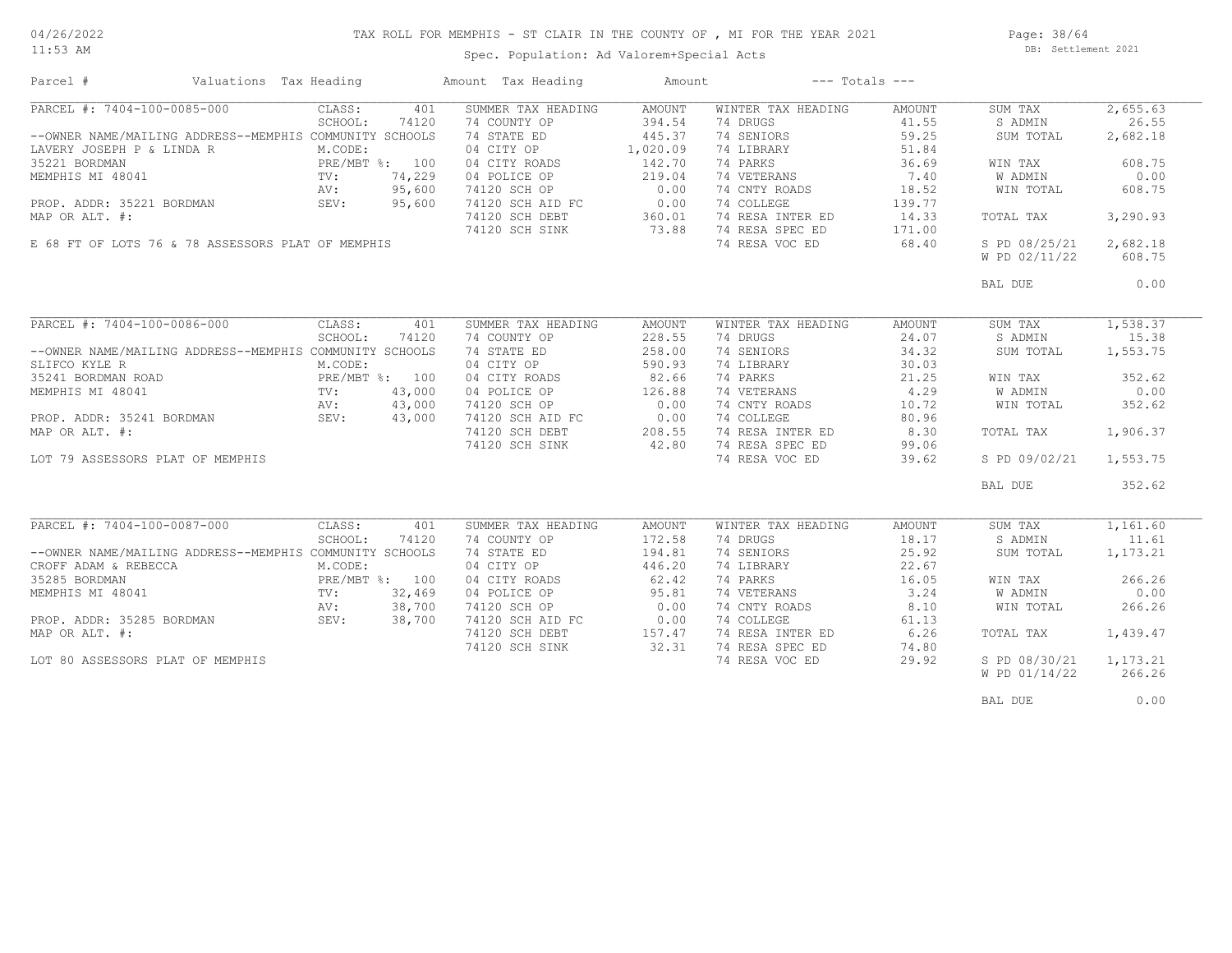# TAX ROLL FOR MEMPHIS - ST CLAIR IN THE COUNTY OF , MI FOR THE YEAR 2021

11:53 AM

## Spec. Population: Ad Valorem+Special Acts

Page: 39/64 DB: Settlement 2021

| Parcel #                                                        | Valuations Tax Heading |                | Amount Tax Heading | Amount              | $---$ Totals $---$ |        |               |          |
|-----------------------------------------------------------------|------------------------|----------------|--------------------|---------------------|--------------------|--------|---------------|----------|
| PARCEL #: 7404-100-0088-000                                     | CLASS:                 | 401            | SUMMER TAX HEADING | AMOUNT              | WINTER TAX HEADING | AMOUNT | SUM TAX       | 2,079.18 |
|                                                                 | SCHOOL:                | 74120          | 74 COUNTY OP       | 308.90              | 74 DRUGS           | 32.53  | S ADMIN       | 20.79    |
| --OWNER NAME/MAILING ADDRESS--MEMPHIS COMMUNITY SCHOOLS         |                        |                | 74 STATE ED        | 348.70              | 74 SENIORS         | 46.39  | SUM TOTAL     | 2,099.97 |
| CHRISTOPHER NICHOLAS A                                          | M.CODE:                | 00001          | 04 CITY OP         | 798.67              | 74 LIBRARY         | 40.59  |               |          |
| 81081 COLE STREET                                               |                        | PRE/MBT %: 100 | 04 CITY ROADS      | 111.72              | 74 PARKS           | 28.73  | WIN TAX       | 476.62   |
| MEMPHIS MI 48041                                                | $\text{TV}$ :          | 58,117         | 04 POLICE OP       | 171.49              | 74 VETERANS        | 5.80   | W ADMIN       | 0.00     |
|                                                                 | AV:                    | 66,000         | 74120 SCH OP       | 0.00                | 74 CNTY ROADS      | 14.50  | WIN TOTAL     | 476.62   |
|                                                                 |                        |                |                    |                     | 74 COLLEGE         |        |               |          |
| PROP. ADDR: 81081 COLE                                          | SEV:                   | 66,000         | 74120 SCH AID FC   | 0.00                |                    | 109.43 |               |          |
| MAP OR ALT. #:                                                  |                        |                | 74120 SCH DEBT     | 281.86              | 74 RESA INTER ED   | 11.22  | TOTAL TAX     | 2,576.59 |
|                                                                 |                        |                | 74120 SCH SINK     | 57.84               | 74 RESA SPEC ED    | 133.88 |               |          |
| S 75 FT OF LOT 81 ASSESSORS PLAT OF MEMPHIS                     |                        |                |                    |                     | 74 RESA VOC ED     | 53.55  | S PD 08/23/21 | 2,099.97 |
|                                                                 |                        |                |                    |                     |                    |        | W PD 12/27/21 | 476.62   |
|                                                                 |                        |                |                    |                     |                    |        | BAL DUE       | 0.00     |
|                                                                 |                        |                |                    |                     |                    |        |               |          |
| PARCEL #: 7404-100-0089-000                                     | CLASS:                 | 401            | SUMMER TAX HEADING | AMOUNT              | WINTER TAX HEADING | AMOUNT | SUM TAX       | 2,325.46 |
|                                                                 | SCHOOL:                | 74120          | 74 COUNTY OP       | 345.49              | 74 DRUGS           | 36.38  | S ADMIN       | 23.25    |
| --OWNER NAME/MAILING ADDRESS--MEMPHIS COMMUNITY SCHOOLS         |                        |                | 74 STATE ED        | 390.00              | 74 SENIORS         | 51.88  | SUM TOTAL     | 2,348.71 |
| THOMPSON ROBERT & LAUREN                                        | M.CODE:                | 00005          | 04 CITY OP         | 893.26              | 74 LIBRARY         | 45.40  |               |          |
| 81095 COLE                                                      |                        | PRE/MBT %: 100 | 04 CITY ROADS      | 124.96              | 74 PARKS           | 32.13  |               | 533.05   |
|                                                                 |                        |                |                    |                     |                    |        | WIN TAX       |          |
| MEMPHIS MI 48041                                                | TV:                    | 65,000         | 04 POLICE OP       | 191.80              | 74 VETERANS        | 6.48   | W ADMIN       | 0.00     |
|                                                                 | AV:                    | 65,000         | 74120 SCH OP       | 0.00                | 74 CNTY ROADS      | 16.21  | WIN TOTAL     | 533.05   |
| PROP. ADDR: 81095 COLE                                          | SEV:                   | 65,000         | 74120 SCH AID FC   | 0.00                | 74 COLLEGE         | 122.39 |               |          |
| MAP OR ALT. #:                                                  |                        |                | 74120 SCH DEBT     | 315.25              | 74 RESA INTER ED   | 12.55  | TOTAL TAX     | 2,881.76 |
|                                                                 |                        |                | 74120 SCH SINK     | 64.70               | 74 RESA SPEC ED    | 149.74 |               |          |
| N 75 FT OF S 150 FT OF LOT 81 ASSESSORS PLAT OF MEMPHIS         |                        |                |                    |                     | 74 RESA VOC ED     | 59.89  | S PD 08/04/21 | 2,348.71 |
|                                                                 |                        |                |                    |                     |                    |        | W PD 12/09/21 | 533.05   |
|                                                                 |                        |                |                    |                     |                    |        | BAL DUE       | 0.00     |
|                                                                 |                        |                |                    |                     |                    |        |               |          |
| PARCEL #: 7404-100-0090-000                                     | CLASS:                 | 401            | SUMMER TAX HEADING | AMOUNT              | WINTER TAX HEADING | AMOUNT | SUM TAX       | 1,781.67 |
|                                                                 | SCHOOL:                | 74120          | 74 COUNTY OP       | 264.70              | 74 DRUGS           | 27.87  | S ADMIN       | 17.81    |
| --OWNER NAME/MAILING ADDRESS--MEMPHIS COMMUNITY SCHOOLS         |                        |                | 74 STATE ED        | 298.80              | 74 SENIORS         | 39.75  | SUM TOTAL     | 1,799.48 |
| REYNOLDS DAVID & JANET                                          | M.CODE:                | 00001          | 04 CITY OP         | 684.38              | 74 LIBRARY         | 34.78  |               |          |
| 81121 COLE                                                      |                        | PRE/MBT %: 100 | 04 CITY ROADS      | 95.74               | 74 PARKS           | 24.62  | WIN TAX       | 408.40   |
| MEMPHIS MI 48041                                                | TV:                    | 49,800         | 04 POLICE OP       | 146.95              | 74 VETERANS        | 4.97   | W ADMIN       | 0.00     |
|                                                                 | AV:                    | 49,800         | 74120 SCH OP       | 0.00                | 74 CNTY ROADS      | 12.42  | WIN TOTAL     | 408.40   |
| PROP. ADDR: 81121 COLE                                          | SEV:                   | 49,800         | 74120 SCH AID FC   | 0.00                | 74 COLLEGE         | 93.77  |               |          |
| MAP OR ALT. #:                                                  |                        |                | 74120 SCH DEBT     | $241.53$<br>$49.57$ | 74 RESA INTER ED   | 9.61   | TOTAL TAX     | 2,207.88 |
|                                                                 |                        |                | 74120 SCH SINK     |                     | 74 RESA SPEC ED    | 114.72 |               |          |
| LOT 81 EXC N 63.75 FT & EXC S 150 FT. ASSESSORS PLAT OF MEMPHIS |                        |                |                    |                     | 74 RESA VOC ED     | 45.89  | S PD 08/23/21 | 1,799.48 |
|                                                                 |                        |                |                    |                     |                    |        | W PD 12/27/21 | 408.40   |
|                                                                 |                        |                |                    |                     |                    |        | BAL DUE       | 0.00     |
|                                                                 |                        |                |                    |                     |                    |        |               |          |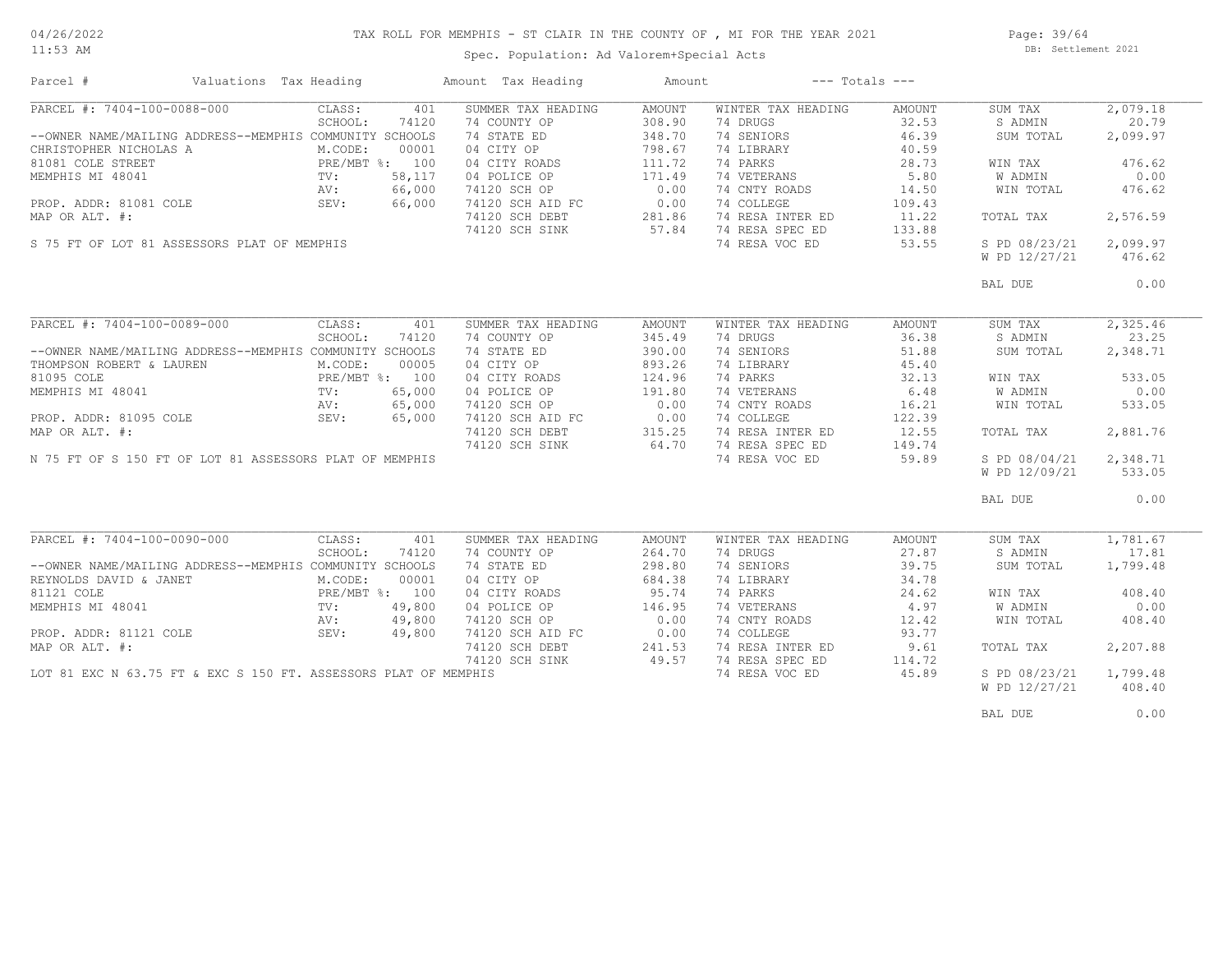# TAX ROLL FOR MEMPHIS - ST CLAIR IN THE COUNTY OF , MI FOR THE YEAR 2021

11:53 AM

## Spec. Population: Ad Valorem+Special Acts

Page: 40/64 DB: Settlement 2021

| Parcel #                                                                        | Valuations Tax Heading |                 |         | Amount Tax Heading                                                     | Amount   |                    | $---$ Totals $---$ |               |          |
|---------------------------------------------------------------------------------|------------------------|-----------------|---------|------------------------------------------------------------------------|----------|--------------------|--------------------|---------------|----------|
| PARCEL #: 7404-100-0091-000                                                     |                        | CLASS:          | 401     | SUMMER TAX HEADING                                                     | AMOUNT   | WINTER TAX HEADING | AMOUNT             | SUM TAX       | 1,271.04 |
|                                                                                 |                        | SCHOOL:         | 74120   | 74 COUNTY OP                                                           | 188.84   | 74 DRUGS           | 19.88              | S ADMIN       | 12.71    |
| --OWNER NAME/MAILING ADDRESS--MEMPHIS COMMUNITY SCHOOLS                         |                        |                 |         | 74 STATE ED                                                            | 213.16   | 74 SENIORS         | 28.36              | SUM TOTAL     | 1,283.75 |
| TITUS SUZANNE                                                                   |                        | M.CODE:         | 00001   | 04 CITY OP                                                             | 488.24   | 74 LIBRARY         | 24.81              |               |          |
| 81165 COLE                                                                      |                        | PRE/MBT %: 100  |         | 04 CITY ROADS                                                          | 68.30    | 74 PARKS           | 17.56              | WIN TAX       | 291.33   |
| MEMPHIS MI 48041                                                                |                        | TV:             | 35,528  | 04 POLICE OP                                                           | 104.83   | 74 VETERANS        | 3.54               | W ADMIN       | 0.00     |
|                                                                                 |                        | AV:             | 49,600  | 74120 SCH OP                                                           | 0.00     | 74 CNTY ROADS      | 8.86               | WIN TOTAL     | 291.33   |
| PROP. ADDR: 81165 COLE                                                          |                        | SEV:            | 49,600  | 74120 SCH AID FC 0.00<br>74120 SCH DEBT 172.31<br>74120 SCH SINK 35.36 |          | 74 COLLEGE         | 66.89              |               |          |
| MAP OR ALT. #:                                                                  |                        |                 |         |                                                                        |          | 74 RESA INTER ED   |                    |               | 1,575.08 |
|                                                                                 |                        |                 |         |                                                                        |          |                    | 6.86               | TOTAL TAX     |          |
|                                                                                 |                        |                 |         |                                                                        |          | 74 RESA SPEC ED    | 81.84              |               |          |
| N 63.75 FT OF LOT 81 ASSESSORS PLAT OF MEMPHIS                                  |                        |                 |         |                                                                        |          | 74 RESA VOC ED     | 32.73              | S PD 08/23/21 | 1,283.75 |
|                                                                                 |                        |                 |         |                                                                        |          |                    |                    | W PD 12/27/21 | 291.33   |
|                                                                                 |                        |                 |         |                                                                        |          |                    |                    | BAL DUE       | 0.00     |
|                                                                                 |                        |                 |         |                                                                        |          |                    |                    |               |          |
| PARCEL #: 7404-100-0092-000                                                     |                        | CLASS:          | 401     | SUMMER TAX HEADING                                                     | AMOUNT   | WINTER TAX HEADING | AMOUNT             | SUM TAX       | 2,216.31 |
|                                                                                 |                        | SCHOOL:         | 74120   | 74 COUNTY OP                                                           | 219.06   | 74 DRUGS           | 23.07              | S ADMIN       | 22.16    |
| --OWNER NAME/MAILING ADDRESS--MEMPHIS COMMUNITY SCHOOLS                         |                        |                 |         | 74 STATE ED                                                            | 247.28   | 74 SENIORS         | 32.90              | SUM TOTAL     | 2,238.47 |
| JELINEK CHRISTOPHER/MARY BETH                                                   |                        | M.CODE:         |         | 04 CITY OP                                                             | 566.38   | 74 LIBRARY         | 28.78              |               |          |
| 35750 PRATT                                                                     |                        | PRE/MBT %: 0    |         | 04 CITY ROADS                                                          | 79.23    | 74 PARKS           | 20.37              | WIN TAX       | 337.97   |
| MEMPHIS MI 48041                                                                |                        | TV:             | 41,214  | 04 POLICE OP                                                           | 121.61   | 74 VETERANS        | 4.11               | W ADMIN       | 0.00     |
|                                                                                 |                        |                 | 48,700  |                                                                        |          | 74 CNTY ROADS      | 10.28              | WIN TOTAL     | 337.97   |
| RV: 48,700<br>PROP. ADDR: 81100 COLE 5EV: 48,700                                |                        |                 |         | 74120 SCH OP 741.85<br>74120 SCH AID FC 0.00                           |          | 74 COLLEGE         | 77.60              |               |          |
| MAP OR ALT. #:                                                                  |                        |                 |         | 74120 SCH DEBT                                                         | 199.88   | 74 RESA INTER ED   | 7.95               | TOTAL TAX     | 2,576.44 |
|                                                                                 |                        |                 |         | 74120 SCH SINK                                                         | 41.02    | 74 RESA SPEC ED    | 94.94              |               |          |
| PARCEL A. THE N. 112.5 OF THE S. 225 FT OF LOT 82 OF ASSESSOR'S PLAT OF MEMPHIS |                        |                 |         |                                                                        |          | 74 RESA VOC ED     | 37.97              | S PD 08/24/21 | 2,238.47 |
|                                                                                 |                        |                 |         |                                                                        |          |                    |                    |               | 337.97   |
| (L.51, P.11), SAID PLAT BEING LOCATED IN SEC.35, ST CLAIR COUNTY, MICH.         |                        |                 |         |                                                                        |          |                    |                    | W PD 12/27/21 |          |
|                                                                                 |                        |                 |         |                                                                        |          |                    |                    | BAL DUE       | 0.00     |
|                                                                                 |                        |                 |         |                                                                        |          |                    |                    |               |          |
| PARCEL #: 7404-100-0092-100                                                     |                        | CLASS:          | 401     | SUMMER TAX HEADING                                                     | AMOUNT   | WINTER TAX HEADING | AMOUNT             | SUM TAX       | 2,733.91 |
|                                                                                 |                        | SCHOOL:         | 74120   | 74 COUNTY OP                                                           | 406.17   | 74 DRUGS           | 42.77              | S ADMIN       | 27.33    |
| --OWNER NAME/MAILING ADDRESS--MEMPHIS COMMUNITY SCHOOLS                         |                        |                 |         | 74 STATE ED                                                            | 458.50   | 74 SENIORS         | 61.00              | SUM TOTAL     | 2,761.24 |
| BROWN DAVID ALLAN                                                               |                        | M.CODE:         | 00001   | 04 CITY OP                                                             | 1,050.16 | 74 LIBRARY         | 53.37              |               |          |
| 81080 COLE                                                                      |                        | PRE/MBT %: 100  |         | 04 CITY ROADS                                                          | 146.91   | 74 PARKS           | 37.78              | WIN TAX       | 626.69   |
| MEMPHIS MI 48041                                                                |                        | $\texttt{TV}$ : | 76,417  | 04 POLICE OP                                                           | 225.49   | 74 VETERANS        | 7.62               | W ADMIN       | 0.00     |
|                                                                                 |                        | AV:             | 110,100 | 74120 SCH OP                                                           | 0.00     | 74 CNTY ROADS      | 19.06              | WIN TOTAL     | 626.69   |
| PROP. ADDR: 81080 COLE                                                          |                        | SEV:            | 110,100 | $74120$ SCH AID FC $0.00$                                              |          | 74 COLLEGE         | 143.89             |               |          |
| MAP OR ALT. #:                                                                  |                        |                 |         | 74120 SCH DEBT                                                         | 370.62   | 74 RESA INTER ED   | 14.75              | TOTAL TAX     | 3,387.93 |
|                                                                                 |                        |                 |         | 74120 SCH SINK                                                         | 76.06    | 74 RESA SPEC ED    | 176.04             |               |          |
| PARCEL B THE S. 112.5 FT OF LOT 82, "ASSESSOR'S PLAT OF MEMPHIS" (L.51 P. 11),  |                        |                 |         |                                                                        |          | 74 RESA VOC ED     | 70.41              | S PD 08/23/21 | 2,761.24 |
| SAID PLAT BEING LOCATED IN SEC. 35, ST CLAIR COUNTY, MICH.                      |                        |                 |         |                                                                        |          |                    |                    | W PD 12/27/21 | 626.69   |
|                                                                                 |                        |                 |         |                                                                        |          |                    |                    |               |          |
|                                                                                 |                        |                 |         |                                                                        |          |                    |                    | BAL DUE       | 0.00     |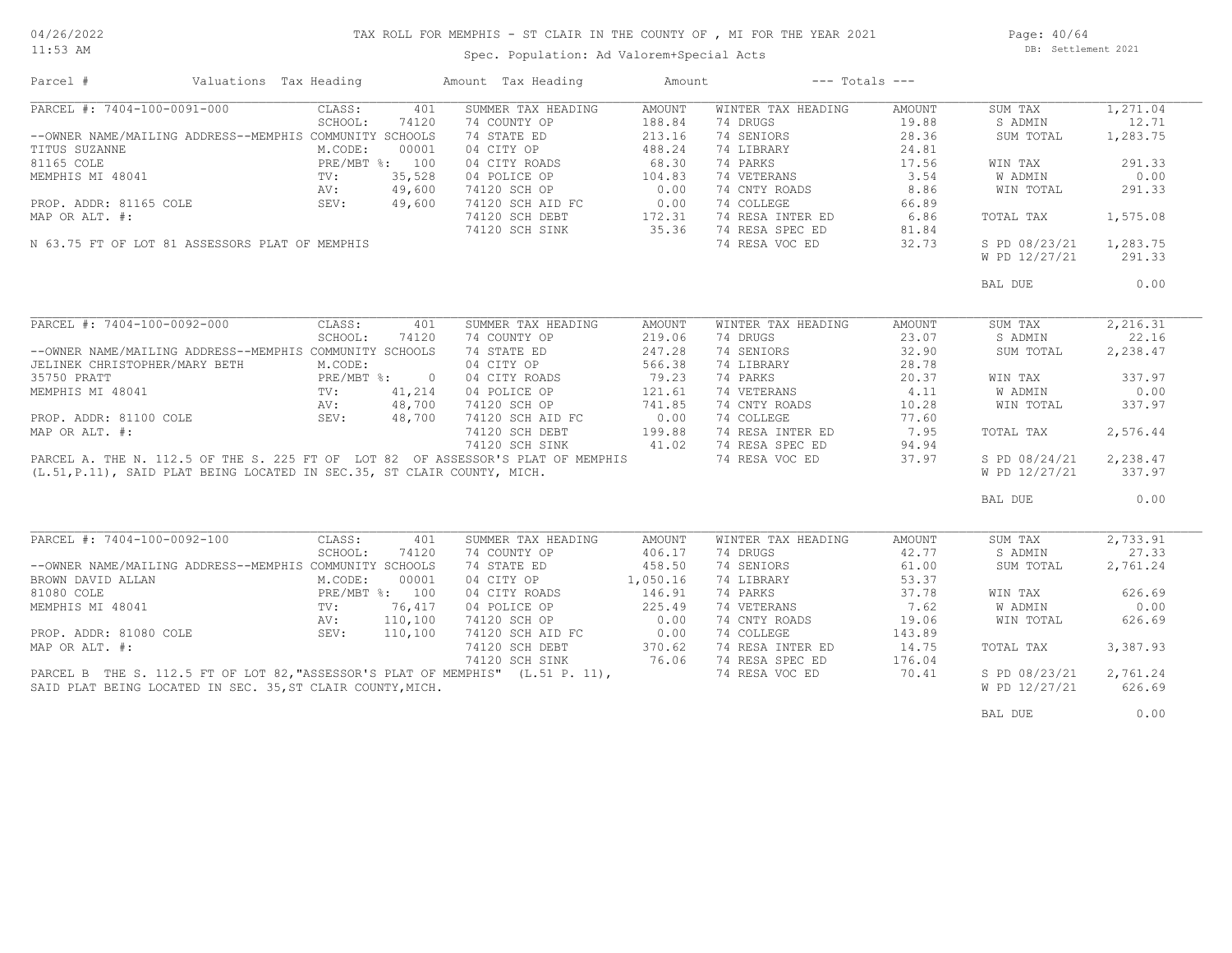11:53 AM

#### TAX ROLL FOR MEMPHIS - ST CLAIR IN THE COUNTY OF , MI FOR THE YEAR 2021

Spec. Population: Ad Valorem+Special Acts

Page: 41/64 DB: Settlement 2021

| Parcel #                                                | Valuations Tax Heading  | Amount Tax Heading | Amount          | $---$ Totals $---$ |        |               |          |
|---------------------------------------------------------|-------------------------|--------------------|-----------------|--------------------|--------|---------------|----------|
| PARCEL #: 7404-100-0093-000                             | CLASS:<br>401           | SUMMER TAX HEADING | AMOUNT          | WINTER TAX HEADING | AMOUNT | SUM TAX       | 1,964.10 |
|                                                         | SCHOOL:<br>74120        | 74 COUNTY OP       | 291.80          | 74 DRUGS           | 30.73  | S ADMIN       | 19.64    |
| --OWNER NAME/MAILING ADDRESS--MEMPHIS COMMUNITY SCHOOLS |                         | 74 STATE ED        | 329.40          | 74 SENIORS         | 43.82  | SUM TOTAL     | 1,983.74 |
| BURRUM COLLEEN M, KATELYN, JACOB                        | M.CODE:<br>00001        | 04 CITY OP         | 754.46          | 74 LIBRARY         | 38.34  |               |          |
| 81220 COLE                                              | PRE/MBT %: 100          | 04 CITY ROADS      | 105.54          | 74 PARKS           | 27.14  | WIN TAX       | 450.22   |
| MEMPHIS MI 48041                                        | 54,900<br>TV:           | 04 POLICE OP       | 162.00          | 74 VETERANS        | 5.47   | W ADMIN       | 0.00     |
|                                                         | 54,900<br>AV:           | 74120 SCH OP       | 0.00            | 74 CNTY ROADS      | 13.69  | WIN TOTAL     | 450.22   |
| PROP. ADDR: 81220 COLE                                  | SEV:<br>54,900          | 74120 SCH AID FC   | 0.00            | 74 COLLEGE         | 103.37 |               |          |
| MAP OR ALT. #:                                          |                         |                    |                 | 74 RESA INTER ED   |        |               | 2,433.96 |
|                                                         |                         | 74120 SCH DEBT     | 266.26<br>54.64 |                    | 10.60  | TOTAL TAX     |          |
|                                                         |                         | 74120 SCH SINK     |                 | 74 RESA SPEC ED    | 126.47 |               |          |
| N 75 FT OF LOT 82 ASSESSORS PLAT OF MEMPHIS             |                         |                    |                 | 74 RESA VOC ED     | 50.59  | S PD 08/23/21 | 1,983.74 |
|                                                         |                         |                    |                 |                    |        | W PD 12/20/21 | 450.22   |
|                                                         |                         |                    |                 |                    |        | BAL DUE       | 0.00     |
|                                                         |                         |                    |                 |                    |        |               |          |
| PARCEL #: 7404-100-0094-000                             | CLASS:<br>401           | SUMMER TAX HEADING | <b>AMOUNT</b>   | WINTER TAX HEADING | AMOUNT | SUM TAX       | 2,158.94 |
|                                                         | SCHOOL:<br>74120        | 74 COUNTY OP       | 320.75          | 74 DRUGS           | 33.78  | S ADMIN       | 21.58    |
| --OWNER NAME/MAILING ADDRESS--MEMPHIS COMMUNITY SCHOOLS |                         | 74 STATE ED        | 362.07          | 74 SENIORS         | 48.17  | SUM TOTAL     | 2,180.52 |
| PATRONE RONALD L/CHRISTINA M                            | M.CODE:<br>00001        | 04 CITY OP         | 829.31          | 74 LIBRARY         | 42.15  |               |          |
| 81180 COLE                                              | PRE/MBT %: 100          | 04 CITY ROADS      | 116.01          | 74 PARKS           | 29.83  | WIN TAX       | 494.90   |
| MEMPHIS MI 48041                                        | 60,346<br>$\text{TV}$ : | 04 POLICE OP       | 178.07          | 74 VETERANS        | 6.02   | W ADMIN       | 0.00     |
|                                                         | AV:<br>78,400           | 74120 SCH OP       | 0.00            | 74 CNTY ROADS      | 15.05  | WIN TOTAL     | 494.90   |
| PROP. ADDR: 81180 COLE SEV:                             | 78,400                  | 74120 SCH AID FC   | 0.00            | 74 COLLEGE         | 113.63 |               |          |
| MAP OR ALT. #:                                          |                         | 74120 SCH DEBT     | 292.67          | 74 RESA INTER ED   | 11.65  |               | 2,675.42 |
|                                                         |                         |                    |                 |                    |        | TOTAL TAX     |          |
|                                                         |                         | 74120 SCH SINK     | 60.06           | 74 RESA SPEC ED    | 139.02 |               |          |
| S 140' of N 215' of LOT 82 ASSESSORS PLAT OF MEMPHIS    |                         |                    |                 | 74 RESA VOC ED     | 55.60  | S PD 08/23/21 | 2,180.52 |
|                                                         |                         |                    |                 |                    |        | W PD 12/27/21 | 494.90   |
|                                                         |                         |                    |                 |                    |        | BAL DUE       | 0.00     |
|                                                         |                         |                    |                 |                    |        |               |          |
| PARCEL #: 7404-100-0095-000                             | CLASS:<br>401           | SUMMER TAX HEADING | AMOUNT          | WINTER TAX HEADING | AMOUNT | SUM TAX       | 1,595.70 |
|                                                         | SCHOOL:<br>74120        | 74 COUNTY OP       | 237.07          | 74 DRUGS           | 24.96  | S ADMIN       | 15.95    |
| --OWNER NAME/MAILING ADDRESS--MEMPHIS COMMUNITY SCHOOLS |                         | 74 STATE ED        | 267.61          | 74 SENIORS         | 35.60  | SUM TOTAL     | 1,611.65 |
| NEW CARL D & DEBORAH L                                  | M.CODE:<br>00011        | 04 CITY OP         | 612.96          | 74 LIBRARY         | 31.15  |               |          |
| 81010 COLE                                              | PRE/MBT %: 100          | 04 CITY ROADS      | 85.74           | 74 PARKS           | 22.05  | WIN TAX       | 365.77   |
| MEMPHIS MI 48041                                        | 44,603<br>$TV$ :        | 04 POLICE OP       | 131.61          | 74 VETERANS        | 4.45   | W ADMIN       | 0.00     |
|                                                         | 58,800<br>AV:           | 74120 SCH OP       | 0.00            | 74 CNTY ROADS      | 11.12  | WIN TOTAL     | 365.77   |
| PROP. ADDR: 81010 COLE                                  | SEV:<br>58,800          | 74120 SCH AID FC   | 0.00            | 74 COLLEGE         | 83.98  |               |          |
| MAP OR ALT. #:                                          |                         | 74120 SCH DEBT     | 216.32          | 74 RESA INTER ED   | 8.61   | TOTAL TAX     | 1,977.42 |
|                                                         |                         | 74120 SCH SINK     | 44.39           | 74 RESA SPEC ED    | 102.75 |               |          |
| LOT 83 ASSESSORS PLAT OF MEMPHIS                        |                         |                    |                 | 74 RESA VOC ED     | 41.10  | S PD 07/23/21 | 1,611.65 |
|                                                         |                         |                    |                 |                    |        |               |          |
|                                                         |                         |                    |                 |                    |        | W PD 12/27/21 | 365.77   |
|                                                         |                         |                    |                 |                    |        | BAL DUE       | 0.00     |
|                                                         |                         |                    |                 |                    |        |               |          |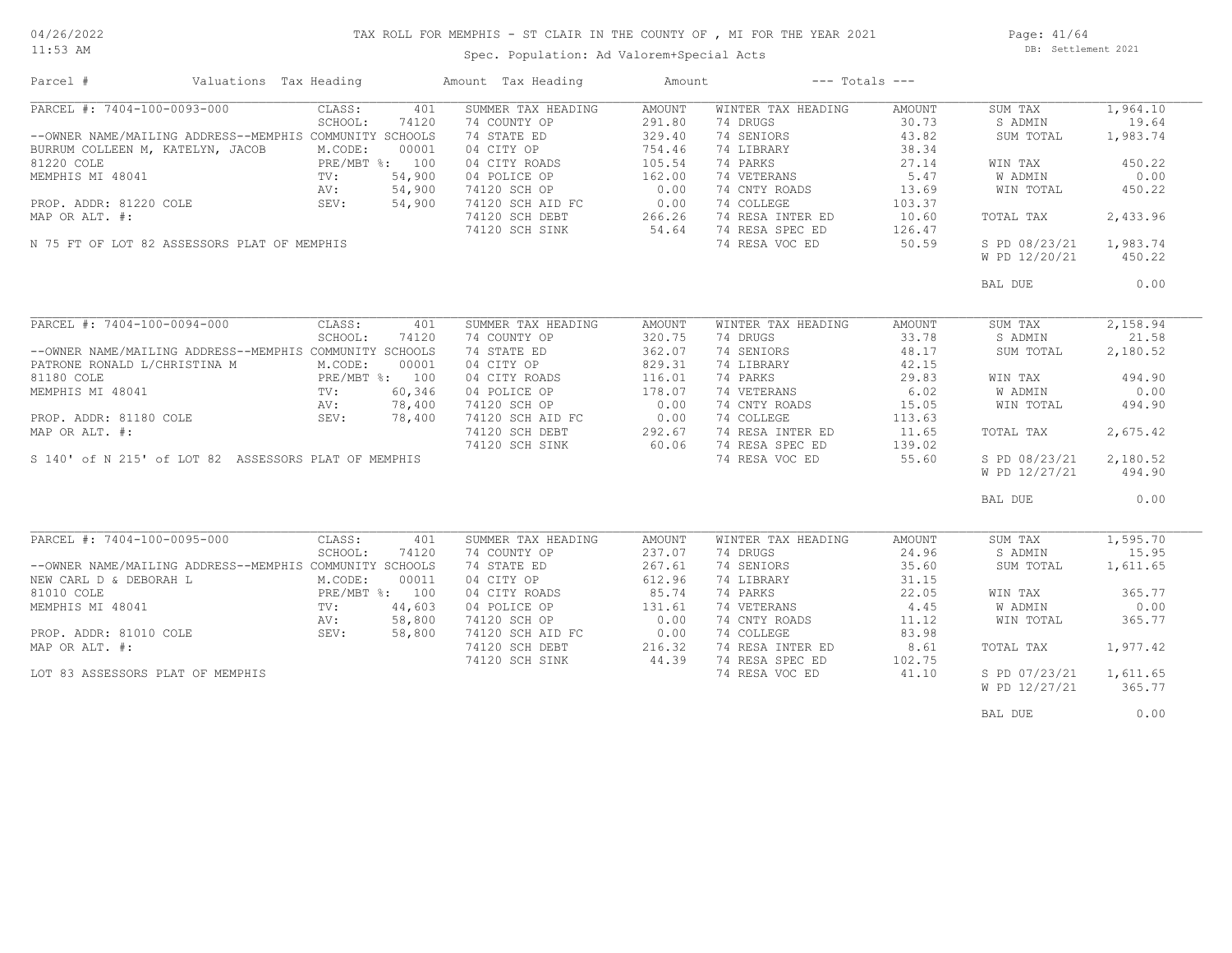#### TAX ROLL FOR MEMPHIS - ST CLAIR IN THE COUNTY OF , MI FOR THE YEAR 2021

11:53 AM

# Spec. Population: Ad Valorem+Special Acts

Page: 42/64 DB: Settlement 2021

| Parcel #                                                | Valuations Tax Heading |                |        | Amount Tax Heading | Amount        |                    | $---$ Totals $---$ |                |          |
|---------------------------------------------------------|------------------------|----------------|--------|--------------------|---------------|--------------------|--------------------|----------------|----------|
| PARCEL #: 7404-100-0096-000                             |                        | CLASS:         | 401    | SUMMER TAX HEADING | <b>AMOUNT</b> | WINTER TAX HEADING | AMOUNT             | SUM TAX        | 1,521.37 |
|                                                         |                        | SCHOOL:        | 74120  | 74 COUNTY OP       | 226.03        | 74 DRUGS           | 23.80              | S ADMIN        | 15.21    |
| --OWNER NAME/MAILING ADDRESS--MEMPHIS COMMUNITY SCHOOLS |                        |                |        | 74 STATE ED        | 255.15        | 74 SENIORS         | 33.94              | SUM TOTAL      | 1,536.58 |
| RECTOR LISA                                             |                        | M.CODE:        | 00001  | 04 CITY OP         | 584.40        | 74 LIBRARY         | 29.70              |                |          |
| 35375 BORDMAN                                           |                        | PRE/MBT %: 100 |        | 04 CITY ROADS      | 81.75         | 74 PARKS           | 21.02              | WIN TAX        | 348.72   |
| MEMPHIS MI 48041                                        |                        | TV:            | 42,525 | 04 POLICE OP       | 125.48        | 74 VETERANS        | 4.24               | W ADMIN        | 0.00     |
|                                                         |                        | AV:            | 57,900 | 74120 SCH OP       | 0.00          | 74 CNTY ROADS      | 10.60              | WIN TOTAL      | 348.72   |
| PROP. ADDR: 35375 BORDMAN                               |                        | SEV:           | 57,900 | 74120 SCH AID FC   | 0.00          | 74 COLLEGE         | 80.07              |                |          |
| MAP OR ALT. #:                                          |                        |                |        | 74120 SCH DEBT     | 206.24        | 74 RESA INTER ED   | 8.21               | TOTAL TAX      | 1,885.30 |
|                                                         |                        |                |        | 74120 SCH SINK     | 42.32         | 74 RESA SPEC ED    | 97.96              |                |          |
| LOT 84 ASSESSORS PLAT OF MEMPHIS                        |                        |                |        |                    |               | 74 RESA VOC ED     | 39.18              | S PD 08/23/21  | 1,536.58 |
|                                                         |                        |                |        |                    |               |                    |                    | W PD 12/27/21  | 348.72   |
|                                                         |                        |                |        |                    |               |                    |                    |                |          |
|                                                         |                        |                |        |                    |               |                    |                    | BAL DUE        | 0.00     |
|                                                         |                        |                |        |                    |               |                    |                    |                |          |
| PARCEL #: 7404-100-0097-000                             |                        | CLASS:         | 401    | SUMMER TAX HEADING | AMOUNT        | WINTER TAX HEADING | AMOUNT             | SUM TAX        | 2,162.84 |
|                                                         |                        | SCHOOL:        | 74120  | 74 COUNTY OP       | 321.33        | 74 DRUGS           | 33.84              | S ADMIN        | 21.62    |
| --OWNER NAME/MAILING ADDRESS--MEMPHIS COMMUNITY SCHOOLS |                        |                |        | 74 STATE ED        | 362.73        | 74 SENIORS         | 48.26              | SUM TOTAL      | 2,184.46 |
| SPOUTZ KEVIN & CHRISTINE                                |                        | M.CODE:        | 00001  | 04 CITY OP         | 830.80        | 74 LIBRARY         | 42.22              |                |          |
| 35801 BORDMAN                                           |                        | PRE/MBT %: 100 |        | 04 CITY ROADS      | 116.22        | 74 PARKS           | 29.88              | WIN TAX        | 495.78   |
| MEMPHIS MI 48041                                        |                        | TV:            | 60,455 | 04 POLICE OP       | 178.39        | 74 VETERANS        | 6.03               | W ADMIN        | 0.00     |
|                                                         |                        | AV:            | 73,300 | 74120 SCH OP       | 0.00          | 74 CNTY ROADS      | 15.08              | WIN TOTAL      | 495.78   |
| PROP. ADDR: 35801 BORDMAN                               |                        | SEV:           | 73,300 | 74120 SCH AID FC   | 0.00          | 74 COLLEGE         | 113.83             |                |          |
| MAP OR ALT. #:                                          |                        |                |        | 74120 SCH DEBT     | 293.20        | 74 RESA INTER ED   | 11.67              | TOTAL TAX      | 2,680.24 |
|                                                         |                        |                |        |                    | 60.17         | 74 RESA SPEC ED    |                    |                |          |
|                                                         |                        |                |        | 74120 SCH SINK     |               |                    | 139.27             |                |          |
| LOT 85 ASSESSORS PLAT OF MEMPHIS                        |                        |                |        |                    |               | 74 RESA VOC ED     | 55.70              | S PD 08/23/21  | 2,184.46 |
|                                                         |                        |                |        |                    |               |                    |                    | W PD 12/27/21  | 495.78   |
|                                                         |                        |                |        |                    |               |                    |                    | BAL DUE        | 0.00     |
|                                                         |                        |                |        |                    |               |                    |                    |                |          |
| PARCEL #: 7404-100-0098-000                             |                        | CLASS:         | 401    | SUMMER TAX HEADING | AMOUNT        | WINTER TAX HEADING | AMOUNT             | SUM TAX        | 2,657.23 |
|                                                         |                        | SCHOOL:        | 74120  | 74 COUNTY OP       | 262.64        | 74 DRUGS           | 27.66              | S ADMIN        | 26.57    |
| --OWNER NAME/MAILING ADDRESS--MEMPHIS COMMUNITY SCHOOLS |                        |                |        | 74 STATE ED        | 296.47        | 74 SENIORS         | 39.44              | SUM TOTAL      | 2,683.80 |
| HOLLOMAN CECILIA E                                      |                        | M.CODE:        | 00001  | 04 CITY OP         | 679.06        | 74 LIBRARY         | 34.51              |                |          |
|                                                         |                        | PRE/MBT %: 0   |        | 04 CITY ROADS      | 94.99         | 74 PARKS           | 24.42              | WIN TAX        | 405.22   |
| <b>TAU COMMUNITY DRIVE</b><br>WEST PALM BEACH FL 33409  |                        | $\text{TV}$ :  | 49,413 | 04 POLICE OP       | 145.81        | 74 VETERANS        | 4.93               | <b>W ADMIN</b> | 0.00     |
|                                                         |                        | AV:            | 69,400 | 74120 SCH OP       | 889.43        | 74 CNTY ROADS      | 12.32              | WIN TOTAL      | 405.22   |
| PROP. ADDR: 35845 BORDMAN                               |                        | SEV:           | 69,400 | 74120 SCH AID FC   | 0.00          | 74 COLLEGE         | 93.04              |                |          |
| MAP OR ALT. #:                                          |                        |                |        | 74120 SCH DEBT     | 239.65        | 74 RESA INTER ED   | 9.54               | TOTAL TAX      | 3,089.02 |
|                                                         |                        |                |        | 74120 SCH SINK     | 49.18         | 74 RESA SPEC ED    | 113.83             |                |          |
| LOT 86 & 87 ASSESSORS PLAT OF MEMPHIS                   |                        |                |        |                    |               | 74 RESA VOC ED     | 45.53              | S PD 08/23/21  | 2,683.80 |
|                                                         |                        |                |        |                    |               |                    |                    | W PD 12/27/21  | 405.22   |
|                                                         |                        |                |        |                    |               |                    |                    |                |          |
|                                                         |                        |                |        |                    |               |                    |                    | BAL DUE        | 0.00     |
|                                                         |                        |                |        |                    |               |                    |                    |                |          |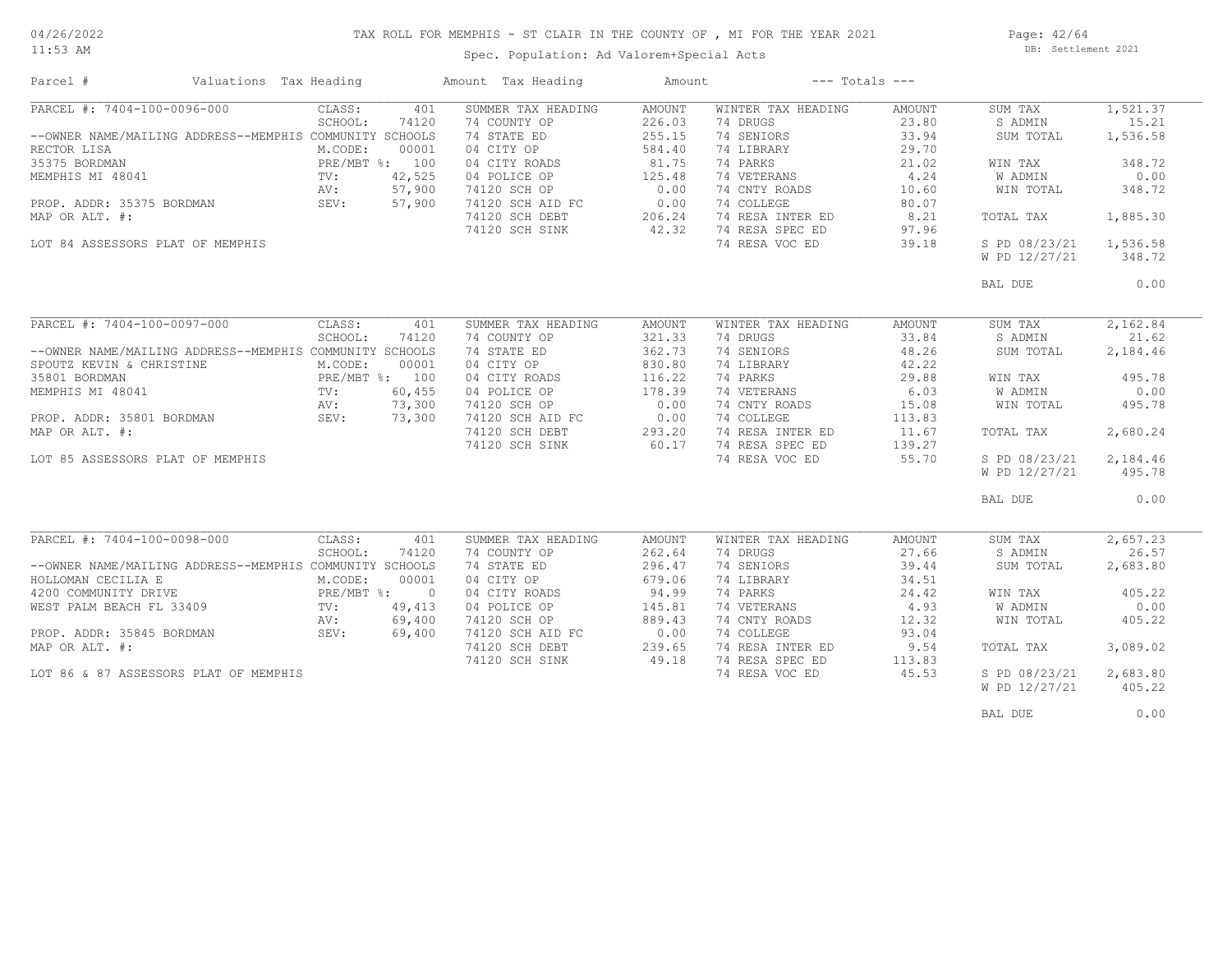11:53 AM

# TAX ROLL FOR MEMPHIS - ST CLAIR IN THE COUNTY OF , MI FOR THE YEAR 2021

Spec. Population: Ad Valorem+Special Acts

Page: 43/64 DB: Settlement 2021

| Parcel #                                                                            | Valuations Tax Heading |                 |        | Amount Tax Heading                             | Amount   |                    | $---$ Totals $---$ |                |          |
|-------------------------------------------------------------------------------------|------------------------|-----------------|--------|------------------------------------------------|----------|--------------------|--------------------|----------------|----------|
| PARCEL #: 7404-743-0001-000                                                         |                        | CLASS:          | 201    | SUMMER TAX HEADING                             | AMOUNT   | WINTER TAX HEADING | AMOUNT             | SUM TAX        | 5,592.77 |
|                                                                                     |                        | SCHOOL:         | 74120  | 74 COUNTY OP                                   | 552.79   | 74 DRUGS           | 58.21              | S ADMIN        | 55.92    |
| --OWNER NAME/MAILING ADDRESS--MEMPHIS COMMUNITY SCHOOLS                             |                        |                 |        | 74 STATE ED                                    | 624.00   | 74 SENIORS         | 83.02              | SUM TOTAL      | 5,648.69 |
| BUSINESS ENTREPRENEURS LLC                                                          |                        | M.CODE:         |        | 04 CITY OP                                     | 1,429.23 | 74 LIBRARY         | 72.64              |                |          |
|                                                                                     |                        |                 |        | 04 CITY ROADS                                  | 199.94   | 74 PARKS           | 51.41              | WIN TAX        | 852.92   |
|                                                                                     |                        |                 |        | 04 POLICE OP                                   | 306.89   | 74 VETERANS        | 10.37              | W ADMIN        | 0.00     |
|                                                                                     |                        |                 |        | 74120 SCH OP                                   | 1,872.00 | 74 CNTY ROADS      | 25.94              | WIN TOTAL      | 852.92   |
|                                                                                     |                        |                 |        | 74120 SCH AID FC                               | 0.00     | 74 COLLEGE         | 195.83             |                |          |
| MAP OR ALT. #:                                                                      |                        |                 |        |                                                | 504.40   | 74 RESA INTER ED   | 20.08              | TOTAL TAX      | 6,501.61 |
|                                                                                     |                        |                 |        | 74120 SCH DEBT 504.40<br>74120 SCH SINK 103.52 |          | 74 RESA SPEC ED    | 239.59             |                |          |
| LOT 1 S.P. SPAFFORD'S ADDITION TO MEMPHIS VILLAGE                                   |                        |                 |        |                                                |          | 74 RESA VOC ED     | 95.83              | S PD 09/29/21  | 5,648.69 |
|                                                                                     |                        |                 |        |                                                |          |                    |                    | W PD 02/14/22  | 852.92   |
|                                                                                     |                        |                 |        |                                                |          |                    |                    |                |          |
|                                                                                     |                        |                 |        |                                                |          |                    |                    | BAL DUE        | 0.00     |
|                                                                                     |                        |                 |        |                                                |          |                    |                    |                |          |
| PARCEL #: 7404-743-0002-000                                                         |                        | CLASS:          | 201    | SUMMER TAX HEADING                             | AMOUNT   | WINTER TAX HEADING | AMOUNT             | SUM TAX        | 828.13   |
|                                                                                     |                        | SCHOOL:         | 74120  | 74 COUNTY OP                                   | 81.85    | 74 DRUGS           | 8.62               | S ADMIN        | 8.28     |
| --OWNER NAME/MAILING ADDRESS--MEMPHIS COMMUNITY SCHOOLS                             |                        |                 |        | 74 STATE ED                                    | 92.40    | 74 SENIORS         | 12.29              | SUM TOTAL      | 836.41   |
| BUSINESS ENTREPRENEURS LLC                                                          |                        | M.CODE:         |        | 04 CITY OP                                     | 211.63   | 74 LIBRARY         | 10.75              |                |          |
| 3290 VAN DYKE                                                                       |                        | PRE/MBT %: 0    |        | 04 CITY ROADS                                  | 29.60    | 74 PARKS           | 7.61               | WIN TAX        | 126.26   |
| ALMONT MI 48003                                                                     |                        | $\texttt{TV}$ : | 15,400 | 04 POLICE OP                                   | 45.44    | 74 VETERANS        | 1.53               | W ADMIN        | 0.00     |
|                                                                                     |                        |                 |        |                                                |          | 74 CNTY ROADS      | 3.84               | WIN TOTAL      | 126.26   |
|                                                                                     |                        |                 |        | 74120 SCH OP 277.20<br>74120 SCH AID FC 0.00   |          | 74 COLLEGE         | 28.99              |                |          |
|                                                                                     |                        |                 |        |                                                | 74.69    | 74 RESA INTER ED   |                    |                | 962.67   |
| MAP OR ALT. #:                                                                      |                        |                 |        | 74120 SCH DEBT                                 |          |                    | 2.97               | TOTAL TAX      |          |
|                                                                                     |                        |                 |        | 74120 SCH SINK                                 | 15.32    | 74 RESA SPEC ED    | 35.47              |                |          |
| LOT 2 S.P. SPAFFORD'S ADDITION TO MEMPHIS VILLAGE                                   |                        |                 |        |                                                |          | 74 RESA VOC ED     | 14.19              | S PD 09/29/21  | 836.41   |
|                                                                                     |                        |                 |        |                                                |          |                    |                    | W PD 02/14/22  | 126.26   |
|                                                                                     |                        |                 |        |                                                |          |                    |                    | BAL DUE        | 0.00     |
|                                                                                     |                        |                 |        |                                                |          |                    |                    |                |          |
| PARCEL #: 7404-743-0003-000                                                         |                        | CLASS:          | 202    | SUMMER TAX HEADING                             | AMOUNT   | WINTER TAX HEADING | AMOUNT             | SUM TAX        | 1,446.56 |
|                                                                                     |                        | SCHOOL:         | 74120  | 74 COUNTY OP                                   | 142.98   | 74 DRUGS           | 15.05              | S ADMIN        | 14.46    |
| --OWNER NAME/MAILING ADDRESS--MEMPHIS COMMUNITY SCHOOLS                             |                        |                 |        | 74 STATE ED                                    | 161.40   | 74 SENIORS         | 21.47              | SUM TOTAL      | 1,461.02 |
| BUSINESS ENTREPRENEURS LLC                                                          |                        | M.CODE:         |        | 04 CITY OP                                     | 369.67   | 74 LIBRARY         | 18.78              |                |          |
| 3290 VAN DYKE                                                                       |                        | PRE/MBT %: 0    |        | 04 CITY ROADS                                  | 51.71    | 74 PARKS           | 13.29              | WIN TAX        | 220.57   |
| ALMONT MI 48003                                                                     |                        | $\text{TV}$ :   | 26,900 | 04 POLICE OP                                   | 79.37    | 74 VETERANS        | 2.68               | W ADMIN        | 0.00     |
|                                                                                     |                        | AV:             | 26,900 | 74120 SCH OP                                   | 484.20   | 74 CNTY ROADS      | 6.71               | WIN TOTAL      | 220.57   |
| PROP. ADDR: 34875 BORDMAN/81121 MAIN SEV:                                           |                        |                 | 26,900 | 74120 SCH AID FC                               | 0.00     | 74 COLLEGE         | 50.65              |                |          |
| MAP OR ALT. #:                                                                      |                        |                 |        | 74120 SCH DEBT                                 | 130.46   | 74 RESA INTER ED   | 5.19               | TOTAL TAX      | 1,681.59 |
|                                                                                     |                        |                 |        | 74120 SCH SINK 26.77                           |          | 74 RESA SPEC ED    | 61.97              |                |          |
| 'LOT 3 TO 7 INC; ALSO INC THAT PART OF VAC ALLEY LYING S OF N LINE S 5 FT LOT 3 EXT |                        |                 |        |                                                |          | 74 RESA VOC ED     | 24.78              | S PD 09/29/21  | 1,461.02 |
| W TO LOT 6S.P. SPAFFORD'S ADDITION TO MEMPHIS VILLAGE                               |                        |                 |        |                                                |          |                    |                    | W PD 02/14/22  | 220.57   |
|                                                                                     |                        |                 |        |                                                |          |                    |                    |                |          |
|                                                                                     |                        |                 |        |                                                |          |                    |                    | <b>BAL DUE</b> | 0.00     |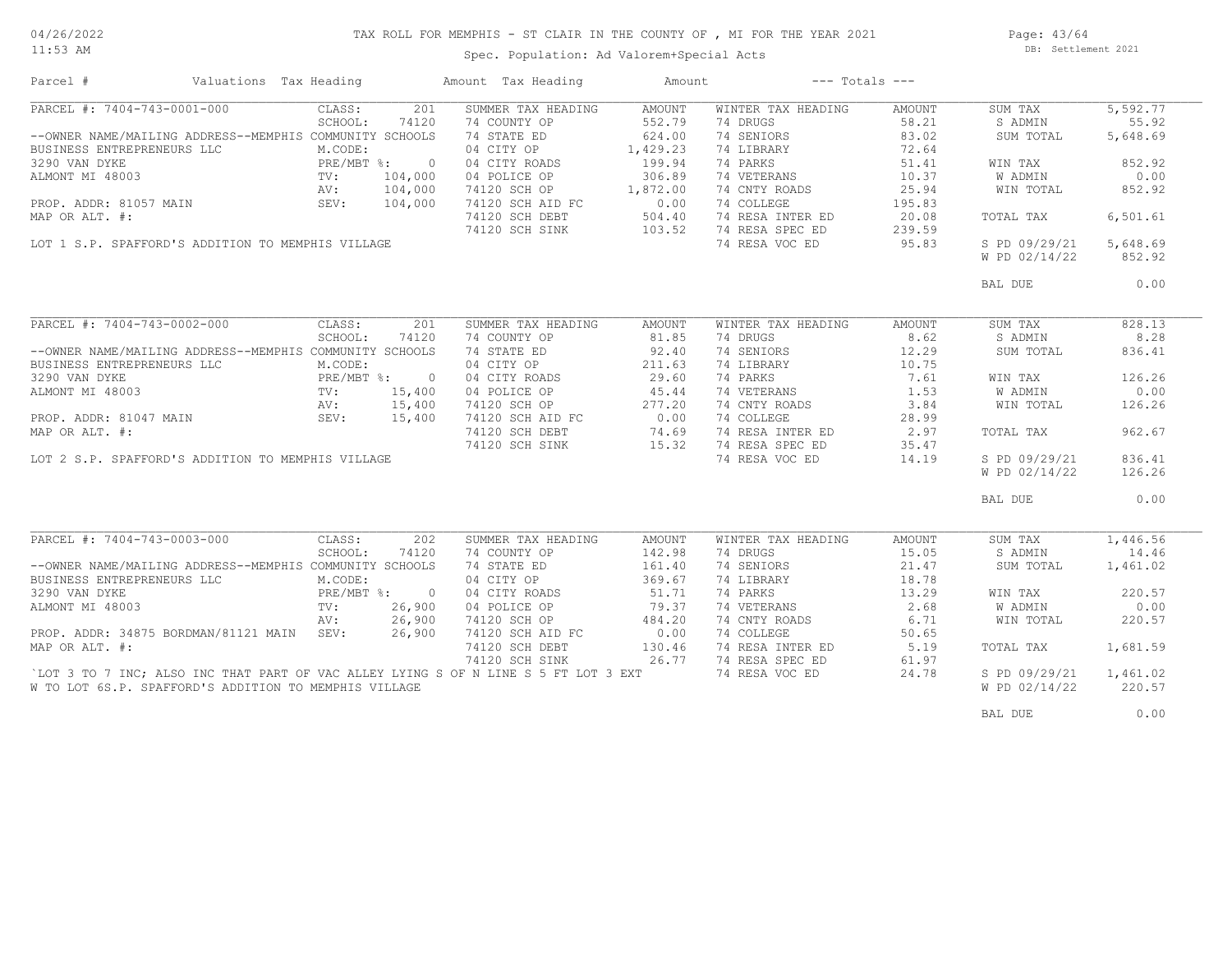#### 11:53 AM

#### TAX ROLL FOR MEMPHIS - ST CLAIR IN THE COUNTY OF , MI FOR THE YEAR 2021

Page: 44/64 DB: Settlement 2021

Spec. Population: Ad Valorem+Special Acts

| Parcel #                                        |  |     | Valuations Tax Heading Mamount Tax Heading                                                                                                                                                                                                                                                                                                                                                                                                                    | Amount |                           | $---$ Totals $---$ |                      |          |
|-------------------------------------------------|--|-----|---------------------------------------------------------------------------------------------------------------------------------------------------------------------------------------------------------------------------------------------------------------------------------------------------------------------------------------------------------------------------------------------------------------------------------------------------------------|--------|---------------------------|--------------------|----------------------|----------|
| PARCEL #: $7404-743-0004-000$ CLASS:<br>SCHOOL: |  | 202 | SUMMER TAX HEADING                                                                                                                                                                                                                                                                                                                                                                                                                                            | AMOUNT | WINTER TAX HEADING        | AMOUNT             | SUM TAX              | 822.75   |
|                                                 |  |     | $\begin{tabular}{l c c c c c} \multicolumn{3}{c}{\textbf{FAKCE}} & $\mathbf{F}:$ $1404$-$143$-$0004$-$000$ & \textbf{CLASS}: $120$ & \textbf{SUMWER TAX HEADING} & \textbf{AMOUNT} & \textbf{WINTER TAX HEADING} & \textbf{AMOUNT} \\ \multicolumn{3}{c}{\textbf{--ONNER NAME/MAILING} \textbf{ADDRESS} $-$\textbf{MEMPHS} \textbf{COMMUNITY SCHOOL}: $74120$ & $74$ & \textbf{CTNTE} \textbf{ ED} & $81.32$ & $74$ & \textbf{$                               |        |                           |                    | S ADMIN              | 8.22     |
|                                                 |  |     |                                                                                                                                                                                                                                                                                                                                                                                                                                                               |        |                           |                    | SUM TOTAL            | 830.97   |
|                                                 |  |     |                                                                                                                                                                                                                                                                                                                                                                                                                                                               |        |                           |                    |                      |          |
|                                                 |  |     |                                                                                                                                                                                                                                                                                                                                                                                                                                                               |        |                           |                    | WIN TAX              | 125.42   |
|                                                 |  |     |                                                                                                                                                                                                                                                                                                                                                                                                                                                               |        |                           |                    | W ADMIN              | 0.00     |
|                                                 |  |     |                                                                                                                                                                                                                                                                                                                                                                                                                                                               |        |                           |                    | WIN TOTAL            | 125.42   |
|                                                 |  |     |                                                                                                                                                                                                                                                                                                                                                                                                                                                               |        |                           |                    |                      |          |
|                                                 |  |     |                                                                                                                                                                                                                                                                                                                                                                                                                                                               |        |                           |                    | TOTAL TAX            | 956.39   |
|                                                 |  |     |                                                                                                                                                                                                                                                                                                                                                                                                                                                               |        |                           |                    |                      |          |
|                                                 |  |     |                                                                                                                                                                                                                                                                                                                                                                                                                                                               |        |                           |                    | S PD 09/29/21        | 830.97   |
|                                                 |  |     |                                                                                                                                                                                                                                                                                                                                                                                                                                                               |        |                           |                    | W PD 02/14/22        | 125.42   |
|                                                 |  |     |                                                                                                                                                                                                                                                                                                                                                                                                                                                               |        |                           |                    | BAL DUE              | 0.00     |
|                                                 |  |     |                                                                                                                                                                                                                                                                                                                                                                                                                                                               |        |                           |                    |                      |          |
| PARCEL #: 7404-743-0005-000 CLASS:<br>SCHOOL:   |  | 202 | SUMMER TAX HEADING AMOUNT<br>$\begin{tabular}{l c c c c c} \hline \texttt{PARCEI & \#: } 7404-743-0005-000 & \texttt{CLASS:} & 202 & \texttt{SUMMER TAX HEADING} & \texttt{AMOUNT} & \texttt{WINTER TAX HEADING} & \texttt{AMOUNT} & \texttt{SUM TAR} & \texttt{SUM UNTER} & \texttt{SUM UNTER} & \texttt{SUM UNTER} & \texttt{SUM UNTER} & \texttt{SUM UNTER} & \texttt{SUM UNTER} & \texttt{SUM INMINER} & \texttt{SUM UNTER} & \texttt{SUM INNER} & \text$ |        | WINTER TAX HEADING        | AMOUNT             | SUM TAX              | 908.80   |
|                                                 |  |     |                                                                                                                                                                                                                                                                                                                                                                                                                                                               |        |                           |                    |                      | 9.08     |
|                                                 |  |     |                                                                                                                                                                                                                                                                                                                                                                                                                                                               |        |                           |                    | SUM TOTAL            | 917.88   |
|                                                 |  |     |                                                                                                                                                                                                                                                                                                                                                                                                                                                               |        |                           |                    |                      |          |
|                                                 |  |     |                                                                                                                                                                                                                                                                                                                                                                                                                                                               |        |                           |                    |                      | 138.57   |
|                                                 |  |     |                                                                                                                                                                                                                                                                                                                                                                                                                                                               |        |                           |                    |                      | 0.00     |
|                                                 |  |     |                                                                                                                                                                                                                                                                                                                                                                                                                                                               |        |                           |                    | WIN TOTAL            | 138.57   |
|                                                 |  |     |                                                                                                                                                                                                                                                                                                                                                                                                                                                               |        |                           |                    |                      |          |
|                                                 |  |     |                                                                                                                                                                                                                                                                                                                                                                                                                                                               |        |                           |                    |                      | 1,056.45 |
|                                                 |  |     |                                                                                                                                                                                                                                                                                                                                                                                                                                                               |        |                           |                    |                      |          |
|                                                 |  |     |                                                                                                                                                                                                                                                                                                                                                                                                                                                               |        |                           |                    | S PD 09/29/21 917.88 |          |
|                                                 |  |     |                                                                                                                                                                                                                                                                                                                                                                                                                                                               |        |                           |                    | W PD 02/14/22        | 138.57   |
|                                                 |  |     |                                                                                                                                                                                                                                                                                                                                                                                                                                                               |        |                           |                    | BAL DUE              | 0.00     |
|                                                 |  |     |                                                                                                                                                                                                                                                                                                                                                                                                                                                               |        |                           |                    |                      |          |
| PARCEL #: 7404-743-0006-000 CLASS:<br>SCHOOL:   |  | 201 | SUMMER TAX HEADING AMOUNT                                                                                                                                                                                                                                                                                                                                                                                                                                     |        | WINTER TAX HEADING AMOUNT |                    | SUM TAX              | 0.00     |
|                                                 |  |     |                                                                                                                                                                                                                                                                                                                                                                                                                                                               |        |                           |                    | S ADMIN              | 0.00     |
|                                                 |  |     |                                                                                                                                                                                                                                                                                                                                                                                                                                                               |        |                           |                    | SUM TOTAL            | 0.00     |
|                                                 |  |     |                                                                                                                                                                                                                                                                                                                                                                                                                                                               |        |                           |                    |                      |          |
|                                                 |  |     |                                                                                                                                                                                                                                                                                                                                                                                                                                                               |        |                           |                    | WIN TAX              | 0.00     |
|                                                 |  |     |                                                                                                                                                                                                                                                                                                                                                                                                                                                               |        |                           |                    | W ADMIN<br>WIN TOTAL | 0.00     |
|                                                 |  |     |                                                                                                                                                                                                                                                                                                                                                                                                                                                               |        |                           |                    |                      | 0.00     |
|                                                 |  |     |                                                                                                                                                                                                                                                                                                                                                                                                                                                               |        |                           |                    |                      |          |
|                                                 |  |     |                                                                                                                                                                                                                                                                                                                                                                                                                                                               |        |                           |                    | TOTAL TAX            | 0.00     |
|                                                 |  |     |                                                                                                                                                                                                                                                                                                                                                                                                                                                               |        |                           |                    |                      |          |
|                                                 |  |     | $\begin{tabular}{l c c c c c c} \multicolumn{4}{c c c c} \multicolumn{4}{c c c} \multicolumn{4}{c c} \multicolumn{4}{c c} \multicolumn{4}{c c} \multicolumn{4}{c c} \multicolumn{4}{c c} \multicolumn{4}{c c} \multicolumn{4}{c c} \multicolumn{4}{c c} \multicolumn{4}{c c} \multicolumn{4}{c c} \multicolumn{4}{c c} \multicolumn{4}{c c} \multicolumn{4}{c c} \multicolumn{4}{c c} \multicolumn{4}{c c} \multicolumn{4}{$                                  |        |                           |                    | BAL DUE              | 0.00     |
|                                                 |  |     |                                                                                                                                                                                                                                                                                                                                                                                                                                                               |        |                           |                    |                      |          |
|                                                 |  |     |                                                                                                                                                                                                                                                                                                                                                                                                                                                               |        |                           |                    |                      |          |
|                                                 |  |     |                                                                                                                                                                                                                                                                                                                                                                                                                                                               |        |                           |                    |                      |          |
|                                                 |  |     |                                                                                                                                                                                                                                                                                                                                                                                                                                                               |        |                           |                    |                      |          |
|                                                 |  |     |                                                                                                                                                                                                                                                                                                                                                                                                                                                               |        |                           |                    |                      |          |
|                                                 |  |     |                                                                                                                                                                                                                                                                                                                                                                                                                                                               |        |                           |                    |                      |          |
|                                                 |  |     |                                                                                                                                                                                                                                                                                                                                                                                                                                                               |        |                           |                    |                      |          |
|                                                 |  |     |                                                                                                                                                                                                                                                                                                                                                                                                                                                               |        |                           |                    |                      |          |
|                                                 |  |     |                                                                                                                                                                                                                                                                                                                                                                                                                                                               |        |                           |                    |                      |          |
|                                                 |  |     |                                                                                                                                                                                                                                                                                                                                                                                                                                                               |        |                           |                    |                      |          |
|                                                 |  |     |                                                                                                                                                                                                                                                                                                                                                                                                                                                               |        |                           |                    |                      |          |
|                                                 |  |     |                                                                                                                                                                                                                                                                                                                                                                                                                                                               |        |                           |                    |                      |          |
|                                                 |  |     |                                                                                                                                                                                                                                                                                                                                                                                                                                                               |        |                           |                    |                      |          |
|                                                 |  |     |                                                                                                                                                                                                                                                                                                                                                                                                                                                               |        |                           |                    | BAL DUE              | 281.49   |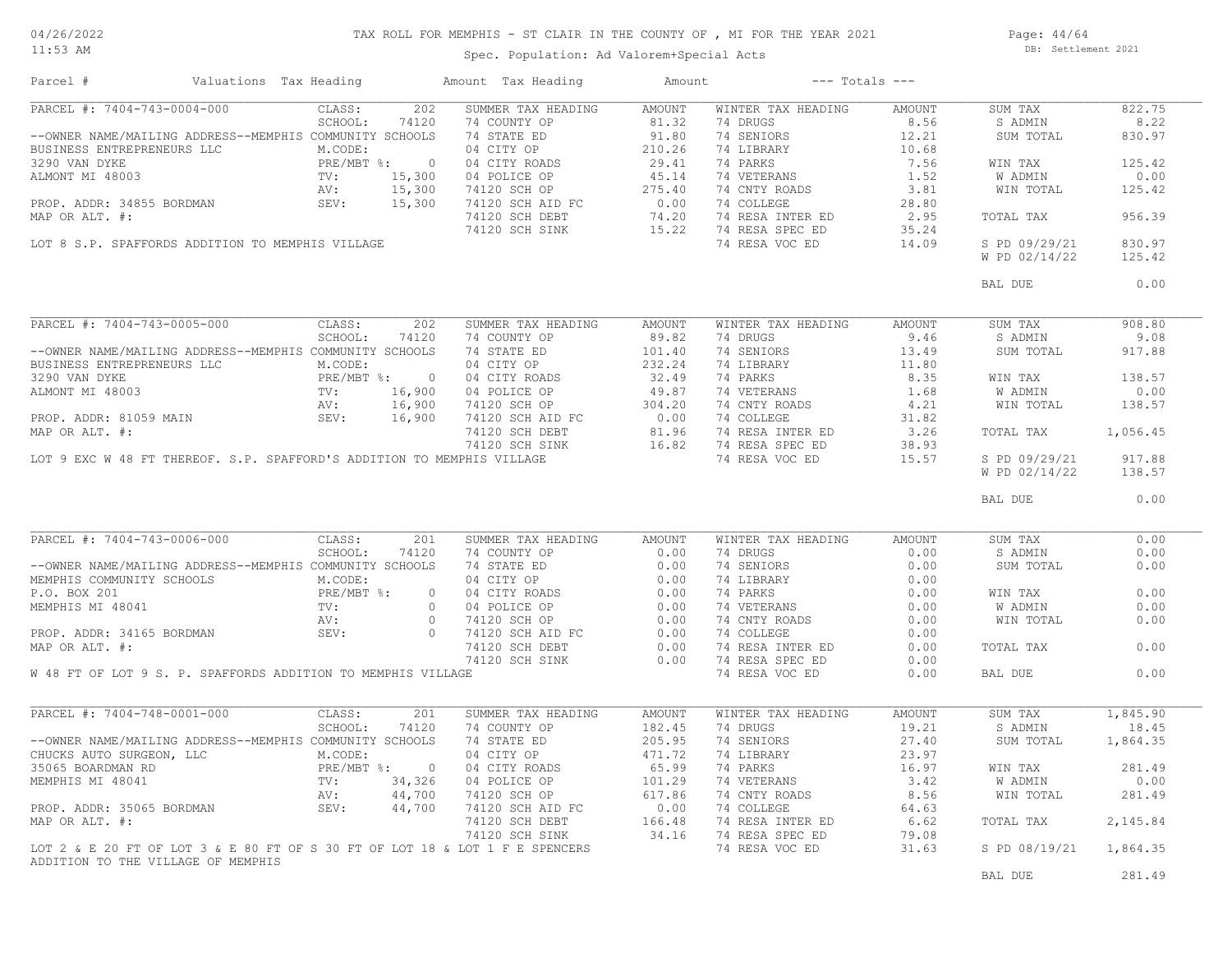#### TAX ROLL FOR MEMPHIS - ST CLAIR IN THE COUNTY OF , MI FOR THE YEAR 2021

11:53 AM

## Spec. Population: Ad Valorem+Special Acts

Page: 45/64 DB: Settlement 2021

| Parcel #                                                                                                                                                                                                                                               | Valuations Tax Heading |       | Amount Tax Heading                                                                                                                                                                                                                       | Amount |                                     | $---$ Totals $---$ |                |          |
|--------------------------------------------------------------------------------------------------------------------------------------------------------------------------------------------------------------------------------------------------------|------------------------|-------|------------------------------------------------------------------------------------------------------------------------------------------------------------------------------------------------------------------------------------------|--------|-------------------------------------|--------------------|----------------|----------|
| PARCEL #: 7404-748-0002-000                                                                                                                                                                                                                            | CLASS:                 | 201   | SUMMER TAX HEADING                                                                                                                                                                                                                       | AMOUNT | WINTER TAX HEADING                  | AMOUNT             | SUM TAX        | 1,284.09 |
|                                                                                                                                                                                                                                                        | SCHOOL:                | 74120 | 74 COUNTY OP                                                                                                                                                                                                                             | 126.92 | 74 DRUGS                            | 13.36              | S ADMIN        | 12.84    |
| --OWNER NAME/MAILING ADDRESS--MEMPHIS COMMUNITY SCHOOLS                                                                                                                                                                                                |                        |       | 74 STATE ED                                                                                                                                                                                                                              | 143.27 | 74 SENIORS                          | 19.06              | SUM TOTAL      | 1,296.93 |
| EXERCIMENT PROPERTIES, M.CODE: 00002<br>A MICHIGAN LIMITED LIABILITY CO. PRE/MBT %: 0<br>31635 S RIVER RD. TV: 23,879<br>HARRISON TOWNSHIP MI 48045 AV: 33,500<br>PROP. ADDR: 35049 BORDMAN<br>MAP OR ALT. #:                                          |                        |       | 04 CITY OP                                                                                                                                                                                                                               | 328.15 | 74 LIBRARY                          | 16.67              |                |          |
|                                                                                                                                                                                                                                                        |                        |       |                                                                                                                                                                                                                                          |        | 74 PARKS                            | 11.80              | WIN TAX        | 195.80   |
|                                                                                                                                                                                                                                                        |                        |       | 04 CITY ROADS 45.90<br>04 POLICE OP 70.46<br>04 POLICE OP<br>74120 SCH OP<br>74120 SCH AID FC 0.00 74 COLLEGE 44.50<br>74120 SCH DEBT 115.81 74 RESA INTER ED 4.61<br>74120 SCH SINK 23.76 74 RESA SPEC ED 55.01<br>74 RESA VOC ED 22.00 |        |                                     | 2.38               | <b>W ADMIN</b> | 0.00     |
|                                                                                                                                                                                                                                                        |                        |       |                                                                                                                                                                                                                                          |        |                                     |                    | WIN TOTAL      | 195.80   |
|                                                                                                                                                                                                                                                        |                        |       |                                                                                                                                                                                                                                          |        |                                     |                    |                |          |
|                                                                                                                                                                                                                                                        |                        |       |                                                                                                                                                                                                                                          |        |                                     |                    | TOTAL TAX      | 1,492.73 |
| PROP. ADDR: 35049 BORDMAN<br>MAP OR ALT. #:                                                                                                                                                                                                            |                        |       |                                                                                                                                                                                                                                          |        |                                     |                    |                |          |
|                                                                                                                                                                                                                                                        |                        |       |                                                                                                                                                                                                                                          |        |                                     |                    |                |          |
|                                                                                                                                                                                                                                                        |                        |       |                                                                                                                                                                                                                                          |        |                                     |                    | S PD 08/06/21  | 1,296.93 |
| W 10 FT OF LOT 3 & LOT 4 & E 10 FT OF LOT 5 & W 50 FT OF E 130 FT OF S 30 FT OF LOT                                                                                                                                                                    |                        |       |                                                                                                                                                                                                                                          |        |                                     |                    | W PD 12/17/21  | 195.80   |
| 18 F E SPENCERS ADDITION TO THE VILLAGE OF MEMPHIS                                                                                                                                                                                                     |                        |       |                                                                                                                                                                                                                                          |        |                                     |                    |                |          |
|                                                                                                                                                                                                                                                        |                        |       |                                                                                                                                                                                                                                          |        |                                     |                    | BAL DUE        | 0.00     |
|                                                                                                                                                                                                                                                        |                        |       |                                                                                                                                                                                                                                          |        |                                     |                    |                |          |
| PARCEL #: 7404-748-0003-000 CLASS: 201                                                                                                                                                                                                                 |                        |       | SUMMER TAX HEADING                                                                                                                                                                                                                       | AMOUNT | WINTER TAX HEADING                  | AMOUNT             | SUM TAX        | 4,415.03 |
|                                                                                                                                                                                                                                                        | SCHOOL:                | 74120 | 74 COUNTY OP                                                                                                                                                                                                                             | 436.38 | 74 DRUGS                            | 45.95              | S ADMIN        | 44.15    |
| --OWNER NAME/MAILING ADDRESS--MEMPHIS COMMUNITY SCHOOLS                                                                                                                                                                                                |                        |       | 74 STATE ED                                                                                                                                                                                                                              | 492.60 | 74 SENIORS                          | 65.54              | SUM TOTAL      | 4,459.18 |
| LOMBARDO'S PROPERTIES 10, LLC                                                                                                                                                                                                                          | M.CODE:                |       | 04 CITY OP 1,128.26                                                                                                                                                                                                                      |        | 74 LIBRARY                          | 57.34              |                |          |
|                                                                                                                                                                                                                                                        |                        |       |                                                                                                                                                                                                                                          |        | 74 PARKS                            | 40.59              | WIN TAX        | 673.32   |
|                                                                                                                                                                                                                                                        |                        |       | 04 CITY ROADS 157.83<br>04 POLICE OP 242.26                                                                                                                                                                                              |        | 74 PARKS<br>74 VETERANS             | 8.19               | <b>W ADMIN</b> | 0.00     |
| 774 PALMER<br>PONTIAC MI 48342<br>PROP. ADDR: 35005 BORDMAN<br>MAP OR ALT. #:<br>MAP OR ALT. #:<br>PROP. ADDR: 35005 BORDMAN<br>MAP OR ALT. #:<br>PROP. ADDR: 35005 BORDMAN<br>SEV:<br>SEV:<br>SEV:<br>PROP. 82,100<br>74120 SCH AID 19120 SCH AID 191 |                        |       |                                                                                                                                                                                                                                          |        | 74 CNTY ROADS                       | 20.48              | WIN TOTAL      | 673.32   |
|                                                                                                                                                                                                                                                        |                        |       | 74120 SCH OP 1,477.80<br>74120 SCH AID FC 0.00                                                                                                                                                                                           |        | 74 COLLEGE                          | 154.59             |                |          |
|                                                                                                                                                                                                                                                        |                        |       | 74120 SCH DEBT 398.18                                                                                                                                                                                                                    |        | 74 RESA INTER ED                    | 15.85              | TOTAL TAX      | 5,132.50 |
|                                                                                                                                                                                                                                                        |                        |       | 74120 SCH SINK 81.72                                                                                                                                                                                                                     |        | 74 RESA SPEC ED                     |                    |                |          |
|                                                                                                                                                                                                                                                        |                        |       |                                                                                                                                                                                                                                          |        | 74 RESA VOC ED 75.65                | 189.14             |                |          |
| W 20 FT LOT 5 & 6 TO 12 INC & S 14 FT LOT 13 & LOT 18 EXC N 54 FT ALSO EXC E 130 FT                                                                                                                                                                    |                        |       |                                                                                                                                                                                                                                          |        |                                     |                    | S PD 02/07/22  | 4,459.18 |
| OF S 30 FT LOT 18 F E SPENCERS ADDITION TO THE VILLAGE OF MEMPHIS                                                                                                                                                                                      |                        |       |                                                                                                                                                                                                                                          |        |                                     |                    | W PD 02/07/22  | 673.32   |
|                                                                                                                                                                                                                                                        |                        |       |                                                                                                                                                                                                                                          |        |                                     |                    | BAL DUE        | 0.00     |
|                                                                                                                                                                                                                                                        |                        |       |                                                                                                                                                                                                                                          |        |                                     |                    |                |          |
| PARCEL #: 7404-748-0004-000                                                                                                                                                                                                                            | CLASS:                 | 401   | SUMMER TAX HEADING                                                                                                                                                                                                                       | AMOUNT | WINTER TAX HEADING                  | AMOUNT             | SUM TAX        | 2,487.62 |
|                                                                                                                                                                                                                                                        | SCHOOL:                | 74120 | 74 COUNTY OP                                                                                                                                                                                                                             | 369.58 | 74 DRUGS                            | 38.92              | S ADMIN        | 24.87    |
| --OWNER NAME/MAILING ADDRESS--MEMPHIS COMMUNITY SCHOOLS                                                                                                                                                                                                |                        |       | 74 STATE ED                                                                                                                                                                                                                              | 417.19 | 74 SENIORS                          | 55.50              | SUM TOTAL      | 2,512.49 |
|                                                                                                                                                                                                                                                        |                        |       | 04 CITY OP                                                                                                                                                                                                                               | 955.56 | 74 LIBRARY                          | 48.56              |                |          |
|                                                                                                                                                                                                                                                        |                        |       |                                                                                                                                                                                                                                          | 133.67 | 74 PARKS                            | 34.37              | WIN TAX        | 570.23   |
| --OWNER NAME/MAILING ADDRESS--FIEFRING CODE:<br>CHENEY ANDY & BRENDA<br>81120 MAIN PRE/MBT %: 100<br>MEMPHIS MI 48041 TV: 69,533<br>AV: 95,500<br>PROP. ADDR: 81120 MAIN SEV: 95,500<br>MAP OR ALT. #:                                                 |                        |       | 04 CITY ROADS<br>04 POLICE OP                                                                                                                                                                                                            | 205.18 | 74 PARKS<br>74 VETERANS             | 6.93               | W ADMIN        | 0.00     |
|                                                                                                                                                                                                                                                        |                        |       |                                                                                                                                                                                                                                          |        | 74 VEIERANS<br>74 CNTY ROADS        | 17.34              | WIN TOTAL      | 570.23   |
|                                                                                                                                                                                                                                                        |                        |       |                                                                                                                                                                                                                                          |        |                                     | 130.93             |                |          |
|                                                                                                                                                                                                                                                        |                        |       |                                                                                                                                                                                                                                          |        |                                     | 13.42              | TOTAL TAX      | 3,082.72 |
|                                                                                                                                                                                                                                                        |                        |       |                                                                                                                                                                                                                                          |        | 74 RESA INTER ED<br>74 RESA SPEC ED | 160.19             |                |          |
|                                                                                                                                                                                                                                                        |                        |       |                                                                                                                                                                                                                                          |        |                                     | 64.07              |                |          |
| N 16 FT LOT 13 & LOTS 14,15,16 & N 54 FT OF LOT 18 F E SPENCER'S ADDITION TO THE                                                                                                                                                                       |                        |       |                                                                                                                                                                                                                                          |        | 74 RESA VOC ED                      |                    | S PD 08/25/21  | 2,512.49 |
| VILLAGE OF MEMPHIS                                                                                                                                                                                                                                     |                        |       |                                                                                                                                                                                                                                          |        |                                     |                    | W PD 01/25/22  | 570.23   |
|                                                                                                                                                                                                                                                        |                        |       |                                                                                                                                                                                                                                          |        |                                     |                    | BAL DUE        | 0.00     |
|                                                                                                                                                                                                                                                        |                        |       |                                                                                                                                                                                                                                          |        |                                     |                    |                |          |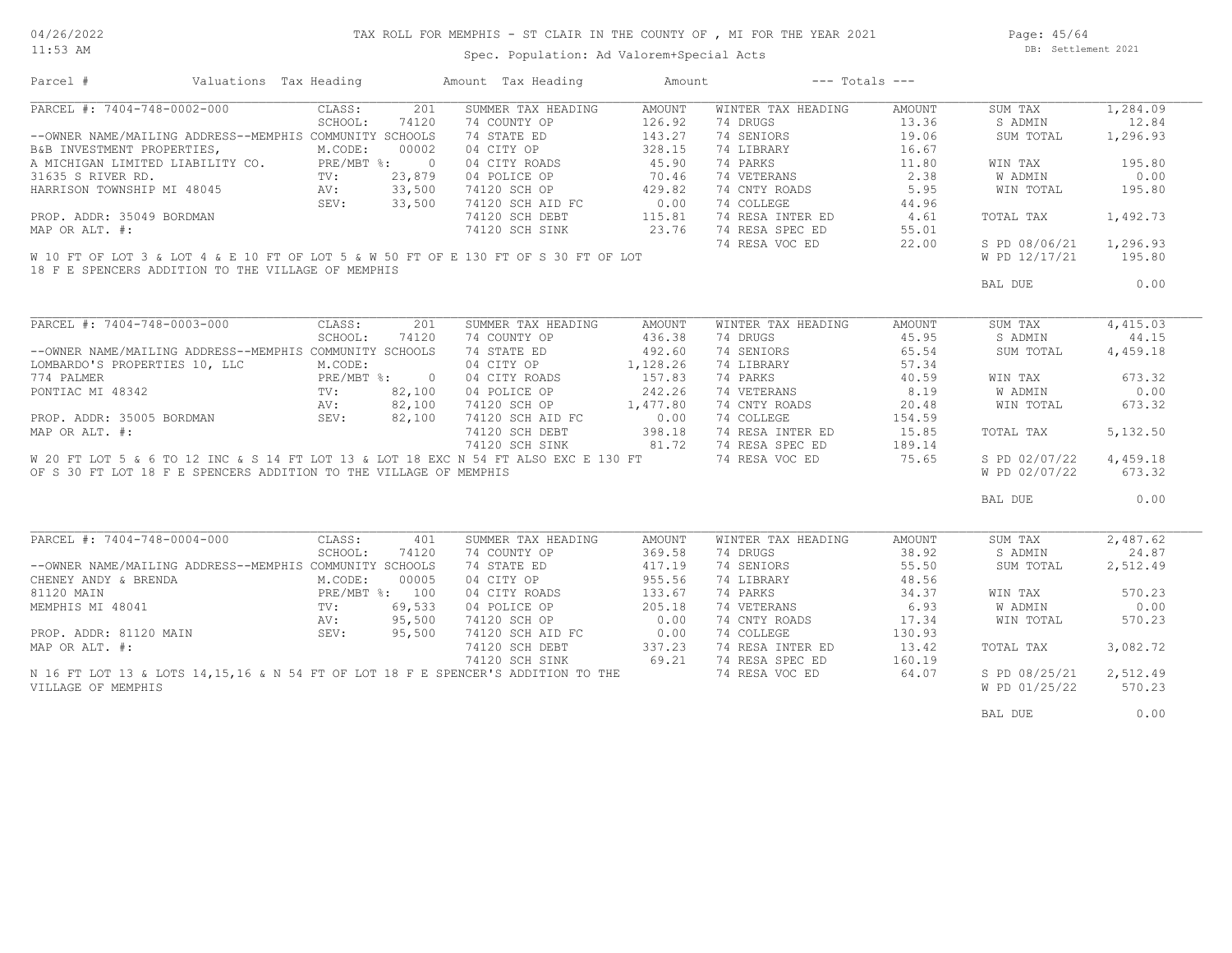11:53 AM

# TAX ROLL FOR MEMPHIS - ST CLAIR IN THE COUNTY OF , MI FOR THE YEAR 2021

Spec. Population: Ad Valorem+Special Acts

Page: 46/64 DB: Settlement 2021

| Parcel #                                                | Valuations Tax Heading |                |                | Amount Tax Heading | Amount                                                                                                         |                    | $---$ Totals $---$ |               |           |
|---------------------------------------------------------|------------------------|----------------|----------------|--------------------|----------------------------------------------------------------------------------------------------------------|--------------------|--------------------|---------------|-----------|
| PARCEL #: 7404-748-0005-000                             |                        | CLASS:         | 401            | SUMMER TAX HEADING | AMOUNT                                                                                                         | WINTER TAX HEADING | AMOUNT             | SUM TAX       | 1,861.63  |
|                                                         |                        | SCHOOL:        | 74120          | 74 COUNTY OP       | 276.58                                                                                                         | 74 DRUGS           | 29.12              | S ADMIN       | 18.61     |
| --OWNER NAME/MAILING ADDRESS--MEMPHIS COMMUNITY SCHOOLS |                        |                |                | 74 STATE ED        | 312.21                                                                                                         | 74 SENIORS         | 41.54              | SUM TOTAL     | 1,880.24  |
| POWERS HOWARD & NINA                                    |                        | M.CODE:        |                | 04 CITY OP         | 715.10                                                                                                         | 74 LIBRARY         | 36.34              |               |           |
| P.O. BOX 102                                            |                        | PRE/MBT %: 100 |                | 04 CITY ROADS      | 100.03                                                                                                         | 74 PARKS           | 25.72              | WIN TAX       | 426.74    |
| MEMPHIS MI 48041                                        |                        | TV:            | 52,036         |                    | 153.55                                                                                                         | 74 VETERANS        | 5.19               | W ADMIN       | 0.00      |
|                                                         |                        |                |                | 04 POLICE OP       |                                                                                                                |                    |                    |               |           |
|                                                         |                        | AV:            | 67,200         | 74120 SCH OP       | 0.00                                                                                                           | 74 CNTY ROADS      | 12.98              | WIN TOTAL     | 426.74    |
| PROP. ADDR: 35080 MAPLE                                 |                        | SEV:           | 67,200         | 74120 SCH AID FC   | 0.00                                                                                                           | 74 COLLEGE         | 97.98              |               |           |
| MAP OR ALT. #:                                          |                        |                |                | 74120 SCH DEBT     | 252.37<br>51.79                                                                                                | 74 RESA INTER ED   | 10.04              | TOTAL TAX     | 2,306.98  |
|                                                         |                        |                |                | 74120 SCH SINK     |                                                                                                                | 74 RESA SPEC ED    | 119.88             |               |           |
| LOT 17 F E SPENCERS ADDITION TO THE VILLAGE OF MEMPHIS  |                        |                |                |                    |                                                                                                                | 74 RESA VOC ED     | 47.95              | S PD 08/23/21 | 1,880.24  |
|                                                         |                        |                |                |                    |                                                                                                                |                    |                    | W PD 01/11/22 | 426.74    |
|                                                         |                        |                |                |                    |                                                                                                                |                    |                    | BAL DUE       | 0.00      |
|                                                         |                        |                |                |                    |                                                                                                                |                    |                    |               |           |
| PARCEL #: 7404-760-0001-000                             |                        | CLASS:         | 402            | SUMMER TAX HEADING | AMOUNT                                                                                                         | WINTER TAX HEADING | AMOUNT             | SUM TAX       | 784.81    |
|                                                         |                        | SCHOOL:        | 74120          | 74 COUNTY OP       | 116.60                                                                                                         | 74 DRUGS           | 12.28              | S ADMIN       | 7.84      |
| --OWNER NAME/MAILING ADDRESS--MEMPHIS COMMUNITY SCHOOLS |                        |                |                | 74 STATE ED        | 131.62                                                                                                         | 74 SENIORS         | 17.51              | SUM TOTAL     | 792.65    |
| KUS THOMAS                                              |                        | M.CODE:        |                | 04 CITY OP         | 301.47                                                                                                         | 74 LIBRARY         | 15.32              |               |           |
| 258 MEMPHIS RIDGE RD                                    |                        | PRE/MBT %: 100 |                | 04 CITY ROADS      | 42.17                                                                                                          | 74 PARKS           | 10.84              | WIN TAX       | 179.87    |
| RILEY MI 48041                                          |                        | TV:            | 21,937         | 04 POLICE OP       | 64.73                                                                                                          | 74 VETERANS        | 2.18               | W ADMIN       | 0.00      |
|                                                         |                        | AV:            | 34,900         | 74120 SCH OP       |                                                                                                                | 74 CNTY ROADS      | 5.47               | WIN TOTAL     | 179.87    |
| PROP. ADDR: VACANT MAIN                                 |                        | SEV:           | 34,900         | 74120 SCH AID FC   | FC<br>$\begin{array}{ccc}\n & & 0.00 \\ \text{FC} & & 0.00 \\ \text{3T} & & 106.39 \\  & & 21.83\n\end{array}$ | 74 COLLEGE         | 41.30              |               |           |
| MAP OR ALT. #:                                          |                        |                |                | 74120 SCH DEBT     |                                                                                                                | 74 RESA INTER ED   | 4.23               | TOTAL TAX     | 972.52    |
|                                                         |                        |                |                |                    | 21.83                                                                                                          |                    |                    |               |           |
|                                                         |                        |                |                | 74120 SCH SINK     |                                                                                                                | 74 RESA SPEC ED    | 50.53              |               |           |
| LOT 1 SUPERVISORS BELLE RIVER PLAT                      |                        |                |                |                    |                                                                                                                | 74 RESA VOC ED     | 20.21              | S PD 08/20/21 | 792.65    |
|                                                         |                        |                |                |                    |                                                                                                                |                    |                    | W PD 01/10/22 | 179.87    |
|                                                         |                        |                |                |                    |                                                                                                                |                    |                    | BAL DUE       | 0.00      |
|                                                         |                        |                |                |                    |                                                                                                                |                    |                    |               |           |
| PARCEL #: 7404-760-0002-000                             |                        | CLASS:         | 301            | SUMMER TAX HEADING | AMOUNT                                                                                                         | WINTER TAX HEADING | AMOUNT             | SUM TAX       | 9,934.82  |
|                                                         |                        | SCHOOL:        | 74120          | 74 COUNTY OP       | 981.96                                                                                                         | 74 DRUGS           | 103.41             | S ADMIN       | 99.34     |
| --OWNER NAME/MAILING ADDRESS--MEMPHIS COMMUNITY SCHOOLS |                        |                |                | 74 STATE ED        | 1,108.45                                                                                                       | 74 SENIORS         | 147.48             | SUM TOTAL     | 10,034.16 |
| CUCCIHARA JAMES                                         |                        | M.CODE:        |                | 04 CITY OP         | 2,538.84                                                                                                       | 74 LIBRARY         | 129.04             |               |           |
| 81900 MAIN                                              |                        | $PRE/MBT$ %:   | $\overline{0}$ | 04 CITY ROADS      | 355.16                                                                                                         | 74 PARKS           | 91.33              | WIN TAX       | 1,515.17  |
| MEMPHIS MI 48041                                        |                        | $\text{TV}$ :  | 184,743        | 04 POLICE OP       | 545.15                                                                                                         | 74 VETERANS        | 18.43              | W ADMIN       | 0.00      |
|                                                         |                        | AV:            | 261,600        | 74120 SCH OP       | 3,325.37                                                                                                       | 74 CNTY ROADS      | 46.09              | WIN TOTAL     | 1,515.17  |
| PROP. ADDR: 81900 MAIN                                  |                        | SEV: 261,600   |                | 74120 SCH AID FC   | 0.00                                                                                                           | 74 COLLEGE         | 347.87             |               |           |
| MAP OR ALT. #:                                          |                        |                |                | 74120 SCH DEBT     | 896.00                                                                                                         | 74 RESA INTER ED   | 35.67              | TOTAL TAX     | 11,549.33 |
|                                                         |                        |                |                | 74120 SCH SINK     | 183.89                                                                                                         | 74 RESA SPEC ED    | 425.61             |               |           |
| LOT 2 SUPERVISORS BELLE RIVER PLAT                      |                        |                |                |                    |                                                                                                                | 74 RESA VOC ED     | 170.24             | S PD 08/27/21 | 10,034.16 |
|                                                         |                        |                |                |                    |                                                                                                                |                    |                    | W PD 12/17/21 | 1,515.17  |
|                                                         |                        |                |                |                    |                                                                                                                |                    |                    |               |           |
|                                                         |                        |                |                |                    |                                                                                                                |                    |                    | BAL DUE       | 0.00      |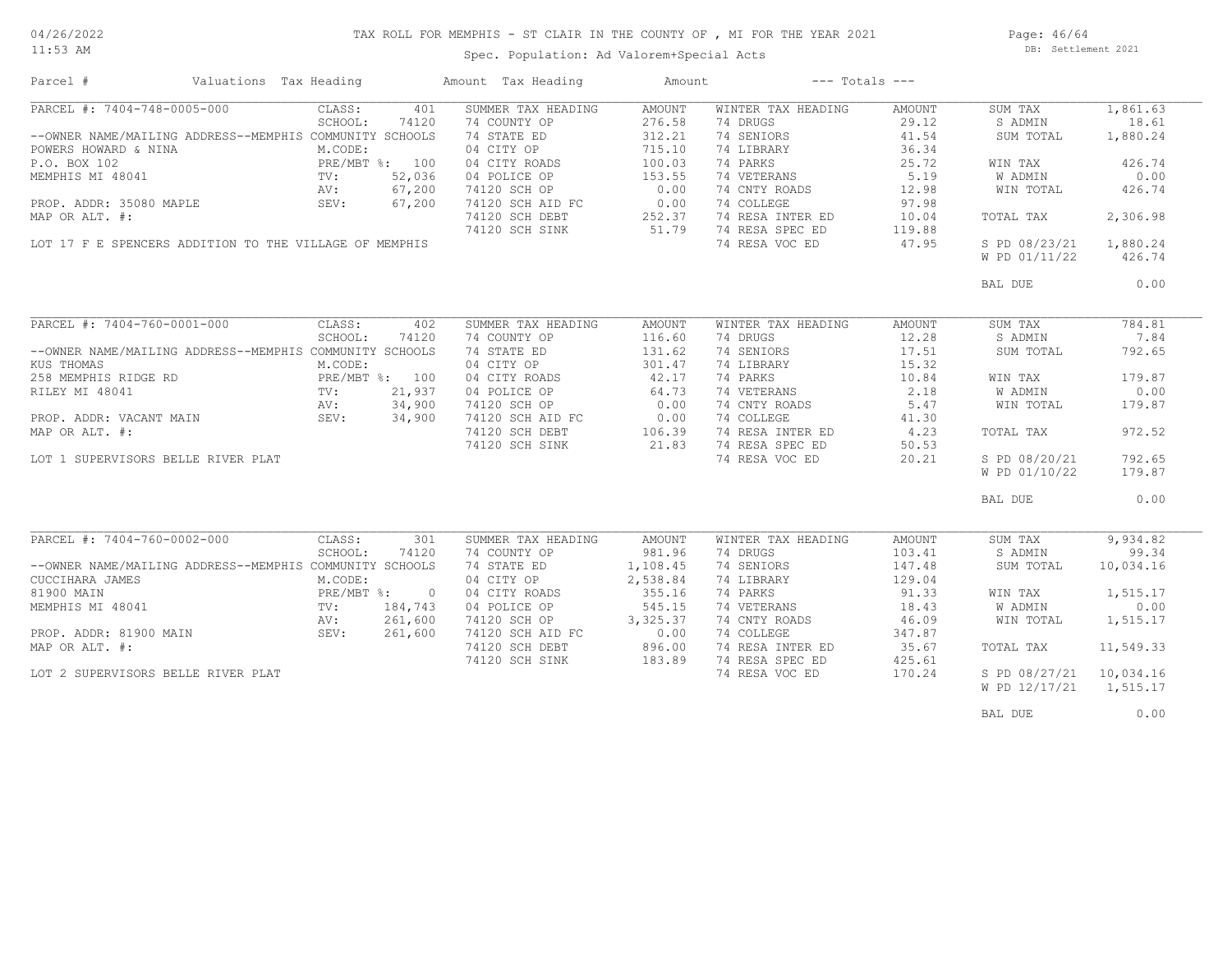11:53 AM

# TAX ROLL FOR MEMPHIS - ST CLAIR IN THE COUNTY OF , MI FOR THE YEAR 2021

Spec. Population: Ad Valorem+Special Acts

Page: 47/64 DB: Settlement 2021

| Parcel #                                                                          | Valuations Tax Heading |                |         | Amount Tax Heading | Amount           |                    | $---$ Totals $---$ |                |          |
|-----------------------------------------------------------------------------------|------------------------|----------------|---------|--------------------|------------------|--------------------|--------------------|----------------|----------|
| PARCEL #: 7404-760-0003-000                                                       |                        | CLASS:         | 401     | SUMMER TAX HEADING | AMOUNT           | WINTER TAX HEADING | AMOUNT             | SUM TAX        | 2,547.59 |
|                                                                                   |                        | SCHOOL:        | 74120   | 74 COUNTY OP       | 378.49           | 74 DRUGS           | 39.86              | S ADMIN        | 25.47    |
| --OWNER NAME/MAILING ADDRESS--MEMPHIS COMMUNITY SCHOOLS                           |                        |                |         | 74 STATE ED        | 427.25           | 74 SENIORS         | 56.84              | SUM TOTAL      | 2,573.06 |
| SCHROEDER DANIEL E                                                                |                        | M.CODE:        | 00001   | 04 CITY OP         | 978.59           | 74 LIBRARY         | 49.73              |                |          |
| 81840 MAIN                                                                        |                        | PRE/MBT %: 100 |         | 04 CITY ROADS      | 136.89           | 74 PARKS           | 35.20              | WIN TAX        | 583.98   |
| MEMPHIS MI 48041                                                                  |                        | TV:            | 71,209  | 04 POLICE OP       | 210.13           | 74 VETERANS        | 7.10               | <b>W ADMIN</b> | 0.00     |
|                                                                                   |                        | AV:            | 79,200  | 74120 SCH OP       | 0.00             | 74 CNTY ROADS      | 17.76              | WIN TOTAL      | 583.98   |
| PROP. ADDR: 81840 MAIN                                                            | SEV:                   |                | 79,200  | 74120 SCH AID FC   | 0.00             | 74 COLLEGE         | 134.08             |                |          |
| MAP OR ALT. #:                                                                    |                        |                |         | 74120 SCH DEBT     |                  | 74 RESA INTER ED   | 13.75              | TOTAL TAX      | 3,157.04 |
|                                                                                   |                        |                |         | 74120 SCH SINK     | $345.5$<br>70.88 | 74 RESA SPEC ED    | 164.05             |                |          |
|                                                                                   |                        |                |         |                    |                  | 74 RESA VOC ED     |                    |                | 2,573.06 |
| LOT 3 SUPERVISORS BELLE RIVER PLAT                                                |                        |                |         |                    |                  |                    | 65.61              | S PD 08/20/21  |          |
|                                                                                   |                        |                |         |                    |                  |                    |                    | W PD 12/27/21  | 583.98   |
|                                                                                   |                        |                |         |                    |                  |                    |                    | BAL DUE        | 0.00     |
|                                                                                   |                        |                |         |                    |                  |                    |                    |                |          |
| PARCEL #: 7404-760-0004-000                                                       |                        | CLASS:         | 401     | SUMMER TAX HEADING | <b>AMOUNT</b>    | WINTER TAX HEADING | AMOUNT             | SUM TAX        | 1,537.04 |
|                                                                                   |                        | SCHOOL:        | 74120   | 74 COUNTY OP       | 228.36           | 74 DRUGS           | 24.05              | S ADMIN        | 15.37    |
| --OWNER NAME/MAILING ADDRESS--MEMPHIS COMMUNITY SCHOOLS                           |                        |                |         | 74 STATE ED        | 257.77           | 74 SENIORS         | 34.29              | SUM TOTAL      | 1,552.41 |
| DIAZ JOHN M & JEANNIE                                                             |                        | M.CODE:        |         | 04 CITY OP         | 590.42           | 74 LIBRARY         | 30.00              |                |          |
| 81800 MAIN                                                                        |                        | PRE/MBT %: 100 |         | 04 CITY ROADS      | 82.59            | 74 PARKS           | 21.24              | WIN TAX        | 352.31   |
| MEMPHIS MI 48041                                                                  |                        | TV:            | 42,963  | 04 POLICE OP       | 126.77           | 74 VETERANS        | 4.28               | W ADMIN        | 0.00     |
|                                                                                   |                        |                | 54,700  | 74120 SCH OP       | 0.00             | 74 CNTY ROADS      | 10.71              | WIN TOTAL      | 352.31   |
|                                                                                   |                        |                | 54,700  |                    | 0.00             | 74 COLLEGE         | 80.89              |                |          |
|                                                                                   |                        |                |         | 74120 SCH AID FC   |                  |                    |                    |                |          |
| MAP OR ALT. #:                                                                    |                        |                |         | 74120 SCH DEBT     | 208.37           | 74 RESA INTER ED   | 8.29               | TOTAL TAX      | 1,904.72 |
|                                                                                   |                        |                |         | 74120 SCH SINK     | 42.76            | 74 RESA SPEC ED    | 98.97              |                |          |
| LOT 4 SUPERVISORS BELLE RIVER PLAT                                                |                        |                |         |                    |                  | 74 RESA VOC ED     | 39.59              | S PD 02/11/22  | 1,552.41 |
|                                                                                   |                        |                |         |                    |                  |                    |                    | W PD 02/11/22  | 352.31   |
|                                                                                   |                        |                |         |                    |                  |                    |                    | BAL DUE        | 0.00     |
| PARCEL #: 7404-760-0005-001                                                       |                        | CLASS:         | 401     | SUMMER TAX HEADING | <b>AMOUNT</b>    | WINTER TAX HEADING | AMOUNT             | SUM TAX        | 2,722.19 |
|                                                                                   |                        | SCHOOL:        | 74120   | 74 COUNTY OP       | 404.43           | 74 DRUGS           | 42.59              | S ADMIN        | 27.22    |
| --OWNER NAME/MAILING ADDRESS--MEMPHIS COMMUNITY SCHOOLS                           |                        |                |         | 74 STATE ED        | 456.53           | 74 SENIORS         | 60.74              | SUM TOTAL      | 2,749.41 |
|                                                                                   |                        |                | 00012   | 04 CITY OP         |                  | 74 LIBRARY         | 53.14              |                |          |
| LATOUF LAWRENCE S & RETA Y                                                        |                        | M.CODE:        |         |                    | 1,045.66         |                    |                    |                |          |
| 81780 MAIN                                                                        |                        | PRE/MBT %: 100 |         | 04 CITY ROADS      | 146.28           | 74 PARKS           | 37.61              | WIN TAX        | 624.01   |
| MEMPHIS MI 48041                                                                  |                        | $\text{TV}$ :  | 76,089  | 04 POLICE OP       | 224.53           | 74 VETERANS        | 7.59               | W ADMIN        | 0.00     |
|                                                                                   |                        | AV:            | 103,700 | 74120 SCH OP       | 0.00             | 74 CNTY ROADS      | 18.98              | WIN TOTAL      | 624.01   |
| PROP. ADDR: 81780 MAIN                                                            |                        | SEV:           | 103,700 | 74120 SCH AID FC   | 0.00             | 74 COLLEGE         | 143.27             |                |          |
| MAP OR ALT. #:                                                                    |                        |                |         | 74120 SCH DEBT     | 369.03           | 74 RESA INTER ED   | 14.69              | TOTAL TAX      | 3,373.42 |
|                                                                                   |                        |                |         | 74120 SCH SINK     | 75.73            | 74 RESA SPEC ED    | 175.29             |                |          |
| PART OF LOT 5, Described as Beg.th N 0D 53M 37S E. 146.85' From sw cor. Lot 5; th |                        |                |         |                    |                  | 74 RESA VOC ED     | 70.11              | S PD 08/06/21  | 2,749.41 |
| N.OD 53M 37S E. 97.00' th S. 89D 03M 37S E. 1069.14'; th S 13D 53M 06S W.         |                        |                |         |                    |                  |                    |                    | W PD 01/04/22  | 624.01   |
| 99.53';th N 89D 03M 37S W. 1046.77'to Beg. Supervisors Belle Rivert Plat 2.36 A   |                        |                |         |                    |                  |                    |                    |                |          |
| Split on 08/24/2006 from 04-760-0005-000,04-760-0005-250;                         |                        |                |         |                    |                  |                    |                    | BAL DUE        | 0.00     |
|                                                                                   |                        |                |         |                    |                  |                    |                    |                |          |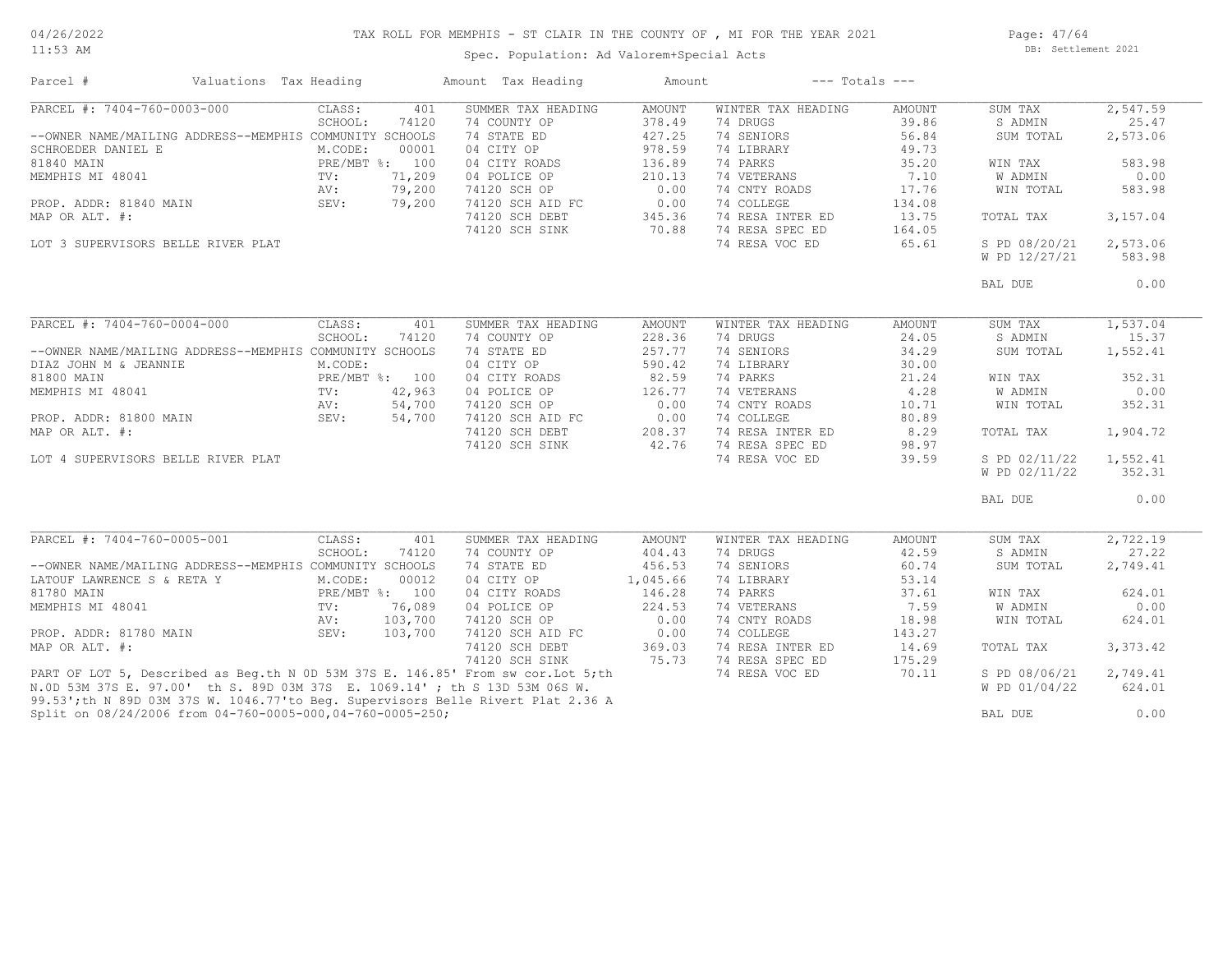#### TAX ROLL FOR MEMPHIS - ST CLAIR IN THE COUNTY OF , MI FOR THE YEAR 2021

Spec. Population: Ad Valorem+Special Acts

Page: 48/64 DB: Settlement 2021

| Parcel #                                                                                                                                                                                                                                 | Valuations Tax Heading                   |         |                | Amount Tax Heading                                                                                                                         | Amount                          |                    | $---$ Totals $---$ |                        |          |
|------------------------------------------------------------------------------------------------------------------------------------------------------------------------------------------------------------------------------------------|------------------------------------------|---------|----------------|--------------------------------------------------------------------------------------------------------------------------------------------|---------------------------------|--------------------|--------------------|------------------------|----------|
| PARCEL #: 7404-760-0005-252                                                                                                                                                                                                              |                                          | CLASS:  | 401            | SUMMER TAX HEADING                                                                                                                         | AMOUNT                          | WINTER TAX HEADING | AMOUNT             | SUM TAX                | 2,726.45 |
|                                                                                                                                                                                                                                          |                                          | SCHOOL: | 74120          | 74 COUNTY OP                                                                                                                               | 269.48                          | 74 DRUGS           | 28.38              | S ADMIN                | 27.26    |
| --OWNER NAME/MAILING ADDRESS--MEMPHIS COMMUNITY SCHOOLS                                                                                                                                                                                  |                                          |         |                | 74 STATE ED                                                                                                                                | 304.20                          | 74 SENIORS         | 40.47              | SUM TOTAL              | 2,753.71 |
| RANSOM MARY                                                                                                                                                                                                                              |                                          | M.CODE: |                | 04 CITY OP                                                                                                                                 | 696.74                          | 74 LIBRARY         | 35.41              |                        |          |
| 81750 MAIN ST.                                                                                                                                                                                                                           | PRE/MBT %: 0<br>TV: 50,700<br>AV: 50,700 |         |                | 04 CITY ROADS                                                                                                                              | $97.47$<br>$149.61$<br>$912.60$ | 74 PARKS           | 25.06              | WIN TAX                | 415.78   |
| MEMPHIS MI 48041                                                                                                                                                                                                                         |                                          |         |                | 04 POLICE OP                                                                                                                               |                                 | 74 VETERANS        | 5.05               | W ADMIN                | 0.00     |
|                                                                                                                                                                                                                                          |                                          |         |                | 74120 SCH OP                                                                                                                               |                                 | 74 CNTY ROADS      | 12.64              | WIN TOTAL              | 415.78   |
| PROP. ADDR: 81750 MAIN SEV:                                                                                                                                                                                                              |                                          |         | 50,700         | 74120 SCH AID FC 0.00<br>74120 SCH DEBT 245.89                                                                                             |                                 | 74 COLLEGE         | 95.46              |                        |          |
| MAP OR ALT. #:                                                                                                                                                                                                                           |                                          |         |                |                                                                                                                                            |                                 | 74 RESA INTER ED   | 9.79               | TOTAL TAX              | 3,169.49 |
|                                                                                                                                                                                                                                          |                                          |         |                | 74120 SCH SINK 50.46                                                                                                                       |                                 | 74 RESA SPEC ED    | 116.80             |                        |          |
| S 165' OF W 396' OF LOT 5 EXC BEG N 0D 53M 37S E 146.85' FROM SW COR OF LOT 5, TH S                                                                                                                                                      |                                          |         |                |                                                                                                                                            |                                 | 74 RESA VOC ED     | 46.72              | S PD 11/05/21 2,753.71 |          |
| 89D 3M 37S E 396', TH N 0D 53M 37S E 16.70', TH N 88D 51M 3S W 396', TH S 0D 53M                                                                                                                                                         |                                          |         |                |                                                                                                                                            |                                 |                    |                    |                        |          |
| 37S W 18.15' TO BEG SUPERVISOR'S BELLE RIVER PLAT                                                                                                                                                                                        |                                          |         |                |                                                                                                                                            |                                 |                    |                    | BAL DUE                | 415.78   |
|                                                                                                                                                                                                                                          |                                          |         |                |                                                                                                                                            |                                 |                    |                    |                        |          |
|                                                                                                                                                                                                                                          |                                          |         |                |                                                                                                                                            |                                 |                    |                    |                        |          |
| PARCEL #: 7404-760-0005-260                                                                                                                                                                                                              |                                          | CLASS:  | 402            | SUMMER TAX HEADING AMOUNT                                                                                                                  |                                 | WINTER TAX HEADING | AMOUNT             | SUM TAX                | 0.00     |
|                                                                                                                                                                                                                                          |                                          | SCHOOL: | 74120          | 74 COUNTY OP                                                                                                                               | 0.00                            | 74 DRUGS           | 0.00               | S ADMIN                | 0.00     |
| --OWNER NAME/MAILING ADDRESS--MEMPHIS COMMUNITY SCHOOLS                                                                                                                                                                                  |                                          |         |                | 74 STATE ED<br>04 CITY OP                                                                                                                  | 0.00                            | 74 SENIORS         | 0.00               | SUM TOTAL              | 0.00     |
| CITY OF MEMPHIS                                                                                                                                                                                                                          |                                          | M.CODE: |                |                                                                                                                                            | 0.00                            | 74 LIBRARY         | 0.00               |                        |          |
|                                                                                                                                                                                                                                          |                                          |         |                |                                                                                                                                            |                                 | 74 PARKS           | 0.00               | WIN TAX                | 0.00     |
|                                                                                                                                                                                                                                          |                                          |         |                | 04 CITY ROADS<br>0 04 CITY ROADS<br>0 04 POLICE OP 0.00<br>0 74120 SCH AID FC 0.00<br>74120 SCH AID FC 0.00<br>74120 SCH DEBT 0.00<br>0.00 |                                 | 74 VETERANS        | 0.00               | W ADMIN                | 0.00     |
|                                                                                                                                                                                                                                          |                                          |         |                |                                                                                                                                            |                                 | 74 CNTY ROADS      | 0.00               | WIN TOTAL              | 0.00     |
| 35095 POTTER PO BOX 28<br>MEMPHIS MI 48041-0028<br>PRE/MBT %: 0 04 CITY ROADS<br>TV: 0 04 POLICE OP<br>PROP. ADDR: NAP OR ALT. #: 35095 POTTER PO BOX 28<br>PROP. ADDR: SEV: 0 74120 SCH DEBY<br>SEV: 0 74120 SCH DEBY<br>24120 SCH DEBY |                                          |         |                |                                                                                                                                            |                                 | 74 COLLEGE         | 0.00               |                        |          |
|                                                                                                                                                                                                                                          |                                          |         |                |                                                                                                                                            |                                 | 74 RESA INTER ED   | 0.00               | TOTAL TAX              | 0.00     |
|                                                                                                                                                                                                                                          |                                          |         |                | 74120 SCH SINK 0.00                                                                                                                        |                                 | 74 RESA SPEC ED    | 0.00               |                        |          |
| BEG S 88D 51M 3S E 396' FROM SW COR LOT 5, TH S 88D 51M 3S E 616.05', TH N 13D 53M                                                                                                                                                       |                                          |         |                |                                                                                                                                            |                                 | 74 RESA VOC ED     | 0.00               | BAL DUE                | 0.00     |
| 6S E 220.14', TH N 89D 3M 37S W 561.48', TH S OD 56M 23S W 64', TH N 89D 3M 37S W                                                                                                                                                        |                                          |         |                |                                                                                                                                            |                                 |                    |                    |                        |          |
| 104', TH S OD 53M 37S W 148.30' TO BEG EXC BEG N OD 53M 37S E 146.85' & S 89D 3M                                                                                                                                                         |                                          |         |                |                                                                                                                                            |                                 |                    |                    |                        |          |
| 37S E 500' FROM SW COR OF LOT 5, TH S 89D 3M 37S E 546.77', TH N 13D 53M 6S E                                                                                                                                                            |                                          |         |                |                                                                                                                                            |                                 |                    |                    |                        |          |
| 65.67', TH N 89D 3M 37S W 561.48', TH S 0D 56M 23S W 64' TO BEG SUPERVISOR'S BELLE                                                                                                                                                       |                                          |         |                |                                                                                                                                            |                                 |                    |                    |                        |          |
| RIVER PLAT SPLIT PER SHERIFF DEED 3816-908;3815-877                                                                                                                                                                                      |                                          |         |                |                                                                                                                                            |                                 |                    |                    |                        |          |
|                                                                                                                                                                                                                                          |                                          |         |                |                                                                                                                                            |                                 |                    |                    |                        |          |
| PARCEL #: 7404-760-0006-000                                                                                                                                                                                                              |                                          | CLASS:  | 401            | SUMMER TAX HEADING                                                                                                                         | AMOUNT                          | WINTER TAX HEADING | AMOUNT             | SUM TAX                | 1,699.36 |
|                                                                                                                                                                                                                                          |                                          | SCHOOL: | 74120          | 74 COUNTY OP                                                                                                                               | 252.47                          | 74 DRUGS           | 26.59              | S ADMIN                | 16.99    |
| --OWNER NAME/MAILING ADDRESS--MEMPHIS COMMUNITY SCHOOLS                                                                                                                                                                                  |                                          |         |                | 74 STATE ED                                                                                                                                | 285.00                          | 74 SENIORS         | 37.91              | SUM TOTAL              | 1,716.35 |
| FOSS CAROL                                                                                                                                                                                                                               |                                          | M.CODE: |                | 04 CITY OP                                                                                                                                 | 652.77                          | 74 LIBRARY         | 33.17              |                        |          |
| 81700 MAIN                                                                                                                                                                                                                               |                                          |         | PRE/MBT %: 100 | 04 CITY ROADS                                                                                                                              | $652.77$<br>91.31               | 74 PARKS           | 23.48              | WIN TAX                | 389.55   |
| MEMPHIS MI 48041                                                                                                                                                                                                                         | $\text{TV}$ :                            |         | 47,500         | 04 POLICE OP                                                                                                                               |                                 | 74 VETERANS        | 4.74               | W ADMIN                | 0.00     |
|                                                                                                                                                                                                                                          |                                          | AV:     | 47,500         | 74120 SCH OP                                                                                                                               | $\frac{140.16}{0.00}$           | 74 CNTY ROADS      | 11.85              | WIN TOTAL              | 389.55   |
| PROP. ADDR: 81700 MAIN                                                                                                                                                                                                                   | SEV: 47,500                              |         |                |                                                                                                                                            |                                 | 74 COLLEGE         | 89.44              |                        |          |
| MAP OR ALT. #:                                                                                                                                                                                                                           |                                          |         |                |                                                                                                                                            |                                 | 74 RESA INTER ED   | 9.17               | TOTAL TAX              | 2,105.90 |
|                                                                                                                                                                                                                                          |                                          |         |                |                                                                                                                                            |                                 | 74 RESA SPEC ED    | 109.43             |                        |          |
| LOT 6 SUPERVISORS BELLE RIVER PLAT                                                                                                                                                                                                       |                                          |         |                |                                                                                                                                            |                                 | 74 RESA VOC ED     | 43.77              | S PD 08/24/21          | 1,716.35 |
|                                                                                                                                                                                                                                          |                                          |         |                |                                                                                                                                            |                                 |                    |                    | W PD 01/20/22          | 389.55   |
|                                                                                                                                                                                                                                          |                                          |         |                |                                                                                                                                            |                                 |                    |                    |                        |          |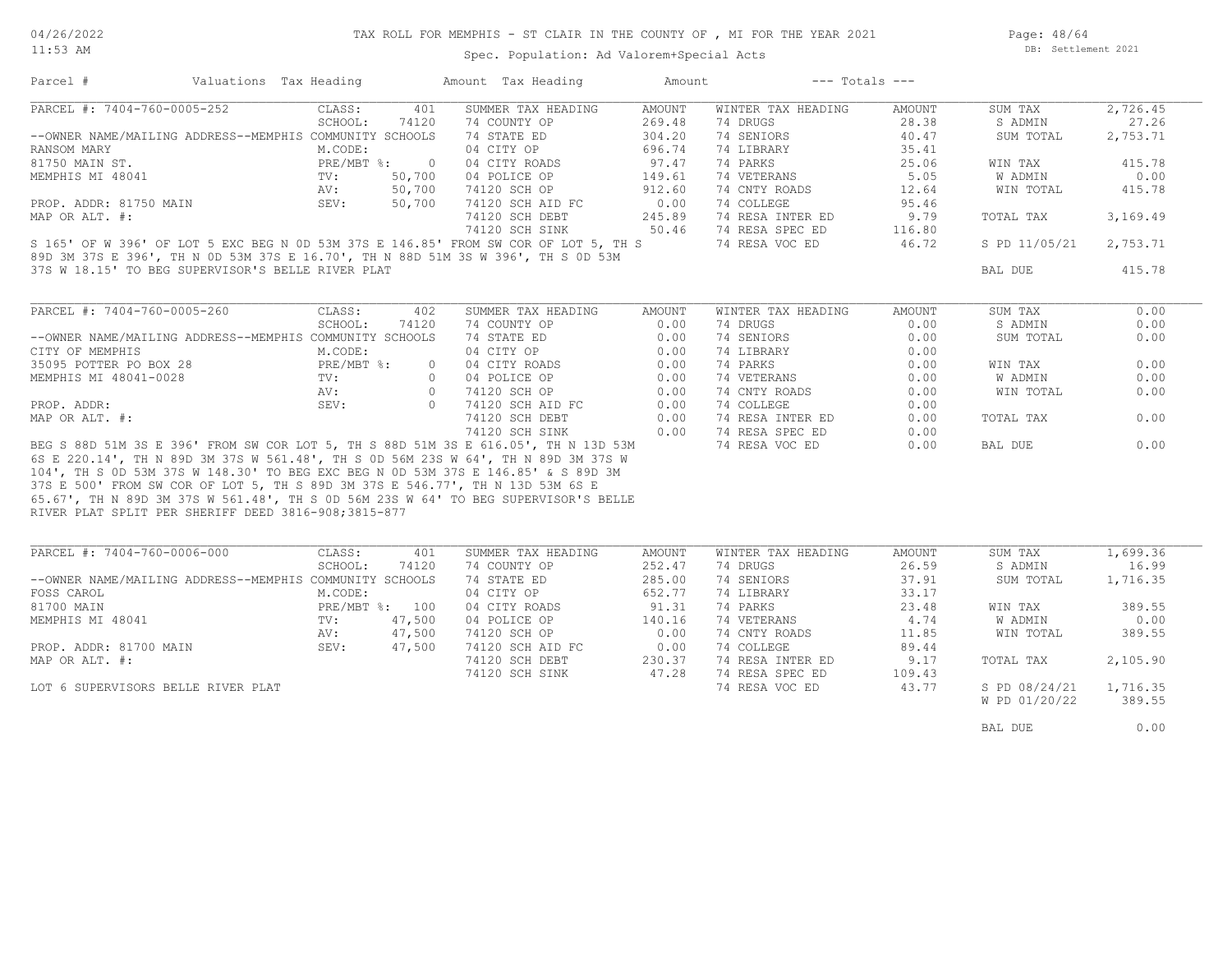#### TAX ROLL FOR MEMPHIS - ST CLAIR IN THE COUNTY OF , MI FOR THE YEAR 2021

Spec. Population: Ad Valorem+Special Acts

Page: 49/64 DB: Settlement 2021

| Parcel #                                  | Valuations Tax Heading                                                              |                | Amount Tax Heading                                     | Amount        | $---$ Totals $---$ |        |               |          |
|-------------------------------------------|-------------------------------------------------------------------------------------|----------------|--------------------------------------------------------|---------------|--------------------|--------|---------------|----------|
| PARCEL #: 7404-760-0007-000               | CLASS:                                                                              | 402            | SUMMER TAX HEADING                                     | AMOUNT        | WINTER TAX HEADING | AMOUNT | SUM TAX       | 0.00     |
|                                           | SCHOOL:                                                                             | 74120          | 74 COUNTY OP                                           | 0.00          | 74 DRUGS           | 0.00   | S ADMIN       | 0.00     |
|                                           | --OWNER NAME/MAILING ADDRESS--MEMPHIS COMMUNITY SCHOOLS                             |                | 74 STATE ED                                            | 0.00          | 74 SENIORS         | 0.00   | SUM TOTAL     | 0.00     |
| CITY OF MEMPHIS                           | M.CODE:                                                                             |                | 04 CITY OP                                             | 0.00          | 74 LIBRARY         | 0.00   |               |          |
| 35095 POTTER                              | PRE/MBT %:                                                                          | $\overline{0}$ | 04 CITY ROADS                                          | 0.00          | 74 PARKS           | 0.00   | WIN TAX       | 0.00     |
| MEMPHIS MI 48041                          | $\text{TV}$ :                                                                       | $\overline{0}$ |                                                        | 0.00          | 74 VETERANS        | 0.00   | W ADMIN       | 0.00     |
|                                           | AV:                                                                                 |                | 0 04 POLICE OP<br>0 74120 SCH OP<br>0 74120 SCH AID FC | 0.00          | 74 CNTY ROADS      | 0.00   | WIN TOTAL     | 0.00     |
| PROP. ADDR: MAIN/CITY PARK VACANT         | SEV:                                                                                |                |                                                        | 0.00          | 74 COLLEGE         | 0.00   |               |          |
| MAP OR ALT. #:                            |                                                                                     |                | 74120 SCH DEBT                                         | 0.00          | 74 RESA INTER ED   | 0.00   | TOTAL TAX     | 0.00     |
|                                           |                                                                                     |                | 74120 SCH SINK                                         | 0.00          | 74 RESA SPEC ED    | 0.00   |               |          |
|                                           | LOTS 7 & 8 ALSO OLD C & O R/W 66 FT WIDE; ADJ ABV LOTS ON S & EXTD E TO CITY LIMITS |                |                                                        |               | 74 RESA VOC ED     | 0.00   | BAL DUE       | 0.00     |
| RIVER PLAT                                | & THAT PART OF SE 1/4 LYING N & E OF ABV DESC. SEC 35 T6N R14E SUPERVISORS BELLE    |                |                                                        |               |                    |        |               |          |
| PARCEL #: 7404-760-0008-000               | CLASS:                                                                              | 402            | SUMMER TAX HEADING                                     | <b>AMOUNT</b> | WINTER TAX HEADING | AMOUNT | SUM TAX       | 990.41   |
|                                           | SCHOOL:                                                                             | 74120          | 74 COUNTY OP                                           | 147.14        | 74 DRUGS           | 15.49  | S ADMIN       | 9.90     |
|                                           | --OWNER NAME/MAILING ADDRESS--MEMPHIS COMMUNITY SCHOOLS                             |                | 74 STATE ED                                            | 166.10        | 74 SENIORS         | 22.10  | S INTRST      | 59.42    |
| JBS OF MICHIGAN, LLC                      | M.CODE:                                                                             |                | 04 CITY OP                                             | 380.45        | 74 LIBRARY         | 19.33  | SUM TOTAL     | 1,059.73 |
| A MICHIGAN LIMITED LIABILTY               | PRE/MBT %: 100                                                                      |                | 04 CITY ROADS                                          | 53.22         | 74 PARKS           | 13.68  |               |          |
| 117 BROOKSIDE DRIVE                       | $\text{TV}$ :                                                                       | 27,684         | 04 POLICE OP                                           | 81.69         | 74 VETERANS        | 2.76   | WIN TAX       | 227.00   |
| SWANTON OH 43558                          | AV:                                                                                 | 29,600         | 74120 SCH OP                                           | 0.00          | 74 CNTY ROADS      | 6.90   | W ADMIN       | 0.00     |
|                                           | SEV:                                                                                | 29,600         | 74120 SCH AID FC                                       | 0.00          | 74 COLLEGE         | 52.12  | WIN TOTAL     | 227.00   |
|                                           |                                                                                     |                | 74120 SCH DEBT                                         | 134.26        | 74 RESA INTER ED   | 5.34   |               |          |
| PROP. ADDR: VACANT MAIN<br>MAP OR ALT. #: |                                                                                     |                | 74120 SCH SINK                                         | 27.55         | 74 RESA SPEC ED    | 63.77  | TOTAL TAX     | 1,286.73 |
|                                           |                                                                                     |                |                                                        |               | 74 RESA VOC ED     | 25.51  |               |          |
| SUPERVISORS BELLE RIVER PLAT              | LOT 9 EXC S 300 FT OF E 135 FT & EXC S 239.14 FT OF N 299.14 FT OF E 165 FT.        |                |                                                        |               |                    |        | W PD 02/14/22 | 227.00   |
|                                           |                                                                                     |                |                                                        |               |                    |        | BAL DUE       | 1,059.73 |
| PARCEL #: 7404-760-0009-000               | CLASS:                                                                              | 401            | SUMMER TAX HEADING                                     | AMOUNT        | WINTER TAX HEADING | AMOUNT | SUM TAX       | 1,458.72 |
|                                           | SCHOOL:                                                                             | 74120          | 74 COUNTY OP                                           | 216.72        | 74 DRUGS           | 22.82  | S ADMIN       | 14.58    |
|                                           | --OWNER NAME/MAILING ADDRESS--MEMPHIS COMMUNITY SCHOOLS                             |                | 74 STATE ED                                            | 244.64        | 74 SENIORS         | 32.54  | SUM TOTAL     | 1,473.30 |
| KING ROSEMARY, KING KATHLEEN &            | M.CODE:                                                                             |                | 04 CITY OP                                             | 560.34        | 74 LIBRARY         | 28.48  |               |          |
| KING JODY                                 | PRE/MBT %: 100                                                                      |                | 04 CITY ROADS                                          | 78.38         | 74 PARKS           | 20.15  | WIN TAX       | 334.36   |
| 81921 MAIN                                | $\texttt{TV}$ :                                                                     | 40,774         | 04 POLICE OP                                           | 120.31        | 74 VETERANS        | 4.06   | W ADMIN       | 0.00     |
| MEMPHIS MI 48041                          | AV:                                                                                 | 54,000         | 74120 SCH OP                                           | 0.00          | 74 CNTY ROADS      | 10.17  | WIN TOTAL     | 334.36   |
|                                           |                                                                                     |                |                                                        |               |                    |        |               |          |

SEV: 54,000 74120 SCH AID FC 0.00 74 COLLEGE 76.77

MAP OR ALT. #: 3.93 AMP OR ALT. #: 74120 SCH SINK 40.58 74 RESA SPEC ED 93.93 PROP. ADDR: 81921 MAIN 74120 SCH DEBT 197.75 74 RESA INTER ED 7.87 TOTAL TAX 1,807.66

E 165 FT OF LOT 9 EXC N 179 FT & EXC S 300 FT SUPERVISORS BELLE RIVER PLAT W PLOTT W PD 01/24/22 334.36

BAL DUE  $0.00$ 

74 RESA VOC ED 37.57 S PD 07/08/21 1,473.30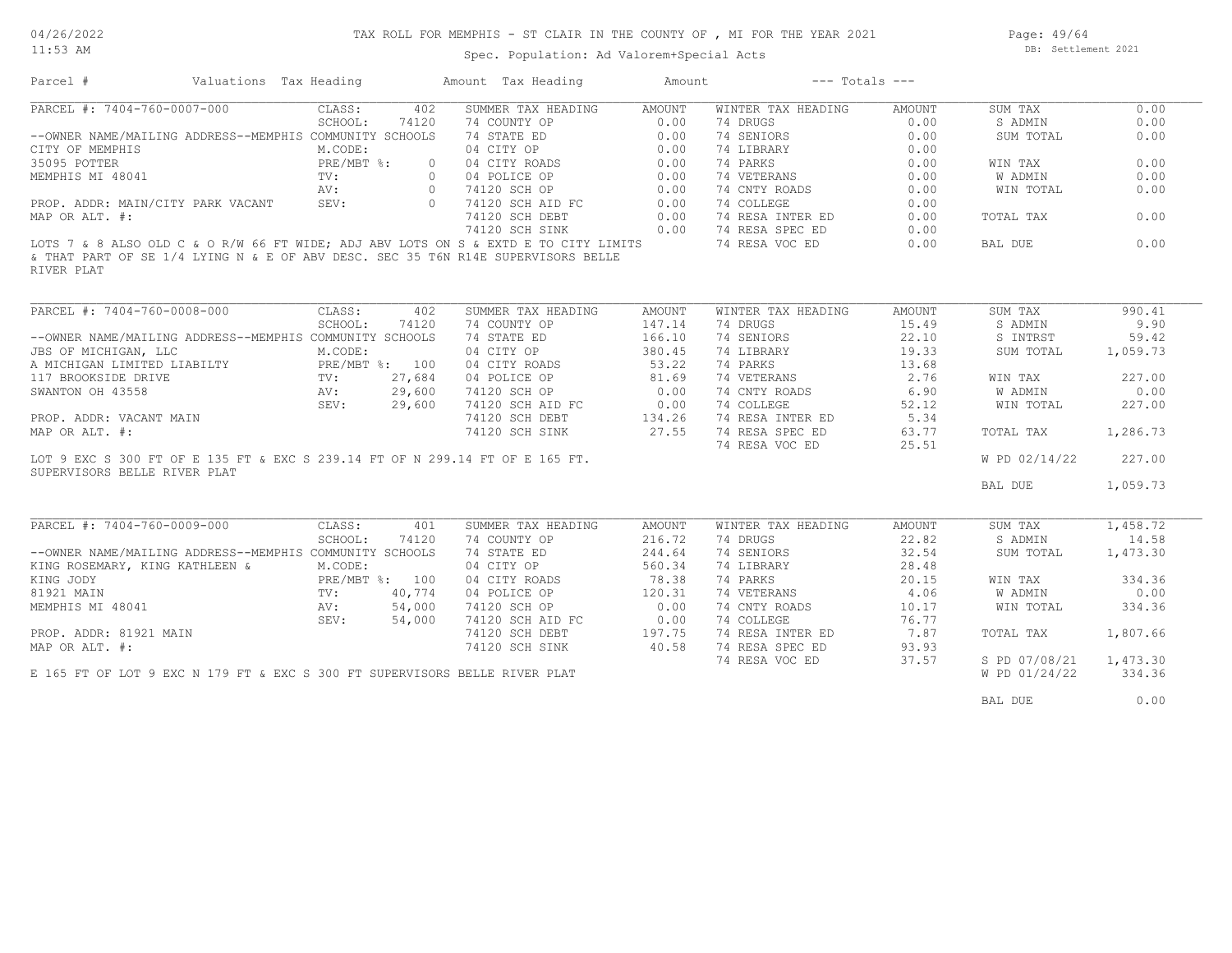11:53 AM

# TAX ROLL FOR MEMPHIS - ST CLAIR IN THE COUNTY OF , MI FOR THE YEAR 2021

Spec. Population: Ad Valorem+Special Acts

Page: 50/64 DB: Settlement 2021

| Parcel #                                                                                                                                                                                                                                                                                                                                                                              | Valuations Tax Heading |                |        | Amount Tax Heading                                                     | Amount             |                                                                   | $---$ Totals $---$                                                |                        |          |
|---------------------------------------------------------------------------------------------------------------------------------------------------------------------------------------------------------------------------------------------------------------------------------------------------------------------------------------------------------------------------------------|------------------------|----------------|--------|------------------------------------------------------------------------|--------------------|-------------------------------------------------------------------|-------------------------------------------------------------------|------------------------|----------|
| PARCEL #: 7404-760-0010-000                                                                                                                                                                                                                                                                                                                                                           |                        | CLASS:         | 401    | SUMMER TAX HEADING                                                     | AMOUNT             | WINTER TAX HEADING                                                | AMOUNT                                                            | SUM TAX                | 1,863.94 |
|                                                                                                                                                                                                                                                                                                                                                                                       |                        | SCHOOL:        | 74120  | 74 COUNTY OP                                                           | 276.92             | 74 DRUGS                                                          | 29.16                                                             | S ADMIN                | 18.63    |
| --OWNER NAME/MAILING ADDRESS--MEMPHIS COMMUNITY SCHOOLS                                                                                                                                                                                                                                                                                                                               |                        |                |        | 74 STATE ED                                                            | 312.60             | 74 SENIORS                                                        | 41.59                                                             | SUM TOTAL              | 1,882.57 |
| AMYOT PHILLIP                                                                                                                                                                                                                                                                                                                                                                         |                        | M.CODE:        | 00001  | 04 CITY OP                                                             | 715.98             | 74 LIBRARY                                                        | 36.39                                                             |                        |          |
|                                                                                                                                                                                                                                                                                                                                                                                       |                        | PRE/MBT %: 100 |        | 04 CITY ROADS                                                          | 100.16             | 74 PARKS                                                          |                                                                   | WIN TAX                | 427.26   |
| 81865 MAIN ST<br>MEMPHIS MI 48041 MEMPHIS MI 48041                                                                                                                                                                                                                                                                                                                                    |                        |                | 52,100 | 04 POLICE OP                                                           | 153.74             | 74 VETERANS                                                       | $25.75$<br>$5.19$                                                 | W ADMIN                | 0.00     |
|                                                                                                                                                                                                                                                                                                                                                                                       |                        |                |        |                                                                        |                    |                                                                   |                                                                   |                        |          |
| PROP. ADDR: 81865 MAIN<br>PROP. ADDR: 81865 MAIN<br>MAP OR ALT. #:<br>MAP OR ALT. #:<br>MAP OR ALT. #:<br>MAP OR ALT. #:<br>252.68<br>M 80 FT OF S 230 FT OF E 135 FT OF LOT 9 SUPERVISORS BELLE RIVER PLAT<br>M 80 FT OF S 230 FT OF E 135 FT                                                                                                                                        |                        |                |        |                                                                        |                    | 74 CNTY ROADS 12.99                                               |                                                                   | WIN TOTAL              | 427.26   |
|                                                                                                                                                                                                                                                                                                                                                                                       |                        |                |        |                                                                        |                    | 74 COLLEGE                                                        | 98.10                                                             |                        |          |
|                                                                                                                                                                                                                                                                                                                                                                                       |                        |                |        |                                                                        |                    | 74 RESA INTER ED 10.06                                            |                                                                   | TOTAL TAX              | 2,309.83 |
|                                                                                                                                                                                                                                                                                                                                                                                       |                        |                |        |                                                                        |                    | 74 RESA SPEC ED<br>74 RESA SPEC ED 120.02<br>74 RESA VOC ED 48.01 |                                                                   |                        |          |
|                                                                                                                                                                                                                                                                                                                                                                                       |                        |                |        |                                                                        |                    |                                                                   |                                                                   | S PD 08/23/21 1,882.57 |          |
|                                                                                                                                                                                                                                                                                                                                                                                       |                        |                |        |                                                                        |                    |                                                                   |                                                                   | W PD 12/27/21          | 427.26   |
|                                                                                                                                                                                                                                                                                                                                                                                       |                        |                |        |                                                                        |                    |                                                                   |                                                                   | BAL DUE                | 0.00     |
|                                                                                                                                                                                                                                                                                                                                                                                       |                        |                |        |                                                                        |                    |                                                                   |                                                                   |                        |          |
| PARCEL #: 7404-760-0011-000                                                                                                                                                                                                                                                                                                                                                           |                        | CLASS:         | 401    | SUMMER TAX HEADING                                                     | AMOUNT             | WINTER TAX HEADING                                                | AMOUNT                                                            | SUM TAX                | 1,675.39 |
|                                                                                                                                                                                                                                                                                                                                                                                       |                        | SCHOOL:        | 74120  | 74 COUNTY OP                                                           | 165.59             | 74 DRUGS                                                          | 17.44                                                             | S ADMIN                | 16.75    |
| --OWNER NAME/MAILING ADDRESS--MEMPHIS COMMUNITY SCHOOLS                                                                                                                                                                                                                                                                                                                               |                        |                |        | 74 STATE ED                                                            | 186.93             |                                                                   | 24.87                                                             | SUM TOTAL              | 1,692.14 |
|                                                                                                                                                                                                                                                                                                                                                                                       |                        |                |        | 04 CITY OP                                                             | 428.15             | 74 SENIORS<br>74 LIBRARY                                          | 21.76                                                             |                        |          |
| KIZY THOMAS H & SALWA N M.CODE:<br>52190 WATKINS GLEN PRE/MBT %: 0<br>MACOMP MT 49042                                                                                                                                                                                                                                                                                                 |                        |                |        | 04 CITY ROADS                                                          |                    | 74 PARKS                                                          | $\begin{array}{c} 1 \cup \ldots \\ \hline 3 \cdot 10 \end{array}$ | WIN TAX                | 255.48   |
|                                                                                                                                                                                                                                                                                                                                                                                       |                        |                | 31,155 | 04 POLICE OP                                                           | $59.89$<br>$91.93$ | 74 VETERANS                                                       |                                                                   | W ADMIN                | 0.00     |
| % ARCOMB MI 48042<br>MACOMB MI 48042<br>PROP. ADDR: 81951 MAIN SEV: 44,600<br>MAP OR ALT. #:<br>AN: 44,600<br>MAP OR ALT. #:<br>MACOMB MI 48042<br>PROP. ADDR: 81951 MAIN<br>PROP. ADDR: 81951 MAIN<br>MAP OR ALT. #:<br>SEV: 44,600 74120 SCH OP<br>MAP OR ALT. #:<br>74120 SCH DEBT<br>74120 SCH DEBT<br>74120 SCH DEBT<br>74120 SCH DEBT<br>74120 SCH DEBT<br>74120 SCH DEBT<br>74 |                        |                |        |                                                                        |                    |                                                                   |                                                                   |                        |          |
|                                                                                                                                                                                                                                                                                                                                                                                       |                        |                |        |                                                                        |                    | 74 CNTY ROADS 7.77                                                |                                                                   | WIN TOTAL              | 255.48   |
|                                                                                                                                                                                                                                                                                                                                                                                       |                        |                |        |                                                                        |                    | 74 COLLEGE                                                        | 58.66                                                             |                        |          |
|                                                                                                                                                                                                                                                                                                                                                                                       |                        |                |        |                                                                        |                    | 74 RESA INTER ED 6.01                                             |                                                                   | TOTAL TAX              | 1,947.62 |
|                                                                                                                                                                                                                                                                                                                                                                                       |                        |                |        |                                                                        |                    | 74 RESA SPEC ED                                                   | 71.77                                                             |                        |          |
|                                                                                                                                                                                                                                                                                                                                                                                       |                        |                |        |                                                                        |                    | 74 RESA VOC ED 28.70                                              |                                                                   | S PD 08/09/21          | 1,692.14 |
|                                                                                                                                                                                                                                                                                                                                                                                       |                        |                |        |                                                                        |                    |                                                                   |                                                                   | W PD 01/10/22          | 255.48   |
|                                                                                                                                                                                                                                                                                                                                                                                       |                        |                |        |                                                                        |                    |                                                                   |                                                                   | BAL DUE                | 0.00     |
|                                                                                                                                                                                                                                                                                                                                                                                       |                        |                |        |                                                                        |                    |                                                                   |                                                                   |                        |          |
| PARCEL #: 7404-760-0012-000                                                                                                                                                                                                                                                                                                                                                           |                        | CLASS:         | 401    | SUMMER TAX HEADING                                                     | AMOUNT             | WINTER TAX HEADING                                                | AMOUNT                                                            | SUM TAX                | 3,033.45 |
|                                                                                                                                                                                                                                                                                                                                                                                       |                        | SCHOOL:        | 74120  | 74 COUNTY OP                                                           | 299.83             | 74 DRUGS                                                          | 31.57                                                             | S ADMIN                | 30.33    |
| --OWNER NAME/MAILING ADDRESS--MEMPHIS COMMUNITY SCHOOLS                                                                                                                                                                                                                                                                                                                               |                        |                |        | 74 STATE ED                                                            | 338.45             | 74 SENIORS                                                        | 45.03                                                             | SUM TOTAL              | 3,063.78 |
|                                                                                                                                                                                                                                                                                                                                                                                       |                        |                |        | 04 CITY OP                                                             | 775.20             | 74 LIBRARY                                                        | 39.40                                                             |                        |          |
|                                                                                                                                                                                                                                                                                                                                                                                       |                        |                |        | 04 CITY ROADS                                                          | 108.44             |                                                                   | 27.88                                                             | WIN TAX                | 462.60   |
|                                                                                                                                                                                                                                                                                                                                                                                       |                        |                | 56,409 | 04 POLICE OP                                                           | 166.45             | 4 PARKS<br>74 VETERANS                                            | 5.62                                                              | W ADMIN                | 0.00     |
|                                                                                                                                                                                                                                                                                                                                                                                       |                        | AV: 76,900     |        |                                                                        |                    | 74 CNTY ROADS                                                     | 14.07                                                             | WIN TOTAL              | 462.60   |
| PROP. ADDR: 81811 MAIN                                                                                                                                                                                                                                                                                                                                                                |                        | SEV: 76,900    |        | 74120 SCH OP 1,015.36<br>74120 SCH AID FC 0.00                         |                    | 74 COLLEGE                                                        | 106.21                                                            |                        |          |
| MAP OR ALT. #:                                                                                                                                                                                                                                                                                                                                                                        |                        |                |        |                                                                        |                    |                                                                   | 10.89                                                             | TOTAL TAX              | 3,526.38 |
|                                                                                                                                                                                                                                                                                                                                                                                       |                        |                |        |                                                                        |                    | 74 RESA INTER ED<br>74 RESA SPEC ED                               |                                                                   |                        |          |
|                                                                                                                                                                                                                                                                                                                                                                                       |                        |                |        | 74120 SCH DEBT 273.58<br>74120 SCH DEBT 273.58<br>74120 SCH SINK 56.14 |                    | 74 RESA SPEC ED                                                   | 129.95                                                            |                        |          |
| S 150 FT OF E 135 FT OF LOT 9 SUPERVISORS BELLE RIVER PLAT                                                                                                                                                                                                                                                                                                                            |                        |                |        |                                                                        |                    | 74 RESA VOC ED                                                    | 51.98                                                             | S PD 08/27/21 3,063.78 |          |
|                                                                                                                                                                                                                                                                                                                                                                                       |                        |                |        |                                                                        |                    |                                                                   |                                                                   | W PD 12/17/21          | 462.60   |
|                                                                                                                                                                                                                                                                                                                                                                                       |                        |                |        |                                                                        |                    |                                                                   |                                                                   |                        |          |
|                                                                                                                                                                                                                                                                                                                                                                                       |                        |                |        |                                                                        |                    |                                                                   |                                                                   | BAL DUE                | 0.00     |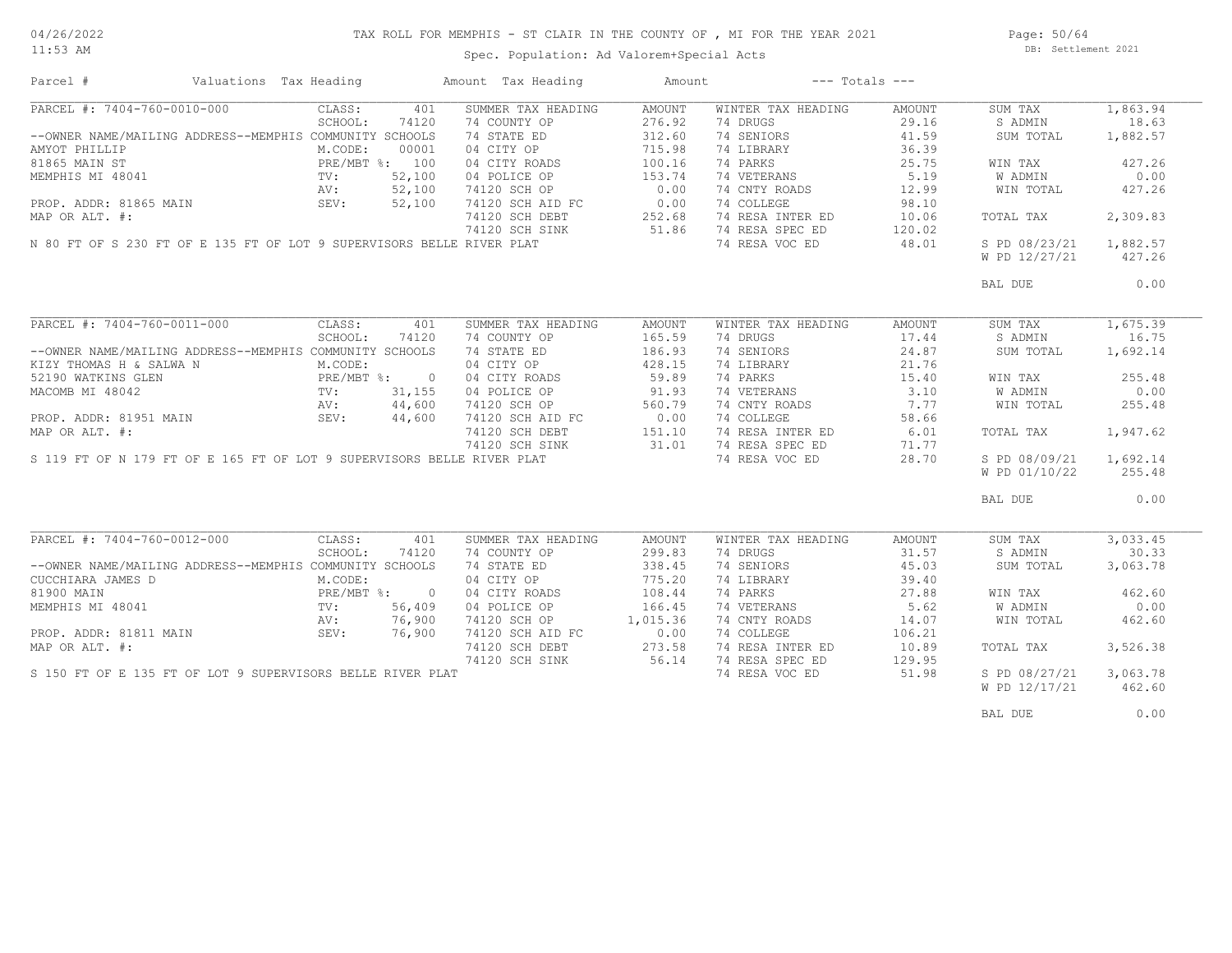11:53 AM

# TAX ROLL FOR MEMPHIS - ST CLAIR IN THE COUNTY OF , MI FOR THE YEAR 2021

Spec. Population: Ad Valorem+Special Acts

Page: 51/64 DB: Settlement 2021

| Parcel #                                                                              | Valuations Tax Heading | Amount Tax Heading         | Amount        | $---$ Totals $---$ |        |               |          |
|---------------------------------------------------------------------------------------|------------------------|----------------------------|---------------|--------------------|--------|---------------|----------|
| PARCEL #: 7404-760-0013-000                                                           | CLASS:                 | 401<br>SUMMER TAX HEADING  | AMOUNT        | WINTER TAX HEADING | AMOUNT | SUM TAX       | 1,853.83 |
|                                                                                       | SCHOOL:                | 74 COUNTY OP<br>74120      | 275.42        | 74 DRUGS           | 29.00  | S ADMIN       | 18.53    |
| --OWNER NAME/MAILING ADDRESS--MEMPHIS COMMUNITY SCHOOLS                               |                        | 74 STATE ED                | 310.90        | 74 SENIORS         | 41.36  | SUM TOTAL     | 1,872.36 |
| MULARSKI THERESE                                                                      | M.CODE:                | 04 CITY OP                 | 712.11        | 74 LIBRARY         | 36.19  |               |          |
| 81885 MAIN                                                                            | PRE/MBT %: 100         | 04 CITY ROADS              | 99.62         | 74 PARKS           | 25.61  | WIN TAX       | 424.94   |
| MEMPHIS MI 48041                                                                      | $\text{TV}$ :          | 51,818<br>04 POLICE OP     | 152.90        | 74 VETERANS        | 5.17   | W ADMIN       | 0.00     |
|                                                                                       | AV:                    | 71,400<br>74120 SCH OP     | 0.00          | 74 CNTY ROADS      | 12.92  | WIN TOTAL     | 424.94   |
| PROP. ADDR: 81885 MAIN                                                                | 71,400<br>SEV:         | 74120 SCH AID FC           | 0.00          | 74 COLLEGE         | 97.57  |               |          |
| MAP OR ALT. #:                                                                        |                        | 74120 SCH DEBT             | 251.31        | 74 RESA INTER ED   | 10.00  | TOTAL TAX     | 2,297.30 |
|                                                                                       |                        | 74120 SCH SINK             | 51.57         | 74 RESA SPEC ED    | 119.37 |               |          |
| N 70 FT OF S 300 FT OF E 135 FT OF LOT 9 SUPERVISORS BELLE RIVER PLAT                 |                        |                            |               | 74 RESA VOC ED     | 47.75  | S PD 08/13/21 | 1,872.36 |
|                                                                                       |                        |                            |               |                    |        | W PD 02/21/22 | 424.94   |
|                                                                                       |                        |                            |               |                    |        | BAL DUE       | 0.00     |
|                                                                                       |                        |                            |               |                    |        |               |          |
| PARCEL #: 7404-760-0014-000                                                           | CLASS:                 | SUMMER TAX HEADING<br>401  | <b>AMOUNT</b> | WINTER TAX HEADING | AMOUNT | SUM TAX       | 1,190.94 |
|                                                                                       | SCHOOL:                | 74120<br>74 COUNTY OP      | 176.94        | 74 DRUGS           | 18.63  | S ADMIN       | 11.90    |
| --OWNER NAME/MAILING ADDRESS--MEMPHIS COMMUNITY SCHOOLS                               |                        | 74 STATE ED                | 199.73        | 74 SENIORS         | 26.57  | S INTRST      | 71.46    |
| JELINEK ANNE MARIE                                                                    | M.CODE:                | 04 CITY OP                 | 457.47        | 74 LIBRARY         | 23.25  | SUM TOTAL     | 1,274.30 |
| 81749 MAIN                                                                            | PRE/MBT %: 100         | 04 CITY ROADS              | 63.99         | 74 PARKS           | 16.45  |               |          |
| MEMPHIS MI 48041                                                                      | $\text{TV}$ :          | 33,289<br>04 POLICE OP     | 98.23         | 74 VETERANS        | 3.32   | WIN TAX       | 272.98   |
|                                                                                       | AV:                    | 61,400<br>74120 SCH OP     | 0.00          | 74 CNTY ROADS      | 8.30   | W ADMIN       | 0.00     |
| PROP. ADDR: 81749 MAIN SEV:                                                           |                        | 61,400                     |               | 74 COLLEGE         | 62.68  | WIN TOTAL     | 272.98   |
| MAP OR ALT. #:                                                                        |                        |                            |               | 74 RESA INTER ED   | 6.42   |               |          |
|                                                                                       |                        |                            |               | 74 RESA SPEC ED    |        |               | 1,547.28 |
|                                                                                       |                        |                            |               |                    | 76.69  | TOTAL TAX     |          |
| LOT 10 SUPERVISORS BELLE RIVER PLAT                                                   |                        |                            |               | 74 RESA VOC ED     | 30.67  |               |          |
|                                                                                       |                        |                            |               |                    |        | BAL DUE       | 1,547.28 |
| PARCEL #: 7404-760-0015-001                                                           | CLASS:                 | SUMMER TAX HEADING<br>301  | AMOUNT        | WINTER TAX HEADING | AMOUNT | SUM TAX       | 3,675.11 |
|                                                                                       | SCHOOL:                | 74120<br>74 COUNTY OP      | 363.25        | 74 DRUGS           | 38.25  | S ADMIN       | 36.75    |
| --OWNER NAME/MAILING ADDRESS--MEMPHIS COMMUNITY SCHOOLS                               |                        | 74 STATE ED                | 410.04        | 74 SENIORS         | 54.55  | SUM TOTAL     | 3,711.86 |
| DONATO PROPERTIES LLC                                                                 | M.CODE:                | 04 CITY OP                 | 939.18        | 74 LIBRARY         | 47.73  |               |          |
| 81600 BELLE RIVER                                                                     | PRE/MBT %: 0           | 04 CITY ROADS              | 131.38        | 74 PARKS           | 33.78  | WIN TAX       | 560.46   |
| MEMPHIS MI 48041                                                                      | TV:                    | 68,341<br>04 POLICE OP     | 201.66        | 74 VETERANS        | 6.82   | W ADMIN       | 0.00     |
|                                                                                       | AV:                    | 68,700<br>74120 SCH OP     | 1,230.13      | 74 CNTY ROADS      | 17.05  | WIN TOTAL     | 560.46   |
| PROP. ADDR: 81620 BELLE RIVER                                                         | SEV:                   | 68,700<br>74120 SCH AID FC | 0.00          | 74 COLLEGE         | 128.68 |               |          |
| MAP OR ALT. #:                                                                        |                        | 74120 SCH DEBT             | 331.45        | 74 RESA INTER ED   | 13.19  |               |          |
|                                                                                       |                        |                            |               |                    |        | TOTAL TAX     | 4,272.32 |
|                                                                                       |                        | 74120 SCH SINK             | 68.02         | 74 RESA SPEC ED    | 157.44 |               |          |
| THAT PART OF LOT 11 LYING E OF A LINE; BEG S 1*13'15" W 199.52'; TH S 87*28'25" E     |                        |                            |               | 74 RESA VOC ED     | 62.97  | S PD 08/27/21 | 3,711.86 |
| 145.18'; S 46*30'E 192.18'; TH S 37*7'E 177.78'; TH S 46*20'10" E 181.44' FROM NW COR |                        |                            |               |                    |        | W PD 02/14/22 | 560.46   |
| LOT 9, TH S 55* 6' W 243.65", TH S 16*50' W 52', TH N 62*27' 29"W 81.13', TH S        |                        |                            |               |                    |        |               |          |
| 50*59'44"W 82.4', TH S 12*53'9"W 86.91' EXC MILL ROAD R/W SUPERVISORS BELLE RIVER     |                        |                            |               |                    |        | BAL DUE       | 0.00     |
| PLAT                                                                                  |                        |                            |               |                    |        |               |          |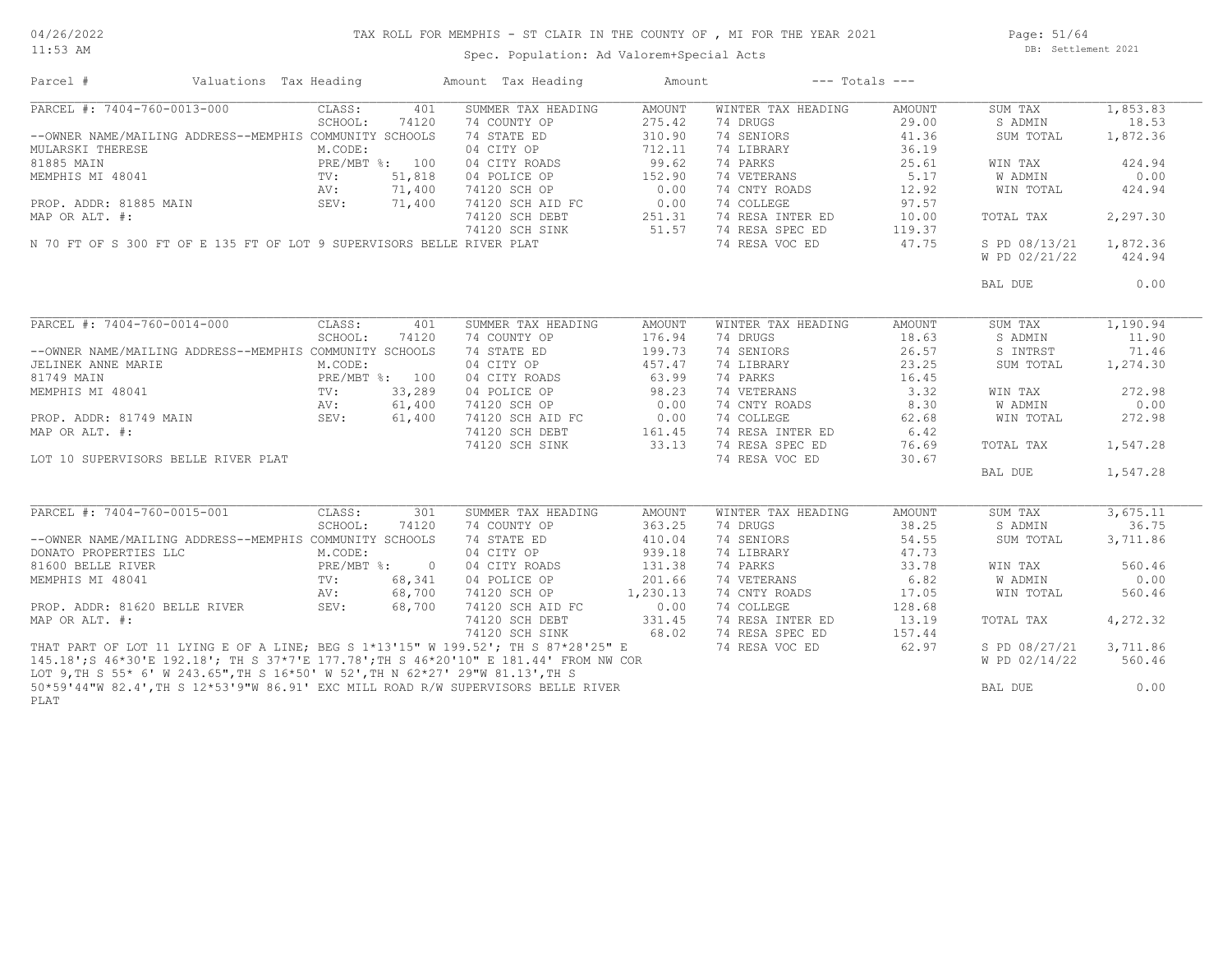11:53 AM

Page: 52/64 DB: Settlement 2021

Spec. Population: Ad Valorem+Special Acts

| Parcel #                                                                       | Valuations Tax Heading |              |          | Amount Tax Heading                                                                    | Amount | $---$ Totals $---$ |        |           |      |
|--------------------------------------------------------------------------------|------------------------|--------------|----------|---------------------------------------------------------------------------------------|--------|--------------------|--------|-----------|------|
| PARCEL #: 7404-760-0015-010                                                    |                        | CLASS:       | 402      | SUMMER TAX HEADING                                                                    | AMOUNT | WINTER TAX HEADING | AMOUNT | SUM TAX   | 0.00 |
|                                                                                |                        | SCHOOL:      | 74120    | 74 COUNTY OP                                                                          | 0.00   | 74 DRUGS           | 0.00   | S ADMIN   | 0.00 |
| --OWNER NAME/MAILING ADDRESS--MEMPHIS COMMUNITY SCHOOLS                        |                        |              |          | 74 STATE ED                                                                           | 0.00   | 74 SENIORS         | 0.00   | SUM TOTAL | 0.00 |
| CITY OF MEMPHIS                                                                |                        | M.CODE:      |          | 04 CITY OP                                                                            | 0.00   | 74 LIBRARY         | 0.00   |           |      |
| P.                                                                             |                        | $PRE/MBT$ %: | $\Omega$ | 04 CITY ROADS                                                                         | 0.00   | 74 PARKS           | 0.00   | WIN TAX   | 0.00 |
| MEMPHIS MI 48041                                                               |                        | TV:          | $\Omega$ | 04 POLICE OP                                                                          | 0.00   | 74 VETERANS        | 0.00   | W ADMIN   | 0.00 |
|                                                                                |                        | AV:          |          | 74120 SCH OP                                                                          | 0.00   | 74 CNTY ROADS      | 0.00   | WIN TOTAL | 0.00 |
| PROP. ADDR: 81620 BELLE RIVER                                                  |                        | SEV:         | $\Omega$ | 74120 SCH AID FC                                                                      | 0.00   | 74 COLLEGE         | 0.00   |           |      |
| MAP OR ALT. #:                                                                 |                        |              |          | 74120 SCH DEBT                                                                        | 0.00   | 74 RESA INTER ED   | 0.00   | TOTAL TAX | 0.00 |
|                                                                                |                        |              |          | 74120 SCH SINK                                                                        | 0.00   | 74 RESA SPEC ED    | 0.00   |           |      |
|                                                                                |                        |              |          | THAT PART OF LOT 11 LYING E OF A LINE; BEG S 1*13'15" W 199.52'; TH S 87*28'25" E     |        | 74 RESA VOC ED     | 0.00   | BAL DUE   | 0.00 |
|                                                                                |                        |              |          | 145.18'; S 46*30'E 192.18'; TH S 37*7'E 177.78'; TH S 46*20'10" E 181.44' FROM NW COR |        |                    |        |           |      |
| TAM A MII A EE+ 61 M AAB 6EH MII A 16+EAL M EBL MII M 60+071 AAHM 01 191 MII A |                        |              |          |                                                                                       |        |                    |        |           |      |

PLAT 50\*59'44"W 82.4',TH S 12\*53'9"W 86.91' EXC MILL ROAD R/W SUPERVISORS BELLE RIVER LOT 9,TH S 55\* 6' W 243.65",TH S 16\*50' W 52',TH N 62\*27' 29"W 81.13',TH S

| PARCEL #: 7404-760-0015-100                                                            | CLASS:         | 402   | SUMMER TAX HEADING | AMOUNT | WINTER TAX HEADING | AMOUNT | SUM TAX       | 89.40  |
|----------------------------------------------------------------------------------------|----------------|-------|--------------------|--------|--------------------|--------|---------------|--------|
|                                                                                        | SCHOOL:        | 74120 | 74 COUNTY OP       | 13.28  | 74 DRUGS           | 1.39   | S ADMIN       | 0.89   |
| --OWNER NAME/MAILING ADDRESS--MEMPHIS COMMUNITY SCHOOLS                                |                |       | 74 STATE ED        | 15.00  | 74 SENIORS         | 1.99   | SUM TOTAL     | 90.29  |
| MOSSOIAN GUY M                                                                         | M.CODE:        |       | 04 CITY OP         | 34.35  | 74 LIBRARY         | 1.74   |               |        |
| 81650 BELLE RIVER                                                                      | PRE/MBT %: 100 |       | 04 CITY ROADS      | 4.80   | 74 PARKS           | 1.23   | WIN TAX       | 20.44  |
| MEMPHIS MI 48041                                                                       | TV:            | 2,500 | 04 POLICE OP       | 7.37   | 74 VETERANS        | 0.24   | W ADMIN       | 0.00   |
|                                                                                        | AV:            | 2,500 | 74120 SCH OP       | 0.00   | 74 CNTY ROADS      | 0.62   | WIN TOTAL     | 20.44  |
| PROP. ADDR: VACANT BELLE RIVER                                                         | SEV:           | 2,500 | 74120 SCH AID FC   | 0.00   | 74 COLLEGE         | 4.70   |               |        |
| MAP OR ALT. #:                                                                         |                |       | 74120 SCH DEBT     | 12.12  | 74 RESA INTER ED   | 0.48   | TOTAL TAX     | 110.73 |
|                                                                                        |                |       | 74120 SCH SINK     | 2.48   | 74 RESA SPEC ED    | 5.75   |               |        |
| THAT PART OF LOTS 11 & 12 BEG S 1* 13' 5" W199.52' & S 82* 28'25" E 145.18' FROM NW    |                |       |                    |        | 74 RESA VOC ED     | 2.30   | S PD 07/06/21 | 90.29  |
| COR LOT 9; TH S 46*30'E 192.18'; TH S 37*7' E 177.78'; TH S 46*20'10"E 181.44'; TH     |                |       |                    |        |                    |        | W PD 12/02/21 | 20.44  |
| S 55*6' W 243.65',TH S 16*50" W 52',TH 12*53'9" W 86.91',TH N 36*57 1/2' W             |                |       |                    |        |                    |        |               |        |
| 32.75', TH N 12*27'29" E 67.5', TH N 16*50' E 78.65', TH N 37*17' W 237.8' TH N 55*10' |                |       |                    |        |                    |        | BAL DUE       | 0.00   |
| W 267.65', TH N 55*3'53" E 235.29' TO BEG. SUPERVISORS BELLE RIVER PLAT                |                |       |                    |        |                    |        |               |        |

| PARCEL #: 7404-760-0015-200                                                        | CLASS:     | 202   | SUMMER TAX HEADING | AMOUNT | WINTER TAX HEADING | AMOUNT | SUM TAX       | 168.12 |
|------------------------------------------------------------------------------------|------------|-------|--------------------|--------|--------------------|--------|---------------|--------|
|                                                                                    | SCHOOL:    | 74120 | 74 COUNTY OP       | 24.98  | 74 DRUGS           | 2.63   | S ADMIN       | 1.68   |
| --OWNER NAME/MAILING ADDRESS--MEMPHIS COMMUNITY SCHOOLS                            |            |       | 74 STATE ED        | 28.20  | 74 SENIORS         | 3.75   | SUM TOTAL     | 169.80 |
| BLASZAK MARK                                                                       | M.CODE:    |       | 04 CITY OP         | 64.59  | 74 LIBRARY         | 3.28   |               |        |
| 81630 BELLE RIVER                                                                  | PRE/MBT %: | 100   | 04 CITY ROADS      | 9.03   | 74 PARKS           | 2.32   | WIN TAX       | 38.51  |
| MEMPHIS MI 48041                                                                   | TV:        | 4,700 | 04 POLICE OP       | 13.86  | 74 VETERANS        | 0.46   | W ADMIN       | 0.00   |
|                                                                                    | AV:        | 4,700 | 74120 SCH OP       | 0.00   | 74 CNTY ROADS      | 1.17   | WIN TOTAL     | 38.51  |
| PROP. ADDR: VACANT BELLE RIVER                                                     | SEV:       | 4,700 | 74120 SCH AID FC   | 0.00   | 74 COLLEGE         | 8.85   |               |        |
| MAP OR ALT. #: 0                                                                   |            |       | 74120 SCH DEBT     | 22.79  | 74 RESA INTER ED   | 0.90   | TOTAL TAX     | 208.31 |
|                                                                                    |            |       | 74120 SCH SINK     | 4.67   | 74 RESA SPEC ED    | 10.82  |               |        |
| THAT PART OF LOTS 11 & 12 LYING S OF E & W 1/4 LINE & BELLE RIVER & LYING N & W OF |            |       |                    |        | 74 RESA VOC ED     | 4.33   | S PD 08/03/21 | 169.80 |
| A LINE BEG S 1*13'15" W 199.52' & S 82*28'25" E 145.18' FROM NW COR LOT 9:TH 04 S  |            |       |                    |        |                    |        | W PD 01/12/22 | 38.51  |
| 55 3' 53" W 488.61' SUPERVISORS BELLE RIVER PLAT                                   |            |       |                    |        |                    |        |               |        |
|                                                                                    |            |       |                    |        |                    |        | BAL DUE       | 0.00   |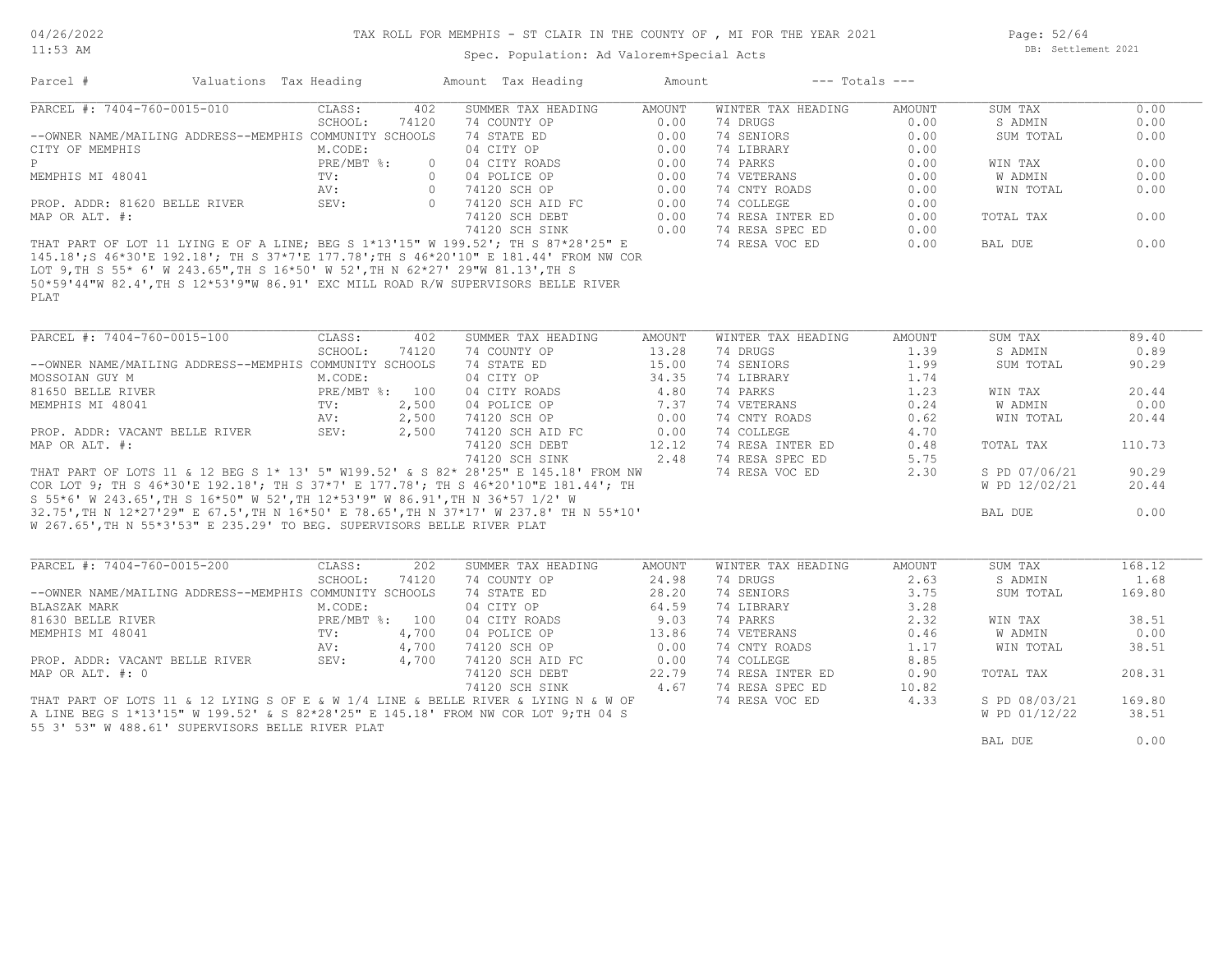Page: 53/64 DB: Settlement 2021

#### Spec. Population: Ad Valorem+Special Acts

| Parcel #                                                                            | Valuations Tax Heading |                 |                | Amount Tax Heading                                                                  | Amount   |                    | $---$ Totals $---$ |                |          |
|-------------------------------------------------------------------------------------|------------------------|-----------------|----------------|-------------------------------------------------------------------------------------|----------|--------------------|--------------------|----------------|----------|
| PARCEL #: 7404-760-0015-250                                                         |                        | CLASS:          | 401            | SUMMER TAX HEADING                                                                  | AMOUNT   | WINTER TAX HEADING | AMOUNT             | SUM TAX        | 4,061.41 |
|                                                                                     |                        | SCHOOL:         | 74120          | 74 COUNTY OP                                                                        | 603.40   | 74 DRUGS           | 63.54              | S ADMIN        | 40.61    |
| --OWNER NAME/MAILING ADDRESS--MEMPHIS COMMUNITY SCHOOLS                             |                        |                 |                | 74 STATE ED                                                                         | 681.13   | 74 SENIORS         | 90.62              | SUM TOTAL      | 4,102.02 |
| MOSSOIAN GUY                                                                        |                        | M.CODE:         |                | 04 CITY OP                                                                          | 1,560.08 | 74 LIBRARY         | 79.29              |                |          |
| 81650 BELLE RIVER                                                                   |                        |                 | PRE/MBT %: 100 | 04 CITY ROADS                                                                       | 218.24   | 74 PARKS           | 56.12              | WIN TAX        | 931.03   |
| MEMPHIS MI 48041                                                                    |                        | TV:             | 113,522        | 04 POLICE OP                                                                        | 334.99   | 74 VETERANS        | 11.32              | W ADMIN        | 0.00     |
|                                                                                     |                        | AV:             | 140,100        | 74120 SCH OP                                                                        | 0.00     | 74 CNTY ROADS      | 28.32              | WIN TOTAL      | 931.03   |
| PROP. ADDR: 81650 BELLE RIVER                                                       |                        | SEV:            | 140,100        | 74120 SCH AID FC                                                                    | 0.00     | 74 COLLEGE         | 213.76             |                |          |
| MAP OR ALT. #:                                                                      |                        |                 |                | 74120 SCH DEBT                                                                      | 550.58   | 74 RESA INTER ED   | 21.92              | TOTAL TAX      | 5,033.05 |
|                                                                                     |                        |                 |                | 74120 SCH SINK                                                                      | 112.99   | 74 RESA SPEC ED    | 261.53             |                |          |
|                                                                                     |                        |                 |                | COMM AT THE N W COR OF LOT 9 (CONC MON) OF SAID PLAT; TH S 01*13'05"W 199.52' ALG   |          | 74 RESA VOC ED     | 104.61             | S PD 07/06/21  | 4,102.02 |
|                                                                                     |                        |                 |                | THE W LINE OF SAID LOT 9; TH S 82*28'25" E 145.18'; TH S 55*03'53" W 235.29' TO THE |          |                    |                    | W PD 12/02/21  | 931.03   |
|                                                                                     |                        |                 |                | POB, TH ALG THE NLY & WLY SIDES OF A 50' WIDE DRIVE EASEMENT ON THE FOLL COUIRSE: S |          |                    |                    |                |          |
| 55*10' E 267.65', S 37*17' E 237.8' S 16*50 W 78.65', N 62*27'29" W 67.50'          |                        |                 |                |                                                                                     |          |                    |                    | BAL DUE        | 0.00     |
|                                                                                     |                        |                 |                | S50*59'44" 107.55' & S 12* 53'09" W 74.46' TO THE C.L. OF BELLE RIVER RD (66) TH N  |          |                    |                    |                |          |
| 49* 23' W 210.00' ON A CHORD OF A 10*59'45" CE TO THE LEFT HAVING A ROD OF          |                        |                 |                |                                                                                     |          |                    |                    |                |          |
|                                                                                     |                        |                 |                | 521.07', TH 43*13'05" W 344.15' ON A CHORD OF A 10*10'00" CVE TO THE LEFT HAVING A  |          |                    |                    |                |          |
|                                                                                     |                        |                 |                | RAD OF 572.92', TH 55*03'53" E 253.12' TO THE POB. SAID PARCEL CONT.3.3 A A MORE OR |          |                    |                    |                |          |
| LESS TO THE C.L. OF BELLE RIVER RD OR 2.9 A. TO THE ROW LINE OF SAID RD & RESERVING |                        |                 |                |                                                                                     |          |                    |                    |                |          |
|                                                                                     |                        |                 |                | ALL EASEMENTS OF RECORD & HAVING FULL USE FOR INGRESS & EGRESS OF THE 50' WIDE      |          |                    |                    |                |          |
| DRIVE EASEMENT BEING PART OF LOTS 11 & 12 OF SUPERVISOR'S BELLE RIVER PLAT          |                        |                 |                |                                                                                     |          |                    |                    |                |          |
|                                                                                     |                        |                 |                |                                                                                     |          |                    |                    |                |          |
|                                                                                     |                        |                 |                |                                                                                     |          |                    |                    |                |          |
| PARCEL #: 7404-760-0015-500                                                         |                        | CLASS:          | 402            | SUMMER TAX HEADING                                                                  | AMOUNT   | WINTER TAX HEADING | AMOUNT             | SUM TAX        | 3.30     |
|                                                                                     |                        | SCHOOL:         | 74120          | 74 COUNTY OP                                                                        | 0.32     | 74 DRUGS           | 0.03               | S ADMIN        | 0.03     |
| --OWNER NAME/MAILING ADDRESS--MEMPHIS COMMUNITY SCHOOLS                             |                        |                 |                | 74 STATE ED                                                                         | 0.37     | 74 SENIORS         | 0.04               | SUM TOTAL      | 3.33     |
| HAMMDAN SALEH                                                                       |                        | M.CODE:         |                | 04 CITY OP                                                                          | 0.85     | 74 LIBRARY         | 0.04               |                |          |
| 40253 SARA ROSE DR                                                                  |                        | PRE/MBT %:      | $\overline{0}$ | 04 CITY ROADS                                                                       | 0.11     | 74 PARKS           | 0.03               | WIN TAX        | 0.46     |
| CLINTON TWP MI 48038-4056                                                           |                        | $\texttt{TV}$ : | 62             | 04 POLICE OP                                                                        | 0.18     | 74 VETERANS        | 0.00               | W ADMIN        | 0.00     |
|                                                                                     |                        | AV:             | 2,400          | 74120 SCH OP                                                                        | 1.11     | 74 CNTY ROADS      | 0.01               | WIN TOTAL      | 0.46     |
| PROP. ADDR: 81630 BELLE RIVER                                                       |                        | SEV:            | 2,400          | 74120 SCH AID FC                                                                    | 0.00     | 74 COLLEGE         | 0.11               |                |          |
| MAP OR ALT. #:                                                                      |                        |                 |                | 74120 SCH DEBT                                                                      | 0.30     | 74 RESA INTER ED   | 0.01               | TOTAL TAX      | 3.79     |
|                                                                                     |                        |                 |                | 74120 SCH SINK                                                                      | 0.06     | 74 RESA SPEC ED    | 0.14               |                |          |
|                                                                                     |                        |                 |                |                                                                                     |          |                    | 0.05               |                | 3.33     |
|                                                                                     |                        |                 |                | THAT PART OF LOT 12 LYING N. OF BELLE RIVER & S. OF E&W 1/4 LINE SUPERVISORS BELLE  |          | 74 RESA VOC ED     |                    | S PD 08/27/21  |          |
| RIVER PLAT                                                                          |                        |                 |                |                                                                                     |          |                    |                    | W PD 02/10/22  | 0.46     |
|                                                                                     |                        |                 |                |                                                                                     |          |                    |                    | BAL DUE        | 0.00     |
|                                                                                     |                        |                 |                |                                                                                     |          |                    |                    |                |          |
| PARCEL #: 7404-999-0002-000                                                         |                        | CLASS:          | 551            | SUMMER TAX HEADING                                                                  | AMOUNT   | WINTER TAX HEADING | <b>AMOUNT</b>      | SUM TAX        | 5,711.06 |
|                                                                                     |                        | SCHOOL:         | 74120          | 74 COUNTY OP                                                                        | 564.48   | 74 DRUGS           | 59.45              | S ADMIN        | 57.11    |
|                                                                                     |                        |                 |                |                                                                                     |          | 74 SENIORS         |                    |                |          |
| --OWNER NAME/MAILING ADDRESS--MEMPHIS COMMUNITY SCHOOLS                             |                        |                 |                | 74 STATE ED                                                                         | 637.20   |                    | 84.77              | SUM TOTAL      | 5,768.17 |
| DTE ELECTRIC COMPANY                                                                |                        | M.CODE:         |                | 04 CITY OP                                                                          | 1,459.46 | 74 LIBRARY         | 74.18              |                |          |
| PROPERTY TAX DEPARTMENT                                                             |                        | PRE/MBT %:      | $\overline{0}$ | 04 CITY ROADS                                                                       | 204.16   | 74 PARKS           | 52.50              | WIN TAX        | 870.97   |
| P.O. BOX 33017                                                                      |                        | TV:             | 106,200        | 04 POLICE OP                                                                        | 313.38   | 74 VETERANS        | 10.59              | W ADMIN        | 0.00     |
| DETROIT MI 48232                                                                    |                        | AV:             | 106,200        | 74120 SCH OP                                                                        | 1,911.60 | 74 CNTY ROADS      | 26.49              | WIN TOTAL      | 870.97   |
|                                                                                     |                        | SEV:            | 106,200        | 74120 SCH AID FC                                                                    | 0.00     | 74 COLLEGE         | 199.97             |                |          |
| PROP. ADDR: VARIOUS LOCATION                                                        |                        |                 |                | 74120 SCH DEBT                                                                      | 515.07   | 74 RESA INTER ED   | 20.50              | TOTAL TAX      | 6,639.14 |
| MAP OR ALT. #:                                                                      |                        |                 |                | 74120 SCH SINK                                                                      | 105.71   | 74 RESA SPEC ED    | 244.66             |                |          |
|                                                                                     |                        |                 |                |                                                                                     |          | 74 RESA VOC ED     | 97.86              | S PD 08/20/21  | 5,768.17 |
|                                                                                     |                        |                 |                |                                                                                     |          |                    |                    | W PD 01/26/22  | 870.97   |
| PERSONAL PROPERTY                                                                   |                        |                 |                |                                                                                     |          |                    |                    |                |          |
|                                                                                     |                        |                 |                |                                                                                     |          |                    |                    | <b>BAL DUE</b> | 0.00     |
|                                                                                     |                        |                 |                |                                                                                     |          |                    |                    |                |          |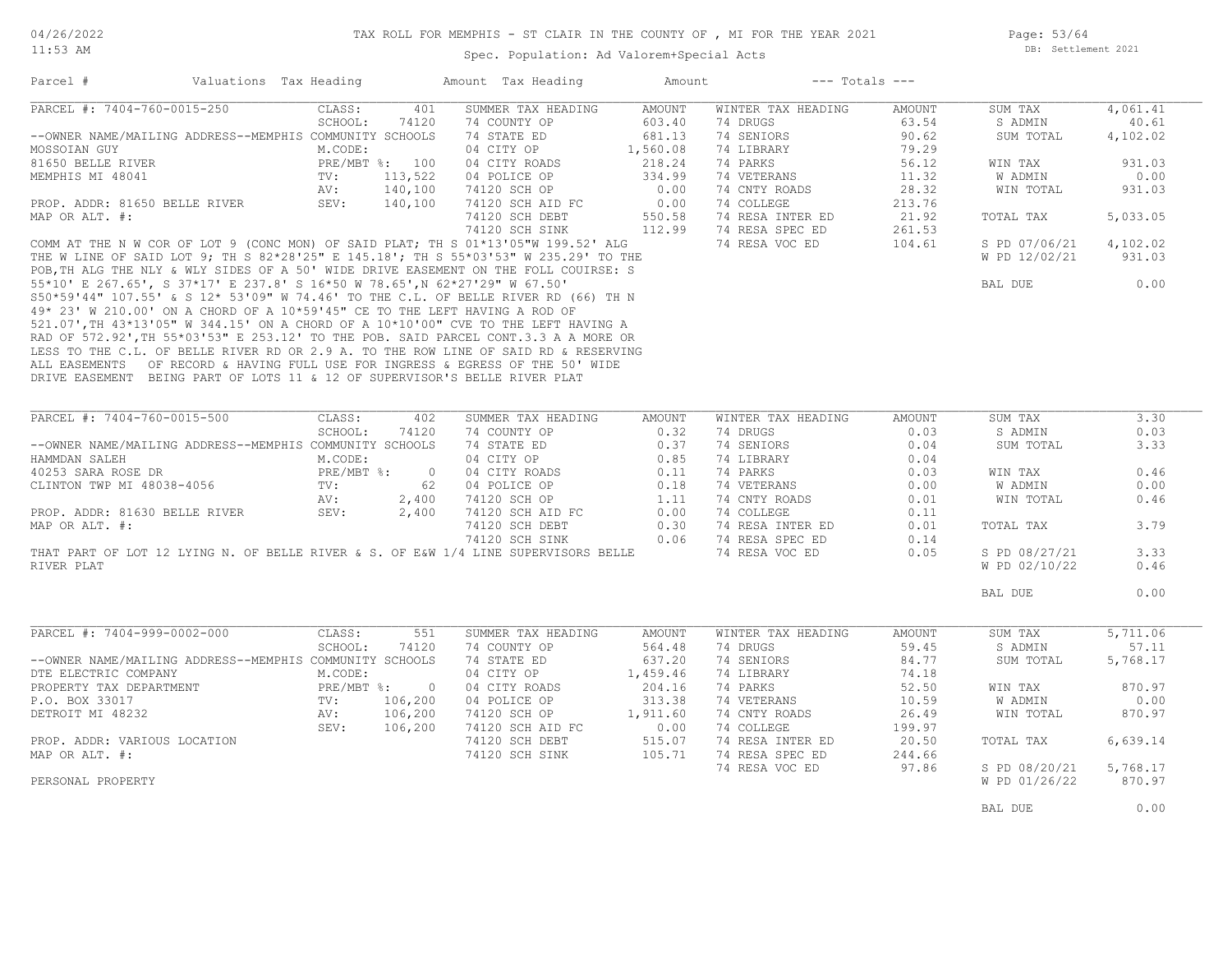#### TAX ROLL FOR MEMPHIS - ST CLAIR IN THE COUNTY OF , MI FOR THE YEAR 2021

11:53 AM

#### Spec. Population: Ad Valorem+Special Acts

Page: 54/64 DB: Settlement 2021

| Parcel #                                                                                                                                                      | Valuations Tax Heading                     |                                | Amount Tax Heading                                                                                                                                                                                                                                  | Amount                                                             |                      | $---$ Totals $---$ |                         |           |
|---------------------------------------------------------------------------------------------------------------------------------------------------------------|--------------------------------------------|--------------------------------|-----------------------------------------------------------------------------------------------------------------------------------------------------------------------------------------------------------------------------------------------------|--------------------------------------------------------------------|----------------------|--------------------|-------------------------|-----------|
| PARCEL #: 7404-999-0004-900                                                                                                                                   |                                            | CLASS:<br>251                  | SUMMER TAX HEADING                                                                                                                                                                                                                                  | <b>AMOUNT</b>                                                      | WINTER TAX HEADING   | AMOUNT             | SUM TAX                 | 229.74    |
|                                                                                                                                                               |                                            | SCHOOL:<br>74120               | 74 COUNTY OP                                                                                                                                                                                                                                        | 29.23                                                              | 74 DRUGS             | 3.07               | S ADMIN                 | 2.29      |
| --OWNER NAME/MAILING ADDRESS--MEMPHIS COMMUNITY SCHOOLS                                                                                                       |                                            |                                | 74 STATE ED                                                                                                                                                                                                                                         | 33.00                                                              | 74 SENIORS           | 4.39               | SUM TOTAL               | 232.03    |
| COMCAST CORPORATION                                                                                                                                           |                                            | M.CODE:                        | 04 CITY OP                                                                                                                                                                                                                                          | 75.58                                                              | 74 LIBRARY           | 3.84               |                         |           |
| ONE COMCAST CENTER                                                                                                                                            |                                            | PRE/MBT %: 100                 | 04 CITY ROADS                                                                                                                                                                                                                                       | 10.57                                                              | 74 PARKS             | 2.71               | WIN TAX                 | 45.06     |
| ATTN: PROPERTY TAX DEPT, 32ND FLOOR TV:                                                                                                                       |                                            | 5,500                          | 04 POLICE OP                                                                                                                                                                                                                                        | 16.22                                                              | 74 VETERANS          | 0.54               | W ADMIN                 | 0.00      |
| PHILADELPHIA PA 19103<br>PHILADELPHIA PA 19103<br>PROP. ADDR: VARIOUS LOCATION<br>MAP OR ALT. #:                                                              | AV:                                        | 5,500                          | 74120 SCH OP                                                                                                                                                                                                                                        | $\begin{array}{cc} 33.00 \\ FC & 0.00 \\ 26.67 & 5.47 \end{array}$ | 74 CNTY ROADS        | 1.37               | WIN TOTAL               | 45.06     |
|                                                                                                                                                               |                                            | 5,500                          | 74120 SCH AID FC                                                                                                                                                                                                                                    |                                                                    | 74 COLLEGE           | 10.35              |                         |           |
|                                                                                                                                                               |                                            |                                | 74120 SCH DEBT                                                                                                                                                                                                                                      |                                                                    | 74 RESA INTER ED     | 1.06               | TOTAL TAX               | 277.09    |
|                                                                                                                                                               |                                            |                                | 74120 SCH SINK                                                                                                                                                                                                                                      |                                                                    | 5.47 74 RESA SPEC ED | 12.67              |                         |           |
|                                                                                                                                                               |                                            |                                |                                                                                                                                                                                                                                                     |                                                                    | 74 RESA VOC ED       | 5.06               | S PD 11/08/21           | 232.03    |
| PERSONAL PROPERTY                                                                                                                                             |                                            |                                |                                                                                                                                                                                                                                                     |                                                                    |                      |                    | W PD 01/31/22           | 45.06     |
|                                                                                                                                                               |                                            |                                |                                                                                                                                                                                                                                                     |                                                                    |                      |                    | BAL DUE                 | 0.00      |
| PARCEL #: 7404-999-0007-500                                                                                                                                   |                                            | CLASS:<br>251                  | SUMMER TAX HEADING                                                                                                                                                                                                                                  | AMOUNT                                                             | WINTER TAX HEADING   | AMOUNT             | SUM TAX                 | 0.00      |
|                                                                                                                                                               |                                            | SCHOOL:<br>74120               | 74 COUNTY OP                                                                                                                                                                                                                                        | 0.00                                                               | 74 DRUGS             | 0.00               | S ADMIN                 | 0.00      |
|                                                                                                                                                               |                                            |                                |                                                                                                                                                                                                                                                     |                                                                    |                      |                    |                         |           |
| --OWNER NAME/MAILING ADDRESS--MEMPHIS COMMUNITY SCHOOLS                                                                                                       |                                            |                                | 74 STATE ED                                                                                                                                                                                                                                         | 0.00                                                               | 74 SENIORS           | 0.00               | SUM TOTAL               | 0.00      |
| MEMPHIS CAR WASH                                                                                                                                              | r INC RE/M<br>TV:<br>NAIN RV:<br>NAIN SEV: | M.CODE:                        | 74 STATE ED<br>04 CITY OP<br>04 CITY ROADS<br>04 POLICE OP<br>74120 SCH AID FC<br>74120 SCH DEBT<br>74120 SCH DEBT<br>74120 SCH DEBT<br>74120 SCH DEBT<br>0.00<br>74120 SCH DEBT<br>0.00<br>74120 SCH DEBT<br>0.00                                  |                                                                    | 74 LIBRARY           | 0.00               |                         |           |
| J & JP MANAGEMENT INC                                                                                                                                         |                                            | PRE/MBT %: 100                 |                                                                                                                                                                                                                                                     |                                                                    | 74 PARKS             | 0.00               | WIN TAX                 | 0.00      |
| PO BOX 146                                                                                                                                                    |                                            |                                | $\bigcap$                                                                                                                                                                                                                                           |                                                                    | 74 VETERANS          | 0.00               | W ADMIN                 | 0.00      |
| EMMETT MI 48022                                                                                                                                               |                                            |                                | $\circ$                                                                                                                                                                                                                                             |                                                                    | 74 CNTY ROADS        | 0.00               | WIN TOTAL               | 0.00      |
|                                                                                                                                                               |                                            |                                | $\overline{0}$                                                                                                                                                                                                                                      |                                                                    | 74 COLLEGE           | 0.00               |                         |           |
| PROP. ADDR: 81545 MAIN                                                                                                                                        |                                            |                                |                                                                                                                                                                                                                                                     |                                                                    | 74 RESA INTER ED     | 0.00               | TOTAL TAX               | 0.00      |
| MAP OR ALT. #:                                                                                                                                                |                                            |                                | 74120 SCH SINK                                                                                                                                                                                                                                      | 0.00                                                               | 74 RESA SPEC ED      | 0.00               |                         |           |
|                                                                                                                                                               |                                            |                                |                                                                                                                                                                                                                                                     |                                                                    | 74 RESA VOC ED       | 0.00               | BAL DUE                 | 0.00      |
| PERSONAL PROPERTY                                                                                                                                             |                                            |                                |                                                                                                                                                                                                                                                     |                                                                    |                      |                    |                         |           |
| PARCEL #: 7404-999-0009-000                                                                                                                                   |                                            | CLASS:<br>251                  | SUMMER TAX HEADING                                                                                                                                                                                                                                  | AMOUNT                                                             | WINTER TAX HEADING   | AMOUNT             | SUM TAX                 | 0.00      |
|                                                                                                                                                               |                                            | SCHOOL:<br>74120               | 74 COUNTY OP                                                                                                                                                                                                                                        | 0.00                                                               | 74 DRUGS             | 0.00               | S ADMIN                 | 0.00      |
| --OWNER NAME/MAILING ADDRESS--MEMPHIS COMMUNITY SCHOOLS                                                                                                       |                                            |                                |                                                                                                                                                                                                                                                     |                                                                    | 74 SENIORS           | 0.00               | SUM TOTAL               | 0.00      |
| MEMPHIS PUB                                                                                                                                                   |                                            | M.CODE:                        |                                                                                                                                                                                                                                                     |                                                                    | 74 LIBRARY           | 0.00               |                         |           |
| 35005 BOARDMAN                                                                                                                                                |                                            | PRE/MBT %: 100<br>PRE/M<br>TV: |                                                                                                                                                                                                                                                     |                                                                    | 74 PARKS             | 0.00               | WIN TAX                 | 0.00      |
| MEMPHIS MI 480541                                                                                                                                             |                                            | $\sim$ 0                       |                                                                                                                                                                                                                                                     |                                                                    | 74 VETERANS          | 0.00               | <b>W ADMIN</b>          | 0.00      |
|                                                                                                                                                               |                                            | AV:                            |                                                                                                                                                                                                                                                     |                                                                    | 74 CNTY ROADS        | 0.00               | WIN TOTAL               | 0.00      |
|                                                                                                                                                               |                                            |                                | 3 74 COUNTI CL<br>S 74 STATE ED<br>04 CITY OP<br>0 04 CITY ROADS<br>0 04 POLICE OP<br>0 74120 SCH OP<br>0 74120 SCH AID FC<br>0 0 74120 SCH AID FC<br>0 0 0 74120 SCH AID FC<br>0 0 0 0 74120 SCH AID FC<br>0 0 0 0 74120 SCH AID FC<br>0 0 0 0 0 0 |                                                                    | 74 COLLEGE           | 0.00               |                         |           |
| PROP. ADDR: 35005 BORDMAN AV:<br>MAP OR ALT. #:                                                                                                               |                                            |                                |                                                                                                                                                                                                                                                     |                                                                    | 74 RESA INTER ED     | 0.00               | TOTAL TAX               | 0.00      |
|                                                                                                                                                               |                                            |                                | 74120 SCH SINK                                                                                                                                                                                                                                      | 0.00                                                               | 74 RESA SPEC ED      | 0.00               |                         |           |
| PERSONAL PROPERTY                                                                                                                                             |                                            |                                |                                                                                                                                                                                                                                                     |                                                                    | 74 RESA VOC ED       | 0.00               | BAL DUE                 | 0.00      |
|                                                                                                                                                               |                                            |                                |                                                                                                                                                                                                                                                     |                                                                    |                      |                    |                         |           |
| PARCEL #: 7404-999-0014-000                                                                                                                                   |                                            | CLASS:<br>551                  | SUMMER TAX HEADING                                                                                                                                                                                                                                  | AMOUNT                                                             | WINTER TAX HEADING   | AMOUNT             | SUM TAX                 | 10,287.45 |
|                                                                                                                                                               |                                            | SCHOOL:<br>74120               | 74 COUNTY OP                                                                                                                                                                                                                                        | 1,016.81                                                           | 74 DRUGS             | 107.08             | S ADMIN                 | 102.87    |
| --OWNER NAME/MAILING ADDRESS--MEMPHIS COMMUNITY SCHOOLS                                                                                                       |                                            |                                | 74 STATE ED                                                                                                                                                                                                                                         | 1,147.80                                                           | 74 SENIORS           | 152.71             | SUM TOTAL               | 10,390.32 |
| SEMCOENERGY GAS COMPANY                                                                                                                                       |                                            | M.CODE:                        | 04 CITY OP                                                                                                                                                                                                                                          | 2,628.95                                                           | 74 LIBRARY           | 133.62             |                         |           |
|                                                                                                                                                               |                                            |                                | 04 CITY ROADS                                                                                                                                                                                                                                       | 367.77                                                             | 74 PARKS             | 94.57              | WIN TAX                 | 1,568.93  |
| 1411 3RD STREET<br>PORT HURON MI 48060<br>PORT HURON MI 48060<br>PROP. ADDR: VARIOUS LOCATION<br>PROP. ADDR: VARIOUS LOCATION<br>SEV: 191,300<br>SEV: 191,300 |                                            |                                | 04 POLICE OP                                                                                                                                                                                                                                        | 564.50                                                             | 74 VETERANS          | 19.09              | W ADMIN                 | 0.00      |
|                                                                                                                                                               |                                            |                                | 74120 SCH OP                                                                                                                                                                                                                                        | 3,443.40                                                           | 74 CNTY ROADS        | 47.72              | WIN TOTAL               | 1,568.93  |
|                                                                                                                                                               |                                            |                                | 74120 SCH AID FC                                                                                                                                                                                                                                    | 0.00                                                               | 74 COLLEGE           | 360.21             |                         |           |
| MAP OR ALT. #:                                                                                                                                                |                                            |                                | 74120 SCH DEBT                                                                                                                                                                                                                                      | 927.80                                                             | 74 RESA INTER ED     | 36.94              | TOTAL TAX               | 11,959.25 |
|                                                                                                                                                               |                                            |                                | 74120 SCH SINK                                                                                                                                                                                                                                      | 190.42                                                             | 74 RESA SPEC ED      | 440.71             |                         |           |
| PERSONAL PROPERTY                                                                                                                                             |                                            |                                |                                                                                                                                                                                                                                                     |                                                                    | 74 RESA VOC ED       | 176.28             | S PD 07/30/21 10,390.32 |           |
|                                                                                                                                                               |                                            |                                |                                                                                                                                                                                                                                                     |                                                                    |                      |                    | W PD 01/20/22           | 1,568.93  |
|                                                                                                                                                               |                                            |                                |                                                                                                                                                                                                                                                     |                                                                    |                      |                    |                         |           |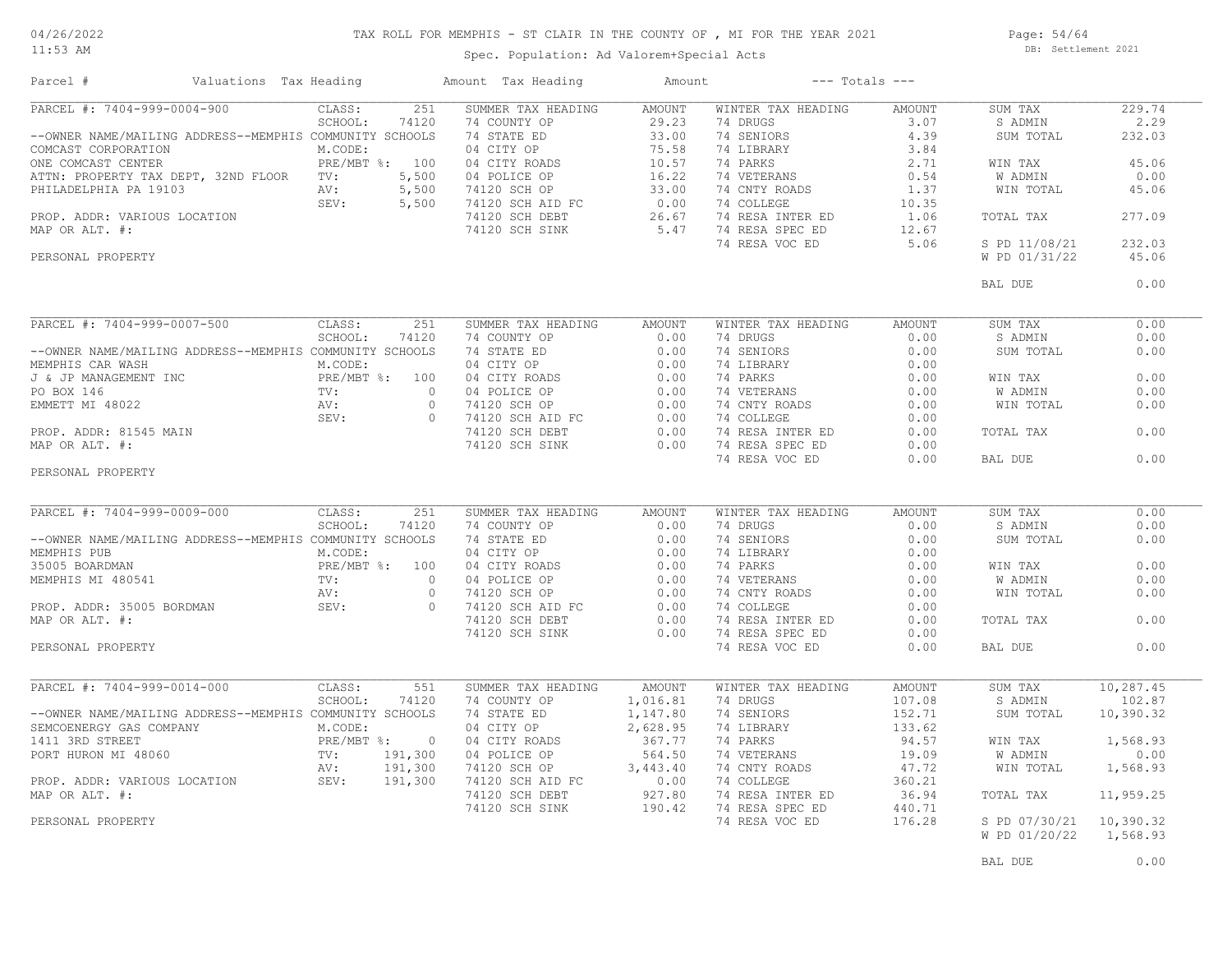11:53 AM

#### TAX ROLL FOR MEMPHIS - ST CLAIR IN THE COUNTY OF , MI FOR THE YEAR 2021

Spec. Population: Ad Valorem+Special Acts

Page: 55/64 DB: Settlement 2021

| Parcel #                                                | Valuations Tax Heading       | Amount Tax Heading                                                                                                | Amount            |                    | $---$ Totals $---$ |                |       |
|---------------------------------------------------------|------------------------------|-------------------------------------------------------------------------------------------------------------------|-------------------|--------------------|--------------------|----------------|-------|
| PARCEL #: 7404-999-0017-000                             | 251<br>CLASS:                | SUMMER TAX HEADING                                                                                                | <b>AMOUNT</b>     | WINTER TAX HEADING | AMOUNT             | SUM TAX        | 0.00  |
|                                                         | SCHOOL:<br>74120             | 74 COUNTY OP                                                                                                      | 0.00              | 74 DRUGS           | 0.00               | S ADMIN        | 0.00  |
| --OWNER NAME/MAILING ADDRESS--MEMPHIS COMMUNITY SCHOOLS |                              | 74 STATE ED                                                                                                       | 0.00              | 74 SENIORS         | 0.00               | SUM TOTAL      | 0.00  |
| MOM'S COUNTRY KITCHEN                                   | M.CODE:                      | 04 CITY OP                                                                                                        | 0.00              | 74 LIBRARY         | 0.00               |                |       |
| P.O. BOX 529                                            | PRE/MBT %: 100               | 04 CITY ROADS                                                                                                     | 0.00              | 74 PARKS           | 0.00               | WIN TAX        | 0.00  |
| MEMPHIS MI 48041                                        | TV:                          | $\overline{0}$<br>04 POLICE OP                                                                                    | 0.00              | 74 VETERANS        | 0.00               | W ADMIN        | 0.00  |
|                                                         | AV:                          | $\Omega$<br>74120 SCH OP                                                                                          | 0.00              | 74 CNTY ROADS      | 0.00               | WIN TOTAL      | 0.00  |
|                                                         | SEV:                         | $\bigcirc$                                                                                                        | 0.00              | 74 COLLEGE         | 0.00               |                |       |
|                                                         |                              | 74120 SCH AID FC<br>74120 SCH DEBT<br>71120 SCH DEBT                                                              | 0.00              | 74 RESA INTER ED   | 0.00               | TOTAL TAX      | 0.00  |
| PROP. ADDR: 81057 MAIN SEV:<br>MAP OR ALT. #:           |                              |                                                                                                                   |                   |                    |                    |                |       |
|                                                         |                              | 74120 SCH SINK                                                                                                    | 0.00              | 74 RESA SPEC ED    | 0.00               |                |       |
| PERSONAL PROPERTY                                       |                              |                                                                                                                   |                   | 74 RESA VOC ED     | 0.00               | BAL DUE        | 0.00  |
| PARCEL #: 7404-999-0028-000                             | CLASS:<br>251                | SUMMER TAX HEADING                                                                                                | AMOUNT            | WINTER TAX HEADING | AMOUNT             | SUM TAX        | 41.76 |
|                                                         | SCHOOL:<br>74120             | 74 COUNTY OP                                                                                                      | 5.31              | 74 DRUGS           | 0.55               | S ADMIN        | 0.41  |
|                                                         |                              |                                                                                                                   |                   | 74 SENIORS         | 0.79               |                |       |
| --OWNER NAME/MAILING ADDRESS--MEMPHIS COMMUNITY SCHOOLS |                              | 74 STATE ED                                                                                                       | 6.00              |                    |                    | SUM TOTAL      | 42.17 |
| BELLE RIVER LIQUIDATORS/AUCT                            | M.CODE:                      | 04 CITY OP                                                                                                        | $13.74$<br>$1.92$ | 74 LIBRARY         | 0.69               |                |       |
| 81611 MAIN                                              | PRE/MBT %: 100               | 04 CITY ROADS                                                                                                     |                   | 74 PARKS           | 0.49               | WIN TAX        | 8.14  |
| MEMPHIS MI 48041                                        | 1,000                        | 04 POLICE OP                                                                                                      | 2.95              | 74 VETERANS        | 0.09               | W ADMIN        | 0.00  |
|                                                         | $TV:$<br>AV:<br>SEV<br>1,000 | 04 POLICE OP<br>74120 SCH OP 6.00<br>74120 SCH AID FC 0.00<br>74120 SCH DEBT 4.85<br>74120 SCH SINK 0.99          |                   | 74 CNTY ROADS      | 0.24               | WIN TOTAL      | 8.14  |
| PROP. ADDR: 81611 MAIN                                  | nv.<br>SEV:<br>1,000         |                                                                                                                   |                   | 74 COLLEGE         | 1.88               |                |       |
| MAP OR ALT. #:                                          |                              |                                                                                                                   |                   | 74 RESA INTER ED   | 0.19               | TOTAL TAX      | 50.31 |
|                                                         |                              |                                                                                                                   | 0.99              | 74 RESA SPEC ED    | 2.30               |                |       |
| PERSONAL PROPERTY                                       | SEV:                         |                                                                                                                   |                   | 74 RESA VOC ED     | 0.92               | S PD 08/31/21  | 42.17 |
|                                                         |                              |                                                                                                                   |                   |                    |                    | W PD 02/14/22  | 8.14  |
|                                                         |                              |                                                                                                                   |                   |                    |                    |                |       |
|                                                         |                              |                                                                                                                   |                   |                    |                    | BAL DUE        | 0.00  |
|                                                         |                              |                                                                                                                   |                   |                    |                    |                |       |
| PARCEL #: 7404-999-0031-000                             | CLASS:<br>251                | SUMMER TAX HEADING                                                                                                | <b>AMOUNT</b>     | WINTER TAX HEADING | AMOUNT             | SUM TAX        | 0.00  |
|                                                         | SCHOOL:<br>74120             | 74 COUNTY OP                                                                                                      | 0.00              | 74 DRUGS           | 0.00               | S ADMIN        | 0.00  |
| --OWNER NAME/MAILING ADDRESS--MEMPHIS COMMUNITY SCHOOLS |                              | 74 STATE ED                                                                                                       | 0.00              | 74 SENIORS         | 0.00               | SUM TOTAL      | 0.00  |
| WOLVERINE SIGN WORKS                                    | M.CODE:                      |                                                                                                                   | 0.00              | 74 LIBRARY         | 0.00               |                |       |
| 923 BRADLEY ST.                                         | PRE/MBT %: 100               |                                                                                                                   | 0.00              | 74 PARKS           | 0.00               | WIN TAX        | 0.00  |
| OWOSSO MI 48867                                         | TV:                          | <sup>74</sup> SIARE ED<br>04 CITY ROADS<br>04 POLICE OP<br>74120 SCH AID FC<br>74120 SCH AID FC<br>$\overline{0}$ | 0.00              | 74 VETERANS        | 0.00               | <b>W ADMIN</b> | 0.00  |
|                                                         | AV:                          | $\circ$                                                                                                           | 0.00              | 74 CNTY ROADS      | 0.00               | WIN TOTAL      | 0.00  |
| PROP. ADDR: 81560 MAIN                                  | SEV:                         | $\Omega$                                                                                                          | 0.00              | 74 COLLEGE         | 0.00               |                |       |
| MAP OR ALT. #:                                          |                              | 74120 SCH DEBT                                                                                                    | 0.00              | 74 RESA INTER ED   | 0.00               | TOTAL TAX      | 0.00  |
|                                                         |                              |                                                                                                                   |                   |                    |                    |                |       |
|                                                         |                              | 74120 SCH SINK                                                                                                    | 0.00              | 74 RESA SPEC ED    | 0.00               |                |       |
| PERSONAL PROPERTY                                       |                              |                                                                                                                   |                   | 74 RESA VOC ED     | 0.00               | BAL DUE        | 0.00  |
| PARCEL #: 7404-999-0035-000                             | CLASS:<br>251                | SUMMER TAX HEADING                                                                                                | <b>AMOUNT</b>     | WINTER TAX HEADING | AMOUNT             | SUM TAX        | 0.00  |
|                                                         | SCHOOL:<br>74120             | 74 COUNTY OP                                                                                                      | 0.00              | 74 DRUGS           | 0.00               | S ADMIN        | 0.00  |
| --OWNER NAME/MAILING ADDRESS--MEMPHIS COMMUNITY SCHOOLS |                              | 74 STATE ED                                                                                                       | 0.00              | 74 SENIORS         | 0.00               | SUM TOTAL      | 0.00  |
|                                                         |                              |                                                                                                                   |                   |                    |                    |                |       |
| GRAYHAWK LEASING LLC                                    | M.CODE:                      | 04 CITY OP                                                                                                        | 0.00              | 74 LIBRARY         | 0.00               |                |       |
| P.O. BOX 660634                                         | PRE/MBT %: 100               | 04 CITY ROADS                                                                                                     | 0.00              | 74 PARKS           | 0.00               | WIN TAX        | 0.00  |
| DALLAS TX 75266-0634                                    | $\texttt{TV}$ :              | 04 POLICE OP<br>$\cap$                                                                                            | 0.00              | 74 VETERANS        | 0.00               | W ADMIN        | 0.00  |
|                                                         | AV:                          | $\circ$<br>74120 SCH OP                                                                                           | 0.00              | 74 CNTY ROADS      | 0.00               | WIN TOTAL      | 0.00  |
| PROP. ADDR:                                             | SEV:                         | 74120 SCH OP<br>74120 SCH AID FC<br>$\circ$                                                                       | 0.00              | 74 COLLEGE         | 0.00               |                |       |
| MAP OR ALT. #:                                          |                              | 74120 SCH DEBT                                                                                                    | 0.00              | 74 RESA INTER ED   | 0.00               | TOTAL TAX      | 0.00  |
|                                                         |                              | 74120 SCH SINK                                                                                                    | 0.00              | 74 RESA SPEC ED    | 0.00               |                |       |
|                                                         |                              |                                                                                                                   |                   | 74 RESA VOC ED     | 0.00               | BAL DUE        | 0.00  |
|                                                         |                              |                                                                                                                   |                   |                    |                    |                |       |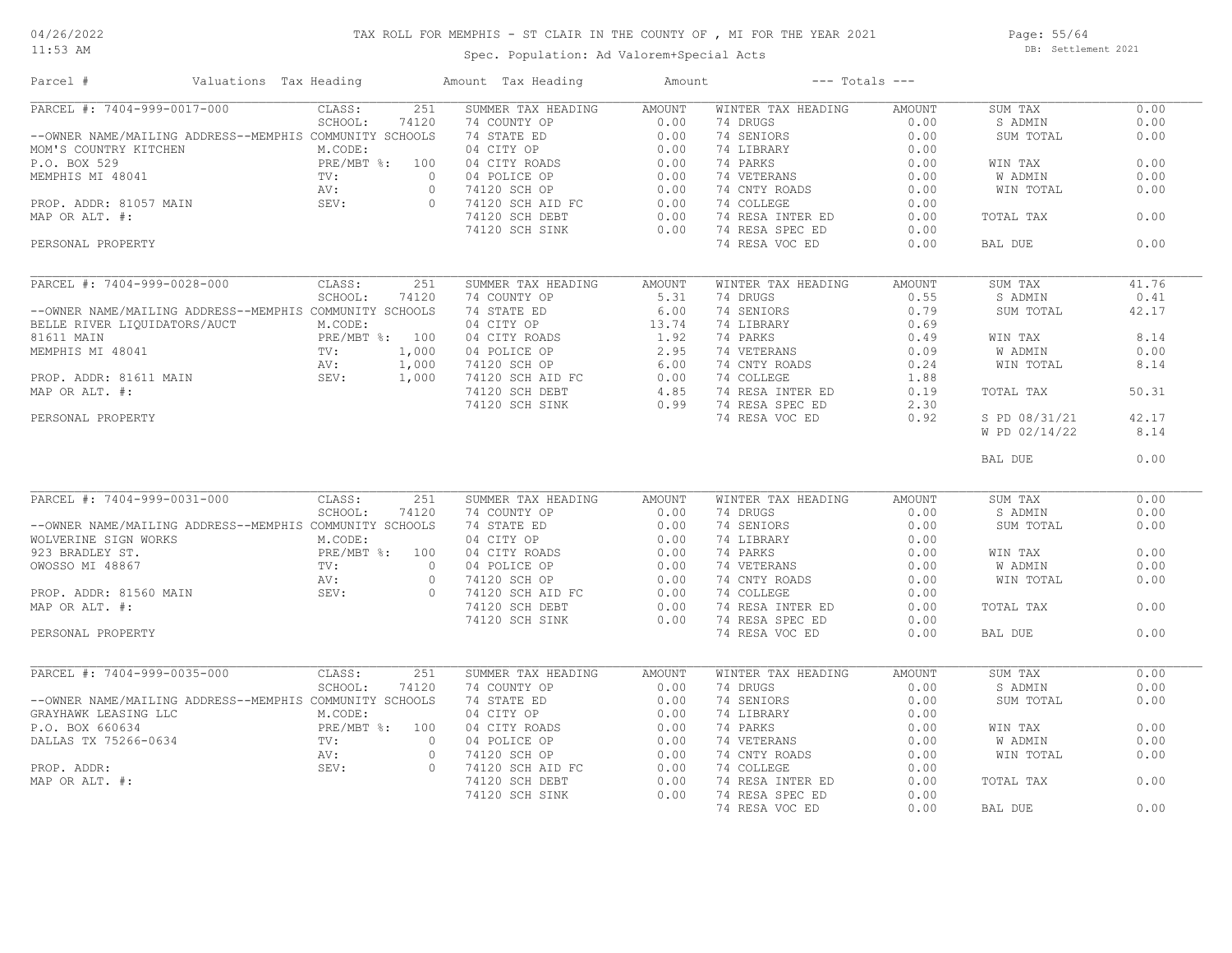11:53 AM

# TAX ROLL FOR MEMPHIS - ST CLAIR IN THE COUNTY OF , MI FOR THE YEAR 2021

Spec. Population: Ad Valorem+Special Acts

Page: 56/64 DB: Settlement 2021

| Parcel #                                                                                                                                                                                                               | Valuations Tax Heading | Amount Tax Heading                                                                                                 | Amount        | $---$ Totals $---$ |               |           |      |
|------------------------------------------------------------------------------------------------------------------------------------------------------------------------------------------------------------------------|------------------------|--------------------------------------------------------------------------------------------------------------------|---------------|--------------------|---------------|-----------|------|
| PARCEL #: 7404-999-0035-005                                                                                                                                                                                            | CLASS:<br>251          | SUMMER TAX HEADING                                                                                                 | <b>AMOUNT</b> | WINTER TAX HEADING | <b>AMOUNT</b> | SUM TAX   | 0.00 |
|                                                                                                                                                                                                                        | SCHOOL:<br>74120       | 74 COUNTY OP                                                                                                       | 0.00          | 74 DRUGS           | 0.00          | S ADMIN   | 0.00 |
| --OWNER NAME/MAILING ADDRESS--MEMPHIS COMMUNITY SCHOOLS                                                                                                                                                                |                        | 74 COUNTY OP<br>74 STATE ED<br>04 CITY OP<br>04 CITY ROADS<br>04 POLICE OP<br>74120 SCH AID FC<br>74120 SCH DEBT   | 0.00          | 74 SENIORS         | 0.00          | SUM TOTAL | 0.00 |
| --OWEN MARINE MARINE ADDRESS--FIERTHIS CONNECTIONS<br>ICT GLOBAL SOLUTIONS CORP<br>10 MEMORIAL BOULDEVARD<br>PROP. ADDR:<br>PROP. ADDR:<br>PROP. ADDR:<br>MAP OR ALT. #:<br>MAP OR ALT. #:<br>PROP. ADDR:<br>SEV:<br>O |                        |                                                                                                                    | 0.00          | 74 LIBRARY         | 0.00          |           |      |
|                                                                                                                                                                                                                        |                        |                                                                                                                    | 0.00          | 74 PARKS           | 0.00          | WIN TAX   | 0.00 |
|                                                                                                                                                                                                                        |                        |                                                                                                                    | 0.00          | 74 VETERANS        | 0.00          | W ADMIN   | 0.00 |
|                                                                                                                                                                                                                        |                        |                                                                                                                    | 0.00          | 74 CNTY ROADS      | 0.00          | WIN TOTAL | 0.00 |
|                                                                                                                                                                                                                        |                        |                                                                                                                    | 0.00          | 74 COLLEGE         | 0.00          |           |      |
|                                                                                                                                                                                                                        |                        |                                                                                                                    | 0.00          | 74 RESA INTER ED   | 0.00          | TOTAL TAX | 0.00 |
|                                                                                                                                                                                                                        |                        | 74120 SCH SINK                                                                                                     | 0.00          | 74 RESA SPEC ED    | 0.00          |           |      |
|                                                                                                                                                                                                                        |                        |                                                                                                                    |               | 74 RESA VOC ED     | 0.00          | BAL DUE   | 0.00 |
|                                                                                                                                                                                                                        |                        |                                                                                                                    |               |                    |               |           |      |
|                                                                                                                                                                                                                        |                        |                                                                                                                    |               |                    |               |           |      |
| PARCEL #: 7404-999-0041-000                                                                                                                                                                                            | CLASS:<br>003          | SUMMER TAX HEADING                                                                                                 | AMOUNT        | WINTER TAX HEADING | <b>AMOUNT</b> | SUM TAX   | 0.00 |
|                                                                                                                                                                                                                        | SCHOOL:<br>74120       | 74 COUNTY OP                                                                                                       | 0.00          | 74 DRUGS           | 0.00          | S ADMIN   | 0.00 |
| --OWNER NAME/MAILING ADDRESS--MEMPHIS COMMUNITY SCHOOLS                                                                                                                                                                |                        |                                                                                                                    | 0.00          | 74 SENIORS         | 0.00          | SUM TOTAL | 0.00 |
|                                                                                                                                                                                                                        |                        |                                                                                                                    | 0.00          | 74 LIBRARY         | 0.00          |           |      |
|                                                                                                                                                                                                                        |                        |                                                                                                                    | 0.00          | 74 PARKS           | 0.00          | WIN TAX   | 0.00 |
| --OWNER NAME/MAILING ADDRESS--FIERTEITS CONFORTED 100003<br>THE COCA-COLA COMPANY MORE PRE/MBT %: 10003<br>PRE/MBT %: 100<br>PO BOX 4440<br>BRANDON FL 33509-4440<br>PROP. ADDR: VARIOUS LOCATION<br>MAP OR ALT. #:    |                        | 74 STATE ED<br>04 CITY OP<br>04 CITY ROADS<br>04 POLICE OP<br>74120 SCH AID FC<br>74120 SCH DEBT<br>74120 SCH DEBT | 0.00          | 74 VETERANS        | 0.00          | W ADMIN   | 0.00 |
|                                                                                                                                                                                                                        |                        |                                                                                                                    | 0.00          | 74 CNTY ROADS      | 0.00          | WIN TOTAL | 0.00 |
|                                                                                                                                                                                                                        |                        |                                                                                                                    | 0.00          | 74 COLLEGE         | 0.00          |           |      |
|                                                                                                                                                                                                                        |                        |                                                                                                                    | 0.00          | 74 RESA INTER ED   | 0.00          | TOTAL TAX | 0.00 |
|                                                                                                                                                                                                                        |                        | 74120 SCH SINK                                                                                                     | 0.00          | 74 RESA SPEC ED    | 0.00          |           |      |
|                                                                                                                                                                                                                        |                        |                                                                                                                    |               | 74 RESA VOC ED     | 0.00          | BAL DUE   | 0.00 |
| PERSONAL PROPERTY                                                                                                                                                                                                      |                        |                                                                                                                    |               |                    |               |           |      |
|                                                                                                                                                                                                                        |                        |                                                                                                                    |               |                    |               |           |      |
| PARCEL #: 7404-999-0044-000                                                                                                                                                                                            | CLASS:<br>251          | SUMMER TAX HEADING                                                                                                 | AMOUNT        | WINTER TAX HEADING | AMOUNT        | SUM TAX   | 0.00 |
|                                                                                                                                                                                                                        | SCHOOL:<br>74120       | 74 COUNTY OP                                                                                                       | 0.00          | 74 DRUGS           | 0.00          | S ADMIN   | 0.00 |
| --OWNER NAME/MAILING ADDRESS--MEMPHIS COMMUNITY SCHOOLS                                                                                                                                                                |                        | 74 STATE ED                                                                                                        | 0.00          | 74 SENIORS         | 0.00          | SUM TOTAL | 0.00 |
| LAMAR ADVERTISING OF SAGINAW                                                                                                                                                                                           | M.CODE:                |                                                                                                                    |               | 74 LIBRARY         | 0.00          |           |      |
|                                                                                                                                                                                                                        |                        |                                                                                                                    |               |                    |               |           | 0.00 |
|                                                                                                                                                                                                                        |                        |                                                                                                                    |               | 74 PARKS           | 0.00          | WIN TAX   |      |
| ERE/MBT & LO. BOX 66338<br>BATON ROUGE LA 70896<br>PROP. ADDR: 35005 BORDMAN<br>MAP OR ALT. #:<br>PERSONAL PROPERTY<br>PERSONAL PROPERTY                                                                               |                        | 14 CHTY OP 0.00<br>04 CHTY ROADS 0.00<br>04 POLICE OP 0.00<br>74120 SCH OP 0.00<br>74120 SCH ALD FC 0.00           |               | 74 VETERANS        | 0.00          | W ADMIN   | 0.00 |
|                                                                                                                                                                                                                        |                        |                                                                                                                    |               | 74 CNTY ROADS      | 0.00          | WIN TOTAL | 0.00 |
|                                                                                                                                                                                                                        |                        |                                                                                                                    |               | 74 COLLEGE         | 0.00          |           |      |
|                                                                                                                                                                                                                        |                        | 74120 SCH DEBT                                                                                                     | 0.00          | 74 RESA INTER ED   | 0.00          | TOTAL TAX | 0.00 |
|                                                                                                                                                                                                                        |                        | 74120 SCH SINK                                                                                                     | 0.00          | 74 RESA SPEC ED    | 0.00          |           |      |
| PERSONAL PROPERTY                                                                                                                                                                                                      |                        |                                                                                                                    |               | 74 RESA VOC ED     | 0.00          | BAL DUE   | 0.00 |
|                                                                                                                                                                                                                        |                        |                                                                                                                    |               |                    |               |           |      |
| PARCEL #: 7404-999-0058-000                                                                                                                                                                                            | CLASS:<br>251          | SUMMER TAX HEADING                                                                                                 | AMOUNT        | WINTER TAX HEADING | <b>AMOUNT</b> | SUM TAX   | 0.00 |
|                                                                                                                                                                                                                        | SCHOOL:<br>74120       | 74 COUNTY OP                                                                                                       | 0.00          | 74 DRUGS           | 0.00          | S ADMIN   | 0.00 |
|                                                                                                                                                                                                                        |                        | 4 COUNTI OF<br>4 STATE ED<br>34 CITY ROADS<br>04 CITY ROADS<br>94 POLICE OP<br>74120 SCH OP<br>74120 SCH AID FC    | 0.00          | 74 SENIORS         | 0.00          | SUM TOTAL | 0.00 |
|                                                                                                                                                                                                                        |                        |                                                                                                                    | 0.00          | 74 LIBRARY         | 0.00          |           |      |
|                                                                                                                                                                                                                        |                        |                                                                                                                    | 0.00          | 74 PARKS           | 0.00          | WIN TAX   | 0.00 |
|                                                                                                                                                                                                                        |                        |                                                                                                                    | 0.00          | 74 VETERANS        | 0.00          | W ADMIN   | 0.00 |
|                                                                                                                                                                                                                        |                        |                                                                                                                    | 0.00          | 74 CNTY ROADS      | 0.00          | WIN TOTAL | 0.00 |
|                                                                                                                                                                                                                        |                        |                                                                                                                    | 0.00          | 74 COLLEGE         | 0.00          |           |      |
|                                                                                                                                                                                                                        |                        |                                                                                                                    | 0.00          | 74 RESA INTER ED   | 0.00          | TOTAL TAX | 0.00 |
|                                                                                                                                                                                                                        |                        |                                                                                                                    | 0.00          | 74 RESA SPEC ED    | 0.00          |           |      |
|                                                                                                                                                                                                                        |                        | 74120 SCH SINK                                                                                                     |               |                    |               |           |      |
|                                                                                                                                                                                                                        |                        |                                                                                                                    |               | 74 RESA VOC ED     | 0.00          | BAL DUE   | 0.00 |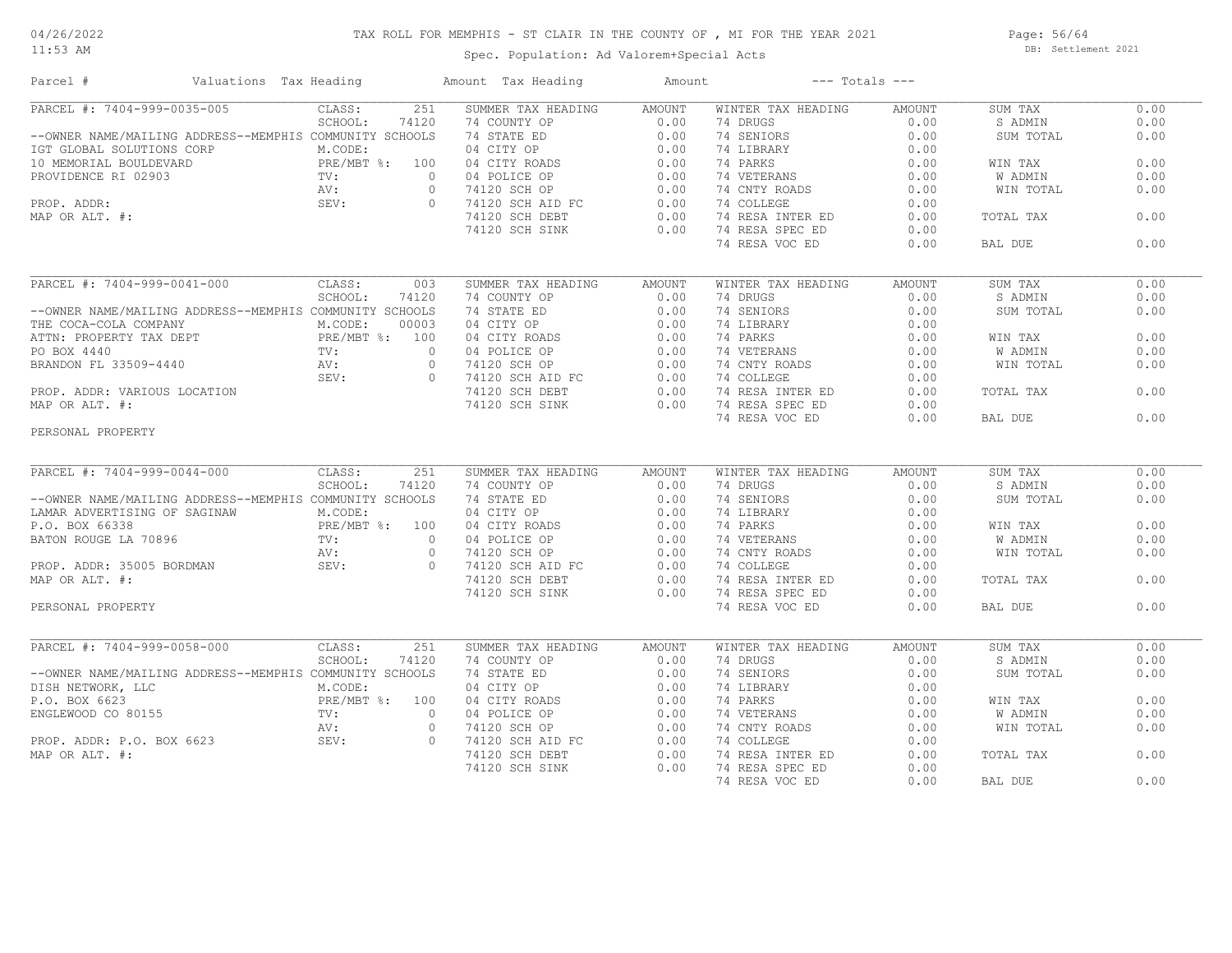#### 11:53 AM

# TAX ROLL FOR MEMPHIS - ST CLAIR IN THE COUNTY OF , MI FOR THE YEAR 2021

Spec. Population: Ad Valorem+Special Acts

Page: 57/64 DB: Settlement 2021

| Parcel #                                                                                                                                                   | Valuations Tax Heading    |                |                | Amount Tax Heading                                                                                                                            | Amount        |                    | $---$ Totals $---$ |                |      |
|------------------------------------------------------------------------------------------------------------------------------------------------------------|---------------------------|----------------|----------------|-----------------------------------------------------------------------------------------------------------------------------------------------|---------------|--------------------|--------------------|----------------|------|
| PARCEL #: 7404-999-0059-000                                                                                                                                |                           | CLASS:         | 251            | SUMMER TAX HEADING                                                                                                                            | AMOUNT        | WINTER TAX HEADING | AMOUNT             | SUM TAX        | 0.00 |
|                                                                                                                                                            |                           | SCHOOL:        | 74120          | 74 COUNTY OP                                                                                                                                  | 0.00          | 74 DRUGS           | 0.00               | S ADMIN        | 0.00 |
| --OWNER NAME/MAILING ADDRESS--MEMPHIS COMMUNITY SCHOOLS                                                                                                    |                           |                |                | 74 STATE ED                                                                                                                                   | 0.00          | 74 SENIORS         | 0.00               | SUM TOTAL      | 0.00 |
| GORDON FOOD SERVICE, INC.                                                                                                                                  |                           | M.CODE:        |                |                                                                                                                                               |               | 74 LIBRARY         | 0.00               |                |      |
|                                                                                                                                                            |                           |                |                |                                                                                                                                               |               | 74 PARKS           | 0.00               | WIN TAX        | 0.00 |
|                                                                                                                                                            |                           |                |                |                                                                                                                                               |               | 74 VETERANS        | 0.00               | <b>W ADMIN</b> | 0.00 |
| ADVANCED PROPERTY TAX COMPLIANCE<br>1611 N. INTERSTATE35E STE230 TV: 0<br>CARROLLTON TX 75006-8627 AV: 0<br>SEV: 0                                         |                           |                | $\circ$        |                                                                                                                                               |               | 74 CNTY ROADS      | 0.00               | WIN TOTAL      | 0.00 |
|                                                                                                                                                            |                           |                |                | $\Omega$                                                                                                                                      |               | 74 COLLEGE         | 0.00               |                |      |
| PROP. ADDR:                                                                                                                                                |                           |                |                |                                                                                                                                               | 0.00          | 74 RESA INTER ED   | 0.00               | TOTAL TAX      | 0.00 |
| MAP OR ALT. #:                                                                                                                                             |                           |                |                | 74120 SCH SINK                                                                                                                                | 0.00          | 74 RESA SPEC ED    | 0.00               |                |      |
|                                                                                                                                                            |                           |                |                |                                                                                                                                               |               | 74 RESA VOC ED     | 0.00               | BAL DUE        | 0.00 |
| PARCEL #: 7404-999-0060-001                                                                                                                                |                           | CLASS:         | 251            | SUMMER TAX HEADING                                                                                                                            |               | WINTER TAX HEADING | <b>AMOUNT</b>      | SUM TAX        | 0.00 |
|                                                                                                                                                            |                           |                |                | 74 COUNTY OP                                                                                                                                  | <b>AMOUNT</b> | 74 DRUGS           |                    |                | 0.00 |
|                                                                                                                                                            |                           | SCHOOL:        | 74120          |                                                                                                                                               | 0.00          |                    | 0.00               | S ADMIN        |      |
| --OWNER NAME/MAILING ADDRESS--MEMPHIS COMMUNITY SCHOOLS                                                                                                    |                           |                |                | 74 STATE ED<br>04 CITY OP<br>04 CITY ROADS<br>04 POLICE OP                                                                                    | 0.00          | 74 SENIORS         | 0.00               | SUM TOTAL      | 0.00 |
| HUGHES NETWORK SYSTEMS LLC                                                                                                                                 |                           | M.CODE:        |                |                                                                                                                                               | 0.00          | 74 LIBRARY         | 0.00               |                |      |
| THOMSON REUTERS                                                                                                                                            |                           | PRE/MBT %: 100 |                |                                                                                                                                               | 0.00          | 74 PARKS           | 0.00               | WIN TAX        | 0.00 |
| P.O. BOX 56607                                                                                                                                             | TV:<br>TV:<br>AV:<br>SEV: |                | $\circ$        |                                                                                                                                               | 0.00          | 74 VETERANS        | 0.00               | W ADMIN        | 0.00 |
| ATLANTA GA 30343                                                                                                                                           |                           |                | $\circ$        |                                                                                                                                               |               | 74 CNTY ROADS      | 0.00               | WIN TOTAL      | 0.00 |
|                                                                                                                                                            |                           |                | $\Omega$       |                                                                                                                                               |               | 74 COLLEGE         | 0.00               |                |      |
| PROP. ADDR:                                                                                                                                                |                           |                |                |                                                                                                                                               |               | 74 RESA INTER ED   | 0.00               | TOTAL TAX      | 0.00 |
| MAP OR ALT. #:                                                                                                                                             |                           |                |                | ----> 5CH OP<br>74120 SCH AID FC<br>74120 SCH DEBT<br>74120 SCH SINK<br>74120 SCH SINK<br>0.00                                                |               | 74 RESA SPEC ED    | 0.00               |                |      |
|                                                                                                                                                            |                           |                |                |                                                                                                                                               |               | 74 RESA VOC ED     | 0.00               | BAL DUE        | 0.00 |
| PARCEL #: 7404-999-0069-000                                                                                                                                |                           | CLASS:         | 251            | SUMMER TAX HEADING                                                                                                                            | AMOUNT        | WINTER TAX HEADING | AMOUNT             | SUM TAX        | 0.00 |
|                                                                                                                                                            |                           | SCHOOL:        | 74120          | 74 COUNTY OP                                                                                                                                  | 0.00          | 74 DRUGS           | 0.00               | S ADMIN        | 0.00 |
| --OWNER NAME/MAILING ADDRESS--MEMPHIS COMMUNITY SCHOOLS                                                                                                    |                           |                |                | 74 STATE ED                                                                                                                                   | 0.00          | 74 SENIORS         | 0.00               | SUM TOTAL      | 0.00 |
|                                                                                                                                                            |                           | M.CODE:        |                | 04 CITY OP                                                                                                                                    | 0.00          | 74 LIBRARY         | 0.00               |                |      |
|                                                                                                                                                            |                           | PRE/MBT %: 100 |                |                                                                                                                                               |               | 74 PARKS           | 0.00               | WIN TAX        | 0.00 |
|                                                                                                                                                            |                           | TV:            | $\overline{0}$ |                                                                                                                                               |               | 74 VETERANS        | 0.00               | W ADMIN        | 0.00 |
|                                                                                                                                                            |                           |                | $\overline{0}$ |                                                                                                                                               |               | 74 CNTY ROADS      | 0.00               | WIN TOTAL      | 0.00 |
| NOT LIC MARY AND MACODE<br>PO BOX 54767 PRE/MB<br>LEXINGTON KY 40555 TV:<br>PROP. ADDR: 34765 MAPLE SEV:<br>MAP OR ALT. #:                                 |                           |                | $\circ$        | 04 CITY OF<br>04 CITY ROADS<br>04 POLICE OP<br>74120 SCH OP<br>74120 SCH AID FC<br>0.00<br>74120 SCH AID FC<br>0.00<br>7120 CH AID FC<br>0.00 |               | 74 COLLEGE         | 0.00               |                |      |
|                                                                                                                                                            |                           |                |                |                                                                                                                                               |               | 74 RESA INTER ED   | 0.00               | TOTAL TAX      | 0.00 |
|                                                                                                                                                            |                           |                |                | 74120 SCH SINK                                                                                                                                | 0.00          | 74 RESA SPEC ED    | 0.00               |                |      |
|                                                                                                                                                            |                           |                |                |                                                                                                                                               |               | 74 RESA VOC ED     | 0.00               | BAL DUE        | 0.00 |
|                                                                                                                                                            |                           |                |                |                                                                                                                                               |               |                    |                    |                |      |
| PARCEL #: 7404-999-2108-160                                                                                                                                |                           | CLASS:         | 351            | SUMMER TAX HEADING                                                                                                                            | AMOUNT        | WINTER TAX HEADING | AMOUNT             | SUM TAX        | 0.00 |
|                                                                                                                                                            |                           | SCHOOL:        | 74120          | 74 COUNTY OP<br>04 CITY OP<br>04 CITY ROADS<br>04 POLICE OP<br>74120 SCH AID FC<br>74120 SCH AID FC<br>74120 SCH DEBT                         | 0.00          | 74 DRUGS           | 0.00               | S ADMIN        | 0.00 |
| --OWNER NAME/MAILING ADDRESS--MEMPHIS COMMUNITY SCHOOLS                                                                                                    |                           |                |                |                                                                                                                                               | 0.00          | 74 SENIORS         | 0.00               | SUM TOTAL      | 0.00 |
|                                                                                                                                                            |                           |                |                |                                                                                                                                               | 0.00          | 74 LIBRARY         | 0.00               |                |      |
| DONATO ENTERPRISES INC.<br>M.CODE:<br>81600 BELLE RIVER<br>MEMPHIS MI 48041<br>PROP. ADDR: 81600 BELLE RIVER<br>PROP. ADDR: 81600 BELLE RIVER<br>SEV:<br>0 |                           |                |                |                                                                                                                                               | 0.00          | 74 PARKS           | 0.00               | WIN TAX        | 0.00 |
|                                                                                                                                                            |                           |                |                |                                                                                                                                               | 0.00          | 74 VETERANS        | 0.00               | W ADMIN        | 0.00 |
|                                                                                                                                                            |                           |                |                |                                                                                                                                               | 0.00          | 74 CNTY ROADS      | 0.00               | WIN TOTAL      | 0.00 |
|                                                                                                                                                            |                           |                |                | 74120 SCH SINK                                                                                                                                | 0.00          | 74 COLLEGE         | 0.00               |                |      |
| MAP OR ALT. #:                                                                                                                                             |                           |                |                |                                                                                                                                               |               | 74 RESA INTER ED   | 0.00               | TOTAL TAX      | 0.00 |
|                                                                                                                                                            |                           |                |                |                                                                                                                                               |               | 74 RESA SPEC ED    | 0.00               |                |      |
| PERSONAL PROPERTY                                                                                                                                          |                           |                |                |                                                                                                                                               |               | 74 RESA VOC ED     | 0.00               | BAL DUE        | 0.00 |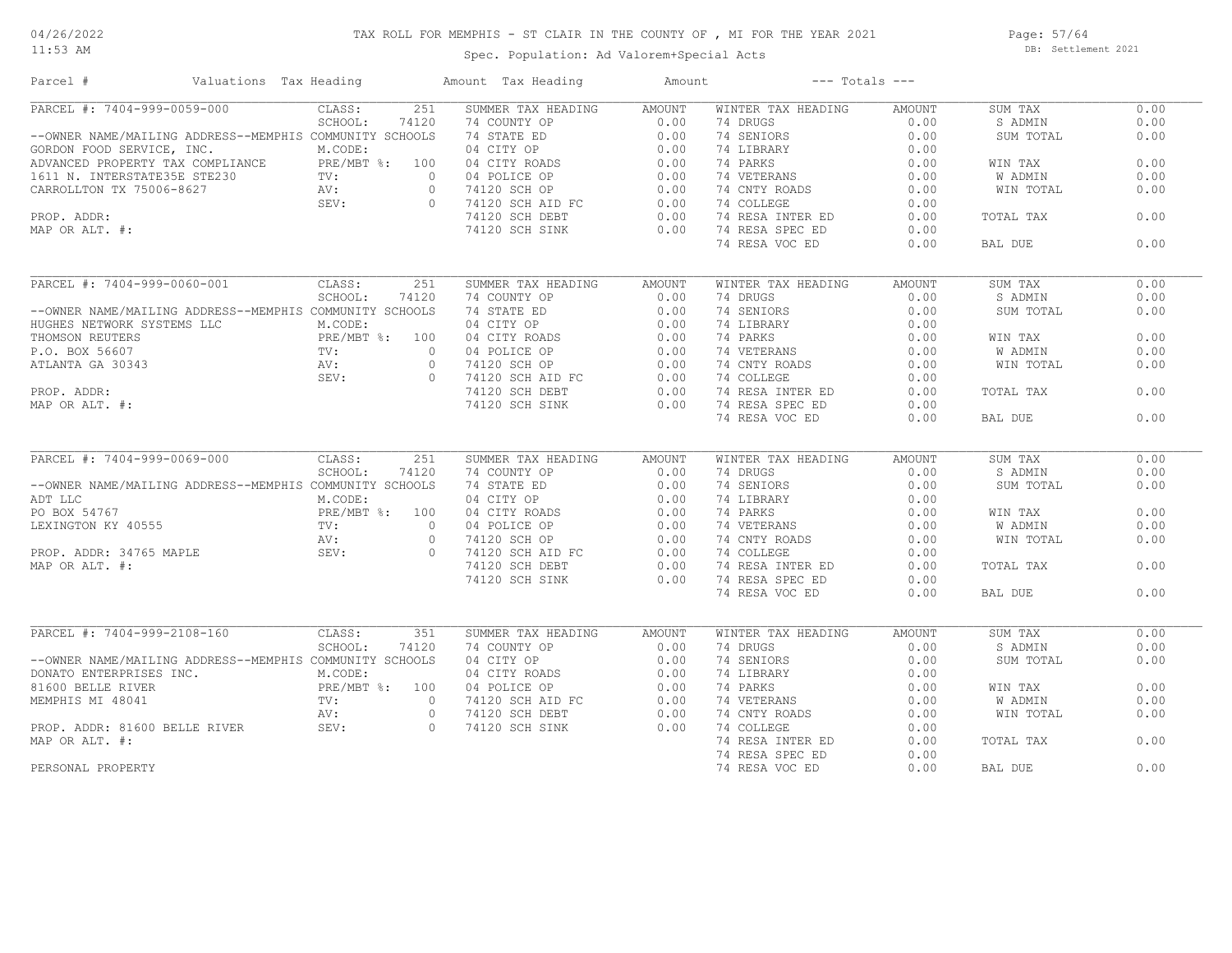11:53 AM

# TAX ROLL FOR MEMPHIS - ST CLAIR IN THE COUNTY OF , MI FOR THE YEAR 2021

Spec. Population: Ad Valorem+Special Acts

Page: 58/64 DB: Settlement 2021

| Parcel #<br>Valuations Tax Heading                                                                                                                                                                           |                  | Amount Tax Heading                                                                                                                                                                                                                                                 | Amount |                              | $---$ Totals $---$ |           |      |
|--------------------------------------------------------------------------------------------------------------------------------------------------------------------------------------------------------------|------------------|--------------------------------------------------------------------------------------------------------------------------------------------------------------------------------------------------------------------------------------------------------------------|--------|------------------------------|--------------------|-----------|------|
| PARCEL #: 7404-999-2203-482                                                                                                                                                                                  | CLASS:<br>003    | SUMMER TAX HEADING                                                                                                                                                                                                                                                 | AMOUNT | WINTER TAX HEADING           | <b>AMOUNT</b>      | SUM TAX   | 0.00 |
|                                                                                                                                                                                                              | SCHOOL:<br>74120 |                                                                                                                                                                                                                                                                    |        | 74 DRUGS                     | 0.00               | S ADMIN   | 0.00 |
| --OWNER NAME/MAILING ADDRESS--MEMPHIS COMMUNITY SCHOOLS                                                                                                                                                      |                  |                                                                                                                                                                                                                                                                    |        | 74 SENIORS                   | 0.00               | SUM TOTAL | 0.00 |
| --OWNER NAME/MAILING ADDRESS--MEMITIS OGMINIST ACCODE:<br>KOHLER GARY<br>KOHLER GARY<br>FOL. BOX 41017<br>PRE/MBT %: 100<br>MEMPHIS MI 48041<br>PROP. ADDR: 34827 BORDMAN<br>MAP OR ALT. #:<br>PROP. ALT. #: |                  | NEWS TAX HEADING<br>74 COUNTY OP<br>74 STATE ED<br>0.00<br>04 CITY OP<br>0.00<br>04 CITY ROADS<br>0.00<br>04 POLICE OP<br>74120 SCH AID FC<br>74120 SCH AID FC<br>74120 SCH BEBT<br>0.00<br>74120 SCH BEBT<br>0.00<br>74120 SCH BEBT<br>0.00<br>74120 SCH BEBT<br> |        | 74 LIBRARY                   | 0.00               |           |      |
|                                                                                                                                                                                                              |                  |                                                                                                                                                                                                                                                                    |        | 74 PARKS                     | 0.00               | WIN TAX   | 0.00 |
|                                                                                                                                                                                                              |                  |                                                                                                                                                                                                                                                                    |        | 74 VETERANS                  | 0.00               | W ADMIN   | 0.00 |
|                                                                                                                                                                                                              |                  | $\overline{0}$                                                                                                                                                                                                                                                     |        | 74 CNTY ROADS                | 0.00               | WIN TOTAL | 0.00 |
|                                                                                                                                                                                                              |                  |                                                                                                                                                                                                                                                                    |        | 74 COLLEGE                   | 0.00               |           |      |
|                                                                                                                                                                                                              |                  |                                                                                                                                                                                                                                                                    |        | 74 RESA INTER ED             | 0.00               | TOTAL TAX | 0.00 |
|                                                                                                                                                                                                              |                  |                                                                                                                                                                                                                                                                    |        | 0.00 74 RESA SPEC ED         | 0.00               |           |      |
| PERSONAL PROPERTY                                                                                                                                                                                            |                  |                                                                                                                                                                                                                                                                    |        | 74 RESA VOC ED               | 0.00               | BAL DUE   | 0.00 |
|                                                                                                                                                                                                              |                  |                                                                                                                                                                                                                                                                    |        |                              |                    |           |      |
| PARCEL #: 7404-999-2203-506                                                                                                                                                                                  | 251<br>CLASS:    | SUMMER TAX HEADING                                                                                                                                                                                                                                                 | AMOUNT | WINTER TAX HEADING           | AMOUNT             | SUM TAX   | 0.00 |
|                                                                                                                                                                                                              | SCHOOL:<br>74120 | 74 COUNTY OP                                                                                                                                                                                                                                                       | 0.00   | 74 DRUGS                     | 0.00               | S ADMIN   | 0.00 |
| --OWNER NAME/MAILING ADDRESS--MEMPHIS COMMUNITY SCHOOLS                                                                                                                                                      |                  | 74 STATE ED                                                                                                                                                                                                                                                        | 0.00   | 74 SENIORS                   | 0.00               | SUM TOTAL | 0.00 |
| CHUCK'S AUTO SURGEONS                                                                                                                                                                                        | M.CODE:          |                                                                                                                                                                                                                                                                    |        | 74 LIBRARY                   | 0.00               |           |      |
|                                                                                                                                                                                                              |                  |                                                                                                                                                                                                                                                                    |        | 74 PARKS                     | 0.00               | WIN TAX   | 0.00 |
| P.O BOX 316<br>MEMPHIS MI 48041<br>PROP. ADDR: 35065 BORDMAN<br>MAP OR ALT. #:<br>MAP OR ALT. #:<br>PROP. ADDR: 35065 BORDMAN<br>MAP OR ALT. #:                                                              |                  |                                                                                                                                                                                                                                                                    |        | 74 VETERANS<br>74 CNTY ROADS | 0.00               | W ADMIN   | 0.00 |
|                                                                                                                                                                                                              |                  |                                                                                                                                                                                                                                                                    |        |                              | 0.00               | WIN TOTAL | 0.00 |
|                                                                                                                                                                                                              |                  |                                                                                                                                                                                                                                                                    |        | 74 COLLEGE                   | 0.00               |           |      |
|                                                                                                                                                                                                              |                  |                                                                                                                                                                                                                                                                    |        | 74 RESA INTER ED             | 0.00               | TOTAL TAX | 0.00 |
|                                                                                                                                                                                                              |                  | 74120 SCH SINK                                                                                                                                                                                                                                                     | 0.00   | 74 RESA SPEC ED              | 0.00               |           |      |
| PERSONAL PROPERTY                                                                                                                                                                                            |                  |                                                                                                                                                                                                                                                                    |        | 74 RESA VOC ED               | 0.00               | BAL DUE   | 0.00 |
|                                                                                                                                                                                                              |                  |                                                                                                                                                                                                                                                                    |        |                              |                    |           |      |
| PARCEL #: 7404-999-2208-139                                                                                                                                                                                  | CLASS:<br>251    | SUMMER TAX HEADING                                                                                                                                                                                                                                                 | AMOUNT | WINTER TAX HEADING           | <b>AMOUNT</b>      | SUM TAX   | 0.00 |
|                                                                                                                                                                                                              | SCHOOL:<br>74120 | 74 COUNTY OP                                                                                                                                                                                                                                                       | 0.00   | 74 DRUGS                     | 0.00               | S ADMIN   | 0.00 |
| --OWNER NAME/MAILING ADDRESS--MEMPHIS COMMUNITY SCHOOLS                                                                                                                                                      |                  |                                                                                                                                                                                                                                                                    |        |                              | 0.00               | SUM TOTAL | 0.00 |
|                                                                                                                                                                                                              |                  |                                                                                                                                                                                                                                                                    |        |                              | 0.00               |           |      |
|                                                                                                                                                                                                              |                  |                                                                                                                                                                                                                                                                    |        |                              | 0.00               | WIN TAX   | 0.00 |
|                                                                                                                                                                                                              |                  |                                                                                                                                                                                                                                                                    |        |                              | 0.00               | W ADMIN   | 0.00 |
|                                                                                                                                                                                                              |                  |                                                                                                                                                                                                                                                                    |        | 74 CNTY ROADS                | 0.00               | WIN TOTAL | 0.00 |
|                                                                                                                                                                                                              |                  |                                                                                                                                                                                                                                                                    |        |                              | 0.00               |           |      |
|                                                                                                                                                                                                              |                  |                                                                                                                                                                                                                                                                    |        | 74 RESA INTER ED             | 0.00               | TOTAL TAX | 0.00 |
| --OWNER NAME/MAILING ADDRESS---MENITIES CONTROLLER<br>COESCONTICE WORKS INC<br>RICODE:<br>PRE/MBT %: 100<br>P.O.BOX 460049<br>HOUSTON TX 77056<br>PROP. ADDR: 81393 BELLE RIVER<br>MAP OR ALT. #:            |                  | 74120 SCH SINK                                                                                                                                                                                                                                                     | 0.00   | 74 RESA SPEC ED              | 0.00               |           |      |
| PERSONAL PORPERTY                                                                                                                                                                                            |                  |                                                                                                                                                                                                                                                                    |        | 74 RESA VOC ED               | 0.00               | BAL DUE   | 0.00 |
|                                                                                                                                                                                                              |                  |                                                                                                                                                                                                                                                                    |        |                              |                    |           |      |
| PARCEL #: 7404-999-2503-504                                                                                                                                                                                  | CLASS:<br>003    | SUMMER TAX HEADING                                                                                                                                                                                                                                                 | AMOUNT | WINTER TAX HEADING           | <b>AMOUNT</b>      | SUM TAX   | 0.00 |
|                                                                                                                                                                                                              | SCHOOL:<br>74120 | 74 COUNTY OP<br>74 COUNTY OP<br>74 STATE ED 0.00<br>04 CITY OP 0.00<br>04 CITY ROADS 0.00<br>04 POLICE OP 0.00<br>74120 SCH OP 0.00<br>74120 SCH AID FC 0.00<br>74120 SCH AID FC 0.00<br>74120 SCH AID FC 0.00<br>0.00                                             |        | 74 DRUGS                     | 0.00               | S ADMIN   | 0.00 |
|                                                                                                                                                                                                              |                  |                                                                                                                                                                                                                                                                    |        | 74 SENIORS                   | 0.00               | SUM TOTAL | 0.00 |
|                                                                                                                                                                                                              |                  |                                                                                                                                                                                                                                                                    |        | 74 LIBRARY                   | 0.00               |           |      |
|                                                                                                                                                                                                              |                  |                                                                                                                                                                                                                                                                    |        | 74 PARKS                     | 0.00               | WIN TAX   | 0.00 |
|                                                                                                                                                                                                              |                  |                                                                                                                                                                                                                                                                    |        | 74 VETERANS<br>74 CNTY ROADS | 0.00               | W ADMIN   | 0.00 |
|                                                                                                                                                                                                              |                  |                                                                                                                                                                                                                                                                    |        |                              | 0.00               | WIN TOTAL | 0.00 |
|                                                                                                                                                                                                              |                  |                                                                                                                                                                                                                                                                    |        | 74 COLLEGE                   | 0.00               |           |      |
|                                                                                                                                                                                                              |                  |                                                                                                                                                                                                                                                                    |        | 74 RESA INTER ED             | 0.00               | TOTAL TAX | 0.00 |
|                                                                                                                                                                                                              |                  | 74120 SCH SINK                                                                                                                                                                                                                                                     | 0.00   | 74 RESA SPEC ED              | 0.00               |           |      |
| OWNER NAME/MAILING ADDRESS--MEMPHIS COLL:<br>IEDS REPAIR LLC M.CODE:<br>.O. BOX 84 PRE/MBT %: 100<br>EMPHIS MI 48041 TV: 0<br>PROP. ADDR: 35049 BORDMAN SEV: 0<br>MAP OR ALT. #:                             |                  |                                                                                                                                                                                                                                                                    |        | 74 RESA VOC ED               | 0.00               | BAL DUE   | 0.00 |
|                                                                                                                                                                                                              |                  |                                                                                                                                                                                                                                                                    |        |                              |                    |           |      |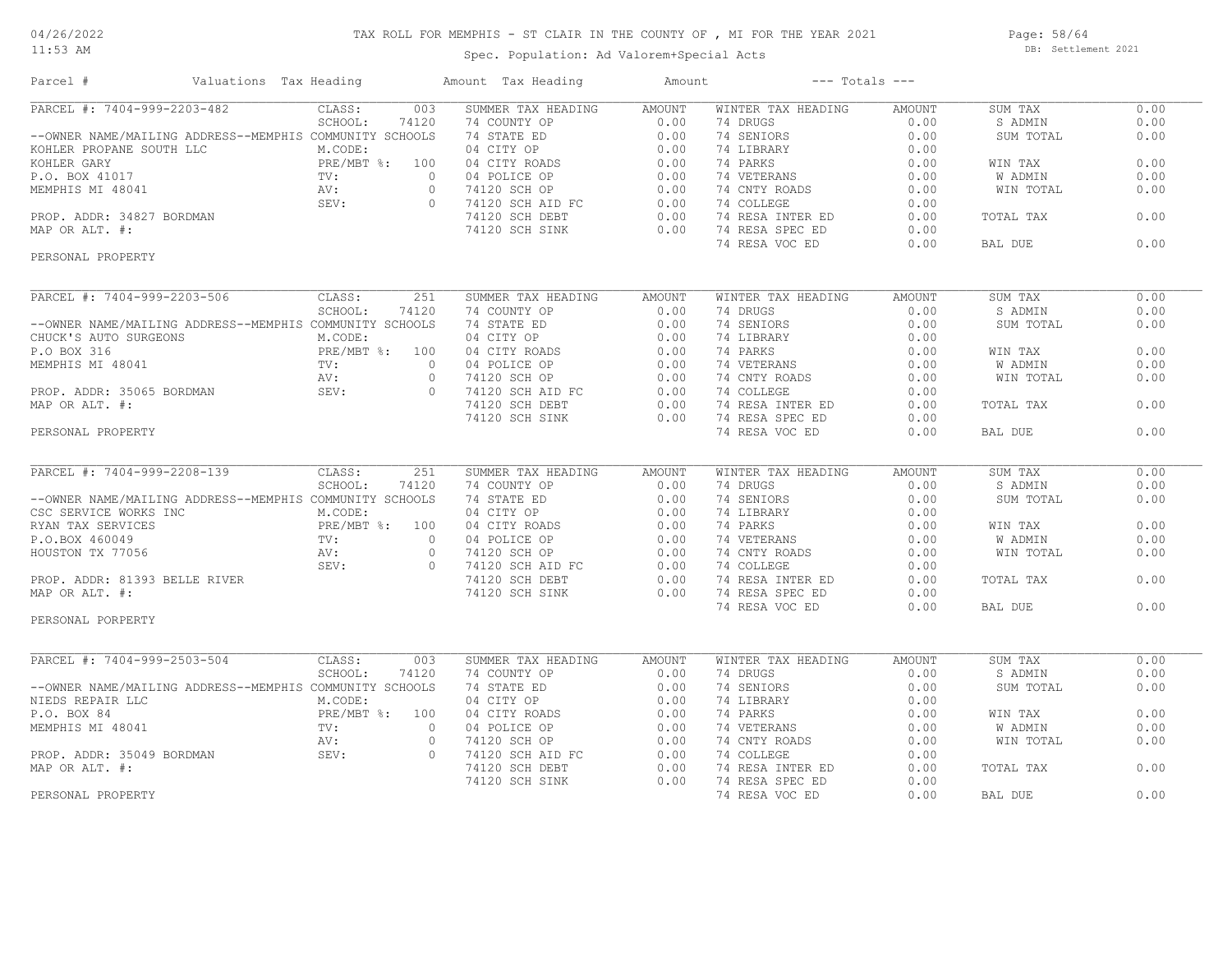11:53 AM

# TAX ROLL FOR MEMPHIS - ST CLAIR IN THE COUNTY OF , MI FOR THE YEAR 2021

Spec. Population: Ad Valorem+Special Acts

Page: 59/64 DB: Settlement 2021

| Parcel #                                                                                                                                                                                                                                                    | Valuations Tax Heading |                  | Amount Tax Heading                                                                                                                                                                                                                                                                                                                                                                                                                                          | Amount        |                                   | $---$ Totals $---$ |           |        |
|-------------------------------------------------------------------------------------------------------------------------------------------------------------------------------------------------------------------------------------------------------------|------------------------|------------------|-------------------------------------------------------------------------------------------------------------------------------------------------------------------------------------------------------------------------------------------------------------------------------------------------------------------------------------------------------------------------------------------------------------------------------------------------------------|---------------|-----------------------------------|--------------------|-----------|--------|
| PARCEL #: 7404-999-2503-505                                                                                                                                                                                                                                 |                        | 251<br>CLASS:    | SUMMER TAX HEADING                                                                                                                                                                                                                                                                                                                                                                                                                                          | <b>AMOUNT</b> | WINTER TAX HEADING                | <b>AMOUNT</b>      | SUM TAX   | 0.00   |
|                                                                                                                                                                                                                                                             |                        | SCHOOL:<br>74120 |                                                                                                                                                                                                                                                                                                                                                                                                                                                             |               | 74 DRUGS                          | 0.00               | S ADMIN   | 0.00   |
| --OWNER NAME/MAILING ADDRESS--MEMPHIS COMMUNITY SCHOOLS                                                                                                                                                                                                     |                        |                  |                                                                                                                                                                                                                                                                                                                                                                                                                                                             |               | 74 SENIORS                        | 0.00               | SUM TOTAL | 0.00   |
| WHITE KNUCKLE DIESEL PERFORMANCE                                                                                                                                                                                                                            |                        | M.CODE:          | NOWHER TAX HEADLING<br>74 COUNTY OP 0.00<br>04 CITY OP 0.00<br>04 CITY ROADS 0.00<br>04 CITY ROADS 0.00<br>04 POLICE OP 0.00<br>74120 SCH AID FC 0.00<br>74120 SCH AID FC 0.00<br>74120 SCH AEDFT 0.00<br>74120 SCH BEBT 0.00<br>74120 SCH BERT 0.                                                                                                                                                                                                          |               | 74 LIBRARY                        | 0.00               |           |        |
| 12637 HILL RD<br>12637 HILL RD<br>12637 HILL RD<br>12637 HILL RD<br>12637 HILL RD<br>MI 48041<br>TV:<br>AV:<br>AV:<br>SEV:<br>SEV:<br>SEV:                                                                                                                  |                        | PRE/MBT %: 100   |                                                                                                                                                                                                                                                                                                                                                                                                                                                             |               | 74 PARKS                          | 0.00               | WIN TAX   | 0.00   |
|                                                                                                                                                                                                                                                             |                        |                  | $\overline{0}$                                                                                                                                                                                                                                                                                                                                                                                                                                              |               | 74 VETERANS                       | 0.00               | W ADMIN   | 0.00   |
|                                                                                                                                                                                                                                                             |                        |                  | $\overline{0}$                                                                                                                                                                                                                                                                                                                                                                                                                                              |               | 74 CNTY ROADS                     | 0.00               | WIN TOTAL | 0.00   |
|                                                                                                                                                                                                                                                             |                        |                  | $\overline{0}$                                                                                                                                                                                                                                                                                                                                                                                                                                              |               | 74 COLLEGE                        | 0.00               |           |        |
|                                                                                                                                                                                                                                                             |                        |                  |                                                                                                                                                                                                                                                                                                                                                                                                                                                             |               | 74 RESA INTER ED                  | 0.00               | TOTAL TAX | 0.00   |
|                                                                                                                                                                                                                                                             |                        |                  | 74120 SCH SINK                                                                                                                                                                                                                                                                                                                                                                                                                                              | 0.00          | 74 RESA SPEC ED                   | 0.00               |           |        |
|                                                                                                                                                                                                                                                             |                        |                  |                                                                                                                                                                                                                                                                                                                                                                                                                                                             |               | 74 RESA VOC ED                    | 0.00               | BAL DUE   | 0.00   |
| PARCEL #: 7404-999-2503-509                                                                                                                                                                                                                                 |                        | CLASS:<br>003    | 3 30 MMER TAX HEADING<br>3 74 COUNTY OP 0.00<br>5 74 STATE ED 0.00<br>04 CITY OP 0.00<br>00 04 CITY ROADS 0.00<br>0 04 POLICE OP 0.00<br>0 74120 SCH AID FC 0.00<br>74120 SCH DEBT 0.00<br>0.00<br>74120 SCH DEBT 0.00                                                                                                                                                                                                                                      |               | WINTER TAX HEADING                | <b>AMOUNT</b>      | SUM TAX   | 0.00   |
|                                                                                                                                                                                                                                                             |                        | SCHOOL:<br>74120 |                                                                                                                                                                                                                                                                                                                                                                                                                                                             |               | 74 DRUGS                          | 0.00               | S ADMIN   | 0.00   |
|                                                                                                                                                                                                                                                             |                        |                  |                                                                                                                                                                                                                                                                                                                                                                                                                                                             |               |                                   |                    |           | 0.00   |
| --OWNER NAME/MAILING ADDRESS--MEMPHIS COMMUNITY SCHOOLS                                                                                                                                                                                                     |                        |                  |                                                                                                                                                                                                                                                                                                                                                                                                                                                             |               | 74 SENIORS                        | 0.00               | SUM TOTAL |        |
|                                                                                                                                                                                                                                                             |                        |                  |                                                                                                                                                                                                                                                                                                                                                                                                                                                             |               | 74 LIBRARY                        | 0.00               |           | 0.00   |
|                                                                                                                                                                                                                                                             |                        |                  |                                                                                                                                                                                                                                                                                                                                                                                                                                                             |               | 74 PARKS                          | 0.00               | WIN TAX   |        |
|                                                                                                                                                                                                                                                             |                        |                  |                                                                                                                                                                                                                                                                                                                                                                                                                                                             |               | 74 VETERANS                       | 0.00               | W ADMIN   | 0.00   |
| --OWNER NAME/MAILING ADDRESS--MEMITIS COMMUNII SCHOOLS<br>BANYAN TECHNOLOGIES<br>P.O. BOX 637<br>MEMPHIS MI 48041<br>PROP. ADDR: 35093 BORDMAN<br>MAP OR ALT. #:<br>PERSONAL PROPERTY                                                                       |                        |                  |                                                                                                                                                                                                                                                                                                                                                                                                                                                             |               | 74 CNTY ROADS                     | 0.00               | WIN TOTAL | 0.00   |
|                                                                                                                                                                                                                                                             |                        |                  |                                                                                                                                                                                                                                                                                                                                                                                                                                                             |               | 74 COLLEGE                        | 0.00               |           |        |
|                                                                                                                                                                                                                                                             |                        |                  |                                                                                                                                                                                                                                                                                                                                                                                                                                                             |               | 74 RESA INTER ED                  | 0.00               | TOTAL TAX | 0.00   |
|                                                                                                                                                                                                                                                             |                        |                  | 74120 SCH SINK                                                                                                                                                                                                                                                                                                                                                                                                                                              | 0.00          | 74 RESA SPEC ED                   | 0.00               |           |        |
|                                                                                                                                                                                                                                                             |                        |                  |                                                                                                                                                                                                                                                                                                                                                                                                                                                             |               | 74 RESA VOC ED                    | 0.00               | BAL DUE   | 0.00   |
| PARCEL #: 7404-999-2508-190                                                                                                                                                                                                                                 |                        | CLASS:<br>351    | SUMMER TAX HEADING                                                                                                                                                                                                                                                                                                                                                                                                                                          | AMOUNT        | WINTER TAX HEADING                | <b>AMOUNT</b>      | SUM TAX   | 0.00   |
|                                                                                                                                                                                                                                                             |                        | SCHOOL:          |                                                                                                                                                                                                                                                                                                                                                                                                                                                             |               | 74 DRUGS                          | 0.00               | S ADMIN   | 0.00   |
| --OWNER NAME/MAILING ADDRESS--MEMPHIS COMMUNITY SCHOOLS                                                                                                                                                                                                     |                        |                  |                                                                                                                                                                                                                                                                                                                                                                                                                                                             |               | 74 SENIORS                        | 0.00               | SUM TOTAL | 0.00   |
|                                                                                                                                                                                                                                                             |                        |                  |                                                                                                                                                                                                                                                                                                                                                                                                                                                             |               | 74 LIBRARY                        | 0.00               |           |        |
|                                                                                                                                                                                                                                                             |                        |                  |                                                                                                                                                                                                                                                                                                                                                                                                                                                             |               |                                   |                    | WIN TAX   | 0.00   |
|                                                                                                                                                                                                                                                             |                        |                  |                                                                                                                                                                                                                                                                                                                                                                                                                                                             |               | 74 PARKS<br>74 VETERANS 0.00      |                    | W ADMIN   | 0.00   |
|                                                                                                                                                                                                                                                             |                        |                  |                                                                                                                                                                                                                                                                                                                                                                                                                                                             |               | 74 CNTY ROADS                     | 0.00               | WIN TOTAL | 0.00   |
| STYLIN ENTERPRISES INC<br>STYLIN ENTERPRISES INC<br>31900 MAIN<br>MEMPHIS MI 48041<br>MEMPHIS MI 48041<br>PEOP ADDE:<br>PEOP ADDE:<br>PEOP ADDE:<br>PEOP ADDE:<br>20074120 SCH AID FORMERS INC<br>PEOP ADDE:<br>SEV:<br>20074120 SCH SINK<br>PEOP ADDE:<br> |                        |                  | $\begin{tabular}{lllllllllll} \multicolumn{4}{l}{{\small 351}} & \multicolumn{4}{l}{\rule{4pt}{7pt}} & \multicolumn{4}{l}{\rule{4pt}{7pt}} & \multicolumn{4}{l}{\rule{4pt}{7pt}} & \multicolumn{4}{l}{\rule{4pt}{7pt}} & \multicolumn{4}{l}{\rule{4pt}{7pt}} & \multicolumn{4}{l}{\rule{4pt}{7pt}} & \multicolumn{4}{l}{\rule{4pt}{7pt}} & \multicolumn{4}{l}{\rule{4pt}{7pt}} & \multicolumn{4}{l}{\rule{4pt}{7pt}} & \multicolumn{4}{l}{\rule{4pt}{7pt}}$ |               | 74 COLLEGE                        | 0.00               |           |        |
| PROP. ADDR: 81900 MAIN ST                                                                                                                                                                                                                                   |                        |                  |                                                                                                                                                                                                                                                                                                                                                                                                                                                             |               | 74 RESA INTER ED                  | 0.00               | TOTAL TAX | 0.00   |
| MAP OR ALT. #:                                                                                                                                                                                                                                              |                        |                  |                                                                                                                                                                                                                                                                                                                                                                                                                                                             |               | 74 RESA SPEC ED                   | 0.00               |           |        |
|                                                                                                                                                                                                                                                             |                        |                  |                                                                                                                                                                                                                                                                                                                                                                                                                                                             |               | 74 RESA VOC ED                    | 0.00               | BAL DUE   | 0.00   |
| PERSONAL PROPERTY                                                                                                                                                                                                                                           |                        |                  |                                                                                                                                                                                                                                                                                                                                                                                                                                                             |               |                                   |                    |           |        |
|                                                                                                                                                                                                                                                             |                        |                  |                                                                                                                                                                                                                                                                                                                                                                                                                                                             |               |                                   |                    |           |        |
| PARCEL #: 7404-999-2700-000                                                                                                                                                                                                                                 |                        | CLASS:<br>251    | SUMMER TAX HEADING                                                                                                                                                                                                                                                                                                                                                                                                                                          | AMOUNT        | WINTER TAX HEADING                | AMOUNT             | SUM TAX   | 208.86 |
|                                                                                                                                                                                                                                                             |                        | SCHOOL:<br>74120 | 74 COUNTY OP                                                                                                                                                                                                                                                                                                                                                                                                                                                | 26.57         | 74 DRUGS                          | 2.79               | S ADMIN   | 2.08   |
| --OWNER NAME/MAILING ADDRESS--MEMPHIS COMMUNITY SCHOOLS                                                                                                                                                                                                     |                        |                  | 74 STATE ED                                                                                                                                                                                                                                                                                                                                                                                                                                                 | 30.00         | 74 SENIORS                        | 3.99               | S INTRST  | 12.53  |
| NOWNICED TREE EXPERTS<br>NOWNICED TREE EXPERTS<br>10811 ALPINE PRE/MBT %: 100<br>MEMPHIS MI 48041 TV: 5,000<br>PROP. ADDR: 81475 MAIN SEV: 5,000<br>MAP OR ALT. #: 5,000                                                                                    |                        |                  |                                                                                                                                                                                                                                                                                                                                                                                                                                                             |               | 74 LIBRARY                        | 3.49               | SUM TOTAL | 223.47 |
|                                                                                                                                                                                                                                                             |                        |                  |                                                                                                                                                                                                                                                                                                                                                                                                                                                             |               | 74 PARKS                          | 2.47               |           |        |
|                                                                                                                                                                                                                                                             |                        |                  |                                                                                                                                                                                                                                                                                                                                                                                                                                                             |               | 74 VETERANS                       | 0.49               | WIN TAX   | 40.95  |
|                                                                                                                                                                                                                                                             |                        |                  |                                                                                                                                                                                                                                                                                                                                                                                                                                                             |               | 74 CNTY ROADS                     | 1.24               | W ADMIN   | 0.00   |
|                                                                                                                                                                                                                                                             |                        |                  |                                                                                                                                                                                                                                                                                                                                                                                                                                                             |               | 74 COLLEGE                        | 9.41               | WIN TOTAL | 40.95  |
|                                                                                                                                                                                                                                                             |                        |                  | 74120 SCH DEBT                                                                                                                                                                                                                                                                                                                                                                                                                                              | 24.25         | 74 RESA INTER ED                  | 0.96               |           |        |
|                                                                                                                                                                                                                                                             |                        |                  | 74120 SCH SINK                                                                                                                                                                                                                                                                                                                                                                                                                                              | 4.97          | 74 RESA SPEC ED<br>74 RESA VOC ED | 11.51<br>4.60      | TOTAL TAX | 264.42 |
|                                                                                                                                                                                                                                                             |                        |                  |                                                                                                                                                                                                                                                                                                                                                                                                                                                             |               |                                   |                    | BAL DUE   | 264.42 |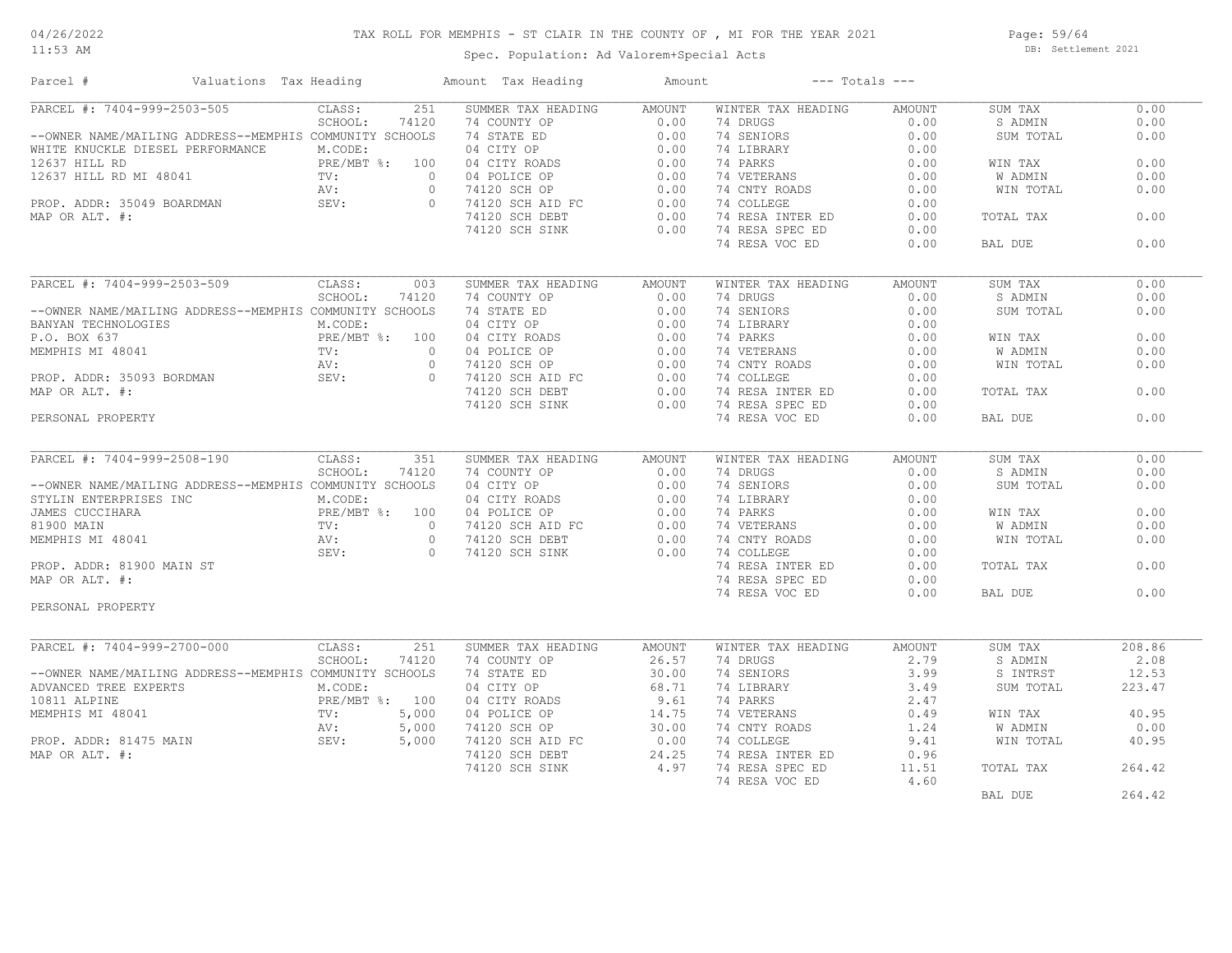11:53 AM

#### TAX ROLL FOR MEMPHIS - ST CLAIR IN THE COUNTY OF , MI FOR THE YEAR 2021

Spec. Population: Ad Valorem+Special Acts

Page: 60/64 DB: Settlement 2021

| Parcel #                                                | Valuations Tax Heading    |          | Amount Tax Heading | Amount        | $---$ Totals $---$ |        |           |      |
|---------------------------------------------------------|---------------------------|----------|--------------------|---------------|--------------------|--------|-----------|------|
| PARCEL #: 7404-999-2800-000                             | CLASS:                    | 251      | SUMMER TAX HEADING | <b>AMOUNT</b> | WINTER TAX HEADING | AMOUNT | SUM TAX   | 0.00 |
|                                                         | SCHOOL:                   | 74120    | 74 COUNTY OP       | 0.00          | 74 DRUGS           | 0.00   | S ADMIN   | 0.00 |
| --OWNER NAME/MAILING ADDRESS--MEMPHIS COMMUNITY SCHOOLS |                           |          | 74 STATE ED        | 0.00          | 74 SENIORS         | 0.00   | SUM TOTAL | 0.00 |
| SHELBY GENERATOR                                        | M.CODE:                   |          | 04 CITY OP         | 0.00          | 74 LIBRARY         | 0.00   |           |      |
| 34833 BOARDMAN                                          | $PRE/MBT$ $\frac{1}{6}$ : | 100      | 04 CITY ROADS      | 0.00          | 74 PARKS           | 0.00   | WIN TAX   | 0.00 |
| MEMPHIS MI 48041                                        | TV:                       | $\Omega$ | 04 POLICE OP       | 0.00          | 74 VETERANS        | 0.00   | W ADMIN   | 0.00 |
|                                                         | AV:                       | 0        | 74120 SCH OP       | 0.00          | 74 CNTY ROADS      | 0.00   | WIN TOTAL | 0.00 |
| PROP. ADDR: 34833 BOARDMAN                              | SEV:                      | $\Omega$ | 74120 SCH AID FC   | 0.00          | 74 COLLEGE         | 0.00   |           |      |
| MAP OR ALT. #:                                          |                           |          | 74120 SCH DEBT     | 0.00          | 74 RESA INTER ED   | 0.00   | TOTAL TAX | 0.00 |
|                                                         |                           |          | 74120 SCH SINK     | 0.00          | 74 RESA SPEC ED    | 0.00   |           |      |
|                                                         |                           |          |                    |               | 74 RESA VOC ED     | 0.00   | BAL DUE   | 0.00 |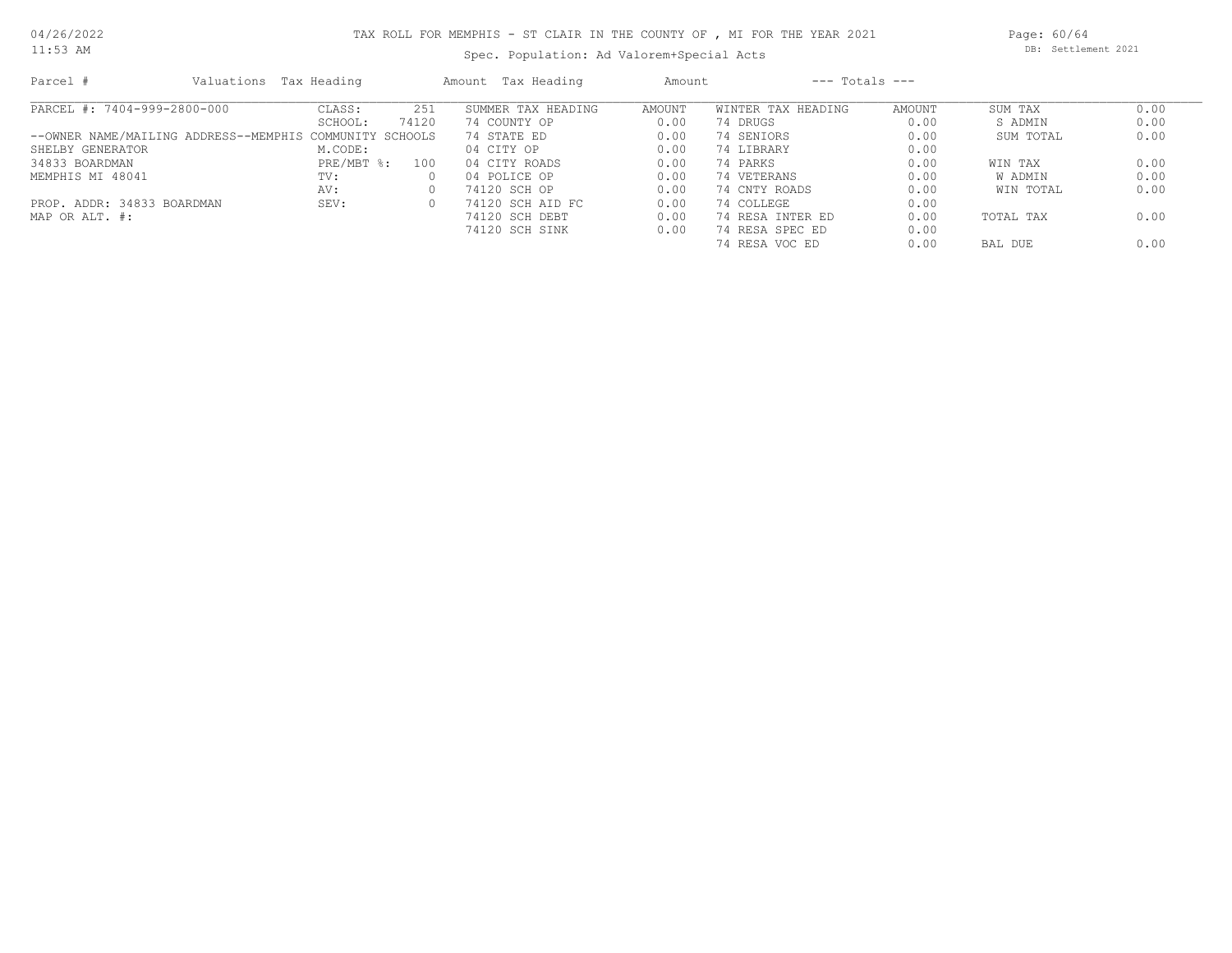#### Spec. Population: Ad Valorem+Special Acts

Page: 61/64 DB: Settlement 2021

| TOTAL ALL DISTRICTS | REAL       | (BAL DUE) | PERSONAL | (BAL DUE) | EXEMPT   | (BAL DUE) |
|---------------------|------------|-----------|----------|-----------|----------|-----------|
| PARCEL COUNT        | 155        |           | 26       |           | 12       |           |
| TAXABLE VALUE       | 7,398,115  |           | 309,000  |           | $\circ$  |           |
| ASSESSED VALUE      | 9,590,700  |           | 309,000  |           | $\Omega$ |           |
| SEV VALUE           | 9,590,700  |           | 309,000  |           | $\Omega$ |           |
| PRE/MBT TAXABLE     | 5,205,425  |           | 11,500   |           | $\circ$  |           |
| N PRE/MBT TAXABLE   | 2,192,690  |           | 297,500  |           | $\circ$  |           |
| S 74 COUNTY OP      | 39,322.47  | 1,463.90  | 1,642.40 | 26.57     | 0.00     | 0.00      |
| S 74 STATE ED       | 44,388.21  | 1,652.49  | 1,854.00 | 30.00     | 0.00     | 0.00      |
| S 04 CITY OP        | 101,668.56 | 3,784.99  | 4,246.44 | 68.71     | 0.00     | 0.00      |
| S 04 CITY ROADS     | 14,222.14  | 529.47    | 594.03   | 9.61      | 0.00     | 0.00      |
| S 04 POLICE OP      | 21,830.28  | 812.70    | 911.80   | 14.75     | 0.00     | 0.00      |
| S 74120 SCH OP      | 39,468.30  | 1,007.27  | 5,424.00 | 30.00     | 0.00     | 0.00      |
| S 74120 SCH AID F   | 0.00       | 0.00      | 0.00     | 0.00      | 0.00     | 0.00      |
| S 74120 SCH DEBT    | 35,880.19  | 1,335.75  | 1,498.64 | 24.25     | 0.00     | 0.00      |
| S 74120 SCH SINK    | 7,363.30   | 274.10    | 307.56   | 4.97      | 0.00     | 0.00      |
| W 74 DRUGS          | 4,140.72   | 267.11    | 172.94   | 2.79      | 0.00     | 0.00      |
| W 74 SENIORS        | 5,905.22   | 380.89    | 246.65   | 3.99      | 0.00     | 0.00      |
| W 74 LIBRARY        | 5,166.81   | 333.25    | 215.82   | 3.49      | 0.00     | 0.00      |
| W 74 PARKS          | 3,656.85   | 235.87    | 152.74   | 2.47      | 0.00     | 0.00      |
| W 74 VETERANS       | 737.58     | 47.56     | 30.80    | 0.49      | 0.00     | 0.00      |
| W 74 CNTY ROADS     | 1,845.06   | 118.98    | 77.06    | 1.24      | 0.00     | 0.00      |
| W 74 COLLEGE        | 13,929.91  | 898.48    | 581.82   | 9.41      | 0.00     | 0.00      |
| W 74 RESA INTER E   | 1,427.87   | 92.09     | 59.65    | 0.96      | 0.00     | 0.00      |
| W 74 RESA SPEC ED   | 17,043.01  | 1,099.32  | 711.85   | 11.51     | 0.00     | 0.00      |
| W 74 RESA VOC ED    | 6,816.61   | 439.68    | 284.72   | 4.60      | 0.00     | 0.00      |
| * SP. ASSESSMENTS   | 0.00       | 0.00      | 0.00     | 0.00      | 0.00     | 0.00      |
| S ADMIN FEE         | 3,040.72   | 108.43    | 164.76   | 2.08      | 0.00     | 0.00      |
| INTEREST            | 651.63     | 651.63    | 12.53    | 12.53     | 0.00     | 0.00      |

GRAND TOTALS 368,505.44 15,533.96 19,190.21 264.42 0.00 0.00 0.00 W TOTALS 60,669.64 3,913.23 2,534.05 40.95 0.00 0.00 0.00 S TOTALS 307,835.80 11,620.73 16,656.16 223.47 0.00 0.00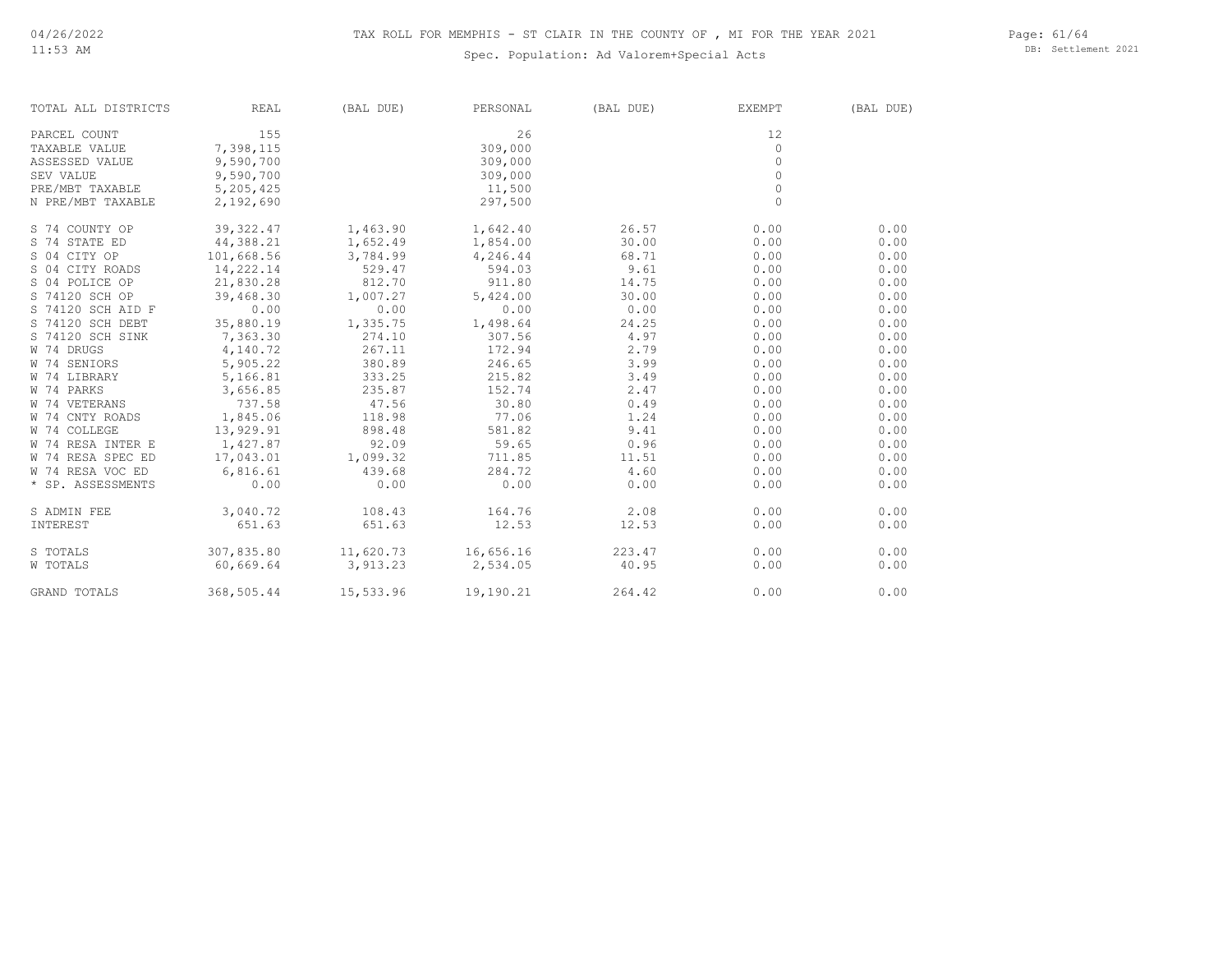#### Spec. Population: Ad Valorem+Special Acts

Page: 62/64 DB: Settlement 2021

| TOTAL ALL DISTRICTS | LEASED LAND | (BAL DUE) | TOTAL      | (BAL DUE) |
|---------------------|-------------|-----------|------------|-----------|
| PARCEL COUNT        | 0           |           | 193        |           |
| TAXABLE VALUE       | 0           |           | 7,707,115  |           |
| ASSESSED VALUE      | 0           |           | 9,899,700  |           |
| SEV VALUE           | 0           |           | 9,899,700  |           |
| PRE/MBT TAXABLE     | $\circ$     |           | 5,216,925  |           |
| NON PRE/MBT TAXABLE | $\circ$     |           | 2,490,190  |           |
| S 74 COUNTY OP      | 0.00        | 0.00      | 40,964.87  | 1,490.47  |
| S 74 STATE ED       | 0.00        | 0.00      | 46,242.21  | 1,682.49  |
| S 04 CITY OP        | 0.00        | 0.00      | 105,915.00 | 3,853.70  |
| S 04 CITY ROADS     | 0.00        | 0.00      | 14,816.17  | 539.08    |
| S 04 POLICE OP      | 0.00        | 0.00      | 22,742.08  | 827.45    |
| S 74120 SCH OP      | 0.00        | 0.00      | 44,892.30  | 1,037.27  |
| S 74120 SCH AID FC  | 0.00        | 0.00      | 0.00       | 0.00      |
| S 74120 SCH DEBT    | 0.00        | 0.00      | 37, 378.83 | 1,360.00  |
| S 74120 SCH SINK    | 0.00        | 0.00      | 7,670.86   | 279.07    |
| W 74 DRUGS          | 0.00        | 0.00      | 4,313.66   | 269.90    |
| W 74 SENIORS        | 0.00        | 0.00      | 6,151.87   | 384.88    |
| W 74 LIBRARY        | 0.00        | 0.00      | 5,382.63   | 336.74    |
| W 74 PARKS          | 0.00        | 0.00      | 3,809.59   | 238.34    |
| W 74 VETERANS       | 0.00        | 0.00      | 768.38     | 48.05     |
| W 74 CNTY ROADS     | 0.00        | 0.00      | 1,922.12   | 120.22    |
| W 74 COLLEGE        | 0.00        | 0.00      | 14,511.73  | 907.89    |
| W 74 RESA INTER ED  | 0.00        | 0.00      | 1,487.52   | 93.05     |
| W 74 RESA SPEC ED   | 0.00        | 0.00      | 17,754.86  | 1,110.83  |
| W 74 RESA VOC ED    | 0.00        | 0.00      | 7,101.33   | 444.28    |
| * SP. ASSESSMENTS   | 0.00        | 0.00      | 0.00       | 0.00      |
| S ADMIN FEE         | 0.00        | 0.00      | 3,205.48   | 110.51    |
| INTEREST            | 0.00        | 0.00      | 664.16     | 664.16    |
| S TOTALS            | 0.00        | 0.00      | 324,491.96 | 11,844.20 |
| W TOTALS            | 0.00        | 0.00      | 63,203.69  | 3,954.18  |
| GRAND TOTALS        | 0.00        | 0.00      | 387,695.65 | 15,798.38 |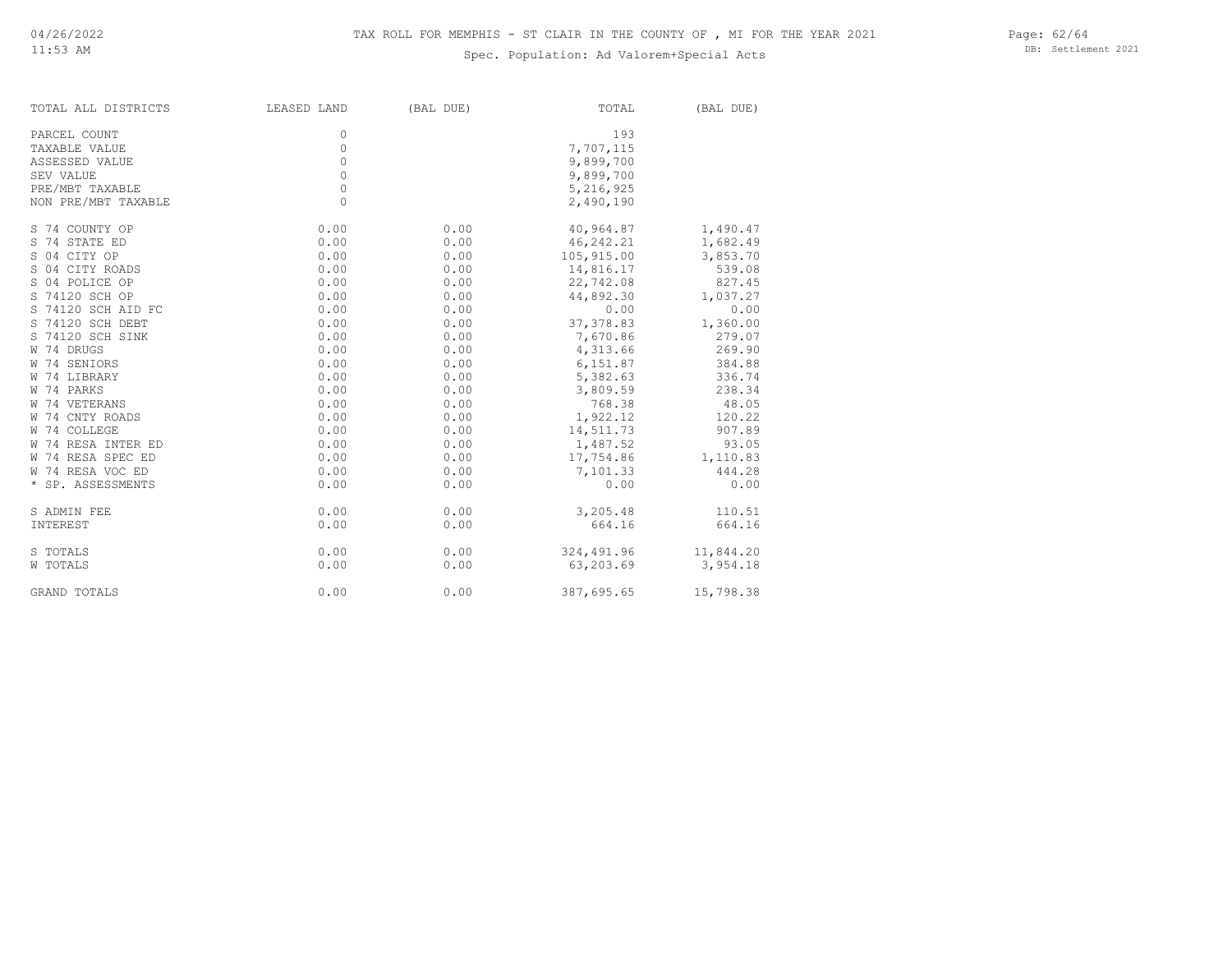#### Page: 63/64 DB: Settlement 2021

#### Spec. Population: Ad Valorem+Special Acts

| SCHOOL DISTRICT 74120 UNIT 04 | REAL       | PERSONAL  | EXEMPT   | LEASED LAND | TOTAL       |
|-------------------------------|------------|-----------|----------|-------------|-------------|
| PARCEL COUNT                  | 155        | 26        | 12       | 0           | 193         |
| TAXABLE VALUE                 | 7,398,115  | 309,000   | $\circ$  | 0           | 7,707,115   |
| ASSESSED VALUE                | 9,590,700  | 309,000   | 0        | $\Omega$    | 9,899,700   |
| SEV VALUE                     | 9,590,700  | 309,000   | $\Omega$ | $\Omega$    | 9,899,700   |
| PRE/MBT TAXABLE               | 5,205,425  | 11,500    | $\Omega$ | $\Omega$    | 5,216,925   |
| NON PRE/MBT TAXABLE           | 2,192,690  | 297,500   | $\Omega$ | 0           | 2,490,190   |
| (S) 74 COUNTY OP              | 39, 322.47 | 1,642.40  | 0.00     | 0.00        | 40,964.87   |
| (S) 74 STATE ED               | 44,388.21  | 1,854.00  | 0.00     | 0.00        | 46, 242. 21 |
| 04 CITY OP<br>(S)             | 101,668.56 | 4,246.44  | 0.00     | 0.00        | 105,915.00  |
| 04 CITY ROADS<br>(S)          | 14,222.14  | 594.03    | 0.00     | 0.00        | 14,816.17   |
| 04 POLICE OP<br>(S)           | 21,830.28  | 911.80    | 0.00     | 0.00        | 22,742.08   |
| (S) 74120 SCH OP              | 39,468.30  | 5,424.00  | 0.00     | 0.00        | 44,892.30   |
| (S) 74120 SCH AID FC          | 0.00       | 0.00      | 0.00     | 0.00        | 0.00        |
| (S) 74120 SCH DEBT            | 35,880.19  | 1,498.64  | 0.00     | 0.00        | 37, 378.83  |
| (S) 74120 SCH SINK            | 7,363.30   | 307.56    | 0.00     | 0.00        | 7,670.86    |
| 74 DRUGS<br>(W)               | 4,140.72   | 172.94    | 0.00     | 0.00        | 4,313.66    |
| $(W)$ 74 SENIORS              | 5,905.22   | 246.65    | 0.00     | 0.00        | 6,151.87    |
| (W) 74 LIBRARY                | 5,166.81   | 215.82    | 0.00     | 0.00        | 5,382.63    |
| $(W)$ 74 PARKS                | 3,656.85   | 152.74    | 0.00     | 0.00        | 3,809.59    |
| (W) 74 VETERANS               | 737.58     | 30.80     | 0.00     | 0.00        | 768.38      |
| 74 CNTY ROADS<br>(W)          | 1,845.06   | 77.06     | 0.00     | 0.00        | 1,922.12    |
| 74 COLLEGE<br>(W)             | 13,929.91  | 581.82    | 0.00     | 0.00        | 14,511.73   |
| 74 RESA INTER ED<br>(W)       | 1,427.87   | 59.65     | 0.00     | 0.00        | 1,487.52    |
| 74 RESA SPEC ED<br>(W)        | 17,043.01  | 711.85    | 0.00     | 0.00        | 17,754.86   |
| (W) 74 RESA VOC ED            | 6,816.61   | 284.72    | 0.00     | 0.00        | 7,101.33    |
| SP. ASSESSMENTS<br>$(*)$      | 0.00       | 0.00      | 0.00     | 0.00        | 0.00        |
| (S) ADMIN FEE                 | 3,040.72   | 164.76    | 0.00     | 0.00        | 3,205.48    |
| INTEREST                      | 651.63     | 12.53     | 0.00     | 0.00        | 664.16      |
| (S) TOTALS                    | 307,835.80 | 16,656.16 | 0.00     | 0.00        | 324,491.96  |
| (W) TOTALS                    | 60,669.64  | 2,534.05  | 0.00     | 0.00        | 63,203.69   |
| <b>GRAND TOTALS</b>           | 368,505.44 | 19,190.21 | 0.00     | 0.00        | 387,695.65  |